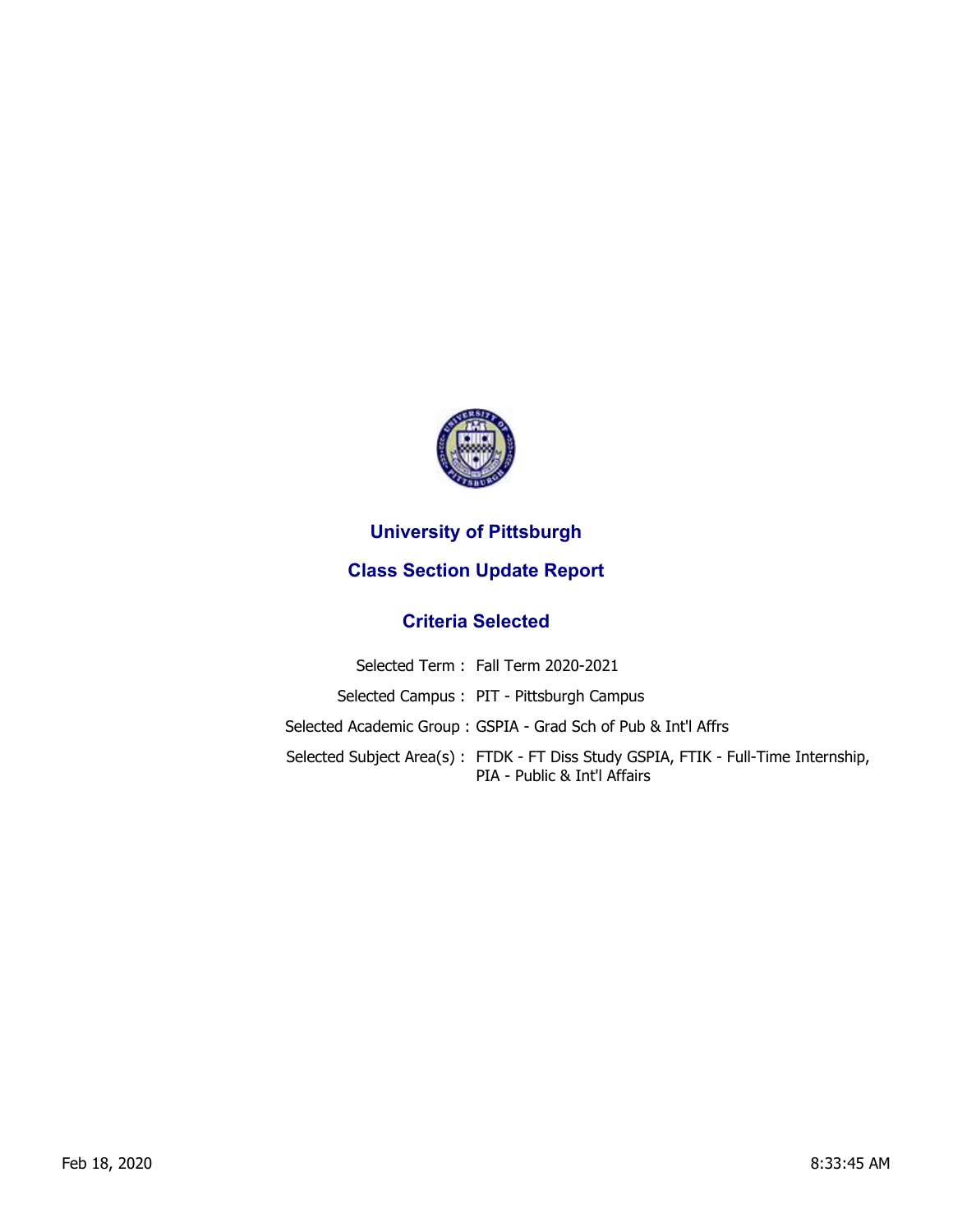| Feb 18, 2020 8:33:45 AM                                                                                                                                                                        | <b>Class Section Update Report</b>                                                                                                         | Cancel<br>Change                                                                                                                                           |
|------------------------------------------------------------------------------------------------------------------------------------------------------------------------------------------------|--------------------------------------------------------------------------------------------------------------------------------------------|------------------------------------------------------------------------------------------------------------------------------------------------------------|
| Page 1 of 140                                                                                                                                                                                  | University of Pittsburgh                                                                                                                   |                                                                                                                                                            |
| <b>Term: 2211</b>                                                                                                                                                                              | <b>Campus: PIT - Pittsburgh Campus</b>                                                                                                     | Academic Group: GSPIA - Grad Sch of Pub & Int'l Affrs                                                                                                      |
| <b>Course ID: 109381</b><br><b>Subject Area: FTDK</b><br>Catalog Nbr: 0000<br><b>Class Nbr: 13276</b><br><b>Course Offering Nbr: 1</b><br>Academic Organization: GSPIA-ALL - GSPIA - Allocable | Class Section: 1010<br><b>Component: FTD - Full Time Dissertation</b><br><b>Class Type: Enrollment Section</b>                             | <b>Minimum</b><br><b>Maximum</b><br><b>Units: 0.00</b><br><b>Units: 0.00</b><br><b>FA Units:</b><br><b>Academic Progress</b><br><b>Units: 9.00</b><br>9.00 |
| Short Title: FULL-TIME DISSERTATION STUDY                                                                                                                                                      |                                                                                                                                            |                                                                                                                                                            |
| Free Format Topic: (30 Characters)                                                                                                                                                             | Fee Type:                                                                                                                                  | Fee Amount:                                                                                                                                                |
| <b>Start Date: 8/24/2020</b><br><b>Session: AT</b>                                                                                                                                             | End Date: 12/12/2020                                                                                                                       | <b>Associated Class: 1010</b><br>Location: PGH                                                                                                             |
| <b>Schedule</b><br>Y/N<br><b>Print: N</b>                                                                                                                                                      | <b>Instructor</b><br><b>Instructor Role</b><br>ID:<br>2912844<br>Primary Instructor<br>Rizzi, Michael T                                    | <b>Instructor Name:</b>                                                                                                                                    |
| <b>Facility ID:</b><br>Room:<br><b>TBATBA</b><br><b>TBA</b><br>0                                                                                                                               | <b>Room Capacity: Mtg Start:</b><br>Mtg End:<br>Day:                                                                                       | <b>Start Date:</b><br><b>End Date:</b><br>8/24/2020<br>12/12/2020                                                                                          |
| Consent:<br><b>Department Consent</b><br>Required                                                                                                                                              | <b>Enrollment</b><br><b>Grading Basis:</b><br><b>Instructor Edit:</b><br>No Enrollment<br>Capacity: 999<br><b>Print No Grade</b><br>Choice |                                                                                                                                                            |
| Course<br>Course<br><b>Attribute:</b><br><b>Attribute Value: Subject:</b>                                                                                                                      | <b>Combined Section</b><br><b>Combined Section</b><br><b>Catalog Nbr:</b>                                                                  | <b>Combined Section</b><br><b>Combined Section</b><br><b>Class Number:</b><br><b>Enrollment Capacity:</b>                                                  |
|                                                                                                                                                                                                |                                                                                                                                            |                                                                                                                                                            |
| <b>Room Characteristic</b>                                                                                                                                                                     |                                                                                                                                            |                                                                                                                                                            |
|                                                                                                                                                                                                |                                                                                                                                            |                                                                                                                                                            |
| <b>Start Date</b><br><b>Reserve Capacity Requirement</b>                                                                                                                                       | <b>Cap Enrl</b>                                                                                                                            |                                                                                                                                                            |
|                                                                                                                                                                                                |                                                                                                                                            |                                                                                                                                                            |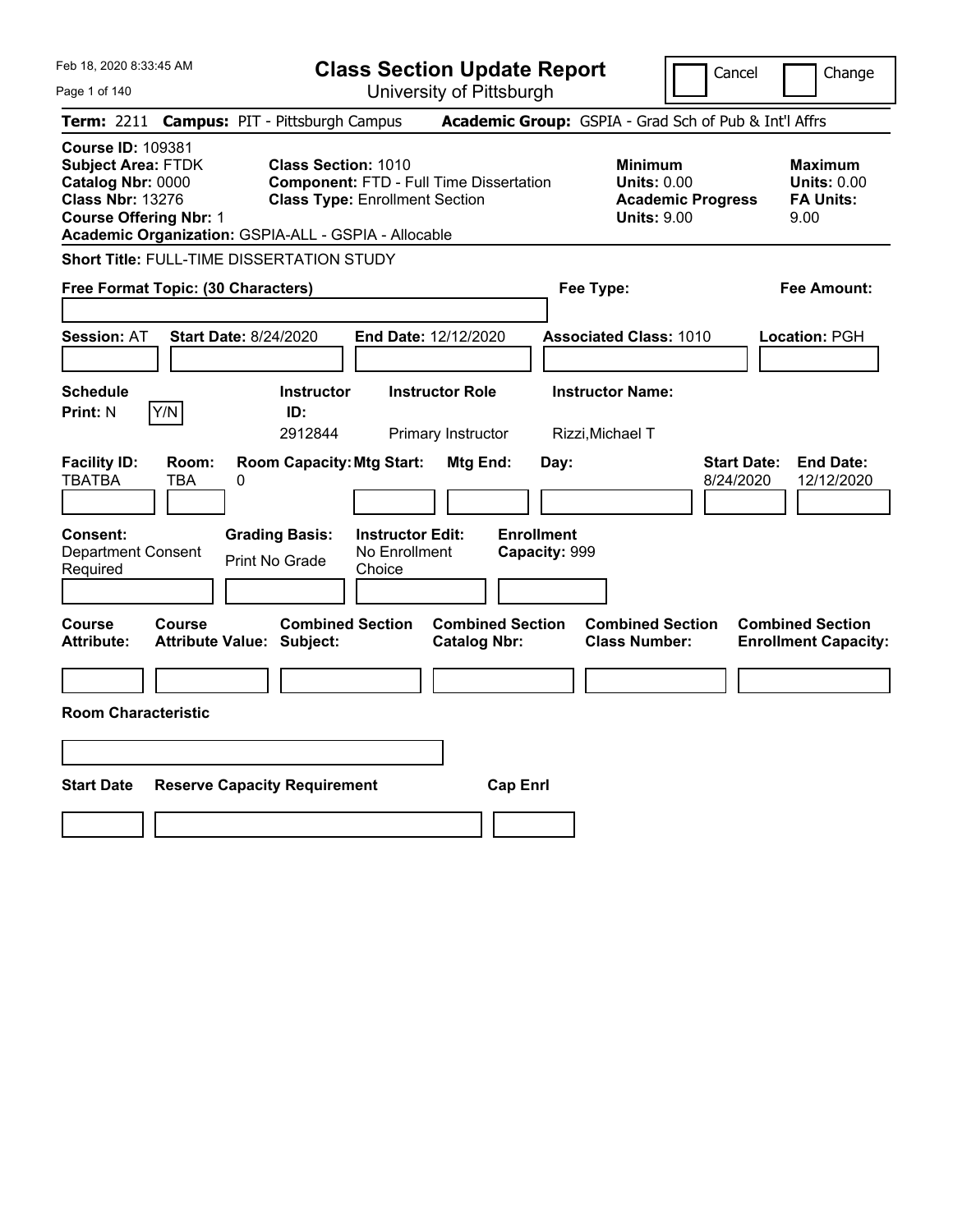| <b>Class Section Update Report</b><br>University of Pittsburgh<br>Page 2 of 140<br>Term: 2211 Campus: PIT - Pittsburgh Campus<br><b>Academic Group:</b> GSPIA - Grad Sch of Pub & Int'l Affrs<br><b>Course ID: 177313</b><br><b>Subject Area: FTIK</b><br><b>Class Section: 1010</b><br><b>Minimum</b><br><b>Maximum</b>                                       | Change                         |  |  |  |  |  |
|----------------------------------------------------------------------------------------------------------------------------------------------------------------------------------------------------------------------------------------------------------------------------------------------------------------------------------------------------------------|--------------------------------|--|--|--|--|--|
|                                                                                                                                                                                                                                                                                                                                                                |                                |  |  |  |  |  |
|                                                                                                                                                                                                                                                                                                                                                                |                                |  |  |  |  |  |
| Catalog Nbr: 0000<br>Component: INT - Internship<br><b>Units: 0.00</b><br><b>Units: 0.00</b><br><b>Class Nbr: 16383</b><br><b>Class Type: Enrollment Section</b><br><b>FA Units:</b><br><b>Academic Progress</b><br><b>Course Offering Nbr: 1</b><br><b>Units: 9.00</b><br>9.00<br>Academic Organization: GSPIA-ALL - GSPIA - Allocable                        |                                |  |  |  |  |  |
| <b>Short Title: FULL-TIME INTERNSHIP STUDY</b>                                                                                                                                                                                                                                                                                                                 |                                |  |  |  |  |  |
| Free Format Topic: (30 Characters)<br>Fee Type:<br>Fee Amount:                                                                                                                                                                                                                                                                                                 |                                |  |  |  |  |  |
| <b>Start Date: 8/24/2020</b><br>End Date: 12/12/2020<br><b>Associated Class: 1010</b><br>Location: PGH<br><b>Session: AT</b>                                                                                                                                                                                                                                   |                                |  |  |  |  |  |
| <b>Schedule</b><br><b>Instructor Role</b><br><b>Instructor Name:</b><br><b>Instructor</b><br>Y/N<br><b>Print: N</b><br>ID:<br>1501976<br>Primary Instructor<br>Griffith, Emmylou D<br>Williams, Natasha D<br>2937647<br>Primary Instructor                                                                                                                     |                                |  |  |  |  |  |
| <b>Facility ID:</b><br><b>Room Capacity: Mtg Start:</b><br>Mtg End:<br><b>Start Date:</b><br>Room:<br>Day:<br><b>TBATBA</b><br>TBA<br>0<br>8/24/2020<br><b>Enrollment</b><br><b>Consent:</b><br><b>Grading Basis:</b><br><b>Instructor Edit:</b><br>No Enrollment<br>Capacity: 999<br><b>Department Consent</b><br><b>Print No Grade</b><br>Required<br>Choice | <b>End Date:</b><br>12/12/2020 |  |  |  |  |  |
| <b>Combined Section</b><br><b>Combined Section</b><br><b>Combined Section</b><br><b>Combined Section</b><br>Course<br>Course<br><b>Attribute:</b><br><b>Attribute Value: Subject:</b><br><b>Class Number:</b><br><b>Catalog Nbr:</b><br><b>Enrollment Capacity:</b>                                                                                            |                                |  |  |  |  |  |
|                                                                                                                                                                                                                                                                                                                                                                |                                |  |  |  |  |  |
| <b>Room Characteristic</b>                                                                                                                                                                                                                                                                                                                                     |                                |  |  |  |  |  |
|                                                                                                                                                                                                                                                                                                                                                                |                                |  |  |  |  |  |
|                                                                                                                                                                                                                                                                                                                                                                |                                |  |  |  |  |  |
| <b>Reserve Capacity Requirement</b><br><b>Cap Enrl</b><br><b>Start Date</b>                                                                                                                                                                                                                                                                                    |                                |  |  |  |  |  |
|                                                                                                                                                                                                                                                                                                                                                                |                                |  |  |  |  |  |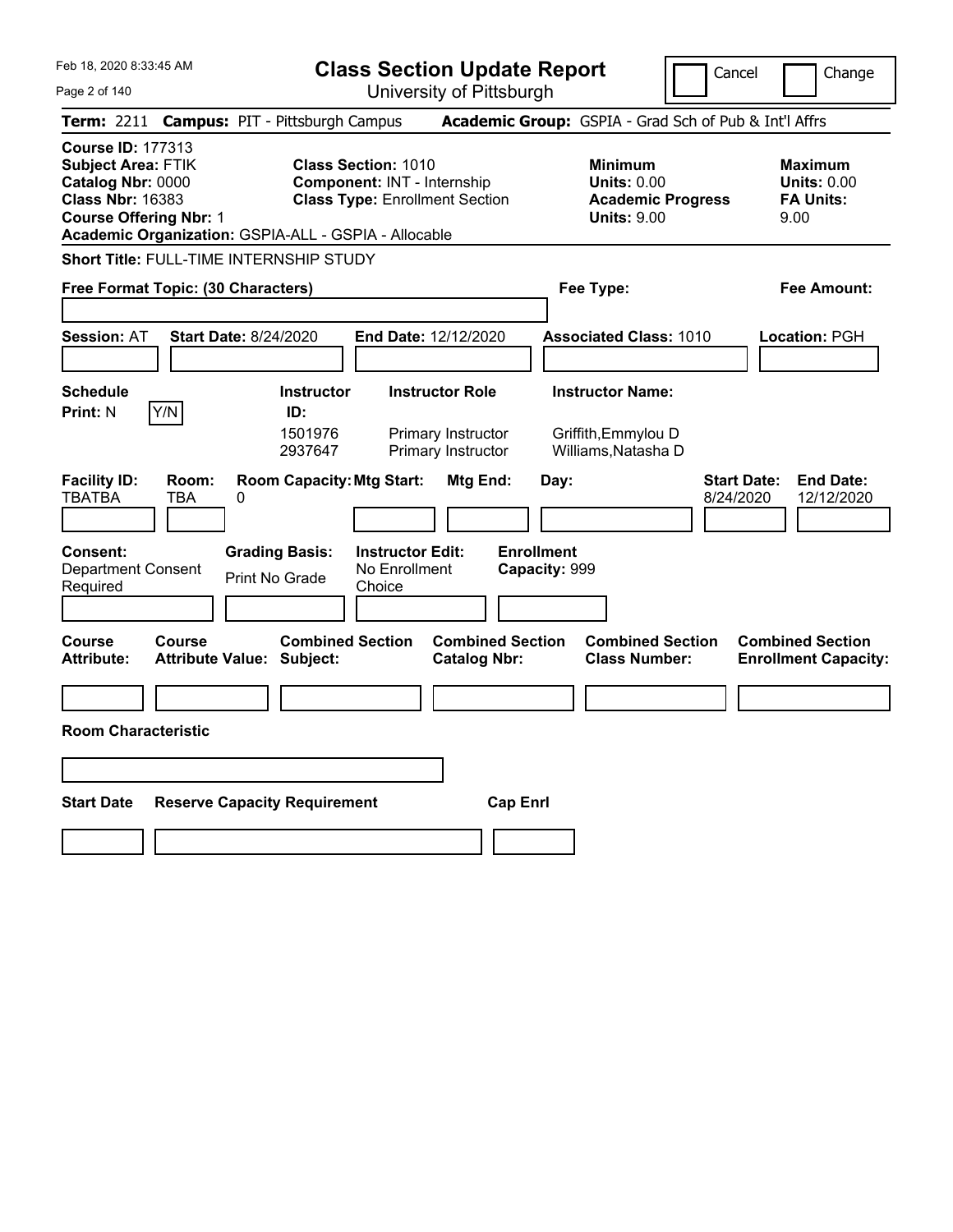Page 3 of 140

**Class Section Update Report**

Cancel **Change** 

| Term: 2211 Campus: PIT - Pittsburgh Campus                                                                                                                                            |                |                                                   |                                                               |                                                |                                   | Academic Group: GSPIA - Grad Sch of Pub & Int'l Affrs                                  |                                 |                                                                  |
|---------------------------------------------------------------------------------------------------------------------------------------------------------------------------------------|----------------|---------------------------------------------------|---------------------------------------------------------------|------------------------------------------------|-----------------------------------|----------------------------------------------------------------------------------------|---------------------------------|------------------------------------------------------------------|
| <b>Course ID: 182509</b><br>Subject Area: PIA<br>Catalog Nbr: 2020<br><b>Class Nbr: 18613</b><br><b>Course Offering Nbr: 1</b><br>Academic Organization: PIA - Public & Int'l Affairs |                |                                                   | <b>Class Section: 1050</b><br><b>Component: LEC - Lecture</b> | <b>Class Type: Enrollment Section</b>          |                                   | <b>Minimum</b><br><b>Units: 3.00</b><br><b>Academic Progress</b><br><b>Units: 3.00</b> |                                 | <b>Maximum</b><br><b>Units: 3.00</b><br><b>FA Units:</b><br>3.00 |
| <b>Short Title: ADMINSTRTN OF PUBLIC AFFAIRS</b>                                                                                                                                      |                |                                                   |                                                               |                                                |                                   |                                                                                        |                                 |                                                                  |
| Free Format Topic: (30 Characters)                                                                                                                                                    |                |                                                   |                                                               |                                                |                                   | Fee Type:                                                                              |                                 | Fee Amount:                                                      |
| <b>Session: AT</b>                                                                                                                                                                    |                | <b>Start Date: 8/24/2020</b>                      |                                                               | <b>End Date: 12/12/2020</b>                    |                                   | <b>Associated Class: 1050</b>                                                          |                                 | Location: PGH                                                    |
|                                                                                                                                                                                       |                |                                                   |                                                               |                                                |                                   |                                                                                        |                                 |                                                                  |
| <b>Schedule</b><br>Print: Y                                                                                                                                                           | Y/N            | <b>Instructor</b><br>ID:<br>2925060               |                                                               | <b>Instructor Role</b><br>Primary Instructor   |                                   | <b>Instructor Name:</b><br>Dougherty Juni, George William                              |                                 |                                                                  |
| <b>Facility ID:</b><br>WWPH03911                                                                                                                                                      | Room:<br>03911 | 70                                                | <b>Room Capacity: Mtg Start:</b><br>6:00 PM                   | Mtg End:<br>9:00 PM                            | Day:<br>Th                        |                                                                                        | <b>Start Date:</b><br>8/24/2020 | <b>End Date:</b><br>12/12/2020                                   |
| <b>Consent:</b><br>No Special Consent<br>Required                                                                                                                                     |                | <b>Grading Basis:</b><br><b>Grad Letter Grade</b> | No Enrollment<br>Choice                                       | <b>Instructor Edit:</b>                        | <b>Enrollment</b><br>Capacity: 50 |                                                                                        |                                 |                                                                  |
| Course<br><b>Attribute:</b>                                                                                                                                                           | Course         | <b>Attribute Value: Subject:</b>                  | <b>Combined Section</b>                                       | <b>Combined Section</b><br><b>Catalog Nbr:</b> |                                   | <b>Combined Section</b><br><b>Class Number:</b>                                        |                                 | <b>Combined Section</b><br><b>Enrollment Capacity:</b>           |
|                                                                                                                                                                                       |                |                                                   |                                                               |                                                |                                   |                                                                                        |                                 |                                                                  |
| <b>Room Characteristic</b><br>PeopleSoft - Scheduled (PS)                                                                                                                             |                |                                                   |                                                               |                                                |                                   |                                                                                        |                                 |                                                                  |
| <b>Start Date</b>                                                                                                                                                                     |                | <b>Reserve Capacity Requirement</b>               |                                                               |                                                | <b>Cap Enrl</b>                   |                                                                                        |                                 |                                                                  |
|                                                                                                                                                                                       |                |                                                   |                                                               |                                                |                                   |                                                                                        |                                 |                                                                  |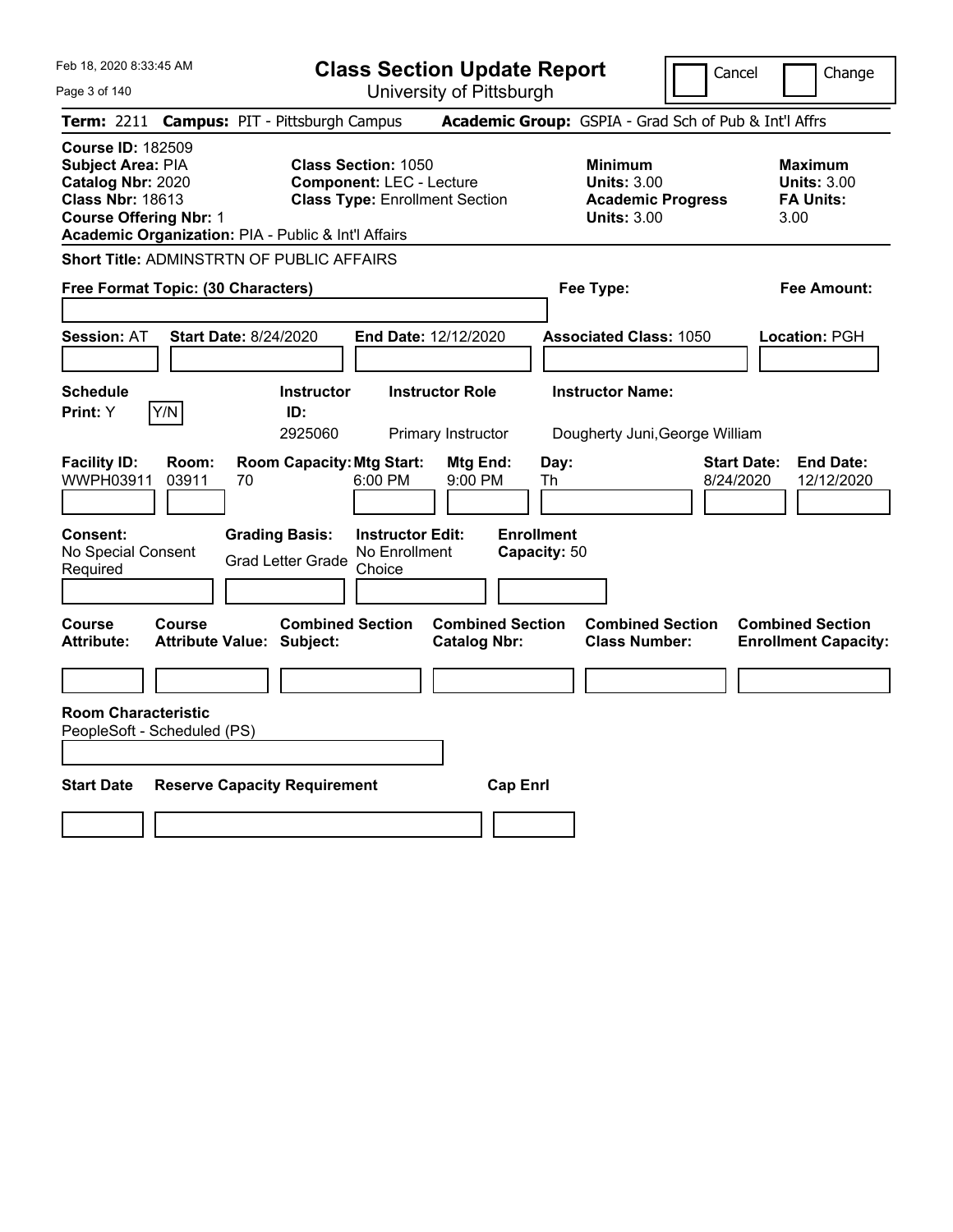**Class Section Update Report**

Cancel **Change** 

| Page 4 of 140                                                                                                                                                                                |                                            |                                                   |                                                               | University of Pittsburgh                       |                                   |                                                                                        | כםו וככו<br>ululiya                                               |
|----------------------------------------------------------------------------------------------------------------------------------------------------------------------------------------------|--------------------------------------------|---------------------------------------------------|---------------------------------------------------------------|------------------------------------------------|-----------------------------------|----------------------------------------------------------------------------------------|-------------------------------------------------------------------|
| <b>Term: 2211</b>                                                                                                                                                                            | <b>Campus: PIT - Pittsburgh Campus</b>     |                                                   |                                                               |                                                |                                   | Academic Group: GSPIA - Grad Sch of Pub & Int'l Affrs                                  |                                                                   |
| <b>Course ID: 182509</b><br><b>Subject Area: PIA</b><br>Catalog Nbr: 2020<br><b>Class Nbr: 30711</b><br><b>Course Offering Nbr: 1</b><br>Academic Organization: PIA - Public & Int'l Affairs |                                            |                                                   | <b>Class Section: 1060</b><br><b>Component: LEC - Lecture</b> | <b>Class Type: Enrollment Section</b>          |                                   | <b>Minimum</b><br><b>Units: 3.00</b><br><b>Academic Progress</b><br><b>Units: 3.00</b> | <b>Maximum</b><br><b>Units: 3.00</b><br><b>FA Units:</b><br>3.00  |
| Short Title: ADMINSTRTN OF PUBLIC AFFAIRS                                                                                                                                                    |                                            |                                                   |                                                               |                                                |                                   |                                                                                        |                                                                   |
| Free Format Topic: (30 Characters)                                                                                                                                                           |                                            |                                                   |                                                               |                                                |                                   | Fee Type:                                                                              | Fee Amount:                                                       |
| <b>Session: AT</b>                                                                                                                                                                           | <b>Start Date: 8/24/2020</b>               |                                                   |                                                               | End Date: 12/12/2020                           |                                   | <b>Associated Class: 1060</b>                                                          | Location: PGH                                                     |
| <b>Schedule</b><br>Print: Y                                                                                                                                                                  | Y/N                                        | <b>Instructor</b><br>ID:<br>2900485               |                                                               | <b>Instructor Role</b><br>Primary Instructor   |                                   | <b>Instructor Name:</b><br>Miller, David Young                                         |                                                                   |
| <b>Facility ID:</b><br><b>WWPH03600</b>                                                                                                                                                      | Room:<br>03600<br>15                       | <b>Room Capacity: Mtg Start:</b>                  | 12:00 PM                                                      | Mtg End:<br>2:55 PM                            | Mo                                | Day:                                                                                   | <b>Start Date:</b><br><b>End Date:</b><br>12/12/2020<br>8/24/2020 |
| <b>Consent:</b><br>No Special Consent<br>Required                                                                                                                                            |                                            | <b>Grading Basis:</b><br><b>Grad Letter Grade</b> | <b>Instructor Edit:</b><br>No Enrollment<br>Choice            |                                                | <b>Enrollment</b><br>Capacity: 15 |                                                                                        |                                                                   |
| <b>Course</b><br><b>Attribute:</b>                                                                                                                                                           | Course<br><b>Attribute Value: Subject:</b> | <b>Combined Section</b>                           |                                                               | <b>Combined Section</b><br><b>Catalog Nbr:</b> |                                   | <b>Combined Section</b><br><b>Class Number:</b>                                        | <b>Combined Section</b><br><b>Enrollment Capacity:</b>            |
|                                                                                                                                                                                              |                                            |                                                   |                                                               |                                                |                                   |                                                                                        |                                                                   |
| <b>Room Characteristic</b><br>PeopleSoft - Scheduled (PS)                                                                                                                                    |                                            |                                                   |                                                               |                                                |                                   |                                                                                        |                                                                   |
| <b>Start Date</b><br><b>Reserve Capacity Requirement</b><br><b>Cap Enri</b>                                                                                                                  |                                            |                                                   |                                                               |                                                |                                   |                                                                                        |                                                                   |
|                                                                                                                                                                                              |                                            |                                                   |                                                               |                                                |                                   |                                                                                        |                                                                   |
|                                                                                                                                                                                              |                                            |                                                   |                                                               |                                                |                                   |                                                                                        |                                                                   |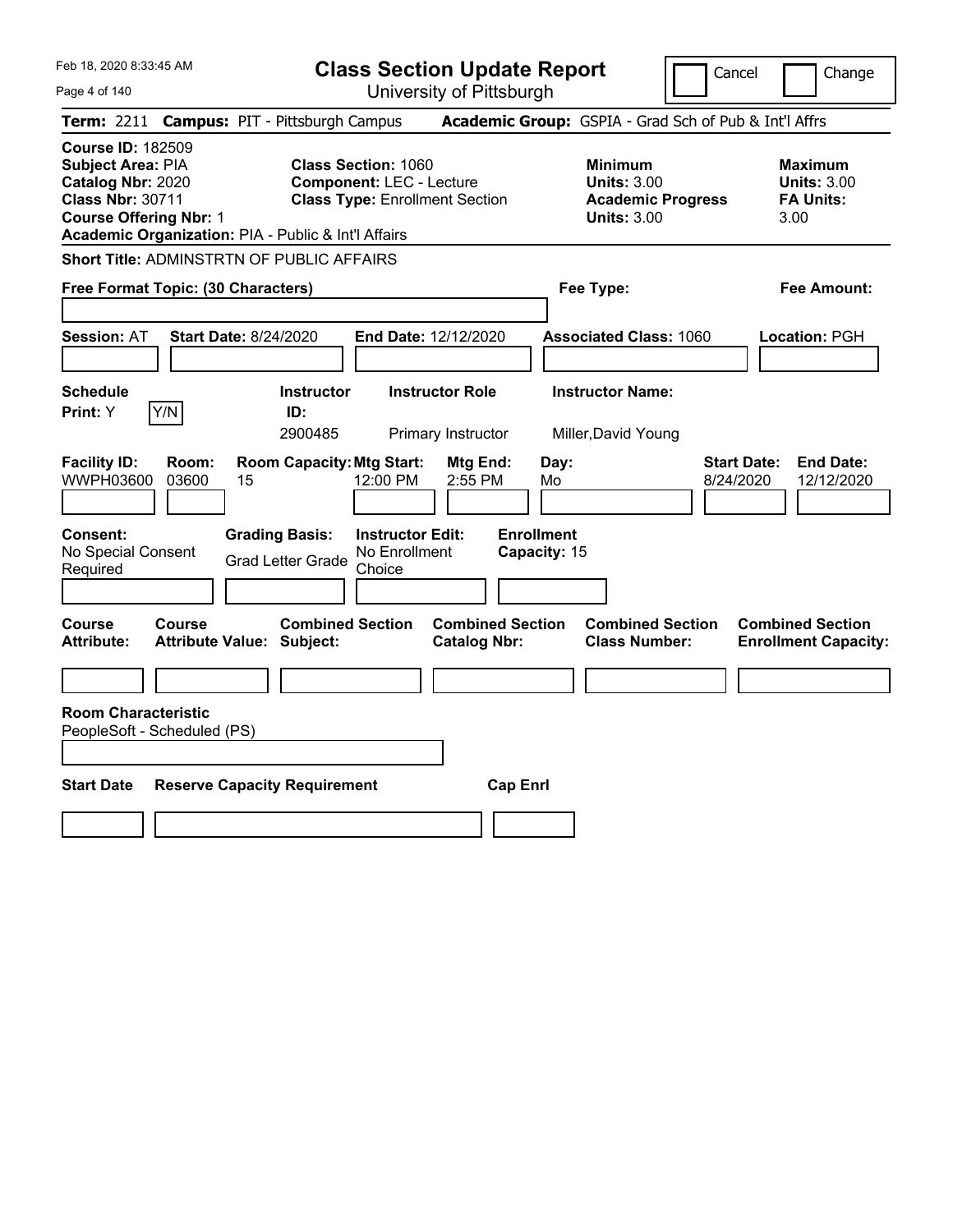Feb 18, 2020 8:33:45 AM Page 5 of 140 **Class Section Update Report** University of Pittsburgh Cancel Change **Term:** 2211 **Campus:** PIT - Pittsburgh Campus **Academic Group:** GSPIA - Grad Sch of Pub & Int'l Affrs **Course ID:** 182509 **Subject Area:** PIA **Class Section:** 1250 **Minimum Maximum Catalog Nbr:** 2020 **Component:** LEC - Lecture **Units:** 3.00 **Units:** 3.00 **Class Type: Enrollment Section <b>Academic Progress FA Units: Course Offering Nbr:** 1 **Units:** 3.00 3.00 **Academic Organization:** PIA - Public & Int'l Affairs **Short Title:** ADMINSTRTN OF PUBLIC AFFAIRS **Free Format Topic: (30 Characters) Fee Type: Fee Amount: Session:** AT **Start Date:** 8/24/2020 **End Date:** 12/12/2020 **Associated Class:** 1250 **Location:** PITTONLINE **Schedule Instructor Instructor Role Instructor Name: Print:**  $Y$   $|Y/N|$  **ID:** 2963213 Primary Instructor Hollibaugh,Gary E **Facility ID: Room: Room Capacity:Mtg Start: Mtg End: Day: Start Date: End Date:** WEBTBA TBA 0 8/24/2020 12/12/2020 **Consent: Grading Basis: Instructor Edit: Enrollment** Department Consent Required Grad Letter Grade No Enrollment Choice **Capacity:** 30 **Course Course Combined Section Combined Section Combined Section Combined Section Attribute: Attribute Value: Subject: Catalog Nbr: Class Number: Enrollment Capacity:**  IDM WEB **Room Characteristic Start Date Reserve Capacity Requirement Cap Enrl**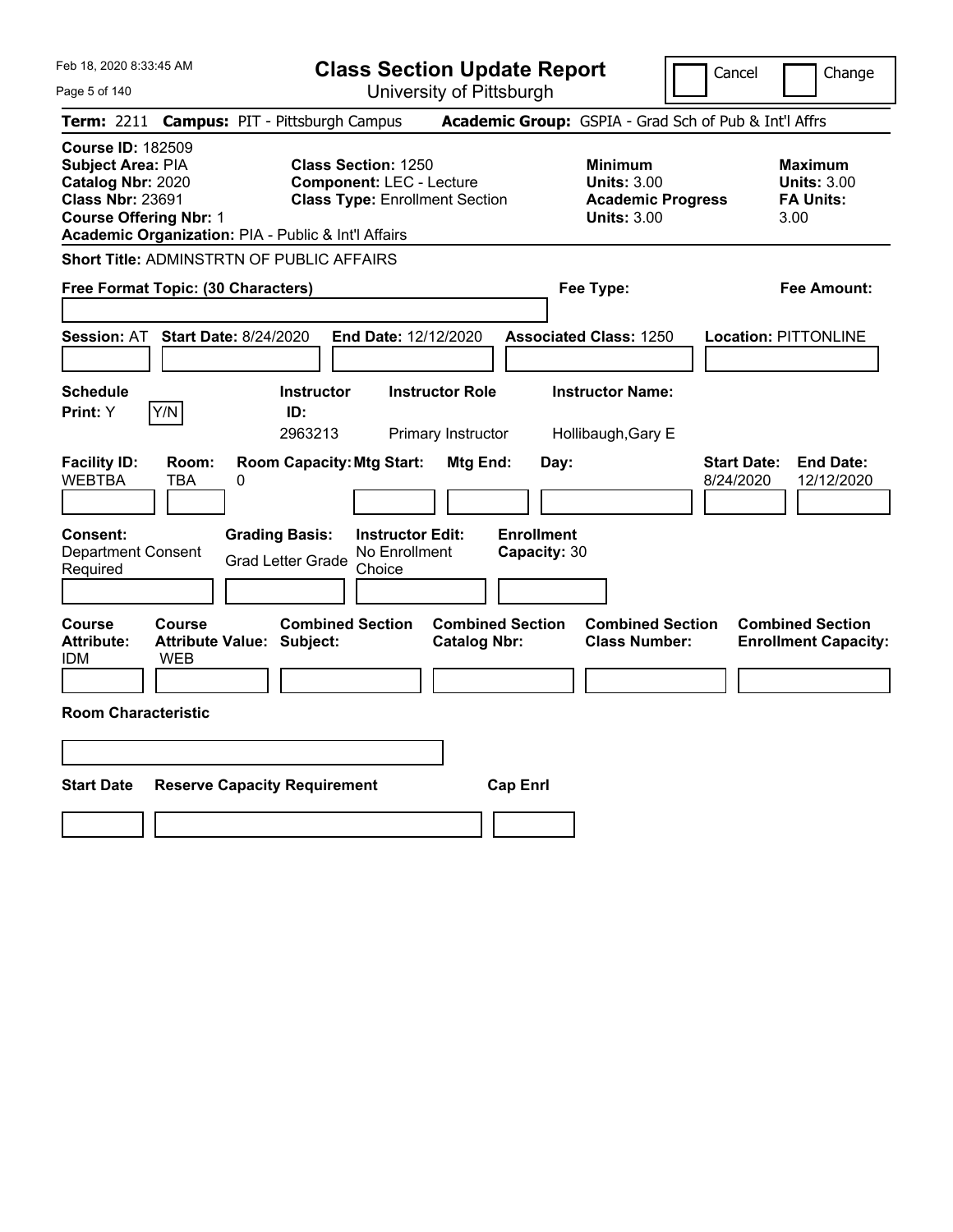**Class Section Update Report**

Cancel **Change** 

| Page 6 of 140                                                                                                                         |                                                                    |                                                             |                                                                                                        | University of Pittsburgh                     |                                   |           |                                                                                        |                                 |                                                                  |
|---------------------------------------------------------------------------------------------------------------------------------------|--------------------------------------------------------------------|-------------------------------------------------------------|--------------------------------------------------------------------------------------------------------|----------------------------------------------|-----------------------------------|-----------|----------------------------------------------------------------------------------------|---------------------------------|------------------------------------------------------------------|
| <b>Term: 2211</b>                                                                                                                     |                                                                    | <b>Campus: PIT - Pittsburgh Campus</b>                      |                                                                                                        |                                              |                                   |           | Academic Group: GSPIA - Grad Sch of Pub & Int'l Affrs                                  |                                 |                                                                  |
| <b>Course ID: 182510</b><br><b>Subject Area: PIA</b><br>Catalog Nbr: 2021<br><b>Class Nbr: 25116</b><br><b>Course Offering Nbr: 1</b> |                                                                    | Academic Organization: PIA - Public & Int'l Affairs         | <b>Class Section: 1030</b><br><b>Component: LEC - Lecture</b><br><b>Class Type: Enrollment Section</b> |                                              |                                   |           | <b>Minimum</b><br><b>Units: 3.00</b><br><b>Academic Progress</b><br><b>Units: 3.00</b> |                                 | <b>Maximum</b><br><b>Units: 3.00</b><br><b>FA Units:</b><br>3.00 |
|                                                                                                                                       | Free Format Topic: (30 Characters)                                 | <b>Short Title: INTERNATIONAL AFFAIRS</b>                   |                                                                                                        |                                              |                                   | Fee Type: |                                                                                        |                                 | Fee Amount:                                                      |
| Session: AT                                                                                                                           |                                                                    | <b>Start Date: 8/24/2020</b>                                | <b>End Date: 12/12/2020</b>                                                                            |                                              |                                   |           | <b>Associated Class: 1030</b>                                                          |                                 | <b>Location: PGH</b>                                             |
| <b>Schedule</b><br>Print: Y                                                                                                           | Y/N                                                                | <b>Instructor</b><br>ID:<br>2945790                         |                                                                                                        | <b>Instructor Role</b><br>Primary Instructor |                                   |           | <b>Instructor Name:</b><br>Condra, Luke N                                              |                                 |                                                                  |
| <b>Facility ID:</b><br>WWPH03911                                                                                                      | Room:<br>03911                                                     | <b>Room Capacity: Mtg Start:</b><br>70                      | $9:00 \, \text{AM}$                                                                                    | Mtg End:<br>11:50 AM                         | We                                | Day:      |                                                                                        | <b>Start Date:</b><br>8/24/2020 | <b>End Date:</b><br>12/12/2020                                   |
| <b>Consent:</b><br>No Special Consent<br>Required                                                                                     |                                                                    | <b>Grading Basis:</b><br><b>Grad Letter Grade</b>           | <b>Instructor Edit:</b><br>No Enrollment<br>Choice                                                     |                                              | <b>Enrollment</b><br>Capacity: 40 |           |                                                                                        |                                 |                                                                  |
| <b>Course</b><br><b>Attribute:</b><br><b>UCIS</b><br>UCIS<br><b>UCIS</b><br>UCIS                                                      | Course<br><b>AFRST</b><br><b>ECC</b><br><b>GLBST</b><br><b>WES</b> | <b>Combined Section</b><br><b>Attribute Value: Subject:</b> |                                                                                                        | <b>Catalog Nbr:</b>                          | <b>Combined Section</b>           |           | <b>Combined Section</b><br><b>Class Number:</b>                                        |                                 | <b>Combined Section</b><br><b>Enrollment Capacity:</b>           |
| <b>Room Characteristic</b>                                                                                                            | PeopleSoft - Scheduled (PS)                                        |                                                             |                                                                                                        |                                              |                                   |           |                                                                                        |                                 |                                                                  |
| <b>Start Date</b>                                                                                                                     |                                                                    | <b>Reserve Capacity Requirement</b>                         |                                                                                                        |                                              | <b>Cap Enrl</b>                   |           |                                                                                        |                                 |                                                                  |
|                                                                                                                                       |                                                                    |                                                             |                                                                                                        |                                              |                                   |           |                                                                                        |                                 |                                                                  |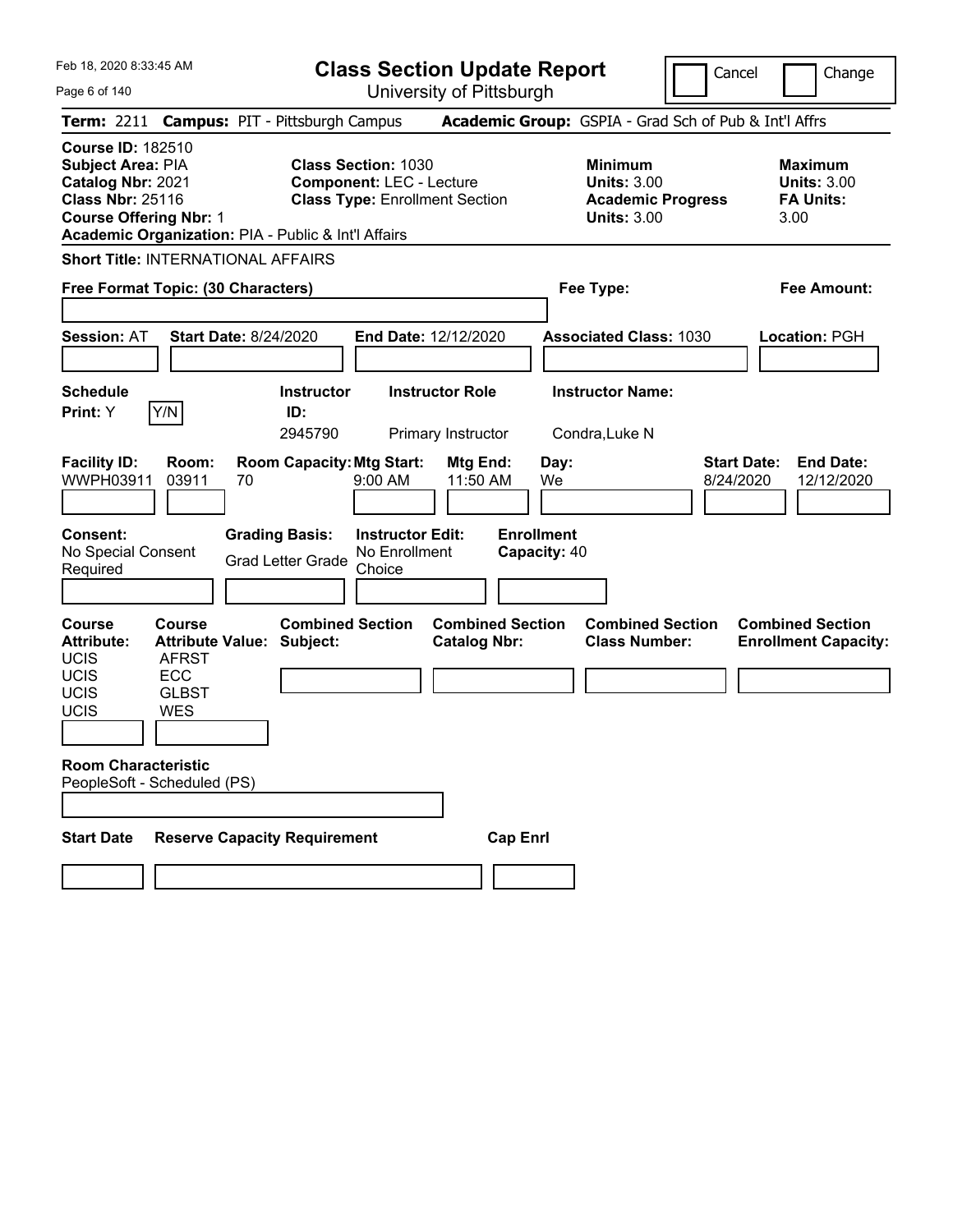**Class Section Update Report**

Cancel **Change** 

| Page 7 of 140                                                                                                                                                                         |                                                               | University of Pittsburgh                       |                                                                                        |                                                                   |  |  |  |
|---------------------------------------------------------------------------------------------------------------------------------------------------------------------------------------|---------------------------------------------------------------|------------------------------------------------|----------------------------------------------------------------------------------------|-------------------------------------------------------------------|--|--|--|
| <b>Term: 2211</b>                                                                                                                                                                     | <b>Campus: PIT - Pittsburgh Campus</b>                        |                                                | Academic Group: GSPIA - Grad Sch of Pub & Int'l Affrs                                  |                                                                   |  |  |  |
| <b>Course ID: 182511</b><br>Subject Area: PIA<br>Catalog Nbr: 2022<br><b>Class Nbr: 18615</b><br><b>Course Offering Nbr: 1</b><br>Academic Organization: PIA - Public & Int'l Affairs | <b>Class Section: 1020</b><br><b>Component: LEC - Lecture</b> | <b>Class Type: Enrollment Section</b>          | <b>Minimum</b><br><b>Units: 3.00</b><br><b>Academic Progress</b><br><b>Units: 3.00</b> | <b>Maximum</b><br><b>Units: 3.00</b><br><b>FA Units:</b><br>3.00  |  |  |  |
| <b>Short Title: QUANTITATIVE METHODS</b>                                                                                                                                              |                                                               |                                                |                                                                                        |                                                                   |  |  |  |
| Free Format Topic: (30 Characters)                                                                                                                                                    |                                                               |                                                | Fee Type:                                                                              | Fee Amount:                                                       |  |  |  |
| <b>Start Date: 8/24/2020</b><br><b>Session: AT</b>                                                                                                                                    |                                                               | End Date: 12/12/2020                           | <b>Associated Class: 1020</b>                                                          | Location: PGH                                                     |  |  |  |
| <b>Schedule</b>                                                                                                                                                                       | <b>Instructor</b>                                             | <b>Instructor Role</b>                         | <b>Instructor Name:</b>                                                                |                                                                   |  |  |  |
| Y/N<br><b>Print:</b> Y                                                                                                                                                                | ID:                                                           |                                                |                                                                                        |                                                                   |  |  |  |
|                                                                                                                                                                                       | 2910747                                                       | Primary Instructor                             | Belasco, Christopher Alan                                                              |                                                                   |  |  |  |
| <b>Facility ID:</b><br>Room:<br><b>FKART00125</b><br>00125<br>200                                                                                                                     | <b>Room Capacity: Mtg Start:</b><br>$9:00$ AM                 | Mtg End:<br>11:55 AM                           | Day:<br>Fr                                                                             | <b>End Date:</b><br><b>Start Date:</b><br>8/24/2020<br>12/12/2020 |  |  |  |
| <b>Consent:</b><br>No Special Consent<br>Required                                                                                                                                     | <b>Grading Basis:</b><br><b>Grad Letter Grade</b><br>Choice   | <b>Instructor Edit:</b><br>No Enrollment       | <b>Enrollment</b><br>Capacity: 154                                                     |                                                                   |  |  |  |
| Course<br>Course<br>Attribute Value: Subject:<br><b>Attribute:</b>                                                                                                                    | <b>Combined Section</b>                                       | <b>Combined Section</b><br><b>Catalog Nbr:</b> | <b>Combined Section</b><br><b>Class Number:</b>                                        | <b>Combined Section</b><br><b>Enrollment Capacity:</b>            |  |  |  |
|                                                                                                                                                                                       |                                                               |                                                |                                                                                        |                                                                   |  |  |  |
| <b>Room Characteristic</b><br>PeopleSoft - Scheduled (PS)                                                                                                                             |                                                               |                                                |                                                                                        |                                                                   |  |  |  |
| <b>Start Date</b><br><b>Reserve Capacity Requirement</b><br><b>Cap Enrl</b>                                                                                                           |                                                               |                                                |                                                                                        |                                                                   |  |  |  |
|                                                                                                                                                                                       |                                                               |                                                |                                                                                        |                                                                   |  |  |  |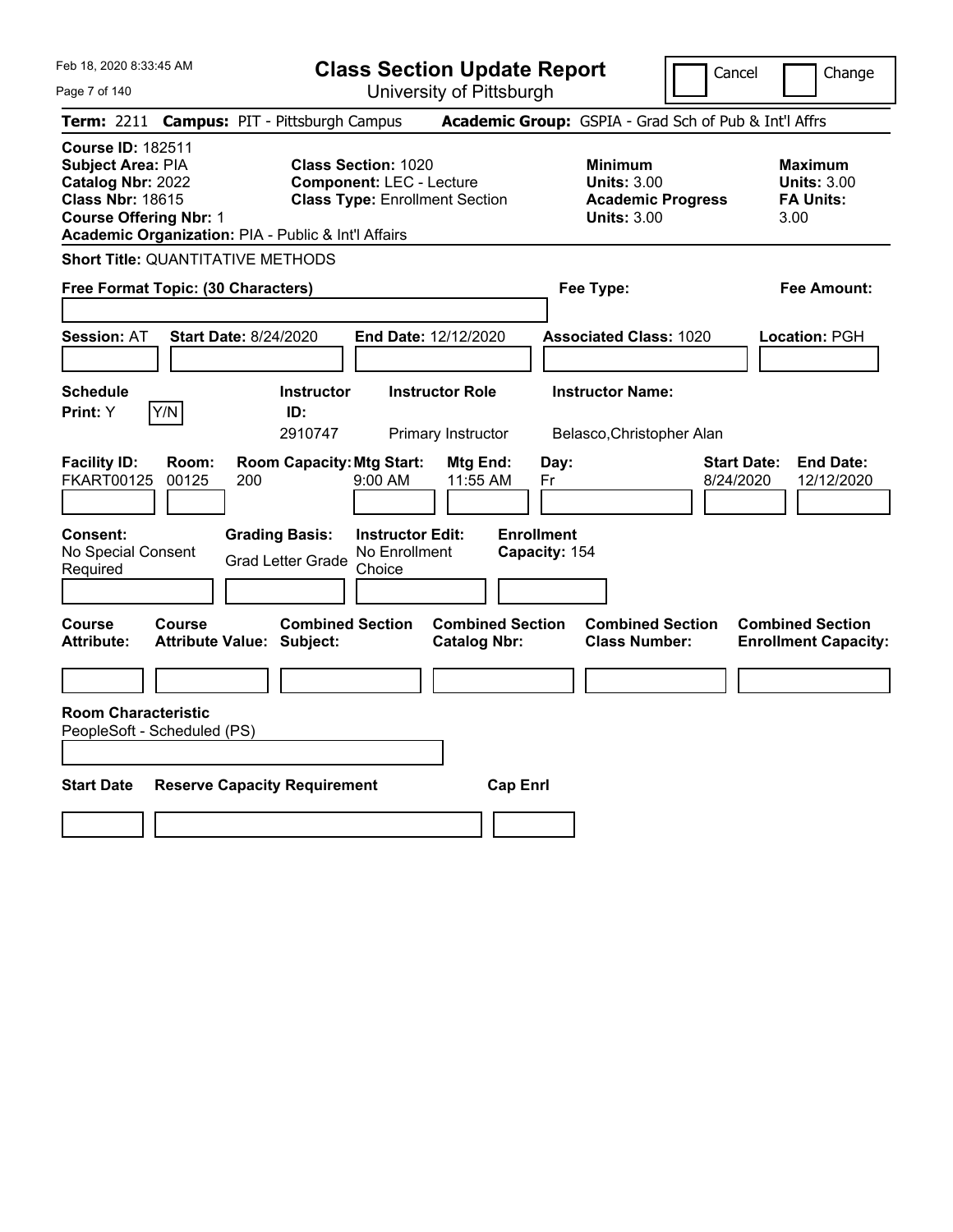**Class Section Update Report**

Page 8 of 140

| Feb 18, 2020 8:33:45 AM<br>Page 8 of 140                                                                                                                                                     |                                                                                                               | <b>Class Section Update Report</b><br>University of Pittsburgh     |                                                                                 | Cancel<br>Change                                                  |
|----------------------------------------------------------------------------------------------------------------------------------------------------------------------------------------------|---------------------------------------------------------------------------------------------------------------|--------------------------------------------------------------------|---------------------------------------------------------------------------------|-------------------------------------------------------------------|
| Term: 2211 Campus: PIT - Pittsburgh Campus                                                                                                                                                   |                                                                                                               |                                                                    | Academic Group: GSPIA - Grad Sch of Pub & Int'l Affrs                           |                                                                   |
| <b>Course ID: 182511</b><br><b>Subject Area: PIA</b><br>Catalog Nbr: 2022<br><b>Class Nbr: 18837</b><br><b>Course Offering Nbr: 1</b><br>Academic Organization: PIA - Public & Int'l Affairs | <b>Class Section: 1025</b><br><b>Component: REC - Recitation</b><br><b>Class Type: Non-Enrollment Section</b> |                                                                    | Minimum<br><b>Units: 3.00</b><br><b>Academic Progress</b><br><b>Units: 3.00</b> | Maximum<br><b>Units: 3.00</b><br><b>FA Units:</b><br>3.00         |
| <b>Short Title: QUANTITATIVE METHODS</b>                                                                                                                                                     |                                                                                                               |                                                                    |                                                                                 |                                                                   |
| Free Format Topic: (30 Characters)                                                                                                                                                           |                                                                                                               |                                                                    | Fee Type:                                                                       | Fee Amount:                                                       |
| <b>Session: AT</b><br><b>Start Date: 8/24/2020</b>                                                                                                                                           |                                                                                                               | End Date: 12/12/2020                                               | <b>Associated Class: 1020</b>                                                   | Location: PGH                                                     |
| <b>Schedule</b><br>Y/N<br>Print: Y                                                                                                                                                           | <b>Instructor</b><br>ID:<br>4225642<br>4209921                                                                | <b>Instructor Role</b><br>Primary Instructor<br>Primary Instructor | <b>Instructor Name:</b><br>Modic, Blaire C<br>Travis, Rachel E                  |                                                                   |
| <b>Facility ID:</b><br>Room:<br>WWPH03610<br>03610<br>39                                                                                                                                     | <b>Room Capacity: Mtg Start:</b><br>3:00 PM                                                                   | Mtg End:<br>4:55 PM                                                | Day:<br>Mo                                                                      | <b>Start Date:</b><br><b>End Date:</b><br>8/24/2020<br>12/12/2020 |
| <b>Consent:</b><br>No Special Consent<br>Required                                                                                                                                            | <b>Grading Basis:</b><br><b>Instructor Edit:</b><br>No Enrollment<br><b>Grad Letter Grade</b><br>Choice       | <b>Enrollment</b>                                                  | Capacity: 30                                                                    |                                                                   |
| <b>Course</b><br>Course<br><b>Attribute:</b><br><b>Attribute Value: Subject:</b>                                                                                                             | <b>Combined Section</b>                                                                                       | <b>Combined Section</b><br><b>Catalog Nbr:</b>                     | <b>Combined Section</b><br><b>Class Number:</b>                                 | <b>Combined Section</b><br><b>Enrollment Capacity:</b>            |
| <b>Room Characteristic</b><br>PeopleSoft - Scheduled (PS)                                                                                                                                    |                                                                                                               |                                                                    |                                                                                 |                                                                   |
| <b>Start Date</b>                                                                                                                                                                            | <b>Reserve Capacity Requirement</b>                                                                           | <b>Cap Enrl</b>                                                    |                                                                                 |                                                                   |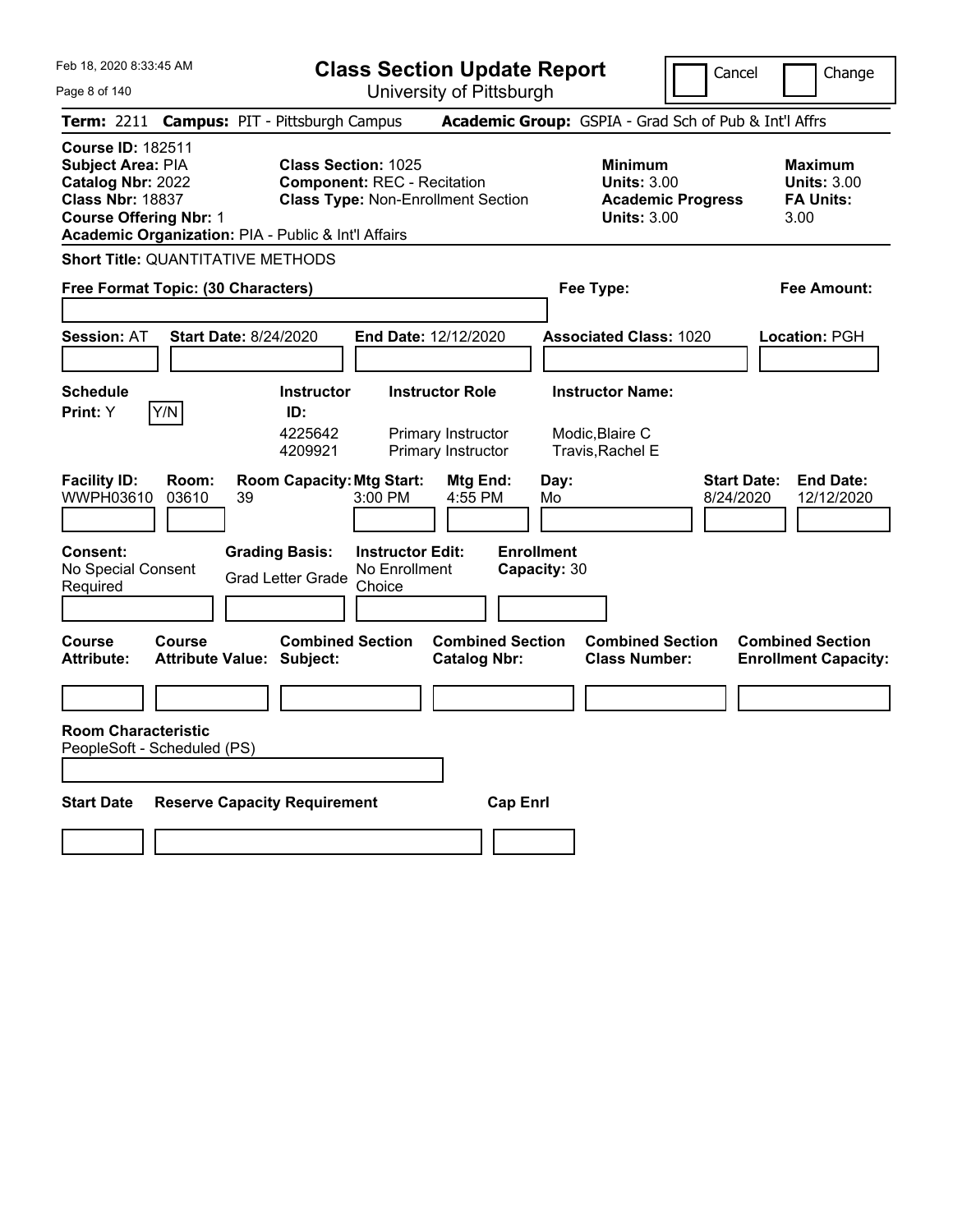**Class Section Update Report**

Cancel | Change

Page 9 of 140

University of Pittsburgh **Term:** 2211 **Campus:** PIT - Pittsburgh Campus **Academic Group:** GSPIA - Grad Sch of Pub & Int'l Affrs **Course ID:** 182511 **Subject Area: PIA <b>Class Section:** 1030 **Minimum Maximum Maximum Maximum Catalog Nbr:** 2022 **Component:** REC - Recitation **Units:** 3.00 **Units:** 3.00 **Class Nbr:** 18838 **Class Type:** Non-Enrollment Section **Academic Progress FA Units: Course Offering Nbr:** 1 **Units:** 3.00 3.00 **Academic Organization:** PIA - Public & Int'l Affairs **Short Title:** QUANTITATIVE METHODS **Free Format Topic: (30 Characters) Fee Type: Fee Amount: Session:** AT **Start Date:** 8/24/2020 **End Date:** 12/12/2020 **Associated Class:** 1020 **Location:** PGH **Schedule Instructor Instructor Role Instructor Name: Print:**  $Y$   $|Y/N|$  **ID:** 4225642 Primary Instructor Modic,Blaire C 4209921 Primary Instructor Travis,Rachel E **Facility ID: Room: Room Capacity:Mtg Start: Mtg End: Day: Start Date: End Date:** WWPH03911 03911 70 1:00 PM 2:55 PM Tu 8/24/2020 12/12/2020 **Consent: Grading Basis: Instructor Edit: Enrollment** No Special Consent No Special Consent Grad Letter Grade No Enrollment<br>Required Choice Choice **Capacity:** 67 **Course Course Combined Section Combined Section Combined Section Combined Section**  Attribute: Attribute Value: Subject: Catalog Nbr: Class Number: Enrollment Capacity: **Room Characteristic** PeopleSoft - Scheduled (PS) **Start Date Reserve Capacity Requirement Cap Enrl**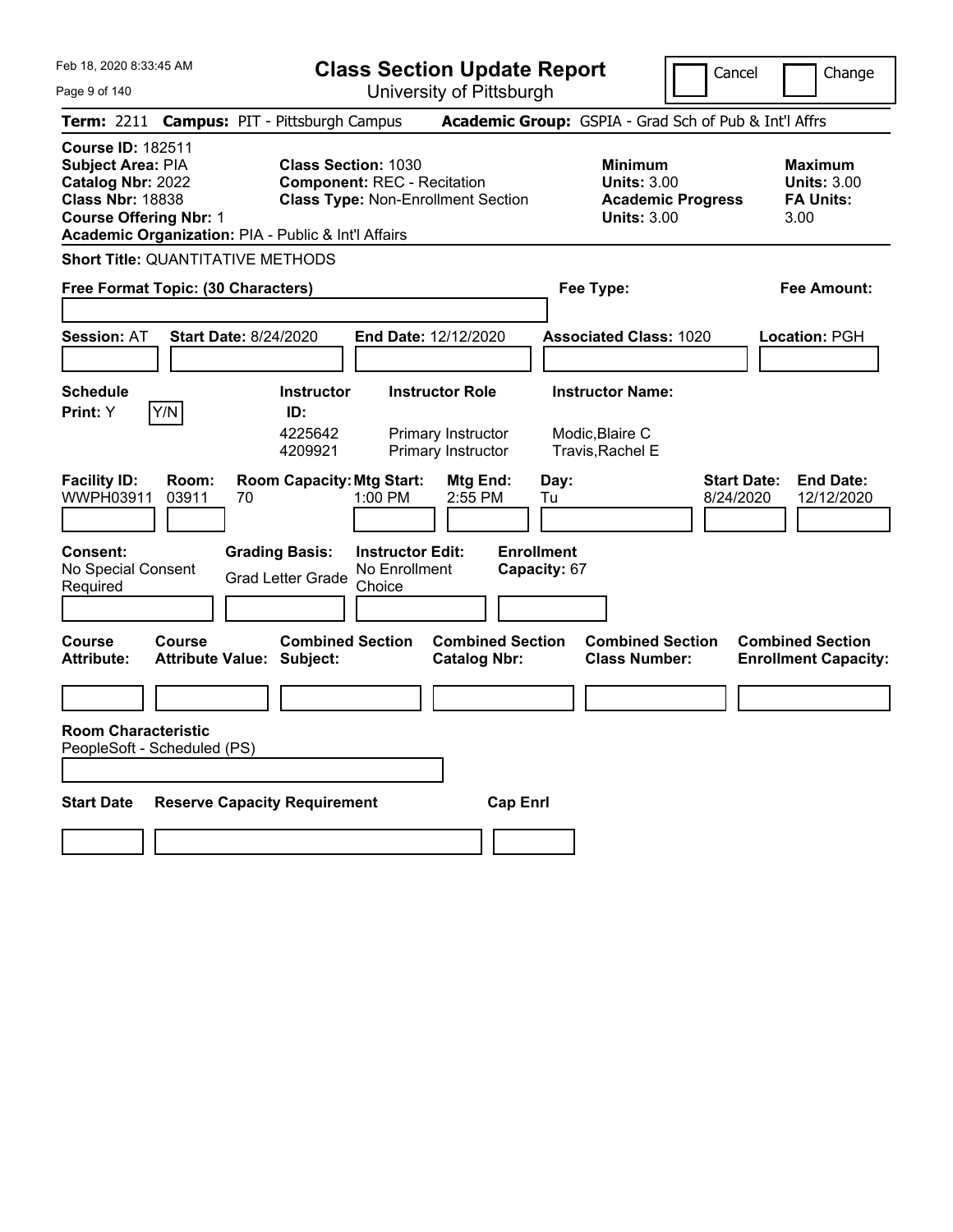**Class Section Update Report**

Cancel | Change

Page 10 of 140

University of Pittsburgh **Term:** 2211 **Campus:** PIT - Pittsburgh Campus **Academic Group:** GSPIA - Grad Sch of Pub & Int'l Affrs **Course ID:** 182511 **Subject Area:** PIA **Class Section:** 1035 **Minimum Maximum Maximum Catalog Nbr:** 2022 **Component:** REC - Recitation **Units:** 3.00 **Units:** 3.00 **Class Nbr:** 18839 **Class Type:** Non-Enrollment Section **Academic Progress FA Units: Course Offering Nbr:** 1 **Units:** 3.00 3.00 **Academic Organization:** PIA - Public & Int'l Affairs **Short Title:** QUANTITATIVE METHODS **Free Format Topic: (30 Characters) Fee Type: Fee Amount: Session:** AT **Start Date:** 8/24/2020 **End Date:** 12/12/2020 **Associated Class:** 1020 **Location:** PGH **Schedule Instructor Instructor Role Instructor Name: Print:**  $Y$   $|Y/N|$  **ID:** 4225642 Primary Instructor Modic,Blaire C 4209921 Primary Instructor Travis,Rachel E **Facility ID: Room: Room Capacity:Mtg Start: Mtg End: Day: Start Date: End Date:** WWPH03800 03800 30 6:00 PM 8:00 PM Tu 8/24/2020 12/12/2020 **Consent: Grading Basis: Instructor Edit: Enrollment** No Special Consent No Special Consent Grad Letter Grade No Enrollment<br>Required Choice Choice **Capacity:** 30 **Course Course Combined Section Combined Section Combined Section Combined Section**  Attribute: Attribute Value: Subject: Catalog Nbr: Class Number: Enrollment Capacity: **Room Characteristic** PeopleSoft - Scheduled (PS) **Start Date Reserve Capacity Requirement Cap Enrl**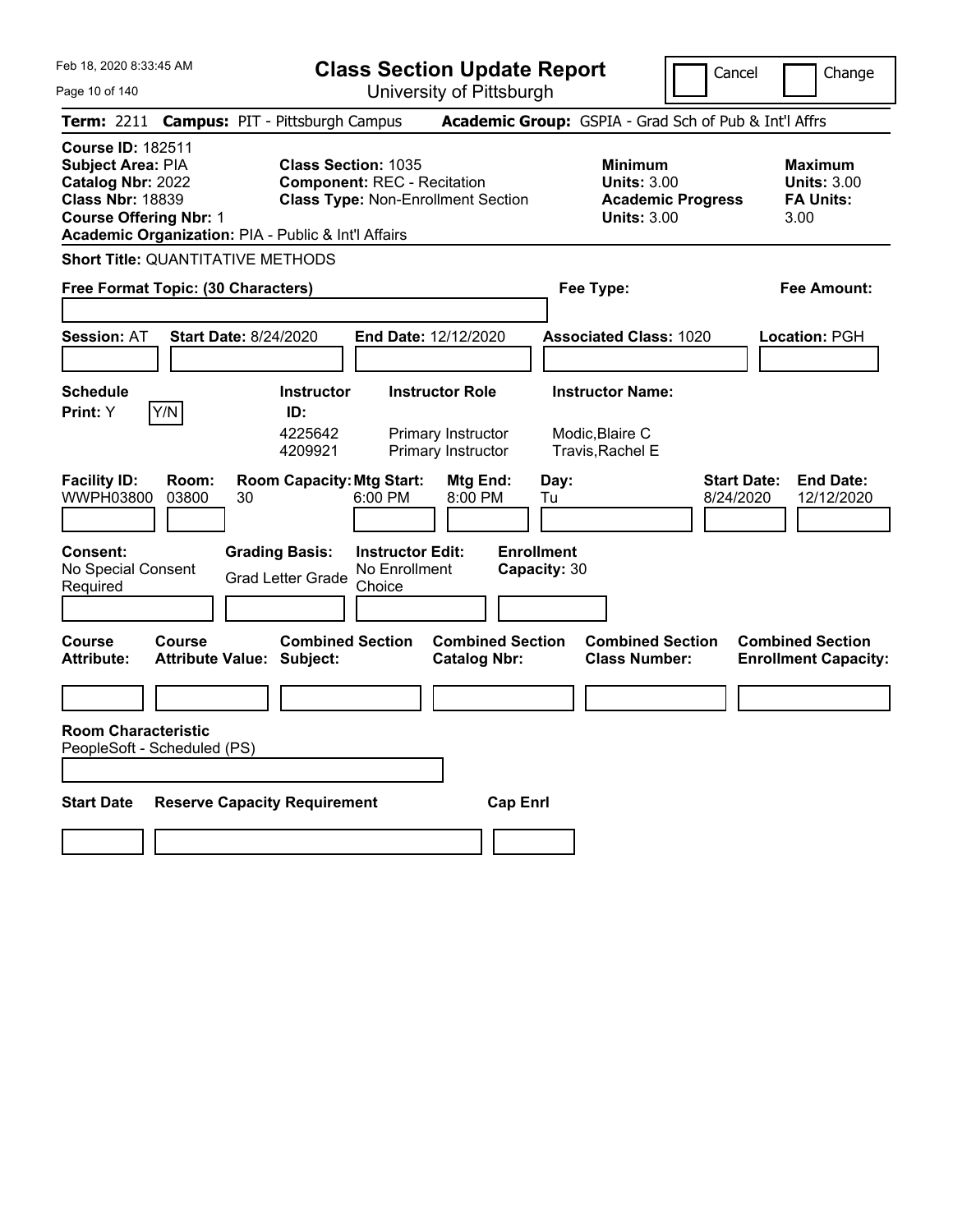**Class Section Update Report**

Cancel | Change

Page 11 of 140

University of Pittsburgh **Term:** 2211 **Campus:** PIT - Pittsburgh Campus **Academic Group:** GSPIA - Grad Sch of Pub & Int'l Affrs **Course ID:** 182511 **Subject Area:** PIA **Class Section:** 1040 **Minimum Maximum Maximum Catalog Nbr:** 2022 **Component:** REC - Recitation **Units:** 3.00 **Units:** 3.00 **Class Nbr:** 18840 **Class Type:** Non-Enrollment Section **Academic Progress FA Units: Course Offering Nbr:** 1 **Units:** 3.00 3.00 **Academic Organization:** PIA - Public & Int'l Affairs **Short Title:** QUANTITATIVE METHODS **Free Format Topic: (30 Characters) Fee Type: Fee Amount: Session:** AT **Start Date:** 8/24/2020 **End Date:** 12/12/2020 **Associated Class:** 1020 **Location:** PGH **Schedule Instructor Instructor Role Instructor Name: Print:**  $Y$   $|Y/N|$  **ID:** 4225642 Primary Instructor Modic,Blaire C 4209921 Primary Instructor Travis,Rachel E **Facility ID: Room: Room Capacity:Mtg Start: Mtg End: Day: Start Date: End Date:** WWPH03800 03800 30 12:00 PM 2:00 PM Mo 8/24/2020 12/12/2020 **Consent: Grading Basis: Instructor Edit: Enrollment** No Special Consent No Special Consent Grad Letter Grade No Enrollment<br>Required Choice Choice **Capacity:** 30 **Course Course Combined Section Combined Section Combined Section Combined Section**  Attribute: Attribute Value: Subject: Catalog Nbr: Class Number: Enrollment Capacity: **Room Characteristic** PeopleSoft - Scheduled (PS) **Start Date Reserve Capacity Requirement Cap Enrl**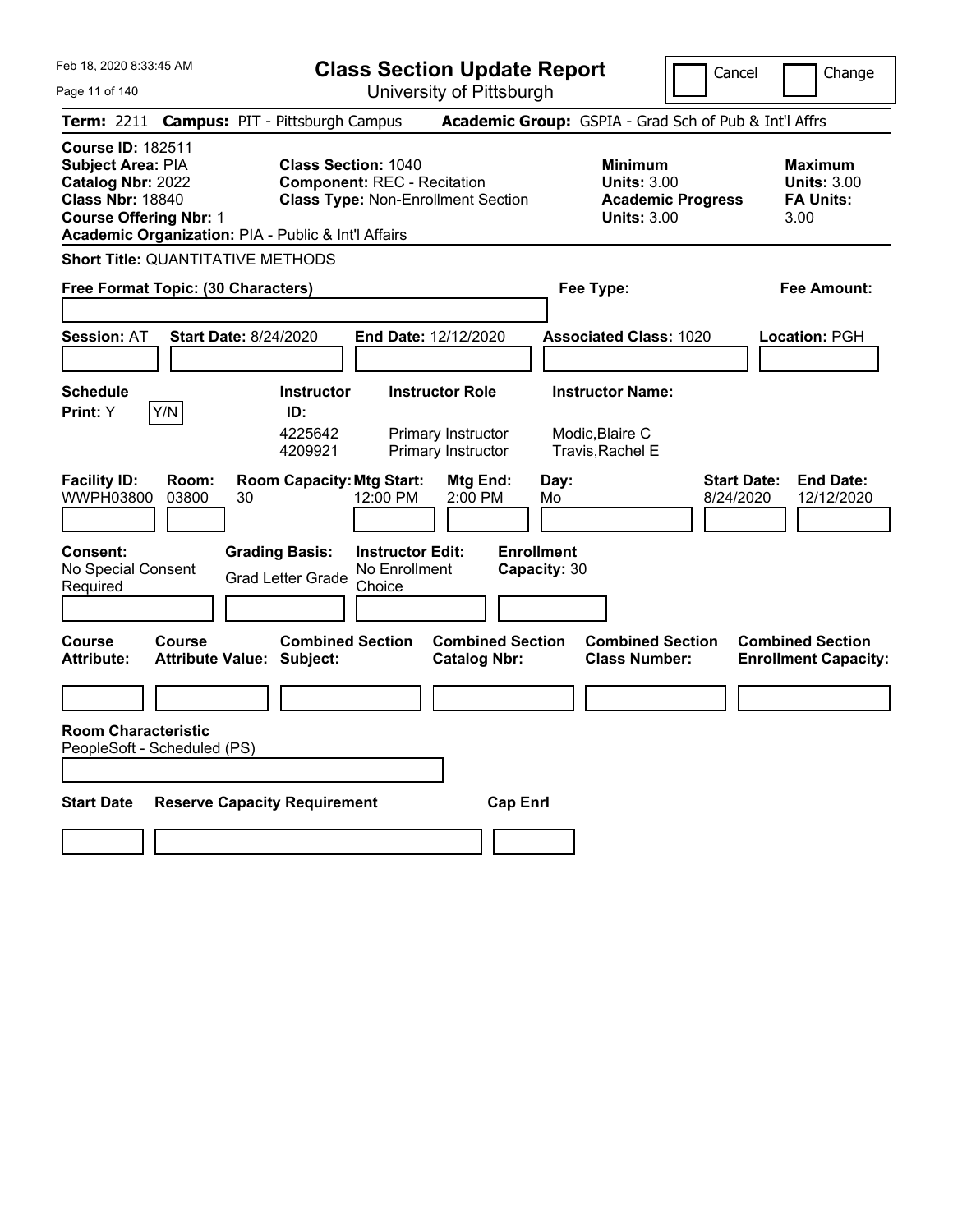| Feb 18, 2020 8:33:45 AM<br>Page 12 of 140                                                                                                                                                    | <b>Class Section Update Report</b><br>University of Pittsburgh                                         | Cancel                                                                                 | Change                                                           |
|----------------------------------------------------------------------------------------------------------------------------------------------------------------------------------------------|--------------------------------------------------------------------------------------------------------|----------------------------------------------------------------------------------------|------------------------------------------------------------------|
| Term: 2211 Campus: PIT - Pittsburgh Campus                                                                                                                                                   |                                                                                                        | Academic Group: GSPIA - Grad Sch of Pub & Int'l Affrs                                  |                                                                  |
| <b>Course ID: 182511</b><br><b>Subject Area: PIA</b><br>Catalog Nbr: 2022<br><b>Class Nbr: 24304</b><br><b>Course Offering Nbr: 1</b><br>Academic Organization: PIA - Public & Int'l Affairs | <b>Class Section: 1250</b><br><b>Component: LEC - Lecture</b><br><b>Class Type: Enrollment Section</b> | <b>Minimum</b><br><b>Units: 3.00</b><br><b>Academic Progress</b><br><b>Units: 3.00</b> | <b>Maximum</b><br><b>Units: 3.00</b><br><b>FA Units:</b><br>3.00 |
| <b>Short Title: QUANTITATIVE METHODS</b>                                                                                                                                                     |                                                                                                        |                                                                                        |                                                                  |
| Free Format Topic: (30 Characters)                                                                                                                                                           |                                                                                                        | Fee Type:                                                                              | <b>Fee Amount:</b>                                               |
| <b>Session: AT</b><br><b>Start Date: 8/24/2020</b>                                                                                                                                           | <b>End Date: 12/12/2020</b>                                                                            | <b>Associated Class: 1250</b>                                                          | <b>Location: PITTONLINE</b>                                      |
| <b>Schedule</b><br>Y/N<br>Print: Y<br>ID:                                                                                                                                                    | <b>Instructor</b><br><b>Instructor Role</b>                                                            | <b>Instructor Name:</b>                                                                |                                                                  |
|                                                                                                                                                                                              | 2963213<br>Primary Instructor                                                                          | Hollibaugh, Gary E                                                                     |                                                                  |
| <b>Facility ID:</b><br>Room:<br><b>WEBTBA</b><br><b>TBA</b><br>0                                                                                                                             | <b>Room Capacity: Mtg Start:</b><br>Mtg End:<br>Day:                                                   | <b>Start Date:</b><br>8/24/2020                                                        | <b>End Date:</b><br>12/12/2020                                   |
| Consent:<br><b>Grading Basis:</b><br>Department Consent<br><b>Grad Letter Grade</b><br>Required                                                                                              | <b>Enrollment</b><br><b>Instructor Edit:</b><br>No Enrollment<br>Capacity: 35<br>Choice                |                                                                                        |                                                                  |
| Course<br>Course<br><b>Attribute:</b><br><b>Attribute Value: Subject:</b><br><b>IDM</b><br><b>WEB</b>                                                                                        | <b>Combined Section</b><br><b>Combined Section</b><br><b>Catalog Nbr:</b>                              | <b>Combined Section</b><br><b>Class Number:</b>                                        | <b>Combined Section</b><br><b>Enrollment Capacity:</b>           |
|                                                                                                                                                                                              |                                                                                                        |                                                                                        |                                                                  |
| <b>Room Characteristic</b>                                                                                                                                                                   |                                                                                                        |                                                                                        |                                                                  |
|                                                                                                                                                                                              |                                                                                                        |                                                                                        |                                                                  |
|                                                                                                                                                                                              |                                                                                                        |                                                                                        |                                                                  |
| <b>Start Date</b><br><b>Reserve Capacity Requirement</b>                                                                                                                                     | <b>Cap Enrl</b>                                                                                        |                                                                                        |                                                                  |
|                                                                                                                                                                                              |                                                                                                        |                                                                                        |                                                                  |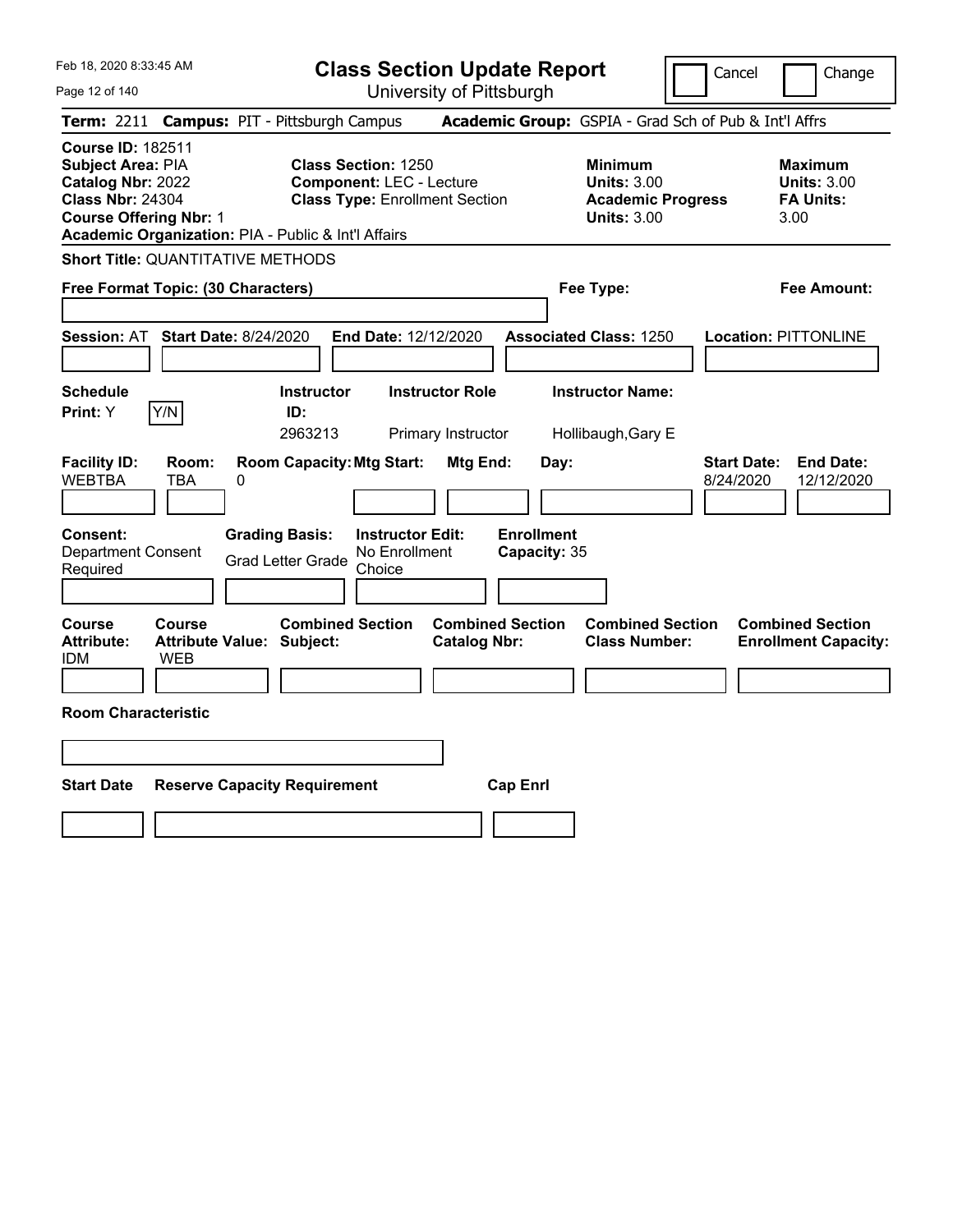Page 13 of 140

**Class Section Update Report**

Cancel **Change** 

|                                                                                                                                                                                       |                                                             | UNIVUUTIY UITTILUUUIYN                                                                                 |                                                                                        |                                                                  |
|---------------------------------------------------------------------------------------------------------------------------------------------------------------------------------------|-------------------------------------------------------------|--------------------------------------------------------------------------------------------------------|----------------------------------------------------------------------------------------|------------------------------------------------------------------|
| Term: 2211 Campus: PIT - Pittsburgh Campus                                                                                                                                            |                                                             |                                                                                                        | Academic Group: GSPIA - Grad Sch of Pub & Int'l Affrs                                  |                                                                  |
| <b>Course ID: 182514</b><br>Subject Area: PIA<br>Catalog Nbr: 2025<br><b>Class Nbr: 18760</b><br><b>Course Offering Nbr: 1</b><br>Academic Organization: PIA - Public & Int'l Affairs |                                                             | <b>Class Section: 1090</b><br><b>Component: LEC - Lecture</b><br><b>Class Type: Enrollment Section</b> | <b>Minimum</b><br><b>Units: 3.00</b><br><b>Academic Progress</b><br><b>Units: 3.00</b> | <b>Maximum</b><br><b>Units: 3.00</b><br><b>FA Units:</b><br>3.00 |
| <b>Short Title: MICROECONOMICS</b>                                                                                                                                                    |                                                             |                                                                                                        |                                                                                        |                                                                  |
| Free Format Topic: (30 Characters)                                                                                                                                                    |                                                             |                                                                                                        | Fee Type:                                                                              | Fee Amount:                                                      |
| <b>Session: AT</b>                                                                                                                                                                    | <b>Start Date: 8/24/2020</b>                                | End Date: 12/12/2020                                                                                   | <b>Associated Class: 1090</b>                                                          | Location: PGH                                                    |
| <b>Schedule</b><br>Y/N<br>Print: Y                                                                                                                                                    | Instructor<br>ID:<br>2953420                                | <b>Instructor Role</b><br>Primary Instructor                                                           | <b>Instructor Name:</b><br>Lewin, Michael                                              |                                                                  |
| <b>Facility ID:</b><br>Room:<br>WWPH03610<br>03610                                                                                                                                    | <b>Room Capacity: Mtg Start:</b><br>39                      | Mtg End:<br>9:00 AM<br>11:55 AM                                                                        | <b>Start Date:</b><br>Day:<br>We<br>8/24/2020                                          | <b>End Date:</b><br>12/12/2020                                   |
| <b>Consent:</b><br>No Special Consent<br>Required                                                                                                                                     | <b>Grading Basis:</b><br><b>Grad Letter Grade</b>           | <b>Instructor Edit:</b><br>No Enrollment<br>Choice                                                     | <b>Enrollment</b><br>Capacity: 30                                                      |                                                                  |
| Course<br>Course<br><b>Attribute:</b>                                                                                                                                                 | <b>Combined Section</b><br><b>Attribute Value: Subject:</b> | <b>Combined Section</b><br><b>Catalog Nbr:</b>                                                         | <b>Combined Section</b><br><b>Class Number:</b>                                        | <b>Combined Section</b><br><b>Enrollment Capacity:</b>           |
|                                                                                                                                                                                       |                                                             |                                                                                                        |                                                                                        |                                                                  |
| <b>Room Characteristic</b><br>PeopleSoft - Scheduled (PS)<br><b>Start Date</b>                                                                                                        | <b>Reserve Capacity Requirement</b>                         | <b>Cap Enrl</b>                                                                                        |                                                                                        |                                                                  |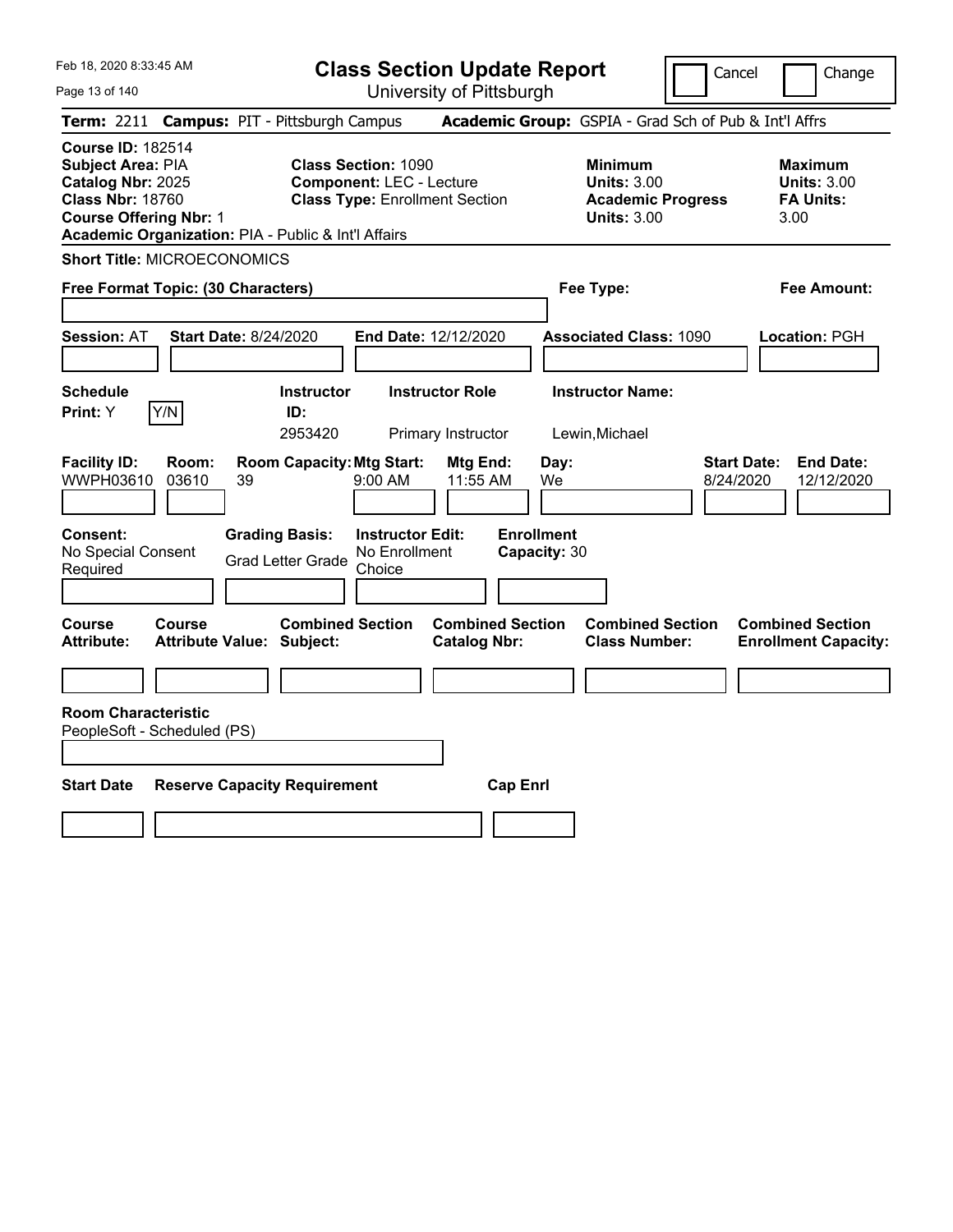Page 14 of 140

**Class Section Update Report**

Cancel **Change** 

| Term: 2211 Campus: PIT - Pittsburgh Campus                                                                                                                                            |                                                                                                                                                       | Academic Group: GSPIA - Grad Sch of Pub & Int'l Affrs                                  |                                                                  |
|---------------------------------------------------------------------------------------------------------------------------------------------------------------------------------------|-------------------------------------------------------------------------------------------------------------------------------------------------------|----------------------------------------------------------------------------------------|------------------------------------------------------------------|
| <b>Course ID: 182514</b><br>Subject Area: PIA<br>Catalog Nbr: 2025<br><b>Class Nbr: 26815</b><br><b>Course Offering Nbr: 1</b><br>Academic Organization: PIA - Public & Int'l Affairs | <b>Class Section: 1100</b><br><b>Component: LEC - Lecture</b><br><b>Class Type: Enrollment Section</b>                                                | <b>Minimum</b><br><b>Units: 3.00</b><br><b>Academic Progress</b><br><b>Units: 3.00</b> | <b>Maximum</b><br><b>Units: 3.00</b><br><b>FA Units:</b><br>3.00 |
| <b>Short Title: MICROECONOMICS</b>                                                                                                                                                    |                                                                                                                                                       |                                                                                        |                                                                  |
| Free Format Topic: (30 Characters)                                                                                                                                                    |                                                                                                                                                       | Fee Type:                                                                              | <b>Fee Amount:</b>                                               |
| <b>Session: AT</b><br><b>Start Date: 8/24/2020</b>                                                                                                                                    | <b>End Date: 12/12/2020</b>                                                                                                                           | <b>Associated Class: 1100</b>                                                          | Location: PGH                                                    |
| <b>Schedule</b><br>Y/N<br>Print: Y                                                                                                                                                    | <b>Instructor Role</b><br><b>Instructor</b><br>ID:<br>2953420<br>Primary Instructor                                                                   | <b>Instructor Name:</b><br>Lewin, Michael                                              |                                                                  |
| <b>Facility ID:</b><br>Room:<br>WWPH03911<br>03911<br>70<br><b>Grading Basis:</b><br>Consent:<br>No Special Consent<br>Required                                                       | <b>Room Capacity: Mtg Start:</b><br>Mtg End:<br>9:00 AM<br>11:55 AM<br><b>Instructor Edit:</b><br>No Enrollment<br><b>Grad Letter Grade</b><br>Choice | Day:<br><b>Start Date:</b><br>8/24/2020<br>Th<br><b>Enrollment</b><br>Capacity: 70     | <b>End Date:</b><br>12/12/2020                                   |
| Course<br><b>Course</b><br><b>Attribute:</b><br><b>Attribute Value: Subject:</b>                                                                                                      | <b>Combined Section</b><br><b>Combined Section</b><br><b>Catalog Nbr:</b>                                                                             | <b>Combined Section</b><br><b>Class Number:</b>                                        | <b>Combined Section</b><br><b>Enrollment Capacity:</b>           |
| <b>Room Characteristic</b><br>PeopleSoft - Scheduled (PS)<br><b>Start Date</b><br><b>Reserve Capacity Requirement</b>                                                                 | <b>Cap Enrl</b>                                                                                                                                       |                                                                                        |                                                                  |
|                                                                                                                                                                                       |                                                                                                                                                       |                                                                                        |                                                                  |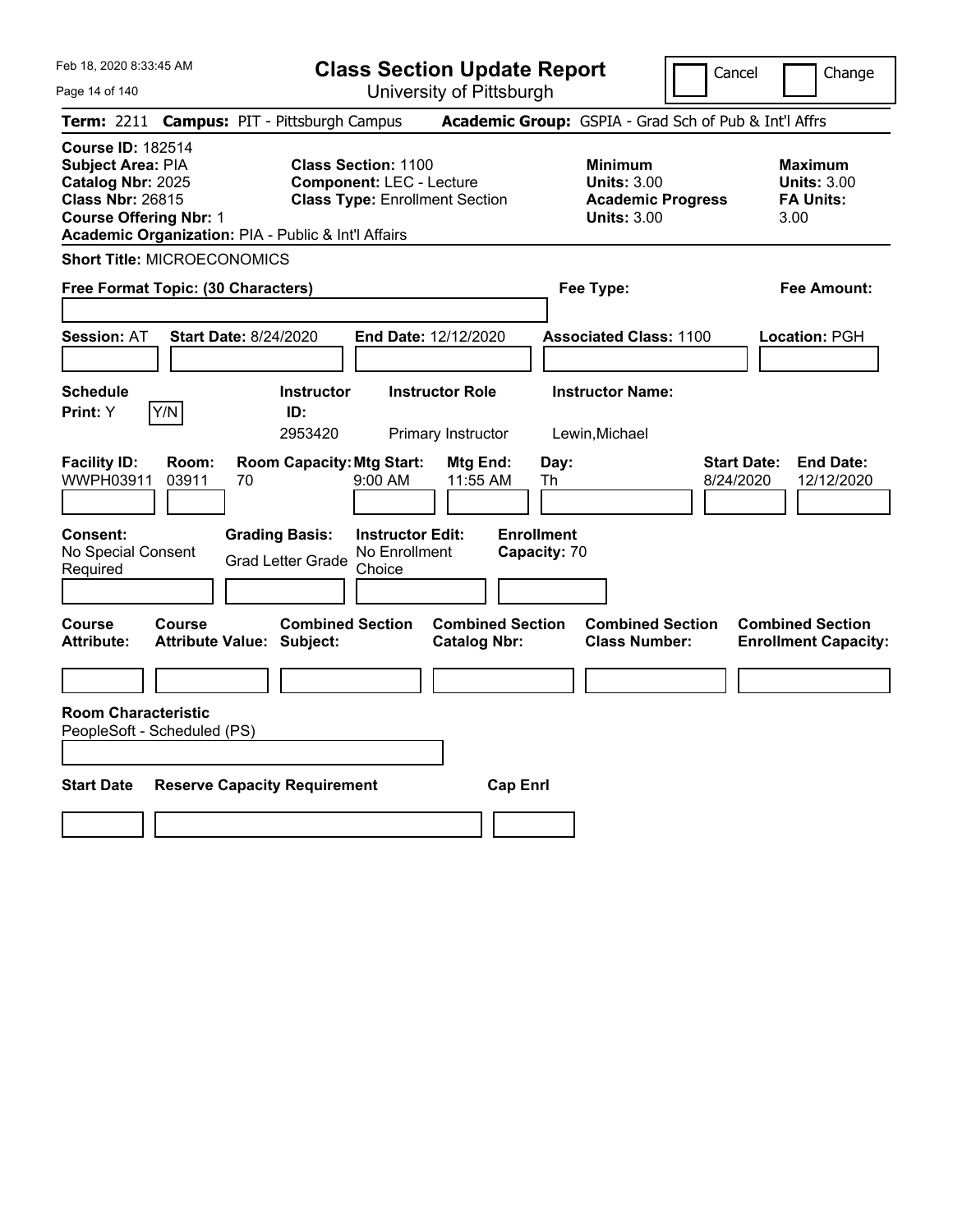**Class Section Update Report**

Cancel **Change** 

| Page 15 of 140                                                                                                                                                                        |                                                             | University of Pittsburgh                                                 |                                                                                        |                                 |                                                                  |
|---------------------------------------------------------------------------------------------------------------------------------------------------------------------------------------|-------------------------------------------------------------|--------------------------------------------------------------------------|----------------------------------------------------------------------------------------|---------------------------------|------------------------------------------------------------------|
| <b>Term: 2211</b>                                                                                                                                                                     | <b>Campus: PIT - Pittsburgh Campus</b>                      |                                                                          | Academic Group: GSPIA - Grad Sch of Pub & Int'l Affrs                                  |                                 |                                                                  |
| <b>Course ID: 182514</b><br>Subject Area: PIA<br>Catalog Nbr: 2025<br><b>Class Nbr: 26816</b><br><b>Course Offering Nbr: 1</b><br>Academic Organization: PIA - Public & Int'l Affairs | <b>Class Section: 1200</b>                                  | <b>Component: LEC - Lecture</b><br><b>Class Type: Enrollment Section</b> | <b>Minimum</b><br><b>Units: 3.00</b><br><b>Academic Progress</b><br><b>Units: 3.00</b> |                                 | <b>Maximum</b><br><b>Units: 3.00</b><br><b>FA Units:</b><br>3.00 |
| <b>Short Title: MICROECONOMICS</b>                                                                                                                                                    |                                                             |                                                                          |                                                                                        |                                 |                                                                  |
| Free Format Topic: (30 Characters)                                                                                                                                                    |                                                             |                                                                          | Fee Type:                                                                              |                                 | Fee Amount:                                                      |
| <b>Session: AT</b>                                                                                                                                                                    | <b>Start Date: 8/24/2020</b>                                | End Date: 12/12/2020                                                     | <b>Associated Class: 1200</b>                                                          |                                 | Location: PGH                                                    |
| <b>Schedule</b>                                                                                                                                                                       | <b>Instructor</b>                                           | <b>Instructor Role</b>                                                   | <b>Instructor Name:</b>                                                                |                                 |                                                                  |
| Print: Y<br>Y/N                                                                                                                                                                       | ID:                                                         |                                                                          |                                                                                        |                                 |                                                                  |
|                                                                                                                                                                                       | 2934735                                                     | Primary Instructor                                                       | Maksymenko, Svitlana                                                                   |                                 |                                                                  |
| <b>Facility ID:</b><br>Room:<br>WWPH03911<br>03911                                                                                                                                    | <b>Room Capacity: Mtg Start:</b><br>70                      | Mtg End:<br>6:00 PM<br>9:00 PM                                           | Day:<br>Tu                                                                             | <b>Start Date:</b><br>8/24/2020 | <b>End Date:</b><br>12/12/2020                                   |
| Consent:<br>No Special Consent<br>Required                                                                                                                                            | <b>Grading Basis:</b><br><b>Grad Letter Grade</b>           | <b>Instructor Edit:</b><br>No Enrollment<br>Choice                       | <b>Enrollment</b><br>Capacity: 70                                                      |                                 |                                                                  |
| Course<br>Course<br><b>Attribute:</b>                                                                                                                                                 | <b>Combined Section</b><br><b>Attribute Value: Subject:</b> | <b>Combined Section</b><br><b>Catalog Nbr:</b>                           | <b>Combined Section</b><br><b>Class Number:</b>                                        |                                 | <b>Combined Section</b><br><b>Enrollment Capacity:</b>           |
|                                                                                                                                                                                       |                                                             |                                                                          |                                                                                        |                                 |                                                                  |
| <b>Room Characteristic</b><br>PeopleSoft - Scheduled (PS)                                                                                                                             |                                                             |                                                                          |                                                                                        |                                 |                                                                  |
| <b>Start Date</b>                                                                                                                                                                     | <b>Reserve Capacity Requirement</b>                         |                                                                          | <b>Cap Enrl</b>                                                                        |                                 |                                                                  |
|                                                                                                                                                                                       |                                                             |                                                                          |                                                                                        |                                 |                                                                  |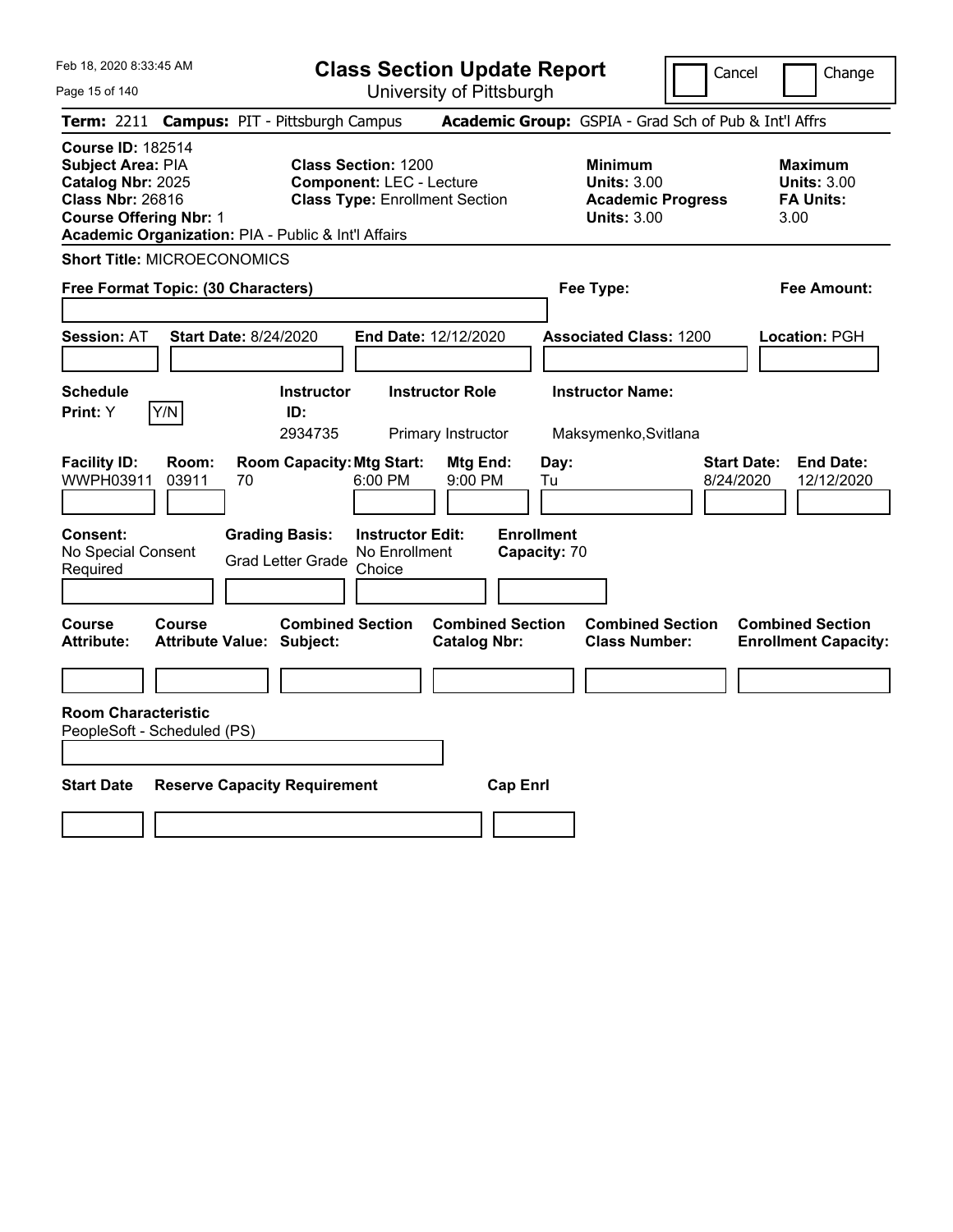Page 16 of 140

**Class Section Update Report**

Cancel **Change** 

| <b>Course ID: 182517</b>                                                                                                                                                                                                                                                                                                                                              |                                                          |
|-----------------------------------------------------------------------------------------------------------------------------------------------------------------------------------------------------------------------------------------------------------------------------------------------------------------------------------------------------------------------|----------------------------------------------------------|
| Subject Area: PIA<br><b>Class Section: 1100</b><br><b>Minimum</b><br>Catalog Nbr: 2028<br><b>Component: LEC - Lecture</b><br><b>Units: 3.00</b><br><b>Class Nbr: 18827</b><br><b>Class Type: Enrollment Section</b><br><b>Academic Progress</b><br><b>Course Offering Nbr: 1</b><br><b>Units: 3.00</b><br>3.00<br>Academic Organization: PIA - Public & Int'l Affairs | <b>Maximum</b><br><b>Units: 3.00</b><br><b>FA Units:</b> |
| <b>Short Title: PUBLIC POLICY ANALYSIS</b>                                                                                                                                                                                                                                                                                                                            |                                                          |
| Free Format Topic: (30 Characters)<br>Fee Type:                                                                                                                                                                                                                                                                                                                       | <b>Fee Amount:</b>                                       |
| Session: AT<br><b>Start Date: 8/24/2020</b><br><b>Associated Class: 1100</b><br><b>End Date: 12/12/2020</b>                                                                                                                                                                                                                                                           | Location: PGH                                            |
| <b>Instructor Name:</b><br><b>Schedule</b><br><b>Instructor</b><br><b>Instructor Role</b><br>Y/N<br>Print: Y<br>ID:<br>0<br>No Instructor Assigned                                                                                                                                                                                                                    |                                                          |
| <b>Facility ID:</b><br><b>Room Capacity: Mtg Start:</b><br><b>Start Date:</b><br>Room:<br>Mtg End:<br>Day:<br>WWPH03800<br>03800<br>30<br>3:00 PM<br>5:55 PM<br>Tu<br>8/24/2020                                                                                                                                                                                       | <b>End Date:</b><br>12/12/2020                           |
| <b>Enrollment</b><br>Consent:<br><b>Grading Basis:</b><br><b>Instructor Edit:</b><br>No Special Consent<br>No Enrollment<br>Capacity: 30<br><b>Grad Letter Grade</b><br>Required<br>Choice                                                                                                                                                                            |                                                          |
| <b>Combined Section</b><br><b>Combined Section</b><br>Course<br><b>Combined Section</b><br>Course<br><b>Attribute:</b><br><b>Attribute Value: Subject:</b><br><b>Catalog Nbr:</b><br><b>Class Number:</b>                                                                                                                                                             | <b>Combined Section</b><br><b>Enrollment Capacity:</b>   |
|                                                                                                                                                                                                                                                                                                                                                                       |                                                          |
| <b>Room Characteristic</b><br>PeopleSoft - Scheduled (PS)                                                                                                                                                                                                                                                                                                             |                                                          |
| <b>Start Date</b><br><b>Reserve Capacity Requirement</b><br><b>Cap Enrl</b>                                                                                                                                                                                                                                                                                           |                                                          |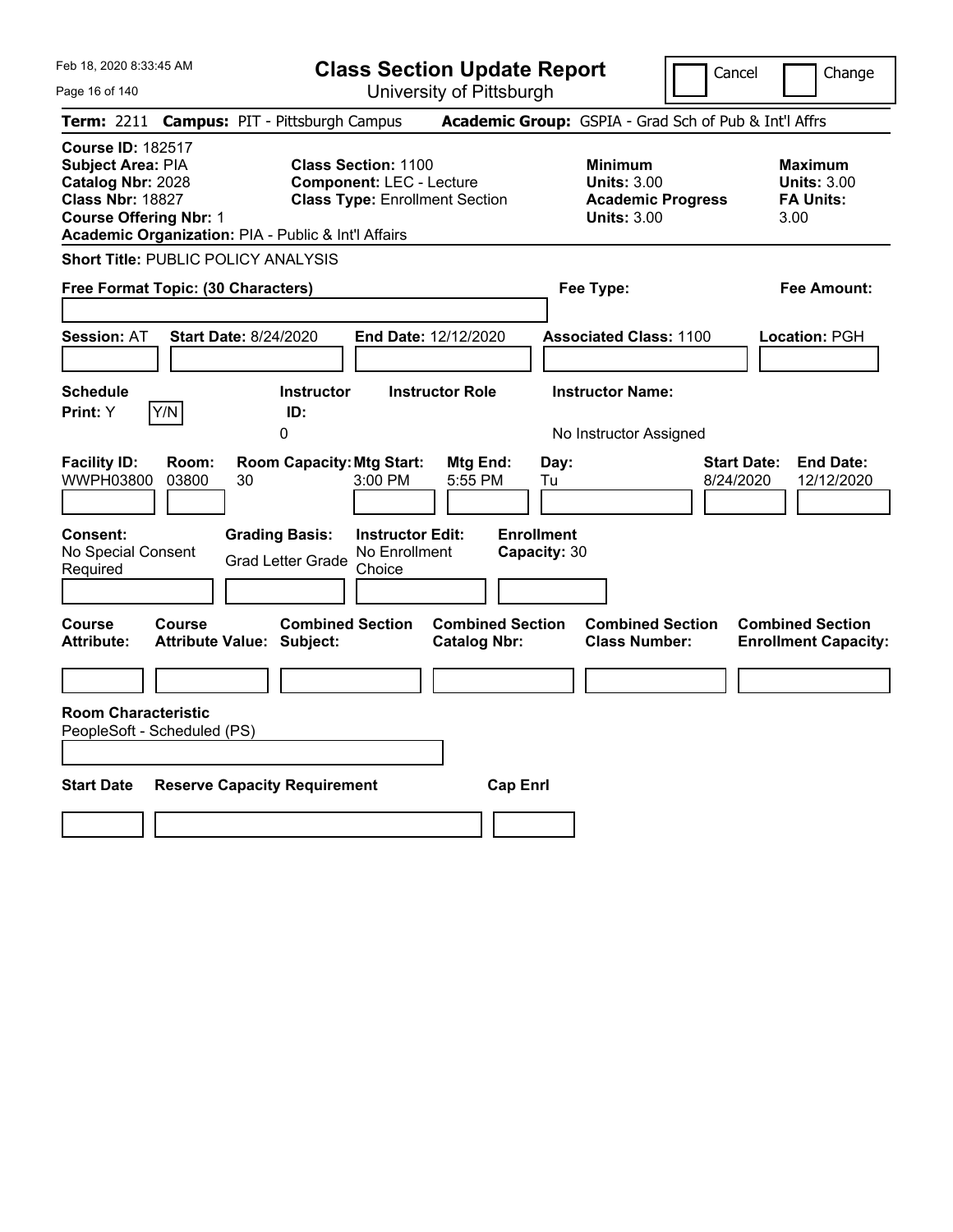**Class Section Update Report**

Cancel **Change** 

| Page 17 of 140                                                                                                                                                                        |                                                             | University of Pittsburgh                                                 |                                   |                                                                                        |                                                                   |
|---------------------------------------------------------------------------------------------------------------------------------------------------------------------------------------|-------------------------------------------------------------|--------------------------------------------------------------------------|-----------------------------------|----------------------------------------------------------------------------------------|-------------------------------------------------------------------|
| <b>Term: 2211</b>                                                                                                                                                                     | <b>Campus: PIT - Pittsburgh Campus</b>                      |                                                                          |                                   |                                                                                        | Academic Group: GSPIA - Grad Sch of Pub & Int'l Affrs             |
| <b>Course ID: 182517</b><br>Subject Area: PIA<br>Catalog Nbr: 2028<br><b>Class Nbr: 29218</b><br><b>Course Offering Nbr: 1</b><br>Academic Organization: PIA - Public & Int'l Affairs | <b>Class Section: 1105</b>                                  | <b>Component: LEC - Lecture</b><br><b>Class Type: Enrollment Section</b> |                                   | <b>Minimum</b><br><b>Units: 3.00</b><br><b>Academic Progress</b><br><b>Units: 3.00</b> | <b>Maximum</b><br><b>Units: 3.00</b><br><b>FA Units:</b><br>3.00  |
| <b>Short Title: PUBLIC POLICY ANALYSIS</b>                                                                                                                                            |                                                             |                                                                          |                                   |                                                                                        |                                                                   |
| Free Format Topic: (30 Characters)                                                                                                                                                    |                                                             |                                                                          |                                   | Fee Type:                                                                              | Fee Amount:                                                       |
| <b>Session: AT</b>                                                                                                                                                                    | <b>Start Date: 8/24/2020</b>                                | End Date: 12/12/2020                                                     |                                   | <b>Associated Class: 1105</b>                                                          | Location: PGH                                                     |
| <b>Schedule</b>                                                                                                                                                                       | <b>Instructor</b>                                           | <b>Instructor Role</b>                                                   |                                   | <b>Instructor Name:</b>                                                                |                                                                   |
| Print: Y<br>Y/N                                                                                                                                                                       | ID:                                                         |                                                                          |                                   |                                                                                        |                                                                   |
| <b>Facility ID:</b><br>Room:<br>WWPH03431<br>03431                                                                                                                                    | 2941685<br><b>Room Capacity: Mtg Start:</b><br>30           | Primary Instructor<br>Mtg End:<br>6:00 PM<br>9:00 PM                     | Day:<br>Tu                        | Murtazashvili, Ilia                                                                    | <b>Start Date:</b><br><b>End Date:</b><br>8/24/2020<br>12/12/2020 |
| <b>Consent:</b><br>No Special Consent<br>Required                                                                                                                                     | <b>Grading Basis:</b><br><b>Grad Letter Grade</b>           | <b>Instructor Edit:</b><br>No Enrollment<br>Choice                       | <b>Enrollment</b><br>Capacity: 35 |                                                                                        |                                                                   |
| Course<br>Course<br><b>Attribute:</b>                                                                                                                                                 | <b>Combined Section</b><br><b>Attribute Value: Subject:</b> | <b>Catalog Nbr:</b>                                                      | <b>Combined Section</b>           | <b>Combined Section</b><br><b>Class Number:</b>                                        | <b>Combined Section</b><br><b>Enrollment Capacity:</b>            |
|                                                                                                                                                                                       |                                                             |                                                                          |                                   |                                                                                        |                                                                   |
| <b>Room Characteristic</b><br>PeopleSoft - Scheduled (PS)<br><b>Start Date</b>                                                                                                        | <b>Reserve Capacity Requirement</b>                         |                                                                          | <b>Cap Enrl</b>                   |                                                                                        |                                                                   |
|                                                                                                                                                                                       |                                                             |                                                                          |                                   |                                                                                        |                                                                   |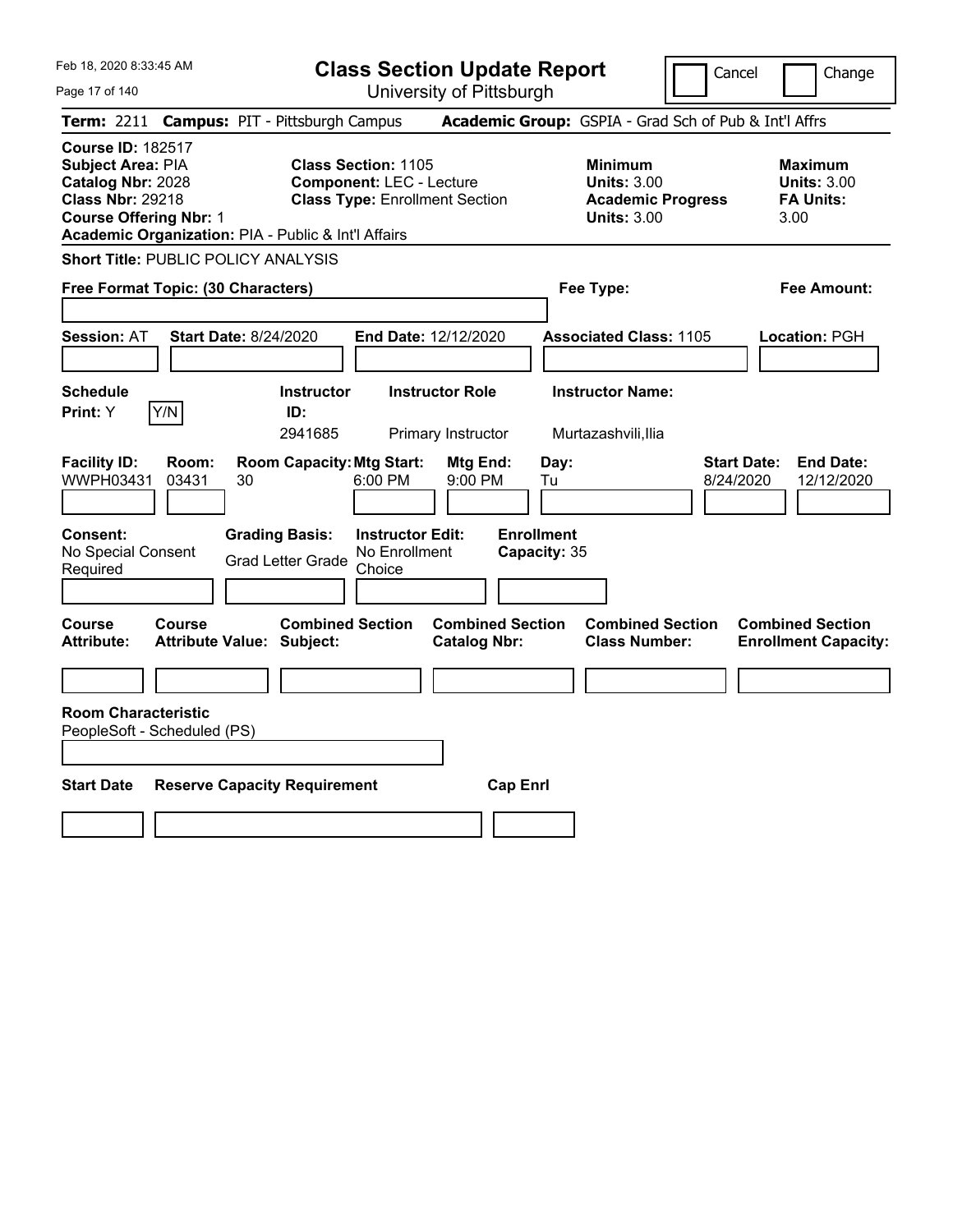|  |  | Feb 18, 2020 8:33:45 AM |  |
|--|--|-------------------------|--|
|--|--|-------------------------|--|

Cancel **Change** 

| Page 18 of 140                                                                                                                 |                                                             | University of Pittsburgh                                                                               |                                                |                                                                                        |                                                                   |
|--------------------------------------------------------------------------------------------------------------------------------|-------------------------------------------------------------|--------------------------------------------------------------------------------------------------------|------------------------------------------------|----------------------------------------------------------------------------------------|-------------------------------------------------------------------|
| <b>Term: 2211</b>                                                                                                              | <b>Campus: PIT - Pittsburgh Campus</b>                      |                                                                                                        |                                                | Academic Group: GSPIA - Grad Sch of Pub & Int'l Affrs                                  |                                                                   |
| <b>Course ID: 182517</b><br>Subject Area: PIA<br>Catalog Nbr: 2028<br><b>Class Nbr: 23690</b><br><b>Course Offering Nbr: 1</b> | Academic Organization: PIA - Public & Int'l Affairs         | <b>Class Section: 1250</b><br><b>Component: LEC - Lecture</b><br><b>Class Type: Enrollment Section</b> |                                                | <b>Minimum</b><br><b>Units: 3.00</b><br><b>Academic Progress</b><br><b>Units: 3.00</b> | <b>Maximum</b><br><b>Units: 3.00</b><br><b>FA Units:</b><br>3.00  |
|                                                                                                                                | <b>Short Title: PUBLIC POLICY ANALYSIS</b>                  |                                                                                                        |                                                |                                                                                        |                                                                   |
| Free Format Topic: (30 Characters)                                                                                             |                                                             |                                                                                                        |                                                | Fee Type:                                                                              | <b>Fee Amount:</b>                                                |
|                                                                                                                                |                                                             |                                                                                                        |                                                |                                                                                        |                                                                   |
| <b>Session: AT</b>                                                                                                             | <b>Start Date: 8/24/2020</b>                                | End Date: 12/12/2020                                                                                   |                                                | <b>Associated Class: 1250</b>                                                          | <b>Location: PITTONLINE</b>                                       |
|                                                                                                                                |                                                             |                                                                                                        |                                                |                                                                                        |                                                                   |
| <b>Schedule</b>                                                                                                                | <b>Instructor</b>                                           | <b>Instructor Role</b>                                                                                 |                                                | <b>Instructor Name:</b>                                                                |                                                                   |
| Y/N<br><b>Print:</b> Y                                                                                                         | ID:                                                         |                                                                                                        |                                                |                                                                                        |                                                                   |
|                                                                                                                                | 2925060                                                     | Primary Instructor                                                                                     |                                                | Dougherty Juni, George William                                                         |                                                                   |
| <b>Facility ID:</b><br>Room:<br><b>WEBTBA</b><br>TBA                                                                           | <b>Room Capacity: Mtg Start:</b><br>0                       |                                                                                                        | Mtg End:<br>Day:                               |                                                                                        | <b>Start Date:</b><br><b>End Date:</b><br>8/24/2020<br>12/12/2020 |
| <b>Consent:</b><br><b>Department Consent</b><br>Required                                                                       | <b>Grading Basis:</b><br><b>Grad Letter Grade</b>           | <b>Instructor Edit:</b><br>No Enrollment<br>Choice                                                     | <b>Enrollment</b><br>Capacity: 30              |                                                                                        |                                                                   |
| <b>Course</b><br>Course<br><b>Attribute:</b><br><b>WEB</b><br><b>IDM</b>                                                       | <b>Combined Section</b><br><b>Attribute Value: Subject:</b> |                                                                                                        | <b>Combined Section</b><br><b>Catalog Nbr:</b> | <b>Combined Section</b><br><b>Class Number:</b>                                        | <b>Combined Section</b><br><b>Enrollment Capacity:</b>            |
|                                                                                                                                |                                                             |                                                                                                        |                                                |                                                                                        |                                                                   |
| <b>Room Characteristic</b>                                                                                                     |                                                             |                                                                                                        |                                                |                                                                                        |                                                                   |
|                                                                                                                                |                                                             |                                                                                                        |                                                |                                                                                        |                                                                   |
|                                                                                                                                |                                                             |                                                                                                        |                                                |                                                                                        |                                                                   |
| <b>Start Date</b>                                                                                                              | <b>Reserve Capacity Requirement</b>                         |                                                                                                        | <b>Cap Enrl</b>                                |                                                                                        |                                                                   |
|                                                                                                                                |                                                             |                                                                                                        |                                                |                                                                                        |                                                                   |
|                                                                                                                                |                                                             |                                                                                                        |                                                |                                                                                        |                                                                   |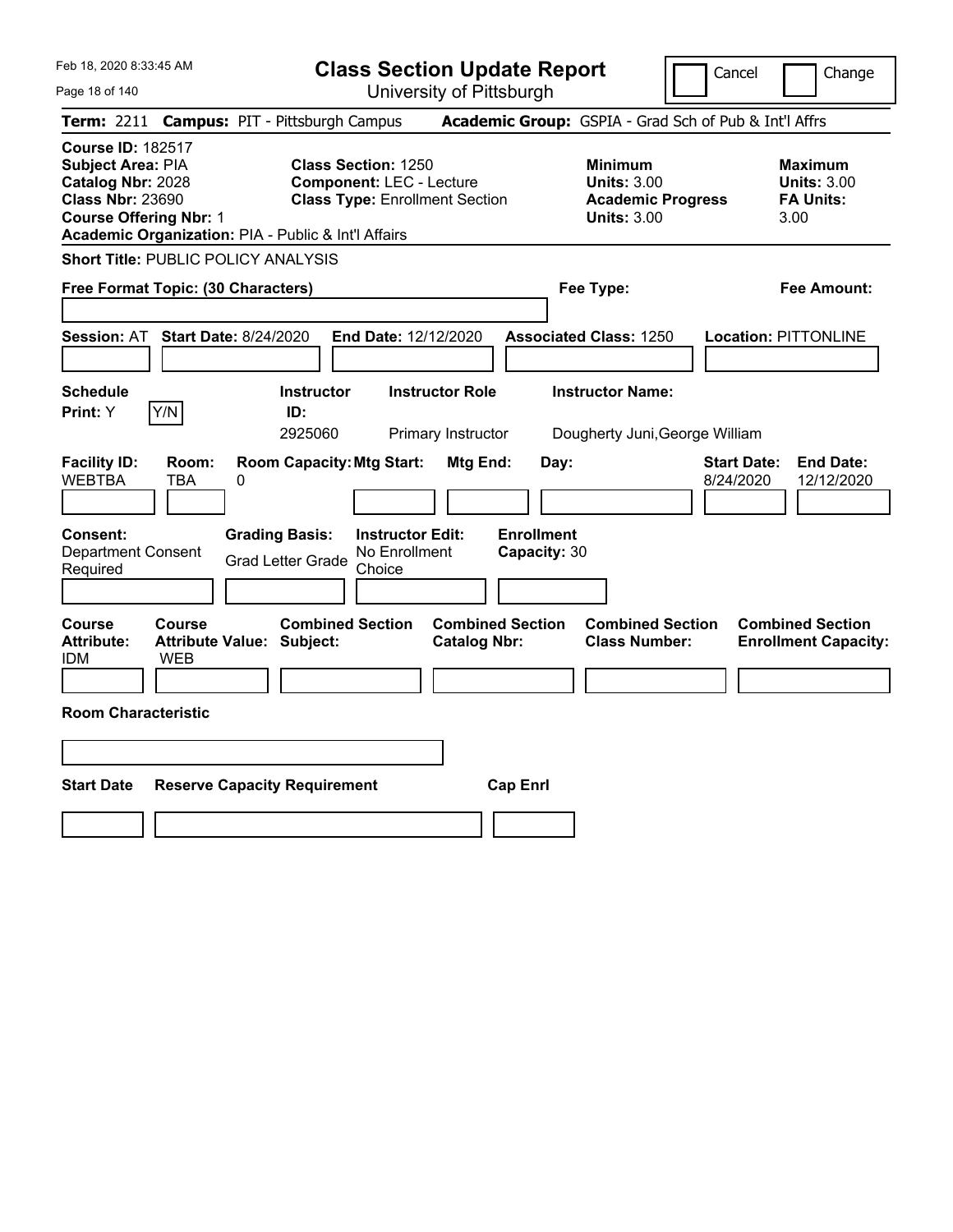Feb 18, 2020 8:33:45 AM Page 19 of 140 **Class Section Update Report** University of Pittsburgh Cancel Change **Term:** 2211 **Campus:** PIT - Pittsburgh Campus **Academic Group:** GSPIA - Grad Sch of Pub & Int'l Affrs **Course ID:** 189320 **Subject Area:** PIA **Class Section:** 1010 **Minimum Maximum Catalog Nbr:** 2032 **Component:** LEC - Lecture **Units:** 3.00 **Units:** 3.00 **Class Nbr:** 26817 **Class Type:** Enrollment Section **Academic Progress FA Units: Course Offering Nbr:** 1 **Units:** 3.00 3.00 **Academic Organization:** PIA - Public & Int'l Affairs **Short Title:** ADVANCED QUANTITATIVE METHODS **Free Format Topic: (30 Characters) Fee Type: Fee Amount:**  CAUSAL INFERENCE FOR POLICY AN **Session:** AT **Start Date:** 8/24/2020 **End Date:** 12/12/2020 **Associated Class:** 1010 **Location:** PGH **Schedule Instructor Instructor Role Instructor Name: Print:**  $Y$   $|Y/N|$  **ID:** 2954711 Primary Instructor Weber,Jeremy Glenn **Facility ID: Room: Room Capacity:Mtg Start: Mtg End: Day: Start Date: End Date:** WWPH03600 03600 15 9:00 AM 12:00 PM We 8/24/2020 12/12/2020 **Consent: Grading Basis: Instructor Edit: Enrollment** No Special Consent No Special Consent Grad Letter Grade No Enrollment<br>Required **Choice Capacity:** 15 **Course Course Combined Section Combined Section Combined Section Combined Section Attribute: Attribute Value: Subject: Catalog Nbr: Class Number: Enrollment Capacity: Room Characteristic** PeopleSoft - Scheduled (PS) **Start Date Reserve Capacity Requirement Cap Enrl**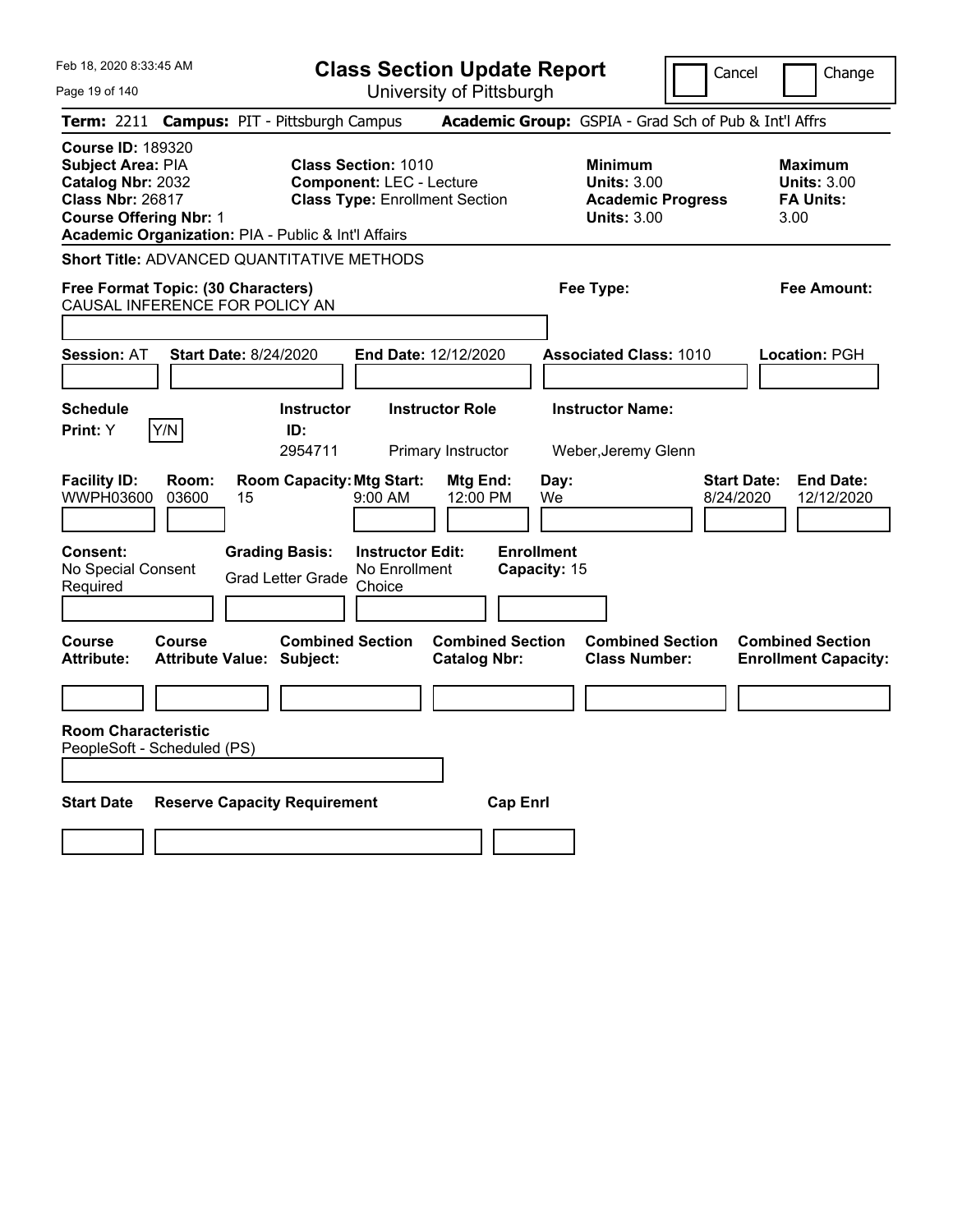| Feb 18, 2020 8:33:45 AM<br>Page 20 of 140                                                                                                                                                    | <b>Class Section Update Report</b><br>University of Pittsburgh                                                  | Cancel                                                                                 | Change                                                            |
|----------------------------------------------------------------------------------------------------------------------------------------------------------------------------------------------|-----------------------------------------------------------------------------------------------------------------|----------------------------------------------------------------------------------------|-------------------------------------------------------------------|
| Term: 2211 Campus: PIT - Pittsburgh Campus                                                                                                                                                   |                                                                                                                 | Academic Group: GSPIA - Grad Sch of Pub & Int'l Affrs                                  |                                                                   |
| <b>Course ID: 119800</b><br><b>Subject Area: PIA</b><br>Catalog Nbr: 2090<br><b>Class Nbr: 13275</b><br><b>Course Offering Nbr: 1</b><br>Academic Organization: PIA - Public & Int'l Affairs | <b>Class Section: 1010</b><br><b>Component: DIR - Directed Studies</b><br><b>Class Type: Enrollment Section</b> | <b>Minimum</b><br><b>Units: 3.00</b><br><b>Academic Progress</b><br><b>Units: 3.00</b> | <b>Maximum</b><br><b>Units: 12.00</b><br><b>FA Units:</b><br>3.00 |
| <b>Short Title: FOREIGN STUDY</b>                                                                                                                                                            |                                                                                                                 |                                                                                        |                                                                   |
| Free Format Topic: (30 Characters)                                                                                                                                                           |                                                                                                                 | Fee Type:                                                                              | Fee Amount:                                                       |
| <b>Start Date: 8/24/2020</b><br><b>Session: AT</b>                                                                                                                                           | End Date: 12/12/2020                                                                                            | <b>Associated Class: 1010</b>                                                          | Location: PGH                                                     |
| <b>Schedule</b><br>Y/N<br>Print: Y                                                                                                                                                           | <b>Instructor</b><br><b>Instructor Role</b><br>ID:<br>2912844<br>Primary Instructor                             | <b>Instructor Name:</b><br>Rizzi, Michael T                                            |                                                                   |
| <b>Facility ID:</b><br>Room:<br><b>TBATBA</b><br>TBA<br>0                                                                                                                                    | <b>Room Capacity: Mtg Start:</b><br>Mtg End:                                                                    | Day:<br>8/24/2020                                                                      | <b>Start Date:</b><br><b>End Date:</b><br>12/12/2020              |
| <b>Grading Basis:</b><br><b>Consent:</b><br><b>Department Consent</b><br>Required                                                                                                            | <b>Instructor Edit:</b><br>No Enrollment<br><b>Grad Letter Grade</b><br>Choice                                  | <b>Enrollment</b><br>Capacity: 50                                                      |                                                                   |
| Course<br><b>Course</b><br><b>Attribute Value: Subject:</b><br><b>Attribute:</b>                                                                                                             | <b>Combined Section</b><br><b>Combined Section</b><br><b>Catalog Nbr:</b>                                       | <b>Combined Section</b><br><b>Class Number:</b>                                        | <b>Combined Section</b><br><b>Enrollment Capacity:</b>            |
| <b>Room Characteristic</b>                                                                                                                                                                   |                                                                                                                 |                                                                                        |                                                                   |
|                                                                                                                                                                                              |                                                                                                                 |                                                                                        |                                                                   |
|                                                                                                                                                                                              |                                                                                                                 |                                                                                        |                                                                   |
| <b>Start Date</b><br><b>Reserve Capacity Requirement</b>                                                                                                                                     | <b>Cap Enrl</b>                                                                                                 |                                                                                        |                                                                   |
|                                                                                                                                                                                              |                                                                                                                 |                                                                                        |                                                                   |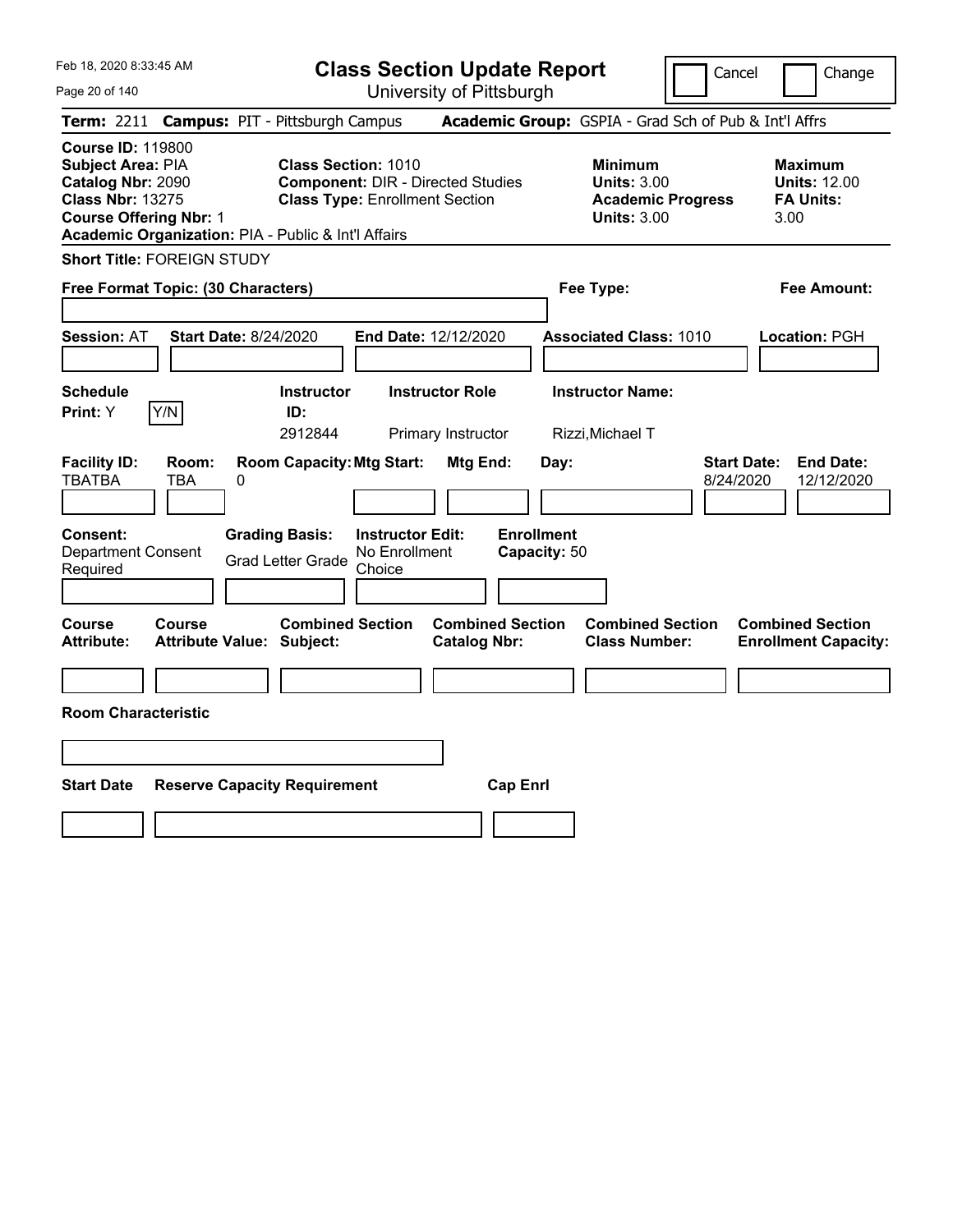| Feb 18, 2020 8:33:45 AM                                                                                                                                                                      | <b>Class Section Update Report</b>                                                                              |                                                                                        | Change<br>Cancel                                                  |
|----------------------------------------------------------------------------------------------------------------------------------------------------------------------------------------------|-----------------------------------------------------------------------------------------------------------------|----------------------------------------------------------------------------------------|-------------------------------------------------------------------|
| Page 21 of 140                                                                                                                                                                               | University of Pittsburgh                                                                                        |                                                                                        |                                                                   |
| <b>Term: 2211</b>                                                                                                                                                                            | <b>Campus: PIT - Pittsburgh Campus</b>                                                                          | Academic Group: GSPIA - Grad Sch of Pub & Int'l Affrs                                  |                                                                   |
| <b>Course ID: 184122</b><br><b>Subject Area: PIA</b><br>Catalog Nbr: 2091<br><b>Class Nbr: 21689</b><br><b>Course Offering Nbr: 1</b><br>Academic Organization: PIA - Public & Int'l Affairs | <b>Class Section: 1010</b><br><b>Component: DIR - Directed Studies</b><br><b>Class Type: Enrollment Section</b> | <b>Minimum</b><br><b>Units: 1.00</b><br><b>Academic Progress</b><br><b>Units: 1.00</b> | <b>Maximum</b><br><b>Units: 12.00</b><br><b>FA Units:</b><br>1.00 |
| Short Title: FOREIGN EXCHANGE STUDY                                                                                                                                                          |                                                                                                                 |                                                                                        |                                                                   |
| Free Format Topic: (30 Characters)                                                                                                                                                           |                                                                                                                 | Fee Type:                                                                              | Fee Amount:                                                       |
| <b>Session: AT</b><br><b>Start Date: 8/24/2020</b>                                                                                                                                           | <b>End Date: 12/12/2020</b>                                                                                     | <b>Associated Class: 1010</b>                                                          | Location: PGH                                                     |
| <b>Schedule</b><br>Y/N<br><b>Print: Y</b>                                                                                                                                                    | <b>Instructor</b><br><b>Instructor Role</b><br>ID:<br>2912844<br>Primary Instructor                             | <b>Instructor Name:</b><br>Rizzi, Michael T                                            |                                                                   |
| <b>Facility ID:</b><br>Room:<br><b>TBATBA</b><br>TBA<br>0                                                                                                                                    | <b>Room Capacity: Mtg Start:</b><br>Mtg End:                                                                    | Day:                                                                                   | <b>Start Date:</b><br><b>End Date:</b><br>8/24/2020<br>12/12/2020 |
| Consent:<br><b>Department Consent</b><br>Required                                                                                                                                            | <b>Grading Basis:</b><br><b>Instructor Edit:</b><br>No Enrollment<br><b>Grad HSU Basis</b><br>Choice            | <b>Enrollment</b><br>Capacity: 35                                                      |                                                                   |
| Course<br><b>Course</b><br><b>Attribute:</b><br><b>Attribute Value: Subject:</b><br><b>SAB</b><br><b>SABP</b>                                                                                | <b>Combined Section</b><br><b>Combined Section</b><br><b>Catalog Nbr:</b>                                       | <b>Combined Section</b><br><b>Class Number:</b>                                        | <b>Combined Section</b><br><b>Enrollment Capacity:</b>            |
| <b>Room Characteristic</b>                                                                                                                                                                   |                                                                                                                 |                                                                                        |                                                                   |
|                                                                                                                                                                                              |                                                                                                                 |                                                                                        |                                                                   |
| <b>Start Date</b>                                                                                                                                                                            | <b>Reserve Capacity Requirement</b><br><b>Cap Enrl</b>                                                          |                                                                                        |                                                                   |
|                                                                                                                                                                                              |                                                                                                                 |                                                                                        |                                                                   |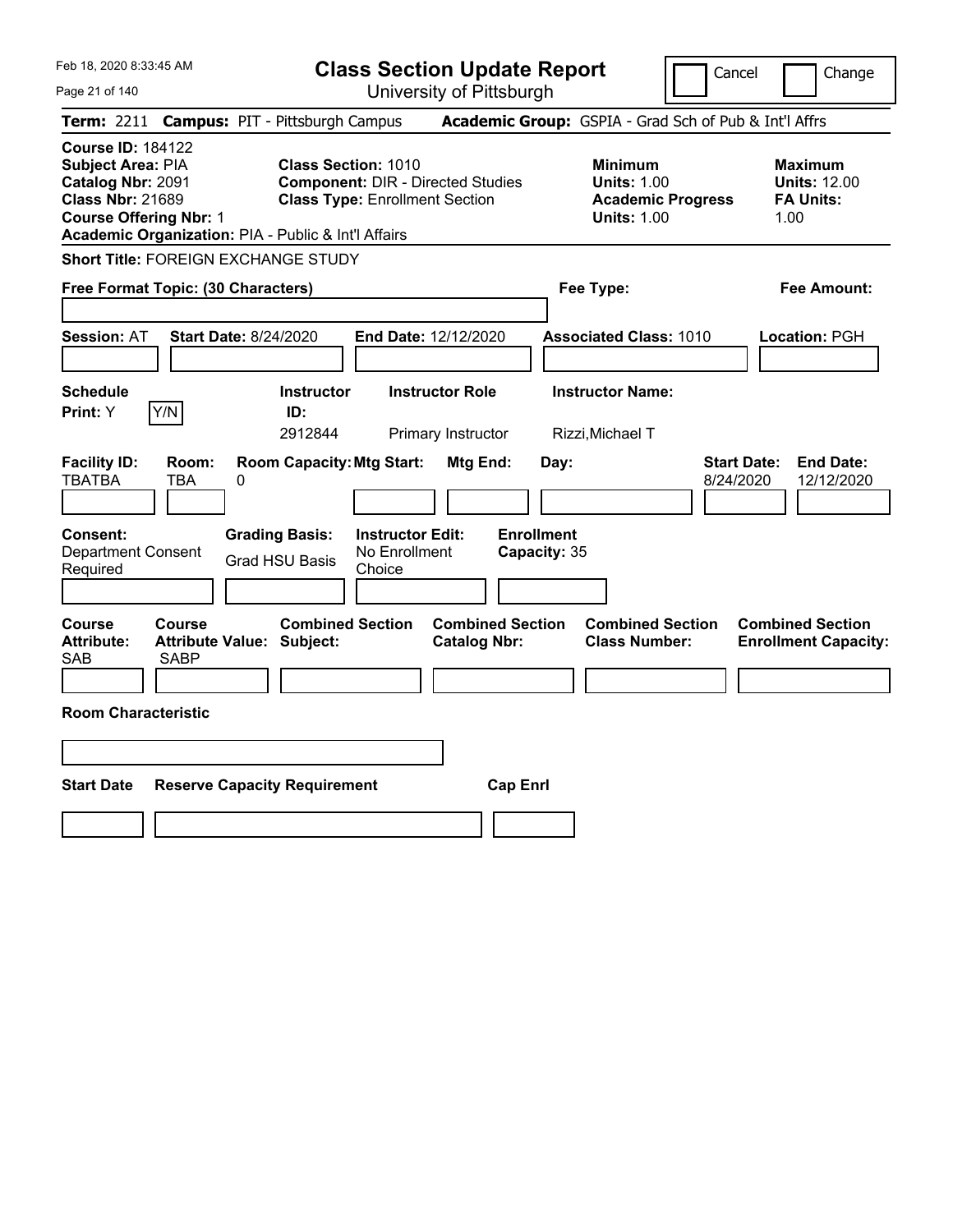**Class Section Update Report**

University of Pittsburgh

Cancel Change

Page 22 of 140

|                                                                                                                                                                                              |                                                             | University of Fillspurgh                                                 |                                                                                        |                                                                   |
|----------------------------------------------------------------------------------------------------------------------------------------------------------------------------------------------|-------------------------------------------------------------|--------------------------------------------------------------------------|----------------------------------------------------------------------------------------|-------------------------------------------------------------------|
| Term: 2211 Campus: PIT - Pittsburgh Campus                                                                                                                                                   |                                                             |                                                                          | <b>Academic Group:</b> GSPIA - Grad Sch of Pub & Int'l Affrs                           |                                                                   |
| <b>Course ID: 177257</b><br><b>Subject Area: PIA</b><br>Catalog Nbr: 2094<br><b>Class Nbr: 18940</b><br><b>Course Offering Nbr: 1</b><br>Academic Organization: PIA - Public & Int'l Affairs | <b>Class Section: 1010</b>                                  | <b>Component: LEC - Lecture</b><br><b>Class Type: Enrollment Section</b> | <b>Minimum</b><br><b>Units: 0.00</b><br><b>Academic Progress</b><br><b>Units: 0.00</b> | <b>Maximum</b><br><b>Units: 0.00</b><br><b>FA Units:</b><br>0.00  |
| Short Title: PROFESSIONAL DEVELOPMENT PROGM                                                                                                                                                  |                                                             |                                                                          |                                                                                        |                                                                   |
| Free Format Topic: (30 Characters)                                                                                                                                                           |                                                             |                                                                          | Fee Type:                                                                              | Fee Amount:                                                       |
| <b>Session: PA1</b>                                                                                                                                                                          | <b>Start Date: 8/24/2020</b>                                | End Date: 10/17/2020                                                     | <b>Associated Class: 1010</b>                                                          | Location: PGH                                                     |
| Schedule                                                                                                                                                                                     | <b>Instructor</b>                                           | <b>Instructor Role</b>                                                   | <b>Instructor Name:</b>                                                                |                                                                   |
| Y/N<br>Print: Y                                                                                                                                                                              | ID:<br>1501976<br>2937647                                   | Primary Instructor<br>Primary Instructor                                 | Griffith, Emmylou D<br>Williams, Natasha D                                             |                                                                   |
| <b>Facility ID:</b><br>Room:<br>WWPH03200<br>03200                                                                                                                                           | <b>Room Capacity: Mtg Start:</b><br>15                      | Mtg End:<br>6:00 PM<br>8:00 PM                                           | Day:<br>Tu                                                                             | <b>End Date:</b><br><b>Start Date:</b><br>8/24/2020<br>10/17/2020 |
| Consent:<br>No Special Consent<br>Required                                                                                                                                                   | <b>Grading Basis:</b><br><b>Grad HSU Basis</b>              | <b>Instructor Edit:</b><br>No Enrollment<br>Choice                       | <b>Enrollment</b><br>Capacity: 15                                                      |                                                                   |
| Course<br>Course<br>Attribute:                                                                                                                                                               | <b>Combined Section</b><br><b>Attribute Value: Subject:</b> | <b>Combined Section</b><br><b>Catalog Nbr:</b>                           | <b>Combined Section</b><br><b>Class Number:</b>                                        | <b>Combined Section</b><br><b>Enrollment Capacity:</b>            |
| <b>Room Characteristic</b><br>PeopleSoft - Scheduled (PS)                                                                                                                                    |                                                             |                                                                          |                                                                                        |                                                                   |
| <b>Start Date</b>                                                                                                                                                                            | <b>Reserve Capacity Requirement</b>                         | <b>Cap Enrl</b>                                                          |                                                                                        |                                                                   |
|                                                                                                                                                                                              |                                                             |                                                                          |                                                                                        |                                                                   |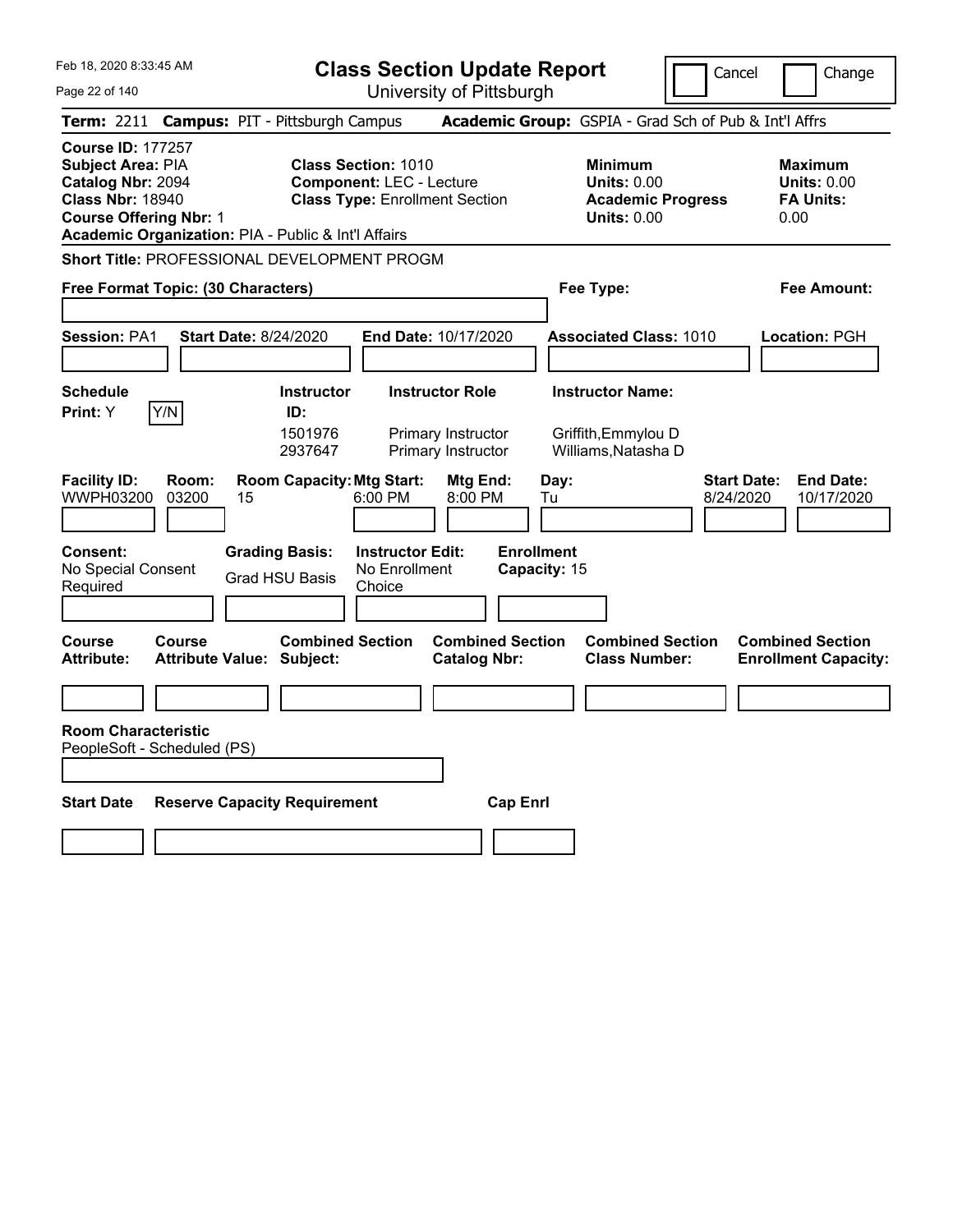|  | Feb 18, 2020 8:33:45 AM |  |
|--|-------------------------|--|
|  |                         |  |

Cancel **Change** 

| Page 23 of 140                                                                                                                                                                                      | University of Pittsburgh                                                                                    |                                                                                        |                                                                   |
|-----------------------------------------------------------------------------------------------------------------------------------------------------------------------------------------------------|-------------------------------------------------------------------------------------------------------------|----------------------------------------------------------------------------------------|-------------------------------------------------------------------|
| <b>Term: 2211</b><br><b>Campus: PIT - Pittsburgh Campus</b>                                                                                                                                         |                                                                                                             | Academic Group: GSPIA - Grad Sch of Pub & Int'l Affrs                                  |                                                                   |
| <b>Course ID: 177257</b><br>Subject Area: PIA<br>Catalog Nbr: 2094<br><b>Class Nbr: 17864</b><br><b>Course Offering Nbr: 1</b><br>Academic Organization: PIA - Public & Int'l Affairs               | <b>Class Section: 1065</b><br><b>Component: LEC - Lecture</b><br><b>Class Type: Enrollment Section</b>      | <b>Minimum</b><br><b>Units: 0.00</b><br><b>Academic Progress</b><br><b>Units: 0.00</b> | <b>Maximum</b><br><b>Units: 0.00</b><br><b>FA Units:</b><br>0.00  |
| Short Title: PROFESSIONAL DEVELOPMENT PROGM                                                                                                                                                         |                                                                                                             |                                                                                        |                                                                   |
| Free Format Topic: (30 Characters)                                                                                                                                                                  |                                                                                                             | Fee Type:                                                                              | Fee Amount:                                                       |
| Session: PA1<br><b>Start Date: 8/24/2020</b>                                                                                                                                                        | End Date: 10/17/2020                                                                                        | <b>Associated Class: 1065</b>                                                          | Location: PGH                                                     |
| <b>Schedule</b><br><b>Instructor</b><br>Print: Y<br>Y/N<br>ID:<br>1501976<br>2937647                                                                                                                | <b>Instructor Role</b><br>Primary Instructor<br>Primary Instructor                                          | <b>Instructor Name:</b><br>Griffith, Emmylou D<br>Williams, Natasha D                  |                                                                   |
| <b>Facility ID:</b><br><b>Room Capacity: Mtg Start:</b><br>Room:<br>WWPH03911<br>03911<br>70<br><b>Consent:</b><br><b>Grading Basis:</b><br>No Special Consent<br><b>Grad HSU Basis</b><br>Required | Mtg End:<br>12:00 PM<br>12:55 PM<br><b>Enrollment</b><br><b>Instructor Edit:</b><br>No Enrollment<br>Choice | Day:<br>Fr<br>Capacity: 70                                                             | <b>Start Date:</b><br><b>End Date:</b><br>8/24/2020<br>10/17/2020 |
| <b>Combined Section</b><br>Course<br><b>Course</b><br><b>Attribute:</b><br><b>Attribute Value: Subject:</b><br><b>Room Characteristic</b><br>PeopleSoft - Scheduled (PS)                            | <b>Combined Section</b><br><b>Catalog Nbr:</b>                                                              | <b>Combined Section</b><br><b>Class Number:</b>                                        | <b>Combined Section</b><br><b>Enrollment Capacity:</b>            |
| <b>Start Date</b><br><b>Reserve Capacity Requirement</b>                                                                                                                                            | <b>Cap Enrl</b>                                                                                             |                                                                                        |                                                                   |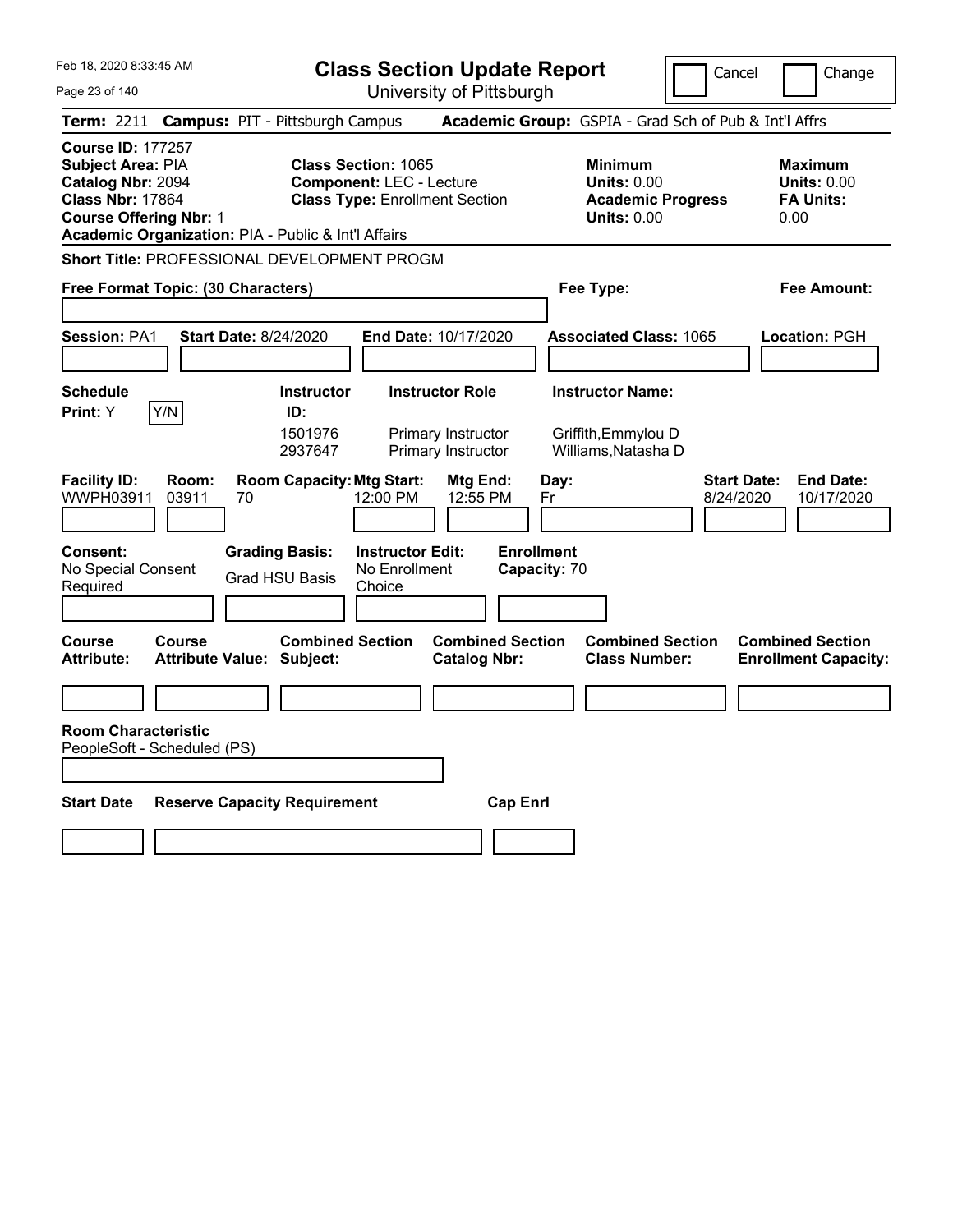|  | Feb 18, 2020 8:33:45 AM |  |
|--|-------------------------|--|
|  |                         |  |

Cancel **Change** 

| Page 24 of 140                                                                                                                                                                        | University of Pittsburgh                                                                               |                                                                                        |                                                                   |
|---------------------------------------------------------------------------------------------------------------------------------------------------------------------------------------|--------------------------------------------------------------------------------------------------------|----------------------------------------------------------------------------------------|-------------------------------------------------------------------|
| <b>Term: 2211</b><br><b>Campus: PIT - Pittsburgh Campus</b>                                                                                                                           |                                                                                                        | Academic Group: GSPIA - Grad Sch of Pub & Int'l Affrs                                  |                                                                   |
| <b>Course ID: 177257</b><br>Subject Area: PIA<br>Catalog Nbr: 2094<br><b>Class Nbr: 16333</b><br><b>Course Offering Nbr: 1</b><br>Academic Organization: PIA - Public & Int'l Affairs | <b>Class Section: 1080</b><br><b>Component: LEC - Lecture</b><br><b>Class Type: Enrollment Section</b> | <b>Minimum</b><br><b>Units: 0.00</b><br><b>Academic Progress</b><br><b>Units: 0.00</b> | <b>Maximum</b><br><b>Units: 0.00</b><br><b>FA Units:</b><br>0.00  |
| <b>Short Title: PROFESSIONAL DEVELOPMENT PROGM</b>                                                                                                                                    |                                                                                                        |                                                                                        |                                                                   |
| Free Format Topic: (30 Characters)                                                                                                                                                    |                                                                                                        | Fee Type:                                                                              | Fee Amount:                                                       |
| <b>Session: PA1</b><br><b>Start Date: 8/24/2020</b>                                                                                                                                   | End Date: 10/17/2020                                                                                   | <b>Associated Class: 1080</b>                                                          | Location: PGH                                                     |
| <b>Schedule</b><br><b>Instructor</b><br>Print: Y<br>Y/N<br>ID:<br>1501976<br>2937647                                                                                                  | <b>Instructor Role</b><br>Primary Instructor<br>Primary Instructor                                     | <b>Instructor Name:</b><br>Griffith, Emmylou D<br>Williams, Natasha D                  |                                                                   |
| <b>Facility ID:</b><br><b>Room Capacity: Mtg Start:</b><br>Room:<br>WWPH03200<br>03200<br>15                                                                                          | Mtg End:<br>12:00 PM<br>12:50 PM                                                                       | Day:<br>Tu                                                                             | <b>Start Date:</b><br><b>End Date:</b><br>8/24/2020<br>10/17/2020 |
| Consent:<br><b>Grading Basis:</b><br>No Special Consent<br><b>Grad HSU Basis</b><br>Required                                                                                          | <b>Enrollment</b><br><b>Instructor Edit:</b><br>No Enrollment<br>Choice                                | Capacity: 15                                                                           |                                                                   |
| <b>Combined Section</b><br>Course<br>Course<br><b>Attribute:</b><br><b>Attribute Value: Subject:</b>                                                                                  | <b>Combined Section</b><br><b>Catalog Nbr:</b>                                                         | <b>Combined Section</b><br><b>Class Number:</b>                                        | <b>Combined Section</b><br><b>Enrollment Capacity:</b>            |
|                                                                                                                                                                                       |                                                                                                        |                                                                                        |                                                                   |
| <b>Room Characteristic</b><br>PeopleSoft - Scheduled (PS)                                                                                                                             |                                                                                                        |                                                                                        |                                                                   |
| <b>Start Date</b><br><b>Reserve Capacity Requirement</b>                                                                                                                              | <b>Cap Enrl</b>                                                                                        |                                                                                        |                                                                   |
|                                                                                                                                                                                       |                                                                                                        |                                                                                        |                                                                   |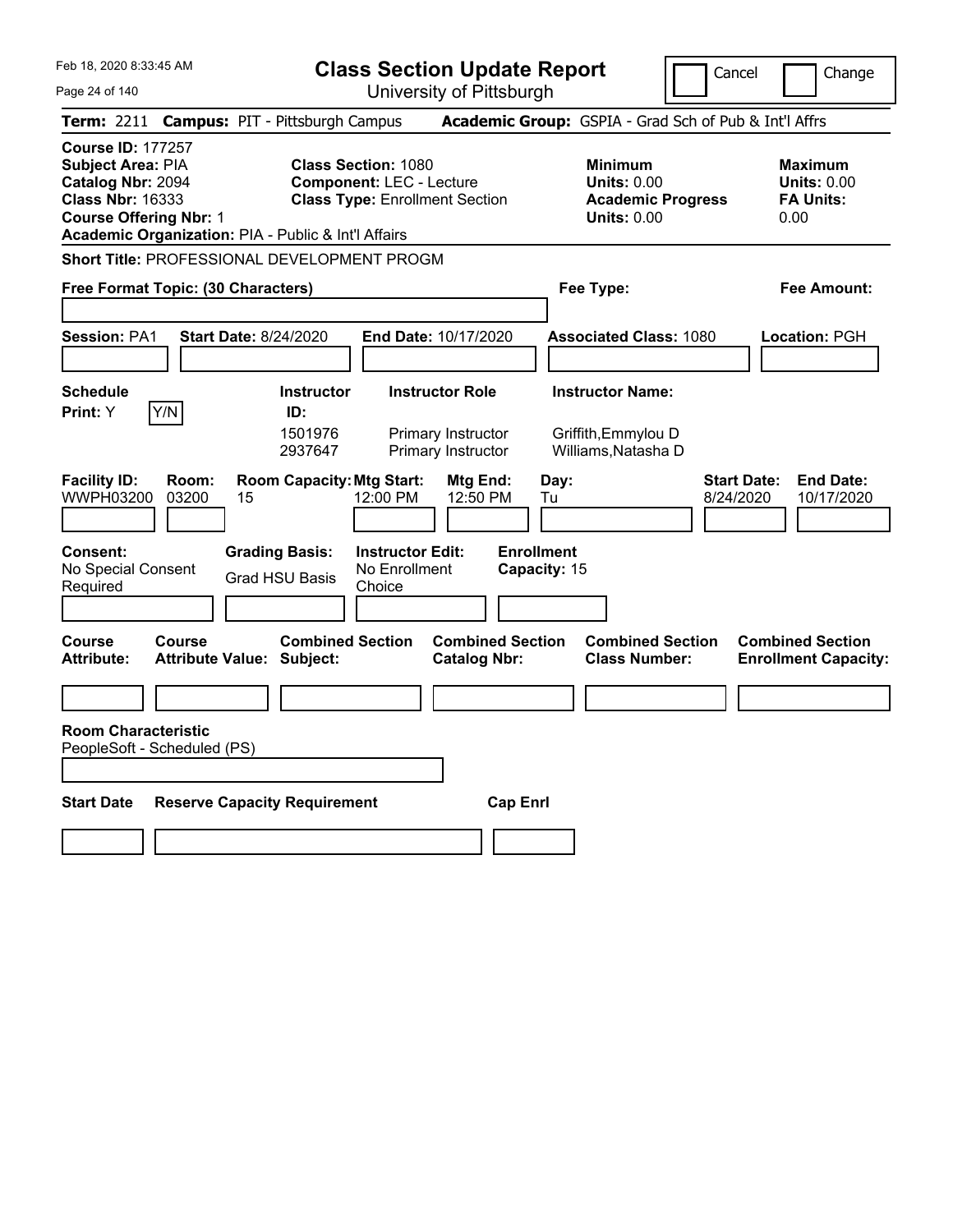|  | Feb 18, 2020 8:33:45 AM |  |
|--|-------------------------|--|
|  |                         |  |

University of Pittsburgh

Cancel **I** Change

Page 25 of 140 **Te**<br> **Co**<br> **Su**<br> **Co** 

|                                                                                                                                |                | Term: 2211 Campus: PIT - Pittsburgh Campus                  |                                                                                                        |                                                |                                   | Academic Group: GSPIA - Grad Sch of Pub & Int'l Affrs                                  |                                                                   |
|--------------------------------------------------------------------------------------------------------------------------------|----------------|-------------------------------------------------------------|--------------------------------------------------------------------------------------------------------|------------------------------------------------|-----------------------------------|----------------------------------------------------------------------------------------|-------------------------------------------------------------------|
| <b>Course ID: 177257</b><br>Subject Area: PIA<br>Catalog Nbr: 2094<br><b>Class Nbr: 16739</b><br><b>Course Offering Nbr: 1</b> |                | Academic Organization: PIA - Public & Int'l Affairs         | <b>Class Section: 1100</b><br><b>Component: LEC - Lecture</b><br><b>Class Type: Enrollment Section</b> |                                                |                                   | <b>Minimum</b><br><b>Units: 0.00</b><br><b>Academic Progress</b><br><b>Units: 0.00</b> | <b>Maximum</b><br><b>Units: 0.00</b><br><b>FA Units:</b><br>0.00  |
|                                                                                                                                |                | <b>Short Title: PROFESSIONAL DEVELOPMENT PROGM</b>          |                                                                                                        |                                                |                                   |                                                                                        |                                                                   |
| Free Format Topic: (30 Characters)                                                                                             |                |                                                             |                                                                                                        |                                                |                                   | Fee Type:                                                                              | Fee Amount:                                                       |
| Session: PA1                                                                                                                   |                | <b>Start Date: 8/24/2020</b>                                | End Date: 10/17/2020                                                                                   |                                                |                                   | <b>Associated Class: 1100</b>                                                          | Location: PGH                                                     |
| <b>Schedule</b>                                                                                                                |                | Instructor                                                  |                                                                                                        | <b>Instructor Role</b>                         |                                   | <b>Instructor Name:</b>                                                                |                                                                   |
| Print: Y                                                                                                                       | Y/N            | ID:<br>1501976<br>2937647                                   |                                                                                                        | Primary Instructor<br>Primary Instructor       |                                   | Griffith, Emmylou D<br>Williams, Natasha D                                             |                                                                   |
| <b>Facility ID:</b><br>WWPH03911                                                                                               | Room:<br>03911 | <b>Room Capacity: Mtg Start:</b><br>70                      | 12:00 PM                                                                                               | Mtg End:<br>12:55 PM                           | Day:<br>Mo                        |                                                                                        | <b>Start Date:</b><br><b>End Date:</b><br>8/24/2020<br>10/17/2020 |
| Consent:<br>No Special Consent<br>Required                                                                                     |                | <b>Grading Basis:</b><br><b>Grad HSU Basis</b>              | <b>Instructor Edit:</b><br>No Enrollment<br>Choice                                                     |                                                | <b>Enrollment</b><br>Capacity: 70 |                                                                                        |                                                                   |
| Course<br><b>Attribute:</b>                                                                                                    | Course         | <b>Combined Section</b><br><b>Attribute Value: Subject:</b> |                                                                                                        | <b>Combined Section</b><br><b>Catalog Nbr:</b> |                                   | <b>Combined Section</b><br><b>Class Number:</b>                                        | <b>Combined Section</b><br><b>Enrollment Capacity:</b>            |
|                                                                                                                                |                |                                                             |                                                                                                        |                                                |                                   |                                                                                        |                                                                   |
| <b>Room Characteristic</b><br>PeopleSoft - Scheduled (PS)<br><b>Start Date</b>                                                 |                | <b>Reserve Capacity Requirement</b>                         |                                                                                                        | <b>Cap Enrl</b>                                |                                   |                                                                                        |                                                                   |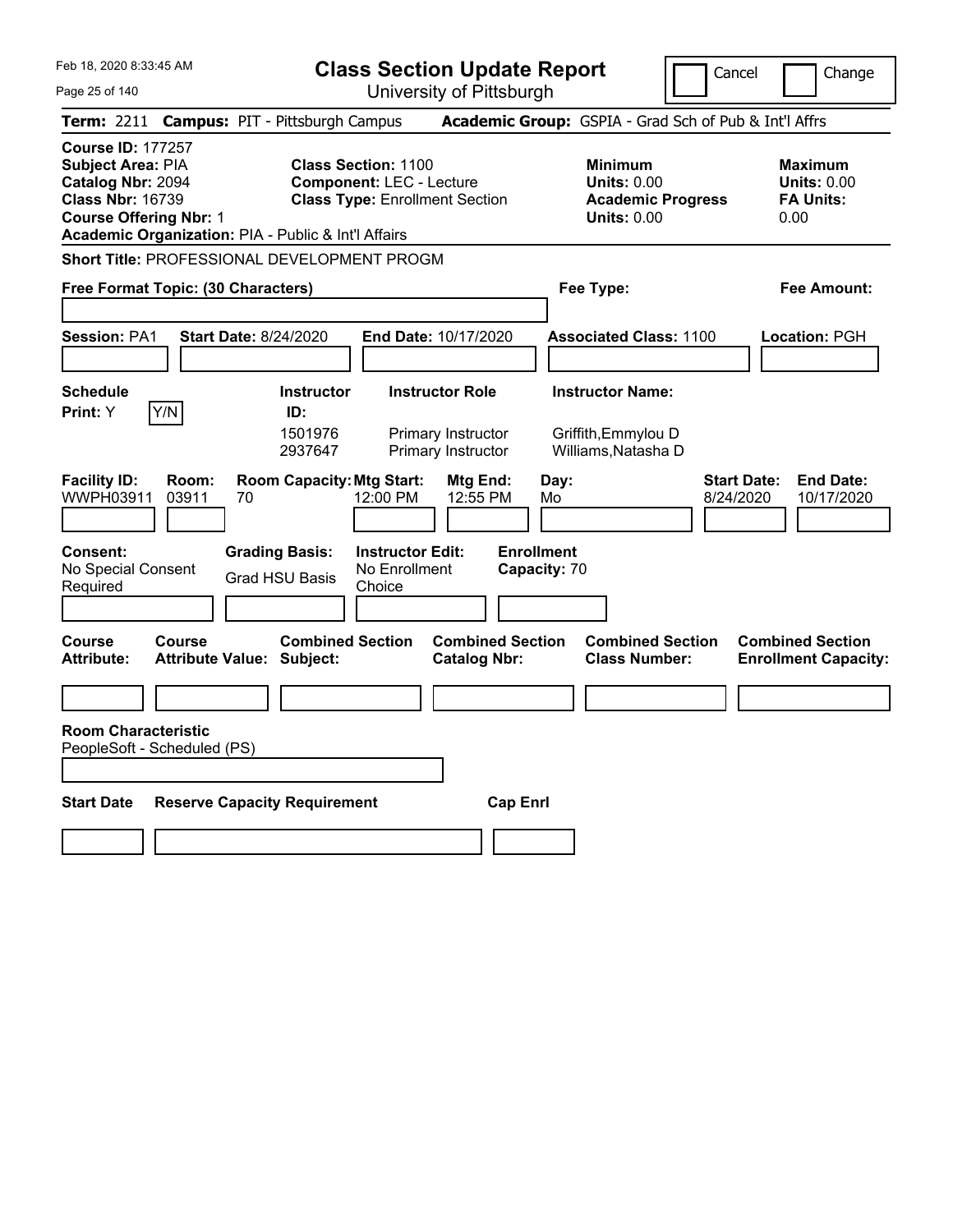**Class Section Update Report** University of Pittsburgh

Cancel Change

Page 26 of 140

|                                                                                                                                       |                                    | Term: 2211 Campus: PIT - Pittsburgh Campus                  |                                                                                                        | Academic Group: GSPIA - Grad Sch of Pub & Int'l Affrs                                  |                                                                  |
|---------------------------------------------------------------------------------------------------------------------------------------|------------------------------------|-------------------------------------------------------------|--------------------------------------------------------------------------------------------------------|----------------------------------------------------------------------------------------|------------------------------------------------------------------|
| <b>Course ID: 119803</b><br><b>Subject Area: PIA</b><br>Catalog Nbr: 2096<br><b>Class Nbr: 30604</b><br><b>Course Offering Nbr: 1</b> |                                    | Academic Organization: PIA - Public & Int'l Affairs         | <b>Class Section: 1080</b><br><b>Component: SEM - Seminar</b><br><b>Class Type: Enrollment Section</b> | <b>Minimum</b><br><b>Units: 3.00</b><br><b>Academic Progress</b><br><b>Units: 3.00</b> | <b>Maximum</b><br><b>Units: 3.00</b><br><b>FA Units:</b><br>3.00 |
| <b>Short Title: CAPSTONE SEMINAR:</b>                                                                                                 |                                    |                                                             |                                                                                                        |                                                                                        |                                                                  |
| Free Format Topic: (30 Characters)                                                                                                    |                                    |                                                             |                                                                                                        | Fee Type:                                                                              | <b>Fee Amount:</b>                                               |
| <b>Session: AT</b>                                                                                                                    |                                    | <b>Start Date: 8/24/2020</b>                                | End Date: 12/12/2020                                                                                   | <b>Associated Class: 1080</b>                                                          | Location: PGH                                                    |
| <b>Schedule</b><br>Print: Y                                                                                                           | Y/N                                | <b>Instructor</b><br>ID:<br>2922829                         | <b>Instructor Role</b><br>Primary Instructor                                                           | <b>Instructor Name:</b><br>Themudo, Nuno Da Silva                                      |                                                                  |
| <b>Facility ID:</b><br>WWPH03610                                                                                                      | Room:<br>03610                     | <b>Room Capacity: Mtg Start:</b><br>39                      | Mtg End:<br>3:00 PM<br>5:55 PM                                                                         | Day:<br>8/24/2020<br>Th                                                                | <b>Start Date:</b><br><b>End Date:</b><br>12/12/2020             |
| Consent:<br>No Special Consent<br>Required                                                                                            |                                    | <b>Grading Basis:</b><br>Grad LG/SU3<br>Basis               | <b>Instructor Edit:</b><br>No Enrollment<br>Choice                                                     | <b>Enrollment</b><br>Capacity: 35                                                      |                                                                  |
| Course<br><b>Attribute:</b><br>UCIS<br>UCIS                                                                                           | Course<br><b>ASP</b><br><b>WES</b> | <b>Combined Section</b><br><b>Attribute Value: Subject:</b> | <b>Combined Section</b><br><b>Catalog Nbr:</b>                                                         | <b>Combined Section</b><br><b>Class Number:</b>                                        | <b>Combined Section</b><br><b>Enrollment Capacity:</b>           |
| <b>Room Characteristic</b><br>PeopleSoft - Scheduled (PS)                                                                             |                                    |                                                             |                                                                                                        |                                                                                        |                                                                  |
| <b>Start Date</b>                                                                                                                     |                                    | <b>Reserve Capacity Requirement</b>                         | <b>Cap Enrl</b>                                                                                        |                                                                                        |                                                                  |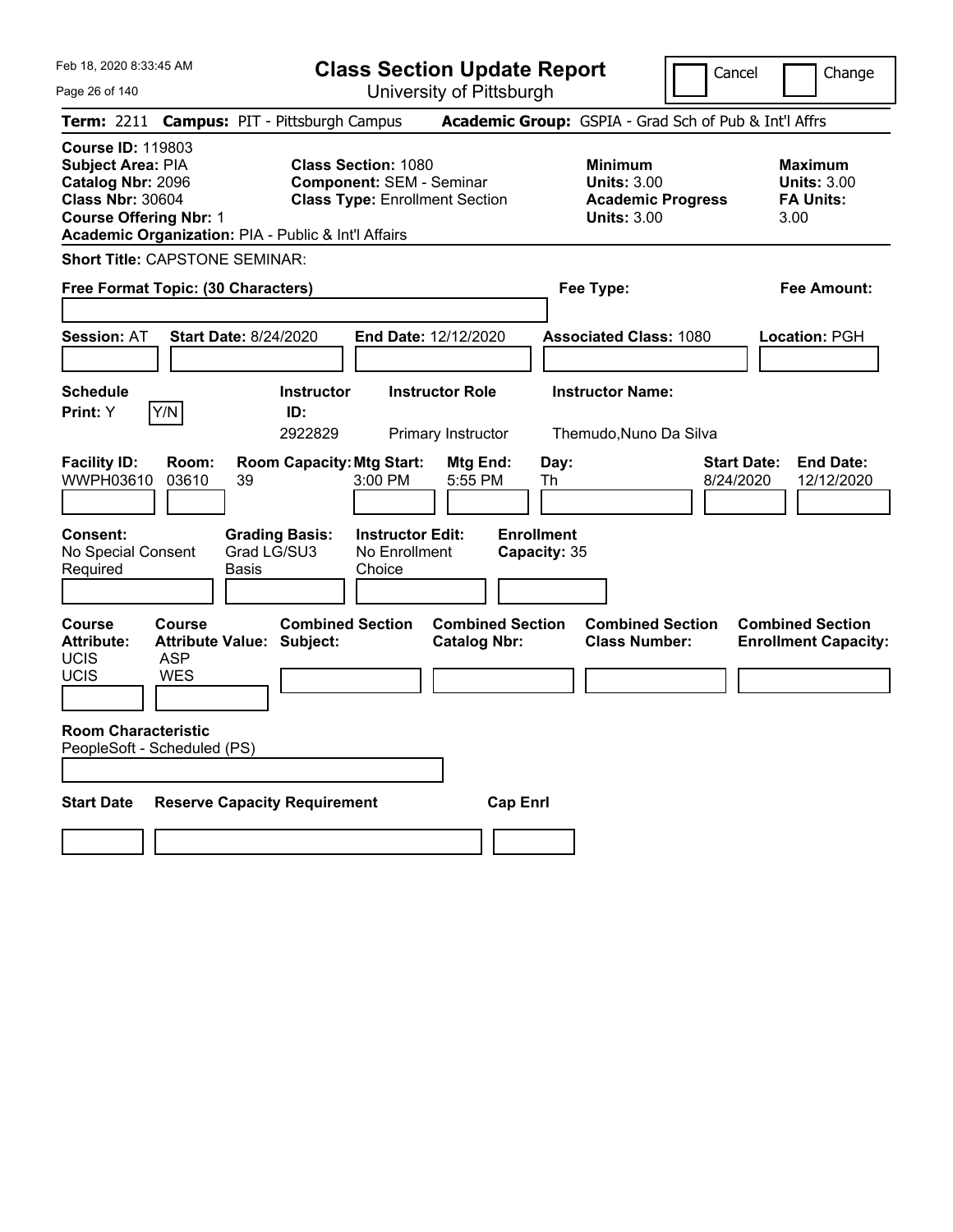| Feb 18, 2020 8:33:45 AM<br>Page 27 of 140                                                                                                                                             |                                                                                        |                                                            |                                     |                                                               | <b>Class Section Update Report</b><br>University of Pittsburgh |                                                 |                                                                                        | Cancel                          | Change                                                           |
|---------------------------------------------------------------------------------------------------------------------------------------------------------------------------------------|----------------------------------------------------------------------------------------|------------------------------------------------------------|-------------------------------------|---------------------------------------------------------------|----------------------------------------------------------------|-------------------------------------------------|----------------------------------------------------------------------------------------|---------------------------------|------------------------------------------------------------------|
| Term: 2211 Campus: PIT - Pittsburgh Campus                                                                                                                                            |                                                                                        |                                                            |                                     |                                                               |                                                                |                                                 | Academic Group: GSPIA - Grad Sch of Pub & Int'l Affrs                                  |                                 |                                                                  |
| <b>Course ID: 119803</b><br>Subject Area: PIA<br>Catalog Nbr: 2096<br><b>Class Nbr: 26818</b><br><b>Course Offering Nbr: 1</b><br>Academic Organization: PIA - Public & Int'l Affairs |                                                                                        |                                                            |                                     | <b>Class Section: 1550</b><br><b>Component: SEM - Seminar</b> | <b>Class Type: Enrollment Section</b>                          |                                                 | <b>Minimum</b><br><b>Units: 3.00</b><br><b>Academic Progress</b><br><b>Units: 3.00</b> |                                 | <b>Maximum</b><br><b>Units: 3.00</b><br><b>FA Units:</b><br>3.00 |
| <b>Short Title: CAPSTONE SEMINAR:</b>                                                                                                                                                 |                                                                                        |                                                            |                                     |                                                               |                                                                |                                                 |                                                                                        |                                 |                                                                  |
| Free Format Topic: (30 Characters)<br>PRACTICUM IN PUBLIC MANAGEMENT                                                                                                                  |                                                                                        |                                                            |                                     |                                                               |                                                                |                                                 | Fee Type:                                                                              |                                 | <b>Fee Amount:</b>                                               |
| <b>Session: AT</b>                                                                                                                                                                    | <b>Start Date: 8/24/2020</b>                                                           |                                                            |                                     |                                                               | End Date: 12/12/2020                                           |                                                 | <b>Associated Class: 1550</b>                                                          |                                 | <b>Location: PGH</b>                                             |
| <b>Schedule</b><br>Print: Y                                                                                                                                                           | Y/N                                                                                    |                                                            | <b>Instructor</b><br>ID:<br>2900485 |                                                               | <b>Instructor Role</b><br>Primary Instructor                   |                                                 | <b>Instructor Name:</b><br>Miller, David Young                                         |                                 |                                                                  |
| <b>Facility ID:</b><br>WWPH03800<br><b>Consent:</b><br>No Special Consent<br>Required                                                                                                 | Room:<br>03800                                                                         | 30<br><b>Grading Basis:</b><br>Grad LG/SU3<br><b>Basis</b> | <b>Room Capacity: Mtg Start:</b>    | 9:00 AM<br><b>Instructor Edit:</b><br>No Enrollment<br>Choice | Mtg End:<br>11:55 AM                                           | Day:<br>Mo<br><b>Enrollment</b><br>Capacity: 15 |                                                                                        | <b>Start Date:</b><br>8/24/2020 | <b>End Date:</b><br>12/12/2020                                   |
| <b>Course</b><br><b>Attribute:</b><br><b>UCIS</b><br><b>UCIS</b><br><b>UCIS</b>                                                                                                       | Course<br><b>Attribute Value: Subject:</b><br><b>ASP</b><br><b>GLBST</b><br><b>WES</b> |                                                            | <b>Combined Section</b>             |                                                               | <b>Combined Section</b><br><b>Catalog Nbr:</b>                 |                                                 | <b>Combined Section</b><br><b>Class Number:</b>                                        |                                 | <b>Combined Section</b><br><b>Enrollment Capacity:</b>           |
| <b>Room Characteristic</b><br>PeopleSoft - Scheduled (PS)                                                                                                                             |                                                                                        |                                                            |                                     |                                                               |                                                                |                                                 |                                                                                        |                                 |                                                                  |
| <b>Start Date</b>                                                                                                                                                                     |                                                                                        |                                                            | <b>Reserve Capacity Requirement</b> |                                                               |                                                                | <b>Cap Enrl</b>                                 |                                                                                        |                                 |                                                                  |
|                                                                                                                                                                                       |                                                                                        |                                                            |                                     |                                                               |                                                                |                                                 |                                                                                        |                                 |                                                                  |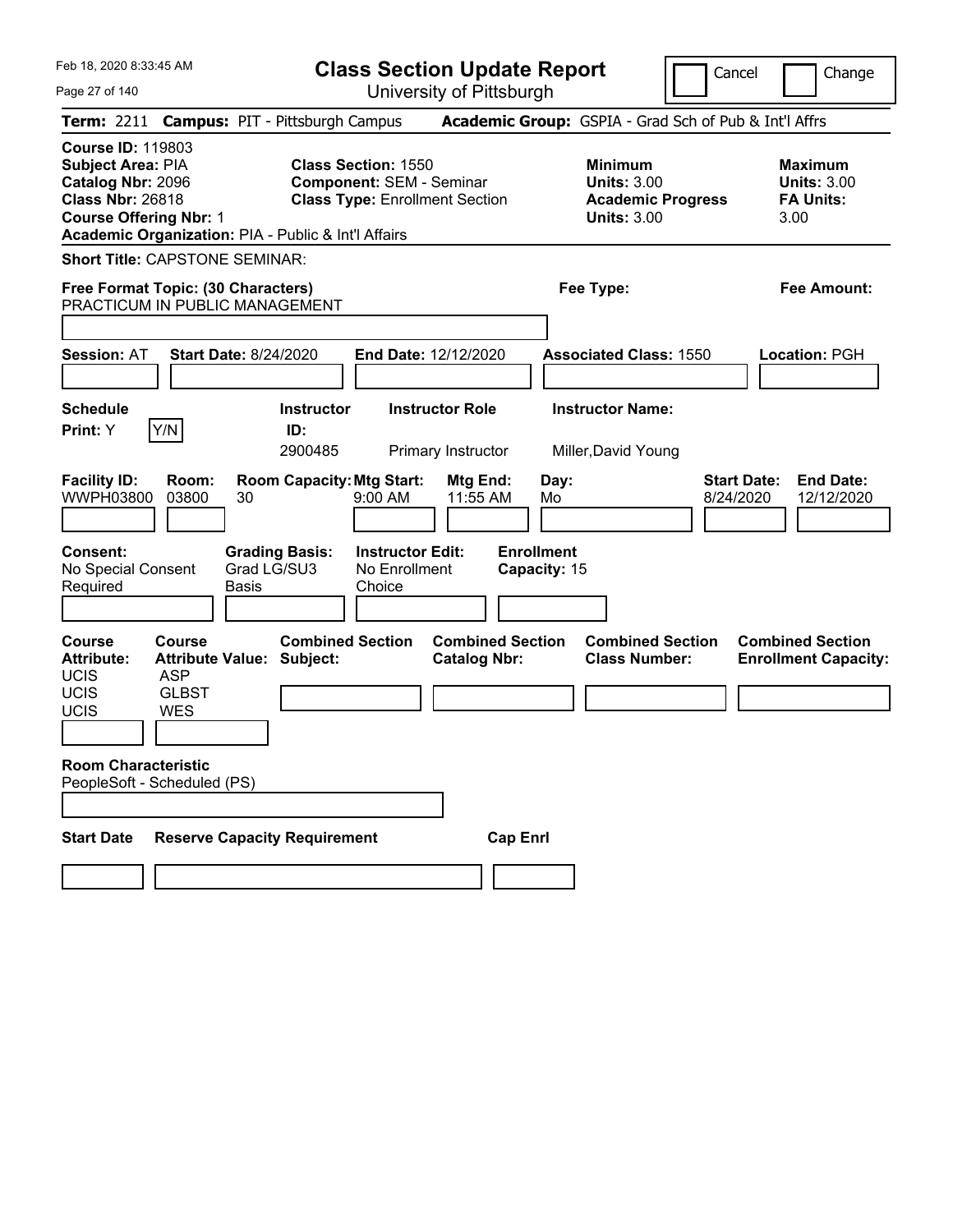| Feb 18, 2020 8:33:45 AM<br>Page 28 of 140                                                                                                                                                    | <b>Class Section Update Report</b><br>University of Pittsburgh                                            |                                                       | Cancel                                                                                 | Change                                                           |
|----------------------------------------------------------------------------------------------------------------------------------------------------------------------------------------------|-----------------------------------------------------------------------------------------------------------|-------------------------------------------------------|----------------------------------------------------------------------------------------|------------------------------------------------------------------|
| Term: 2211 Campus: PIT - Pittsburgh Campus                                                                                                                                                   |                                                                                                           | Academic Group: GSPIA - Grad Sch of Pub & Int'l Affrs |                                                                                        |                                                                  |
| <b>Course ID: 119804</b><br><b>Subject Area: PIA</b><br>Catalog Nbr: 2097<br><b>Class Nbr: 15308</b><br><b>Course Offering Nbr: 1</b><br>Academic Organization: PIA - Public & Int'l Affairs | <b>Class Section: 1035</b><br>Component: IND - Independent Study<br><b>Class Type: Enrollment Section</b> |                                                       | <b>Minimum</b><br><b>Units: 1.00</b><br><b>Academic Progress</b><br><b>Units: 1.00</b> | <b>Maximum</b><br><b>Units: 6.00</b><br><b>FA Units:</b><br>1.00 |
| Short Title: INDEPENDENT STUDY                                                                                                                                                               |                                                                                                           |                                                       |                                                                                        |                                                                  |
| Free Format Topic: (30 Characters)                                                                                                                                                           |                                                                                                           | Fee Type:                                             |                                                                                        | Fee Amount:                                                      |
| <b>Session: AT</b><br><b>Start Date: 8/24/2020</b>                                                                                                                                           | End Date: 12/12/2020                                                                                      |                                                       | <b>Associated Class: 1035</b>                                                          | Location: PGH                                                    |
| <b>Schedule</b><br>Y/N<br>Print: Y                                                                                                                                                           | <b>Instructor</b><br><b>Instructor Role</b><br>ID:<br>2934686<br>Primary Instructor                       | <b>Instructor Name:</b>                               | Finkel, Mihriban Muge                                                                  |                                                                  |
| <b>Facility ID:</b><br>Room:<br><b>TBATBA</b><br>TBA<br>0                                                                                                                                    | <b>Room Capacity: Mtg Start:</b>                                                                          | Mtg End:<br>Day:                                      | <b>Start Date:</b><br>8/24/2020                                                        | <b>End Date:</b><br>12/12/2020                                   |
| <b>Consent:</b><br><b>Department Consent</b><br>Required                                                                                                                                     | <b>Grading Basis:</b><br><b>Instructor Edit:</b><br>No Enrollment<br><b>Grad HSU Basis</b><br>Choice      | <b>Enrollment</b><br>Capacity: 85                     |                                                                                        |                                                                  |
| Course<br>Course<br><b>Attribute:</b><br><b>Attribute Value: Subject:</b>                                                                                                                    | <b>Combined Section</b>                                                                                   | <b>Combined Section</b><br><b>Catalog Nbr:</b>        | <b>Combined Section</b><br><b>Class Number:</b>                                        | <b>Combined Section</b><br><b>Enrollment Capacity:</b>           |
| <b>Room Characteristic</b>                                                                                                                                                                   |                                                                                                           |                                                       |                                                                                        |                                                                  |
|                                                                                                                                                                                              |                                                                                                           |                                                       |                                                                                        |                                                                  |
| <b>Start Date</b>                                                                                                                                                                            | <b>Reserve Capacity Requirement</b>                                                                       | <b>Cap Enrl</b>                                       |                                                                                        |                                                                  |
|                                                                                                                                                                                              |                                                                                                           |                                                       |                                                                                        |                                                                  |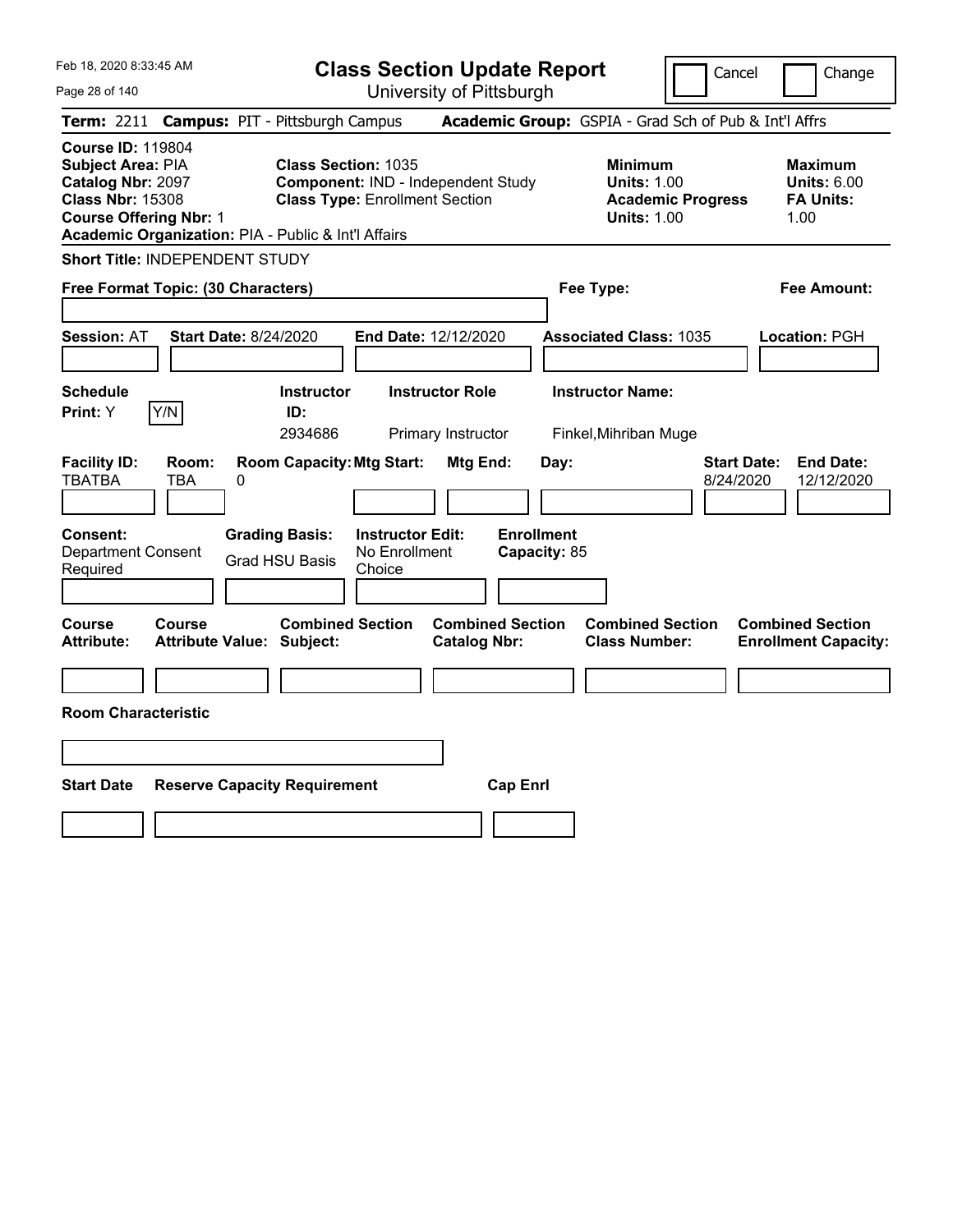| Page 29 of 140                                                                                                                                                                               | Feb 18, 2020 8:33:45 AM<br><b>Class Section Update Report</b><br>University of Pittsburgh |   |                                                |                                                                             |                                                |                                   |      |                                                            |                          | Cancel                          | Change                                                           |
|----------------------------------------------------------------------------------------------------------------------------------------------------------------------------------------------|-------------------------------------------------------------------------------------------|---|------------------------------------------------|-----------------------------------------------------------------------------|------------------------------------------------|-----------------------------------|------|------------------------------------------------------------|--------------------------|---------------------------------|------------------------------------------------------------------|
| Term: 2211 Campus: PIT - Pittsburgh Campus                                                                                                                                                   |                                                                                           |   |                                                |                                                                             |                                                |                                   |      | Academic Group: GSPIA - Grad Sch of Pub & Int'l Affrs      |                          |                                 |                                                                  |
| <b>Course ID: 119804</b><br><b>Subject Area: PIA</b><br>Catalog Nbr: 2097<br><b>Class Nbr: 15309</b><br><b>Course Offering Nbr: 1</b><br>Academic Organization: PIA - Public & Int'l Affairs |                                                                                           |   | <b>Class Section: 1060</b>                     | Component: IND - Independent Study<br><b>Class Type: Enrollment Section</b> |                                                |                                   |      | <b>Minimum</b><br><b>Units: 1.00</b><br><b>Units: 1.00</b> | <b>Academic Progress</b> |                                 | <b>Maximum</b><br><b>Units: 6.00</b><br><b>FA Units:</b><br>1.00 |
| Short Title: INDEPENDENT STUDY                                                                                                                                                               |                                                                                           |   |                                                |                                                                             |                                                |                                   |      |                                                            |                          |                                 |                                                                  |
| Free Format Topic: (30 Characters)                                                                                                                                                           |                                                                                           |   |                                                |                                                                             |                                                |                                   |      | Fee Type:                                                  |                          |                                 | Fee Amount:                                                      |
| <b>Session: AT</b>                                                                                                                                                                           | <b>Start Date: 8/24/2020</b>                                                              |   |                                                | End Date: 12/12/2020                                                        |                                                |                                   |      | <b>Associated Class: 1060</b>                              |                          |                                 | <b>Location: PGH</b>                                             |
| Schedule<br><b>Print:</b> Y                                                                                                                                                                  | Y/N                                                                                       |   | <b>Instructor</b><br>ID:<br>2901843            |                                                                             | <b>Instructor Role</b><br>Primary Instructor   |                                   |      | <b>Instructor Name:</b><br>Deitrick, Sabina E              |                          |                                 |                                                                  |
| <b>Facility ID:</b><br><b>TBATBA</b>                                                                                                                                                         | Room:<br>TBA                                                                              | 0 |                                                | <b>Room Capacity: Mtg Start:</b>                                            | Mtg End:                                       |                                   | Day: |                                                            |                          | <b>Start Date:</b><br>8/24/2020 | <b>End Date:</b><br>12/12/2020                                   |
| <b>Consent:</b><br><b>Department Consent</b><br>Required                                                                                                                                     |                                                                                           |   | <b>Grading Basis:</b><br><b>Grad HSU Basis</b> | <b>Instructor Edit:</b><br>No Enrollment<br>Choice                          |                                                | <b>Enrollment</b><br>Capacity: 85 |      |                                                            |                          |                                 |                                                                  |
| Course<br><b>Attribute:</b>                                                                                                                                                                  | Course<br><b>Attribute Value: Subject:</b>                                                |   | <b>Combined Section</b>                        |                                                                             | <b>Combined Section</b><br><b>Catalog Nbr:</b> |                                   |      | <b>Combined Section</b><br><b>Class Number:</b>            |                          |                                 | <b>Combined Section</b><br><b>Enrollment Capacity:</b>           |
| <b>Room Characteristic</b>                                                                                                                                                                   |                                                                                           |   |                                                |                                                                             |                                                |                                   |      |                                                            |                          |                                 |                                                                  |
|                                                                                                                                                                                              |                                                                                           |   |                                                |                                                                             |                                                |                                   |      |                                                            |                          |                                 |                                                                  |
| <b>Start Date</b>                                                                                                                                                                            |                                                                                           |   | <b>Reserve Capacity Requirement</b>            |                                                                             |                                                | <b>Cap Enrl</b>                   |      |                                                            |                          |                                 |                                                                  |
|                                                                                                                                                                                              |                                                                                           |   |                                                |                                                                             |                                                |                                   |      |                                                            |                          |                                 |                                                                  |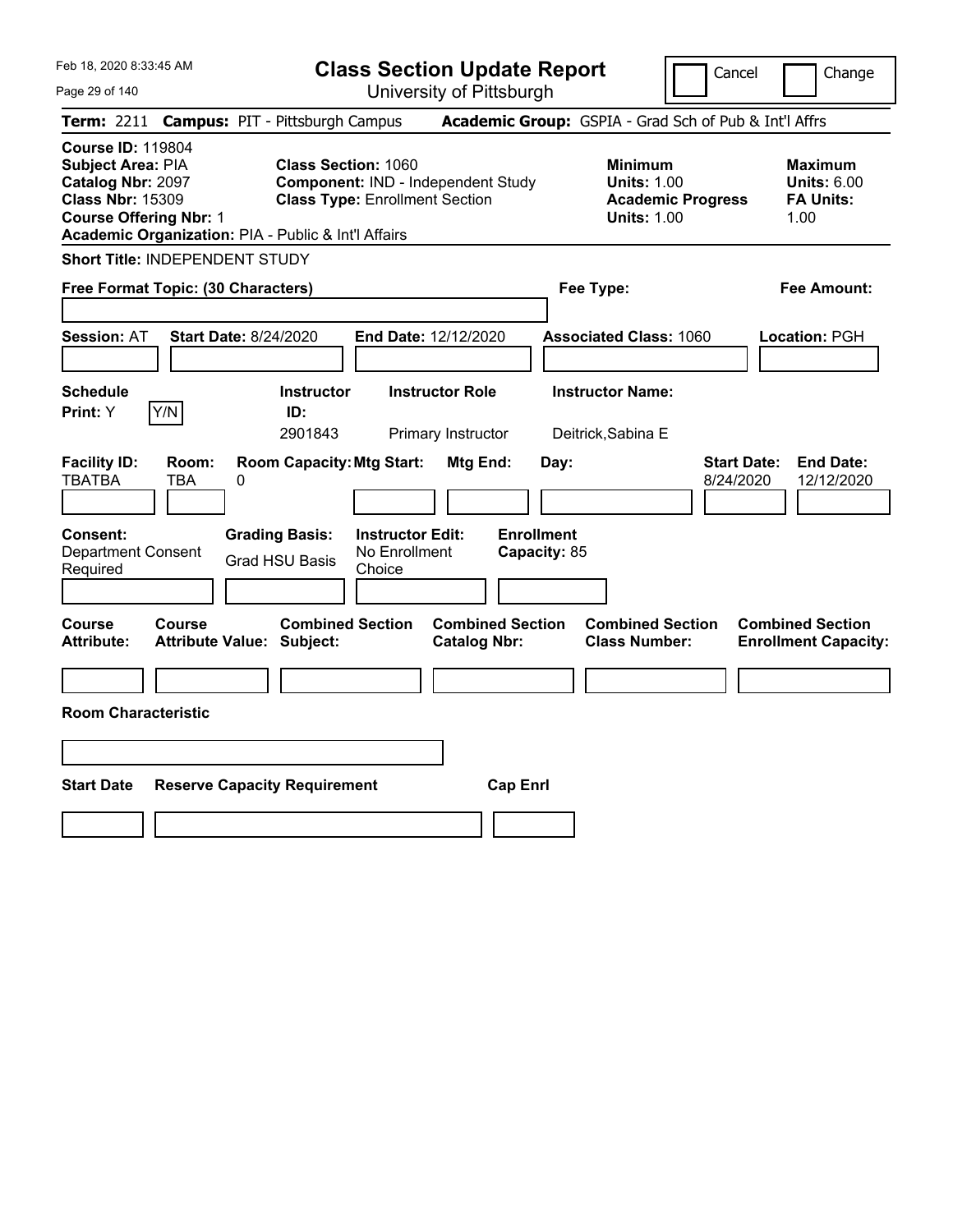|  |  | Feb 18, 2020 8:33:45 AM |  |
|--|--|-------------------------|--|
|--|--|-------------------------|--|

**Class Section Update Report** University of Pittsburgh

Cancel Change

Page 30 of 140

|                                                                                               |                               | Term: 2211 Campus: PIT - Pittsburgh Campus                                 |                                       |                                                |                           | Academic Group: GSPIA - Grad Sch of Pub & Int'l Affrs                                  |                                 |                                                                  |
|-----------------------------------------------------------------------------------------------|-------------------------------|----------------------------------------------------------------------------|---------------------------------------|------------------------------------------------|---------------------------|----------------------------------------------------------------------------------------|---------------------------------|------------------------------------------------------------------|
| <b>Course ID: 119804</b><br>Subject Area: PIA<br>Catalog Nbr: 2097<br><b>Class Nbr: 15310</b> | <b>Course Offering Nbr: 1</b> | Class Section: 1065<br>Academic Organization: PIA - Public & Int'l Affairs | <b>Class Type: Enrollment Section</b> | Component: IND - Independent Study             |                           | <b>Minimum</b><br><b>Units: 1.00</b><br><b>Academic Progress</b><br><b>Units: 1.00</b> |                                 | <b>Maximum</b><br><b>Units: 6.00</b><br><b>FA Units:</b><br>1.00 |
|                                                                                               |                               | <b>Short Title: INDEPENDENT STUDY</b>                                      |                                       |                                                |                           |                                                                                        |                                 |                                                                  |
|                                                                                               |                               | Free Format Topic: (30 Characters)                                         |                                       |                                                |                           | Fee Type:                                                                              |                                 | <b>Fee Amount:</b>                                               |
| <b>Session: AT</b>                                                                            |                               | <b>Start Date: 8/24/2020</b>                                               |                                       | End Date: 12/12/2020                           |                           | <b>Associated Class: 1065</b>                                                          |                                 | <b>Location: PGH</b>                                             |
| <b>Schedule</b><br>Print: Y                                                                   | Y/N                           | <b>Instructor</b><br>ID:<br>2925060                                        |                                       | <b>Instructor Role</b><br>Primary Instructor   |                           | <b>Instructor Name:</b><br>Dougherty Juni, George William                              |                                 |                                                                  |
| <b>Facility ID:</b><br><b>TBATBA</b><br><b>Consent:</b>                                       | Room:<br>TBA                  | <b>Room Capacity: Mtg Start:</b><br>0                                      | <b>Instructor Edit:</b>               | Mtg End:                                       | Day:<br><b>Enrollment</b> |                                                                                        | <b>Start Date:</b><br>8/24/2020 | <b>End Date:</b><br>12/12/2020                                   |
| <b>Department Consent</b><br>Required                                                         |                               | <b>Grading Basis:</b><br><b>Grad HSU Basis</b>                             | No Enrollment<br>Choice               |                                                | Capacity: 85              |                                                                                        |                                 |                                                                  |
| Course<br><b>Attribute:</b>                                                                   | Course                        | <b>Combined Section</b><br><b>Attribute Value: Subject:</b>                |                                       | <b>Combined Section</b><br><b>Catalog Nbr:</b> |                           | <b>Combined Section</b><br><b>Class Number:</b>                                        |                                 | <b>Combined Section</b><br><b>Enrollment Capacity:</b>           |
| <b>Room Characteristic</b>                                                                    |                               |                                                                            |                                       |                                                |                           |                                                                                        |                                 |                                                                  |
| <b>Start Date</b>                                                                             |                               | <b>Reserve Capacity Requirement</b>                                        |                                       | <b>Cap Enrl</b>                                |                           |                                                                                        |                                 |                                                                  |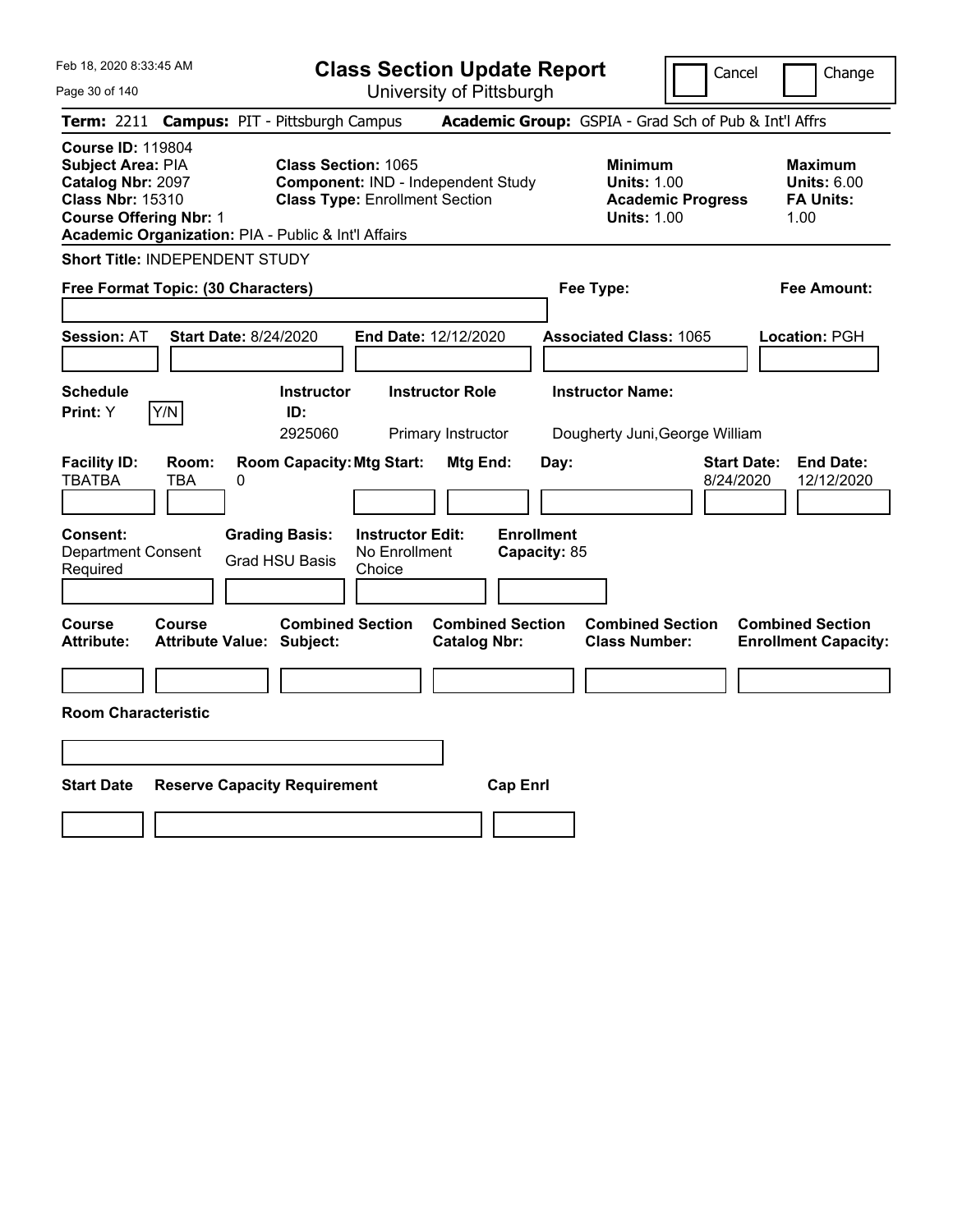| Feb 18, 2020 8:33:45 AM                                                                                                                                                                      |                                        |                                                                     |                                                    | <b>Class Section Update Report</b>             |                                   |                                                            | Cancel                          | Change                                                           |
|----------------------------------------------------------------------------------------------------------------------------------------------------------------------------------------------|----------------------------------------|---------------------------------------------------------------------|----------------------------------------------------|------------------------------------------------|-----------------------------------|------------------------------------------------------------|---------------------------------|------------------------------------------------------------------|
| Page 31 of 140                                                                                                                                                                               |                                        |                                                                     |                                                    | University of Pittsburgh                       |                                   |                                                            |                                 |                                                                  |
| <b>Term: 2211</b>                                                                                                                                                                            | <b>Campus: PIT - Pittsburgh Campus</b> |                                                                     |                                                    |                                                |                                   | Academic Group: GSPIA - Grad Sch of Pub & Int'l Affrs      |                                 |                                                                  |
| <b>Course ID: 119804</b><br>Subject Area: PIA<br><b>Catalog Nbr: 2097</b><br><b>Class Nbr: 15311</b><br><b>Course Offering Nbr: 1</b><br>Academic Organization: PIA - Public & Int'l Affairs |                                        | <b>Class Section: 1070</b><br><b>Class Type: Enrollment Section</b> |                                                    | Component: IND - Independent Study             |                                   | <b>Minimum</b><br><b>Units: 1.00</b><br><b>Units: 1.00</b> | <b>Academic Progress</b>        | <b>Maximum</b><br><b>Units: 6.00</b><br><b>FA Units:</b><br>1.00 |
| Short Title: INDEPENDENT STUDY                                                                                                                                                               |                                        |                                                                     |                                                    |                                                |                                   |                                                            |                                 |                                                                  |
| Free Format Topic: (30 Characters)                                                                                                                                                           |                                        |                                                                     |                                                    |                                                |                                   | Fee Type:                                                  |                                 | Fee Amount:                                                      |
| <b>Session: AT</b>                                                                                                                                                                           | <b>Start Date: 8/24/2020</b>           |                                                                     |                                                    | End Date: 12/12/2020                           |                                   | <b>Associated Class: 1070</b>                              |                                 | Location: PGH                                                    |
| <b>Schedule</b><br>Y/N<br>Print: Y                                                                                                                                                           |                                        | <b>Instructor</b><br>ID:<br>2909837                                 |                                                    | <b>Instructor Role</b><br>Primary Instructor   |                                   | <b>Instructor Name:</b><br>Dunn, William N                 |                                 |                                                                  |
| <b>Facility ID:</b><br><b>TBATBA</b><br>TBA                                                                                                                                                  | Room:<br>0                             | <b>Room Capacity: Mtg Start:</b>                                    |                                                    | <b>Mtg End:</b>                                | Day:                              |                                                            | <b>Start Date:</b><br>8/24/2020 | <b>End Date:</b><br>12/12/2020                                   |
| <b>Consent:</b><br><b>Department Consent</b><br>Required                                                                                                                                     |                                        | <b>Grading Basis:</b><br><b>Grad HSU Basis</b>                      | <b>Instructor Edit:</b><br>No Enrollment<br>Choice |                                                | <b>Enrollment</b><br>Capacity: 85 |                                                            |                                 |                                                                  |
| <b>Course</b><br>Course<br><b>Attribute:</b>                                                                                                                                                 | <b>Attribute Value: Subject:</b>       | <b>Combined Section</b>                                             |                                                    | <b>Combined Section</b><br><b>Catalog Nbr:</b> |                                   | <b>Combined Section</b><br><b>Class Number:</b>            |                                 | <b>Combined Section</b><br><b>Enrollment Capacity:</b>           |
| <b>Room Characteristic</b>                                                                                                                                                                   |                                        |                                                                     |                                                    |                                                |                                   |                                                            |                                 |                                                                  |
|                                                                                                                                                                                              |                                        |                                                                     |                                                    |                                                |                                   |                                                            |                                 |                                                                  |
| <b>Start Date</b>                                                                                                                                                                            | <b>Reserve Capacity Requirement</b>    |                                                                     |                                                    |                                                | <b>Cap Enrl</b>                   |                                                            |                                 |                                                                  |
|                                                                                                                                                                                              |                                        |                                                                     |                                                    |                                                |                                   |                                                            |                                 |                                                                  |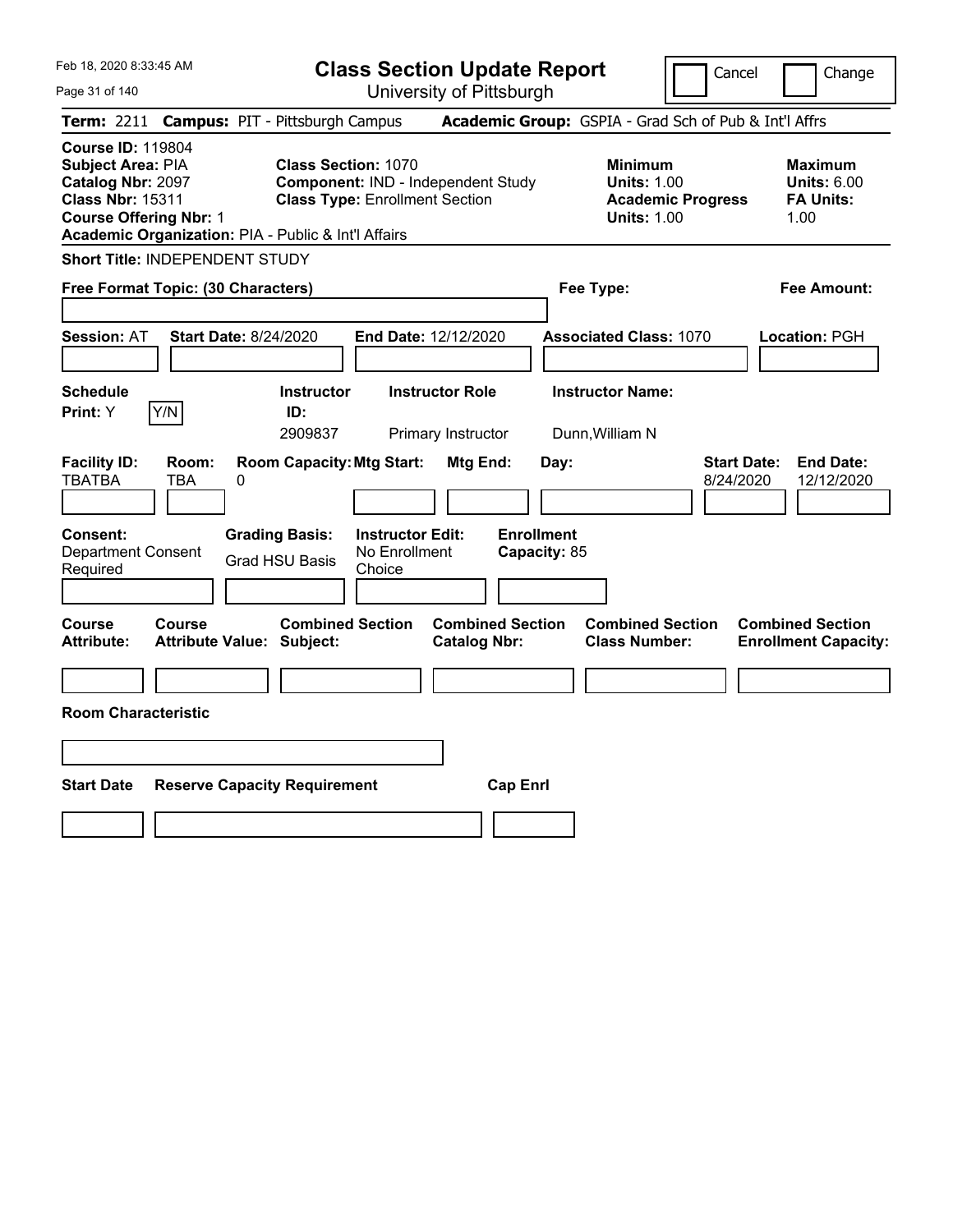| Feb 18, 2020 8:33:45 AM                                                                                                                                                               |                                     |   |                                                                                                           | <b>Class Section Update Report</b>                 |                                              |                         |                                   |                                                                                        | Cancel                          | Change                                                           |
|---------------------------------------------------------------------------------------------------------------------------------------------------------------------------------------|-------------------------------------|---|-----------------------------------------------------------------------------------------------------------|----------------------------------------------------|----------------------------------------------|-------------------------|-----------------------------------|----------------------------------------------------------------------------------------|---------------------------------|------------------------------------------------------------------|
| Page 32 of 140                                                                                                                                                                        |                                     |   |                                                                                                           | University of Pittsburgh                           |                                              |                         |                                   |                                                                                        |                                 |                                                                  |
| <b>Term: 2211</b>                                                                                                                                                                     |                                     |   | <b>Campus: PIT - Pittsburgh Campus</b>                                                                    |                                                    |                                              |                         |                                   | Academic Group: GSPIA - Grad Sch of Pub & Int'l Affrs                                  |                                 |                                                                  |
| <b>Course ID: 119804</b><br>Subject Area: PIA<br>Catalog Nbr: 2097<br><b>Class Nbr: 15312</b><br><b>Course Offering Nbr: 1</b><br>Academic Organization: PIA - Public & Int'l Affairs |                                     |   | <b>Class Section: 1075</b><br>Component: IND - Independent Study<br><b>Class Type: Enrollment Section</b> |                                                    |                                              |                         |                                   | <b>Minimum</b><br><b>Units: 1.00</b><br><b>Academic Progress</b><br><b>Units: 1.00</b> |                                 | <b>Maximum</b><br><b>Units: 6.00</b><br><b>FA Units:</b><br>1.00 |
| Short Title: INDEPENDENT STUDY                                                                                                                                                        |                                     |   |                                                                                                           |                                                    |                                              |                         |                                   |                                                                                        |                                 |                                                                  |
| Free Format Topic: (30 Characters)                                                                                                                                                    |                                     |   |                                                                                                           |                                                    |                                              |                         |                                   | Fee Type:                                                                              |                                 | Fee Amount:                                                      |
| Session: AT                                                                                                                                                                           | <b>Start Date: 8/24/2020</b>        |   |                                                                                                           | End Date: 12/12/2020                               |                                              |                         |                                   | <b>Associated Class: 1075</b>                                                          |                                 | Location: PGH                                                    |
| <b>Schedule</b><br>Print: Y                                                                                                                                                           | Y/N                                 |   | <b>Instructor</b><br>ID:<br>2930146                                                                       |                                                    | <b>Instructor Role</b><br>Primary Instructor |                         |                                   | <b>Instructor Name:</b><br>Rabindran, Shanti                                           |                                 |                                                                  |
| <b>Facility ID:</b><br><b>TBATBA</b>                                                                                                                                                  | Room:<br>TBA                        | 0 | <b>Room Capacity: Mtg Start:</b>                                                                          |                                                    | <b>Mtg End:</b>                              |                         | Day:                              |                                                                                        | <b>Start Date:</b><br>8/24/2020 | <b>End Date:</b><br>12/12/2020                                   |
| Consent:<br><b>Department Consent</b><br>Required                                                                                                                                     |                                     |   | <b>Grading Basis:</b><br><b>Grad HSU Basis</b>                                                            | <b>Instructor Edit:</b><br>No Enrollment<br>Choice |                                              |                         | <b>Enrollment</b><br>Capacity: 85 |                                                                                        |                                 |                                                                  |
| Course<br><b>Attribute:</b>                                                                                                                                                           | Course<br>Attribute Value: Subject: |   | <b>Combined Section</b>                                                                                   |                                                    | <b>Catalog Nbr:</b>                          | <b>Combined Section</b> |                                   | <b>Combined Section</b><br><b>Class Number:</b>                                        |                                 | <b>Combined Section</b><br><b>Enrollment Capacity:</b>           |
|                                                                                                                                                                                       |                                     |   |                                                                                                           |                                                    |                                              |                         |                                   |                                                                                        |                                 |                                                                  |
| <b>Room Characteristic</b>                                                                                                                                                            |                                     |   |                                                                                                           |                                                    |                                              |                         |                                   |                                                                                        |                                 |                                                                  |
|                                                                                                                                                                                       |                                     |   |                                                                                                           |                                                    |                                              |                         |                                   |                                                                                        |                                 |                                                                  |
| <b>Start Date</b>                                                                                                                                                                     |                                     |   | <b>Reserve Capacity Requirement</b>                                                                       |                                                    |                                              | <b>Cap Enrl</b>         |                                   |                                                                                        |                                 |                                                                  |
|                                                                                                                                                                                       |                                     |   |                                                                                                           |                                                    |                                              |                         |                                   |                                                                                        |                                 |                                                                  |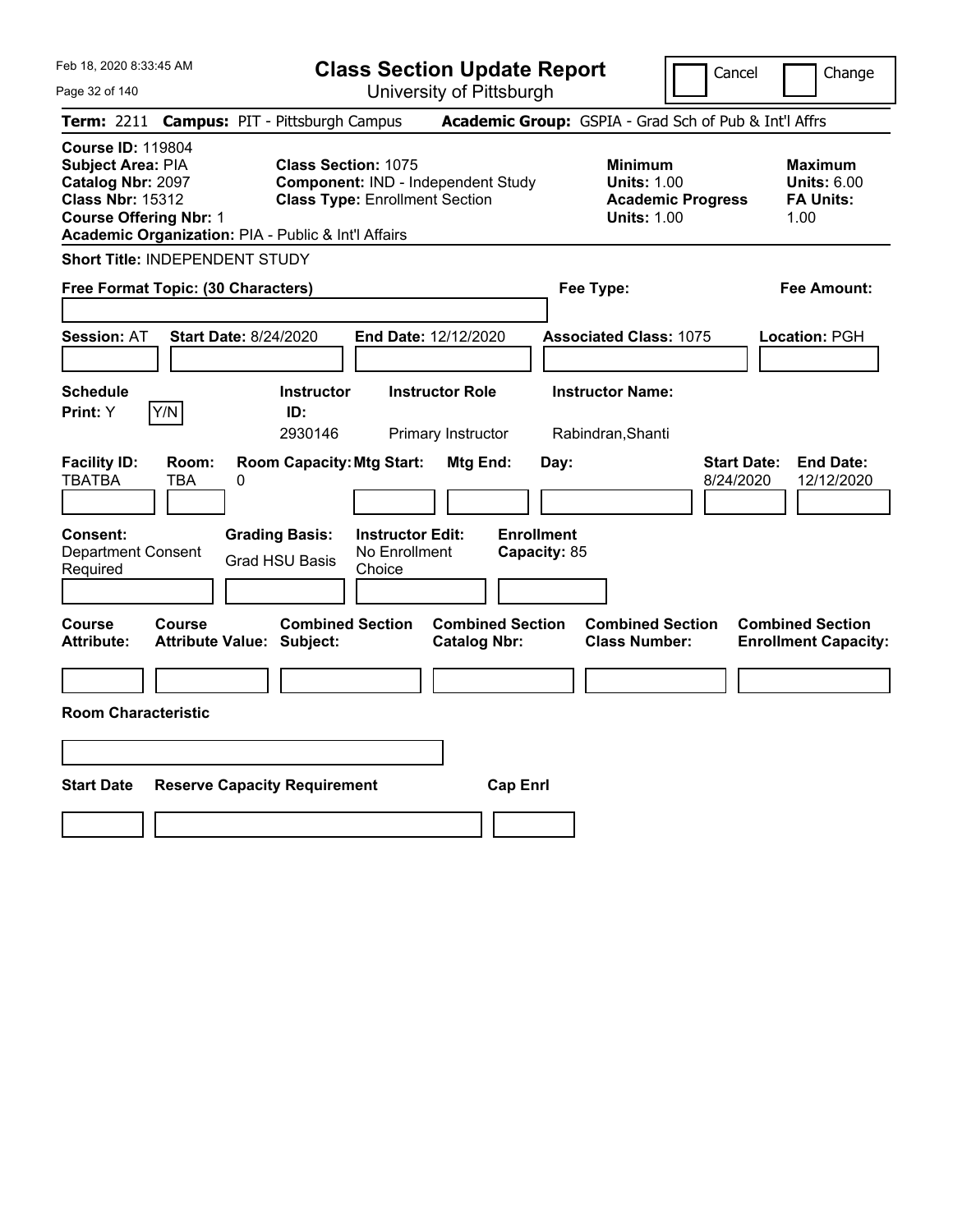| Feb 18, 2020 8:33:45 AM<br>Page 33 of 140                                                                                                                                                    |                                                             | <b>Class Section Update Report</b>                                          | University of Pittsburgh                       |                                   |                                                                                        | Cancel                          | Change                                                           |
|----------------------------------------------------------------------------------------------------------------------------------------------------------------------------------------------|-------------------------------------------------------------|-----------------------------------------------------------------------------|------------------------------------------------|-----------------------------------|----------------------------------------------------------------------------------------|---------------------------------|------------------------------------------------------------------|
| Term: 2211 Campus: PIT - Pittsburgh Campus                                                                                                                                                   |                                                             |                                                                             |                                                |                                   | Academic Group: GSPIA - Grad Sch of Pub & Int'l Affrs                                  |                                 |                                                                  |
| <b>Course ID: 119804</b><br><b>Subject Area: PIA</b><br>Catalog Nbr: 2097<br><b>Class Nbr: 15314</b><br><b>Course Offering Nbr: 1</b><br>Academic Organization: PIA - Public & Int'l Affairs | <b>Class Section: 1100</b>                                  | Component: IND - Independent Study<br><b>Class Type: Enrollment Section</b> |                                                |                                   | <b>Minimum</b><br><b>Units: 1.00</b><br><b>Academic Progress</b><br><b>Units: 1.00</b> |                                 | <b>Maximum</b><br><b>Units: 6.00</b><br><b>FA Units:</b><br>1.00 |
| <b>Short Title: INDEPENDENT STUDY</b>                                                                                                                                                        |                                                             |                                                                             |                                                |                                   |                                                                                        |                                 |                                                                  |
| Free Format Topic: (30 Characters)                                                                                                                                                           |                                                             |                                                                             |                                                | Fee Type:                         |                                                                                        |                                 | <b>Fee Amount:</b>                                               |
| <b>Session: AT</b><br><b>Start Date: 8/24/2020</b>                                                                                                                                           |                                                             | End Date: 12/12/2020                                                        |                                                |                                   | <b>Associated Class: 1100</b>                                                          |                                 | Location: PGH                                                    |
| <b>Schedule</b><br>Y/N<br><b>Print:</b> Y                                                                                                                                                    | <b>Instructor</b><br>ID:<br>2908661                         | <b>Instructor Role</b>                                                      | Primary Instructor                             |                                   | <b>Instructor Name:</b><br>Kearns, Kevin P                                             |                                 |                                                                  |
| <b>Facility ID:</b><br>Room:<br><b>TBATBA</b><br><b>TBA</b><br>0                                                                                                                             | <b>Room Capacity: Mtg Start:</b>                            |                                                                             | Mtg End:                                       | Day:                              |                                                                                        | <b>Start Date:</b><br>8/24/2020 | <b>End Date:</b><br>12/12/2020                                   |
| <b>Consent:</b><br><b>Department Consent</b><br>Required                                                                                                                                     | <b>Grading Basis:</b><br><b>Grad HSU Basis</b>              | <b>Instructor Edit:</b><br>No Enrollment<br>Choice                          |                                                | <b>Enrollment</b><br>Capacity: 85 |                                                                                        |                                 |                                                                  |
| Course<br>Course<br><b>Attribute:</b>                                                                                                                                                        | <b>Combined Section</b><br><b>Attribute Value: Subject:</b> |                                                                             | <b>Combined Section</b><br><b>Catalog Nbr:</b> |                                   | <b>Combined Section</b><br><b>Class Number:</b>                                        |                                 | <b>Combined Section</b><br><b>Enrollment Capacity:</b>           |
| <b>Room Characteristic</b>                                                                                                                                                                   |                                                             |                                                                             |                                                |                                   |                                                                                        |                                 |                                                                  |
|                                                                                                                                                                                              |                                                             |                                                                             |                                                |                                   |                                                                                        |                                 |                                                                  |
| <b>Start Date</b>                                                                                                                                                                            | <b>Reserve Capacity Requirement</b>                         |                                                                             | <b>Cap Enrl</b>                                |                                   |                                                                                        |                                 |                                                                  |
|                                                                                                                                                                                              |                                                             |                                                                             |                                                |                                   |                                                                                        |                                 |                                                                  |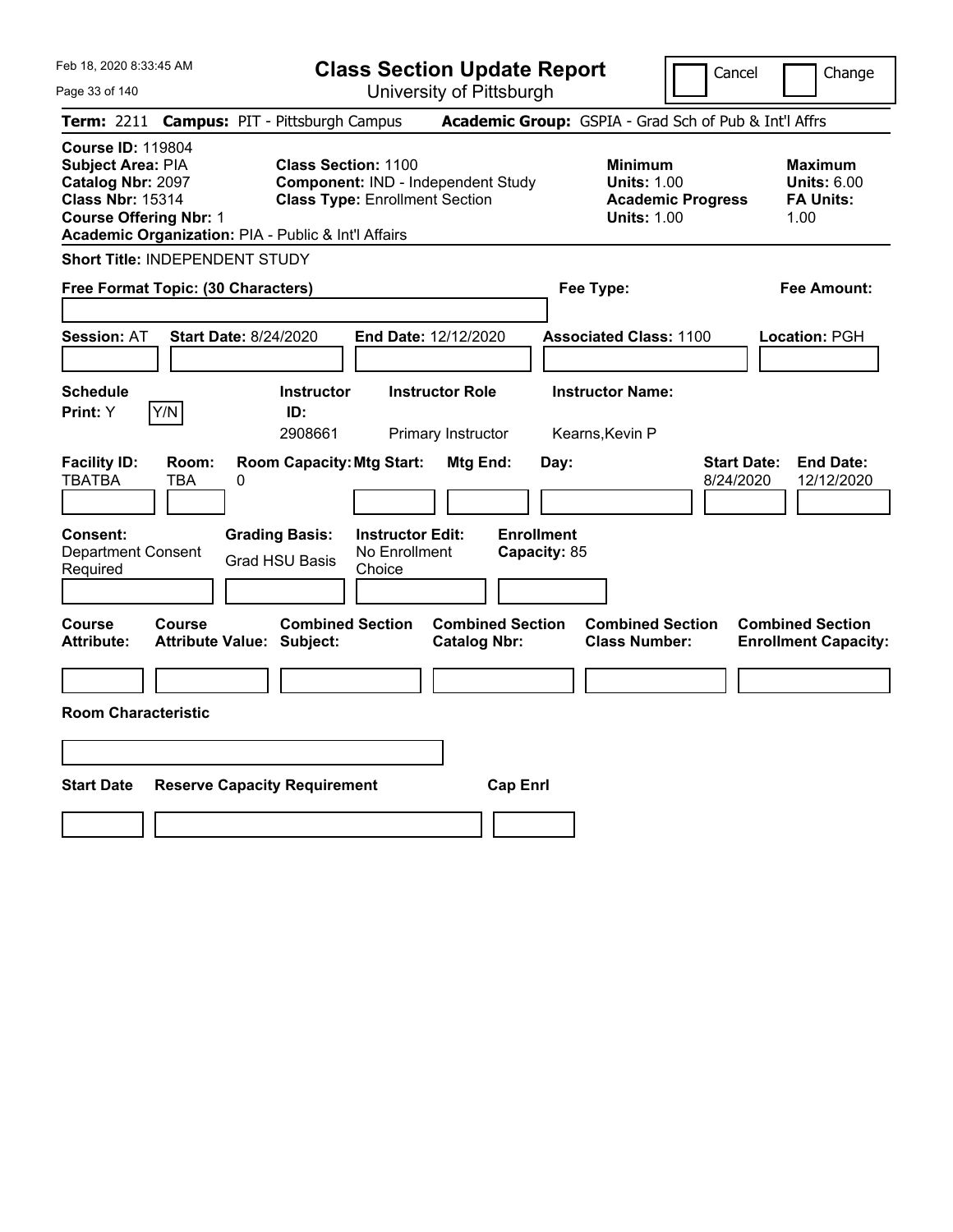| Feb 18, 2020 8:33:45 AM                                                                                                                                                               |                                            |                                                                                                           |                                                    |                                              | <b>Class Section Update Report</b> |                                                            | Cancel                   | Change                                                           |
|---------------------------------------------------------------------------------------------------------------------------------------------------------------------------------------|--------------------------------------------|-----------------------------------------------------------------------------------------------------------|----------------------------------------------------|----------------------------------------------|------------------------------------|------------------------------------------------------------|--------------------------|------------------------------------------------------------------|
| Page 34 of 140                                                                                                                                                                        |                                            |                                                                                                           |                                                    | University of Pittsburgh                     |                                    |                                                            |                          |                                                                  |
| Term: 2211                                                                                                                                                                            | <b>Campus: PIT - Pittsburgh Campus</b>     |                                                                                                           |                                                    |                                              |                                    | Academic Group: GSPIA - Grad Sch of Pub & Int'l Affrs      |                          |                                                                  |
| <b>Course ID: 119804</b><br>Subject Area: PIA<br>Catalog Nbr: 2097<br><b>Class Nbr: 15316</b><br><b>Course Offering Nbr: 1</b><br>Academic Organization: PIA - Public & Int'l Affairs |                                            | <b>Class Section: 1110</b><br>Component: IND - Independent Study<br><b>Class Type: Enrollment Section</b> |                                                    |                                              |                                    | <b>Minimum</b><br><b>Units: 1.00</b><br><b>Units: 1.00</b> | <b>Academic Progress</b> | <b>Maximum</b><br><b>Units: 6.00</b><br><b>FA Units:</b><br>1.00 |
| <b>Short Title: INDEPENDENT STUDY</b>                                                                                                                                                 |                                            |                                                                                                           |                                                    |                                              |                                    |                                                            |                          |                                                                  |
| Free Format Topic: (30 Characters)                                                                                                                                                    |                                            |                                                                                                           |                                                    |                                              |                                    | Fee Type:                                                  |                          | Fee Amount:                                                      |
| <b>Session: AT</b>                                                                                                                                                                    | <b>Start Date: 8/24/2020</b>               |                                                                                                           | <b>End Date: 12/12/2020</b>                        |                                              |                                    | <b>Associated Class: 1110</b>                              |                          | Location: PGH                                                    |
| <b>Schedule</b><br>Y/N<br>Print: Y                                                                                                                                                    |                                            | <b>Instructor</b><br>ID:<br>2963213                                                                       |                                                    | <b>Instructor Role</b><br>Primary Instructor |                                    | <b>Instructor Name:</b><br>Hollibaugh, Gary E              |                          |                                                                  |
| <b>Facility ID:</b><br><b>TBATBA</b>                                                                                                                                                  | Room:<br>TBA<br>0                          | <b>Room Capacity: Mtg Start:</b>                                                                          |                                                    | Mtg End:                                     | Day:                               |                                                            | 8/24/2020                | <b>Start Date:</b><br><b>End Date:</b><br>12/12/2020             |
| <b>Consent:</b><br><b>Department Consent</b><br>Required                                                                                                                              |                                            | <b>Grading Basis:</b><br><b>Grad HSU Basis</b>                                                            | <b>Instructor Edit:</b><br>No Enrollment<br>Choice |                                              | <b>Enrollment</b><br>Capacity: 85  |                                                            |                          |                                                                  |
| Course<br><b>Attribute:</b>                                                                                                                                                           | Course<br><b>Attribute Value: Subject:</b> | <b>Combined Section</b>                                                                                   |                                                    | <b>Catalog Nbr:</b>                          | <b>Combined Section</b>            | <b>Combined Section</b><br><b>Class Number:</b>            |                          | <b>Combined Section</b><br><b>Enrollment Capacity:</b>           |
|                                                                                                                                                                                       |                                            |                                                                                                           |                                                    |                                              |                                    |                                                            |                          |                                                                  |
| <b>Room Characteristic</b>                                                                                                                                                            |                                            |                                                                                                           |                                                    |                                              |                                    |                                                            |                          |                                                                  |
|                                                                                                                                                                                       |                                            |                                                                                                           |                                                    |                                              |                                    |                                                            |                          |                                                                  |
| <b>Start Date</b>                                                                                                                                                                     | <b>Reserve Capacity Requirement</b>        |                                                                                                           |                                                    |                                              | <b>Cap Enrl</b>                    |                                                            |                          |                                                                  |
|                                                                                                                                                                                       |                                            |                                                                                                           |                                                    |                                              |                                    |                                                            |                          |                                                                  |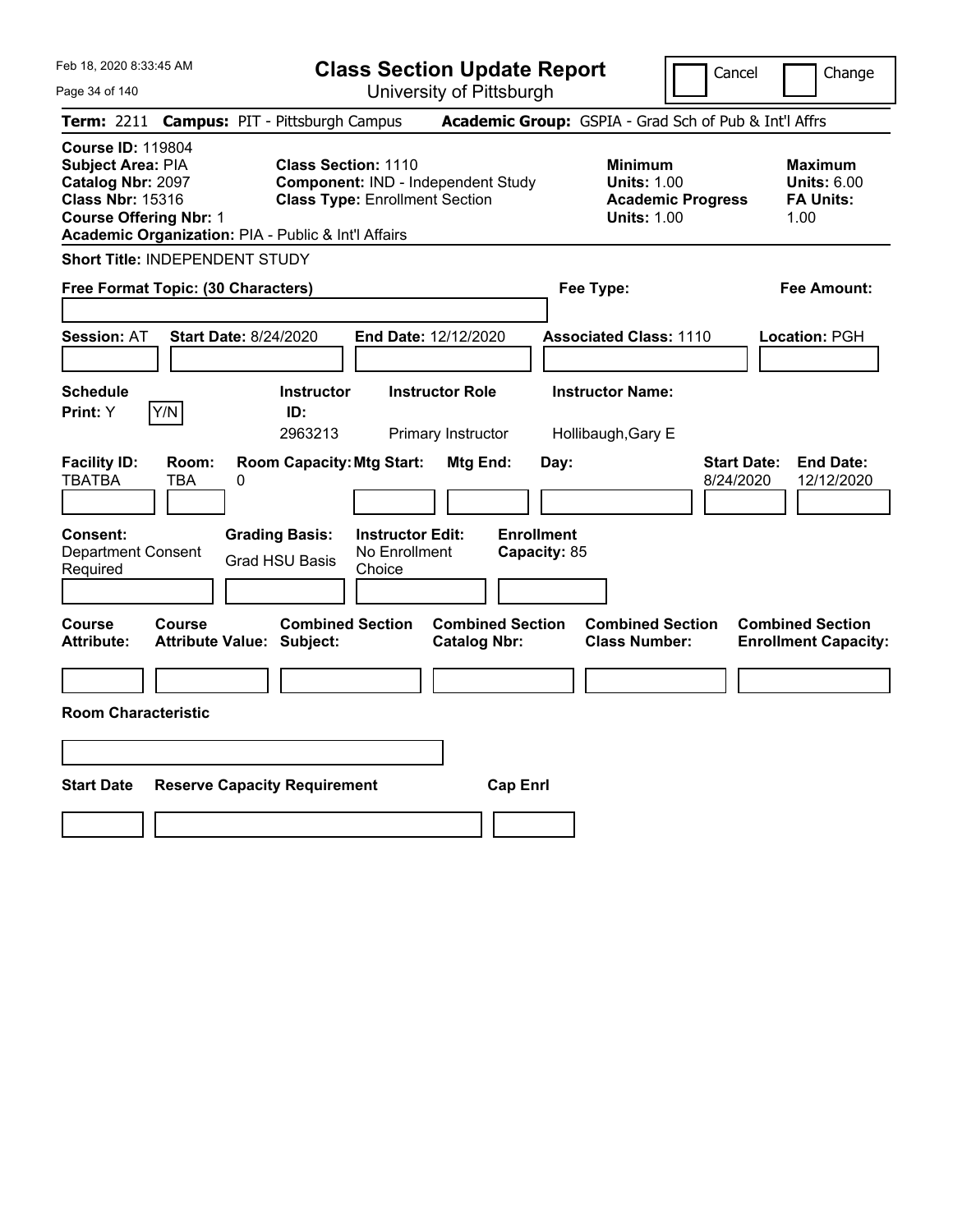| Feb 18, 2020 8:33:45 AM                                                                                                                                                                      |                                                |                                                                                                           | <b>Class Section Update Report</b>                    |                                                                                        | Cancel                          | Change                                                           |
|----------------------------------------------------------------------------------------------------------------------------------------------------------------------------------------------|------------------------------------------------|-----------------------------------------------------------------------------------------------------------|-------------------------------------------------------|----------------------------------------------------------------------------------------|---------------------------------|------------------------------------------------------------------|
| Page 35 of 140                                                                                                                                                                               |                                                |                                                                                                           | University of Pittsburgh                              |                                                                                        |                                 |                                                                  |
| <b>Term: 2211</b>                                                                                                                                                                            | <b>Campus: PIT - Pittsburgh Campus</b>         |                                                                                                           | Academic Group: GSPIA - Grad Sch of Pub & Int'l Affrs |                                                                                        |                                 |                                                                  |
| <b>Course ID: 119804</b><br>Subject Area: PIA<br><b>Catalog Nbr: 2097</b><br><b>Class Nbr: 15317</b><br><b>Course Offering Nbr: 1</b><br>Academic Organization: PIA - Public & Int'l Affairs |                                                | <b>Class Section: 1115</b><br>Component: IND - Independent Study<br><b>Class Type: Enrollment Section</b> |                                                       | <b>Minimum</b><br><b>Units: 1.00</b><br><b>Academic Progress</b><br><b>Units: 1.00</b> |                                 | <b>Maximum</b><br><b>Units: 6.00</b><br><b>FA Units:</b><br>1.00 |
| Short Title: INDEPENDENT STUDY                                                                                                                                                               |                                                |                                                                                                           |                                                       |                                                                                        |                                 |                                                                  |
| Free Format Topic: (30 Characters)                                                                                                                                                           |                                                |                                                                                                           |                                                       | Fee Type:                                                                              |                                 | Fee Amount:                                                      |
| <b>Session: AT</b>                                                                                                                                                                           | <b>Start Date: 8/24/2020</b>                   | End Date: 12/12/2020                                                                                      |                                                       | <b>Associated Class: 1115</b>                                                          |                                 | Location: PGH                                                    |
| <b>Schedule</b><br>Y/N<br>Print: Y                                                                                                                                                           | <b>Instructor</b><br>ID:<br>2900570            | <b>Instructor Role</b><br>Primary Instructor                                                              |                                                       | <b>Instructor Name:</b><br>Mendeloff, John                                             |                                 |                                                                  |
| <b>Facility ID:</b><br>Room:<br><b>TBATBA</b><br>TBA                                                                                                                                         | <b>Room Capacity: Mtg Start:</b><br>0          |                                                                                                           | <b>Mtg End:</b><br>Day:                               |                                                                                        | <b>Start Date:</b><br>8/24/2020 | <b>End Date:</b><br>12/12/2020                                   |
| <b>Consent:</b><br><b>Department Consent</b><br>Required                                                                                                                                     | <b>Grading Basis:</b><br><b>Grad HSU Basis</b> | <b>Instructor Edit:</b><br>No Enrollment<br>Choice                                                        | <b>Enrollment</b><br>Capacity: 85                     |                                                                                        |                                 |                                                                  |
| <b>Course</b><br>Course<br><b>Attribute:</b>                                                                                                                                                 | <b>Attribute Value: Subject:</b>               | <b>Combined Section</b>                                                                                   | <b>Combined Section</b><br><b>Catalog Nbr:</b>        | <b>Combined Section</b><br><b>Class Number:</b>                                        |                                 | <b>Combined Section</b><br><b>Enrollment Capacity:</b>           |
| <b>Room Characteristic</b>                                                                                                                                                                   |                                                |                                                                                                           |                                                       |                                                                                        |                                 |                                                                  |
|                                                                                                                                                                                              |                                                |                                                                                                           |                                                       |                                                                                        |                                 |                                                                  |
| <b>Start Date</b>                                                                                                                                                                            | <b>Reserve Capacity Requirement</b>            |                                                                                                           | <b>Cap Enrl</b>                                       |                                                                                        |                                 |                                                                  |
|                                                                                                                                                                                              |                                                |                                                                                                           |                                                       |                                                                                        |                                 |                                                                  |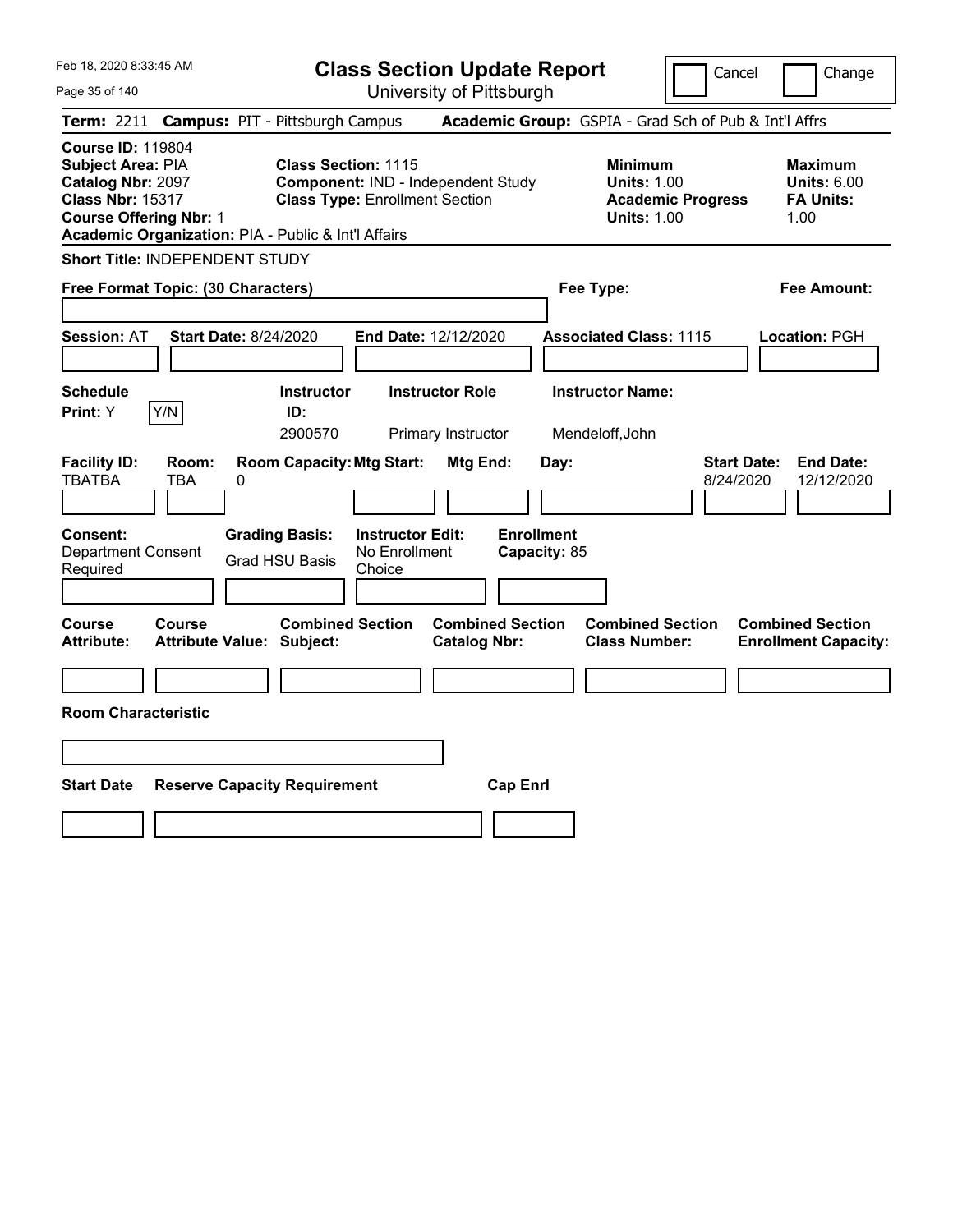| Feb 18, 2020 8:33:45 AM<br>Page 36 of 140                                                                                                                                                    |                                                   |   |                                                                                                           | <b>Class Section Update Report</b>                 | University of Pittsburgh                       |                   |              |                                                            |                          | Cancel                          | Change                                                           |
|----------------------------------------------------------------------------------------------------------------------------------------------------------------------------------------------|---------------------------------------------------|---|-----------------------------------------------------------------------------------------------------------|----------------------------------------------------|------------------------------------------------|-------------------|--------------|------------------------------------------------------------|--------------------------|---------------------------------|------------------------------------------------------------------|
| Term: 2211 Campus: PIT - Pittsburgh Campus                                                                                                                                                   |                                                   |   |                                                                                                           |                                                    |                                                |                   |              | Academic Group: GSPIA - Grad Sch of Pub & Int'l Affrs      |                          |                                 |                                                                  |
| <b>Course ID: 119804</b><br><b>Subject Area: PIA</b><br>Catalog Nbr: 2097<br><b>Class Nbr: 15318</b><br><b>Course Offering Nbr: 1</b><br>Academic Organization: PIA - Public & Int'l Affairs |                                                   |   | <b>Class Section: 1120</b><br>Component: IND - Independent Study<br><b>Class Type: Enrollment Section</b> |                                                    |                                                |                   |              | <b>Minimum</b><br><b>Units: 1.00</b><br><b>Units: 1.00</b> | <b>Academic Progress</b> |                                 | <b>Maximum</b><br><b>Units: 6.00</b><br><b>FA Units:</b><br>1.00 |
| <b>Short Title: INDEPENDENT STUDY</b>                                                                                                                                                        |                                                   |   |                                                                                                           |                                                    |                                                |                   |              |                                                            |                          |                                 |                                                                  |
| Free Format Topic: (30 Characters)                                                                                                                                                           |                                                   |   |                                                                                                           |                                                    |                                                |                   |              | Fee Type:                                                  |                          |                                 | Fee Amount:                                                      |
| <b>Session: AT</b>                                                                                                                                                                           | <b>Start Date: 8/24/2020</b>                      |   |                                                                                                           | End Date: 12/12/2020                               |                                                |                   |              | <b>Associated Class: 1120</b>                              |                          |                                 | Location: PGH                                                    |
| Schedule                                                                                                                                                                                     |                                                   |   | <b>Instructor</b>                                                                                         |                                                    | <b>Instructor Role</b>                         |                   |              | <b>Instructor Name:</b>                                    |                          |                                 |                                                                  |
| Print: Y                                                                                                                                                                                     | Y/N                                               |   | ID:<br>2922611                                                                                            |                                                    | Primary Instructor                             |                   |              | Alfredson, Lisa Stephanie                                  |                          |                                 |                                                                  |
| <b>Facility ID:</b><br>TBATBA                                                                                                                                                                | Room:<br>TBA                                      | 0 | <b>Room Capacity: Mtg Start:</b>                                                                          |                                                    | Mtg End:                                       |                   | Day:         |                                                            |                          | <b>Start Date:</b><br>8/24/2020 | <b>End Date:</b><br>12/12/2020                                   |
| Consent:<br><b>Department Consent</b><br>Required                                                                                                                                            |                                                   |   | <b>Grading Basis:</b><br><b>Grad HSU Basis</b>                                                            | <b>Instructor Edit:</b><br>No Enrollment<br>Choice |                                                | <b>Enrollment</b> | Capacity: 85 |                                                            |                          |                                 |                                                                  |
| <b>Course</b><br><b>Attribute:</b>                                                                                                                                                           | <b>Course</b><br><b>Attribute Value: Subject:</b> |   | <b>Combined Section</b>                                                                                   |                                                    | <b>Combined Section</b><br><b>Catalog Nbr:</b> |                   |              | <b>Combined Section</b><br><b>Class Number:</b>            |                          |                                 | <b>Combined Section</b><br><b>Enrollment Capacity:</b>           |
|                                                                                                                                                                                              |                                                   |   |                                                                                                           |                                                    |                                                |                   |              |                                                            |                          |                                 |                                                                  |
| <b>Room Characteristic</b>                                                                                                                                                                   |                                                   |   |                                                                                                           |                                                    |                                                |                   |              |                                                            |                          |                                 |                                                                  |
|                                                                                                                                                                                              |                                                   |   |                                                                                                           |                                                    |                                                |                   |              |                                                            |                          |                                 |                                                                  |
| <b>Start Date</b>                                                                                                                                                                            |                                                   |   | <b>Reserve Capacity Requirement</b>                                                                       |                                                    |                                                | <b>Cap Enrl</b>   |              |                                                            |                          |                                 |                                                                  |
|                                                                                                                                                                                              |                                                   |   |                                                                                                           |                                                    |                                                |                   |              |                                                            |                          |                                 |                                                                  |
|                                                                                                                                                                                              |                                                   |   |                                                                                                           |                                                    |                                                |                   |              |                                                            |                          |                                 |                                                                  |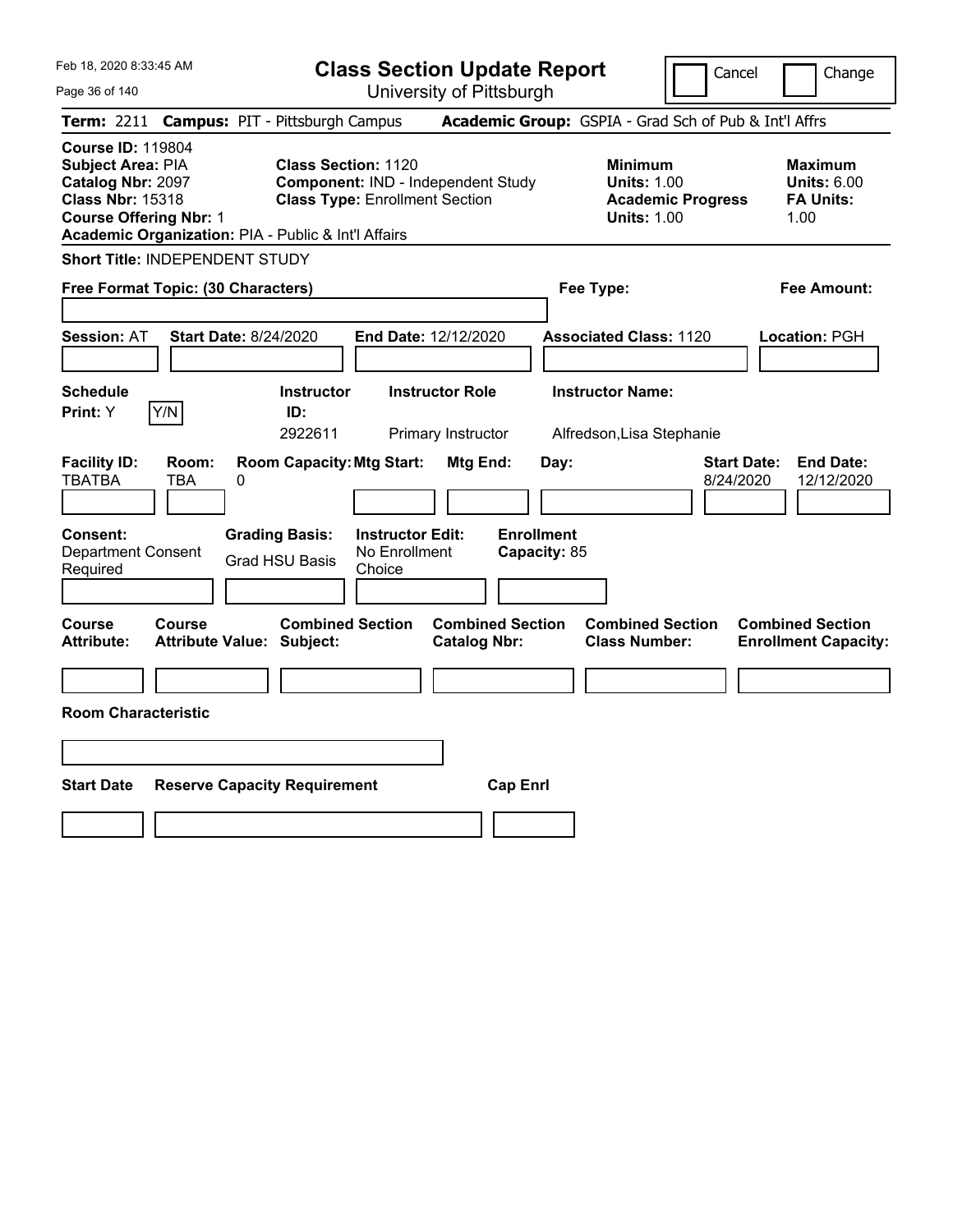| Feb 18, 2020 8:33:45 AM                                                                                                                                                                      |                                                   |   |                                                                                                           | <b>Class Section Update Report</b>                 |                                              |                         |                                   |                                                            |                          | Cancel                          | Change                                                           |
|----------------------------------------------------------------------------------------------------------------------------------------------------------------------------------------------|---------------------------------------------------|---|-----------------------------------------------------------------------------------------------------------|----------------------------------------------------|----------------------------------------------|-------------------------|-----------------------------------|------------------------------------------------------------|--------------------------|---------------------------------|------------------------------------------------------------------|
| Page 37 of 140                                                                                                                                                                               |                                                   |   |                                                                                                           | University of Pittsburgh                           |                                              |                         |                                   |                                                            |                          |                                 |                                                                  |
| <b>Term: 2211</b>                                                                                                                                                                            |                                                   |   | <b>Campus: PIT - Pittsburgh Campus</b>                                                                    |                                                    |                                              |                         |                                   | Academic Group: GSPIA - Grad Sch of Pub & Int'l Affrs      |                          |                                 |                                                                  |
| <b>Course ID: 119804</b><br>Subject Area: PIA<br><b>Catalog Nbr: 2097</b><br><b>Class Nbr: 15319</b><br><b>Course Offering Nbr: 1</b><br>Academic Organization: PIA - Public & Int'l Affairs |                                                   |   | <b>Class Section: 1125</b><br>Component: IND - Independent Study<br><b>Class Type: Enrollment Section</b> |                                                    |                                              |                         |                                   | <b>Minimum</b><br><b>Units: 1.00</b><br><b>Units: 1.00</b> | <b>Academic Progress</b> |                                 | <b>Maximum</b><br><b>Units: 6.00</b><br><b>FA Units:</b><br>1.00 |
| Short Title: INDEPENDENT STUDY                                                                                                                                                               |                                                   |   |                                                                                                           |                                                    |                                              |                         |                                   |                                                            |                          |                                 |                                                                  |
| Free Format Topic: (30 Characters)                                                                                                                                                           |                                                   |   |                                                                                                           |                                                    |                                              |                         |                                   | Fee Type:                                                  |                          |                                 | Fee Amount:                                                      |
| <b>Session: AT</b>                                                                                                                                                                           | <b>Start Date: 8/24/2020</b>                      |   |                                                                                                           | End Date: 12/12/2020                               |                                              |                         |                                   | <b>Associated Class: 1125</b>                              |                          |                                 | Location: PGH                                                    |
| <b>Schedule</b><br>Print: Y                                                                                                                                                                  | Y/N                                               |   | <b>Instructor</b><br>ID:<br>2909099                                                                       |                                                    | <b>Instructor Role</b><br>Primary Instructor |                         |                                   | <b>Instructor Name:</b><br>Nelson, Lisa S                  |                          |                                 |                                                                  |
| <b>Facility ID:</b><br><b>TBATBA</b>                                                                                                                                                         | Room:<br>TBA                                      | 0 | <b>Room Capacity: Mtg Start:</b>                                                                          |                                                    | <b>Mtg End:</b>                              |                         | Day:                              |                                                            |                          | <b>Start Date:</b><br>8/24/2020 | <b>End Date:</b><br>12/12/2020                                   |
| <b>Consent:</b><br><b>Department Consent</b><br>Required                                                                                                                                     |                                                   |   | <b>Grading Basis:</b><br><b>Grad HSU Basis</b>                                                            | <b>Instructor Edit:</b><br>No Enrollment<br>Choice |                                              |                         | <b>Enrollment</b><br>Capacity: 85 |                                                            |                          |                                 |                                                                  |
| <b>Course</b><br><b>Attribute:</b>                                                                                                                                                           | <b>Course</b><br><b>Attribute Value: Subject:</b> |   | <b>Combined Section</b>                                                                                   |                                                    | <b>Catalog Nbr:</b>                          | <b>Combined Section</b> |                                   | <b>Combined Section</b><br><b>Class Number:</b>            |                          |                                 | <b>Combined Section</b><br><b>Enrollment Capacity:</b>           |
| <b>Room Characteristic</b>                                                                                                                                                                   |                                                   |   |                                                                                                           |                                                    |                                              |                         |                                   |                                                            |                          |                                 |                                                                  |
|                                                                                                                                                                                              |                                                   |   |                                                                                                           |                                                    |                                              |                         |                                   |                                                            |                          |                                 |                                                                  |
| <b>Start Date</b>                                                                                                                                                                            |                                                   |   | <b>Reserve Capacity Requirement</b>                                                                       |                                                    |                                              | <b>Cap Enrl</b>         |                                   |                                                            |                          |                                 |                                                                  |
|                                                                                                                                                                                              |                                                   |   |                                                                                                           |                                                    |                                              |                         |                                   |                                                            |                          |                                 |                                                                  |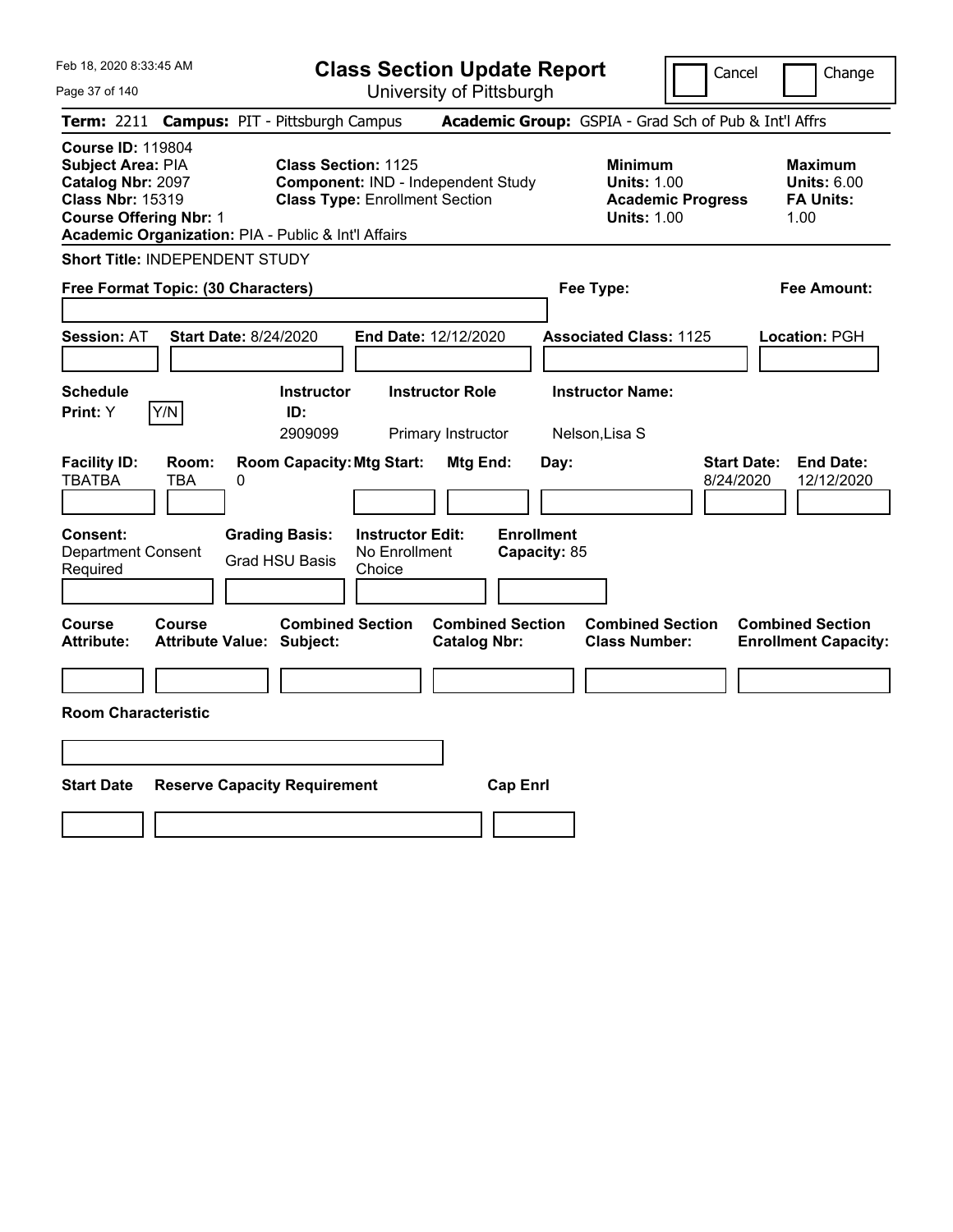| Feb 18, 2020 8:33:45 AM                                                                                                                                                               | <b>Class Section Update Report</b>                                                                        |                                                |                                                                                        | Cancel<br>Change                                                  |
|---------------------------------------------------------------------------------------------------------------------------------------------------------------------------------------|-----------------------------------------------------------------------------------------------------------|------------------------------------------------|----------------------------------------------------------------------------------------|-------------------------------------------------------------------|
| Page 38 of 140                                                                                                                                                                        |                                                                                                           | University of Pittsburgh                       |                                                                                        |                                                                   |
| <b>Term: 2211</b>                                                                                                                                                                     | <b>Campus: PIT - Pittsburgh Campus</b>                                                                    |                                                | Academic Group: GSPIA - Grad Sch of Pub & Int'l Affrs                                  |                                                                   |
| <b>Course ID: 119804</b><br>Subject Area: PIA<br>Catalog Nbr: 2097<br><b>Class Nbr: 15320</b><br><b>Course Offering Nbr: 1</b><br>Academic Organization: PIA - Public & Int'l Affairs | <b>Class Section: 1130</b><br>Component: IND - Independent Study<br><b>Class Type: Enrollment Section</b> |                                                | <b>Minimum</b><br><b>Units: 1.00</b><br><b>Academic Progress</b><br><b>Units: 1.00</b> | <b>Maximum</b><br><b>Units: 6.00</b><br><b>FA Units:</b><br>1.00  |
| <b>Short Title: INDEPENDENT STUDY</b>                                                                                                                                                 |                                                                                                           |                                                |                                                                                        |                                                                   |
| Free Format Topic: (30 Characters)                                                                                                                                                    |                                                                                                           |                                                | Fee Type:                                                                              | Fee Amount:                                                       |
| <b>Start Date: 8/24/2020</b><br><b>Session: AT</b>                                                                                                                                    | End Date: 12/12/2020                                                                                      |                                                | <b>Associated Class: 1130</b>                                                          | Location: PGH                                                     |
| <b>Schedule</b><br>Y/N<br><b>Print: Y</b>                                                                                                                                             | <b>Instructor Role</b><br><b>Instructor</b><br>ID:<br>2909400                                             | Primary Instructor                             | <b>Instructor Name:</b><br>Nelson, Paul Jeffrey                                        |                                                                   |
| <b>Facility ID:</b><br>Room:<br><b>TBATBA</b><br>TBA<br>0                                                                                                                             | <b>Room Capacity: Mtg Start:</b>                                                                          | Mtg End:<br>Day:                               |                                                                                        | <b>Start Date:</b><br><b>End Date:</b><br>8/24/2020<br>12/12/2020 |
| <b>Consent:</b><br><b>Department Consent</b><br>Required                                                                                                                              | <b>Grading Basis:</b><br><b>Instructor Edit:</b><br>No Enrollment<br><b>Grad HSU Basis</b><br>Choice      | <b>Enrollment</b><br>Capacity: 85              |                                                                                        |                                                                   |
| Course<br><b>Course</b><br><b>Attribute:</b><br><b>Attribute Value: Subject:</b>                                                                                                      | <b>Combined Section</b>                                                                                   | <b>Combined Section</b><br><b>Catalog Nbr:</b> | <b>Combined Section</b><br><b>Class Number:</b>                                        | <b>Combined Section</b><br><b>Enrollment Capacity:</b>            |
|                                                                                                                                                                                       |                                                                                                           |                                                |                                                                                        |                                                                   |
| <b>Room Characteristic</b>                                                                                                                                                            |                                                                                                           |                                                |                                                                                        |                                                                   |
|                                                                                                                                                                                       |                                                                                                           |                                                |                                                                                        |                                                                   |
| <b>Start Date</b>                                                                                                                                                                     | <b>Reserve Capacity Requirement</b>                                                                       | <b>Cap Enrl</b>                                |                                                                                        |                                                                   |
|                                                                                                                                                                                       |                                                                                                           |                                                |                                                                                        |                                                                   |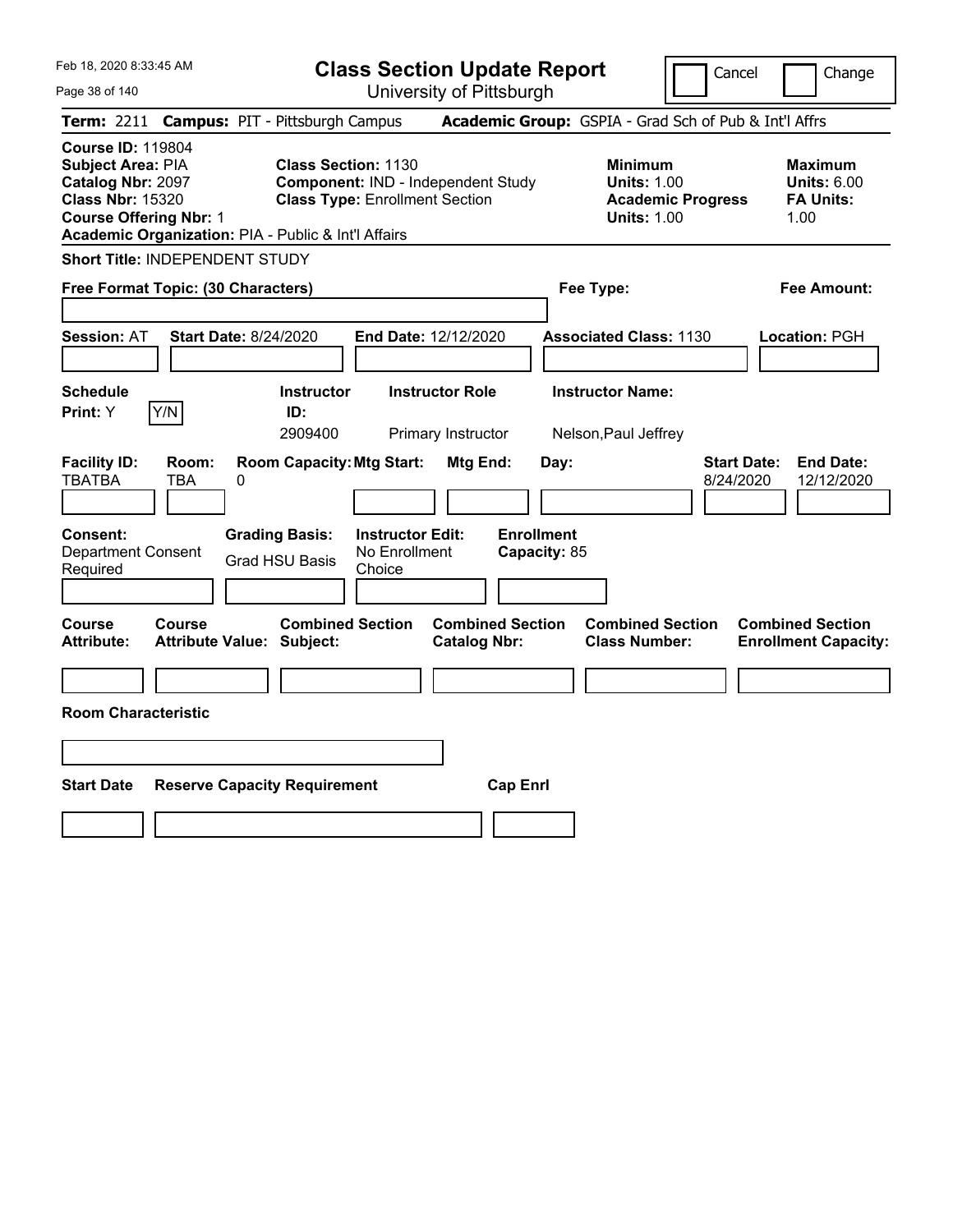| Feb 18, 2020 8:33:45 AM                                                                                                                                                               | <b>Class Section Update Report</b>                                                                                                           | Cancel                                                                                 | Change                                                           |
|---------------------------------------------------------------------------------------------------------------------------------------------------------------------------------------|----------------------------------------------------------------------------------------------------------------------------------------------|----------------------------------------------------------------------------------------|------------------------------------------------------------------|
| Page 39 of 140                                                                                                                                                                        | University of Pittsburgh                                                                                                                     |                                                                                        |                                                                  |
| <b>Campus: PIT - Pittsburgh Campus</b><br><b>Term: 2211</b>                                                                                                                           |                                                                                                                                              | Academic Group: GSPIA - Grad Sch of Pub & Int'l Affrs                                  |                                                                  |
| <b>Course ID: 119804</b><br>Subject Area: PIA<br>Catalog Nbr: 2097<br><b>Class Nbr: 15321</b><br><b>Course Offering Nbr: 1</b><br>Academic Organization: PIA - Public & Int'l Affairs | <b>Class Section: 1135</b><br>Component: IND - Independent Study<br><b>Class Type: Enrollment Section</b>                                    | <b>Minimum</b><br><b>Units: 1.00</b><br><b>Academic Progress</b><br><b>Units: 1.00</b> | <b>Maximum</b><br><b>Units: 6.00</b><br><b>FA Units:</b><br>1.00 |
| Short Title: INDEPENDENT STUDY                                                                                                                                                        |                                                                                                                                              |                                                                                        |                                                                  |
| Free Format Topic: (30 Characters)                                                                                                                                                    |                                                                                                                                              | Fee Type:                                                                              | Fee Amount:                                                      |
| <b>Start Date: 8/24/2020</b><br><b>Session: AT</b>                                                                                                                                    | End Date: 12/12/2020                                                                                                                         | <b>Associated Class: 1135</b>                                                          | Location: PGH                                                    |
| <b>Schedule</b><br>Y/N<br>Print: Y                                                                                                                                                    | <b>Instructor Role</b><br><b>Instructor</b><br>ID:                                                                                           | <b>Instructor Name:</b>                                                                |                                                                  |
| <b>Facility ID:</b><br>Room:<br><b>TBATBA</b><br>TBA<br>0<br>Consent:<br><b>Grading Basis:</b>                                                                                        | 2939432<br>Primary Instructor<br><b>Room Capacity: Mtg Start:</b><br><b>Mtg End:</b><br>Day:<br><b>Enrollment</b><br><b>Instructor Edit:</b> | Buechel, Kathleen<br><b>Start Date:</b><br>8/24/2020                                   | <b>End Date:</b><br>12/12/2020                                   |
| <b>Department Consent</b><br><b>Grad HSU Basis</b><br>Required                                                                                                                        | No Enrollment<br>Capacity: 85<br>Choice                                                                                                      |                                                                                        |                                                                  |
| <b>Course</b><br>Course<br>Attribute Value: Subject:<br><b>Attribute:</b>                                                                                                             | <b>Combined Section</b><br><b>Combined Section</b><br><b>Catalog Nbr:</b>                                                                    | <b>Combined Section</b><br><b>Class Number:</b>                                        | <b>Combined Section</b><br><b>Enrollment Capacity:</b>           |
|                                                                                                                                                                                       |                                                                                                                                              |                                                                                        |                                                                  |
| <b>Room Characteristic</b>                                                                                                                                                            |                                                                                                                                              |                                                                                        |                                                                  |
|                                                                                                                                                                                       |                                                                                                                                              |                                                                                        |                                                                  |
| <b>Start Date</b><br><b>Reserve Capacity Requirement</b>                                                                                                                              | <b>Cap Enrl</b>                                                                                                                              |                                                                                        |                                                                  |
|                                                                                                                                                                                       |                                                                                                                                              |                                                                                        |                                                                  |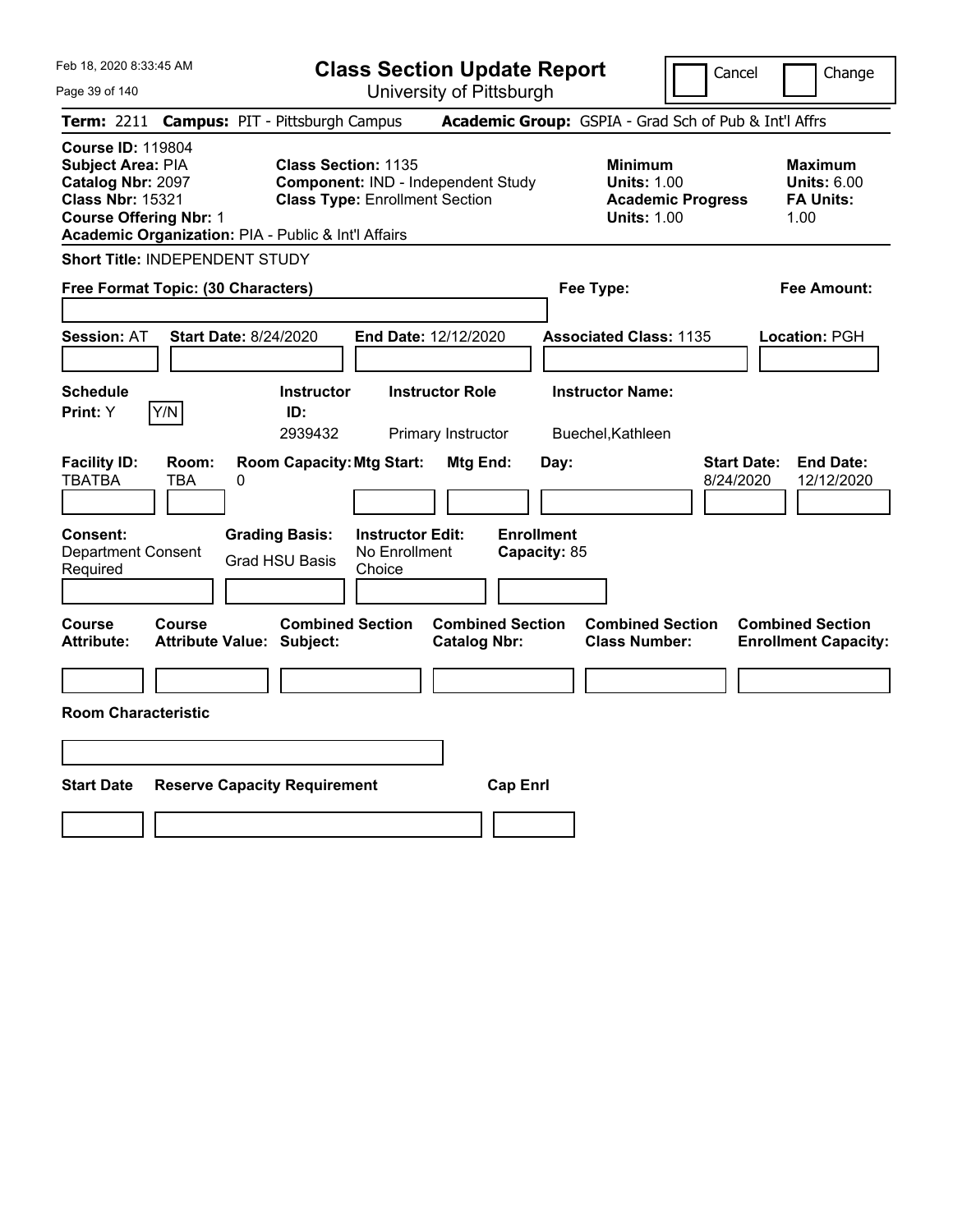| Feb 18, 2020 8:33:45 AM                                                                                                                                                               |                                                   |   |                                                                                                                  | <b>Class Section Update Report</b>                 |                                                |                 |                                   |                                                            |                          | Cancel                          | Change                                                           |
|---------------------------------------------------------------------------------------------------------------------------------------------------------------------------------------|---------------------------------------------------|---|------------------------------------------------------------------------------------------------------------------|----------------------------------------------------|------------------------------------------------|-----------------|-----------------------------------|------------------------------------------------------------|--------------------------|---------------------------------|------------------------------------------------------------------|
| Page 40 of 140                                                                                                                                                                        |                                                   |   |                                                                                                                  | University of Pittsburgh                           |                                                |                 |                                   |                                                            |                          |                                 |                                                                  |
| <b>Term: 2211</b>                                                                                                                                                                     |                                                   |   | <b>Campus: PIT - Pittsburgh Campus</b>                                                                           |                                                    |                                                |                 |                                   | Academic Group: GSPIA - Grad Sch of Pub & Int'l Affrs      |                          |                                 |                                                                  |
| <b>Course ID: 119804</b><br>Subject Area: PIA<br>Catalog Nbr: 2097<br><b>Class Nbr: 15322</b><br><b>Course Offering Nbr: 1</b><br>Academic Organization: PIA - Public & Int'l Affairs |                                                   |   | <b>Class Section: 1140</b><br><b>Component: IND - Independent Study</b><br><b>Class Type: Enrollment Section</b> |                                                    |                                                |                 |                                   | <b>Minimum</b><br><b>Units: 1.00</b><br><b>Units: 1.00</b> | <b>Academic Progress</b> |                                 | <b>Maximum</b><br><b>Units: 6.00</b><br><b>FA Units:</b><br>1.00 |
| Short Title: INDEPENDENT STUDY                                                                                                                                                        |                                                   |   |                                                                                                                  |                                                    |                                                |                 |                                   |                                                            |                          |                                 |                                                                  |
| Free Format Topic: (30 Characters)                                                                                                                                                    |                                                   |   |                                                                                                                  |                                                    |                                                |                 |                                   | Fee Type:                                                  |                          |                                 | Fee Amount:                                                      |
| <b>Session: AT</b>                                                                                                                                                                    | <b>Start Date: 8/24/2020</b>                      |   |                                                                                                                  | End Date: 12/12/2020                               |                                                |                 |                                   | <b>Associated Class: 1140</b>                              |                          |                                 | Location: PGH                                                    |
| <b>Schedule</b><br>Print: Y                                                                                                                                                           | Y/N                                               |   | <b>Instructor</b><br>ID:<br>2908985                                                                              |                                                    | <b>Instructor Role</b><br>Primary Instructor   |                 |                                   | <b>Instructor Name:</b><br>Picard, Louis A                 |                          |                                 |                                                                  |
| <b>Facility ID:</b><br><b>TBATBA</b>                                                                                                                                                  | Room:<br><b>TBA</b>                               | 0 | <b>Room Capacity: Mtg Start:</b>                                                                                 |                                                    | Mtg End:                                       |                 | Day:                              |                                                            |                          | <b>Start Date:</b><br>8/24/2020 | <b>End Date:</b><br>12/12/2020                                   |
| Consent:<br><b>Department Consent</b><br>Required                                                                                                                                     |                                                   |   | <b>Grading Basis:</b><br><b>Grad HSU Basis</b>                                                                   | <b>Instructor Edit:</b><br>No Enrollment<br>Choice |                                                |                 | <b>Enrollment</b><br>Capacity: 85 |                                                            |                          |                                 |                                                                  |
| Course<br><b>Attribute:</b>                                                                                                                                                           | <b>Course</b><br><b>Attribute Value: Subject:</b> |   | <b>Combined Section</b>                                                                                          |                                                    | <b>Combined Section</b><br><b>Catalog Nbr:</b> |                 |                                   | <b>Combined Section</b><br><b>Class Number:</b>            |                          |                                 | <b>Combined Section</b><br><b>Enrollment Capacity:</b>           |
|                                                                                                                                                                                       |                                                   |   |                                                                                                                  |                                                    |                                                |                 |                                   |                                                            |                          |                                 |                                                                  |
| <b>Room Characteristic</b>                                                                                                                                                            |                                                   |   |                                                                                                                  |                                                    |                                                |                 |                                   |                                                            |                          |                                 |                                                                  |
|                                                                                                                                                                                       |                                                   |   |                                                                                                                  |                                                    |                                                |                 |                                   |                                                            |                          |                                 |                                                                  |
| <b>Start Date</b>                                                                                                                                                                     |                                                   |   | <b>Reserve Capacity Requirement</b>                                                                              |                                                    |                                                | <b>Cap Enrl</b> |                                   |                                                            |                          |                                 |                                                                  |
|                                                                                                                                                                                       |                                                   |   |                                                                                                                  |                                                    |                                                |                 |                                   |                                                            |                          |                                 |                                                                  |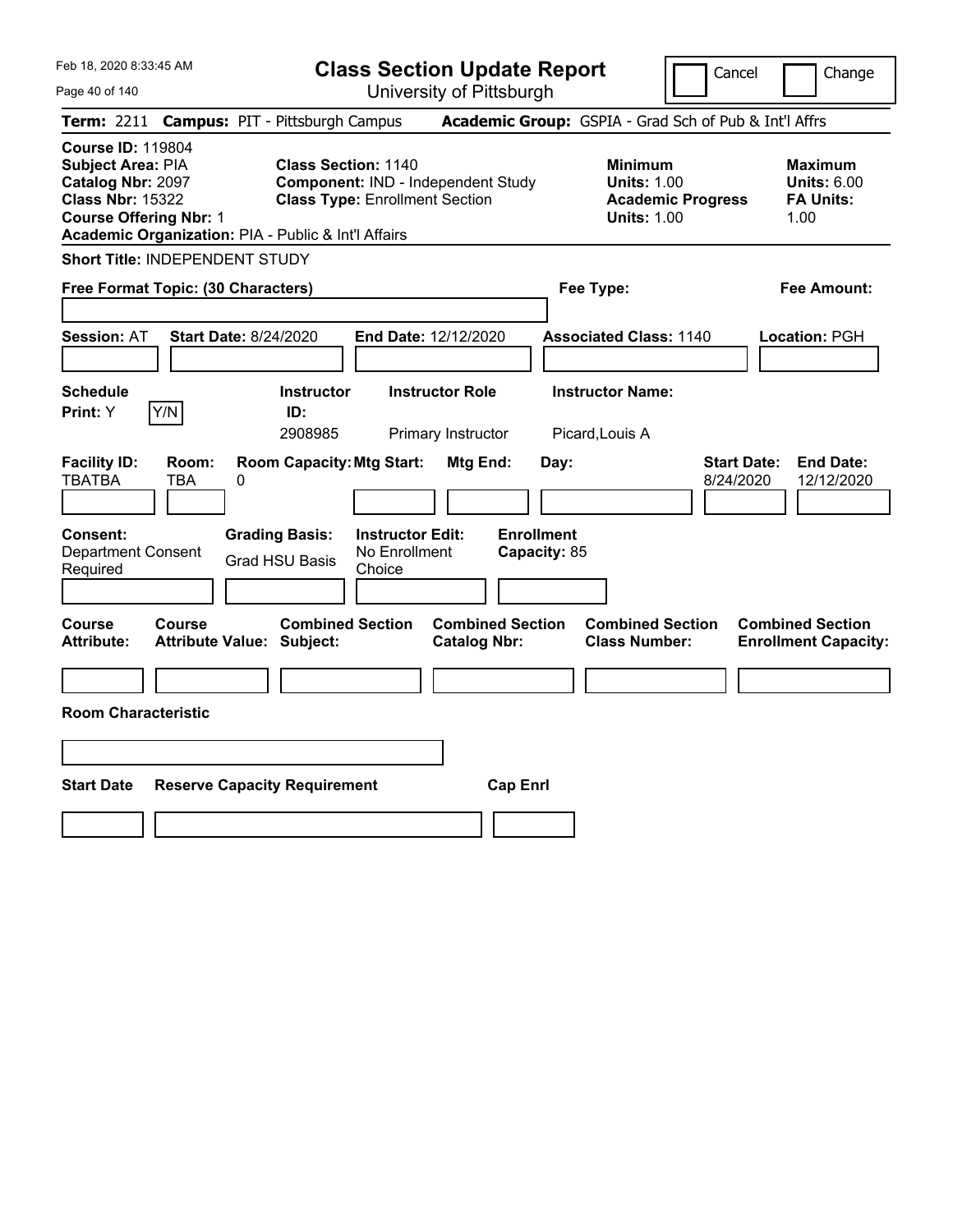| Feb 18, 2020 8:33:45 AM<br>Page 41 of 140                                                                                                                                                    |                                                |                                                    | <b>Class Section Update Report</b><br>University of Pittsburgh |                                   |                                                                                        | Cancel                          | Change                                                           |
|----------------------------------------------------------------------------------------------------------------------------------------------------------------------------------------------|------------------------------------------------|----------------------------------------------------|----------------------------------------------------------------|-----------------------------------|----------------------------------------------------------------------------------------|---------------------------------|------------------------------------------------------------------|
| Term: 2211 Campus: PIT - Pittsburgh Campus                                                                                                                                                   |                                                |                                                    |                                                                |                                   | Academic Group: GSPIA - Grad Sch of Pub & Int'l Affrs                                  |                                 |                                                                  |
| <b>Course ID: 119804</b><br><b>Subject Area: PIA</b><br>Catalog Nbr: 2097<br><b>Class Nbr: 15323</b><br><b>Course Offering Nbr: 1</b><br>Academic Organization: PIA - Public & Int'l Affairs | <b>Class Section: 1160</b>                     | <b>Class Type: Enrollment Section</b>              | Component: IND - Independent Study                             |                                   | <b>Minimum</b><br><b>Units: 1.00</b><br><b>Academic Progress</b><br><b>Units: 1.00</b> |                                 | <b>Maximum</b><br><b>Units: 6.00</b><br><b>FA Units:</b><br>1.00 |
| <b>Short Title: INDEPENDENT STUDY</b>                                                                                                                                                        |                                                |                                                    |                                                                |                                   |                                                                                        |                                 |                                                                  |
| Free Format Topic: (30 Characters)                                                                                                                                                           |                                                |                                                    |                                                                |                                   | Fee Type:                                                                              |                                 | Fee Amount:                                                      |
| <b>Session: AT</b><br><b>Start Date: 8/24/2020</b>                                                                                                                                           |                                                | End Date: 12/12/2020                               |                                                                |                                   | <b>Associated Class: 1160</b>                                                          |                                 | Location: PGH                                                    |
| <b>Schedule</b><br>Y/N<br><b>Print: Y</b>                                                                                                                                                    | <b>Instructor</b><br>ID:<br>2960868            |                                                    | <b>Instructor Role</b><br>Primary Instructor                   |                                   | <b>Instructor Name:</b><br>Santucci, Julia M                                           |                                 |                                                                  |
| <b>Facility ID:</b><br>Room:<br><b>TBATBA</b><br><b>TBA</b><br>0                                                                                                                             | <b>Room Capacity: Mtg Start:</b>               |                                                    | Mtg End:                                                       | Day:                              |                                                                                        | <b>Start Date:</b><br>8/24/2020 | <b>End Date:</b><br>12/12/2020                                   |
| <b>Consent:</b><br><b>Department Consent</b><br>Required                                                                                                                                     | <b>Grading Basis:</b><br><b>Grad HSU Basis</b> | <b>Instructor Edit:</b><br>No Enrollment<br>Choice |                                                                | <b>Enrollment</b><br>Capacity: 85 |                                                                                        |                                 |                                                                  |
| Course<br>Course<br><b>Attribute:</b><br><b>Attribute Value: Subject:</b>                                                                                                                    | <b>Combined Section</b>                        |                                                    | <b>Combined Section</b><br><b>Catalog Nbr:</b>                 |                                   | <b>Combined Section</b><br><b>Class Number:</b>                                        |                                 | <b>Combined Section</b><br><b>Enrollment Capacity:</b>           |
| <b>Room Characteristic</b>                                                                                                                                                                   |                                                |                                                    |                                                                |                                   |                                                                                        |                                 |                                                                  |
|                                                                                                                                                                                              |                                                |                                                    |                                                                |                                   |                                                                                        |                                 |                                                                  |
|                                                                                                                                                                                              |                                                |                                                    |                                                                |                                   |                                                                                        |                                 |                                                                  |
| <b>Start Date</b><br><b>Reserve Capacity Requirement</b>                                                                                                                                     |                                                |                                                    | <b>Cap Enrl</b>                                                |                                   |                                                                                        |                                 |                                                                  |
|                                                                                                                                                                                              |                                                |                                                    |                                                                |                                   |                                                                                        |                                 |                                                                  |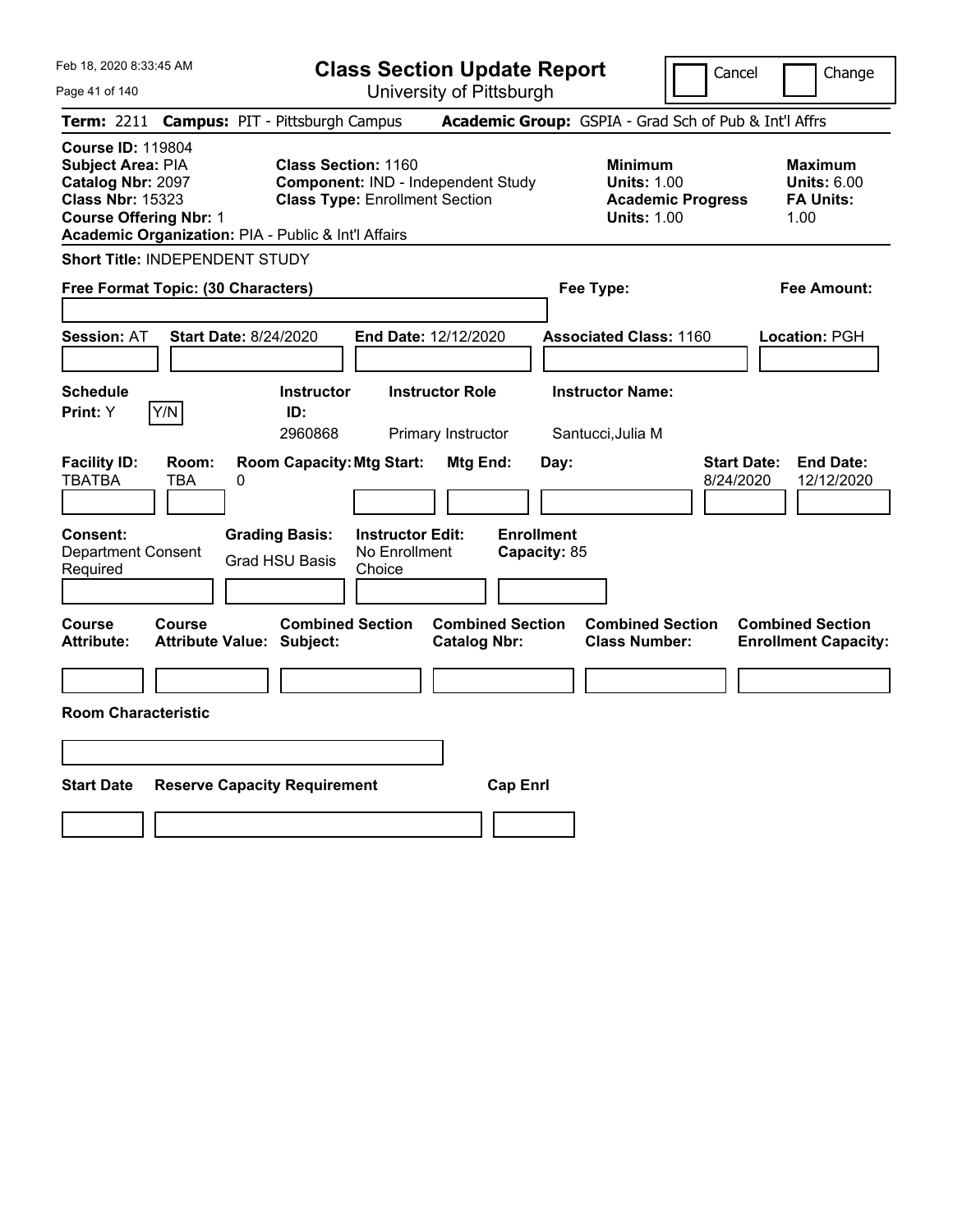| Feb 18, 2020 8:33:45 AM                                                                                                        |                          |                                                                                                                            |                                                    | <b>Class Section Update Report</b>                    |                                   |                                                            | Cancel                   | Change                                                           |
|--------------------------------------------------------------------------------------------------------------------------------|--------------------------|----------------------------------------------------------------------------------------------------------------------------|----------------------------------------------------|-------------------------------------------------------|-----------------------------------|------------------------------------------------------------|--------------------------|------------------------------------------------------------------|
| Page 42 of 140                                                                                                                 |                          |                                                                                                                            |                                                    | University of Pittsburgh                              |                                   |                                                            |                          |                                                                  |
| <b>Term:</b> 2211                                                                                                              |                          | <b>Campus: PIT - Pittsburgh Campus</b>                                                                                     |                                                    | Academic Group: GSPIA - Grad Sch of Pub & Int'l Affrs |                                   |                                                            |                          |                                                                  |
| <b>Course ID: 119804</b><br>Subject Area: PIA<br>Catalog Nbr: 2097<br><b>Class Nbr: 15324</b><br><b>Course Offering Nbr: 1</b> |                          | <b>Class Section: 1175</b><br><b>Class Type: Enrollment Section</b><br>Academic Organization: PIA - Public & Int'l Affairs |                                                    | Component: IND - Independent Study                    |                                   | <b>Minimum</b><br><b>Units: 1.00</b><br><b>Units: 1.00</b> | <b>Academic Progress</b> | <b>Maximum</b><br><b>Units: 6.00</b><br><b>FA Units:</b><br>1.00 |
| <b>Short Title: INDEPENDENT STUDY</b>                                                                                          |                          |                                                                                                                            |                                                    |                                                       |                                   |                                                            |                          |                                                                  |
| Free Format Topic: (30 Characters)                                                                                             |                          |                                                                                                                            |                                                    |                                                       |                                   | Fee Type:                                                  |                          | Fee Amount:                                                      |
| <b>Session: AT</b>                                                                                                             |                          | <b>Start Date: 8/24/2020</b>                                                                                               |                                                    | End Date: 12/12/2020                                  |                                   | <b>Associated Class: 1175</b>                              |                          | Location: PGH                                                    |
| <b>Schedule</b><br>Print: Y                                                                                                    | Y/N                      | <b>Instructor</b><br>ID:<br>2922829                                                                                        |                                                    | <b>Instructor Role</b><br>Primary Instructor          |                                   | <b>Instructor Name:</b><br>Themudo, Nuno Da Silva          |                          |                                                                  |
| <b>Facility ID:</b><br><b>TBATBA</b>                                                                                           | Room:<br><b>TBA</b><br>0 | <b>Room Capacity: Mtg Start:</b>                                                                                           |                                                    | Mtg End:                                              | Day:                              |                                                            | 8/24/2020                | <b>Start Date:</b><br><b>End Date:</b><br>12/12/2020             |
| <b>Consent:</b><br><b>Department Consent</b><br>Required                                                                       |                          | <b>Grading Basis:</b><br><b>Grad HSU Basis</b>                                                                             | <b>Instructor Edit:</b><br>No Enrollment<br>Choice |                                                       | <b>Enrollment</b><br>Capacity: 85 |                                                            |                          |                                                                  |
| <b>Course</b><br><b>Attribute:</b>                                                                                             | <b>Course</b>            | <b>Combined Section</b><br>Attribute Value: Subject:                                                                       |                                                    | <b>Combined Section</b><br><b>Catalog Nbr:</b>        |                                   | <b>Combined Section</b><br><b>Class Number:</b>            |                          | <b>Combined Section</b><br><b>Enrollment Capacity:</b>           |
| <b>Room Characteristic</b>                                                                                                     |                          |                                                                                                                            |                                                    |                                                       |                                   |                                                            |                          |                                                                  |
|                                                                                                                                |                          |                                                                                                                            |                                                    |                                                       |                                   |                                                            |                          |                                                                  |
| <b>Start Date</b>                                                                                                              |                          | <b>Reserve Capacity Requirement</b>                                                                                        |                                                    | <b>Cap Enrl</b>                                       |                                   |                                                            |                          |                                                                  |
|                                                                                                                                |                          |                                                                                                                            |                                                    |                                                       |                                   |                                                            |                          |                                                                  |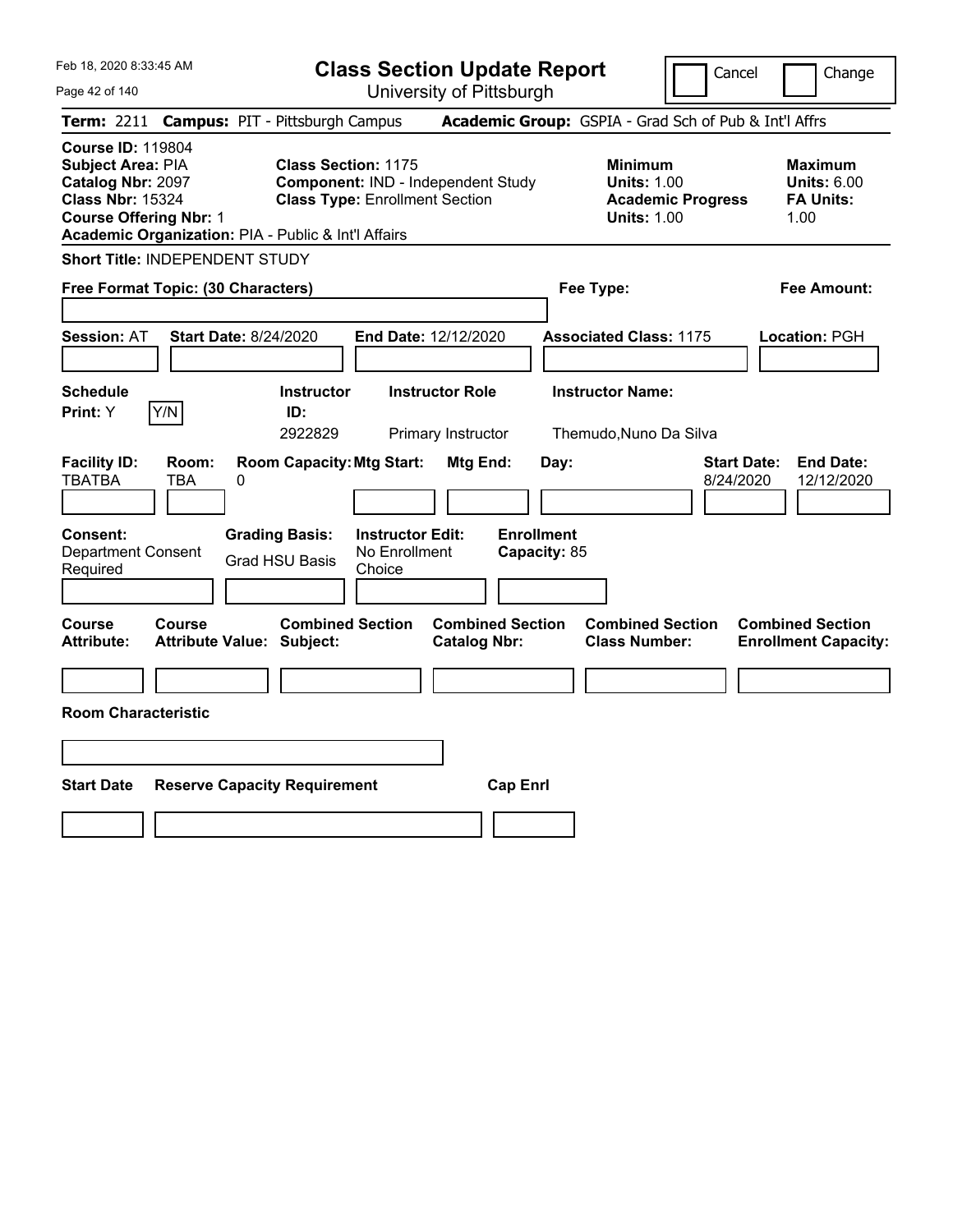| Feb 18, 2020 8:33:45 AM<br>Page 43 of 140                                                                                                                                                    |                                                             | <b>Class Section Update Report</b><br>University of Pittsburgh              |                                                |                                                                                        | Cancel                          | Change                                                           |
|----------------------------------------------------------------------------------------------------------------------------------------------------------------------------------------------|-------------------------------------------------------------|-----------------------------------------------------------------------------|------------------------------------------------|----------------------------------------------------------------------------------------|---------------------------------|------------------------------------------------------------------|
| Term: 2211 Campus: PIT - Pittsburgh Campus                                                                                                                                                   |                                                             |                                                                             |                                                | Academic Group: GSPIA - Grad Sch of Pub & Int'l Affrs                                  |                                 |                                                                  |
| <b>Course ID: 119804</b><br><b>Subject Area: PIA</b><br>Catalog Nbr: 2097<br><b>Class Nbr: 15325</b><br><b>Course Offering Nbr: 1</b><br>Academic Organization: PIA - Public & Int'l Affairs | <b>Class Section: 1190</b>                                  | Component: IND - Independent Study<br><b>Class Type: Enrollment Section</b> |                                                | <b>Minimum</b><br><b>Units: 1.00</b><br><b>Academic Progress</b><br><b>Units: 1.00</b> |                                 | <b>Maximum</b><br><b>Units: 6.00</b><br><b>FA Units:</b><br>1.00 |
| <b>Short Title: INDEPENDENT STUDY</b>                                                                                                                                                        |                                                             |                                                                             |                                                |                                                                                        |                                 |                                                                  |
| Free Format Topic: (30 Characters)                                                                                                                                                           |                                                             |                                                                             |                                                | Fee Type:                                                                              |                                 | Fee Amount:                                                      |
| <b>Session: AT</b>                                                                                                                                                                           | <b>Start Date: 8/24/2020</b>                                | End Date: 12/12/2020                                                        |                                                | <b>Associated Class: 1190</b>                                                          |                                 | Location: PGH                                                    |
| <b>Schedule</b><br>Y/N<br>Print: Y                                                                                                                                                           | <b>Instructor</b><br>ID:<br>2946065                         | <b>Instructor Role</b><br>Primary Instructor                                |                                                | <b>Instructor Name:</b><br>Kenney, Michael C                                           |                                 |                                                                  |
| <b>Facility ID:</b><br>Room:<br><b>TBATBA</b><br>TBA                                                                                                                                         | <b>Room Capacity: Mtg Start:</b><br>0                       |                                                                             | Mtg End:<br>Day:                               |                                                                                        | <b>Start Date:</b><br>8/24/2020 | <b>End Date:</b><br>12/12/2020                                   |
| <b>Consent:</b><br><b>Department Consent</b><br>Required                                                                                                                                     | <b>Grading Basis:</b><br><b>Grad HSU Basis</b>              | <b>Instructor Edit:</b><br>No Enrollment<br>Choice                          | <b>Enrollment</b><br>Capacity: 85              |                                                                                        |                                 |                                                                  |
| Course<br><b>Course</b><br><b>Attribute:</b>                                                                                                                                                 | <b>Combined Section</b><br><b>Attribute Value: Subject:</b> |                                                                             | <b>Combined Section</b><br><b>Catalog Nbr:</b> | <b>Combined Section</b><br><b>Class Number:</b>                                        |                                 | <b>Combined Section</b><br><b>Enrollment Capacity:</b>           |
| <b>Room Characteristic</b>                                                                                                                                                                   |                                                             |                                                                             |                                                |                                                                                        |                                 |                                                                  |
|                                                                                                                                                                                              |                                                             |                                                                             |                                                |                                                                                        |                                 |                                                                  |
| <b>Start Date</b>                                                                                                                                                                            | <b>Reserve Capacity Requirement</b>                         |                                                                             | <b>Cap Enrl</b>                                |                                                                                        |                                 |                                                                  |
|                                                                                                                                                                                              |                                                             |                                                                             |                                                |                                                                                        |                                 |                                                                  |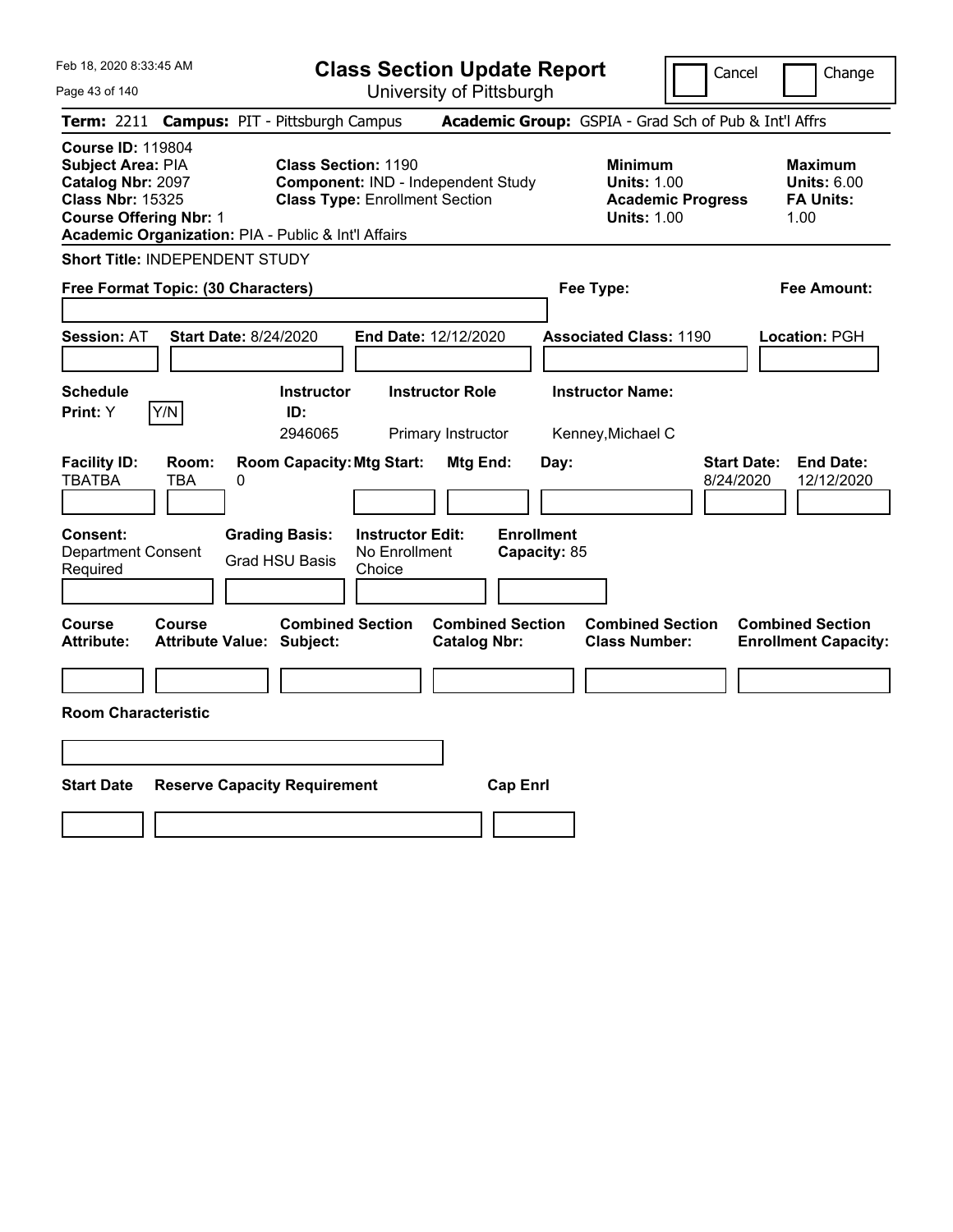| Feb 18, 2020 8:33:45 AM<br>Page 44 of 140                                                                                                                                                    |                                                             | <b>Class Section Update Report</b>                                          | University of Pittsburgh                       |                                   |                                                                                        | Cancel                          | Change                                                           |
|----------------------------------------------------------------------------------------------------------------------------------------------------------------------------------------------|-------------------------------------------------------------|-----------------------------------------------------------------------------|------------------------------------------------|-----------------------------------|----------------------------------------------------------------------------------------|---------------------------------|------------------------------------------------------------------|
| Term: 2211 Campus: PIT - Pittsburgh Campus                                                                                                                                                   |                                                             |                                                                             |                                                |                                   | Academic Group: GSPIA - Grad Sch of Pub & Int'l Affrs                                  |                                 |                                                                  |
| <b>Course ID: 119804</b><br><b>Subject Area: PIA</b><br>Catalog Nbr: 2097<br><b>Class Nbr: 16949</b><br><b>Course Offering Nbr: 1</b><br>Academic Organization: PIA - Public & Int'l Affairs | <b>Class Section: 1195</b>                                  | Component: IND - Independent Study<br><b>Class Type: Enrollment Section</b> |                                                |                                   | <b>Minimum</b><br><b>Units: 1.00</b><br><b>Academic Progress</b><br><b>Units: 1.00</b> |                                 | <b>Maximum</b><br><b>Units: 6.00</b><br><b>FA Units:</b><br>1.00 |
| <b>Short Title: INDEPENDENT STUDY</b>                                                                                                                                                        |                                                             |                                                                             |                                                |                                   |                                                                                        |                                 |                                                                  |
| Free Format Topic: (30 Characters)                                                                                                                                                           |                                                             |                                                                             |                                                | Fee Type:                         |                                                                                        |                                 | <b>Fee Amount:</b>                                               |
| <b>Session: AT</b><br><b>Start Date: 8/24/2020</b>                                                                                                                                           |                                                             | End Date: 12/12/2020                                                        |                                                |                                   | <b>Associated Class: 1195</b>                                                          |                                 | Location: PGH                                                    |
| <b>Schedule</b><br>Y/N<br><b>Print: Y</b>                                                                                                                                                    | <b>Instructor</b><br>ID:<br>2900485                         | <b>Instructor Role</b>                                                      | Primary Instructor                             |                                   | <b>Instructor Name:</b><br>Miller, David Young                                         |                                 |                                                                  |
| <b>Facility ID:</b><br>Room:<br><b>TBATBA</b><br><b>TBA</b><br>0                                                                                                                             | <b>Room Capacity: Mtg Start:</b>                            |                                                                             | Mtg End:                                       | Day:                              |                                                                                        | <b>Start Date:</b><br>8/24/2020 | <b>End Date:</b><br>12/12/2020                                   |
| <b>Consent:</b><br><b>Department Consent</b><br>Required                                                                                                                                     | <b>Grading Basis:</b><br><b>Grad HSU Basis</b>              | <b>Instructor Edit:</b><br>No Enrollment<br>Choice                          |                                                | <b>Enrollment</b><br>Capacity: 35 |                                                                                        |                                 |                                                                  |
| Course<br>Course<br><b>Attribute:</b>                                                                                                                                                        | <b>Combined Section</b><br><b>Attribute Value: Subject:</b> |                                                                             | <b>Combined Section</b><br><b>Catalog Nbr:</b> |                                   | <b>Combined Section</b><br><b>Class Number:</b>                                        |                                 | <b>Combined Section</b><br><b>Enrollment Capacity:</b>           |
| <b>Room Characteristic</b>                                                                                                                                                                   |                                                             |                                                                             |                                                |                                   |                                                                                        |                                 |                                                                  |
|                                                                                                                                                                                              |                                                             |                                                                             |                                                |                                   |                                                                                        |                                 |                                                                  |
| <b>Start Date</b>                                                                                                                                                                            | <b>Reserve Capacity Requirement</b>                         |                                                                             | <b>Cap Enrl</b>                                |                                   |                                                                                        |                                 |                                                                  |
|                                                                                                                                                                                              |                                                             |                                                                             |                                                |                                   |                                                                                        |                                 |                                                                  |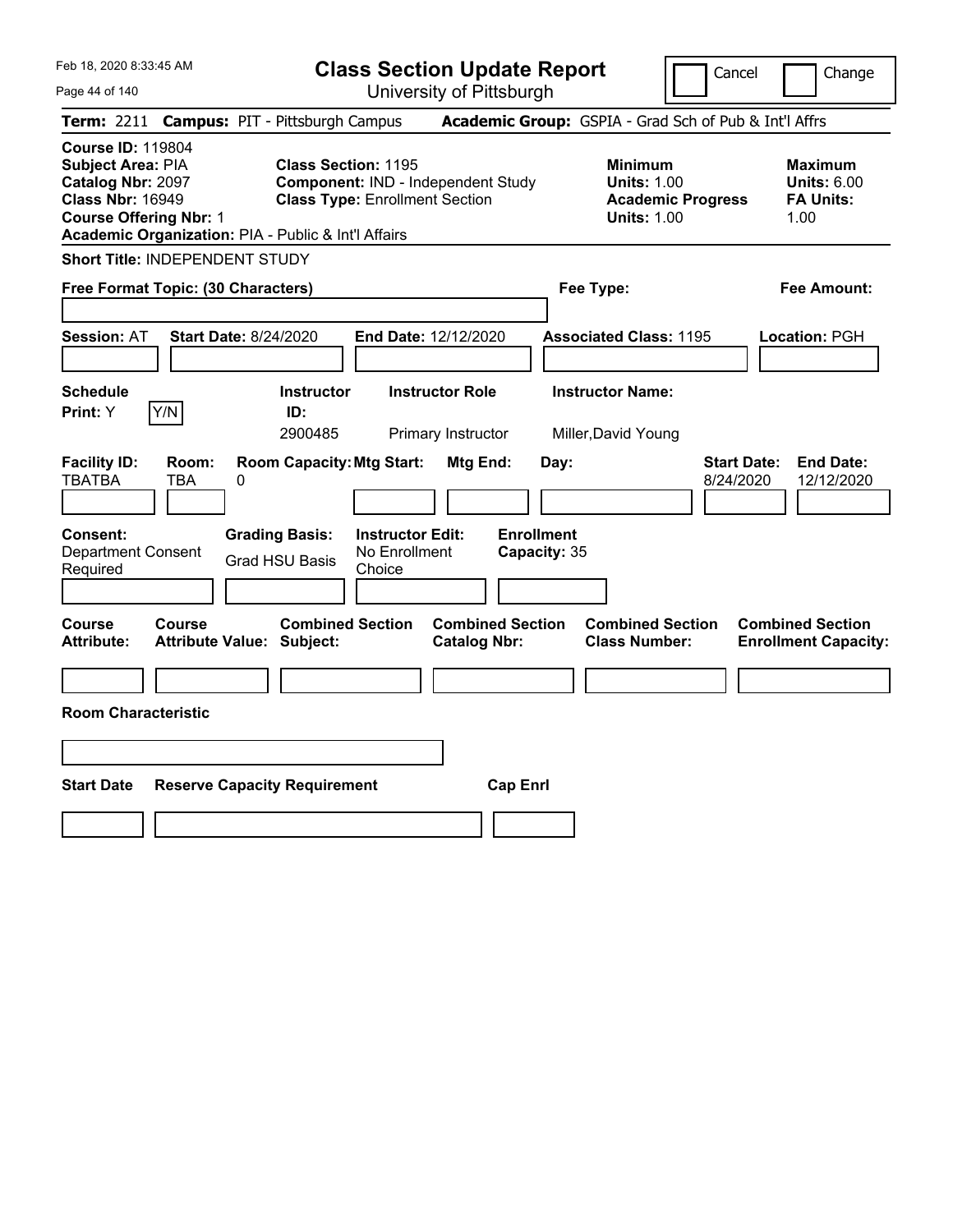| Feb 18, 2020 8:33:45 AM                                                                                                                                                               |                                                   |   |                                                                                                                  | <b>Class Section Update Report</b>                 |                                                |                 |                                   |                                                            |                          | Cancel                          | Change                                                           |
|---------------------------------------------------------------------------------------------------------------------------------------------------------------------------------------|---------------------------------------------------|---|------------------------------------------------------------------------------------------------------------------|----------------------------------------------------|------------------------------------------------|-----------------|-----------------------------------|------------------------------------------------------------|--------------------------|---------------------------------|------------------------------------------------------------------|
| Page 45 of 140                                                                                                                                                                        |                                                   |   |                                                                                                                  | University of Pittsburgh                           |                                                |                 |                                   |                                                            |                          |                                 |                                                                  |
| <b>Term: 2211</b>                                                                                                                                                                     |                                                   |   | <b>Campus: PIT - Pittsburgh Campus</b>                                                                           |                                                    |                                                |                 |                                   | Academic Group: GSPIA - Grad Sch of Pub & Int'l Affrs      |                          |                                 |                                                                  |
| <b>Course ID: 119804</b><br>Subject Area: PIA<br>Catalog Nbr: 2097<br><b>Class Nbr: 18019</b><br><b>Course Offering Nbr: 1</b><br>Academic Organization: PIA - Public & Int'l Affairs |                                                   |   | <b>Class Section: 1210</b><br><b>Component: IND - Independent Study</b><br><b>Class Type: Enrollment Section</b> |                                                    |                                                |                 |                                   | <b>Minimum</b><br><b>Units: 1.00</b><br><b>Units: 1.00</b> | <b>Academic Progress</b> |                                 | <b>Maximum</b><br><b>Units: 6.00</b><br><b>FA Units:</b><br>1.00 |
| Short Title: INDEPENDENT STUDY                                                                                                                                                        |                                                   |   |                                                                                                                  |                                                    |                                                |                 |                                   |                                                            |                          |                                 |                                                                  |
| Free Format Topic: (30 Characters)                                                                                                                                                    |                                                   |   |                                                                                                                  |                                                    |                                                |                 |                                   | Fee Type:                                                  |                          |                                 | Fee Amount:                                                      |
| <b>Session: AT</b>                                                                                                                                                                    | <b>Start Date: 8/24/2020</b>                      |   |                                                                                                                  | End Date: 12/12/2020                               |                                                |                 |                                   | <b>Associated Class: 1210</b>                              |                          |                                 | Location: PGH                                                    |
| <b>Schedule</b><br>Print: Y                                                                                                                                                           | Y/N                                               |   | <b>Instructor</b><br>ID:<br>2939653                                                                              |                                                    | <b>Instructor Role</b><br>Primary Instructor   |                 |                                   | <b>Instructor Name:</b><br>Seybolt, Taylor B               |                          |                                 |                                                                  |
| <b>Facility ID:</b><br><b>TBATBA</b>                                                                                                                                                  | Room:<br><b>TBA</b>                               | 0 | <b>Room Capacity: Mtg Start:</b>                                                                                 |                                                    | Mtg End:                                       |                 | Day:                              |                                                            |                          | <b>Start Date:</b><br>8/24/2020 | <b>End Date:</b><br>12/12/2020                                   |
| Consent:<br><b>Department Consent</b><br>Required                                                                                                                                     |                                                   |   | <b>Grading Basis:</b><br><b>Grad HSU Basis</b>                                                                   | <b>Instructor Edit:</b><br>No Enrollment<br>Choice |                                                |                 | <b>Enrollment</b><br>Capacity: 85 |                                                            |                          |                                 |                                                                  |
| <b>Course</b><br><b>Attribute:</b>                                                                                                                                                    | <b>Course</b><br><b>Attribute Value: Subject:</b> |   | <b>Combined Section</b>                                                                                          |                                                    | <b>Combined Section</b><br><b>Catalog Nbr:</b> |                 |                                   | <b>Combined Section</b><br><b>Class Number:</b>            |                          |                                 | <b>Combined Section</b><br><b>Enrollment Capacity:</b>           |
| <b>Room Characteristic</b>                                                                                                                                                            |                                                   |   |                                                                                                                  |                                                    |                                                |                 |                                   |                                                            |                          |                                 |                                                                  |
|                                                                                                                                                                                       |                                                   |   |                                                                                                                  |                                                    |                                                |                 |                                   |                                                            |                          |                                 |                                                                  |
| <b>Start Date</b>                                                                                                                                                                     |                                                   |   | <b>Reserve Capacity Requirement</b>                                                                              |                                                    |                                                | <b>Cap Enrl</b> |                                   |                                                            |                          |                                 |                                                                  |
|                                                                                                                                                                                       |                                                   |   |                                                                                                                  |                                                    |                                                |                 |                                   |                                                            |                          |                                 |                                                                  |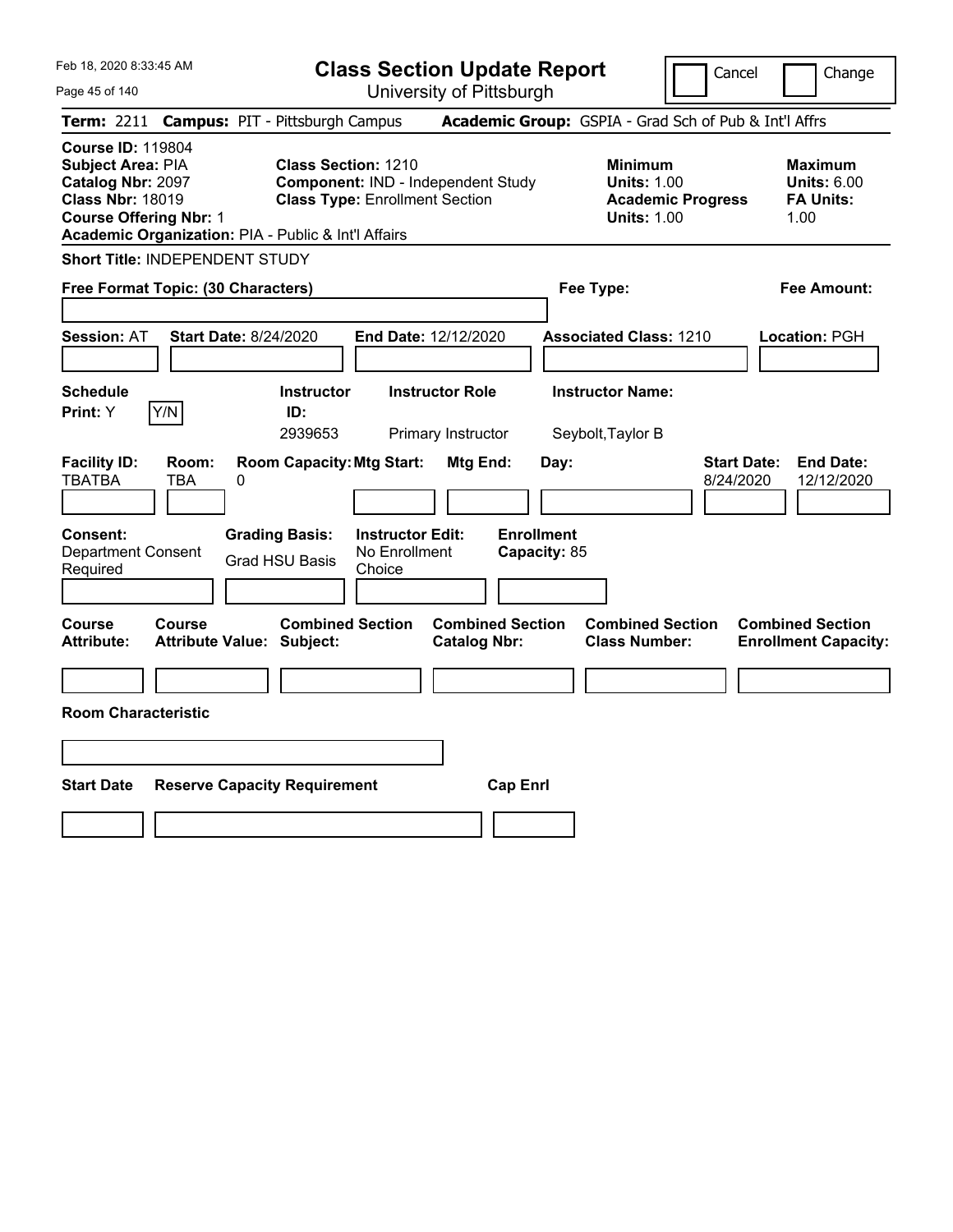| Feb 18, 2020 8:33:45 AM                                                                                                                                                                      |                                                   |   |                                                                                                           | <b>Class Section Update Report</b>                 |                                              |                         |                                   |                                                            |                          | Cancel                          | Change                                                           |
|----------------------------------------------------------------------------------------------------------------------------------------------------------------------------------------------|---------------------------------------------------|---|-----------------------------------------------------------------------------------------------------------|----------------------------------------------------|----------------------------------------------|-------------------------|-----------------------------------|------------------------------------------------------------|--------------------------|---------------------------------|------------------------------------------------------------------|
| Page 46 of 140                                                                                                                                                                               |                                                   |   |                                                                                                           | University of Pittsburgh                           |                                              |                         |                                   |                                                            |                          |                                 |                                                                  |
| <b>Term: 2211</b>                                                                                                                                                                            |                                                   |   | <b>Campus: PIT - Pittsburgh Campus</b>                                                                    |                                                    |                                              |                         |                                   | Academic Group: GSPIA - Grad Sch of Pub & Int'l Affrs      |                          |                                 |                                                                  |
| <b>Course ID: 119804</b><br>Subject Area: PIA<br><b>Catalog Nbr: 2097</b><br><b>Class Nbr: 18020</b><br><b>Course Offering Nbr: 1</b><br>Academic Organization: PIA - Public & Int'l Affairs |                                                   |   | <b>Class Section: 1220</b><br>Component: IND - Independent Study<br><b>Class Type: Enrollment Section</b> |                                                    |                                              |                         |                                   | <b>Minimum</b><br><b>Units: 1.00</b><br><b>Units: 1.00</b> | <b>Academic Progress</b> |                                 | <b>Maximum</b><br><b>Units: 6.00</b><br><b>FA Units:</b><br>1.00 |
| Short Title: INDEPENDENT STUDY                                                                                                                                                               |                                                   |   |                                                                                                           |                                                    |                                              |                         |                                   |                                                            |                          |                                 |                                                                  |
| Free Format Topic: (30 Characters)                                                                                                                                                           |                                                   |   |                                                                                                           |                                                    |                                              |                         |                                   | Fee Type:                                                  |                          |                                 | Fee Amount:                                                      |
| <b>Session: AT</b>                                                                                                                                                                           | <b>Start Date: 8/24/2020</b>                      |   |                                                                                                           | End Date: 12/12/2020                               |                                              |                         |                                   | <b>Associated Class: 1220</b>                              |                          |                                 | Location: PGH                                                    |
| <b>Schedule</b><br>Print: Y                                                                                                                                                                  | Y/N                                               |   | <b>Instructor</b><br>ID:<br>2953420                                                                       |                                                    | <b>Instructor Role</b><br>Primary Instructor |                         |                                   | <b>Instructor Name:</b><br>Lewin, Michael                  |                          |                                 |                                                                  |
| <b>Facility ID:</b><br><b>TBATBA</b>                                                                                                                                                         | Room:<br>TBA                                      | 0 | <b>Room Capacity: Mtg Start:</b>                                                                          |                                                    | Mtg End:                                     |                         | Day:                              |                                                            |                          | <b>Start Date:</b><br>8/24/2020 | <b>End Date:</b><br>12/12/2020                                   |
| <b>Consent:</b><br><b>Department Consent</b><br>Required                                                                                                                                     |                                                   |   | <b>Grading Basis:</b><br><b>Grad HSU Basis</b>                                                            | <b>Instructor Edit:</b><br>No Enrollment<br>Choice |                                              |                         | <b>Enrollment</b><br>Capacity: 85 |                                                            |                          |                                 |                                                                  |
| <b>Course</b><br><b>Attribute:</b>                                                                                                                                                           | <b>Course</b><br><b>Attribute Value: Subject:</b> |   | <b>Combined Section</b>                                                                                   |                                                    | <b>Catalog Nbr:</b>                          | <b>Combined Section</b> |                                   | <b>Combined Section</b><br><b>Class Number:</b>            |                          |                                 | <b>Combined Section</b><br><b>Enrollment Capacity:</b>           |
| <b>Room Characteristic</b>                                                                                                                                                                   |                                                   |   |                                                                                                           |                                                    |                                              |                         |                                   |                                                            |                          |                                 |                                                                  |
|                                                                                                                                                                                              |                                                   |   |                                                                                                           |                                                    |                                              |                         |                                   |                                                            |                          |                                 |                                                                  |
| <b>Start Date</b>                                                                                                                                                                            |                                                   |   | <b>Reserve Capacity Requirement</b>                                                                       |                                                    |                                              | <b>Cap Enrl</b>         |                                   |                                                            |                          |                                 |                                                                  |
|                                                                                                                                                                                              |                                                   |   |                                                                                                           |                                                    |                                              |                         |                                   |                                                            |                          |                                 |                                                                  |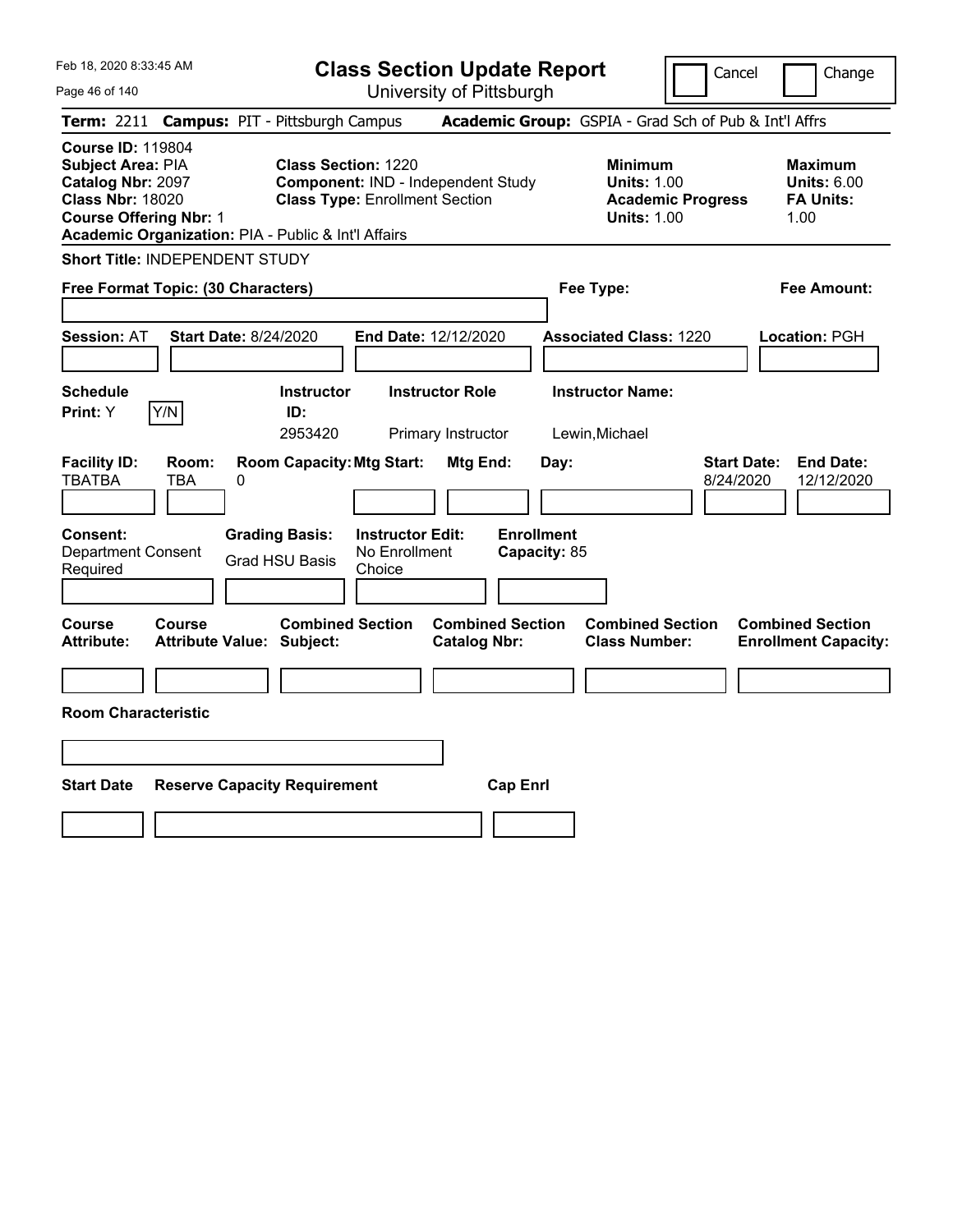| Feb 18, 2020 8:33:45 AM<br>Page 47 of 140                                                                                                                                                    |                                                |                                                    | <b>Class Section Update Report</b><br>University of Pittsburgh |                                   |                                                                                        | Cancel                          | Change                                                           |
|----------------------------------------------------------------------------------------------------------------------------------------------------------------------------------------------|------------------------------------------------|----------------------------------------------------|----------------------------------------------------------------|-----------------------------------|----------------------------------------------------------------------------------------|---------------------------------|------------------------------------------------------------------|
| Term: 2211 Campus: PIT - Pittsburgh Campus                                                                                                                                                   |                                                |                                                    |                                                                |                                   | Academic Group: GSPIA - Grad Sch of Pub & Int'l Affrs                                  |                                 |                                                                  |
| <b>Course ID: 119804</b><br><b>Subject Area: PIA</b><br>Catalog Nbr: 2097<br><b>Class Nbr: 18208</b><br><b>Course Offering Nbr: 1</b><br>Academic Organization: PIA - Public & Int'l Affairs | <b>Class Section: 1250</b>                     | <b>Class Type: Enrollment Section</b>              | Component: IND - Independent Study                             |                                   | <b>Minimum</b><br><b>Units: 1.00</b><br><b>Academic Progress</b><br><b>Units: 1.00</b> |                                 | <b>Maximum</b><br><b>Units: 6.00</b><br><b>FA Units:</b><br>1.00 |
| <b>Short Title: INDEPENDENT STUDY</b>                                                                                                                                                        |                                                |                                                    |                                                                |                                   |                                                                                        |                                 |                                                                  |
| Free Format Topic: (30 Characters)                                                                                                                                                           |                                                |                                                    |                                                                |                                   | Fee Type:                                                                              |                                 | Fee Amount:                                                      |
| <b>Session: AT</b><br><b>Start Date: 8/24/2020</b>                                                                                                                                           |                                                | End Date: 12/12/2020                               |                                                                |                                   | <b>Associated Class: 1250</b>                                                          |                                 | Location: PGH                                                    |
| Schedule<br>Y/N<br>Print: Y                                                                                                                                                                  | <b>Instructor</b><br>ID:<br>2946994            |                                                    | <b>Instructor Role</b><br>Primary Instructor                   |                                   | <b>Instructor Name:</b><br>Grauer, Ryan Daniel                                         |                                 |                                                                  |
| <b>Facility ID:</b><br>Room:<br>TBATBA<br>TBA<br>0                                                                                                                                           | <b>Room Capacity: Mtg Start:</b>               |                                                    | Mtg End:                                                       | Day:                              |                                                                                        | <b>Start Date:</b><br>8/24/2020 | <b>End Date:</b><br>12/12/2020                                   |
| Consent:<br><b>Department Consent</b><br>Required                                                                                                                                            | <b>Grading Basis:</b><br><b>Grad HSU Basis</b> | <b>Instructor Edit:</b><br>No Enrollment<br>Choice |                                                                | <b>Enrollment</b><br>Capacity: 35 |                                                                                        |                                 |                                                                  |
| <b>Course</b><br><b>Course</b><br><b>Attribute:</b><br><b>Attribute Value: Subject:</b>                                                                                                      | <b>Combined Section</b>                        |                                                    | <b>Combined Section</b><br><b>Catalog Nbr:</b>                 |                                   | <b>Combined Section</b><br><b>Class Number:</b>                                        |                                 | <b>Combined Section</b><br><b>Enrollment Capacity:</b>           |
| <b>Room Characteristic</b>                                                                                                                                                                   |                                                |                                                    |                                                                |                                   |                                                                                        |                                 |                                                                  |
|                                                                                                                                                                                              |                                                |                                                    |                                                                |                                   |                                                                                        |                                 |                                                                  |
| <b>Start Date</b>                                                                                                                                                                            | <b>Reserve Capacity Requirement</b>            |                                                    | <b>Cap Enrl</b>                                                |                                   |                                                                                        |                                 |                                                                  |
|                                                                                                                                                                                              |                                                |                                                    |                                                                |                                   |                                                                                        |                                 |                                                                  |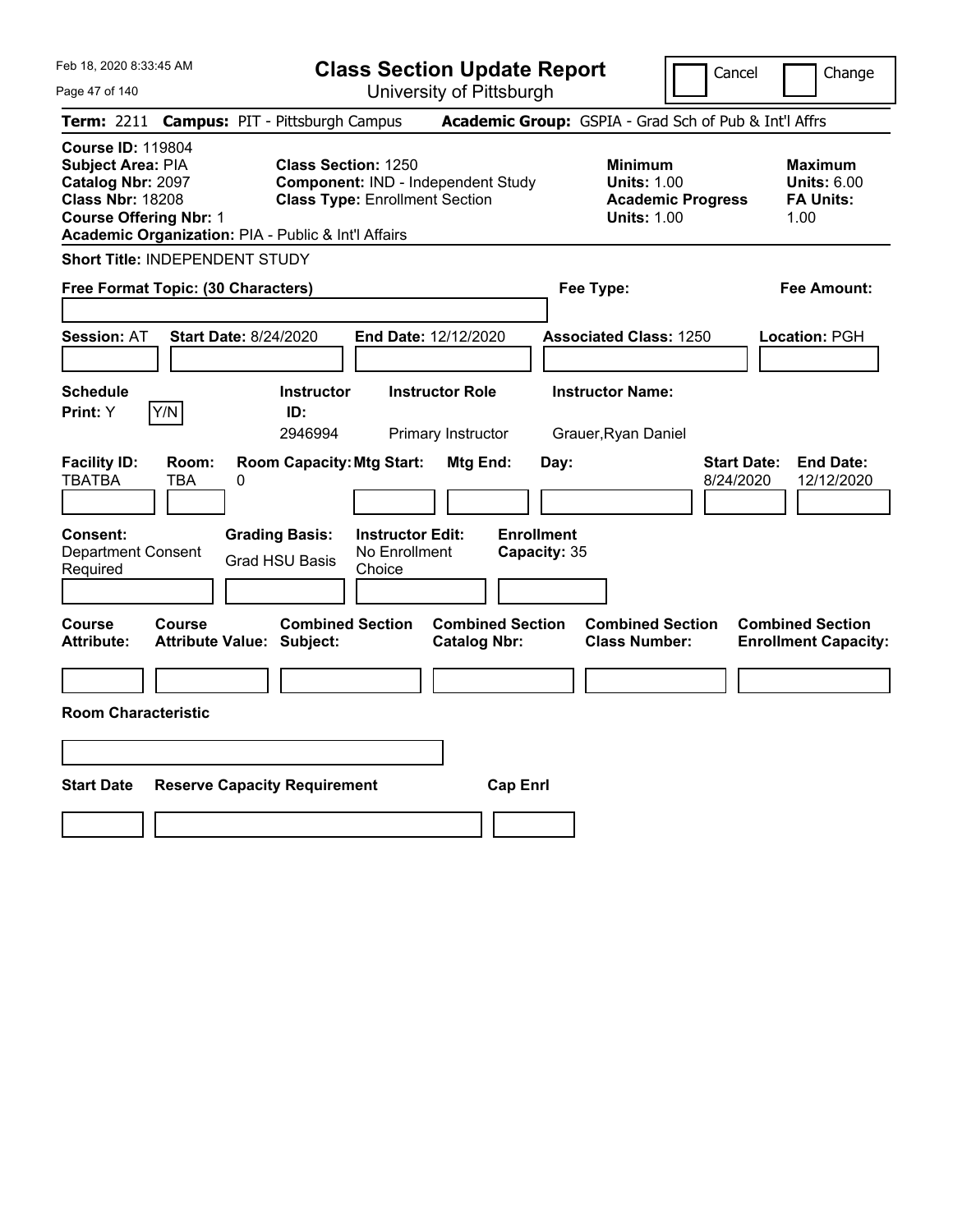Feb 18, 2020 8:33:45 AM Page 48 of 140 **Class Section Update Report** University of Pittsburgh Cancel | Change **Term:** 2211 **Campus:** PIT - Pittsburgh Campus **Academic Group:** GSPIA - Grad Sch of Pub & Int'l Affrs **Course ID:** 119804 **Subject Area: PIA 
<b>Class Section:** 1300 **Catalog Nbr: 2097 Component:** IND - Independent Study **Catalog Nbr: 2097 Component:** IND - Independent Study **Catalog Nbr: 2097 Component:** IND - Independent Study **C Catalog Nbr:** 2097 **Component:** IND - Independent Study **Units:** 1.00 **Units:** 6.00 **Class Type: Enrollment Section <b>Academic Progress FA Units: Course Offering Nbr:** 1 **Units:** 1.00 1.00 **Academic Organization:** PIA - Public & Int'l Affairs **Short Title:** INDEPENDENT STUDY **Free Format Topic: (30 Characters) Fee Type: Fee Amount: Session:** AT **Start Date:** 8/24/2020 **End Date:** 12/12/2020 **Associated Class:** 1300 **Location:** PGH **Schedule Instructor Instructor Role Instructor Name: Print:**  $Y$   $|Y/N|$  **ID:** 2951149 Primary Instructor Gonzalez Rivas,Marcela **Facility ID: Room: Room Capacity:Mtg Start: Mtg End: Day: Start Date: End Date:** TBATBA TBA 0 8/24/2020 12/12/2020 **Consent: Grading Basis: Instructor Edit: Enrollment** Department Consent Required Grad HSU Basis No Enrollment Choice **Capacity:** 35 **Course Course Combined Section Combined Section Combined Section Combined Section Attribute: Attribute Value: Subject: Catalog Nbr: Class Number: Enrollment Capacity: Room Characteristic Start Date Reserve Capacity Requirement Cap Enrl**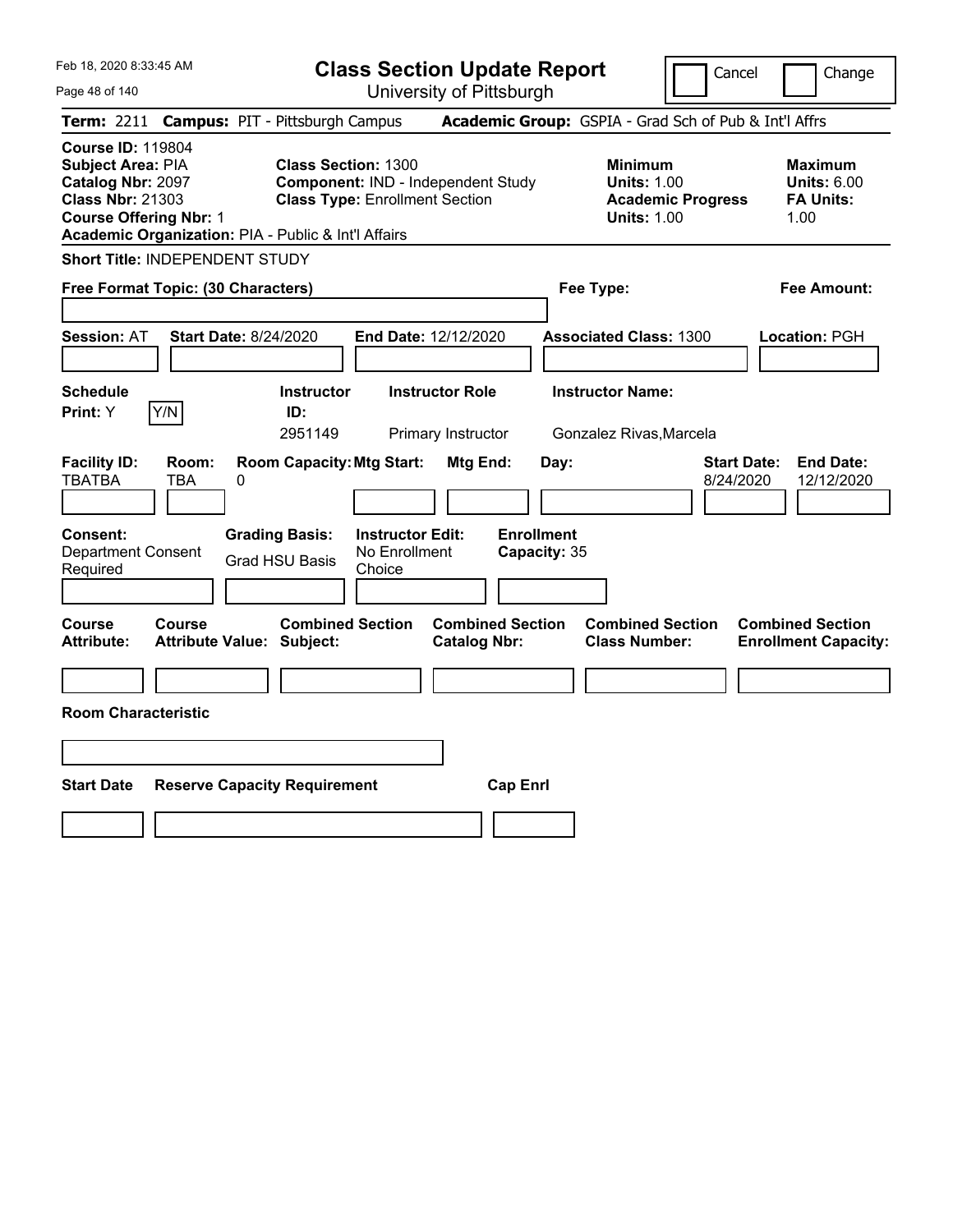| Feb 18, 2020 8:33:45 AM                                                                                                                                                               |                                            |   |                                                                                                           | <b>Class Section Update Report</b>                 |                                              |                         |                                   |                                                                                        | Cancel                          | Change                                                           |
|---------------------------------------------------------------------------------------------------------------------------------------------------------------------------------------|--------------------------------------------|---|-----------------------------------------------------------------------------------------------------------|----------------------------------------------------|----------------------------------------------|-------------------------|-----------------------------------|----------------------------------------------------------------------------------------|---------------------------------|------------------------------------------------------------------|
| Page 49 of 140                                                                                                                                                                        |                                            |   |                                                                                                           | University of Pittsburgh                           |                                              |                         |                                   |                                                                                        |                                 |                                                                  |
| <b>Term: 2211</b>                                                                                                                                                                     |                                            |   | <b>Campus: PIT - Pittsburgh Campus</b>                                                                    |                                                    |                                              |                         |                                   | Academic Group: GSPIA - Grad Sch of Pub & Int'l Affrs                                  |                                 |                                                                  |
| <b>Course ID: 119804</b><br>Subject Area: PIA<br>Catalog Nbr: 2097<br><b>Class Nbr: 18346</b><br><b>Course Offering Nbr: 1</b><br>Academic Organization: PIA - Public & Int'l Affairs |                                            |   | <b>Class Section: 1310</b><br>Component: IND - Independent Study<br><b>Class Type: Enrollment Section</b> |                                                    |                                              |                         |                                   | <b>Minimum</b><br><b>Units: 1.00</b><br><b>Academic Progress</b><br><b>Units: 1.00</b> |                                 | <b>Maximum</b><br><b>Units: 6.00</b><br><b>FA Units:</b><br>1.00 |
| Short Title: INDEPENDENT STUDY                                                                                                                                                        |                                            |   |                                                                                                           |                                                    |                                              |                         |                                   |                                                                                        |                                 |                                                                  |
| Free Format Topic: (30 Characters)                                                                                                                                                    |                                            |   |                                                                                                           |                                                    |                                              |                         |                                   | Fee Type:                                                                              |                                 | Fee Amount:                                                      |
| <b>Session: AT</b>                                                                                                                                                                    | <b>Start Date: 8/24/2020</b>               |   |                                                                                                           | End Date: 12/12/2020                               |                                              |                         |                                   | <b>Associated Class: 1310</b>                                                          |                                 | Location: PGH                                                    |
| <b>Schedule</b><br>Print: Y                                                                                                                                                           | Y/N                                        |   | <b>Instructor</b><br>ID:<br>2910092                                                                       |                                                    | <b>Instructor Role</b><br>Primary Instructor |                         |                                   | <b>Instructor Name:</b><br>Williams, Philip                                            |                                 |                                                                  |
| <b>Facility ID:</b><br><b>TBATBA</b>                                                                                                                                                  | Room:<br>TBA                               | 0 | <b>Room Capacity: Mtg Start:</b>                                                                          |                                                    | Mtg End:                                     |                         | Day:                              |                                                                                        | <b>Start Date:</b><br>8/24/2020 | <b>End Date:</b><br>12/12/2020                                   |
| Consent:<br><b>Department Consent</b><br>Required                                                                                                                                     |                                            |   | <b>Grading Basis:</b><br><b>Grad HSU Basis</b>                                                            | <b>Instructor Edit:</b><br>No Enrollment<br>Choice |                                              |                         | <b>Enrollment</b><br>Capacity: 35 |                                                                                        |                                 |                                                                  |
| Course<br><b>Attribute:</b>                                                                                                                                                           | <b>Course</b><br>Attribute Value: Subject: |   | <b>Combined Section</b>                                                                                   |                                                    | <b>Catalog Nbr:</b>                          | <b>Combined Section</b> |                                   | <b>Combined Section</b><br><b>Class Number:</b>                                        |                                 | <b>Combined Section</b><br><b>Enrollment Capacity:</b>           |
|                                                                                                                                                                                       |                                            |   |                                                                                                           |                                                    |                                              |                         |                                   |                                                                                        |                                 |                                                                  |
| <b>Room Characteristic</b>                                                                                                                                                            |                                            |   |                                                                                                           |                                                    |                                              |                         |                                   |                                                                                        |                                 |                                                                  |
|                                                                                                                                                                                       |                                            |   |                                                                                                           |                                                    |                                              |                         |                                   |                                                                                        |                                 |                                                                  |
| <b>Start Date</b>                                                                                                                                                                     |                                            |   | <b>Reserve Capacity Requirement</b>                                                                       |                                                    |                                              | <b>Cap Enrl</b>         |                                   |                                                                                        |                                 |                                                                  |
|                                                                                                                                                                                       |                                            |   |                                                                                                           |                                                    |                                              |                         |                                   |                                                                                        |                                 |                                                                  |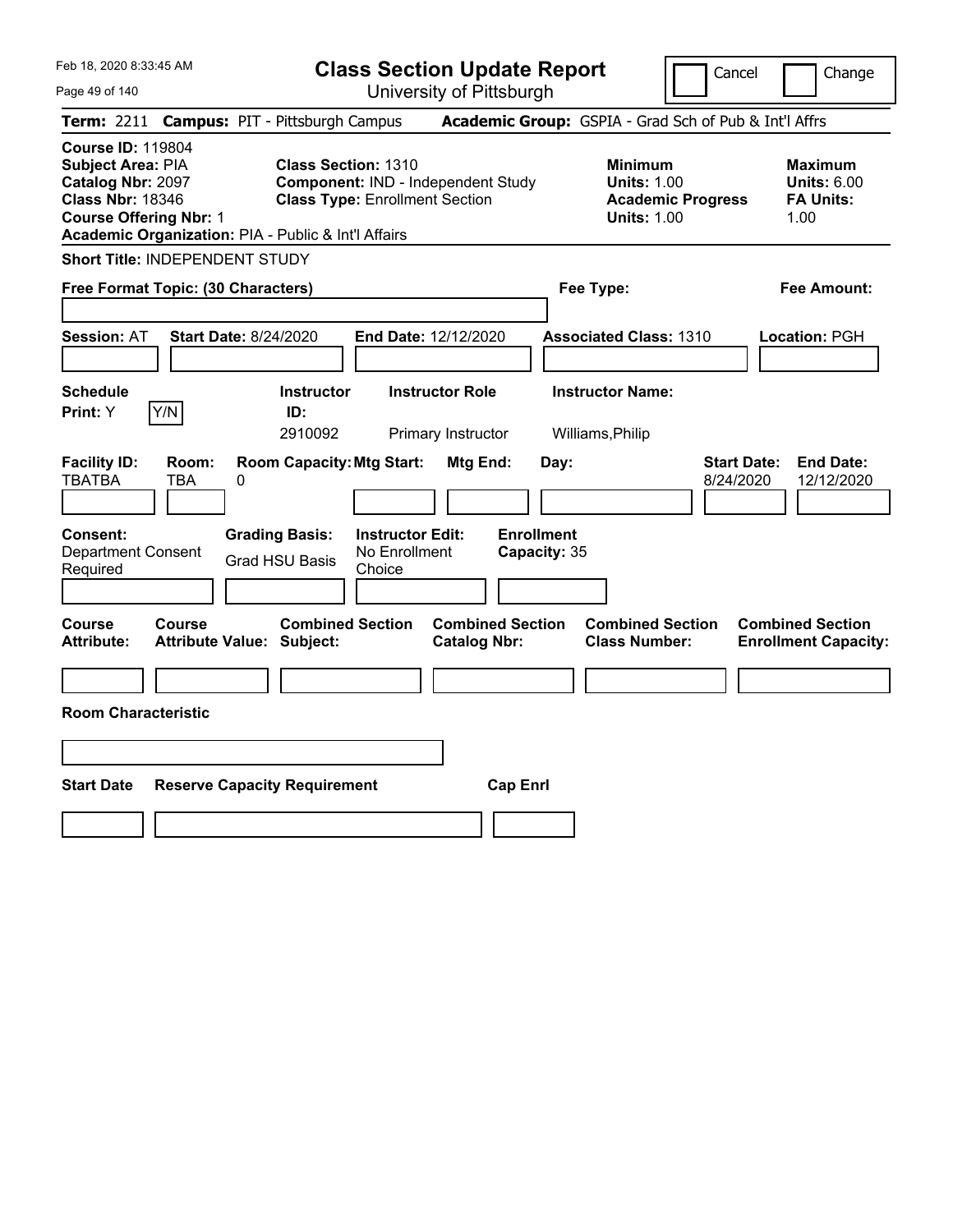| Feb 18, 2020 8:33:45 AM<br>Page 50 of 140                                                                                      |                     |                                                     |                                                                     | <b>Class Section Update Report</b><br>University of Pittsburgh |                                   |                                                                                        | Cancel                          | Change                                                           |
|--------------------------------------------------------------------------------------------------------------------------------|---------------------|-----------------------------------------------------|---------------------------------------------------------------------|----------------------------------------------------------------|-----------------------------------|----------------------------------------------------------------------------------------|---------------------------------|------------------------------------------------------------------|
|                                                                                                                                |                     | Term: 2211 Campus: PIT - Pittsburgh Campus          |                                                                     |                                                                |                                   | Academic Group: GSPIA - Grad Sch of Pub & Int'l Affrs                                  |                                 |                                                                  |
| <b>Course ID: 119804</b><br>Subject Area: PIA<br>Catalog Nbr: 2097<br><b>Class Nbr: 25764</b><br><b>Course Offering Nbr: 1</b> |                     | Academic Organization: PIA - Public & Int'l Affairs | <b>Class Section: 1320</b><br><b>Class Type: Enrollment Section</b> | Component: IND - Independent Study                             |                                   | <b>Minimum</b><br><b>Units: 1.00</b><br><b>Academic Progress</b><br><b>Units: 1.00</b> |                                 | <b>Maximum</b><br><b>Units: 6.00</b><br><b>FA Units:</b><br>1.00 |
| Short Title: INDEPENDENT STUDY                                                                                                 |                     |                                                     |                                                                     |                                                                |                                   |                                                                                        |                                 |                                                                  |
| Free Format Topic: (30 Characters)                                                                                             |                     |                                                     |                                                                     |                                                                |                                   | Fee Type:                                                                              |                                 | Fee Amount:                                                      |
| <b>Session: AT</b>                                                                                                             |                     | <b>Start Date: 8/24/2020</b>                        |                                                                     | End Date: 12/12/2020                                           |                                   | <b>Associated Class: 1320</b>                                                          |                                 | <b>Location: PGH</b>                                             |
| <b>Schedule</b>                                                                                                                |                     | <b>Instructor</b>                                   |                                                                     | <b>Instructor Role</b>                                         |                                   | <b>Instructor Name:</b>                                                                |                                 |                                                                  |
| Print: Y                                                                                                                       | Y/N                 | ID:<br>2959248                                      |                                                                     | Primary Instructor                                             |                                   | Poznansky, Michael                                                                     |                                 |                                                                  |
| <b>Facility ID:</b><br><b>TBATBA</b>                                                                                           | Room:<br><b>TBA</b> | <b>Room Capacity: Mtg Start:</b><br>0               |                                                                     | Mtg End:                                                       | Day:                              |                                                                                        | <b>Start Date:</b><br>8/24/2020 | <b>End Date:</b><br>12/12/2020                                   |
| Consent:<br>Department Consent<br>Required                                                                                     |                     | <b>Grading Basis:</b><br><b>Grad HSU Basis</b>      | <b>Instructor Edit:</b><br>No Enrollment<br>Choice                  |                                                                | <b>Enrollment</b><br>Capacity: 35 |                                                                                        |                                 |                                                                  |
| <b>Course</b><br><b>Attribute:</b>                                                                                             | Course              | <b>Attribute Value: Subject:</b>                    | <b>Combined Section</b>                                             | <b>Combined Section</b><br><b>Catalog Nbr:</b>                 |                                   | <b>Combined Section</b><br><b>Class Number:</b>                                        |                                 | <b>Combined Section</b><br><b>Enrollment Capacity:</b>           |
|                                                                                                                                |                     |                                                     |                                                                     |                                                                |                                   |                                                                                        |                                 |                                                                  |
| <b>Room Characteristic</b>                                                                                                     |                     |                                                     |                                                                     |                                                                |                                   |                                                                                        |                                 |                                                                  |
|                                                                                                                                |                     |                                                     |                                                                     |                                                                |                                   |                                                                                        |                                 |                                                                  |
| <b>Start Date</b>                                                                                                              |                     | <b>Reserve Capacity Requirement</b>                 |                                                                     |                                                                | <b>Cap Enrl</b>                   |                                                                                        |                                 |                                                                  |
|                                                                                                                                |                     |                                                     |                                                                     |                                                                |                                   |                                                                                        |                                 |                                                                  |
|                                                                                                                                |                     |                                                     |                                                                     |                                                                |                                   |                                                                                        |                                 |                                                                  |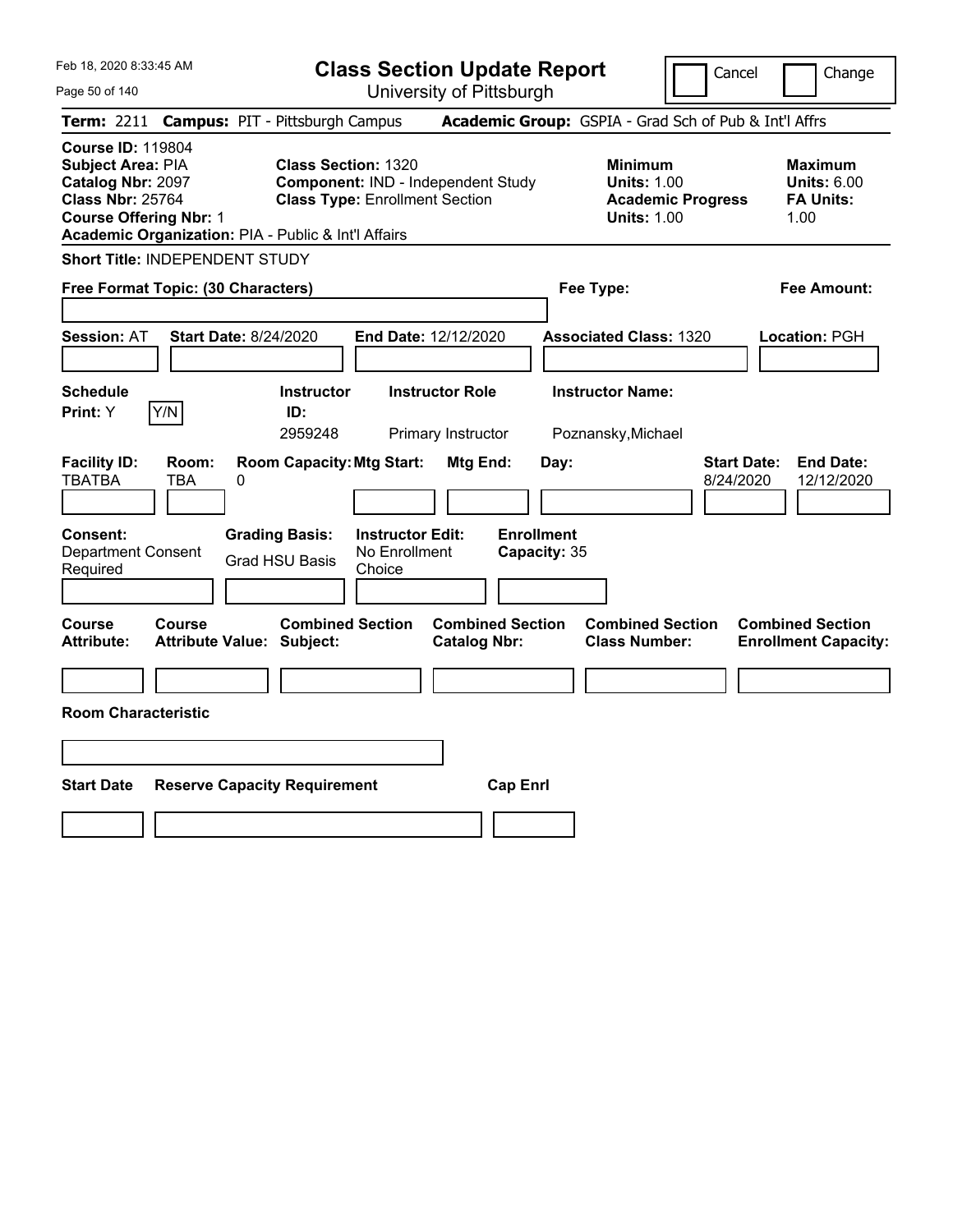| Feb 18, 2020 8:33:45 AM                                                                                                                                                                      | <b>Class Section Update Report</b>                                                                        | Cancel<br>Change                                                                                                                                           |  |
|----------------------------------------------------------------------------------------------------------------------------------------------------------------------------------------------|-----------------------------------------------------------------------------------------------------------|------------------------------------------------------------------------------------------------------------------------------------------------------------|--|
| Page 51 of 140                                                                                                                                                                               | University of Pittsburgh                                                                                  |                                                                                                                                                            |  |
| Term: 2211 Campus: PIT - Pittsburgh Campus                                                                                                                                                   |                                                                                                           | Academic Group: GSPIA - Grad Sch of Pub & Int'l Affrs                                                                                                      |  |
| <b>Course ID: 119804</b><br><b>Subject Area: PIA</b><br>Catalog Nbr: 2097<br><b>Class Nbr: 27350</b><br><b>Course Offering Nbr: 1</b><br>Academic Organization: PIA - Public & Int'l Affairs | <b>Class Section: 1335</b><br>Component: IND - Independent Study<br><b>Class Type: Enrollment Section</b> | <b>Minimum</b><br><b>Maximum</b><br><b>Units: 1.00</b><br><b>Units: 6.00</b><br><b>FA Units:</b><br><b>Academic Progress</b><br><b>Units: 1.00</b><br>1.00 |  |
| <b>Short Title: INDEPENDENT STUDY</b>                                                                                                                                                        |                                                                                                           |                                                                                                                                                            |  |
| Free Format Topic: (30 Characters)                                                                                                                                                           |                                                                                                           | Fee Type:<br>Fee Amount:                                                                                                                                   |  |
| <b>Start Date: 8/24/2020</b><br><b>Session: AT</b>                                                                                                                                           | End Date: 12/12/2020                                                                                      | <b>Associated Class: 1335</b><br>Location: PGH                                                                                                             |  |
| <b>Schedule</b><br>Y/N<br>Print: Y                                                                                                                                                           | <b>Instructor</b><br><b>Instructor Role</b><br>ID:<br>2941685<br>Primary Instructor                       | <b>Instructor Name:</b><br>Murtazashvili,Ilia                                                                                                              |  |
| <b>Facility ID:</b><br>Room:<br><b>TBATBA</b><br>TBA<br>0                                                                                                                                    | <b>Room Capacity: Mtg Start:</b><br>Mtg End:<br>Day:                                                      | <b>Start Date:</b><br><b>End Date:</b><br>8/24/2020<br>12/12/2020                                                                                          |  |
| <b>Consent:</b><br><b>Grading Basis:</b><br><b>Department Consent</b><br><b>Grad HSU Basis</b><br>Required                                                                                   | <b>Enrollment</b><br><b>Instructor Edit:</b><br>No Enrollment<br>Capacity: 35<br>Choice                   |                                                                                                                                                            |  |
| Course<br><b>Course</b><br><b>Attribute:</b><br><b>Attribute Value: Subject:</b>                                                                                                             | <b>Combined Section</b><br><b>Combined Section</b><br><b>Catalog Nbr:</b>                                 | <b>Combined Section</b><br><b>Combined Section</b><br><b>Class Number:</b><br><b>Enrollment Capacity:</b>                                                  |  |
| <b>Room Characteristic</b>                                                                                                                                                                   |                                                                                                           |                                                                                                                                                            |  |
|                                                                                                                                                                                              |                                                                                                           |                                                                                                                                                            |  |
| <b>Start Date</b><br><b>Reserve Capacity Requirement</b>                                                                                                                                     | <b>Cap Enrl</b>                                                                                           |                                                                                                                                                            |  |
|                                                                                                                                                                                              |                                                                                                           |                                                                                                                                                            |  |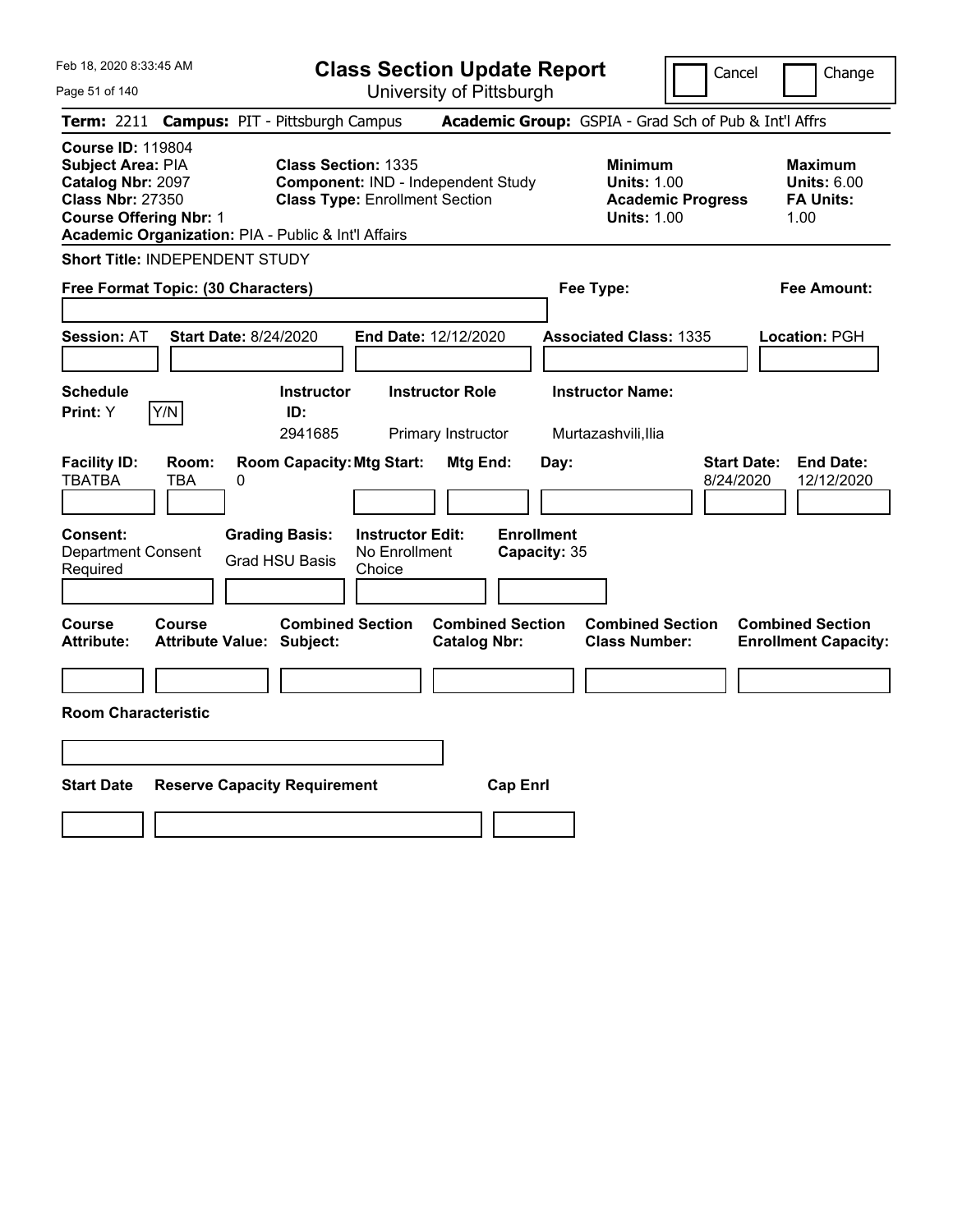| Feb 18, 2020 8:33:45 AM<br>Page 52 of 140                                                                                                                                                    | <b>Class Section Update Report</b><br>University of Pittsburgh                                            |                                                       | Cancel                                                                                 | Change                                                           |
|----------------------------------------------------------------------------------------------------------------------------------------------------------------------------------------------|-----------------------------------------------------------------------------------------------------------|-------------------------------------------------------|----------------------------------------------------------------------------------------|------------------------------------------------------------------|
| Term: 2211 Campus: PIT - Pittsburgh Campus                                                                                                                                                   |                                                                                                           | Academic Group: GSPIA - Grad Sch of Pub & Int'l Affrs |                                                                                        |                                                                  |
| <b>Course ID: 119804</b><br><b>Subject Area: PIA</b><br>Catalog Nbr: 2097<br><b>Class Nbr: 30999</b><br><b>Course Offering Nbr: 1</b><br>Academic Organization: PIA - Public & Int'l Affairs | <b>Class Section: 1340</b><br>Component: IND - Independent Study<br><b>Class Type: Enrollment Section</b> |                                                       | <b>Minimum</b><br><b>Units: 1.00</b><br><b>Academic Progress</b><br><b>Units: 1.00</b> | <b>Maximum</b><br><b>Units: 6.00</b><br><b>FA Units:</b><br>1.00 |
| <b>Short Title: INDEPENDENT STUDY</b>                                                                                                                                                        |                                                                                                           |                                                       |                                                                                        |                                                                  |
| Free Format Topic: (30 Characters)                                                                                                                                                           |                                                                                                           | Fee Type:                                             |                                                                                        | Fee Amount:                                                      |
| <b>Session: AT</b><br><b>Start Date: 8/24/2020</b>                                                                                                                                           | End Date: 12/12/2020                                                                                      |                                                       | <b>Associated Class: 1340</b>                                                          | Location: PGH                                                    |
| Schedule                                                                                                                                                                                     | <b>Instructor Role</b><br><b>Instructor</b>                                                               | <b>Instructor Name:</b>                               |                                                                                        |                                                                  |
| Y/N<br>Print: Y                                                                                                                                                                              | ID:<br>0                                                                                                  |                                                       | No Instructor Assigned                                                                 |                                                                  |
| <b>Facility ID:</b><br>Room:<br>TBATBA<br>TBA<br>0                                                                                                                                           | <b>Room Capacity: Mtg Start:</b>                                                                          | Mtg End:<br>Day:                                      | <b>Start Date:</b><br>8/24/2020                                                        | <b>End Date:</b><br>12/12/2020                                   |
| Consent:<br>No Special Consent<br>Required                                                                                                                                                   | <b>Grading Basis:</b><br><b>Instructor Edit:</b><br>No Enrollment<br><b>Grad HSU Basis</b><br>Choice      | <b>Enrollment</b><br>Capacity: 35                     |                                                                                        |                                                                  |
| <b>Course</b><br><b>Course</b><br><b>Attribute:</b><br><b>Attribute Value: Subject:</b>                                                                                                      | <b>Combined Section</b>                                                                                   | <b>Combined Section</b><br><b>Catalog Nbr:</b>        | <b>Combined Section</b><br><b>Class Number:</b>                                        | <b>Combined Section</b><br><b>Enrollment Capacity:</b>           |
|                                                                                                                                                                                              |                                                                                                           |                                                       |                                                                                        |                                                                  |
| <b>Room Characteristic</b>                                                                                                                                                                   |                                                                                                           |                                                       |                                                                                        |                                                                  |
|                                                                                                                                                                                              |                                                                                                           |                                                       |                                                                                        |                                                                  |
| <b>Start Date</b><br><b>Reserve Capacity Requirement</b>                                                                                                                                     |                                                                                                           | <b>Cap Enrl</b>                                       |                                                                                        |                                                                  |
|                                                                                                                                                                                              |                                                                                                           |                                                       |                                                                                        |                                                                  |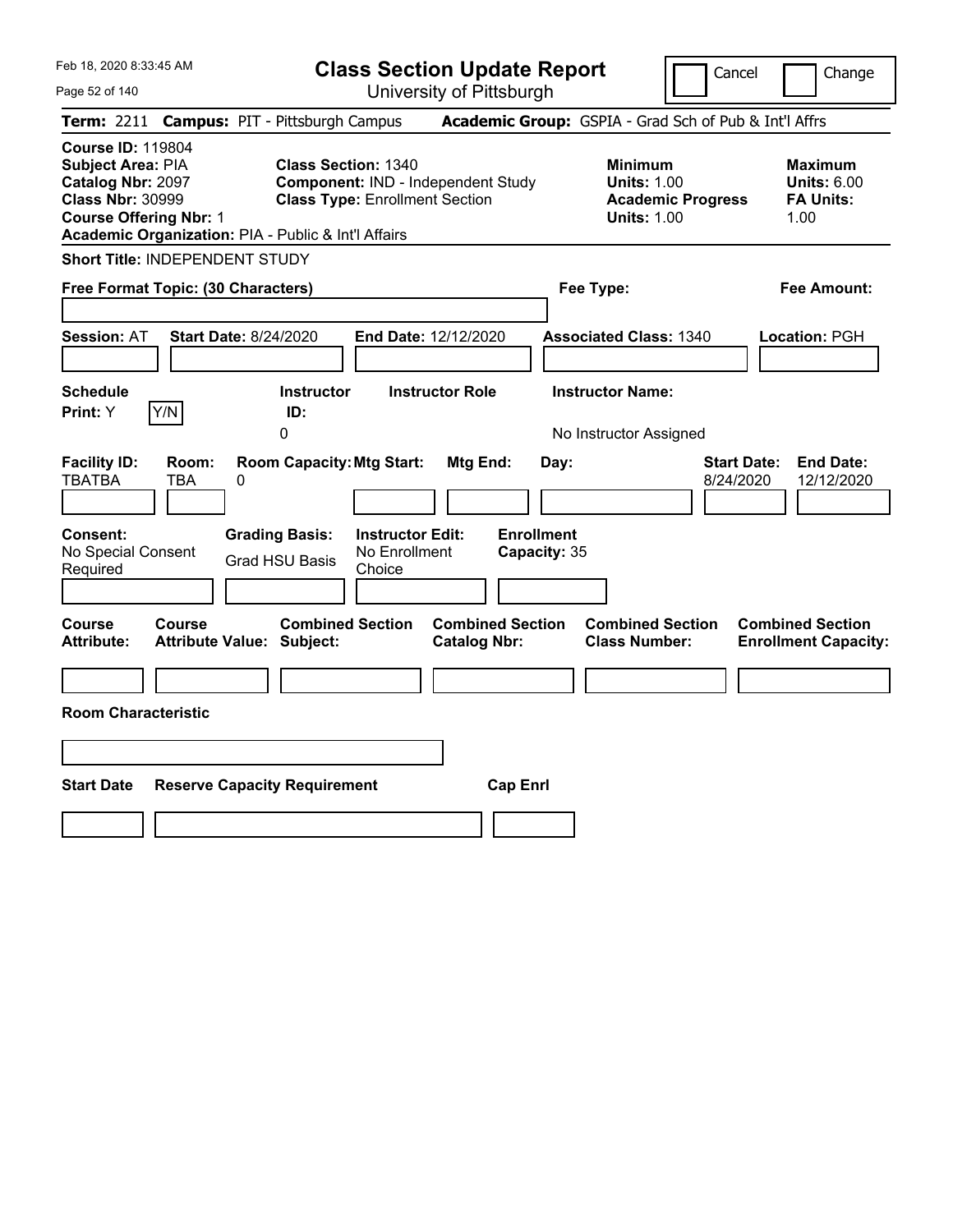**Class Section Update Report**

University of Pittsburgh

Cancel Change

| Page 53 of 140 |  |  |
|----------------|--|--|
|----------------|--|--|

|                                                                                                                                       |              | Term: 2211 Campus: PIT - Pittsburgh Campus                  |                                                                                                           | Academic Group: GSPIA - Grad Sch of Pub & Int'l Affrs              |                                    |                                                                                        |                                 |                                                                  |
|---------------------------------------------------------------------------------------------------------------------------------------|--------------|-------------------------------------------------------------|-----------------------------------------------------------------------------------------------------------|--------------------------------------------------------------------|------------------------------------|----------------------------------------------------------------------------------------|---------------------------------|------------------------------------------------------------------|
| <b>Course ID: 119805</b><br><b>Subject Area: PIA</b><br>Catalog Nbr: 2098<br><b>Class Nbr: 13272</b><br><b>Course Offering Nbr: 1</b> |              | Academic Organization: PIA - Public & Int'l Affairs         | <b>Class Section: 1010</b><br><b>Component: INT - Internship</b><br><b>Class Type: Enrollment Section</b> |                                                                    |                                    | <b>Minimum</b><br><b>Units: 0.00</b><br><b>Academic Progress</b><br><b>Units: 0.50</b> |                                 | <b>Maximum</b><br><b>Units: 6.00</b><br><b>FA Units:</b><br>0.50 |
| <b>Short Title: INTERNSHIP</b>                                                                                                        |              |                                                             |                                                                                                           |                                                                    |                                    |                                                                                        |                                 |                                                                  |
| Free Format Topic: (30 Characters)                                                                                                    |              |                                                             |                                                                                                           |                                                                    | Fee Type:                          |                                                                                        |                                 | <b>Fee Amount:</b>                                               |
| <b>Session: AT</b>                                                                                                                    |              | <b>Start Date: 8/24/2020</b>                                | <b>End Date: 12/12/2020</b>                                                                               |                                                                    |                                    | <b>Associated Class: 1010</b>                                                          |                                 | Location: PGH                                                    |
| <b>Schedule</b><br>Print: Y                                                                                                           | Y/N          | <b>Instructor</b><br>ID:<br>1501976<br>2937647              |                                                                                                           | <b>Instructor Role</b><br>Primary Instructor<br>Primary Instructor |                                    | <b>Instructor Name:</b><br>Griffith, Emmylou D<br>Williams, Natasha D                  |                                 |                                                                  |
| <b>Facility ID:</b><br><b>TBATBA</b>                                                                                                  | Room:<br>TBA | <b>Room Capacity: Mtg Start:</b><br>0                       |                                                                                                           | Mtg End:                                                           | Day:                               |                                                                                        | <b>Start Date:</b><br>8/24/2020 | <b>End Date:</b><br>12/12/2020                                   |
| <b>Consent:</b><br><b>Department Consent</b><br>Required                                                                              |              | <b>Grading Basis:</b><br><b>Grad HSU Basis</b>              | <b>Instructor Edit:</b><br>No Enrollment<br>Choice                                                        |                                                                    | <b>Enrollment</b><br>Capacity: 150 |                                                                                        |                                 |                                                                  |
| Course<br><b>Attribute:</b>                                                                                                           | Course       | <b>Combined Section</b><br><b>Attribute Value: Subject:</b> |                                                                                                           | <b>Combined Section</b><br><b>Catalog Nbr:</b>                     |                                    | <b>Combined Section</b><br><b>Class Number:</b>                                        |                                 | <b>Combined Section</b><br><b>Enrollment Capacity:</b>           |
| <b>Room Characteristic</b>                                                                                                            |              |                                                             |                                                                                                           |                                                                    |                                    |                                                                                        |                                 |                                                                  |
|                                                                                                                                       |              |                                                             |                                                                                                           |                                                                    |                                    |                                                                                        |                                 |                                                                  |
| <b>Start Date</b>                                                                                                                     |              | <b>Reserve Capacity Requirement</b>                         |                                                                                                           | <b>Cap Enrl</b>                                                    |                                    |                                                                                        |                                 |                                                                  |
|                                                                                                                                       |              |                                                             |                                                                                                           |                                                                    |                                    |                                                                                        |                                 |                                                                  |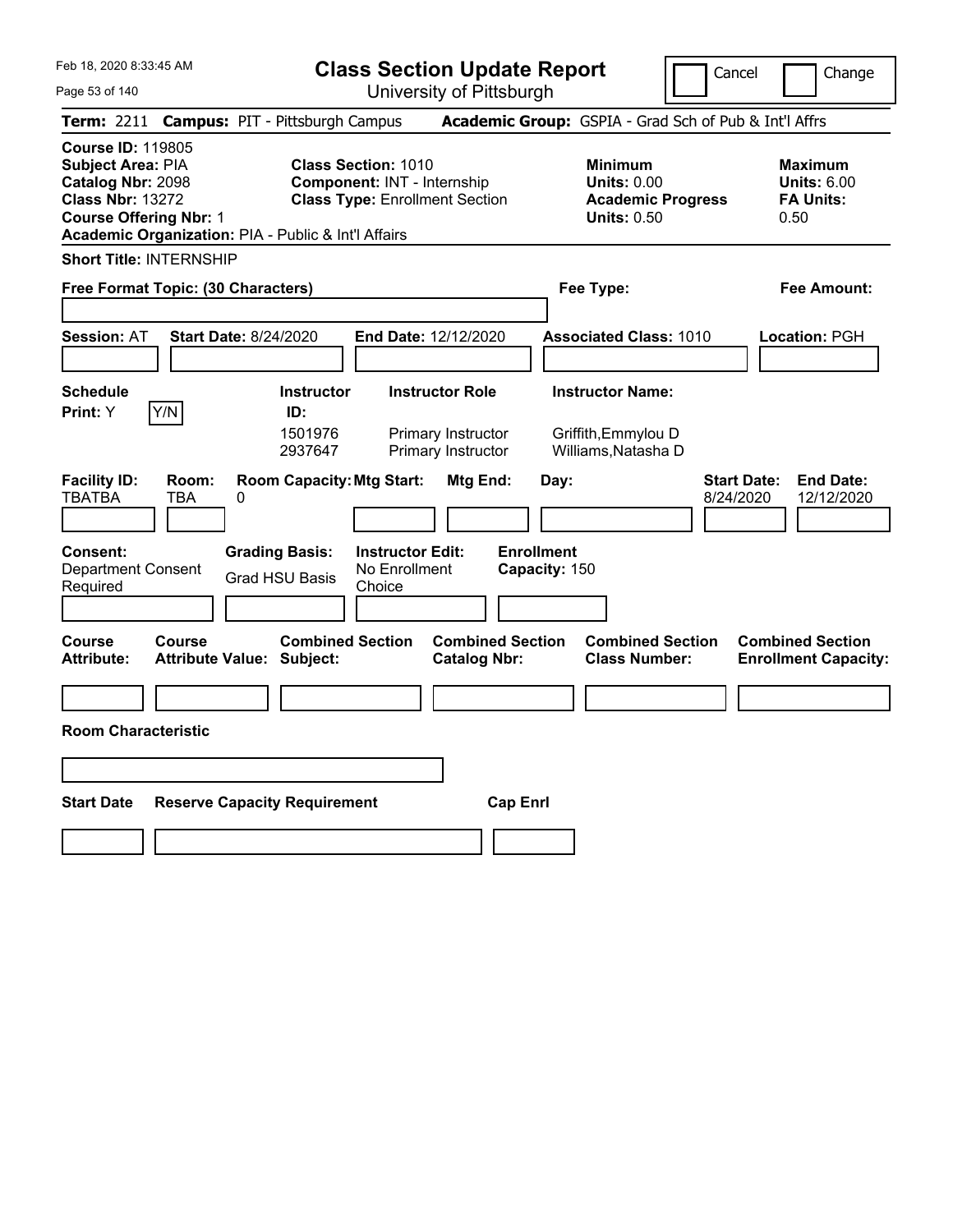**Class Section Update Report**

Cancel Change

| Page 54 of 140                                                                                                                                                                        |                                         | University of Pittsburgh                                                         |                                                            |                                 |                                                                  |
|---------------------------------------------------------------------------------------------------------------------------------------------------------------------------------------|-----------------------------------------|----------------------------------------------------------------------------------|------------------------------------------------------------|---------------------------------|------------------------------------------------------------------|
| <b>Term: 2211</b>                                                                                                                                                                     | <b>Campus: PIT - Pittsburgh Campus</b>  |                                                                                  | Academic Group: GSPIA - Grad Sch of Pub & Int'l Affrs      |                                 |                                                                  |
| <b>Course ID: 119806</b><br>Subject Area: PIA<br>Catalog Nbr: 2099<br><b>Class Nbr: 13273</b><br><b>Course Offering Nbr: 1</b><br>Academic Organization: PIA - Public & Int'l Affairs | <b>Class Section: 1010</b>              | <b>Component: THE - Thesis Research</b><br><b>Class Type: Enrollment Section</b> | <b>Minimum</b><br><b>Units: 1.00</b><br><b>Units: 1.00</b> | <b>Academic Progress</b>        | <b>Maximum</b><br><b>Units: 3.00</b><br><b>FA Units:</b><br>1.00 |
| <b>Short Title: THESIS</b>                                                                                                                                                            |                                         |                                                                                  |                                                            |                                 |                                                                  |
| Free Format Topic: (30 Characters)                                                                                                                                                    |                                         |                                                                                  | Fee Type:                                                  |                                 | Fee Amount:                                                      |
|                                                                                                                                                                                       |                                         |                                                                                  |                                                            |                                 |                                                                  |
| <b>Session: AT</b>                                                                                                                                                                    | <b>Start Date: 8/24/2020</b>            | End Date: 12/12/2020                                                             | <b>Associated Class: 1010</b>                              |                                 | Location: PGH                                                    |
|                                                                                                                                                                                       |                                         |                                                                                  |                                                            |                                 |                                                                  |
| <b>Schedule</b>                                                                                                                                                                       | <b>Instructor</b>                       | <b>Instructor Role</b>                                                           | <b>Instructor Name:</b>                                    |                                 |                                                                  |
| Print: Y<br>Y/N                                                                                                                                                                       | ID:                                     |                                                                                  |                                                            |                                 |                                                                  |
|                                                                                                                                                                                       | 2912844                                 | Primary Instructor                                                               | Rizzi, Michael T                                           |                                 |                                                                  |
| <b>Facility ID:</b><br>Room:<br><b>TBATBA</b><br><b>TBA</b>                                                                                                                           | <b>Room Capacity: Mtg Start:</b><br>0   | Mtg End:                                                                         | Day:                                                       | <b>Start Date:</b><br>8/24/2020 | <b>End Date:</b><br>12/12/2020                                   |
| Consent:<br><b>Department Consent</b><br>Required                                                                                                                                     | <b>Grading Basis:</b><br>Grad HSU Basis | <b>Instructor Edit:</b><br>No Enrollment<br>Choice                               | <b>Enrollment</b><br>Capacity: 85                          |                                 |                                                                  |
| Course<br>Course                                                                                                                                                                      | <b>Combined Section</b>                 | <b>Combined Section</b>                                                          |                                                            | <b>Combined Section</b>         | <b>Combined Section</b>                                          |
| <b>Attribute:</b>                                                                                                                                                                     | <b>Attribute Value: Subject:</b>        | <b>Catalog Nbr:</b>                                                              | <b>Class Number:</b>                                       |                                 | <b>Enrollment Capacity:</b>                                      |
|                                                                                                                                                                                       |                                         |                                                                                  |                                                            |                                 |                                                                  |
|                                                                                                                                                                                       |                                         |                                                                                  |                                                            |                                 |                                                                  |
| <b>Room Characteristic</b>                                                                                                                                                            |                                         |                                                                                  |                                                            |                                 |                                                                  |
|                                                                                                                                                                                       |                                         |                                                                                  |                                                            |                                 |                                                                  |
|                                                                                                                                                                                       |                                         |                                                                                  |                                                            |                                 |                                                                  |
| <b>Start Date</b>                                                                                                                                                                     | <b>Reserve Capacity Requirement</b>     |                                                                                  | <b>Cap Enrl</b>                                            |                                 |                                                                  |
|                                                                                                                                                                                       |                                         |                                                                                  |                                                            |                                 |                                                                  |
|                                                                                                                                                                                       |                                         |                                                                                  |                                                            |                                 |                                                                  |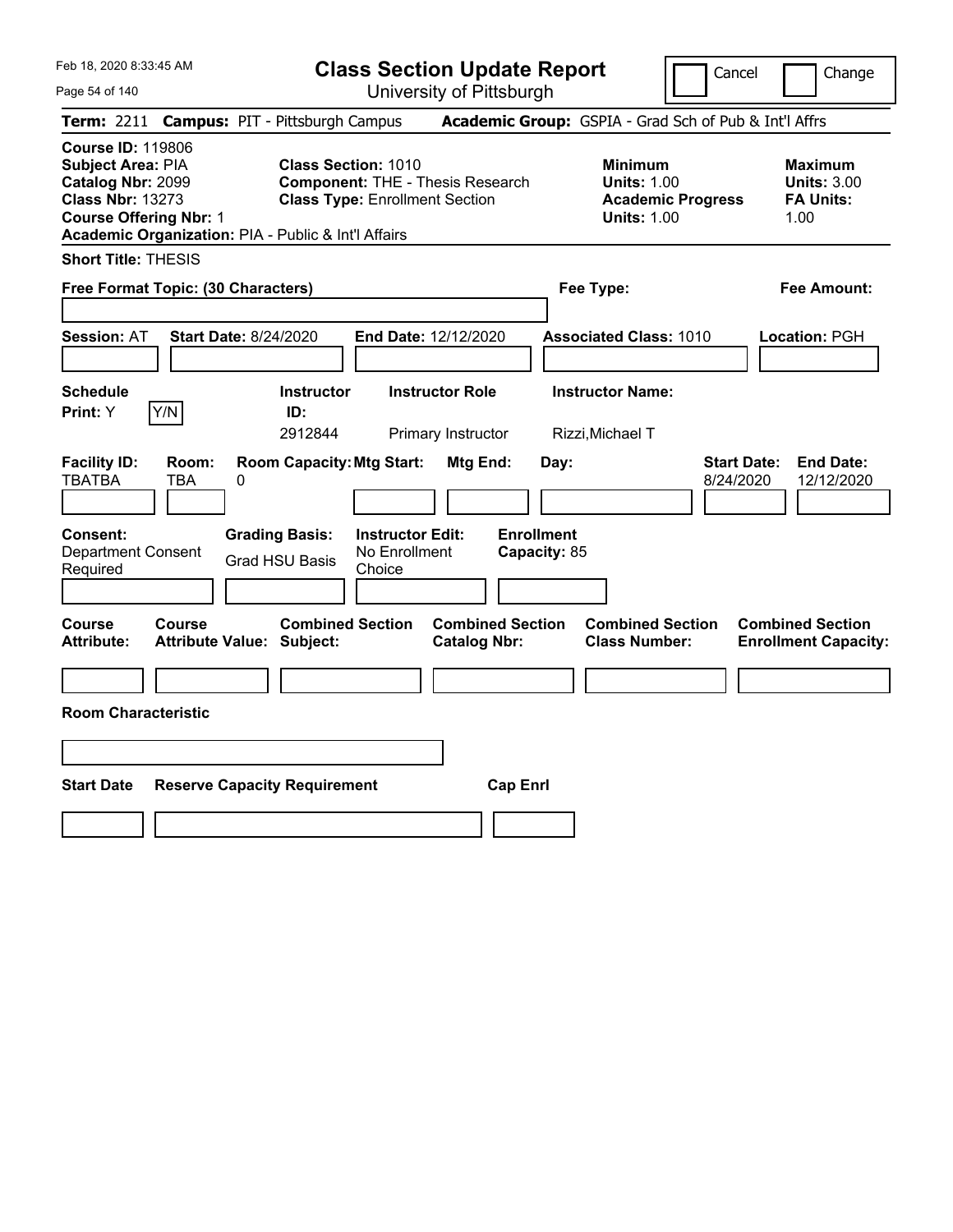Page 55 of 140

**Class Section Update Report**

Cancel **Change** 

| Term: 2211 Campus: PIT - Pittsburgh Campus                                                                                                                                            |                                                                                                                         | Academic Group: GSPIA - Grad Sch of Pub & Int'l Affrs                                  |                                                                  |
|---------------------------------------------------------------------------------------------------------------------------------------------------------------------------------------|-------------------------------------------------------------------------------------------------------------------------|----------------------------------------------------------------------------------------|------------------------------------------------------------------|
| <b>Course ID: 119809</b><br>Subject Area: PIA<br>Catalog Nbr: 2103<br><b>Class Nbr: 13278</b><br><b>Course Offering Nbr: 1</b><br>Academic Organization: PIA - Public & Int'l Affairs | <b>Class Section: 1040</b><br><b>Component: LEC - Lecture</b><br><b>Class Type: Enrollment Section</b>                  | <b>Minimum</b><br><b>Units: 3.00</b><br><b>Academic Progress</b><br><b>Units: 3.00</b> | <b>Maximum</b><br><b>Units: 3.00</b><br><b>FA Units:</b><br>3.00 |
| Short Title: MGNG PEPL PBLC/NONPROFT SECT                                                                                                                                             |                                                                                                                         |                                                                                        |                                                                  |
| Free Format Topic: (30 Characters)                                                                                                                                                    |                                                                                                                         | Fee Type:                                                                              | <b>Fee Amount:</b>                                               |
| <b>Start Date: 8/24/2020</b><br><b>Session: AT</b>                                                                                                                                    | End Date: 12/12/2020                                                                                                    | <b>Associated Class: 1040</b>                                                          | Location: PGH                                                    |
| <b>Schedule</b><br>Y/N<br>Print: Y                                                                                                                                                    | <b>Instructor Role</b><br><b>Instructor</b><br>ID:<br>1183381<br>Primary Instructor                                     | <b>Instructor Name:</b><br>Risko, Katherine J.                                         |                                                                  |
| <b>Facility ID:</b><br>Room:<br>WWPH03431<br>03431<br>30<br>Consent:                                                                                                                  | <b>Room Capacity: Mtg Start:</b><br>Mtg End:<br>12:00 PM<br>3:00 PM<br><b>Grading Basis:</b><br><b>Instructor Edit:</b> | Day:<br>8/24/2020<br>Mo<br><b>Enrollment</b>                                           | <b>Start Date:</b><br><b>End Date:</b><br>12/12/2020             |
| No Special Consent<br>Required                                                                                                                                                        | No Enrollment<br><b>Grad Letter Grade</b><br>Choice                                                                     | Capacity: 25                                                                           |                                                                  |
| <b>Course</b><br><b>Course</b><br><b>Attribute:</b><br><b>Attribute Value: Subject:</b>                                                                                               | <b>Combined Section</b><br><b>Catalog Nbr:</b>                                                                          | <b>Combined Section</b><br><b>Combined Section</b><br><b>Class Number:</b>             | <b>Combined Section</b><br><b>Enrollment Capacity:</b>           |
|                                                                                                                                                                                       |                                                                                                                         |                                                                                        |                                                                  |
| <b>Room Characteristic</b><br>PeopleSoft - Scheduled (PS)<br><b>Start Date</b><br><b>Reserve Capacity Requirement</b>                                                                 |                                                                                                                         | <b>Cap Enrl</b>                                                                        |                                                                  |
|                                                                                                                                                                                       |                                                                                                                         |                                                                                        |                                                                  |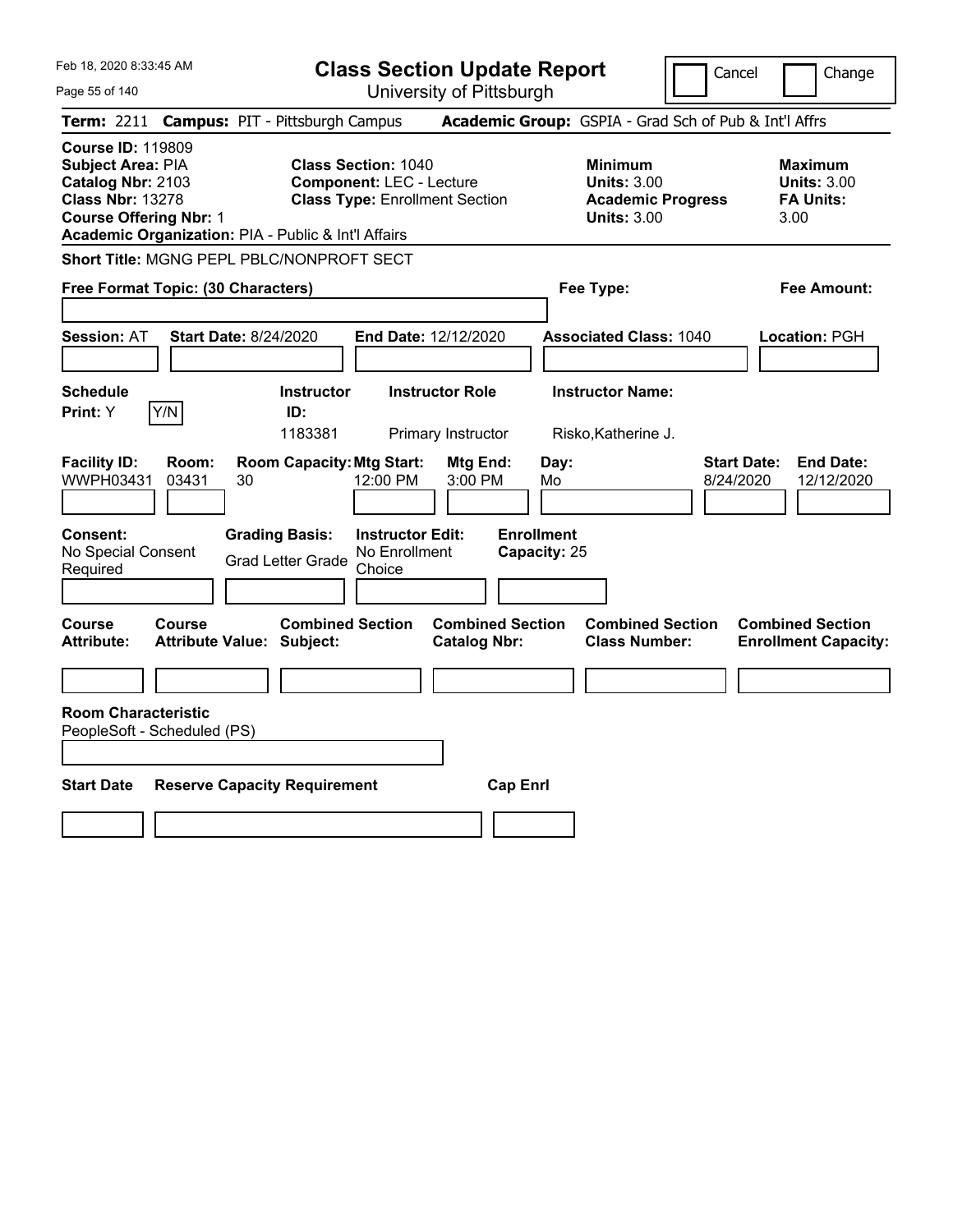**Class Section Update Report** University of Pittsburgh

Cancel Change

Page 56 of 140

**Term:** 2211 **Campus:** PIT - Pittsburgh Campus **Academic Group:** GSPIA - Grad Sch of Pub & Int'l Affrs **Course ID:** 119810 **Subject Area:** PIA **Class Section:** 1100 **Minimum Maximum Catalog Nbr:** 2104 **Component:** LEC - Lecture **Units:** 3.00 **Units:** 3.00 **Class Nbr:** 18777 **Class Type:** Enrollment Section **Academic Progress FA Units: Course Offering Nbr:** 1 **Units:** 3.00 3.00 **Academic Organization:** PIA - Public & Int'l Affairs **Short Title:** FINANCIAL MANAGEMENT **Free Format Topic: (30 Characters) Fee Type: Fee Amount: Session:** AT **Start Date:** 8/24/2020 **End Date:** 12/12/2020 **Associated Class:** 1100 **Location:** PGH **Schedule Instructor Instructor Role Instructor Name: Print:**  $Y$   $|Y/N|$  **ID:** 3483927 Primary Instructor McCreery,John Andrew **Facility ID: Room: Room Capacity:Mtg Start: Mtg End: Day: Start Date: End Date:** WWPH03431 03431 30 6:00 PM 9:00 PM We 8/24/2020 12/12/2020 **Consent: Grading Basis: Instructor Edit: Enrollment** No Special Consent No Special Consent Grad Letter Grade No Enrollment<br>Required Choice Choice **Capacity:** 30 **Course Course Combined Section Combined Section Combined Section Combined Section Attribute: Attribute Value: Subject: Catalog Nbr: Class Number: Enrollment Capacity: Room Characteristic** PeopleSoft - Scheduled (PS) **Start Date Reserve Capacity Requirement Cap Enrl**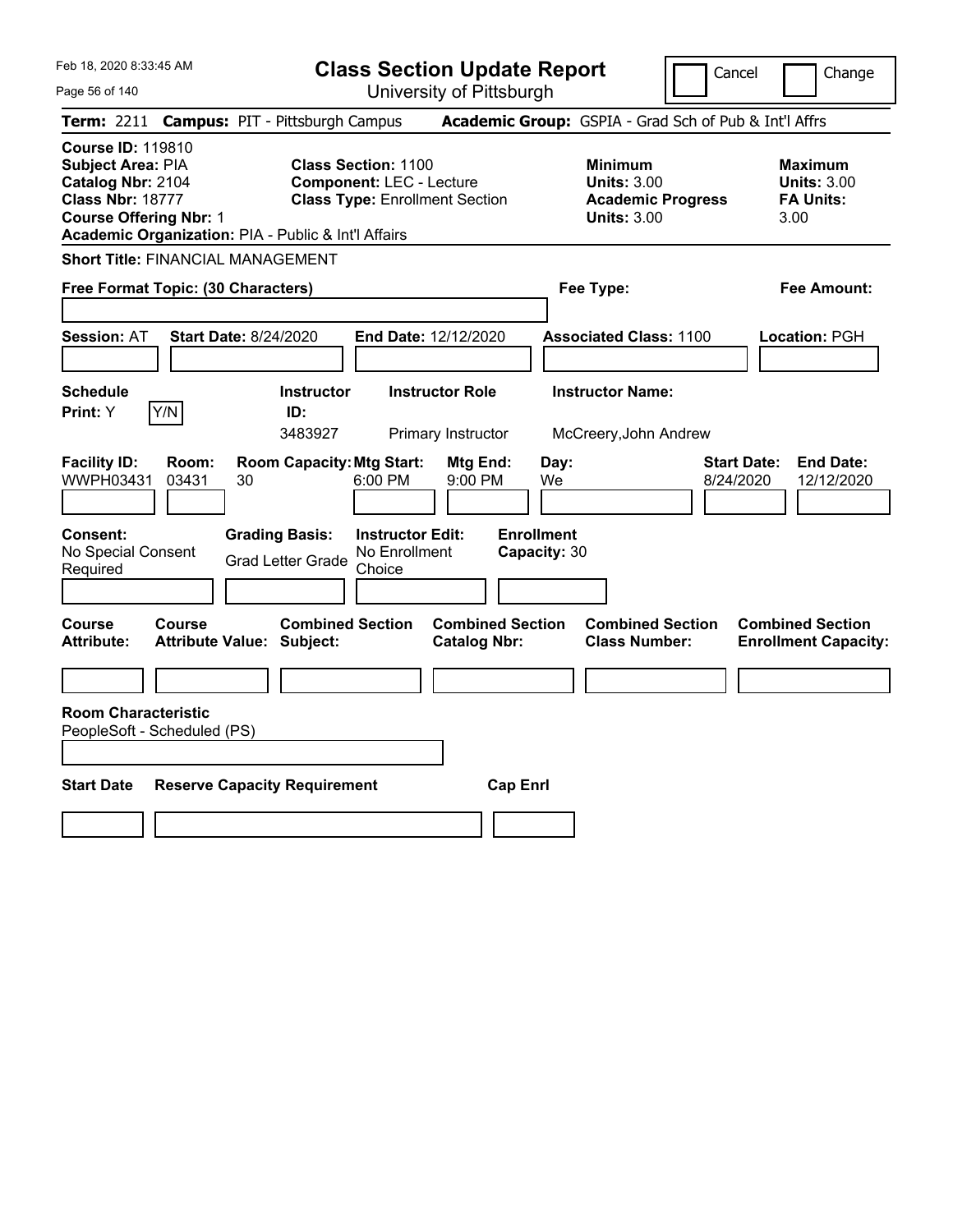Page 57 of 140

**Class Section Update Report**

Cancel Change

|                                                                                                                                |                | Term: 2211 Campus: PIT - Pittsburgh Campus                  |                                                                                                 |                                                |                                   | Academic Group: GSPIA - Grad Sch of Pub & Int'l Affrs                                  |                                 |                                                                  |
|--------------------------------------------------------------------------------------------------------------------------------|----------------|-------------------------------------------------------------|-------------------------------------------------------------------------------------------------|------------------------------------------------|-----------------------------------|----------------------------------------------------------------------------------------|---------------------------------|------------------------------------------------------------------|
| <b>Course ID: 178737</b><br>Subject Area: PIA<br>Catalog Nbr: 2108<br><b>Class Nbr: 30606</b><br><b>Course Offering Nbr: 1</b> |                | Academic Organization: PIA - Public & Int'l Affairs         | Class Section: 1100<br><b>Component: SEM - Seminar</b><br><b>Class Type: Enrollment Section</b> |                                                |                                   | <b>Minimum</b><br><b>Units: 3.00</b><br><b>Academic Progress</b><br><b>Units: 3.00</b> |                                 | <b>Maximum</b><br><b>Units: 3.00</b><br><b>FA Units:</b><br>3.00 |
|                                                                                                                                |                | Short Title: MATCHING MONEY WITH MISSION                    |                                                                                                 |                                                |                                   |                                                                                        |                                 |                                                                  |
| Free Format Topic: (30 Characters)                                                                                             |                |                                                             |                                                                                                 |                                                |                                   | Fee Type:                                                                              |                                 | <b>Fee Amount:</b>                                               |
| <b>Session: AT</b>                                                                                                             |                | <b>Start Date: 8/24/2020</b>                                | End Date: 12/12/2020                                                                            |                                                |                                   | <b>Associated Class: 1100</b>                                                          |                                 | Location: PGH                                                    |
| <b>Schedule</b><br>Print: Y                                                                                                    | Y/N            | <b>Instructor</b><br>ID:<br>2939432                         | <b>Instructor Role</b>                                                                          | Primary Instructor                             |                                   | <b>Instructor Name:</b><br>Buechel, Kathleen                                           |                                 |                                                                  |
| <b>Facility ID:</b><br>WWPH03600                                                                                               | Room:<br>03600 | <b>Room Capacity: Mtg Start:</b><br>15                      | 6:00 PM                                                                                         | Mtg End:<br>9:00 PM                            | Day:<br>We                        |                                                                                        | <b>Start Date:</b><br>8/24/2020 | <b>End Date:</b><br>12/12/2020                                   |
| <b>Consent:</b><br>No Special Consent<br>Required                                                                              |                | <b>Grading Basis:</b><br><b>Grad Letter Grade</b>           | <b>Instructor Edit:</b><br>No Enrollment<br>Choice                                              |                                                | <b>Enrollment</b><br>Capacity: 15 |                                                                                        |                                 |                                                                  |
| Course<br><b>Attribute:</b>                                                                                                    | Course         | <b>Combined Section</b><br><b>Attribute Value: Subject:</b> |                                                                                                 | <b>Combined Section</b><br><b>Catalog Nbr:</b> |                                   | <b>Combined Section</b><br><b>Class Number:</b>                                        |                                 | <b>Combined Section</b><br><b>Enrollment Capacity:</b>           |
|                                                                                                                                |                |                                                             |                                                                                                 |                                                |                                   |                                                                                        |                                 |                                                                  |
| <b>Room Characteristic</b><br>PeopleSoft - Scheduled (PS)<br><b>Start Date</b>                                                 |                | <b>Reserve Capacity Requirement</b>                         |                                                                                                 | <b>Cap Enrl</b>                                |                                   |                                                                                        |                                 |                                                                  |
|                                                                                                                                |                |                                                             |                                                                                                 |                                                |                                   |                                                                                        |                                 |                                                                  |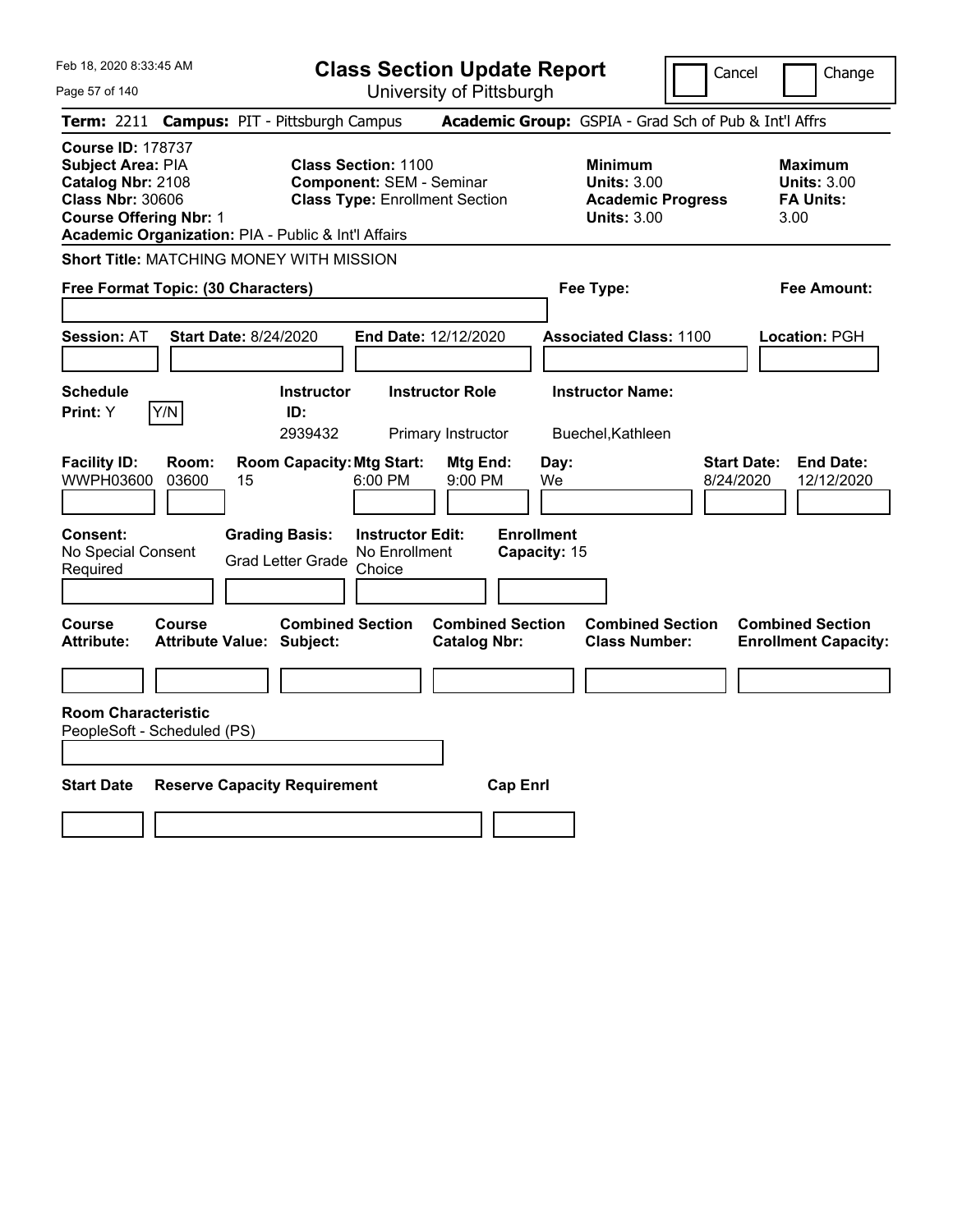**Class Section Update Report**

Cancel **Change** 

| Page 58 of 140                                                                                                                                                                        |                                                             | University of Pittsburgh                                                                               |                                                            |                                 |                                                                  |
|---------------------------------------------------------------------------------------------------------------------------------------------------------------------------------------|-------------------------------------------------------------|--------------------------------------------------------------------------------------------------------|------------------------------------------------------------|---------------------------------|------------------------------------------------------------------|
| <b>Term: 2211</b>                                                                                                                                                                     | <b>Campus: PIT - Pittsburgh Campus</b>                      |                                                                                                        | Academic Group: GSPIA - Grad Sch of Pub & Int'l Affrs      |                                 |                                                                  |
| <b>Course ID: 119816</b><br>Subject Area: PIA<br>Catalog Nbr: 2115<br><b>Class Nbr: 30614</b><br><b>Course Offering Nbr: 1</b><br>Academic Organization: PIA - Public & Int'l Affairs |                                                             | <b>Class Section: 1020</b><br><b>Component: LEC - Lecture</b><br><b>Class Type: Enrollment Section</b> | <b>Minimum</b><br><b>Units: 3.00</b><br><b>Units: 3.00</b> | <b>Academic Progress</b>        | <b>Maximum</b><br><b>Units: 3.00</b><br><b>FA Units:</b><br>3.00 |
| <b>Short Title: ENVIRONMENTAL ECONOMICS</b>                                                                                                                                           |                                                             |                                                                                                        |                                                            |                                 |                                                                  |
| Free Format Topic: (30 Characters)                                                                                                                                                    |                                                             |                                                                                                        | Fee Type:                                                  |                                 | Fee Amount:                                                      |
| <b>Session: AT</b>                                                                                                                                                                    | <b>Start Date: 8/24/2020</b>                                | End Date: 12/12/2020                                                                                   | <b>Associated Class: 1020</b>                              |                                 | Location: PGH                                                    |
| <b>Schedule</b><br>Y/N<br>Print: Y                                                                                                                                                    | <b>Instructor</b><br>ID:<br>2954711                         | <b>Instructor Role</b><br>Primary Instructor                                                           | <b>Instructor Name:</b><br>Weber, Jeremy Glenn             |                                 |                                                                  |
| <b>Facility ID:</b><br>Room:<br>WWPH03800<br>03800                                                                                                                                    | <b>Room Capacity: Mtg Start:</b><br>30                      | Mtg End:<br>11:55 AM<br>$9:00 \, \text{AM}$                                                            | Day:<br>Th                                                 | <b>Start Date:</b><br>8/24/2020 | <b>End Date:</b><br>12/12/2020                                   |
| <b>Consent:</b><br>No Special Consent<br>Required                                                                                                                                     | <b>Grading Basis:</b><br><b>Grad Letter Grade</b>           | <b>Instructor Edit:</b><br>No Enrollment<br>Choice                                                     | <b>Enrollment</b><br>Capacity: 30                          |                                 |                                                                  |
| <b>Course</b><br><b>Course</b><br><b>Attribute:</b><br><b>UCIS</b><br><b>GLBST</b><br><b>UCIS</b><br><b>REES</b>                                                                      | <b>Combined Section</b><br><b>Attribute Value: Subject:</b> | <b>Combined Section</b><br><b>Catalog Nbr:</b>                                                         | <b>Class Number:</b>                                       | <b>Combined Section</b>         | <b>Combined Section</b><br><b>Enrollment Capacity:</b>           |
| <b>Room Characteristic</b><br>PeopleSoft - Scheduled (PS)                                                                                                                             |                                                             |                                                                                                        |                                                            |                                 |                                                                  |
| <b>Start Date</b>                                                                                                                                                                     | <b>Reserve Capacity Requirement</b>                         |                                                                                                        | <b>Cap Enrl</b>                                            |                                 |                                                                  |
|                                                                                                                                                                                       |                                                             |                                                                                                        |                                                            |                                 |                                                                  |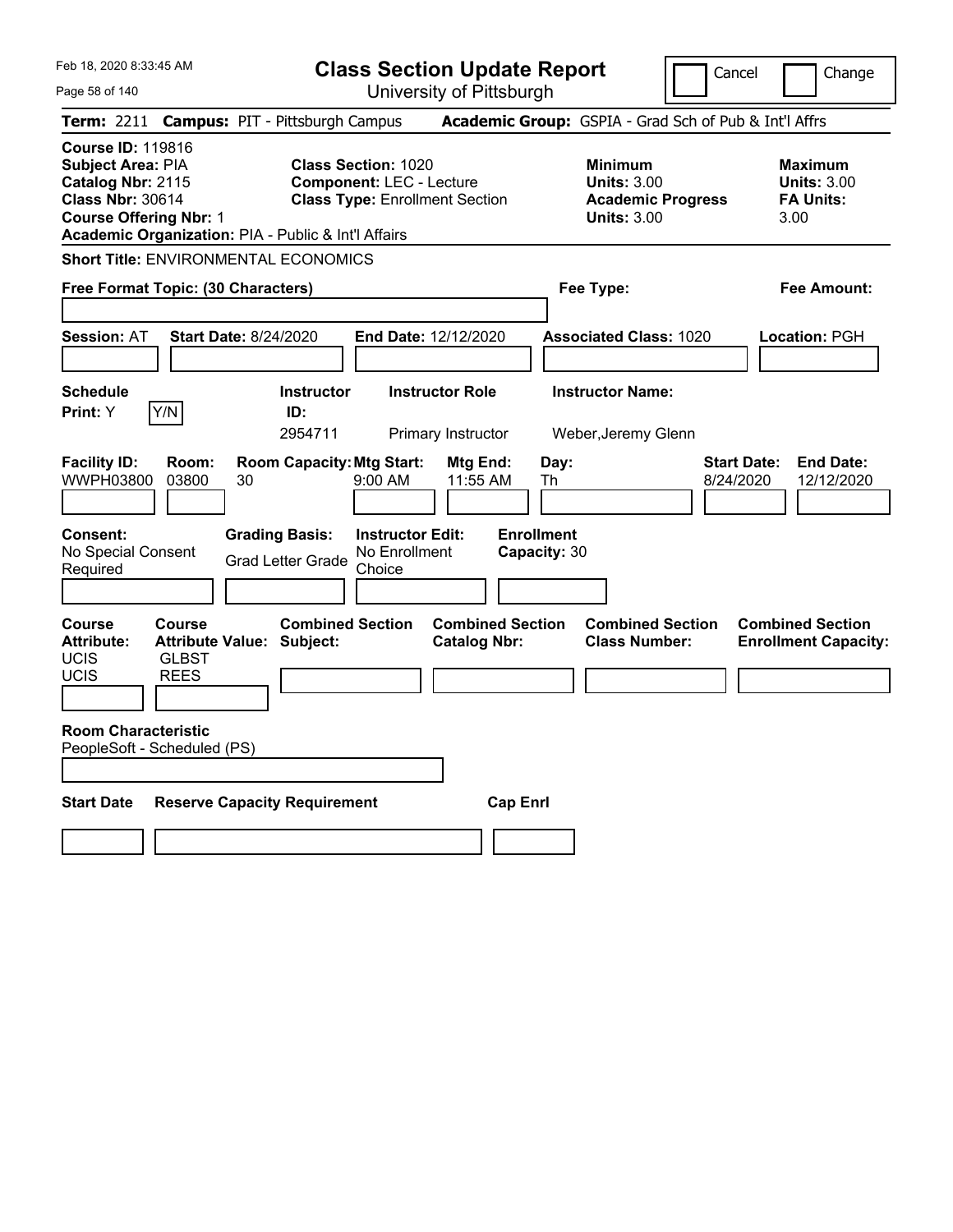**Class Section Update Report**

Cancel **Change** 

| Page 59 of 140                                                                                                                                                                        |                                                             | University of Pittsburgh                                                 |                                                                                        |                                                                   |
|---------------------------------------------------------------------------------------------------------------------------------------------------------------------------------------|-------------------------------------------------------------|--------------------------------------------------------------------------|----------------------------------------------------------------------------------------|-------------------------------------------------------------------|
| <b>Term: 2211</b>                                                                                                                                                                     | <b>Campus: PIT - Pittsburgh Campus</b>                      |                                                                          | Academic Group: GSPIA - Grad Sch of Pub & Int'l Affrs                                  |                                                                   |
| <b>Course ID: 119818</b><br>Subject Area: PIA<br>Catalog Nbr: 2117<br><b>Class Nbr: 13279</b><br><b>Course Offering Nbr: 1</b><br>Academic Organization: PIA - Public & Int'l Affairs | <b>Class Section: 1040</b>                                  | <b>Component: LEC - Lecture</b><br><b>Class Type: Enrollment Section</b> | <b>Minimum</b><br><b>Units: 3.00</b><br><b>Academic Progress</b><br><b>Units: 3.00</b> | <b>Maximum</b><br><b>Units: 3.00</b><br><b>FA Units:</b><br>3.00  |
| <b>Short Title: PROGRAM EVALUATION</b>                                                                                                                                                |                                                             |                                                                          |                                                                                        |                                                                   |
| Free Format Topic: (30 Characters)                                                                                                                                                    |                                                             |                                                                          | Fee Type:                                                                              | Fee Amount:                                                       |
| <b>Session: AT</b>                                                                                                                                                                    | <b>Start Date: 8/24/2020</b>                                | End Date: 12/12/2020                                                     | <b>Associated Class: 1040</b>                                                          | Location: PGH                                                     |
| <b>Schedule</b>                                                                                                                                                                       | <b>Instructor</b>                                           | <b>Instructor Role</b>                                                   | <b>Instructor Name:</b>                                                                |                                                                   |
| Print: Y<br>Y/N                                                                                                                                                                       | ID:                                                         |                                                                          |                                                                                        |                                                                   |
|                                                                                                                                                                                       | 2910747                                                     | Primary Instructor                                                       | Belasco, Christopher Alan                                                              |                                                                   |
| <b>Facility ID:</b><br>Room:<br>WWPH03610<br>03610                                                                                                                                    | <b>Room Capacity: Mtg Start:</b><br>39                      | Mtg End:<br>6:00 PM<br>9:00 PM                                           | Day:<br>Tu                                                                             | <b>Start Date:</b><br><b>End Date:</b><br>8/24/2020<br>12/12/2020 |
| Consent:<br>No Special Consent<br>Required                                                                                                                                            | <b>Grading Basis:</b><br><b>Grad Letter Grade</b><br>Choice | <b>Instructor Edit:</b><br>No Enrollment                                 | <b>Enrollment</b><br>Capacity: 30                                                      |                                                                   |
| <b>Course</b><br>Course<br><b>Attribute:</b><br>UCIS<br>AFRST                                                                                                                         | <b>Combined Section</b><br><b>Attribute Value: Subject:</b> | <b>Combined Section</b><br><b>Catalog Nbr:</b>                           | <b>Combined Section</b><br><b>Class Number:</b>                                        | <b>Combined Section</b><br><b>Enrollment Capacity:</b>            |
|                                                                                                                                                                                       |                                                             |                                                                          |                                                                                        |                                                                   |
| <b>Room Characteristic</b><br>PeopleSoft - Scheduled (PS)                                                                                                                             |                                                             |                                                                          |                                                                                        |                                                                   |
| <b>Start Date</b>                                                                                                                                                                     | <b>Reserve Capacity Requirement</b>                         | <b>Cap Enrl</b>                                                          |                                                                                        |                                                                   |
|                                                                                                                                                                                       |                                                             |                                                                          |                                                                                        |                                                                   |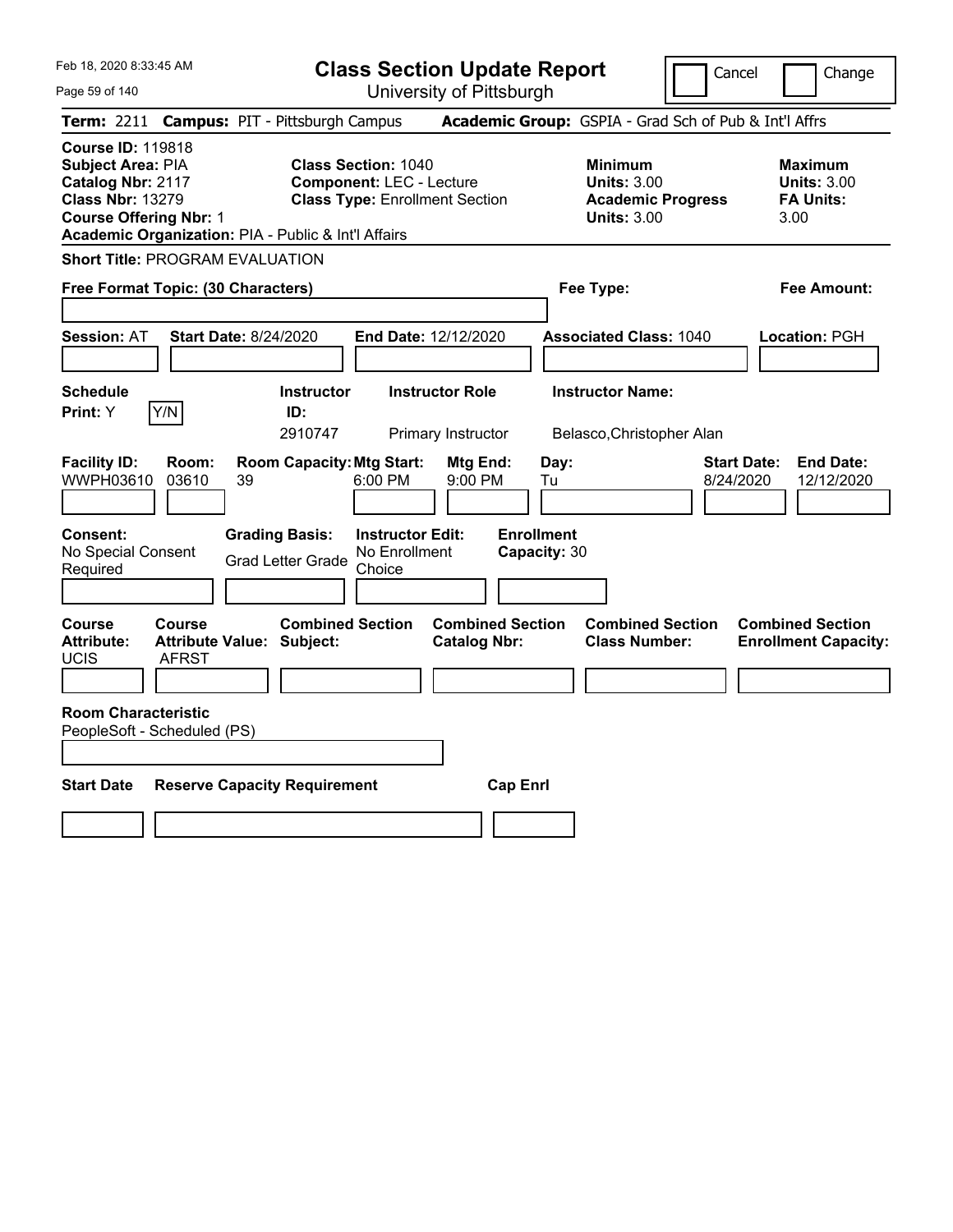Page 60 of 140

**Class Section Update Report**

Cancel **Change** 

| Term: 2211 Campus: PIT - Pittsburgh Campus                                                                                                                                            |                                                                                                        | Academic Group: GSPIA - Grad Sch of Pub & Int'l Affrs                                  |                                                                  |
|---------------------------------------------------------------------------------------------------------------------------------------------------------------------------------------|--------------------------------------------------------------------------------------------------------|----------------------------------------------------------------------------------------|------------------------------------------------------------------|
| <b>Course ID: 119818</b><br>Subject Area: PIA<br>Catalog Nbr: 2117<br><b>Class Nbr: 30615</b><br><b>Course Offering Nbr: 1</b><br>Academic Organization: PIA - Public & Int'l Affairs | <b>Class Section: 1050</b><br><b>Component: LEC - Lecture</b><br><b>Class Type: Enrollment Section</b> | <b>Minimum</b><br><b>Units: 3.00</b><br><b>Academic Progress</b><br><b>Units: 3.00</b> | <b>Maximum</b><br><b>Units: 3.00</b><br><b>FA Units:</b><br>3.00 |
| <b>Short Title: PROGRAM EVALUATION</b>                                                                                                                                                |                                                                                                        |                                                                                        |                                                                  |
| Free Format Topic: (30 Characters)                                                                                                                                                    |                                                                                                        | Fee Type:                                                                              | Fee Amount:                                                      |
| <b>Start Date: 8/24/2020</b><br><b>Session: AT</b>                                                                                                                                    | End Date: 12/12/2020                                                                                   | <b>Associated Class: 1050</b>                                                          | Location: PGH                                                    |
| <b>Schedule</b><br><b>Instructor</b><br>Y/N<br>Print: Y<br>ID:<br>2900570                                                                                                             | <b>Instructor Role</b><br>Primary Instructor                                                           | <b>Instructor Name:</b><br>Mendeloff, John                                             |                                                                  |
| <b>Facility ID:</b><br>Room:<br><b>Room Capacity: Mtg Start:</b><br><b>WWPH03415</b><br>03415<br>40                                                                                   | Mtg End:<br>12:00 PM<br>2:55 PM                                                                        | Day:<br>8/24/2020<br>Tu                                                                | <b>Start Date:</b><br><b>End Date:</b><br>12/12/2020             |
| Consent:<br><b>Grading Basis:</b><br>No Special Consent<br><b>Grad Letter Grade</b><br>Required                                                                                       | <b>Instructor Edit:</b><br>No Enrollment<br>Choice                                                     | <b>Enrollment</b><br>Capacity: 40                                                      |                                                                  |
| Course<br><b>Course</b><br><b>Attribute:</b><br><b>Attribute Value: Subject:</b>                                                                                                      | <b>Combined Section</b><br><b>Combined Section</b><br><b>Catalog Nbr:</b>                              | <b>Combined Section</b><br><b>Class Number:</b>                                        | <b>Combined Section</b><br><b>Enrollment Capacity:</b>           |
|                                                                                                                                                                                       |                                                                                                        |                                                                                        |                                                                  |
| <b>Room Characteristic</b><br>PeopleSoft - Scheduled (PS)<br><b>Start Date</b><br><b>Reserve Capacity Requirement</b>                                                                 | <b>Cap Enrl</b>                                                                                        |                                                                                        |                                                                  |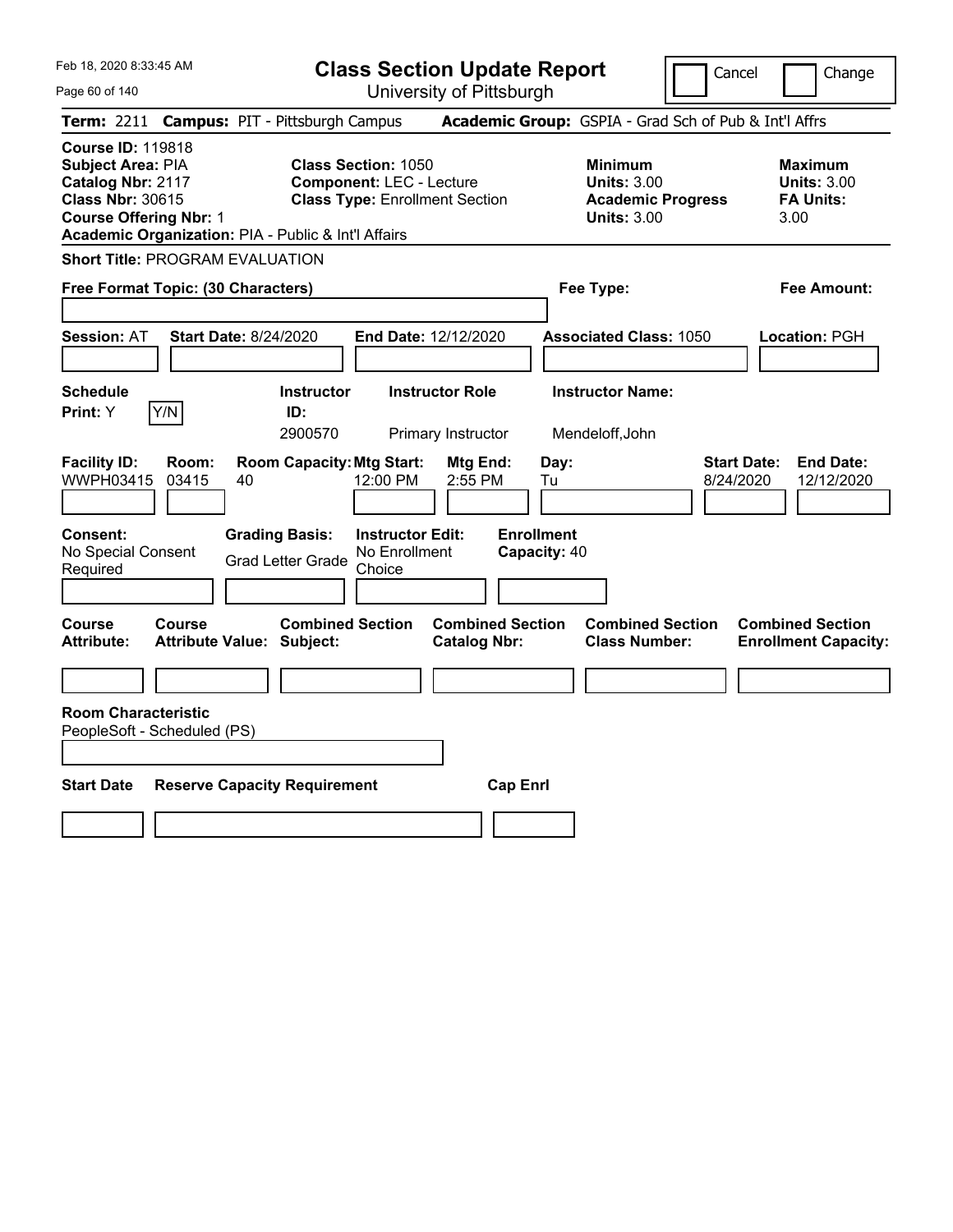Page 61 of 140

**Class Section Update Report**

Cancel **Change** 

| Term: 2211 Campus: PIT - Pittsburgh Campus                                                                                                                                                   |                               |    |                                                                                                        |                                                    |                                                |                                                                                        |                                   |                               | Academic Group: GSPIA - Grad Sch of Pub & Int'l Affrs |                                 |                                                          |                                                        |
|----------------------------------------------------------------------------------------------------------------------------------------------------------------------------------------------|-------------------------------|----|--------------------------------------------------------------------------------------------------------|----------------------------------------------------|------------------------------------------------|----------------------------------------------------------------------------------------|-----------------------------------|-------------------------------|-------------------------------------------------------|---------------------------------|----------------------------------------------------------|--------------------------------------------------------|
| <b>Course ID: 119824</b><br><b>Subject Area: PIA</b><br>Catalog Nbr: 2125<br><b>Class Nbr: 24611</b><br><b>Course Offering Nbr: 1</b><br>Academic Organization: PIA - Public & Int'l Affairs |                               |    | <b>Class Section: 1100</b><br><b>Component: LEC - Lecture</b><br><b>Class Type: Enrollment Section</b> |                                                    |                                                | <b>Minimum</b><br><b>Units: 3.00</b><br><b>Academic Progress</b><br><b>Units: 3.00</b> |                                   |                               |                                                       | 3.00                            | <b>Maximum</b><br><b>Units: 3.00</b><br><b>FA Units:</b> |                                                        |
| <b>Short Title: CITY &amp; REGION THEORY &amp; PRACTC</b>                                                                                                                                    |                               |    |                                                                                                        |                                                    |                                                |                                                                                        |                                   |                               |                                                       |                                 |                                                          |                                                        |
| Free Format Topic: (30 Characters)                                                                                                                                                           |                               |    |                                                                                                        |                                                    |                                                |                                                                                        |                                   | Fee Type:                     |                                                       |                                 |                                                          | <b>Fee Amount:</b>                                     |
| <b>Session: AT</b>                                                                                                                                                                           | <b>Start Date: 8/24/2020</b>  |    |                                                                                                        | End Date: 12/12/2020                               |                                                |                                                                                        |                                   | <b>Associated Class: 1100</b> |                                                       |                                 |                                                          | Location: PGH                                          |
| <b>Schedule</b><br>Print: Y                                                                                                                                                                  | Y/N                           |    | <b>Instructor</b><br>ID:<br>2951149                                                                    |                                                    | <b>Instructor Role</b><br>Primary Instructor   |                                                                                        |                                   | <b>Instructor Name:</b>       | Gonzalez Rivas, Marcela                               |                                 |                                                          |                                                        |
| <b>Facility ID:</b><br>WWPH03431                                                                                                                                                             | Room:<br>03431                | 30 | <b>Room Capacity: Mtg Start:</b>                                                                       | 12:00 PM                                           | Mtg End:<br>2:55 PM                            |                                                                                        | Day:<br>Tu                        |                               |                                                       | <b>Start Date:</b><br>8/24/2020 |                                                          | <b>End Date:</b><br>12/12/2020                         |
| <b>Consent:</b><br>No Special Consent<br>Required                                                                                                                                            |                               |    | <b>Grading Basis:</b><br><b>Grad Letter Grade</b>                                                      | <b>Instructor Edit:</b><br>No Enrollment<br>Choice |                                                |                                                                                        | <b>Enrollment</b><br>Capacity: 30 |                               |                                                       |                                 |                                                          |                                                        |
| <b>Course</b><br><b>Attribute:</b><br><b>UCIS</b>                                                                                                                                            | <b>Course</b><br><b>GLBST</b> |    | <b>Combined Section</b><br><b>Attribute Value: Subject:</b>                                            |                                                    | <b>Combined Section</b><br><b>Catalog Nbr:</b> |                                                                                        |                                   | <b>Class Number:</b>          | <b>Combined Section</b>                               |                                 |                                                          | <b>Combined Section</b><br><b>Enrollment Capacity:</b> |
| <b>Room Characteristic</b><br>PeopleSoft - Scheduled (PS)                                                                                                                                    |                               |    |                                                                                                        |                                                    |                                                |                                                                                        |                                   |                               |                                                       |                                 |                                                          |                                                        |
| <b>Start Date</b>                                                                                                                                                                            |                               |    | <b>Reserve Capacity Requirement</b>                                                                    |                                                    |                                                | <b>Cap Enrl</b>                                                                        |                                   |                               |                                                       |                                 |                                                          |                                                        |
|                                                                                                                                                                                              |                               |    |                                                                                                        |                                                    |                                                |                                                                                        |                                   |                               |                                                       |                                 |                                                          |                                                        |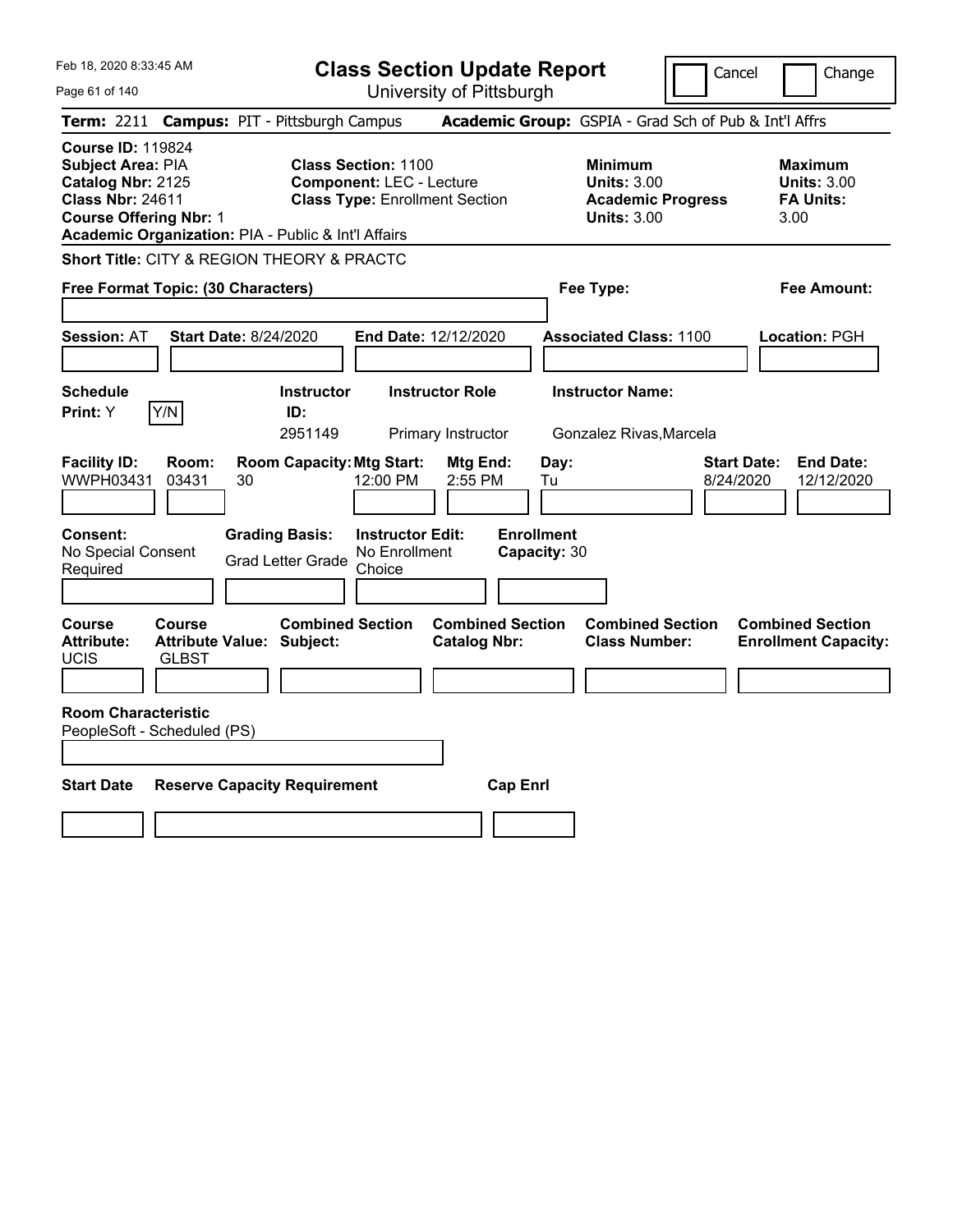Page 62 of 140

**Class Section Update Report**

Cancel Change

|                                                                                                                                |                | Term: 2211 Campus: PIT - Pittsburgh Campus                                                                                |                                                                                                        |                                                                                |                                  | Academic Group: GSPIA - Grad Sch of Pub & Int'l Affrs                                  |                                 |                                                                  |
|--------------------------------------------------------------------------------------------------------------------------------|----------------|---------------------------------------------------------------------------------------------------------------------------|--------------------------------------------------------------------------------------------------------|--------------------------------------------------------------------------------|----------------------------------|----------------------------------------------------------------------------------------|---------------------------------|------------------------------------------------------------------|
| <b>Course ID: 119828</b><br>Subject Area: PIA<br>Catalog Nbr: 2131<br><b>Class Nbr: 30753</b><br><b>Course Offering Nbr: 1</b> |                | Academic Organization: PIA - Public & Int'l Affairs                                                                       | <b>Class Section: 1010</b><br><b>Component: LEC - Lecture</b><br><b>Class Type: Enrollment Section</b> |                                                                                |                                  | <b>Minimum</b><br><b>Units: 3.00</b><br><b>Academic Progress</b><br><b>Units: 3.00</b> |                                 | <b>Maximum</b><br><b>Units: 3.00</b><br><b>FA Units:</b><br>3.00 |
| <b>Short Title: LEADERSHIP</b>                                                                                                 |                |                                                                                                                           |                                                                                                        |                                                                                |                                  |                                                                                        |                                 |                                                                  |
| Free Format Topic: (30 Characters)                                                                                             |                |                                                                                                                           |                                                                                                        |                                                                                |                                  | Fee Type:                                                                              |                                 | Fee Amount:                                                      |
| <b>Session: AT</b>                                                                                                             |                | <b>Start Date: 8/24/2020</b>                                                                                              | End Date: 12/12/2020                                                                                   |                                                                                |                                  | <b>Associated Class: 1010</b>                                                          |                                 | Location: PGH                                                    |
| <b>Schedule</b><br>Print: Y                                                                                                    | Y/N            | <b>Instructor</b><br>ID:                                                                                                  |                                                                                                        | <b>Instructor Role</b>                                                         |                                  | <b>Instructor Name:</b>                                                                |                                 |                                                                  |
|                                                                                                                                |                | 0                                                                                                                         |                                                                                                        |                                                                                |                                  | No Instructor Assigned                                                                 |                                 |                                                                  |
| <b>Facility ID:</b><br><b>FKART00125</b>                                                                                       | Room:<br>00125 | <b>Room Capacity: Mtg Start:</b><br>200                                                                                   | $6:00$ PM                                                                                              | Mtg End:<br>9:00 PM                                                            | Day:<br>We                       |                                                                                        | <b>Start Date:</b><br>8/24/2020 | <b>End Date:</b><br>12/12/2020                                   |
| Consent:<br>No Special Consent<br>Required                                                                                     |                | <b>Grading Basis:</b><br><b>Grad Letter Grade</b>                                                                         | <b>Instructor Edit:</b><br>No Enrollment<br>Choice                                                     |                                                                                | <b>Enrollment</b><br>Capacity: 8 |                                                                                        |                                 |                                                                  |
| Course<br><b>Attribute:</b>                                                                                                    | <b>Course</b>  | <b>Combined Section</b><br><b>Attribute Value: Subject:</b><br><b>ADMPS</b><br><b>BCHS</b><br><b>SWCOSA</b><br><b>HRS</b> |                                                                                                        | <b>Combined Section</b><br><b>Catalog Nbr:</b><br>2128<br>2135<br>2054<br>2128 |                                  | <b>Combined Section</b><br><b>Class Number:</b><br>17768<br>21810<br>24424<br>27344    | 10<br>5<br>6<br>5               | <b>Combined Section</b><br><b>Enrollment Capacity:</b>           |
| <b>Room Characteristic</b><br>PeopleSoft - Scheduled (PS)                                                                      |                |                                                                                                                           |                                                                                                        |                                                                                |                                  |                                                                                        |                                 |                                                                  |
| <b>Start Date</b>                                                                                                              |                | <b>Reserve Capacity Requirement</b>                                                                                       |                                                                                                        | <b>Cap Enrl</b>                                                                |                                  |                                                                                        |                                 |                                                                  |
|                                                                                                                                |                |                                                                                                                           |                                                                                                        |                                                                                |                                  |                                                                                        |                                 |                                                                  |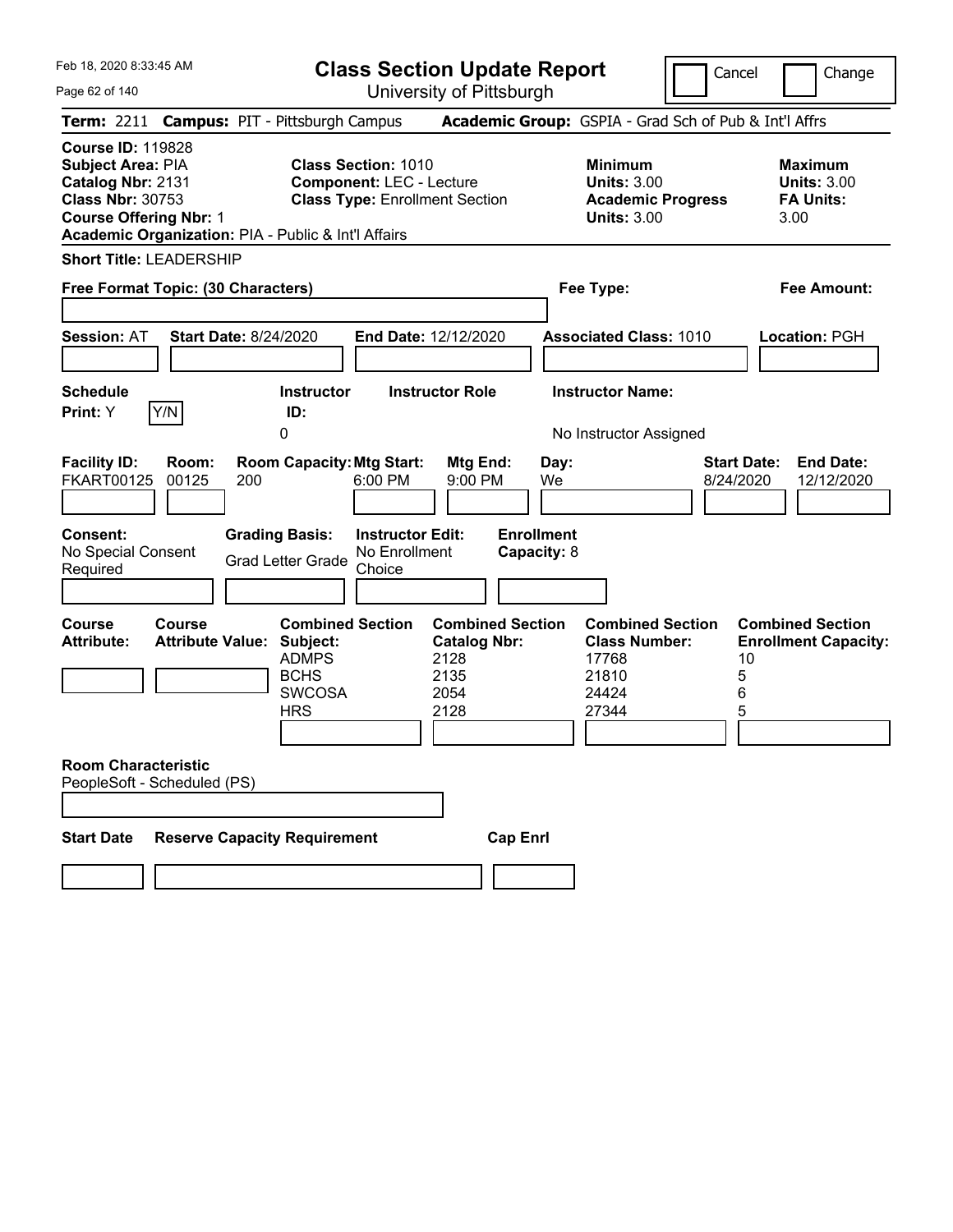Page 63 of 140

**Class Section Update Report**

Cancel **Change** 

| Term: 2211 Campus: PIT - Pittsburgh Campus                                                                                                                                            |                                                                                                                                         | Academic Group: GSPIA - Grad Sch of Pub & Int'l Affrs                                  |                                                                  |
|---------------------------------------------------------------------------------------------------------------------------------------------------------------------------------------|-----------------------------------------------------------------------------------------------------------------------------------------|----------------------------------------------------------------------------------------|------------------------------------------------------------------|
| <b>Course ID: 119842</b><br>Subject Area: PIA<br>Catalog Nbr: 2145<br><b>Class Nbr: 21851</b><br><b>Course Offering Nbr: 1</b><br>Academic Organization: PIA - Public & Int'l Affairs | <b>Class Section: 1080</b><br><b>Component: LEC - Lecture</b><br><b>Class Type: Enrollment Section</b>                                  | <b>Minimum</b><br><b>Units: 3.00</b><br><b>Academic Progress</b><br><b>Units: 3.00</b> | <b>Maximum</b><br><b>Units: 3.00</b><br><b>FA Units:</b><br>3.00 |
| <b>Short Title: BENEFIT COST ANALYSIS</b>                                                                                                                                             |                                                                                                                                         |                                                                                        |                                                                  |
| Free Format Topic: (30 Characters)                                                                                                                                                    |                                                                                                                                         | Fee Type:                                                                              | <b>Fee Amount:</b>                                               |
| <b>Session: AT</b><br><b>Start Date: 8/24/2020</b>                                                                                                                                    | End Date: 12/12/2020                                                                                                                    | <b>Associated Class: 1080</b>                                                          | <b>Location: PITTONLINE</b>                                      |
| <b>Schedule</b>                                                                                                                                                                       | <b>Instructor</b><br><b>Instructor Role</b>                                                                                             | <b>Instructor Name:</b>                                                                |                                                                  |
| Y/N<br>Print: Y                                                                                                                                                                       | ID:<br>2900570<br>Primary Instructor                                                                                                    | Mendeloff, John                                                                        |                                                                  |
| <b>Facility ID:</b><br>Room:<br><b>WWPH03600</b><br>03600<br>15<br>Consent:<br><b>Department Consent</b>                                                                              | <b>Room Capacity: Mtg Start:</b><br>Mtg End:<br>3:00 PM<br>5:55 PM<br><b>Grading Basis:</b><br><b>Instructor Edit:</b><br>No Enrollment | <b>Start Date:</b><br>Day:<br>8/24/2020<br>We<br><b>Enrollment</b><br>Capacity: 30     | <b>End Date:</b><br>12/12/2020                                   |
| Required                                                                                                                                                                              | <b>Grad Letter Grade</b><br>Choice                                                                                                      |                                                                                        |                                                                  |
| <b>Course</b><br><b>Course</b><br><b>Attribute:</b><br><b>Attribute Value: Subject:</b>                                                                                               | <b>Combined Section</b><br><b>Catalog Nbr:</b>                                                                                          | <b>Combined Section</b><br><b>Combined Section</b><br><b>Class Number:</b>             | <b>Combined Section</b><br><b>Enrollment Capacity:</b>           |
|                                                                                                                                                                                       |                                                                                                                                         |                                                                                        |                                                                  |
| <b>Room Characteristic</b><br>PeopleSoft - Scheduled (PS)<br><b>Start Date</b>                                                                                                        | <b>Reserve Capacity Requirement</b>                                                                                                     | <b>Cap Enrl</b>                                                                        |                                                                  |
|                                                                                                                                                                                       |                                                                                                                                         |                                                                                        |                                                                  |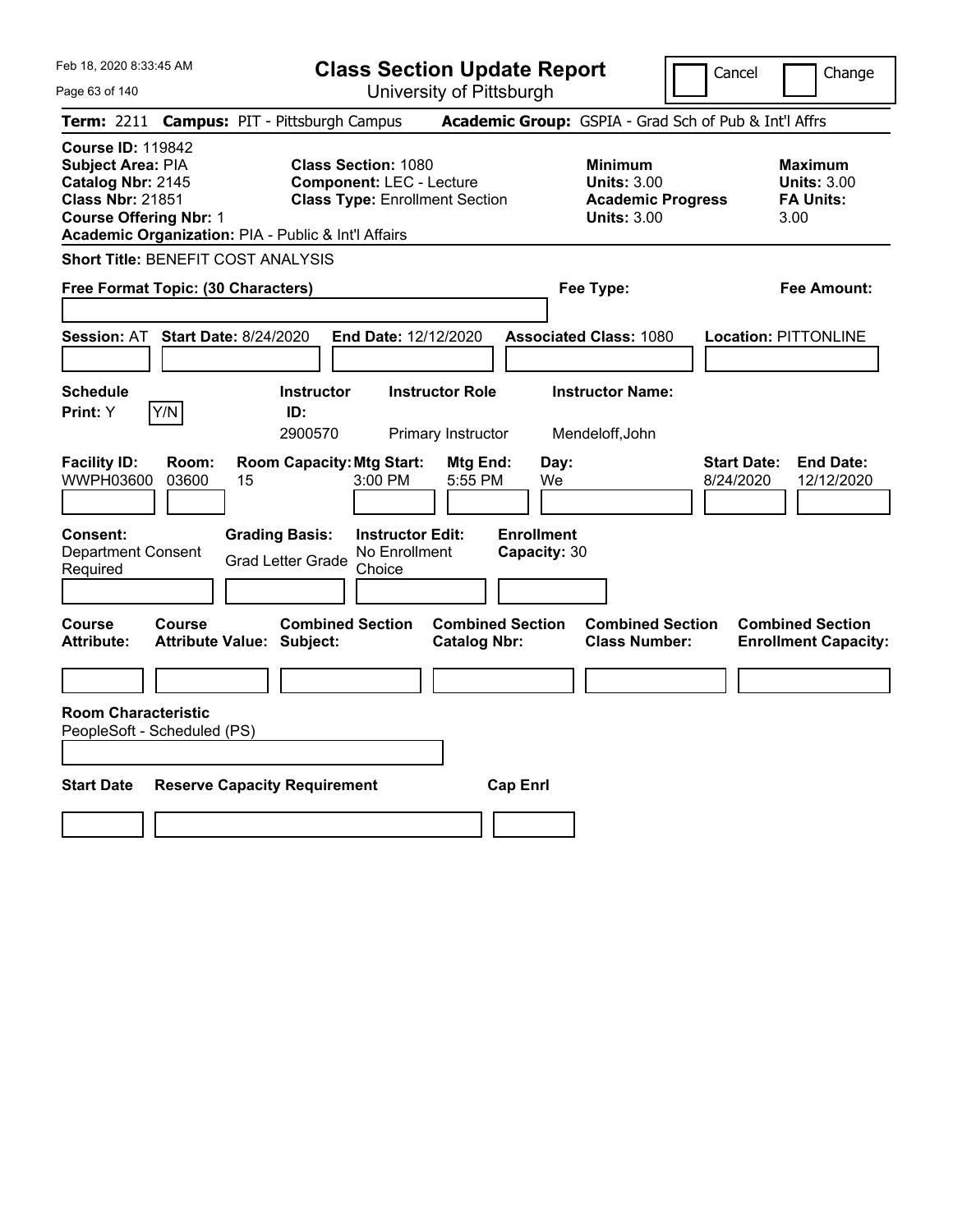Page 64 of 140

**Class Section Update Report**

Cancel **Change** 

| Term: 2211 Campus: PIT - Pittsburgh Campus                                                                                                                                                                                                                                                             |                                            |    |                                                   |                                                    |                                                |                 |                                   | Academic Group: GSPIA - Grad Sch of Pub & Int'l Affrs                                  |  |                                 |                                                                  |
|--------------------------------------------------------------------------------------------------------------------------------------------------------------------------------------------------------------------------------------------------------------------------------------------------------|--------------------------------------------|----|---------------------------------------------------|----------------------------------------------------|------------------------------------------------|-----------------|-----------------------------------|----------------------------------------------------------------------------------------|--|---------------------------------|------------------------------------------------------------------|
| <b>Course ID: 179643</b><br><b>Class Section: 1010</b><br><b>Subject Area: PIA</b><br>Catalog Nbr: 2156<br><b>Component: LEC - Lecture</b><br><b>Class Nbr: 26872</b><br><b>Class Type: Enrollment Section</b><br><b>Course Offering Nbr: 1</b><br>Academic Organization: PIA - Public & Int'l Affairs |                                            |    |                                                   |                                                    |                                                |                 |                                   | <b>Minimum</b><br><b>Units: 3.00</b><br><b>Academic Progress</b><br><b>Units: 3.00</b> |  |                                 | <b>Maximum</b><br><b>Units: 3.00</b><br><b>FA Units:</b><br>3.00 |
| Short Title: ETHICS &POLICY IN CYBER SPACE                                                                                                                                                                                                                                                             |                                            |    |                                                   |                                                    |                                                |                 |                                   |                                                                                        |  |                                 |                                                                  |
| Free Format Topic: (30 Characters)                                                                                                                                                                                                                                                                     |                                            |    |                                                   |                                                    |                                                |                 | Fee Type:                         |                                                                                        |  |                                 | <b>Fee Amount:</b>                                               |
| <b>Session: AT</b>                                                                                                                                                                                                                                                                                     | <b>Start Date: 8/24/2020</b>               |    |                                                   | End Date: 12/12/2020                               |                                                |                 |                                   | <b>Associated Class: 1010</b>                                                          |  |                                 | Location: PGH                                                    |
| <b>Schedule</b><br>Print: Y                                                                                                                                                                                                                                                                            | Y/N                                        |    | Instructor<br>ID:<br>2909099                      |                                                    | <b>Instructor Role</b><br>Primary Instructor   |                 |                                   | <b>Instructor Name:</b><br>Nelson, Lisa S                                              |  |                                 |                                                                  |
| <b>Facility ID:</b><br><b>WWPH03800</b>                                                                                                                                                                                                                                                                | Room:<br>03800                             | 30 | <b>Room Capacity: Mtg Start:</b>                  | 12:00 PM                                           | Mtg End:<br>2:55 PM                            |                 | Day:<br>Tu                        |                                                                                        |  | <b>Start Date:</b><br>8/24/2020 | <b>End Date:</b><br>12/12/2020                                   |
| Consent:<br>No Special Consent<br>Required                                                                                                                                                                                                                                                             |                                            |    | <b>Grading Basis:</b><br><b>Grad Letter Grade</b> | <b>Instructor Edit:</b><br>No Enrollment<br>Choice |                                                |                 | <b>Enrollment</b><br>Capacity: 30 |                                                                                        |  |                                 |                                                                  |
| Course<br><b>Attribute:</b>                                                                                                                                                                                                                                                                            | Course<br><b>Attribute Value: Subject:</b> |    | <b>Combined Section</b>                           |                                                    | <b>Combined Section</b><br><b>Catalog Nbr:</b> |                 |                                   | <b>Combined Section</b><br><b>Class Number:</b>                                        |  |                                 | <b>Combined Section</b><br><b>Enrollment Capacity:</b>           |
|                                                                                                                                                                                                                                                                                                        |                                            |    |                                                   |                                                    |                                                |                 |                                   |                                                                                        |  |                                 |                                                                  |
| <b>Room Characteristic</b><br>PeopleSoft - Scheduled (PS)                                                                                                                                                                                                                                              |                                            |    |                                                   |                                                    |                                                |                 |                                   |                                                                                        |  |                                 |                                                                  |
| <b>Start Date</b>                                                                                                                                                                                                                                                                                      |                                            |    | <b>Reserve Capacity Requirement</b>               |                                                    |                                                | <b>Cap Enrl</b> |                                   |                                                                                        |  |                                 |                                                                  |
|                                                                                                                                                                                                                                                                                                        |                                            |    |                                                   |                                                    |                                                |                 |                                   |                                                                                        |  |                                 |                                                                  |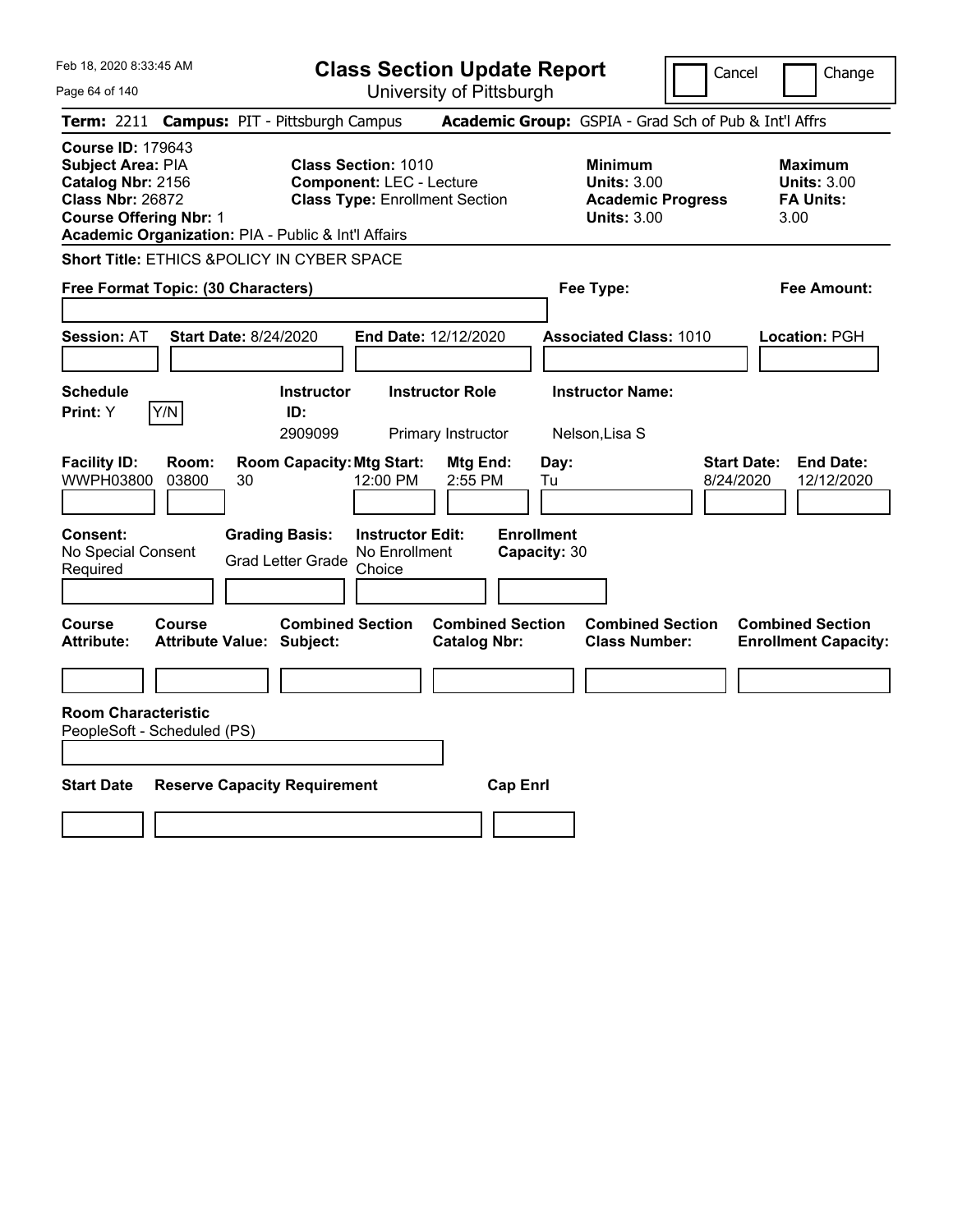**Class Section Update Report**

University of Pittsburgh

Cancel Change

Page 65 of 140

|                                                                                                                                |                        | Term: 2211 Campus: PIT - Pittsburgh Campus                  |                                                                                                        |                                                |                                   | Academic Group: GSPIA - Grad Sch of Pub & Int'l Affrs                                  |                                 |                                                                  |
|--------------------------------------------------------------------------------------------------------------------------------|------------------------|-------------------------------------------------------------|--------------------------------------------------------------------------------------------------------|------------------------------------------------|-----------------------------------|----------------------------------------------------------------------------------------|---------------------------------|------------------------------------------------------------------|
| <b>Course ID: 119853</b><br>Subject Area: PIA<br>Catalog Nbr: 2164<br><b>Class Nbr: 23693</b><br><b>Course Offering Nbr: 1</b> |                        | Academic Organization: PIA - Public & Int'l Affairs         | <b>Class Section: 1340</b><br><b>Component: LEC - Lecture</b><br><b>Class Type: Enrollment Section</b> |                                                |                                   | <b>Minimum</b><br><b>Units: 3.00</b><br><b>Academic Progress</b><br><b>Units: 3.00</b> |                                 | <b>Maximum</b><br><b>Units: 3.00</b><br><b>FA Units:</b><br>3.00 |
|                                                                                                                                |                        | Short Title: NATRL RESORCS GVRNC AND MGT                    |                                                                                                        |                                                |                                   |                                                                                        |                                 |                                                                  |
| Free Format Topic: (30 Characters)                                                                                             |                        |                                                             |                                                                                                        |                                                |                                   | Fee Type:                                                                              |                                 | Fee Amount:                                                      |
| Session: AT                                                                                                                    |                        | <b>Start Date: 8/24/2020</b>                                | End Date: 12/12/2020                                                                                   |                                                |                                   | <b>Associated Class: 1340</b>                                                          |                                 | Location: PGH                                                    |
| <b>Schedule</b><br><b>Print:</b> Y                                                                                             | Y/N                    | <b>Instructor</b><br>ID:<br>2941685                         | <b>Instructor Role</b>                                                                                 | Primary Instructor                             |                                   | <b>Instructor Name:</b><br>Murtazashvili, Ilia                                         |                                 |                                                                  |
| <b>Facility ID:</b><br>WWPH03431                                                                                               | Room:<br>03431         | <b>Room Capacity: Mtg Start:</b><br>30                      | 9:00 AM                                                                                                | Mtg End:<br>11:55 AM                           | Day:<br>Mo                        |                                                                                        | <b>Start Date:</b><br>8/24/2020 | <b>End Date:</b><br>12/12/2020                                   |
| Consent:<br>No Special Consent<br>Required                                                                                     |                        | <b>Grading Basis:</b><br><b>Grad Letter Grade</b>           | <b>Instructor Edit:</b><br>No Enrollment<br>Choice                                                     |                                                | <b>Enrollment</b><br>Capacity: 30 |                                                                                        |                                 |                                                                  |
| <b>Course</b><br><b>Attribute:</b><br>UCIS<br><b>Room Characteristic</b>                                                       | Course<br><b>GLBST</b> | <b>Combined Section</b><br><b>Attribute Value: Subject:</b> |                                                                                                        | <b>Combined Section</b><br><b>Catalog Nbr:</b> |                                   | <b>Combined Section</b><br><b>Class Number:</b>                                        |                                 | <b>Combined Section</b><br><b>Enrollment Capacity:</b>           |
| PeopleSoft - Scheduled (PS)                                                                                                    |                        |                                                             |                                                                                                        |                                                |                                   |                                                                                        |                                 |                                                                  |
| <b>Start Date</b>                                                                                                              |                        | <b>Reserve Capacity Requirement</b>                         |                                                                                                        | <b>Cap Enrl</b>                                |                                   |                                                                                        |                                 |                                                                  |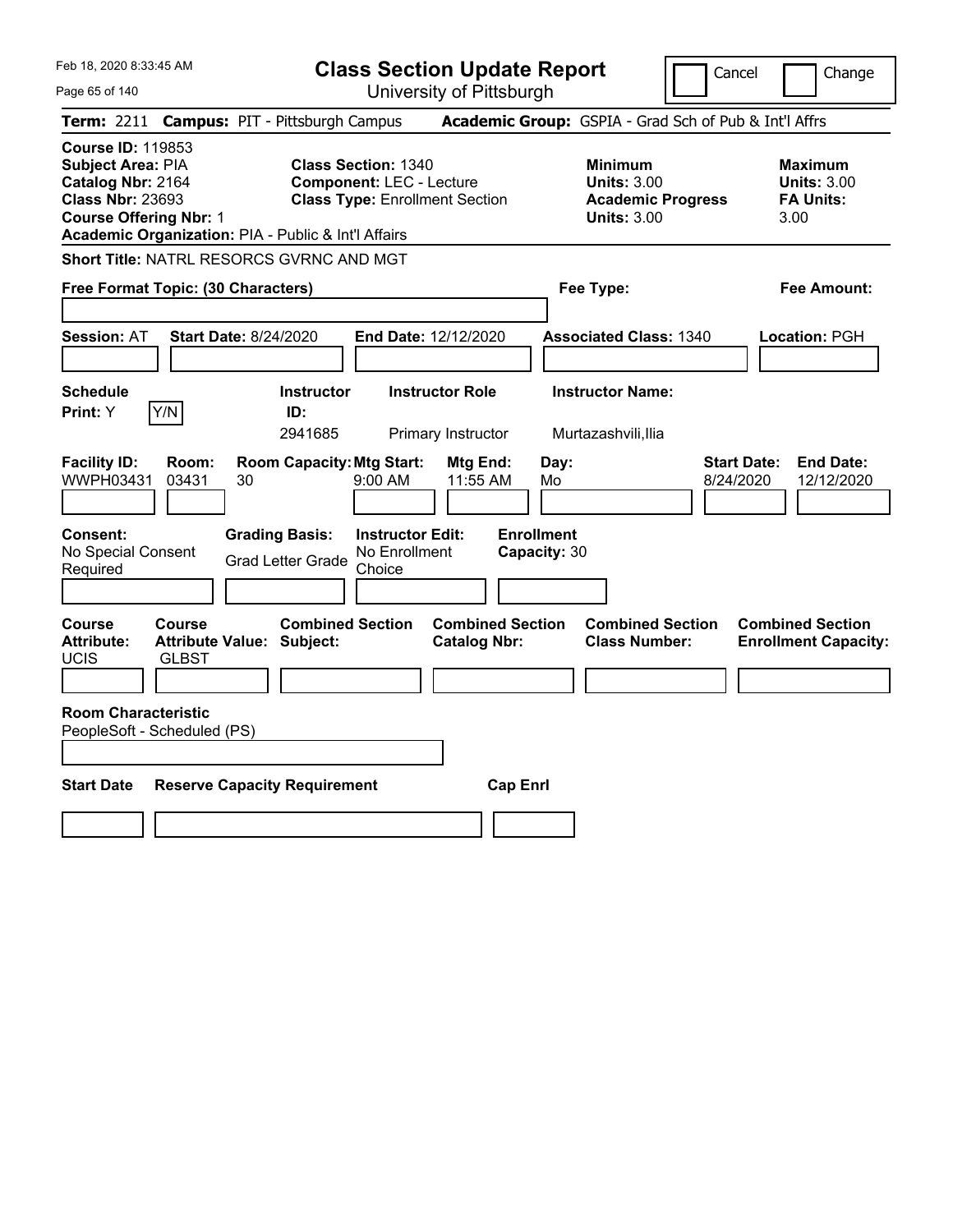Feb 18, 2020 8:33:45 AM Page 66 of 140 **Class Section Update Report** University of Pittsburgh Cancel Change **Term:** 2211 **Campus:** PIT - Pittsburgh Campus **Academic Group:** GSPIA - Grad Sch of Pub & Int'l Affrs **Course ID:** 119857 **Subject Area:** PIA **Class Section:** 1110 **Minimum Maximum Catalog Nbr:** 2170 **Component:** LEC - Lecture **Units:** 3.00 **Units:** 3.00 **Class Type: Enrollment Section <b>Academic Progress FA Units: Course Offering Nbr:** 1 **Units:** 3.00 3.00 **Academic Organization:** PIA - Public & Int'l Affairs **Short Title:** MGMNT NON-PROFIT ORGANIZATIONS **Free Format Topic: (30 Characters) Fee Type: Fee Amount: Session:** AT **Start Date:** 8/24/2020 **End Date:** 12/12/2020 **Associated Class:** 1110 **Location:** PGH **Schedule Instructor Instructor Role Instructor Name: Print:**  $Y$   $|Y/N|$  **ID:** 0 **No Instructor Assigned Facility ID: Room: Room Capacity:Mtg Start: Mtg End: Day: Start Date: End Date:** WWPH03610 03610 39 3:00 PM 5:55 PM We 8/24/2020 12/12/2020 **Consent: Grading Basis: Instructor Edit: Enrollment** No Special Consent No Special Consent Grad Letter Grade No Enrollment<br>Required Choice Choice **Capacity:** 30 **Course Course Combined Section Combined Section Combined Section Combined Section Attribute: Attribute Value: Subject: Catalog Nbr: Class Number: Enrollment Capacity: Room Characteristic** PeopleSoft - Scheduled (PS) **Start Date Reserve Capacity Requirement Cap Enrl**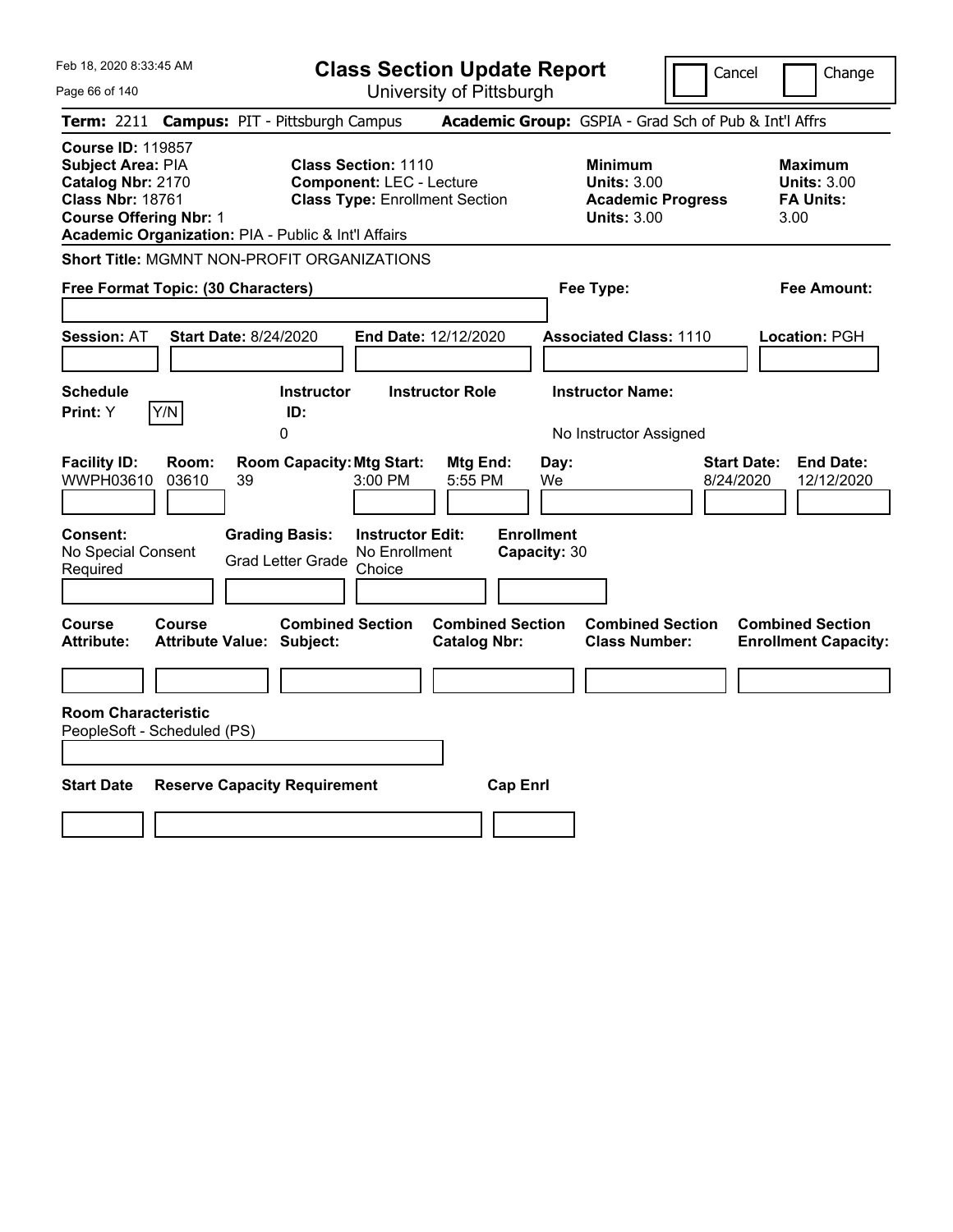Page 67 of 140

**Class Section Update Report**

Cancel **Change** 

| Term: 2211 Campus: PIT - Pittsburgh Campus                                                                                                                                            |                      |                                                   |                              |                                                                                                        |                                                |                   |                                                                                        |                                                 |           | Academic Group: GSPIA - Grad Sch of Pub & Int'l Affrs            |
|---------------------------------------------------------------------------------------------------------------------------------------------------------------------------------------|----------------------|---------------------------------------------------|------------------------------|--------------------------------------------------------------------------------------------------------|------------------------------------------------|-------------------|----------------------------------------------------------------------------------------|-------------------------------------------------|-----------|------------------------------------------------------------------|
| <b>Course ID: 119872</b><br>Subject Area: PIA<br>Catalog Nbr: 2185<br><b>Class Nbr: 31014</b><br><b>Course Offering Nbr: 1</b><br>Academic Organization: PIA - Public & Int'l Affairs |                      |                                                   |                              | <b>Class Section: 1010</b><br><b>Component: LEC - Lecture</b><br><b>Class Type: Enrollment Section</b> |                                                |                   | <b>Minimum</b><br><b>Units: 3.00</b><br><b>Academic Progress</b><br><b>Units: 3.00</b> |                                                 |           | <b>Maximum</b><br><b>Units: 3.00</b><br><b>FA Units:</b><br>3.00 |
| <b>Short Title: STRATEGIC MANAGEMENT</b>                                                                                                                                              |                      |                                                   |                              |                                                                                                        |                                                |                   |                                                                                        |                                                 |           |                                                                  |
| Free Format Topic: (30 Characters)                                                                                                                                                    |                      |                                                   |                              |                                                                                                        |                                                |                   |                                                                                        | Fee Type:                                       |           | Fee Amount:                                                      |
| Session: AT                                                                                                                                                                           |                      | <b>Start Date: 8/24/2020</b>                      |                              | <b>End Date: 12/12/2020</b>                                                                            |                                                |                   |                                                                                        | <b>Associated Class: 1010</b>                   |           | <b>Location: PGH</b>                                             |
| <b>Schedule</b><br>Print: Y                                                                                                                                                           | Y/N                  | ID:                                               | <b>Instructor</b><br>2908661 |                                                                                                        | <b>Instructor Role</b><br>Primary Instructor   |                   |                                                                                        | <b>Instructor Name:</b><br>Kearns, Kevin P      |           |                                                                  |
| <b>Facility ID:</b><br><b>WEBTBA</b>                                                                                                                                                  | Room:<br><b>TBA</b>  | <b>Room Capacity: Mtg Start:</b><br>0             |                              |                                                                                                        | Mtg End:                                       |                   | Day:                                                                                   |                                                 | 8/24/2020 | <b>End Date:</b><br><b>Start Date:</b><br>12/12/2020             |
| <b>Consent:</b><br>No Special Consent<br>Required                                                                                                                                     |                      | <b>Grading Basis:</b><br><b>Grad Letter Grade</b> |                              | <b>Instructor Edit:</b><br>No Enrollment<br>Choice                                                     |                                                | <b>Enrollment</b> | Capacity: 30                                                                           |                                                 |           |                                                                  |
| Course<br><b>Attribute:</b><br>idm                                                                                                                                                    | Course<br><b>WEB</b> | <b>Attribute Value: Subject:</b>                  |                              | <b>Combined Section</b>                                                                                | <b>Combined Section</b><br><b>Catalog Nbr:</b> |                   |                                                                                        | <b>Combined Section</b><br><b>Class Number:</b> |           | <b>Combined Section</b><br><b>Enrollment Capacity:</b>           |
| <b>Room Characteristic</b>                                                                                                                                                            |                      |                                                   |                              |                                                                                                        |                                                |                   |                                                                                        |                                                 |           |                                                                  |
|                                                                                                                                                                                       |                      |                                                   |                              |                                                                                                        |                                                |                   |                                                                                        |                                                 |           |                                                                  |
| <b>Start Date</b>                                                                                                                                                                     |                      | <b>Reserve Capacity Requirement</b>               |                              |                                                                                                        |                                                | <b>Cap Enrl</b>   |                                                                                        |                                                 |           |                                                                  |
|                                                                                                                                                                                       |                      |                                                   |                              |                                                                                                        |                                                |                   |                                                                                        |                                                 |           |                                                                  |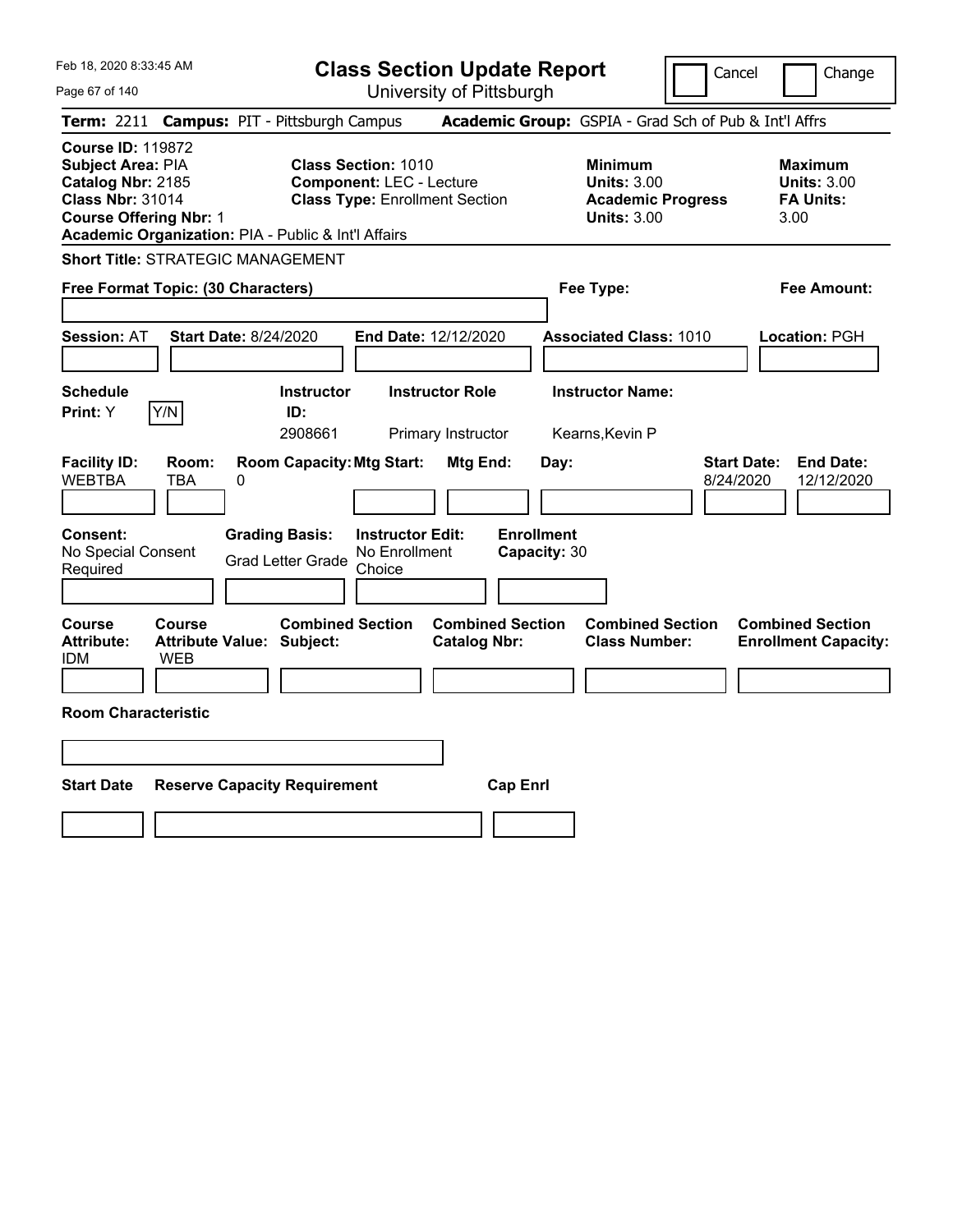**Class Section Update Report**

Cancel **Change** 

| Page 68 of 140                                                                                                                 |                                                                                                                                                               | University of Pittsburgh                                                               |                                                                  |                                                                   |
|--------------------------------------------------------------------------------------------------------------------------------|---------------------------------------------------------------------------------------------------------------------------------------------------------------|----------------------------------------------------------------------------------------|------------------------------------------------------------------|-------------------------------------------------------------------|
| <b>Term: 2211</b>                                                                                                              | <b>Campus: PIT - Pittsburgh Campus</b>                                                                                                                        |                                                                                        | Academic Group: GSPIA - Grad Sch of Pub & Int'l Affrs            |                                                                   |
| <b>Course ID: 119872</b><br>Subject Area: PIA<br>Catalog Nbr: 2185<br><b>Class Nbr: 13281</b><br><b>Course Offering Nbr: 1</b> | <b>Class Section: 1040</b><br><b>Component: LEC - Lecture</b><br><b>Class Type: Enrollment Section</b><br>Academic Organization: PIA - Public & Int'l Affairs | <b>Minimum</b><br><b>Units: 3.00</b><br><b>Academic Progress</b><br><b>Units: 3.00</b> | <b>Maximum</b><br><b>Units: 3.00</b><br><b>FA Units:</b><br>3.00 |                                                                   |
| <b>Short Title: STRATEGIC MANAGEMENT</b>                                                                                       |                                                                                                                                                               |                                                                                        |                                                                  |                                                                   |
| Free Format Topic: (30 Characters)                                                                                             |                                                                                                                                                               |                                                                                        | Fee Type:                                                        | Fee Amount:                                                       |
| <b>Session: AT</b>                                                                                                             | <b>Start Date: 8/24/2020</b>                                                                                                                                  | End Date: 12/12/2020                                                                   | <b>Associated Class: 1040</b>                                    | Location: PGH                                                     |
| <b>Schedule</b>                                                                                                                | <b>Instructor</b>                                                                                                                                             | <b>Instructor Role</b>                                                                 | <b>Instructor Name:</b>                                          |                                                                   |
| Print: Y<br>Y/N                                                                                                                | ID:<br>2925445                                                                                                                                                | Primary Instructor                                                                     | Krekanova, Vera                                                  |                                                                   |
| <b>Facility ID:</b><br>Room:<br>WWPH03610<br>03610<br>Consent:<br>No Special Consent<br>Required                               | <b>Room Capacity: Mtg Start:</b><br>6:00 PM<br>39<br><b>Grading Basis:</b><br><b>Grad Letter Grade</b><br>Choice                                              | Mtg End:<br>9:00 PM<br><b>Instructor Edit:</b><br>No Enrollment                        | Day:<br>Mo<br><b>Enrollment</b><br>Capacity: 30                  | <b>Start Date:</b><br><b>End Date:</b><br>8/24/2020<br>12/12/2020 |
|                                                                                                                                |                                                                                                                                                               |                                                                                        |                                                                  |                                                                   |
| Course<br>Course<br><b>Attribute:</b>                                                                                          | <b>Combined Section</b><br><b>Attribute Value: Subject:</b>                                                                                                   | <b>Combined Section</b><br><b>Catalog Nbr:</b>                                         | <b>Combined Section</b><br><b>Class Number:</b>                  | <b>Combined Section</b><br><b>Enrollment Capacity:</b>            |
|                                                                                                                                |                                                                                                                                                               |                                                                                        |                                                                  |                                                                   |
| <b>Room Characteristic</b><br>PeopleSoft - Scheduled (PS)                                                                      |                                                                                                                                                               |                                                                                        |                                                                  |                                                                   |
| <b>Start Date</b>                                                                                                              | <b>Reserve Capacity Requirement</b>                                                                                                                           | <b>Cap Enrl</b>                                                                        |                                                                  |                                                                   |
|                                                                                                                                |                                                                                                                                                               |                                                                                        |                                                                  |                                                                   |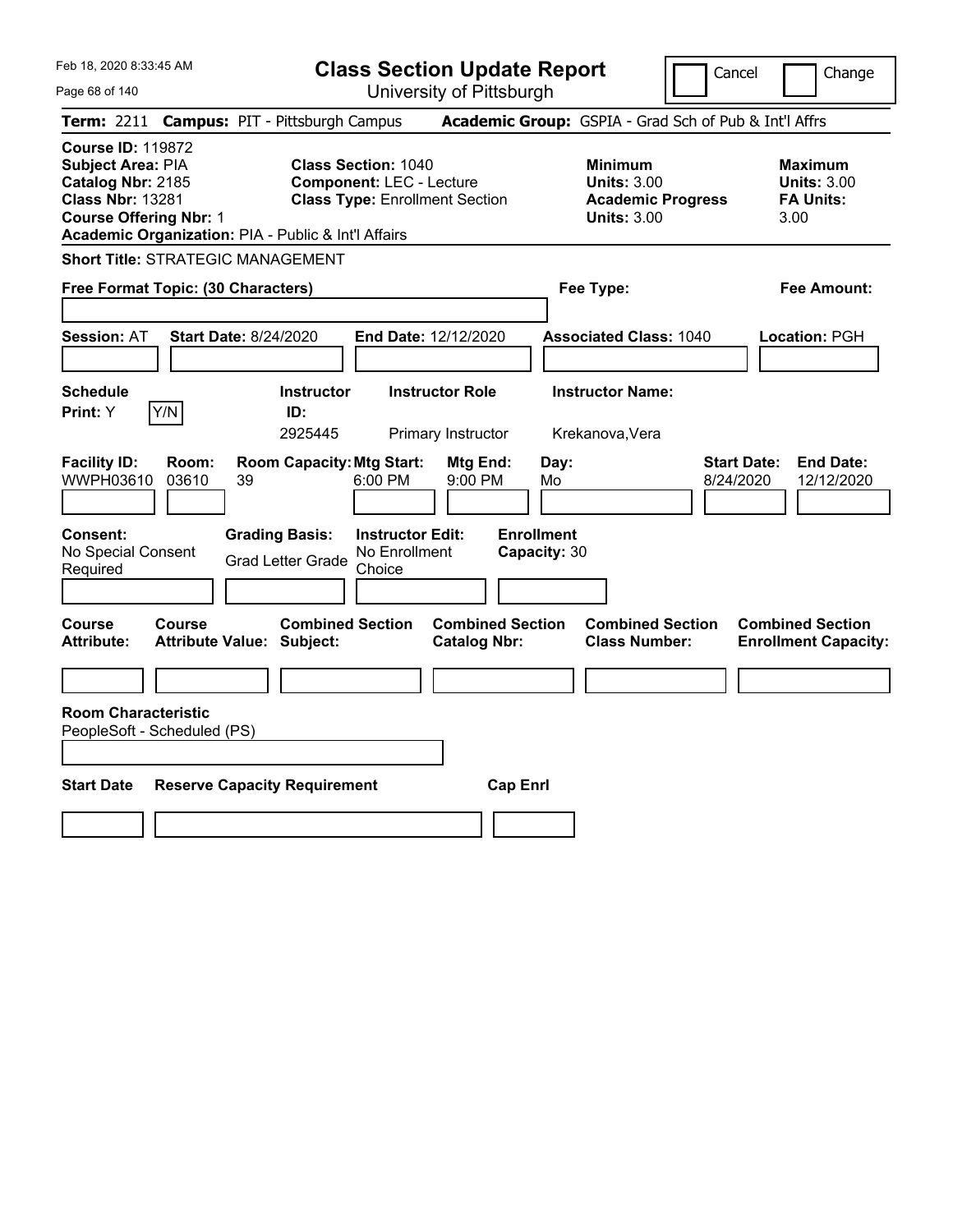Feb 18, 2020 8:33:45 AM Page 69 of 140 **Class Section Update Report** University of Pittsburgh Cancel Change **Term:** 2211 **Campus:** PIT - Pittsburgh Campus **Academic Group:** GSPIA - Grad Sch of Pub & Int'l Affrs **Course ID:** 187290 **Subject Area: PIA Class Section: 1100 Minimum Maximum <br>
<b>Catalog Nbr:** 2209 **Component:** LEC - Lecture **Units: 3.00** Units: 3.00 **Catalog Nbr:** 2209 **Component:** LEC - Lecture **Units:** 3.00 **Units:** 3.00 **Class Type: Enrollment Section <b>Academic Progress FA Units: Course Offering Nbr:** 1 **Units:** 3.00 3.00 **Academic Organization:** PIA - Public & Int'l Affairs **Short Title: MGNG DIVRS ORGNL&REGNL EXCLNCE Free Format Topic: (30 Characters) Fee Type: Fee Amount: Session:** AT **Start Date:** 8/24/2020 **End Date:** 12/12/2020 **Associated Class:** 1100 **Location:** PGH **Schedule Instructor Instructor Role Instructor Name: Print:**  $Y$   $|Y/N|$  **ID:** 0 **No Instructor Assigned Facility ID: Room: Room Capacity:Mtg Start: Mtg End: Day: Start Date: End Date:** WWPH03430 03430 15 6:00 PM 9:00 PM Tu 8/24/2020 12/12/2020 **Consent: Grading Basis: Instructor Edit: Enrollment** No Special Consent No Special Consent Grad Letter Grade No Enrollment<br>Required Choice Choice **Capacity:** 15 **Course Course Combined Section Combined Section Combined Section Combined Section Attribute: Attribute Value: Subject: Catalog Nbr: Class Number: Enrollment Capacity: Room Characteristic** PeopleSoft - Scheduled (PS) **Start Date Reserve Capacity Requirement Cap Enrl**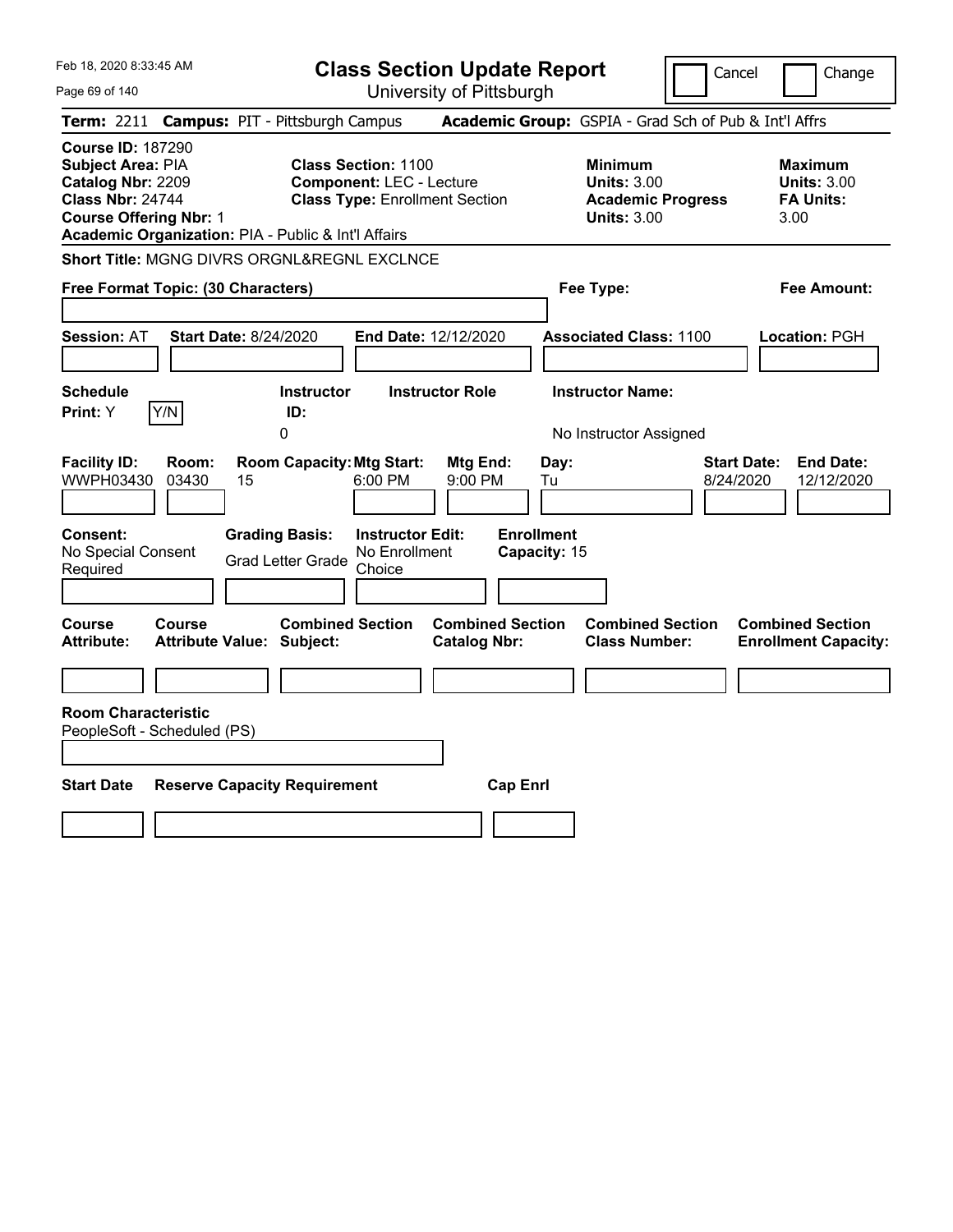Cancel Change

Page 70 of 140 **Class Section Update Report** University of Pittsburgh **Term:** 2211 **Campus:** PIT - Pittsburgh Campus **Academic Group:** GSPIA - Grad Sch of Pub & Int'l Affrs **Course ID:** 119894 **Subject Area:** PIA **Class Section:** 1350 **Minimum Maximum Catalog Nbr:** 2303 **Component:** LEC - Lecture **Units:** 3.00 **Units:** 3.00 **Class Nbr:** 23692 **Class Type:** Enrollment Section **Academic Progress FA Units: Course Offering Nbr:** 1 **Units:** 3.00 3.00 **Academic Organization:** PIA - Public & Int'l Affairs **Short Title:** SECURITY & INTELLGNC STUDIES **Free Format Topic: (30 Characters) Fee Type: Fee Amount: Session:** AT **Start Date:** 8/24/2020 **End Date:** 12/12/2020 **Associated Class:** 1350 **Location:** PGH **Schedule Instructor Instructor Role Instructor Name: Print:**  $Y$   $|Y/N|$  **ID:** 2946994 Primary Instructor Grauer,Ryan Daniel **Facility ID: Room: Room Capacity:Mtg Start: Mtg End: Day: Start Date: End Date:** WWPH03431 03431 30 6:00 PM 8:55 PM Th 8/24/2020 12/12/2020 **Consent: Grading Basis: Instructor Edit: Enrollment** No Special Consent No Special Consent Grad Letter Grade No Enrollment<br>Required Choice Choice **Capacity:** 27 **Course Course Combined Section Combined Section Combined Section Combined Section Attribute: Attribute Value: Subject: Catalog Nbr: Class Number: Enrollment Capacity:**  UCIS ASP UCIS ECC UCIS GLBST UCIS REES UCIS WES PS 2518 25669 4 **Room Characteristic** PeopleSoft - Scheduled (PS) **Start Date Reserve Capacity Requirement Cap Enrl**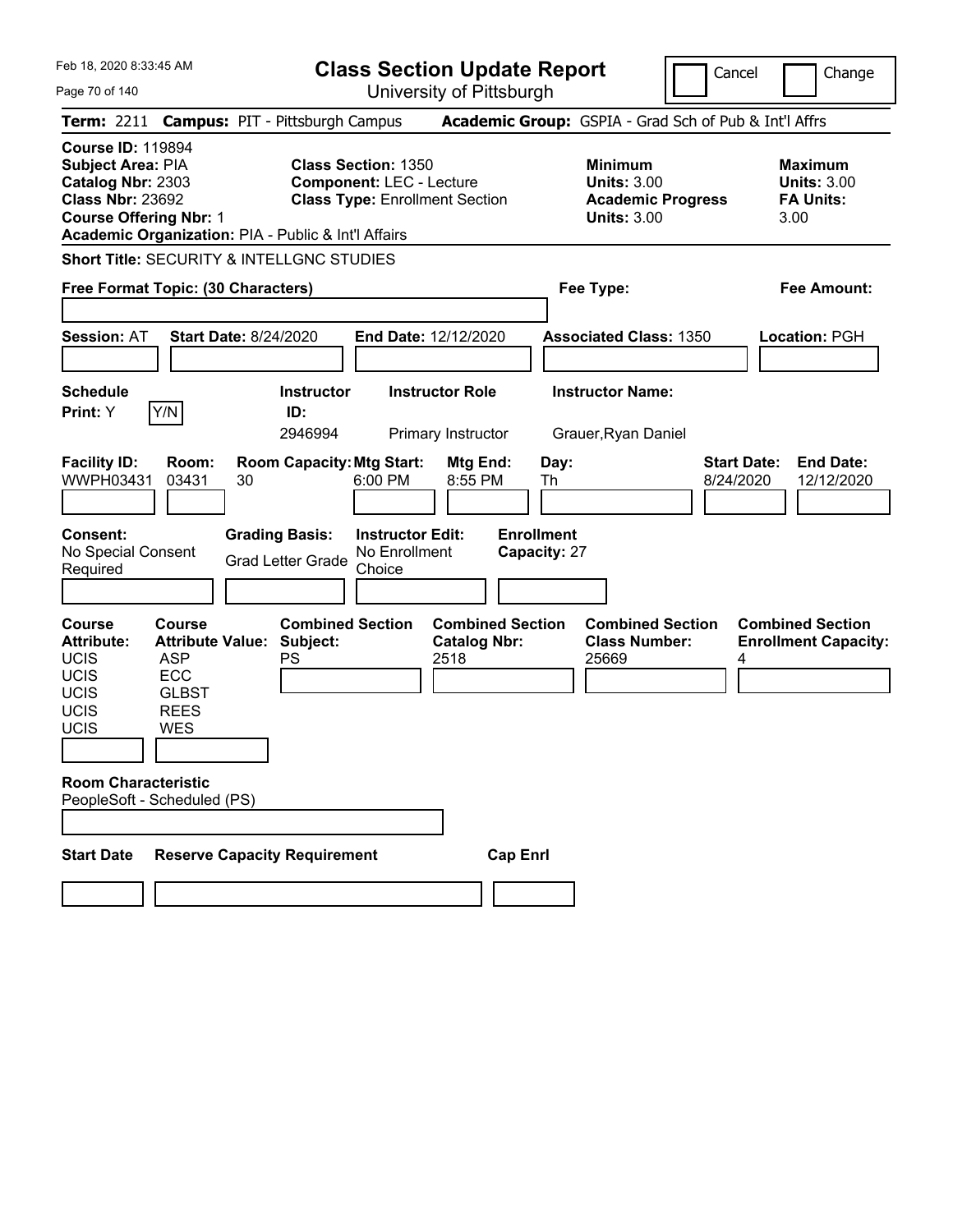**Class Section Update Report**

Cancel **Change** 

| Page 71 of 140                                                                                                                                                                        |                                                   | University of Pittsburgh                                                 |                                                                                        |                                                                   |
|---------------------------------------------------------------------------------------------------------------------------------------------------------------------------------------|---------------------------------------------------|--------------------------------------------------------------------------|----------------------------------------------------------------------------------------|-------------------------------------------------------------------|
| <b>Term: 2211</b>                                                                                                                                                                     | <b>Campus: PIT - Pittsburgh Campus</b>            |                                                                          | Academic Group: GSPIA - Grad Sch of Pub & Int'l Affrs                                  |                                                                   |
| <b>Course ID: 170491</b><br>Subject Area: PIA<br>Catalog Nbr: 2307<br><b>Class Nbr: 13283</b><br><b>Course Offering Nbr: 1</b><br>Academic Organization: PIA - Public & Int'l Affairs | <b>Class Section: 1030</b>                        | <b>Component: LEC - Lecture</b><br><b>Class Type: Enrollment Section</b> | <b>Minimum</b><br><b>Units: 3.00</b><br><b>Academic Progress</b><br><b>Units: 3.00</b> | <b>Maximum</b><br><b>Units: 3.00</b><br><b>FA Units:</b><br>3.00  |
| <b>Short Title: HUMAN SECURITY</b>                                                                                                                                                    |                                                   |                                                                          |                                                                                        |                                                                   |
| Free Format Topic: (30 Characters)                                                                                                                                                    |                                                   |                                                                          | Fee Type:                                                                              | Fee Amount:                                                       |
| <b>Session: AT</b>                                                                                                                                                                    | <b>Start Date: 8/24/2020</b>                      | End Date: 12/12/2020                                                     | <b>Associated Class: 1030</b>                                                          | Location: PGH                                                     |
| <b>Schedule</b><br>Print: Y<br>Y/N                                                                                                                                                    | <b>Instructor</b><br>ID:<br>2939653               | <b>Instructor Role</b><br>Primary Instructor                             | <b>Instructor Name:</b><br>Seybolt, Taylor B                                           |                                                                   |
| <b>Facility ID:</b><br>Room:<br>WWPH03911<br>03911                                                                                                                                    | <b>Room Capacity: Mtg Start:</b><br>70            | Mtg End:<br>9:00 AM<br>11:55 AM                                          | Day:<br>Mo                                                                             | <b>Start Date:</b><br><b>End Date:</b><br>8/24/2020<br>12/12/2020 |
| <b>Consent:</b><br>No Special Consent<br>Required                                                                                                                                     | <b>Grading Basis:</b><br><b>Grad Letter Grade</b> | <b>Instructor Edit:</b><br>No Enrollment<br>Choice                       | <b>Enrollment</b><br>Capacity: 65                                                      |                                                                   |
| Course<br>Course<br><b>Attribute Value:</b><br><b>Attribute:</b><br><b>UCIS</b><br><b>AFRST</b><br>UCIS<br><b>GLBST</b>                                                               | <b>Combined Section</b><br>Subject:<br><b>PS</b>  | <b>Combined Section</b><br><b>Catalog Nbr:</b><br>2320                   | <b>Combined Section</b><br><b>Class Number:</b><br>25677                               | <b>Combined Section</b><br><b>Enrollment Capacity:</b><br>5       |
| <b>Room Characteristic</b><br>PeopleSoft - Scheduled (PS)                                                                                                                             |                                                   |                                                                          |                                                                                        |                                                                   |
| <b>Start Date</b>                                                                                                                                                                     | <b>Reserve Capacity Requirement</b>               | <b>Cap Enrl</b>                                                          |                                                                                        |                                                                   |
|                                                                                                                                                                                       |                                                   |                                                                          |                                                                                        |                                                                   |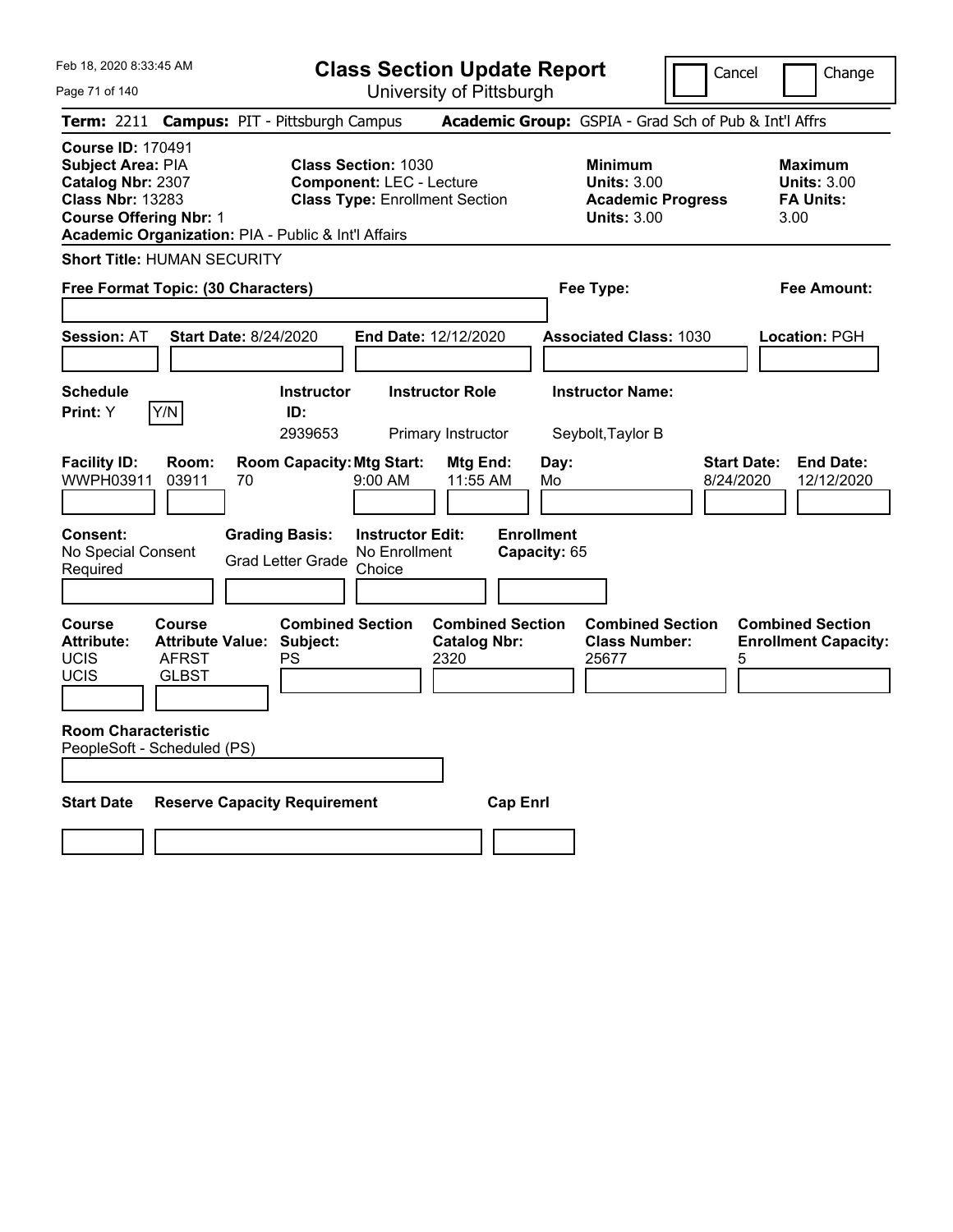**Class Section Update Report** University of Pittsburgh

Cancel Change

Page 72 of 140

**Term:** 2211 **Campus:** PIT - Pittsburgh Campus **Academic Group:** GSPIA - Grad Sch of Pub & Int'l Affrs **Course ID:** 119907 **Subject Area:** PIA **Class Section:** 1010 **Minimum Maximum Catalog Nbr:** 2319 **Component:** LEC - Lecture **Units:** 3.00 **Units:** 3.00 **Class Nbr:** 21980 **Class Type:** Enrollment Section **Academic Progress FA Units: Course Offering Nbr:** 1 **Units:** 3.00 3.00 **Academic Organization:** PIA - Public & Int'l Affairs **Short Title:** INTERNATIONAL TRADE **Free Format Topic: (30 Characters) Fee Type: Fee Amount: Session:** AT **Start Date:** 8/24/2020 **End Date:** 12/12/2020 **Associated Class:** 1010 **Location:** PGH **Schedule Instructor Instructor Role Instructor Name: Print:**  $Y$   $|Y/N|$  **ID:** 2953420 Primary Instructor Lewin,Michael **Facility ID: Room: Room Capacity:Mtg Start: Mtg End: Day: Start Date: End Date:** WWPH03800 03800 30 3:00 PM 5:55 PM We 8/24/2020 12/12/2020 **Consent: Grading Basis: Instructor Edit: Enrollment** No Special Consent Grad Letter Grade No Enrollment Choice **Capacity:** 30 **Course Course Combined Section Combined Section Combined Section Combined Section Attribute: Attribute Value: Subject: Catalog Nbr: Class Number: Enrollment Capacity:**  UCIS ASP UCIS ECC UCIS GLBST UCIS REES UCIS WES **Room Characteristic** PeopleSoft - Scheduled (PS) **Start Date Reserve Capacity Requirement Cap Enrl**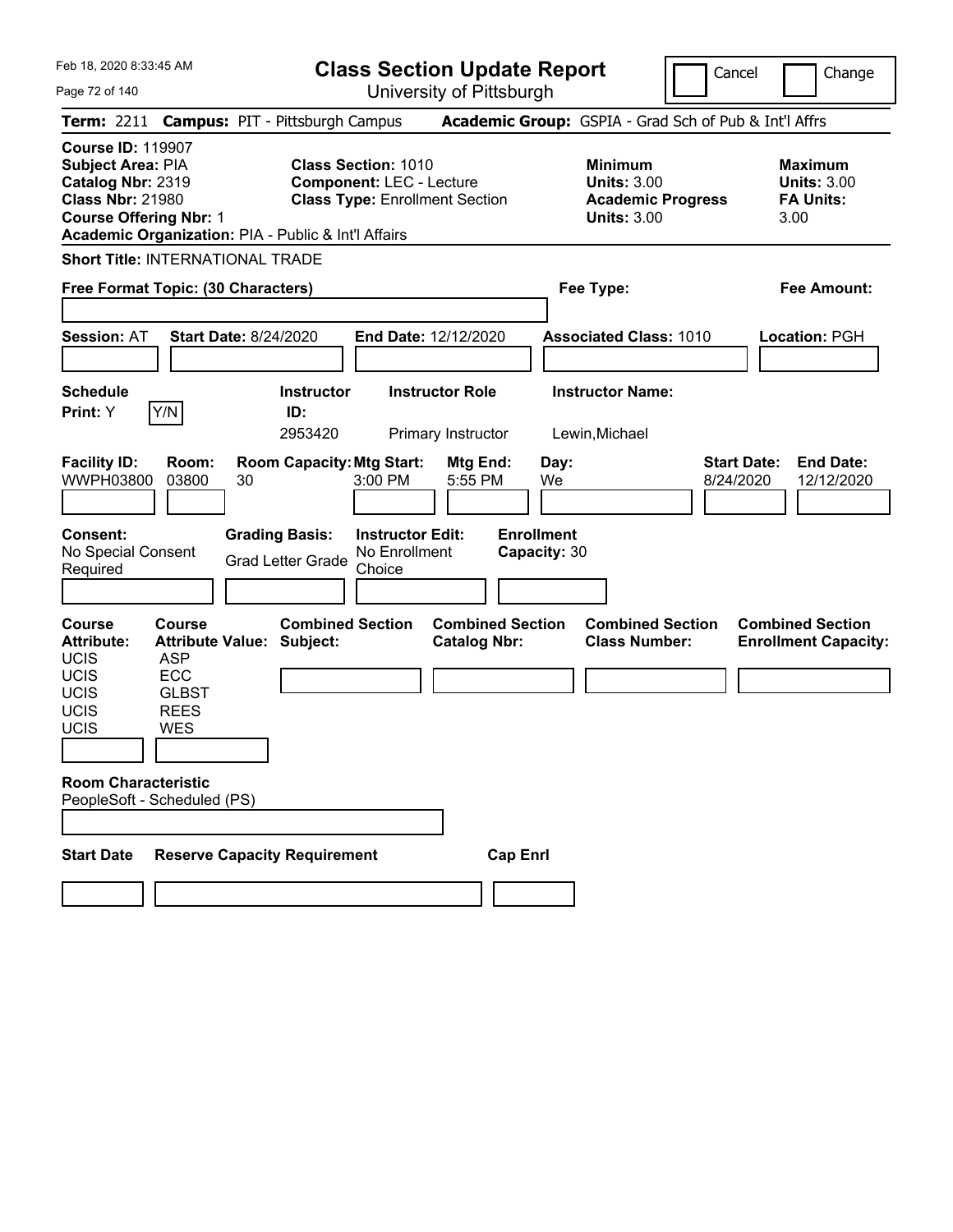Feb 18, 2020 8:33:45 AM Page 73 of 140 **Class Section Update Report** University of Pittsburgh Cancel | Change **Term:** 2211 **Campus:** PIT - Pittsburgh Campus **Academic Group:** GSPIA - Grad Sch of Pub & Int'l Affrs **Course ID:** 178380 **Subject Area:** PIA **Class Section:** 1300 **Minimum Maximum Catalog Nbr:** 2359 **Component:** DIR - Directed Studies **Units:** 3.00 **Units:** 3.00 **Class Type: Enrollment Section <b>Academic Progress FA Units: Course Offering Nbr:** 1 **Units:** 3.00 3.00 **Academic Organization:** PIA - Public & Int'l Affairs **Short Title:** CIVL WAR & CONFLICT RESOLUTION **Free Format Topic: (30 Characters) Fee Type: Fee Amount: Session:** AT **Start Date:** 8/24/2020 **End Date:** 12/12/2020 **Associated Class:** 1300 **Location:** PGH **Schedule Instructor Instructor Role Instructor Name: Print:**  $Y$   $|Y/N|$  **ID:** 2939653 Primary Instructor Seybolt,Taylor B **Facility ID: Room: Room Capacity:Mtg Start: Mtg End: Day: Start Date: End Date:** WWPH03600 03600 15 12:00 PM 2:55 PM Tu 8/24/2020 12/12/2020 **Consent: Grading Basis: Instructor Edit: Enrollment** No Special Consent No Special Consent Grad Letter Grade No Enrollment<br>Required Choice Choice **Capacity:** 15 **Course Course Combined Section Combined Section Combined Section Combined Section**  Attribute: Attribute Value: Subject: Catalog Nbr: Class Number: Enrollment Capacity: UCIS AFRST UCIS GLBST **Room Characteristic** PeopleSoft - Scheduled (PS) **Start Date Reserve Capacity Requirement Cap Enrl**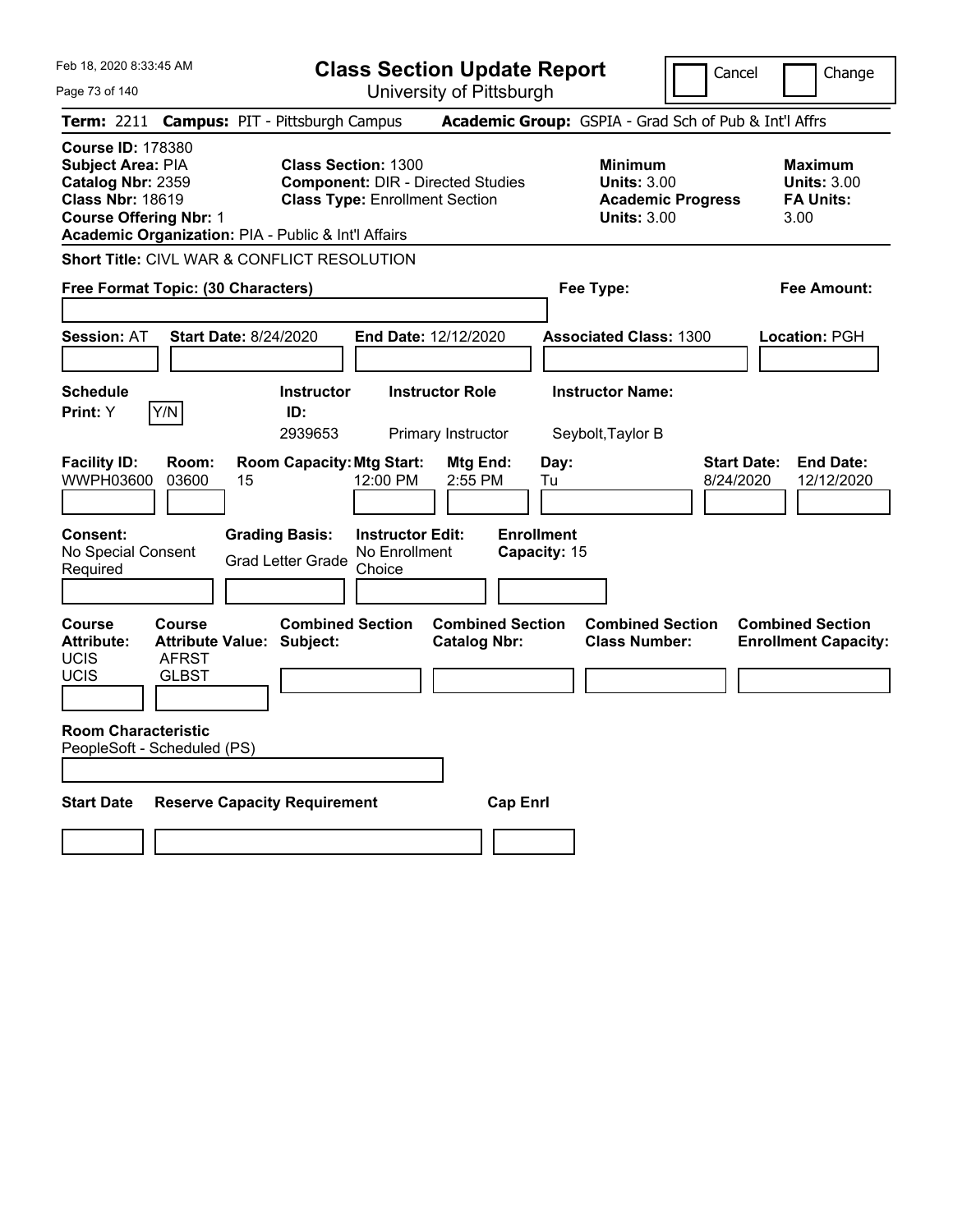Page 74 of 140

**Class Section Update Report**

Cancel **Change** 

| Term: 2211 Campus: PIT - Pittsburgh Campus                                                                                                                                                   |                                             |    |                                                             |                                                                                                        |                                                |                                   |            | <b>Academic Group:</b> GSPIA - Grad Sch of Pub & Int'l Affrs                           |                                 |                                                                  |
|----------------------------------------------------------------------------------------------------------------------------------------------------------------------------------------------|---------------------------------------------|----|-------------------------------------------------------------|--------------------------------------------------------------------------------------------------------|------------------------------------------------|-----------------------------------|------------|----------------------------------------------------------------------------------------|---------------------------------|------------------------------------------------------------------|
| <b>Course ID: 119947</b><br><b>Subject Area: PIA</b><br>Catalog Nbr: 2363<br><b>Class Nbr: 13277</b><br><b>Course Offering Nbr: 1</b><br>Academic Organization: PIA - Public & Int'l Affairs |                                             |    |                                                             | <b>Class Section: 1030</b><br><b>Component: LEC - Lecture</b><br><b>Class Type: Enrollment Section</b> |                                                |                                   |            | <b>Minimum</b><br><b>Units: 3.00</b><br><b>Academic Progress</b><br><b>Units: 3.00</b> |                                 | <b>Maximum</b><br><b>Units: 3.00</b><br><b>FA Units:</b><br>3.00 |
| <b>Short Title: INTERNATIONAL HISTORY</b>                                                                                                                                                    |                                             |    |                                                             |                                                                                                        |                                                |                                   |            |                                                                                        |                                 |                                                                  |
| Free Format Topic: (30 Characters)                                                                                                                                                           |                                             |    |                                                             |                                                                                                        |                                                |                                   |            | Fee Type:                                                                              |                                 | <b>Fee Amount:</b>                                               |
|                                                                                                                                                                                              |                                             |    |                                                             |                                                                                                        |                                                |                                   |            |                                                                                        |                                 |                                                                  |
| <b>Session: AT</b>                                                                                                                                                                           | <b>Start Date: 8/24/2020</b>                |    |                                                             | <b>End Date: 12/12/2020</b>                                                                            |                                                |                                   |            | <b>Associated Class: 1030</b>                                                          |                                 | Location: PGH                                                    |
| <b>Schedule</b><br>Print: Y                                                                                                                                                                  | Y/N                                         |    | <b>Instructor</b><br>ID:<br>2940551                         |                                                                                                        | <b>Instructor Role</b><br>Primary Instructor   |                                   |            | <b>Instructor Name:</b><br>Skinner, Charles B                                          |                                 |                                                                  |
|                                                                                                                                                                                              |                                             |    |                                                             |                                                                                                        |                                                |                                   |            |                                                                                        |                                 |                                                                  |
| <b>Facility ID:</b><br>WWPH03431                                                                                                                                                             | Room:<br>03431                              | 30 | <b>Room Capacity: Mtg Start:</b>                            | 9:00 AM                                                                                                | Mtg End:<br>11:55 AM                           |                                   | Day:<br>Tu |                                                                                        | <b>Start Date:</b><br>8/24/2020 | <b>End Date:</b><br>12/12/2020                                   |
| <b>Consent:</b><br>No Special Consent<br>Required                                                                                                                                            |                                             |    | <b>Grading Basis:</b><br><b>Grad Letter Grade</b>           | <b>Instructor Edit:</b><br>No Enrollment<br>Choice                                                     |                                                | <b>Enrollment</b><br>Capacity: 30 |            |                                                                                        |                                 |                                                                  |
|                                                                                                                                                                                              |                                             |    |                                                             |                                                                                                        |                                                |                                   |            |                                                                                        |                                 |                                                                  |
| <b>Course</b><br><b>Attribute:</b><br><b>UCIS</b><br>UCIS                                                                                                                                    | <b>Course</b><br><b>AFRST</b><br><b>ASP</b> |    | <b>Combined Section</b><br><b>Attribute Value: Subject:</b> |                                                                                                        | <b>Combined Section</b><br><b>Catalog Nbr:</b> |                                   |            | <b>Combined Section</b><br><b>Class Number:</b>                                        |                                 | <b>Combined Section</b><br><b>Enrollment Capacity:</b>           |
| UCIS                                                                                                                                                                                         | ECC                                         |    |                                                             |                                                                                                        |                                                |                                   |            |                                                                                        |                                 |                                                                  |
| UCIS                                                                                                                                                                                         | <b>GLBST</b>                                |    |                                                             |                                                                                                        |                                                |                                   |            |                                                                                        |                                 |                                                                  |
| <b>UCIS</b><br>UCIS                                                                                                                                                                          | <b>REES</b><br><b>WES</b>                   |    |                                                             |                                                                                                        |                                                |                                   |            |                                                                                        |                                 |                                                                  |
|                                                                                                                                                                                              |                                             |    |                                                             |                                                                                                        |                                                |                                   |            |                                                                                        |                                 |                                                                  |
|                                                                                                                                                                                              |                                             |    |                                                             |                                                                                                        |                                                |                                   |            |                                                                                        |                                 |                                                                  |
| <b>Room Characteristic</b><br>PeopleSoft - Scheduled (PS)                                                                                                                                    |                                             |    |                                                             |                                                                                                        |                                                |                                   |            |                                                                                        |                                 |                                                                  |
|                                                                                                                                                                                              |                                             |    |                                                             |                                                                                                        |                                                |                                   |            |                                                                                        |                                 |                                                                  |
| <b>Start Date</b>                                                                                                                                                                            |                                             |    | <b>Reserve Capacity Requirement</b>                         |                                                                                                        |                                                | <b>Cap Enrl</b>                   |            |                                                                                        |                                 |                                                                  |
|                                                                                                                                                                                              |                                             |    |                                                             |                                                                                                        |                                                |                                   |            |                                                                                        |                                 |                                                                  |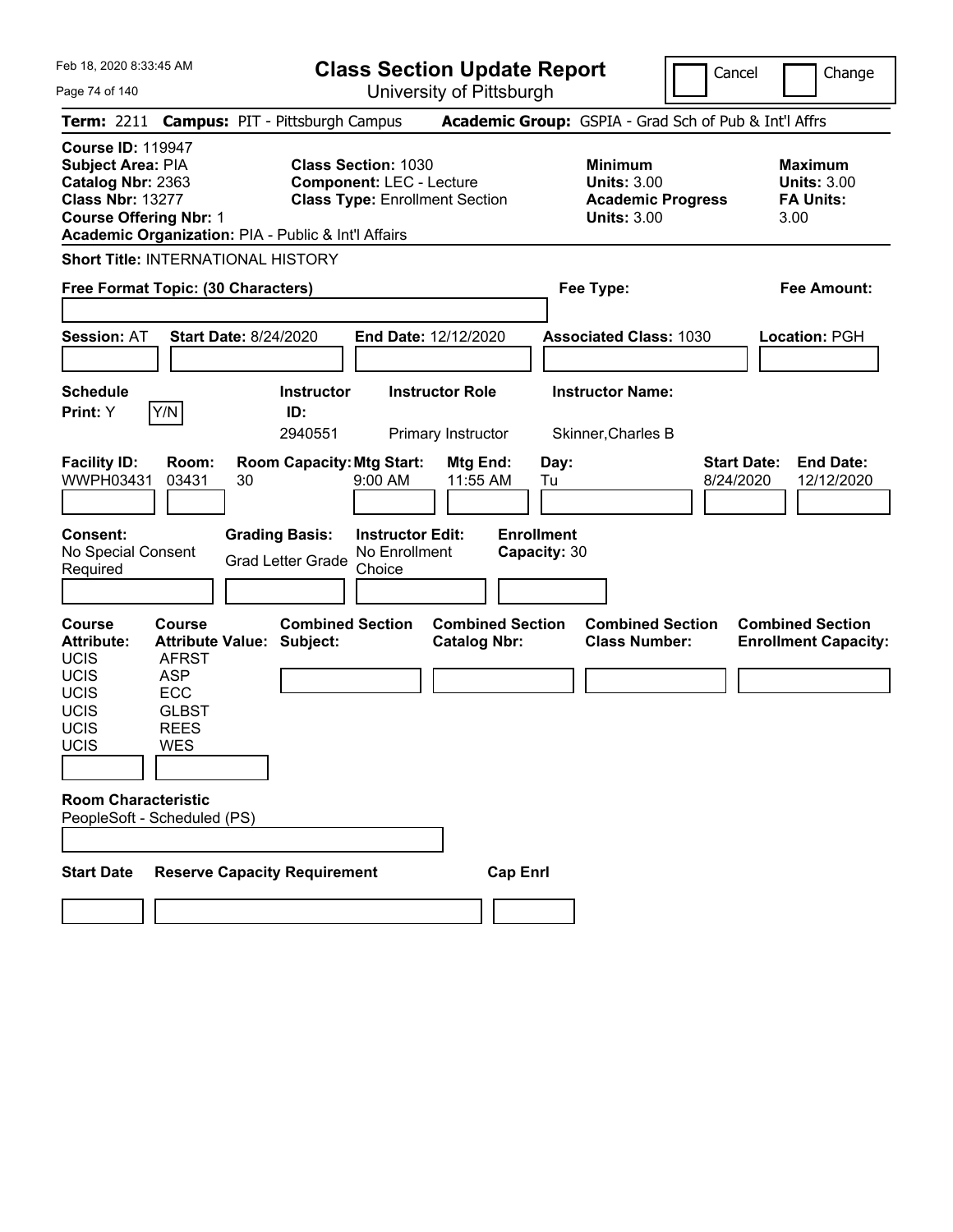Page 75 of 140

**Class Section Update Report**

Cancel **Change** 

|                                                                                                                                       | Term: 2211 Campus: PIT - Pittsburgh Campus                                                                                   |                                                   |                                                               |                                                |                                   | Academic Group: GSPIA - Grad Sch of Pub & Int'l Affrs                             |                                                                   |
|---------------------------------------------------------------------------------------------------------------------------------------|------------------------------------------------------------------------------------------------------------------------------|---------------------------------------------------|---------------------------------------------------------------|------------------------------------------------|-----------------------------------|-----------------------------------------------------------------------------------|-------------------------------------------------------------------|
| <b>Course ID: 119947</b><br><b>Subject Area: PIA</b><br>Catalog Nbr: 2363<br><b>Class Nbr: 30628</b><br><b>Course Offering Nbr: 1</b> | Academic Organization: PIA - Public & Int'l Affairs                                                                          |                                                   | <b>Class Section: 1080</b><br><b>Component: LEC - Lecture</b> | <b>Class Type: Enrollment Section</b>          |                                   | <b>Minimum</b><br>Units: $3.00$<br><b>Academic Progress</b><br><b>Units: 3.00</b> | <b>Maximum</b><br><b>Units: 3.00</b><br><b>FA Units:</b><br>3.00  |
|                                                                                                                                       | <b>Short Title: INTERNATIONAL HISTORY</b>                                                                                    |                                                   |                                                               |                                                |                                   |                                                                                   |                                                                   |
|                                                                                                                                       | Free Format Topic: (30 Characters)                                                                                           |                                                   |                                                               |                                                |                                   | Fee Type:                                                                         | Fee Amount:                                                       |
| <b>Session: AT</b>                                                                                                                    | <b>Start Date: 8/24/2020</b>                                                                                                 |                                                   |                                                               | End Date: 12/12/2020                           |                                   | <b>Associated Class: 1080</b>                                                     | Location: PGH                                                     |
|                                                                                                                                       |                                                                                                                              |                                                   |                                                               |                                                |                                   |                                                                                   |                                                                   |
| <b>Schedule</b><br><b>Print:</b> Y                                                                                                    | Y/N                                                                                                                          | <b>Instructor</b><br>ID:<br>2940551               |                                                               | <b>Instructor Role</b><br>Primary Instructor   |                                   | <b>Instructor Name:</b><br>Skinner, Charles B                                     |                                                                   |
| <b>Facility ID:</b><br>WWPH03431                                                                                                      | Room:<br>03431<br>30                                                                                                         | <b>Room Capacity: Mtg Start:</b>                  | 3:00 PM                                                       | Mtg End:<br>5:55 PM                            | Day:<br>Tu                        |                                                                                   | <b>Start Date:</b><br><b>End Date:</b><br>8/24/2020<br>12/12/2020 |
| <b>Consent:</b><br>No Special Consent<br>Required                                                                                     |                                                                                                                              | <b>Grading Basis:</b><br><b>Grad Letter Grade</b> | <b>Instructor Edit:</b><br>No Enrollment<br>Choice            |                                                | <b>Enrollment</b><br>Capacity: 30 |                                                                                   |                                                                   |
| <b>Course</b><br><b>Attribute:</b><br>UCIS<br>UCIS<br>UCIS<br><b>UCIS</b><br>UCIS                                                     | <b>Course</b><br><b>Attribute Value: Subject:</b><br><b>AFRST</b><br><b>ASP</b><br><b>GLBST</b><br><b>REES</b><br><b>WES</b> | <b>Combined Section</b>                           |                                                               | <b>Combined Section</b><br><b>Catalog Nbr:</b> |                                   | <b>Combined Section</b><br><b>Class Number:</b>                                   | <b>Combined Section</b><br><b>Enrollment Capacity:</b>            |
|                                                                                                                                       |                                                                                                                              |                                                   |                                                               |                                                |                                   |                                                                                   |                                                                   |
| <b>Room Characteristic</b>                                                                                                            | PeopleSoft - Scheduled (PS)                                                                                                  |                                                   |                                                               |                                                |                                   |                                                                                   |                                                                   |
| <b>Start Date</b>                                                                                                                     | <b>Reserve Capacity Requirement</b>                                                                                          |                                                   |                                                               | <b>Cap Enri</b>                                |                                   |                                                                                   |                                                                   |
|                                                                                                                                       |                                                                                                                              |                                                   |                                                               |                                                |                                   |                                                                                   |                                                                   |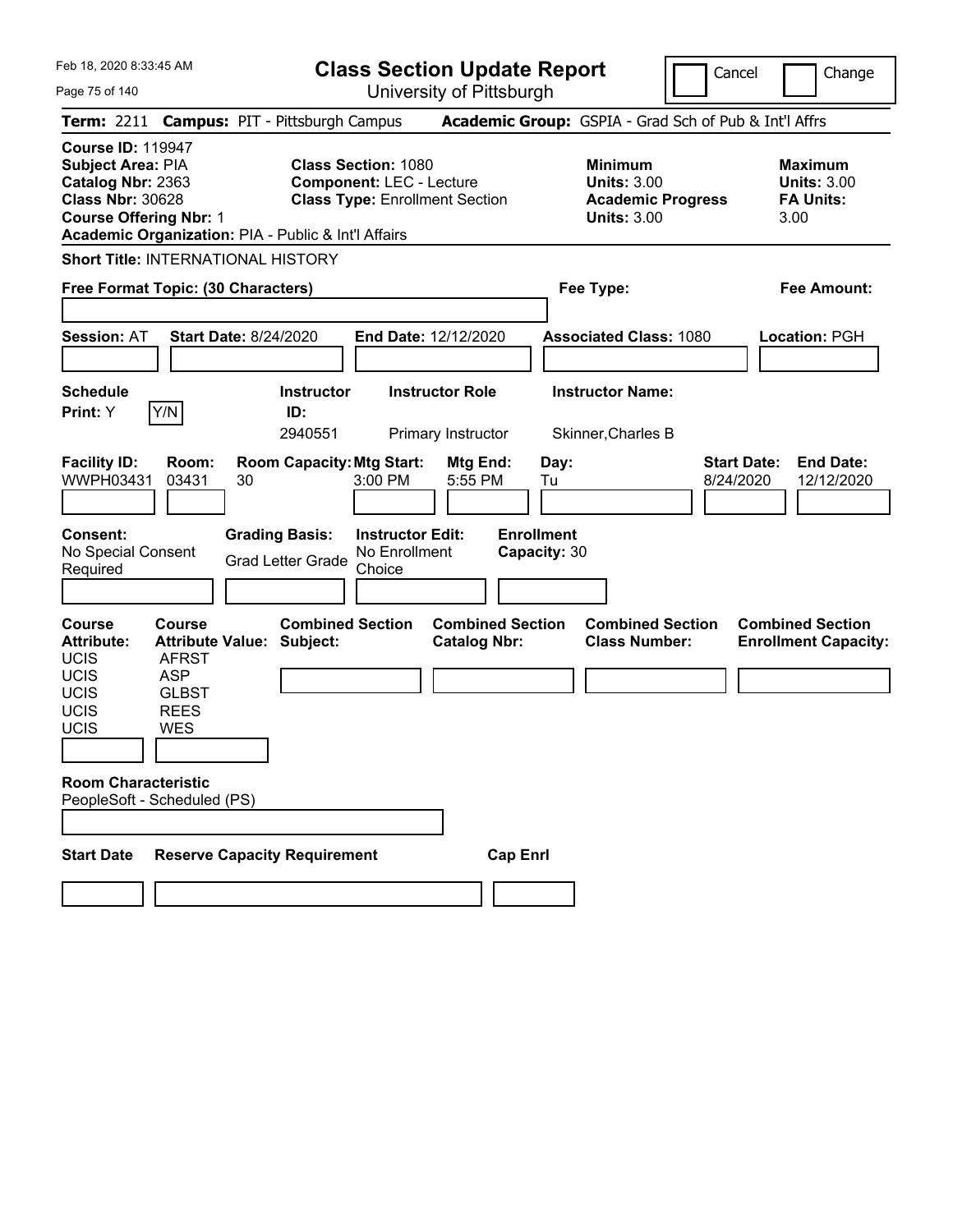Feb 18, 2020 8:33:45 AM Page 76 of 140 **Class Section Update Report** University of Pittsburgh Cancel Change **Term:** 2211 **Campus:** PIT - Pittsburgh Campus **Academic Group:** GSPIA - Grad Sch of Pub & Int'l Affrs **Course ID:** 119954 **Subject Area:** PIA **Class Section:** 1050 **Minimum Maximum Catalog Nbr:** 2372 **Component:** SEM - Seminar **Units:** 3.00 **Units:** 3.00 **Class Nbr:** 30191 **Class Type:** Enrollment Section **Academic Progress FA Units: Course Offering Nbr:** 1 **Units:** 3.00 3.00 **Academic Organization:** PIA - Public & Int'l Affairs **Short Title:** POLC MKG POL E ASIA COMP PERSP **Free Format Topic: (30 Characters) Fee Type: Fee Amount: Session:** AT **Start Date:** 8/24/2020 **End Date:** 12/12/2020 **Associated Class:** 1050 **Location:** PGH **Schedule Instructor Instructor Role Instructor Name: Print:**  $Y$   $|Y/N|$  **ID:** 2957829 Primary Instructor Shimizu,Kaoru **Facility ID: Room: Room Capacity:Mtg Start: Mtg End: Day: Start Date: End Date:** WWPH03200 03200 15 12:00 PM 2:55 PM Mo 8/24/2020 12/12/2020 **Consent: Grading Basis: Instructor Edit: Enrollment** No Special Consent No Special Consent Grad Letter Grade No Enrollment<br>Required Choice Choice **Capacity:** 15 **Course Course Combined Section Combined Section Combined Section Combined Section Attribute: Attribute Value: Subject: Catalog Nbr: Class Number: Enrollment Capacity: Room Characteristic** PeopleSoft - Scheduled (PS) **Start Date Reserve Capacity Requirement Cap Enrl**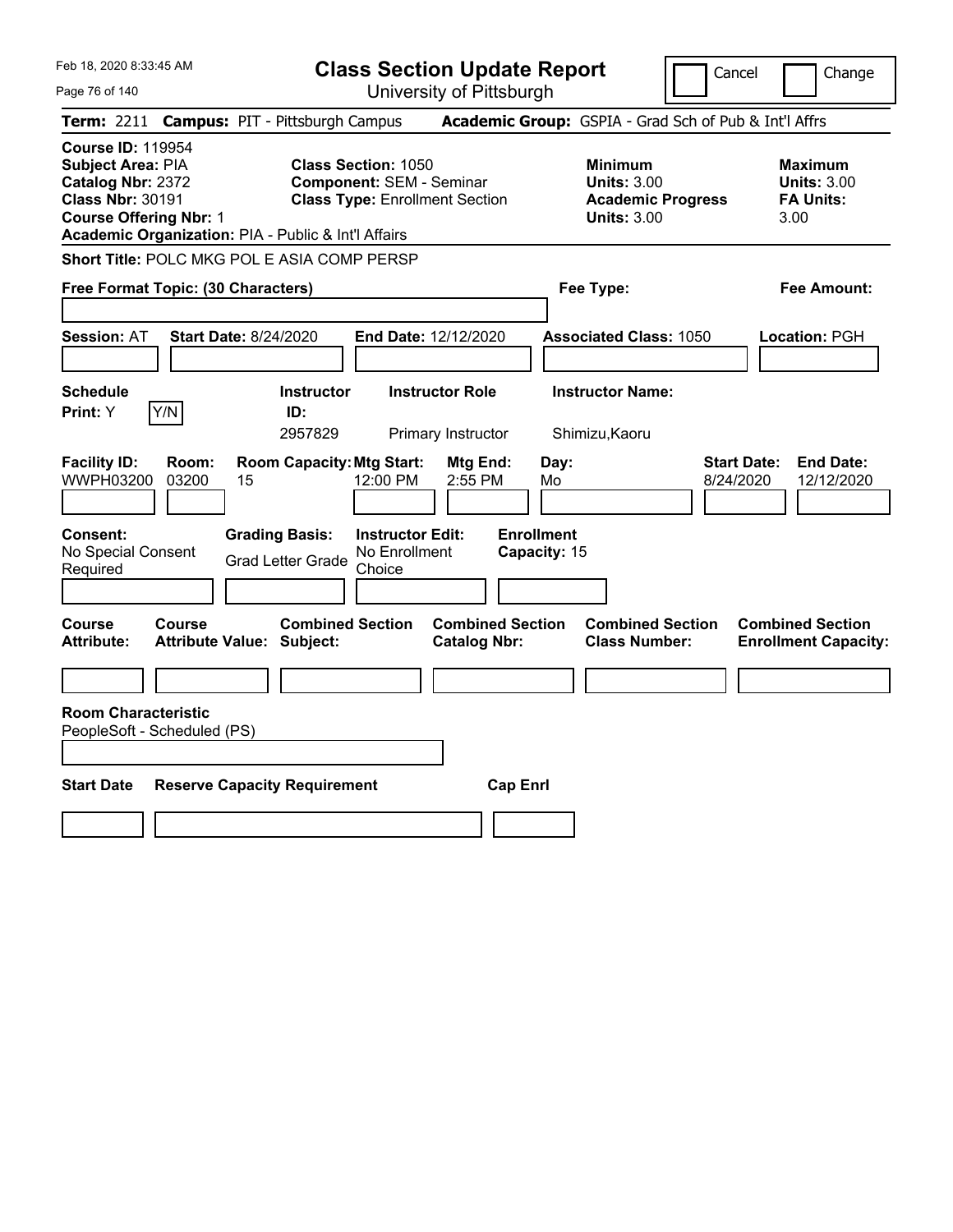Page 77 of 140

**Class Section Update Report**

Cancel Change

| Term: 2211 Campus: PIT - Pittsburgh Campus                                                                                                                                                   |                                                                                                                                                                               |                                                                                        | Academic Group: GSPIA - Grad Sch of Pub & Int'l Affrs            |                                                        |  |  |  |  |
|----------------------------------------------------------------------------------------------------------------------------------------------------------------------------------------------|-------------------------------------------------------------------------------------------------------------------------------------------------------------------------------|----------------------------------------------------------------------------------------|------------------------------------------------------------------|--------------------------------------------------------|--|--|--|--|
| <b>Course ID: 178381</b><br><b>Subject Area: PIA</b><br>Catalog Nbr: 2379<br><b>Class Nbr: 27843</b><br><b>Course Offering Nbr: 1</b><br>Academic Organization: PIA - Public & Int'l Affairs | <b>Class Section: 1100</b><br><b>Component: LEC - Lecture</b><br><b>Class Type: Enrollment Section</b>                                                                        | <b>Minimum</b><br><b>Units: 3.00</b><br><b>Academic Progress</b><br><b>Units: 3.00</b> | <b>Maximum</b><br><b>Units: 3.00</b><br><b>FA Units:</b><br>3.00 |                                                        |  |  |  |  |
| Short Title: INTRODUCTION TO CYBER CRIMES                                                                                                                                                    |                                                                                                                                                                               |                                                                                        |                                                                  |                                                        |  |  |  |  |
| Free Format Topic: (30 Characters)                                                                                                                                                           |                                                                                                                                                                               | Fee Type:                                                                              | <b>Fee Amount:</b>                                               |                                                        |  |  |  |  |
| <b>Session: AT</b>                                                                                                                                                                           | <b>Start Date: 8/24/2020</b>                                                                                                                                                  | End Date: 12/12/2020                                                                   | <b>Associated Class: 1100</b>                                    | Location: PGH                                          |  |  |  |  |
| <b>Schedule</b><br>Y/N<br>Print: Y                                                                                                                                                           | <b>Instructor</b><br>ID:<br>2957205                                                                                                                                           | <b>Instructor Role</b><br><b>Primary Instructor</b>                                    | <b>Instructor Name:</b><br>Mancini, Stephen William              |                                                        |  |  |  |  |
| <b>Facility ID:</b><br>WWPH03800<br>Consent:                                                                                                                                                 | <b>Room Capacity: Mtg Start:</b><br><b>Start Date:</b><br><b>End Date:</b><br>Room:<br>Mtg End:<br>Day:<br>03800<br>30<br>6:00 PM<br>9:00 PM<br>8/24/2020<br>12/12/2020<br>We |                                                                                        |                                                                  |                                                        |  |  |  |  |
| No Special Consent<br>Required                                                                                                                                                               | <b>Grading Basis:</b><br><b>Grad Letter Grade</b>                                                                                                                             | <b>Instructor Edit:</b><br>No Enrollment<br>Choice                                     | <b>Enrollment</b><br>Capacity: 18                                |                                                        |  |  |  |  |
| Course<br>Course<br><b>Attribute:</b><br><b>UCIS</b><br><b>REES</b>                                                                                                                          | <b>Combined Section</b><br><b>Attribute Value: Subject:</b>                                                                                                                   | <b>Combined Section</b><br><b>Catalog Nbr:</b>                                         | <b>Combined Section</b><br><b>Class Number:</b>                  | <b>Combined Section</b><br><b>Enrollment Capacity:</b> |  |  |  |  |
| <b>Room Characteristic</b><br>PeopleSoft - Scheduled (PS)                                                                                                                                    |                                                                                                                                                                               |                                                                                        |                                                                  |                                                        |  |  |  |  |
| <b>Start Date</b>                                                                                                                                                                            | <b>Reserve Capacity Requirement</b>                                                                                                                                           |                                                                                        | <b>Cap Enrl</b>                                                  |                                                        |  |  |  |  |
|                                                                                                                                                                                              |                                                                                                                                                                               |                                                                                        |                                                                  |                                                        |  |  |  |  |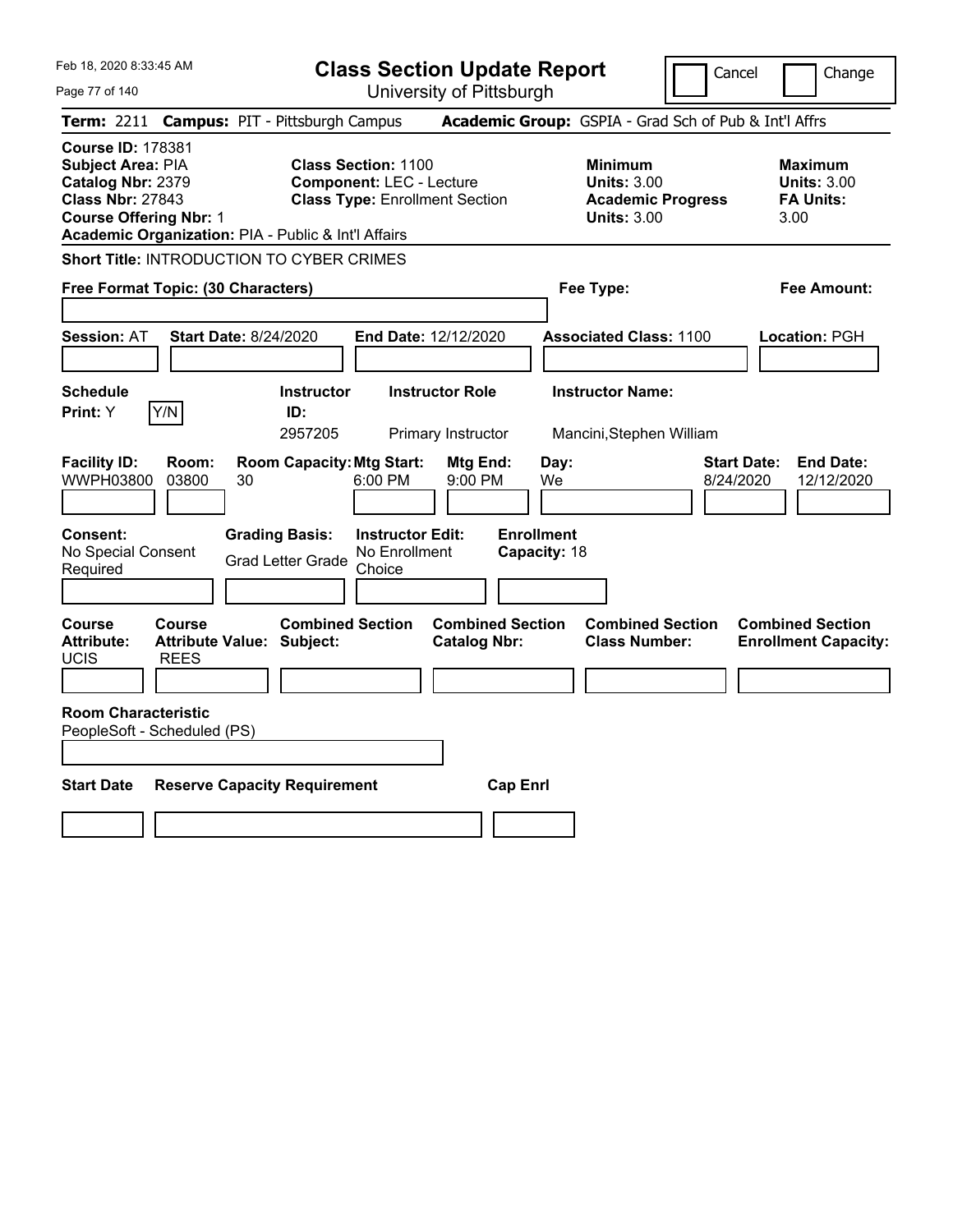| Feb 18, 2020 8:33:45 AM<br>Page 78 of 140                                                                                                                                                    | <b>Class Section Update Report</b><br>University of Pittsburgh                                          | Cancel                                                                                 | Change                                                           |
|----------------------------------------------------------------------------------------------------------------------------------------------------------------------------------------------|---------------------------------------------------------------------------------------------------------|----------------------------------------------------------------------------------------|------------------------------------------------------------------|
| Term: 2211 Campus: PIT - Pittsburgh Campus                                                                                                                                                   |                                                                                                         | Academic Group: GSPIA - Grad Sch of Pub & Int'l Affrs                                  |                                                                  |
| <b>Course ID: 151007</b><br><b>Subject Area: PIA</b><br>Catalog Nbr: 2394<br><b>Class Nbr: 13284</b><br><b>Course Offering Nbr: 1</b><br>Academic Organization: PIA - Public & Int'l Affairs | <b>Class Section: 1070</b><br><b>Component: LEC - Lecture</b><br><b>Class Type: Enrollment Section</b>  | <b>Minimum</b><br><b>Units: 3.00</b><br><b>Academic Progress</b><br><b>Units: 3.00</b> | <b>Maximum</b><br><b>Units: 3.00</b><br><b>FA Units:</b><br>3.00 |
| Short Title: ISS IN GLBL ECON & FINCL SECU                                                                                                                                                   |                                                                                                         |                                                                                        |                                                                  |
| Free Format Topic: (30 Characters)<br>DC SEMESTER                                                                                                                                            |                                                                                                         | Fee Type:                                                                              | <b>Fee Amount:</b>                                               |
|                                                                                                                                                                                              |                                                                                                         |                                                                                        |                                                                  |
| <b>Start Date: 8/24/2020</b><br><b>Session: AT</b>                                                                                                                                           | End Date: 12/12/2020                                                                                    | <b>Associated Class: 1070</b>                                                          | <b>Location: WASHDC</b>                                          |
| <b>Schedule</b><br>Y/N<br><b>Print:</b> Y                                                                                                                                                    | <b>Instructor Role</b><br><b>Instructor</b><br>ID:<br>2955765<br>Primary Instructor                     | <b>Instructor Name:</b><br>Hamilton, Alastair McNeish                                  |                                                                  |
| <b>Facility ID:</b><br>Room:<br><b>TBATBA</b><br>TBA<br>0                                                                                                                                    | <b>Room Capacity: Mtg Start:</b><br>Mtg End:<br>6:00 PM<br>9:00 PM                                      | <b>Start Date:</b><br>Day:<br>8/24/2020<br>Mo                                          | <b>End Date:</b><br>12/12/2020                                   |
| <b>Consent:</b><br><b>Department Consent</b><br>Required                                                                                                                                     | <b>Grading Basis:</b><br><b>Instructor Edit:</b><br>No Enrollment<br><b>Grad Letter Grade</b><br>Choice | <b>Enrollment</b><br>Capacity: 20                                                      |                                                                  |
| <b>Course</b><br><b>Course</b><br><b>Attribute:</b><br><b>Attribute Value: Subject:</b><br>UCIS<br><b>AFRST</b><br>UCIS<br><b>GLBST</b>                                                      | <b>Combined Section</b><br><b>Combined Section</b><br><b>Catalog Nbr:</b>                               | <b>Combined Section</b><br><b>Class Number:</b>                                        | <b>Combined Section</b><br><b>Enrollment Capacity:</b>           |
| <b>Room Characteristic</b>                                                                                                                                                                   |                                                                                                         |                                                                                        |                                                                  |
|                                                                                                                                                                                              |                                                                                                         |                                                                                        |                                                                  |
| <b>Start Date</b>                                                                                                                                                                            | <b>Reserve Capacity Requirement</b>                                                                     | <b>Cap Enrl</b>                                                                        |                                                                  |
|                                                                                                                                                                                              |                                                                                                         |                                                                                        |                                                                  |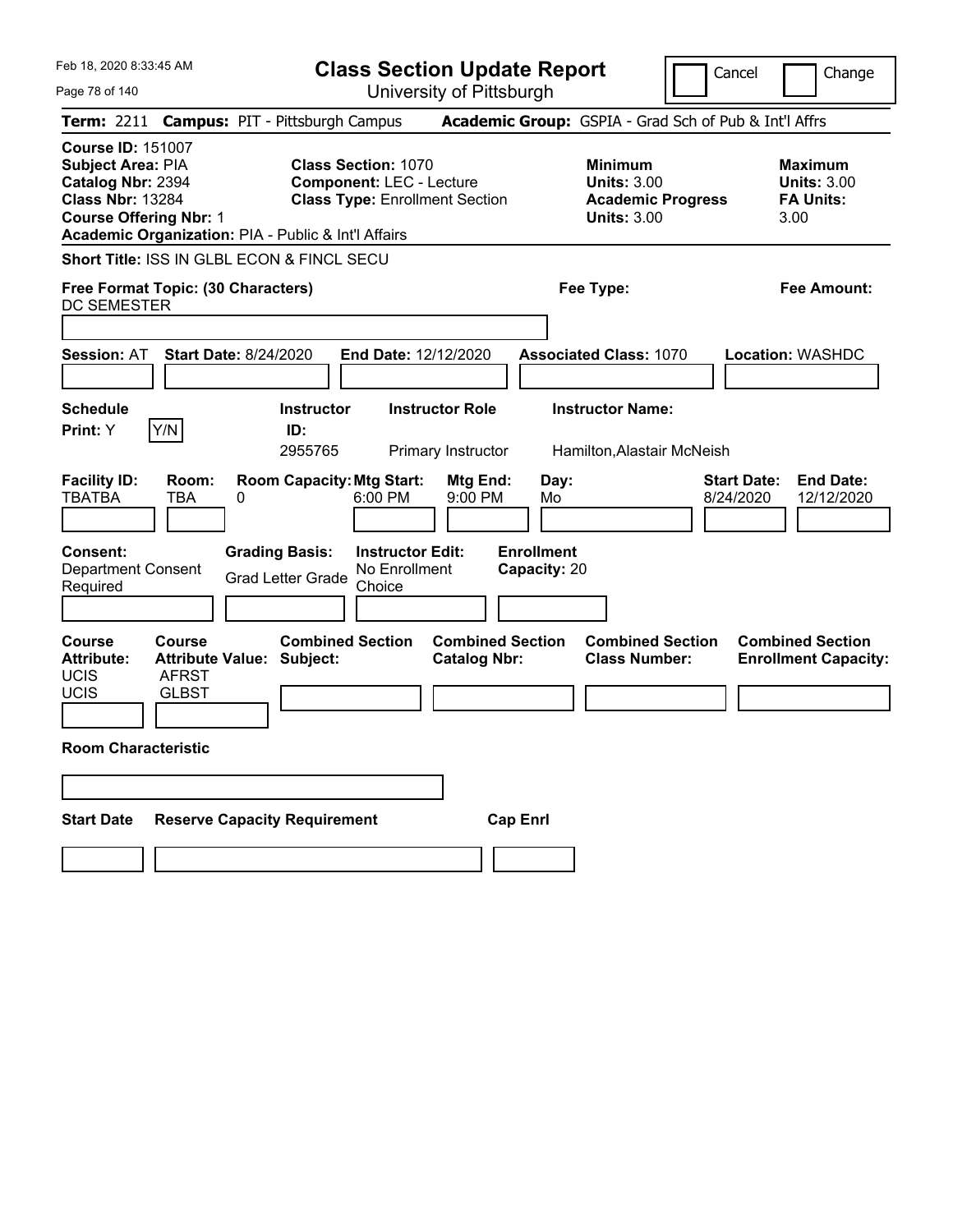| Feb 18, 2020 8:33:45 AM                                                                                                        |                                                                                   |                                                     |                                                                                                        |                                              | <b>Class Section Update Report</b> |                                                                                        | Cancel                          | Change                                                           |
|--------------------------------------------------------------------------------------------------------------------------------|-----------------------------------------------------------------------------------|-----------------------------------------------------|--------------------------------------------------------------------------------------------------------|----------------------------------------------|------------------------------------|----------------------------------------------------------------------------------------|---------------------------------|------------------------------------------------------------------|
| Page 79 of 140                                                                                                                 |                                                                                   |                                                     | University of Pittsburgh                                                                               |                                              |                                    |                                                                                        |                                 |                                                                  |
|                                                                                                                                |                                                                                   | Term: 2211 Campus: PIT - Pittsburgh Campus          |                                                                                                        |                                              |                                    | <b>Academic Group:</b> GSPIA - Grad Sch of Pub & Int'l Affrs                           |                                 |                                                                  |
| <b>Course ID: 151009</b><br>Subject Area: PIA<br>Catalog Nbr: 2397<br><b>Class Nbr: 13285</b><br><b>Course Offering Nbr: 1</b> |                                                                                   | Academic Organization: PIA - Public & Int'l Affairs | <b>Class Section: 1070</b><br><b>Component: LEC - Lecture</b><br><b>Class Type: Enrollment Section</b> |                                              |                                    | <b>Minimum</b><br><b>Units: 3.00</b><br><b>Academic Progress</b><br><b>Units: 3.00</b> |                                 | <b>Maximum</b><br><b>Units: 3.00</b><br><b>FA Units:</b><br>3.00 |
|                                                                                                                                |                                                                                   | <b>Short Title: INT'L ECONOMIC NEGOTIATIONS</b>     |                                                                                                        |                                              |                                    |                                                                                        |                                 |                                                                  |
| Free Format Topic: (30 Characters)<br><b>DC SEMESTER</b>                                                                       |                                                                                   |                                                     |                                                                                                        |                                              |                                    | Fee Type:                                                                              |                                 | Fee Amount:                                                      |
| <b>Session: AT</b>                                                                                                             | <b>Start Date: 8/24/2020</b>                                                      |                                                     | End Date: 12/12/2020                                                                                   |                                              |                                    | <b>Associated Class: 1070</b>                                                          |                                 | <b>Location: WASHDC</b>                                          |
| <b>Schedule</b><br>Print: Y                                                                                                    | Y/N                                                                               | <b>Instructor</b><br>ID:<br>2955765                 |                                                                                                        | <b>Instructor Role</b><br>Primary Instructor |                                    | <b>Instructor Name:</b><br>Hamilton, Alastair McNeish                                  |                                 |                                                                  |
| <b>Facility ID:</b><br><b>TBATBA</b>                                                                                           | Room:<br><b>TBA</b><br>0                                                          | <b>Room Capacity: Mtg Start:</b>                    | 6:00 PM                                                                                                | Mtg End:<br>9:00 PM                          | Day:<br>We                         |                                                                                        | <b>Start Date:</b><br>8/24/2020 | <b>End Date:</b><br>12/12/2020                                   |
| Consent:<br>Department Consent<br>Required                                                                                     |                                                                                   | <b>Grading Basis:</b><br><b>Grad Letter Grade</b>   | <b>Instructor Edit:</b><br>No Enrollment<br>Choice                                                     |                                              | <b>Enrollment</b><br>Capacity: 20  |                                                                                        |                                 |                                                                  |
| <b>Course</b><br><b>Attribute:</b><br><b>UCIS</b><br><b>UCIS</b>                                                               | <b>Course</b><br><b>Attribute Value: Subject:</b><br><b>AFRST</b><br><b>GLBST</b> | <b>Combined Section</b>                             |                                                                                                        | <b>Catalog Nbr:</b>                          | <b>Combined Section</b>            | <b>Combined Section</b><br><b>Class Number:</b>                                        |                                 | <b>Combined Section</b><br><b>Enrollment Capacity:</b>           |
| <b>Room Characteristic</b>                                                                                                     |                                                                                   |                                                     |                                                                                                        |                                              |                                    |                                                                                        |                                 |                                                                  |
|                                                                                                                                |                                                                                   |                                                     |                                                                                                        |                                              |                                    |                                                                                        |                                 |                                                                  |
| <b>Start Date</b>                                                                                                              |                                                                                   | <b>Reserve Capacity Requirement</b>                 |                                                                                                        |                                              | <b>Cap Enrl</b>                    |                                                                                        |                                 |                                                                  |
|                                                                                                                                |                                                                                   |                                                     |                                                                                                        |                                              |                                    |                                                                                        |                                 |                                                                  |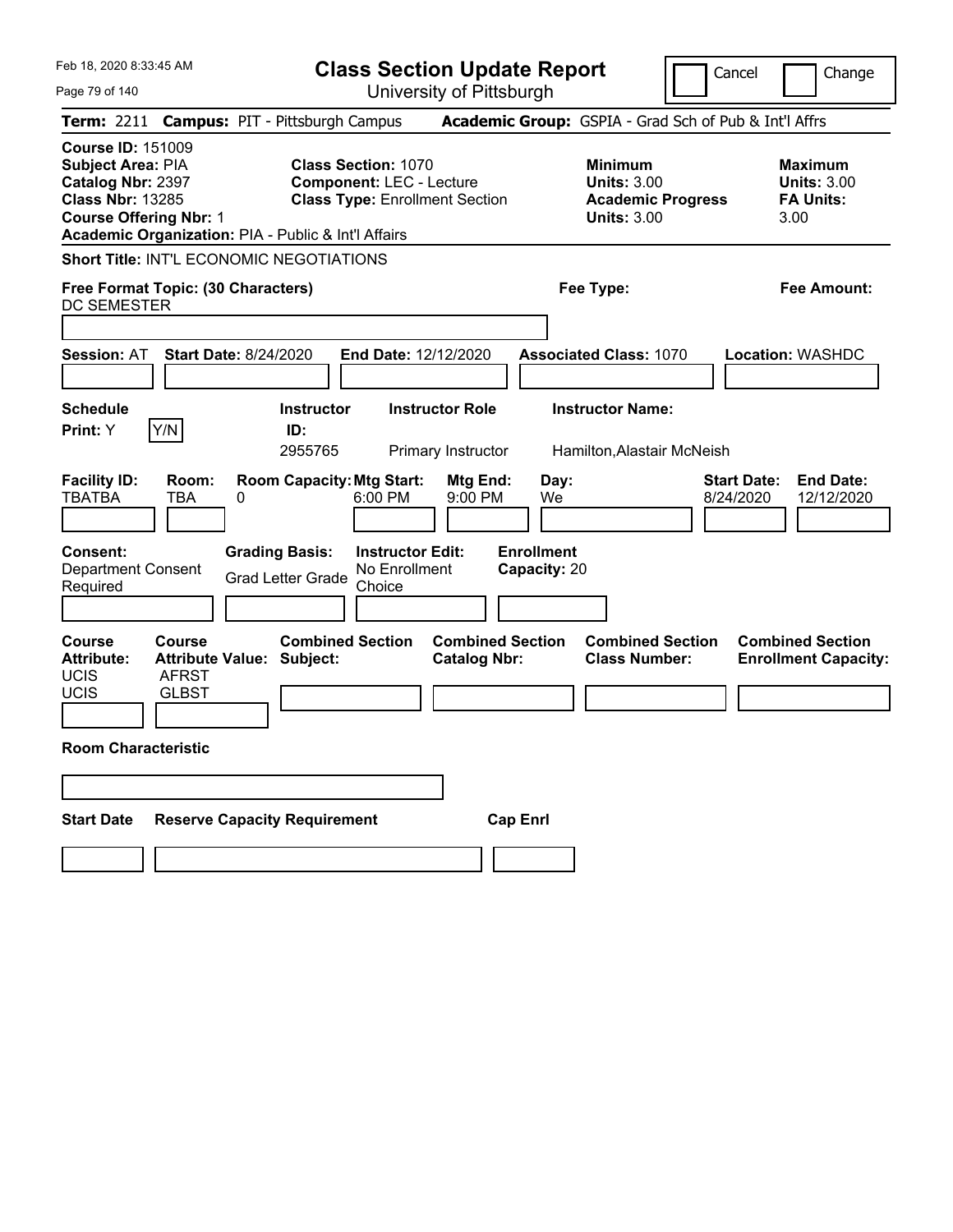Page 80 of 140

**Class Section Update Report**

Cancel **Change** 

|                                                                                                                                                                                              |                                                             | UNIVUOILY ULI RODULYN                                                                                  |                                                |                                                                                        |                                 |                                                                  |  |
|----------------------------------------------------------------------------------------------------------------------------------------------------------------------------------------------|-------------------------------------------------------------|--------------------------------------------------------------------------------------------------------|------------------------------------------------|----------------------------------------------------------------------------------------|---------------------------------|------------------------------------------------------------------|--|
| Term: 2211 Campus: PIT - Pittsburgh Campus                                                                                                                                                   |                                                             |                                                                                                        |                                                | Academic Group: GSPIA - Grad Sch of Pub & Int'l Affrs                                  |                                 |                                                                  |  |
| <b>Course ID: 181042</b><br><b>Subject Area: PIA</b><br>Catalog Nbr: 2424<br><b>Class Nbr: 30629</b><br><b>Course Offering Nbr: 1</b><br>Academic Organization: PIA - Public & Int'l Affairs |                                                             | <b>Class Section: 1020</b><br><b>Component: LEC - Lecture</b><br><b>Class Type: Enrollment Section</b> |                                                | <b>Minimum</b><br><b>Units: 3.00</b><br><b>Academic Progress</b><br><b>Units: 3.00</b> |                                 | <b>Maximum</b><br><b>Units: 3.00</b><br><b>FA Units:</b><br>3.00 |  |
| Short Title: POLITICS, DEVEL&CONFLICT MID EA                                                                                                                                                 |                                                             |                                                                                                        |                                                |                                                                                        |                                 |                                                                  |  |
| Free Format Topic: (30 Characters)                                                                                                                                                           |                                                             |                                                                                                        |                                                | Fee Type:                                                                              |                                 | <b>Fee Amount:</b>                                               |  |
| <b>Session: AT</b>                                                                                                                                                                           | <b>Start Date: 8/24/2020</b>                                | End Date: 12/12/2020                                                                                   |                                                | <b>Associated Class: 1020</b>                                                          |                                 | Location: PGH                                                    |  |
|                                                                                                                                                                                              |                                                             |                                                                                                        |                                                |                                                                                        |                                 |                                                                  |  |
| <b>Schedule</b><br>Y/N<br>Print: Y                                                                                                                                                           | <b>Instructor</b><br>ID:<br>2960868                         | <b>Instructor Role</b><br>Primary Instructor                                                           |                                                | <b>Instructor Name:</b><br>Santucci, Julia M                                           |                                 |                                                                  |  |
| <b>Facility ID:</b><br>Room:<br>WWPH03800<br>03800                                                                                                                                           | <b>Room Capacity: Mtg Start:</b><br>30                      | $9:00$ AM                                                                                              | Mtg End:<br>11:55 AM                           | Day:<br>We                                                                             | <b>Start Date:</b><br>8/24/2020 | <b>End Date:</b><br>12/12/2020                                   |  |
| <b>Consent:</b><br>No Special Consent<br>Required                                                                                                                                            | <b>Grading Basis:</b><br><b>Grad Letter Grade</b>           | <b>Instructor Edit:</b><br>No Enrollment<br>Choice                                                     | <b>Enrollment</b><br>Capacity: 30              |                                                                                        |                                 |                                                                  |  |
| Course<br>Course<br><b>Attribute:</b>                                                                                                                                                        | <b>Combined Section</b><br><b>Attribute Value: Subject:</b> |                                                                                                        | <b>Combined Section</b><br><b>Catalog Nbr:</b> | <b>Combined Section</b><br><b>Class Number:</b>                                        |                                 | <b>Combined Section</b><br><b>Enrollment Capacity:</b>           |  |
|                                                                                                                                                                                              |                                                             |                                                                                                        |                                                |                                                                                        |                                 |                                                                  |  |
| <b>Room Characteristic</b><br>PeopleSoft - Scheduled (PS)                                                                                                                                    |                                                             |                                                                                                        |                                                |                                                                                        |                                 |                                                                  |  |
| <b>Start Date</b>                                                                                                                                                                            | <b>Reserve Capacity Requirement</b><br><b>Cap Enrl</b>      |                                                                                                        |                                                |                                                                                        |                                 |                                                                  |  |
|                                                                                                                                                                                              |                                                             |                                                                                                        |                                                |                                                                                        |                                 |                                                                  |  |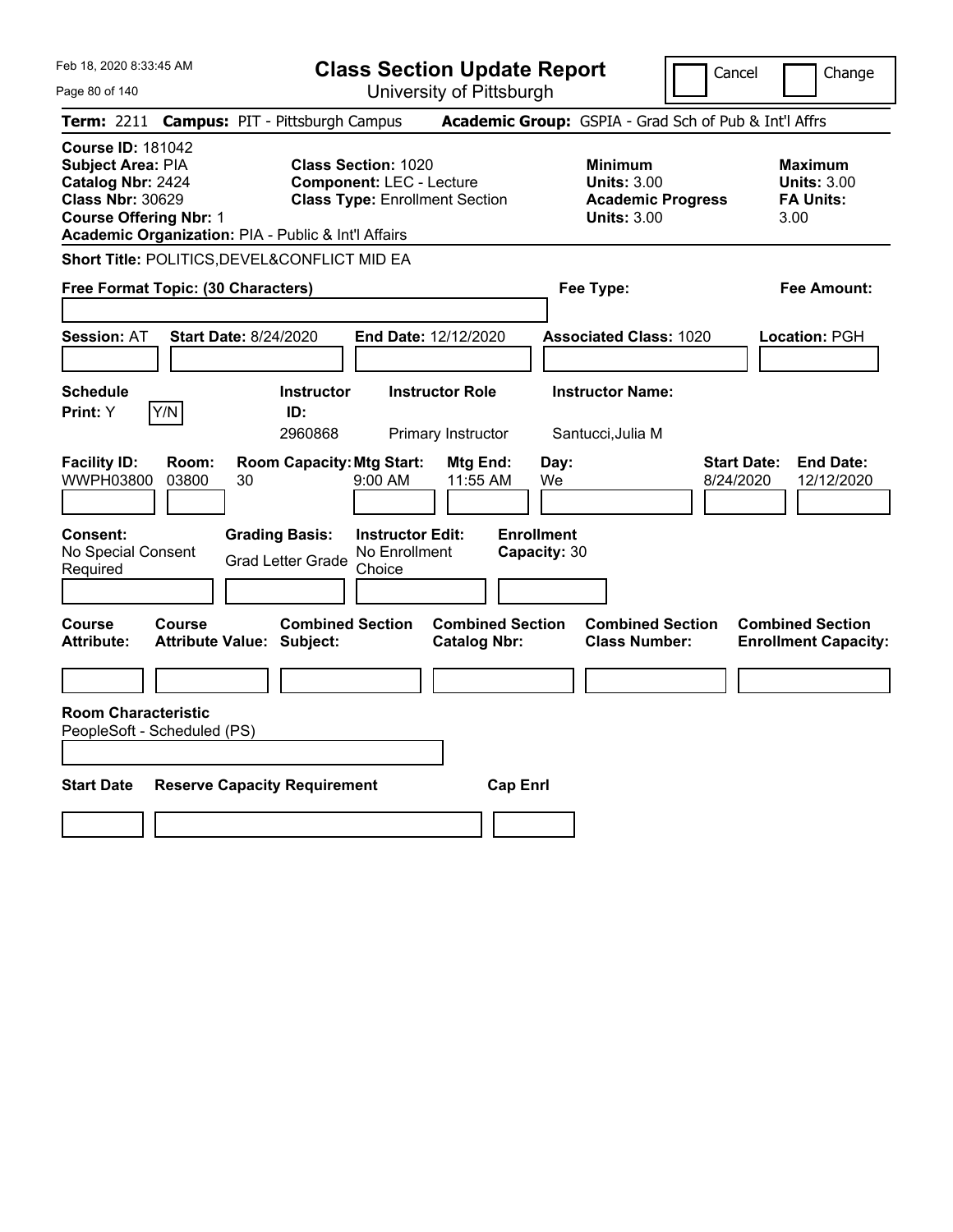Page 81 of 140

**Class Section Update Report**

Cancel **Change** 

| Term: 2211 Campus: PIT - Pittsburgh Campus                                                                                                                                                   |                                                   |    |                                                   |                                                                                                        |                                                |                                                                                   |                                   | Academic Group: GSPIA - Grad Sch of Pub & Int'l Affrs |  |                                 |                                                          |                                                        |
|----------------------------------------------------------------------------------------------------------------------------------------------------------------------------------------------|---------------------------------------------------|----|---------------------------------------------------|--------------------------------------------------------------------------------------------------------|------------------------------------------------|-----------------------------------------------------------------------------------|-----------------------------------|-------------------------------------------------------|--|---------------------------------|----------------------------------------------------------|--------------------------------------------------------|
| <b>Course ID: 182648</b><br><b>Subject Area: PIA</b><br>Catalog Nbr: 2434<br><b>Class Nbr: 30639</b><br><b>Course Offering Nbr: 1</b><br>Academic Organization: PIA - Public & Int'l Affairs |                                                   |    |                                                   | <b>Class Section: 1050</b><br><b>Component: SEM - Seminar</b><br><b>Class Type: Enrollment Section</b> |                                                | <b>Minimum</b><br>Units: $3.00$<br><b>Academic Progress</b><br><b>Units: 3.00</b> |                                   |                                                       |  | 3.00                            | <b>Maximum</b><br><b>Units: 3.00</b><br><b>FA Units:</b> |                                                        |
| <b>Short Title: CIVIL-MILITARY RELATIONS</b>                                                                                                                                                 |                                                   |    |                                                   |                                                                                                        |                                                |                                                                                   |                                   |                                                       |  |                                 |                                                          |                                                        |
| Free Format Topic: (30 Characters)                                                                                                                                                           |                                                   |    |                                                   |                                                                                                        |                                                |                                                                                   |                                   | Fee Type:                                             |  |                                 |                                                          | Fee Amount:                                            |
| <b>Session: AT</b>                                                                                                                                                                           | <b>Start Date: 8/24/2020</b>                      |    |                                                   | End Date: 12/12/2020                                                                                   |                                                |                                                                                   |                                   | <b>Associated Class: 1050</b>                         |  |                                 |                                                          | Location: PGH                                          |
|                                                                                                                                                                                              |                                                   |    |                                                   |                                                                                                        |                                                |                                                                                   |                                   |                                                       |  |                                 |                                                          |                                                        |
| <b>Schedule</b><br>Print: Y                                                                                                                                                                  | Y/N                                               |    | <b>Instructor</b><br>ID:                          |                                                                                                        | <b>Instructor Role</b>                         |                                                                                   |                                   | <b>Instructor Name:</b>                               |  |                                 |                                                          |                                                        |
|                                                                                                                                                                                              |                                                   |    | 2946994                                           |                                                                                                        | Primary Instructor                             |                                                                                   |                                   | Grauer, Ryan Daniel                                   |  |                                 |                                                          |                                                        |
| <b>Facility ID:</b><br>WWPH03610                                                                                                                                                             | Room:<br>03610                                    | 39 | <b>Room Capacity: Mtg Start:</b>                  | 12:00 PM                                                                                               | Mtg End:<br>2:55 PM                            |                                                                                   | Day:<br>Th                        |                                                       |  | <b>Start Date:</b><br>8/24/2020 |                                                          | <b>End Date:</b><br>12/12/2020                         |
| <b>Consent:</b><br>No Special Consent<br>Required                                                                                                                                            |                                                   |    | <b>Grading Basis:</b><br><b>Grad Letter Grade</b> | <b>Instructor Edit:</b><br>No Enrollment<br>Choice                                                     |                                                |                                                                                   | <b>Enrollment</b><br>Capacity: 30 |                                                       |  |                                 |                                                          |                                                        |
| Course<br><b>Attribute:</b>                                                                                                                                                                  | <b>Course</b><br><b>Attribute Value: Subject:</b> |    | <b>Combined Section</b>                           |                                                                                                        | <b>Combined Section</b><br><b>Catalog Nbr:</b> |                                                                                   |                                   | <b>Combined Section</b><br><b>Class Number:</b>       |  |                                 |                                                          | <b>Combined Section</b><br><b>Enrollment Capacity:</b> |
|                                                                                                                                                                                              |                                                   |    |                                                   |                                                                                                        |                                                |                                                                                   |                                   |                                                       |  |                                 |                                                          |                                                        |
| <b>Room Characteristic</b><br>PeopleSoft - Scheduled (PS)                                                                                                                                    |                                                   |    |                                                   |                                                                                                        |                                                |                                                                                   |                                   |                                                       |  |                                 |                                                          |                                                        |
|                                                                                                                                                                                              |                                                   |    |                                                   |                                                                                                        |                                                |                                                                                   |                                   |                                                       |  |                                 |                                                          |                                                        |
| <b>Start Date</b>                                                                                                                                                                            |                                                   |    | <b>Reserve Capacity Requirement</b>               |                                                                                                        |                                                | <b>Cap Enrl</b>                                                                   |                                   |                                                       |  |                                 |                                                          |                                                        |
|                                                                                                                                                                                              |                                                   |    |                                                   |                                                                                                        |                                                |                                                                                   |                                   |                                                       |  |                                 |                                                          |                                                        |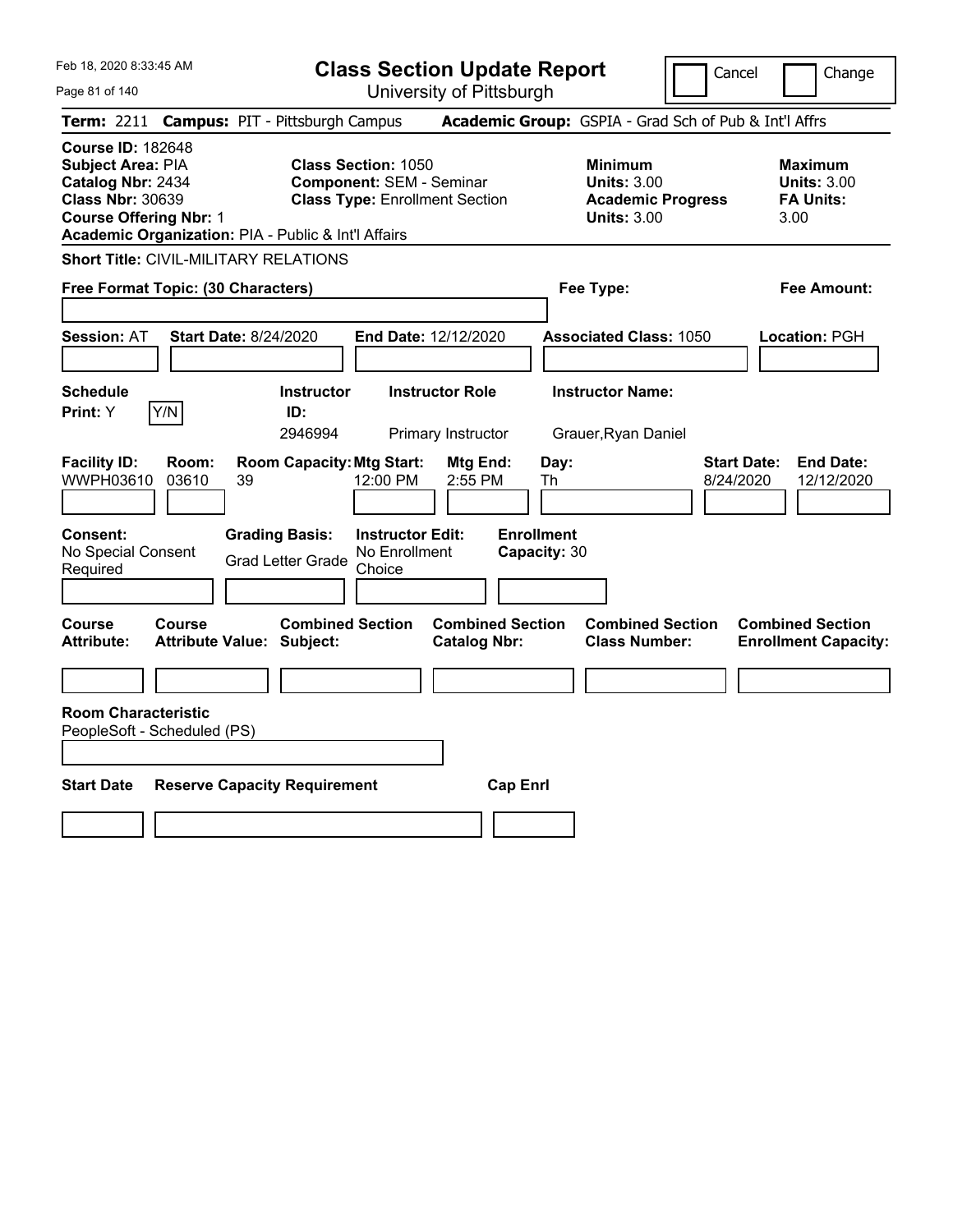**Class Section Update Report**

University of Pittsburgh

Cancel Change

Page 82 of 140 **Term:** 2211 **Campus:** PIT - Pittsburgh Campus **Academic Group:** GSPIA - Grad Sch of Pub & Int'l Affrs **Course ID:** 185158 **Subject Area:** PIA **Class Section:** 1300 **Minimum Maximum Catalog Nbr:** 2460 **Component:** SEM - Seminar **Units:** 3.00 **Units:** 3.00 **Class Nbr:** 22519 **Class Type:** Enrollment Section **Academic Progress FA Units: Course Offering Nbr:** 1 **Units:** 3.00 3.00 **Academic Organization:** PIA - Public & Int'l Affairs **Short Title:** LAT AM SOCIAL & PUBLIC POLICY **Free Format Topic: (30 Characters) Fee Type: Fee Amount: Session:** AT **Start Date:** 8/24/2020 **End Date:** 12/12/2020 **Associated Class:** 1300 **Location:** PGH **Schedule Instructor Instructor Role Instructor Name: Print:**  $Y$   $|Y/N|$  **ID:** 3386595 Primary Instructor Delgado, Jorge Enrique **Facility ID: Room: Room Capacity:Mtg Start: Mtg End: Day: Start Date: End Date:** WWPH05008 005008 30 9:00 AM 11:30 AM Th 8/24/2020 12/12/2020 **Consent: Grading Basis: Instructor Edit: Enrollment** No Special Consent No Special Consent Grad Letter Grade No Enrollment<br>Required Choice Choice **Capacity:** 6 **Course Course Combined Section Combined Section Combined Section Combined Section**  Attribute: Attribute Value: Subject: Catalog Nbr: Class Number: Enrollment Capacity:<br>UCIS GLBST ADMPS 2104 22520 5 UCIS GLBST ADMPS 2104 22520 5 **Room Characteristic** PeopleSoft - Scheduled (PS) **Start Date Reserve Capacity Requirement Cap Enrl**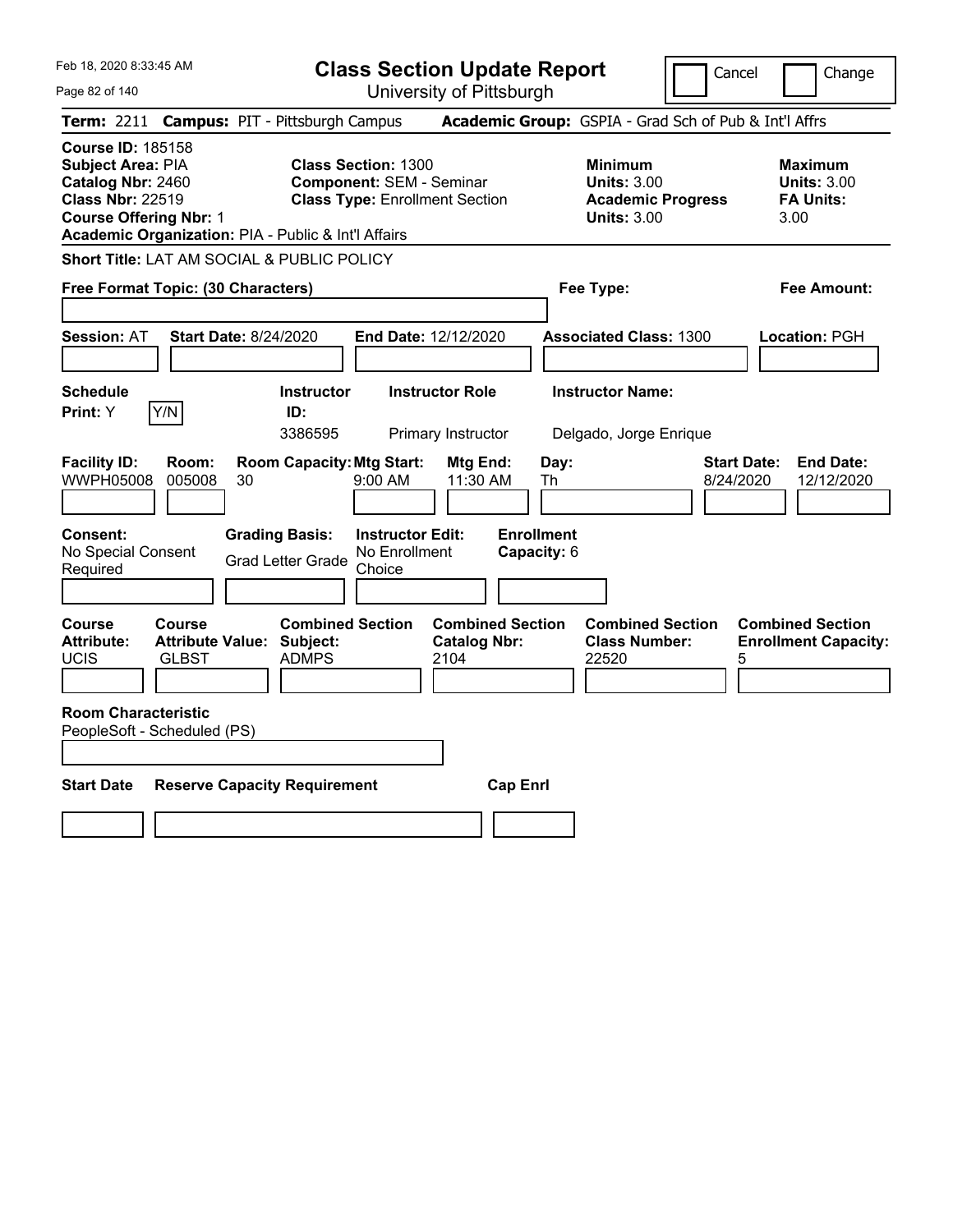**Class Section Update Report**

Cancel **Change** 

| Page 83 of 140                                                                                                                                                                               |                                                      | University of Pittsburgh                                                                               |                                                |                                                            |                                                       |                                                                   |
|----------------------------------------------------------------------------------------------------------------------------------------------------------------------------------------------|------------------------------------------------------|--------------------------------------------------------------------------------------------------------|------------------------------------------------|------------------------------------------------------------|-------------------------------------------------------|-------------------------------------------------------------------|
| <b>Term: 2211</b>                                                                                                                                                                            | <b>Campus: PIT - Pittsburgh Campus</b>               |                                                                                                        |                                                |                                                            | Academic Group: GSPIA - Grad Sch of Pub & Int'l Affrs |                                                                   |
| <b>Course ID: 189322</b><br><b>Subject Area: PIA</b><br>Catalog Nbr: 2463<br><b>Class Nbr: 26819</b><br><b>Course Offering Nbr: 1</b><br>Academic Organization: PIA - Public & Int'l Affairs |                                                      | <b>Class Section: 1010</b><br><b>Component: LEC - Lecture</b><br><b>Class Type: Enrollment Section</b> |                                                | <b>Minimum</b><br><b>Units: 3.00</b><br><b>Units: 3.00</b> | <b>Academic Progress</b>                              | <b>Maximum</b><br><b>Units: 3.00</b><br><b>FA Units:</b><br>3.00  |
| <b>Short Title: ORDER AND VIOLENCE</b>                                                                                                                                                       |                                                      |                                                                                                        |                                                |                                                            |                                                       |                                                                   |
| Free Format Topic: (30 Characters)                                                                                                                                                           |                                                      |                                                                                                        |                                                | Fee Type:                                                  |                                                       | <b>Fee Amount:</b>                                                |
|                                                                                                                                                                                              |                                                      |                                                                                                        |                                                |                                                            |                                                       |                                                                   |
| <b>Session: AT</b>                                                                                                                                                                           | <b>Start Date: 8/24/2020</b>                         | End Date: 12/12/2020                                                                                   |                                                | <b>Associated Class: 1010</b>                              |                                                       | Location: PGH                                                     |
|                                                                                                                                                                                              |                                                      |                                                                                                        |                                                |                                                            |                                                       |                                                                   |
| <b>Schedule</b>                                                                                                                                                                              | <b>Instructor</b>                                    | <b>Instructor Role</b>                                                                                 |                                                | <b>Instructor Name:</b>                                    |                                                       |                                                                   |
| Y/N<br>Print: Y                                                                                                                                                                              | ID:                                                  |                                                                                                        |                                                |                                                            |                                                       |                                                                   |
|                                                                                                                                                                                              | 2945790                                              | Primary Instructor                                                                                     |                                                | Condra, Luke N                                             |                                                       |                                                                   |
| <b>Facility ID:</b><br>Room:<br>WWPH03200<br>03200                                                                                                                                           | <b>Room Capacity: Mtg Start:</b><br>15               | $9:00$ AM                                                                                              | Mtg End:<br>11:55 AM                           | Day:<br>Tu                                                 |                                                       | <b>Start Date:</b><br><b>End Date:</b><br>8/24/2020<br>12/12/2020 |
| <b>Consent:</b><br>No Special Consent<br>Required                                                                                                                                            | <b>Grading Basis:</b><br><b>Grad Letter Grade</b>    | <b>Instructor Edit:</b><br>No Enrollment<br>Choice                                                     | <b>Enrollment</b><br>Capacity: 15              |                                                            |                                                       |                                                                   |
|                                                                                                                                                                                              |                                                      |                                                                                                        |                                                |                                                            |                                                       |                                                                   |
| Course<br>Course<br><b>Attribute:</b><br><b>UCIS</b><br><b>GLBST</b>                                                                                                                         | <b>Combined Section</b><br>Attribute Value: Subject: |                                                                                                        | <b>Combined Section</b><br><b>Catalog Nbr:</b> |                                                            | <b>Combined Section</b><br><b>Class Number:</b>       | <b>Combined Section</b><br><b>Enrollment Capacity:</b>            |
| <b>Room Characteristic</b><br>PeopleSoft - Scheduled (PS)                                                                                                                                    |                                                      |                                                                                                        |                                                |                                                            |                                                       |                                                                   |
|                                                                                                                                                                                              |                                                      |                                                                                                        |                                                |                                                            |                                                       |                                                                   |
| <b>Start Date</b>                                                                                                                                                                            | <b>Reserve Capacity Requirement</b>                  |                                                                                                        | <b>Cap Enrl</b>                                |                                                            |                                                       |                                                                   |
|                                                                                                                                                                                              |                                                      |                                                                                                        |                                                |                                                            |                                                       |                                                                   |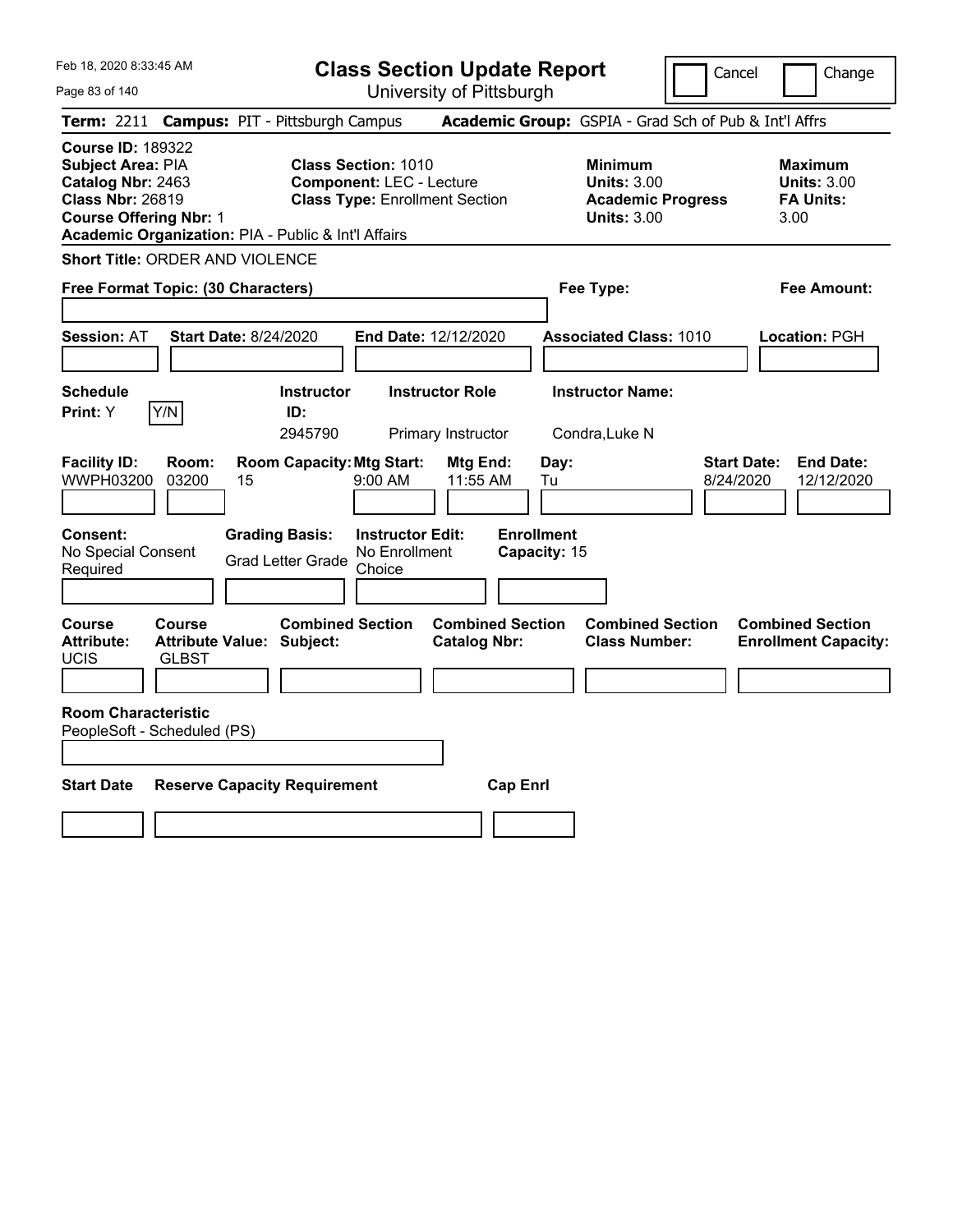Page 84 of 140

**Class Section Update Report**

Cancel **Change** 

| Term: 2211 Campus: PIT - Pittsburgh Campus                                                                                                                                                   |                                                                                                         |                                                | Academic Group: GSPIA - Grad Sch of Pub & Int'l Affrs                                  |                                                                   |
|----------------------------------------------------------------------------------------------------------------------------------------------------------------------------------------------|---------------------------------------------------------------------------------------------------------|------------------------------------------------|----------------------------------------------------------------------------------------|-------------------------------------------------------------------|
| <b>Course ID: 189848</b><br><b>Subject Area: PIA</b><br>Catalog Nbr: 2464<br><b>Class Nbr: 30640</b><br><b>Course Offering Nbr: 1</b><br>Academic Organization: PIA - Public & Int'l Affairs | <b>Class Section: 1100</b><br><b>Component: LEC - Lecture</b><br><b>Class Type: Enrollment Section</b>  |                                                | <b>Minimum</b><br><b>Units: 1.50</b><br><b>Academic Progress</b><br><b>Units: 1.50</b> | <b>Maximum</b><br><b>Units: 1.50</b><br><b>FA Units:</b><br>1.50  |
| <b>Short Title: MONEY LAUNDERING</b>                                                                                                                                                         |                                                                                                         |                                                |                                                                                        |                                                                   |
| Free Format Topic: (30 Characters)                                                                                                                                                           |                                                                                                         |                                                | Fee Type:                                                                              | Fee Amount:                                                       |
|                                                                                                                                                                                              |                                                                                                         |                                                |                                                                                        |                                                                   |
| <b>Session: PA1</b>                                                                                                                                                                          | <b>Start Date: 8/24/2020</b>                                                                            | End Date: 10/17/2020                           | <b>Associated Class: 1100</b>                                                          | Location: PGH                                                     |
| <b>Schedule</b>                                                                                                                                                                              | <b>Instructor</b>                                                                                       | <b>Instructor Role</b>                         | <b>Instructor Name:</b>                                                                |                                                                   |
| Y/N<br>Print: Y                                                                                                                                                                              | ID:                                                                                                     |                                                |                                                                                        |                                                                   |
|                                                                                                                                                                                              | 2910092                                                                                                 | Primary Instructor                             | Williams, Philip                                                                       |                                                                   |
| <b>Facility ID:</b><br>Room:<br>WWPH03610<br>03610<br>39                                                                                                                                     | <b>Room Capacity: Mtg Start:</b><br>6:00 PM                                                             | Mtg End:<br>Day:<br>9:00 PM<br>We              |                                                                                        | <b>Start Date:</b><br><b>End Date:</b><br>8/24/2020<br>10/17/2020 |
| Consent:<br>No Special Consent<br>Required                                                                                                                                                   | <b>Grading Basis:</b><br><b>Instructor Edit:</b><br>No Enrollment<br><b>Grad Letter Grade</b><br>Choice | <b>Enrollment</b><br>Capacity: 30              |                                                                                        |                                                                   |
| Course<br><b>Course</b><br><b>Attribute:</b>                                                                                                                                                 | <b>Combined Section</b><br><b>Attribute Value: Subject:</b>                                             | <b>Combined Section</b><br><b>Catalog Nbr:</b> | <b>Combined Section</b><br><b>Class Number:</b>                                        | <b>Combined Section</b><br><b>Enrollment Capacity:</b>            |
|                                                                                                                                                                                              |                                                                                                         |                                                |                                                                                        |                                                                   |
| <b>Room Characteristic</b><br>PeopleSoft - Scheduled (PS)                                                                                                                                    |                                                                                                         |                                                |                                                                                        |                                                                   |
| <b>Start Date</b>                                                                                                                                                                            | <b>Reserve Capacity Requirement</b>                                                                     | <b>Cap Enrl</b>                                |                                                                                        |                                                                   |
|                                                                                                                                                                                              |                                                                                                         |                                                |                                                                                        |                                                                   |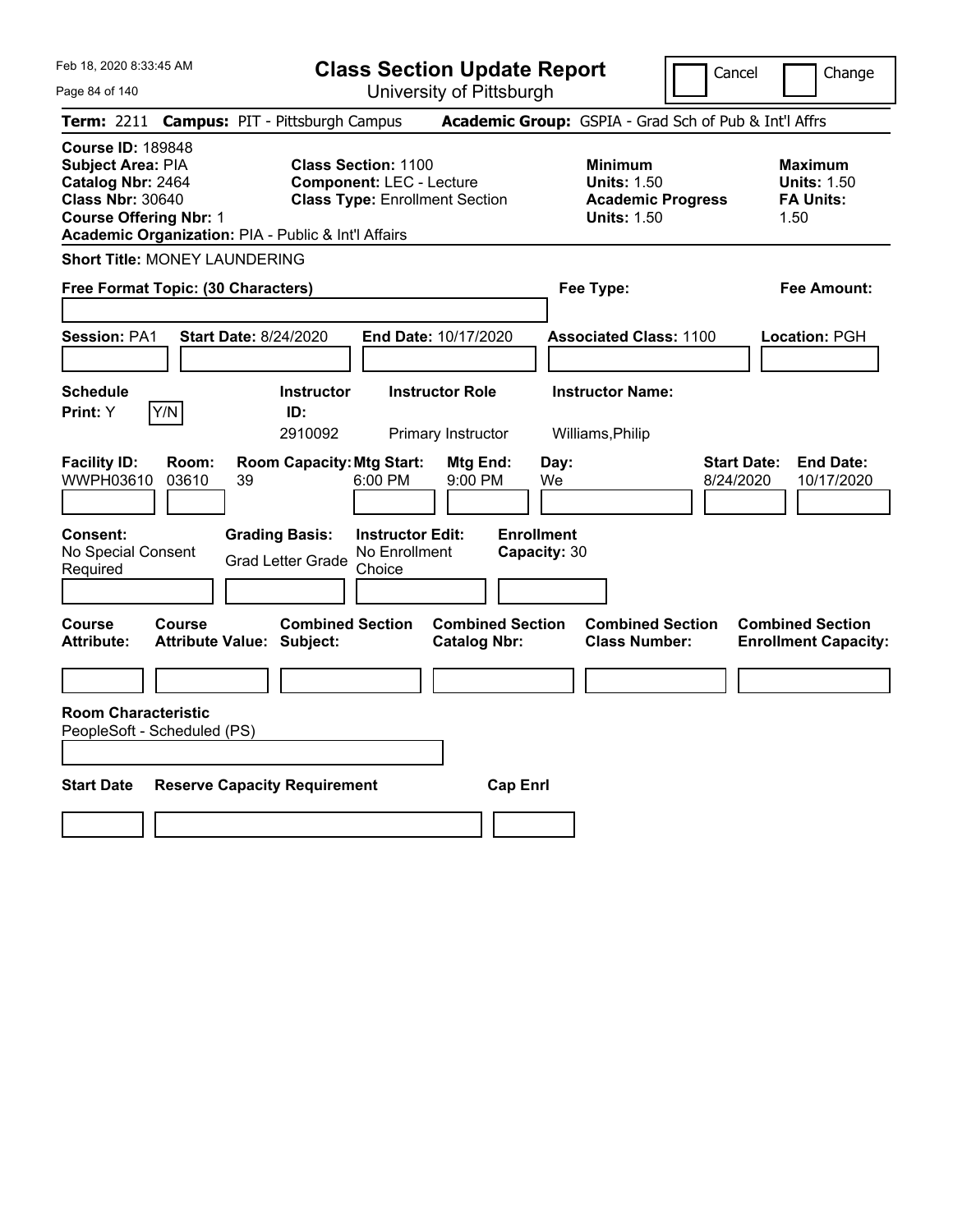Page 85 of 140

**Class Section Update Report**

Cancel Change

|                                                                                                                                                                                                                                                                                                        |                                                                                                                                                                                  | Term: 2211 Campus: PIT - Pittsburgh Campus        |                                                    |                                                |                                   |  | Academic Group: GSPIA - Grad Sch of Pub & Int'l Affrs                                  |  |                                                                  |
|--------------------------------------------------------------------------------------------------------------------------------------------------------------------------------------------------------------------------------------------------------------------------------------------------------|----------------------------------------------------------------------------------------------------------------------------------------------------------------------------------|---------------------------------------------------|----------------------------------------------------|------------------------------------------------|-----------------------------------|--|----------------------------------------------------------------------------------------|--|------------------------------------------------------------------|
| <b>Course ID: 189849</b><br><b>Subject Area: PIA</b><br><b>Class Section: 1100</b><br>Catalog Nbr: 2465<br><b>Component: LEC - Lecture</b><br><b>Class Nbr: 30641</b><br><b>Class Type: Enrollment Section</b><br><b>Course Offering Nbr: 1</b><br>Academic Organization: PIA - Public & Int'l Affairs |                                                                                                                                                                                  |                                                   |                                                    |                                                |                                   |  | <b>Minimum</b><br><b>Units: 1.50</b><br><b>Academic Progress</b><br><b>Units: 1.50</b> |  | <b>Maximum</b><br><b>Units: 1.50</b><br><b>FA Units:</b><br>1.50 |
|                                                                                                                                                                                                                                                                                                        |                                                                                                                                                                                  | <b>Short Title: FINCL DIMENSIONS OF TERRORISM</b> |                                                    |                                                |                                   |  |                                                                                        |  |                                                                  |
|                                                                                                                                                                                                                                                                                                        | Free Format Topic: (30 Characters)                                                                                                                                               |                                                   |                                                    |                                                |                                   |  | Fee Type:                                                                              |  | <b>Fee Amount:</b>                                               |
| <b>Session: PA2</b>                                                                                                                                                                                                                                                                                    |                                                                                                                                                                                  | Start Date: 10/19/2020                            |                                                    | End Date: 12/12/2020                           |                                   |  | <b>Associated Class: 1100</b>                                                          |  | Location: PGH                                                    |
| <b>Schedule</b><br>Print: Y                                                                                                                                                                                                                                                                            | Y/N                                                                                                                                                                              | <b>Instructor</b><br>ID:<br>2910092               |                                                    | <b>Instructor Role</b><br>Primary Instructor   |                                   |  | <b>Instructor Name:</b><br>Williams, Philip                                            |  |                                                                  |
| <b>Facility ID:</b><br>WWPH03610                                                                                                                                                                                                                                                                       | <b>Room Capacity: Mtg Start:</b><br><b>Start Date:</b><br><b>End Date:</b><br>Room:<br>Mtg End:<br>Day:<br>03610<br>9:00 PM<br>10/19/2020<br>12/12/2020<br>39<br>$6:00$ PM<br>We |                                                   |                                                    |                                                |                                   |  |                                                                                        |  |                                                                  |
| Consent:<br>No Special Consent<br>Required                                                                                                                                                                                                                                                             |                                                                                                                                                                                  | <b>Grading Basis:</b><br><b>Grad Letter Grade</b> | <b>Instructor Edit:</b><br>No Enrollment<br>Choice |                                                | <b>Enrollment</b><br>Capacity: 30 |  |                                                                                        |  |                                                                  |
| Course<br><b>Attribute:</b>                                                                                                                                                                                                                                                                            | Course                                                                                                                                                                           | Attribute Value: Subject:                         | <b>Combined Section</b>                            | <b>Combined Section</b><br><b>Catalog Nbr:</b> |                                   |  | <b>Combined Section</b><br><b>Class Number:</b>                                        |  | <b>Combined Section</b><br><b>Enrollment Capacity:</b>           |
|                                                                                                                                                                                                                                                                                                        |                                                                                                                                                                                  |                                                   |                                                    |                                                |                                   |  |                                                                                        |  |                                                                  |
| <b>Room Characteristic</b><br>PeopleSoft - Scheduled (PS)                                                                                                                                                                                                                                              |                                                                                                                                                                                  |                                                   |                                                    |                                                |                                   |  |                                                                                        |  |                                                                  |
| <b>Start Date</b>                                                                                                                                                                                                                                                                                      | <b>Reserve Capacity Requirement</b><br><b>Cap Enrl</b>                                                                                                                           |                                                   |                                                    |                                                |                                   |  |                                                                                        |  |                                                                  |
|                                                                                                                                                                                                                                                                                                        |                                                                                                                                                                                  |                                                   |                                                    |                                                |                                   |  |                                                                                        |  |                                                                  |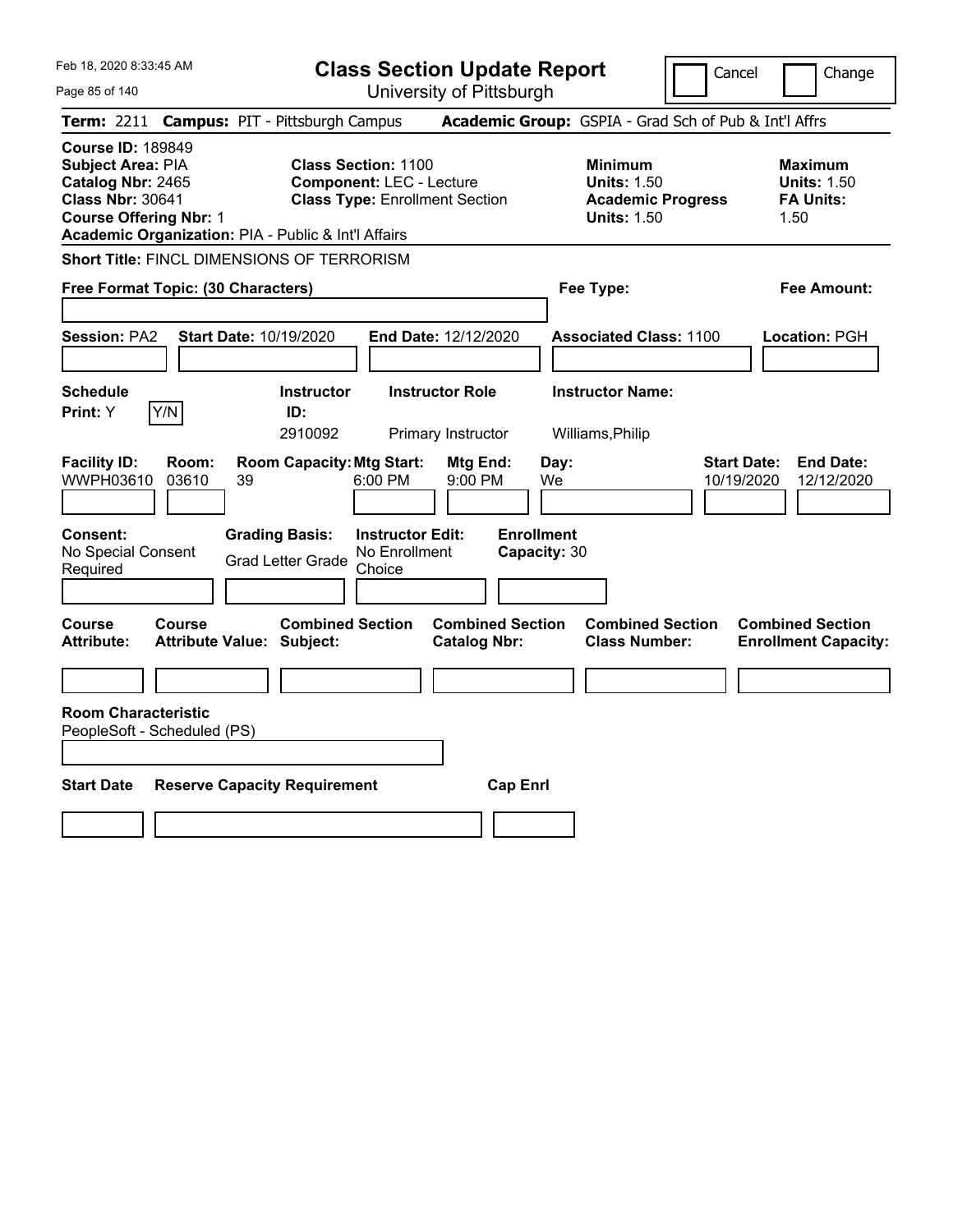Page 86 of 140

**Class Section Update Report**

Cancel Change

|                                                                                                                                |                                               | Term: 2211 Campus: PIT - Pittsburgh Campus                                 |                                                                                                        |                                                                | Academic Group: GSPIA - Grad Sch of Pub & Int'l Affrs                                  |                                                                   |
|--------------------------------------------------------------------------------------------------------------------------------|-----------------------------------------------|----------------------------------------------------------------------------|--------------------------------------------------------------------------------------------------------|----------------------------------------------------------------|----------------------------------------------------------------------------------------|-------------------------------------------------------------------|
| <b>Course ID: 120006</b><br>Subject Area: PIA<br>Catalog Nbr: 2501<br><b>Class Nbr: 13282</b><br><b>Course Offering Nbr: 1</b> |                                               | Academic Organization: PIA - Public & Int'l Affairs                        | <b>Class Section: 1030</b><br><b>Component: LEC - Lecture</b><br><b>Class Type: Enrollment Section</b> |                                                                | <b>Minimum</b><br><b>Units: 3.00</b><br><b>Academic Progress</b><br><b>Units: 3.00</b> | <b>Maximum</b><br><b>Units: 3.00</b><br><b>FA Units:</b><br>3.00  |
|                                                                                                                                |                                               | <b>Short Title: DEVELP POLICY &amp; ADMINISTRATION</b>                     |                                                                                                        |                                                                |                                                                                        |                                                                   |
| Free Format Topic: (30 Characters)                                                                                             |                                               |                                                                            |                                                                                                        |                                                                | Fee Type:                                                                              | Fee Amount:                                                       |
| <b>Session: AT</b>                                                                                                             |                                               | <b>Start Date: 8/24/2020</b>                                               | End Date: 12/12/2020                                                                                   |                                                                | <b>Associated Class: 1030</b>                                                          | Location: PGH                                                     |
| <b>Schedule</b><br><b>Print:</b> Y                                                                                             | Y/N                                           | <b>Instructor</b><br>ID:                                                   | <b>Instructor Role</b>                                                                                 |                                                                | <b>Instructor Name:</b>                                                                |                                                                   |
| <b>Facility ID:</b><br>WWPH03431<br><b>Consent:</b>                                                                            | Room:<br>03431                                | 2951149<br><b>Room Capacity: Mtg Start:</b><br>30<br><b>Grading Basis:</b> | Primary Instructor<br>9:00 AM<br><b>Instructor Edit:</b>                                               | <b>Mtg End:</b><br>Day:<br>11:55 AM<br>Fr<br><b>Enrollment</b> | Gonzalez Rivas, Marcela                                                                | <b>Start Date:</b><br><b>End Date:</b><br>8/24/2020<br>12/12/2020 |
| No Special Consent<br>Required                                                                                                 |                                               | <b>Grad Letter Grade</b>                                                   | No Enrollment<br>Choice                                                                                | Capacity: 30                                                   |                                                                                        |                                                                   |
| <b>Course</b><br><b>Attribute:</b><br><b>UCIS</b><br>UCIS<br>UCIS                                                              | Course<br><b>AFRST</b><br><b>GLBST</b><br>LAS | <b>Combined Section</b><br><b>Attribute Value: Subject:</b>                |                                                                                                        | <b>Combined Section</b><br><b>Catalog Nbr:</b>                 | <b>Combined Section</b><br><b>Class Number:</b>                                        | <b>Combined Section</b><br><b>Enrollment Capacity:</b>            |
| <b>Room Characteristic</b><br>PeopleSoft - Scheduled (PS)                                                                      |                                               |                                                                            |                                                                                                        |                                                                |                                                                                        |                                                                   |
| <b>Start Date</b>                                                                                                              |                                               | <b>Reserve Capacity Requirement</b>                                        |                                                                                                        | <b>Cap Enrl</b>                                                |                                                                                        |                                                                   |
|                                                                                                                                |                                               |                                                                            |                                                                                                        |                                                                |                                                                                        |                                                                   |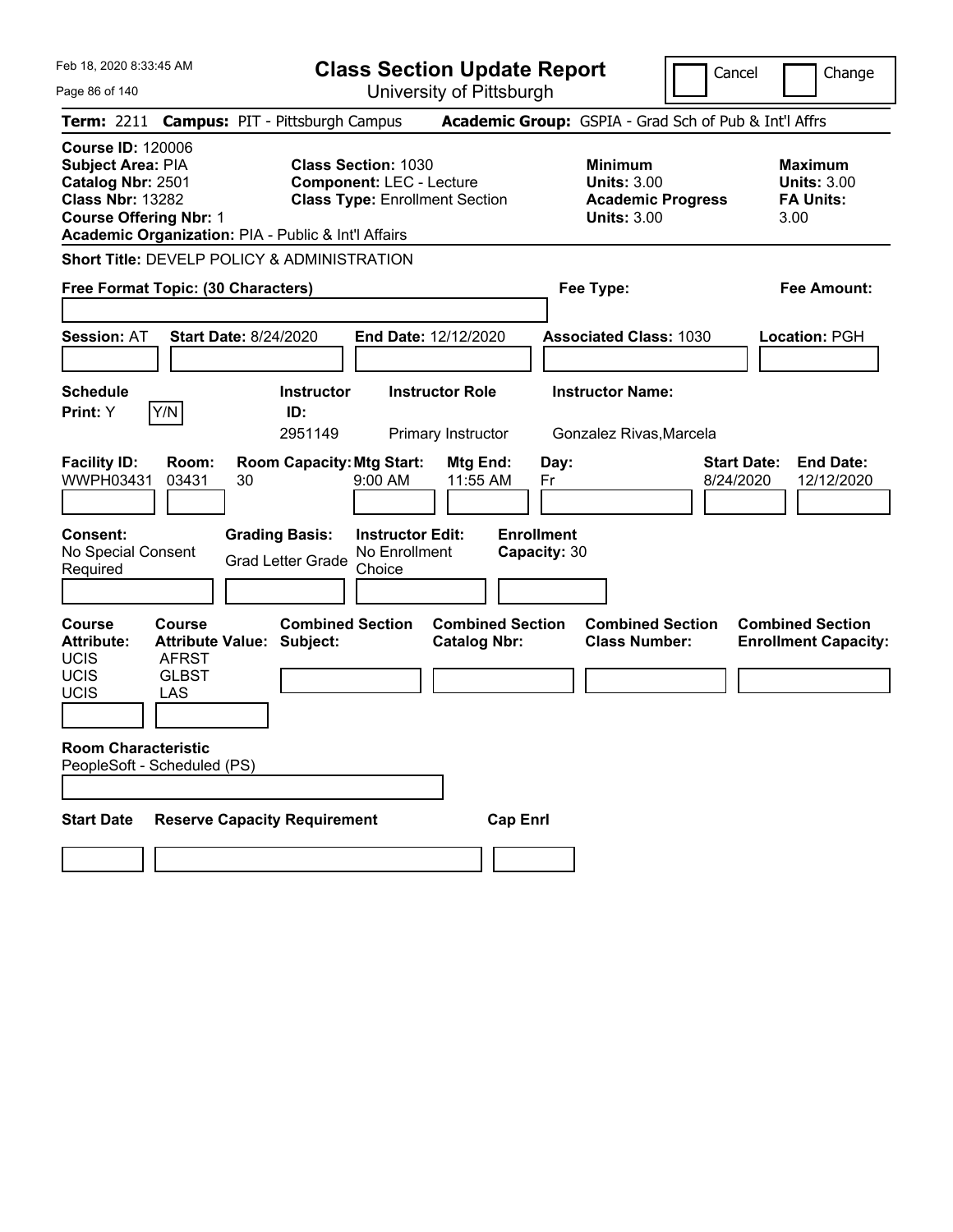Page 87 of 140

**Class Section Update Report**

Cancel Change

| Term: 2211 Campus: PIT - Pittsburgh Campus                                                                                                                                                   |                                                                                                        | Academic Group: GSPIA - Grad Sch of Pub & Int'l Affrs                           |                                                                  |
|----------------------------------------------------------------------------------------------------------------------------------------------------------------------------------------------|--------------------------------------------------------------------------------------------------------|---------------------------------------------------------------------------------|------------------------------------------------------------------|
| <b>Course ID: 120008</b><br><b>Subject Area: PIA</b><br>Catalog Nbr: 2507<br><b>Class Nbr: 21825</b><br><b>Course Offering Nbr: 1</b><br>Academic Organization: PIA - Public & Int'l Affairs | <b>Class Section: 1010</b><br><b>Component: LEC - Lecture</b><br><b>Class Type: Enrollment Section</b> | Minimum<br><b>Units: 3.00</b><br><b>Academic Progress</b><br><b>Units: 3.00</b> | <b>Maximum</b><br><b>Units: 3.00</b><br><b>FA Units:</b><br>3.00 |
| <b>Short Title: HUMAN RIGHTS: POLITICS &amp; PRACT</b>                                                                                                                                       |                                                                                                        |                                                                                 |                                                                  |
| Free Format Topic: (30 Characters)                                                                                                                                                           |                                                                                                        | Fee Type:                                                                       | Fee Amount:                                                      |
| <b>Session: AT</b><br><b>Start Date: 8/24/2020</b>                                                                                                                                           | End Date: 12/12/2020                                                                                   | <b>Associated Class: 1010</b>                                                   | Location: PGH                                                    |
| <b>Schedule</b><br>Y/N<br>Print: Y<br>ID:                                                                                                                                                    | <b>Instructor</b><br><b>Instructor Role</b><br>2922611<br>Primary Instructor                           | <b>Instructor Name:</b><br>Alfredson, Lisa Stephanie                            |                                                                  |
| <b>Facility ID:</b><br>Room:<br>WWPH03610<br>03610<br>39                                                                                                                                     | <b>Room Capacity: Mtg Start:</b><br>Mtg End:<br>12:00 PM<br>2:55 PM                                    | Day:<br><b>Start Date:</b><br>8/24/2020<br>Mo                                   | <b>End Date:</b><br>12/12/2020                                   |
| <b>Grading Basis:</b><br>Consent:<br>No Special Consent<br><b>Grad Letter Grade</b><br>Required                                                                                              | <b>Instructor Edit:</b><br>No Enrollment<br>Choice                                                     | <b>Enrollment</b><br>Capacity: 30                                               |                                                                  |
| <b>Course</b><br>Course<br><b>Attribute:</b><br><b>Attribute Value: Subject:</b><br><b>UCIS</b><br><b>AFRST</b><br><b>UCIS</b><br><b>GLBST</b>                                               | <b>Combined Section</b><br><b>Combined Section</b><br><b>Catalog Nbr:</b>                              | <b>Combined Section</b><br><b>Class Number:</b>                                 | <b>Combined Section</b><br><b>Enrollment Capacity:</b>           |
| <b>Room Characteristic</b><br>PeopleSoft - Scheduled (PS)                                                                                                                                    |                                                                                                        |                                                                                 |                                                                  |
| <b>Start Date</b><br><b>Reserve Capacity Requirement</b>                                                                                                                                     | <b>Cap Enrl</b>                                                                                        |                                                                                 |                                                                  |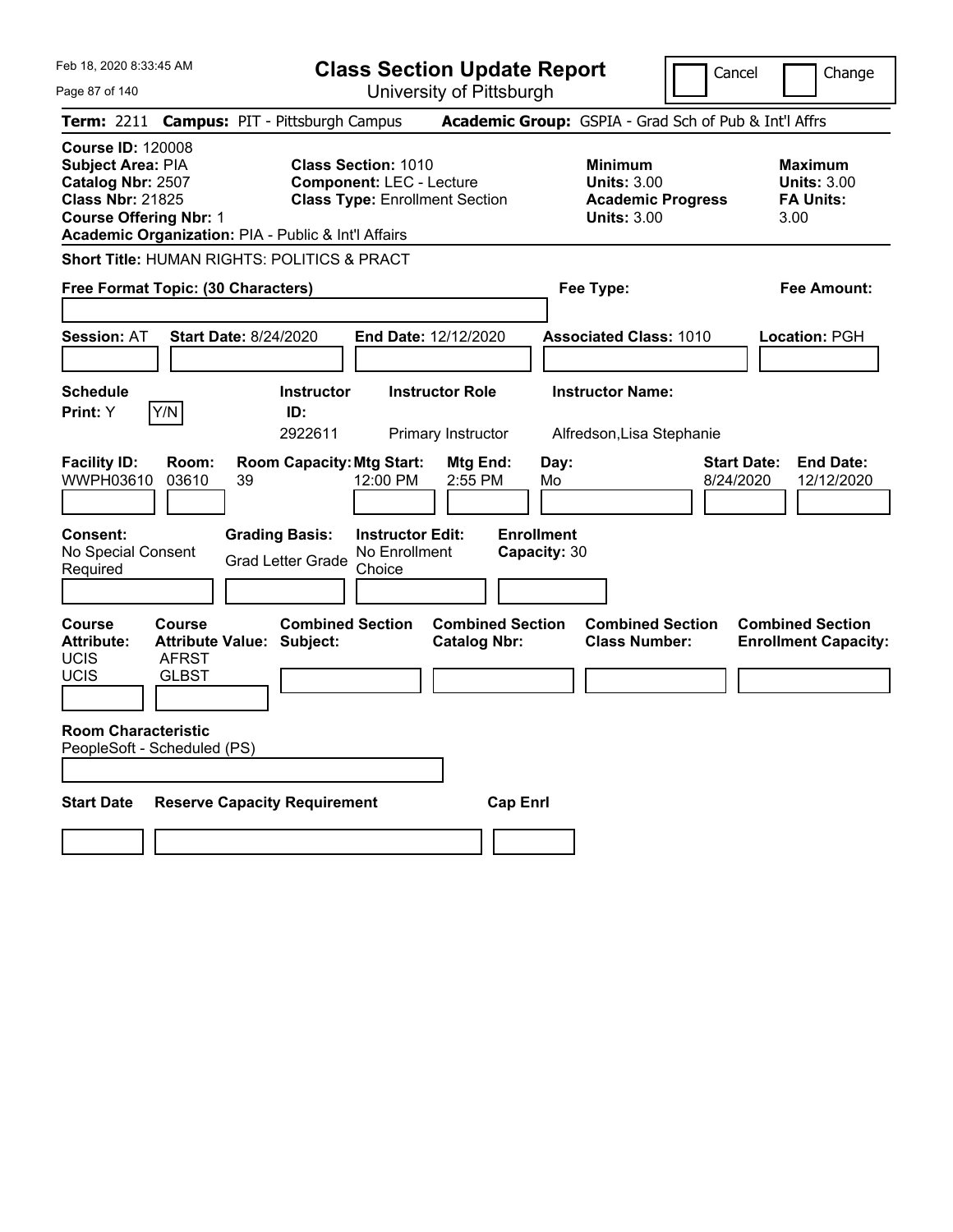Page 88 of 140

**Class Section Update Report**

Cancel Change

| Term: 2211 Campus: PIT - Pittsburgh Campus                                                                                                                                            |                                      |    |                                                                   |                                                                                                        |                                                        |                                   |            | Academic Group: GSPIA - Grad Sch of Pub & Int'l Affrs                             |                                 |                                                                  |
|---------------------------------------------------------------------------------------------------------------------------------------------------------------------------------------|--------------------------------------|----|-------------------------------------------------------------------|--------------------------------------------------------------------------------------------------------|--------------------------------------------------------|-----------------------------------|------------|-----------------------------------------------------------------------------------|---------------------------------|------------------------------------------------------------------|
| <b>Course ID: 120009</b><br>Subject Area: PIA<br>Catalog Nbr: 2510<br><b>Class Nbr: 18302</b><br><b>Course Offering Nbr: 1</b><br>Academic Organization: PIA - Public & Int'l Affairs |                                      |    |                                                                   | <b>Class Section: 1060</b><br><b>Component: LEC - Lecture</b><br><b>Class Type: Enrollment Section</b> |                                                        |                                   |            | <b>Minimum</b><br>Units: $3.00$<br><b>Academic Progress</b><br><b>Units: 3.00</b> |                                 | <b>Maximum</b><br><b>Units: 3.00</b><br><b>FA Units:</b><br>3.00 |
| <b>Short Title: ECONOMICS OF DEVELOPMENT</b>                                                                                                                                          |                                      |    |                                                                   |                                                                                                        |                                                        |                                   |            |                                                                                   |                                 |                                                                  |
| Free Format Topic: (30 Characters)                                                                                                                                                    |                                      |    |                                                                   |                                                                                                        |                                                        |                                   |            | Fee Type:                                                                         |                                 | Fee Amount:                                                      |
| <b>Session: AT</b>                                                                                                                                                                    | <b>Start Date: 8/24/2020</b>         |    |                                                                   | End Date: 12/12/2020                                                                                   |                                                        |                                   |            | <b>Associated Class: 1060</b>                                                     |                                 | Location: PGH                                                    |
| <b>Schedule</b><br>Print: Y                                                                                                                                                           | Y/N                                  |    | <b>Instructor</b><br>ID:<br>2930146                               |                                                                                                        | <b>Instructor Role</b><br>Primary Instructor           |                                   |            | <b>Instructor Name:</b><br>Rabindran, Shanti                                      |                                 |                                                                  |
| <b>Facility ID:</b><br><b>WWPH03800</b>                                                                                                                                               | Room:<br>03800                       | 30 | <b>Room Capacity: Mtg Start:</b>                                  | 9:00 AM                                                                                                | Mtg End:<br>11:50 AM                                   |                                   | Day:<br>Tu |                                                                                   | <b>Start Date:</b><br>8/24/2020 | <b>End Date:</b><br>12/12/2020                                   |
| Consent:<br>No Special Consent<br>Required                                                                                                                                            |                                      |    | <b>Grading Basis:</b><br><b>Grad Letter Grade</b>                 | <b>Instructor Edit:</b><br>No Enrollment<br>Choice                                                     |                                                        | <b>Enrollment</b><br>Capacity: 25 |            |                                                                                   |                                 |                                                                  |
| Course<br><b>Attribute:</b><br><b>UCIS</b><br><b>UCIS</b><br><b>Room Characteristic</b>                                                                                               | Course<br><b>ASP</b><br><b>GLBST</b> |    | <b>Combined Section</b><br><b>Attribute Value: Subject:</b><br>PS |                                                                                                        | <b>Combined Section</b><br><b>Catalog Nbr:</b><br>2379 |                                   |            | <b>Combined Section</b><br><b>Class Number:</b><br>23608                          | 5                               | <b>Combined Section</b><br><b>Enrollment Capacity:</b>           |
| PeopleSoft - Scheduled (PS)                                                                                                                                                           |                                      |    |                                                                   |                                                                                                        |                                                        |                                   |            |                                                                                   |                                 |                                                                  |
| <b>Start Date</b>                                                                                                                                                                     |                                      |    | <b>Reserve Capacity Requirement</b>                               |                                                                                                        |                                                        | <b>Cap Enrl</b>                   |            |                                                                                   |                                 |                                                                  |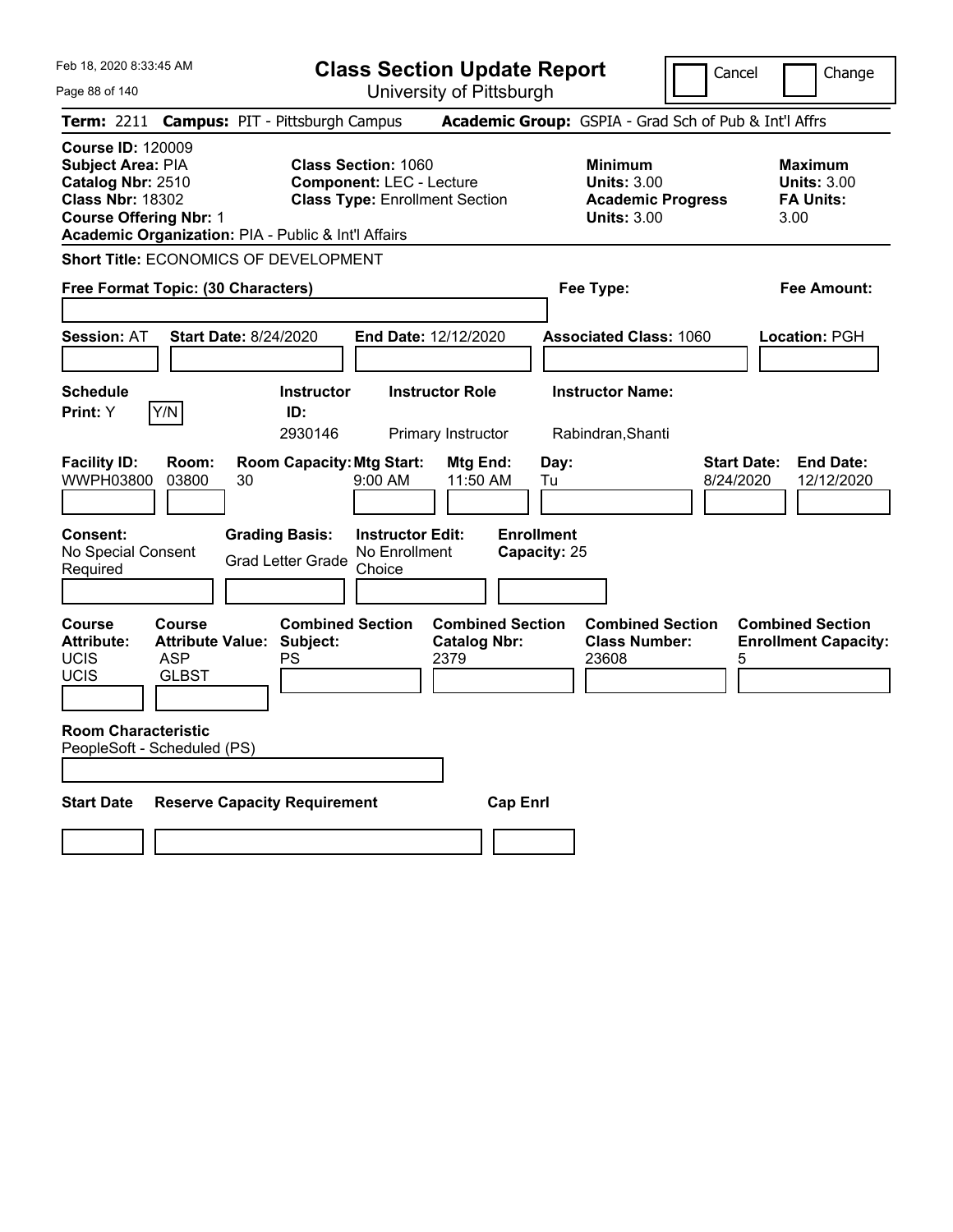**Class Section Update Report** University of Pittsburgh

Cancel Change

Page 89 of 140

**Term:** 2211 **Campus:** PIT - Pittsburgh Campus **Academic Group:** GSPIA - Grad Sch of Pub & Int'l Affrs **Course ID:** 189846 **Subject Area: PIA Class Section: 1030 Minimum Maximum Maximum Catalog Nbr:** 2512 **Component:** LEC - Lecture **Units:** 3.00 **Units:** 3.00 **Class Nbr:** 27785 **Class Type:** Enrollment Section **Academic Progress FA Units: Course Offering Nbr:** 1 **Units:** 3.00 3.00 **Academic Organization:** PIA - Public & Int'l Affairs **Short Title:** POVERTY AND INEQUALITY **Free Format Topic: (30 Characters) Fee Type: Fee Amount: Session:** AT **Start Date:** 8/24/2020 **End Date:** 12/12/2020 **Associated Class:** 1030 **Location:** PGH **Schedule Instructor Instructor Role Instructor Name: Print:**  $Y$   $|Y/N|$  **ID:** 2934686 Primary Instructor Finkel,Mihriban Muge **Facility ID: Room: Room Capacity:Mtg Start: Mtg End: Day: Start Date: End Date:** WWPH03610 03610 39 9:00 AM 11:55 AM Th 8/24/2020 12/12/2020 **Consent: Grading Basis: Instructor Edit: Enrollment** No Special Consent No Special Consent Grad Letter Grade No Enrollment<br>Required Choice Choice **Capacity:** 30 **Course Course Combined Section Combined Section Combined Section Combined Section**  Attribute: Attribute Value: Subject: Catalog Nbr: Class Number: Enrollment Capacity: UCIS GLBST **Room Characteristic** PeopleSoft - Scheduled (PS) **Start Date Reserve Capacity Requirement Cap Enrl**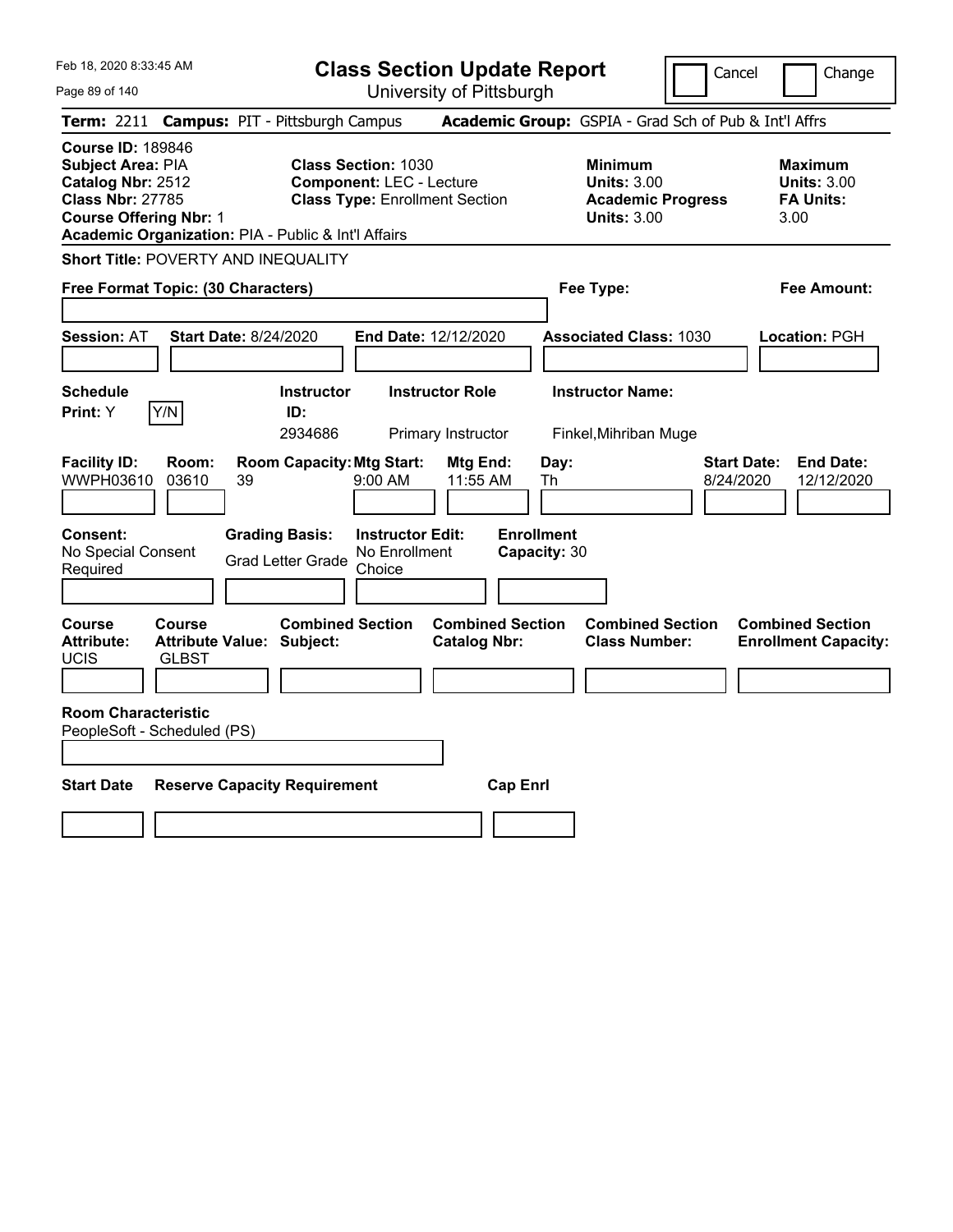Page 90 of 140

**Class Section Update Report**

Cancel **Change** 

| Term: 2211 Campus: PIT - Pittsburgh Campus                                                                                                                                                   |                                                                                                        | Academic Group: GSPIA - Grad Sch of Pub & Int'l Affrs                                  |                                                                  |
|----------------------------------------------------------------------------------------------------------------------------------------------------------------------------------------------|--------------------------------------------------------------------------------------------------------|----------------------------------------------------------------------------------------|------------------------------------------------------------------|
| <b>Course ID: 120017</b><br><b>Subject Area: PIA</b><br>Catalog Nbr: 2522<br><b>Class Nbr: 26381</b><br><b>Course Offering Nbr: 1</b><br>Academic Organization: PIA - Public & Int'l Affairs | <b>Class Section: 1010</b><br><b>Component: LEC - Lecture</b><br><b>Class Type: Enrollment Section</b> | <b>Minimum</b><br><b>Units: 3.00</b><br><b>Academic Progress</b><br><b>Units: 3.00</b> | <b>Maximum</b><br><b>Units: 3.00</b><br><b>FA Units:</b><br>3.00 |
| Short Title: POLITICL ECON OF GLOBAL ENERGY                                                                                                                                                  |                                                                                                        |                                                                                        |                                                                  |
| Free Format Topic: (30 Characters)                                                                                                                                                           |                                                                                                        | Fee Type:                                                                              | Fee Amount:                                                      |
| <b>Start Date: 8/24/2020</b><br><b>Session: AT</b>                                                                                                                                           | End Date: 12/12/2020                                                                                   | <b>Associated Class: 1010</b>                                                          | Location: PGH                                                    |
| <b>Schedule</b><br>Y/N<br>Print: Y                                                                                                                                                           | <b>Instructor Role</b><br><b>Instructor</b><br>ID:<br>2930146<br>Primary Instructor                    | <b>Instructor Name:</b><br>Rabindran, Shanti                                           |                                                                  |
| <b>Facility ID:</b><br>Room:<br>WWPH03610<br>03610<br>39                                                                                                                                     | <b>Room Capacity: Mtg Start:</b><br><b>Mtg End:</b><br>12:00 PM<br>2:50 PM                             | Day:<br><b>Start Date:</b><br>8/24/2020<br>Tu                                          | <b>End Date:</b><br>12/12/2020                                   |
| <b>Grading Basis:</b><br>Consent:<br>No Special Consent<br><b>Grad Letter Grade</b><br>Required                                                                                              | <b>Instructor Edit:</b><br>No Enrollment<br>Choice                                                     | <b>Enrollment</b><br>Capacity: 35                                                      |                                                                  |
| Course<br>Course<br><b>Attribute:</b><br><b>Attribute Value: Subject:</b><br><b>UCIS</b><br><b>GLBST</b>                                                                                     | <b>Combined Section</b><br><b>Combined Section</b><br><b>Catalog Nbr:</b>                              | <b>Combined Section</b><br><b>Class Number:</b>                                        | <b>Combined Section</b><br><b>Enrollment Capacity:</b>           |
| <b>Room Characteristic</b><br>PeopleSoft - Scheduled (PS)                                                                                                                                    |                                                                                                        |                                                                                        |                                                                  |
| <b>Start Date</b><br><b>Reserve Capacity Requirement</b>                                                                                                                                     |                                                                                                        | <b>Cap Enrl</b>                                                                        |                                                                  |
|                                                                                                                                                                                              |                                                                                                        |                                                                                        |                                                                  |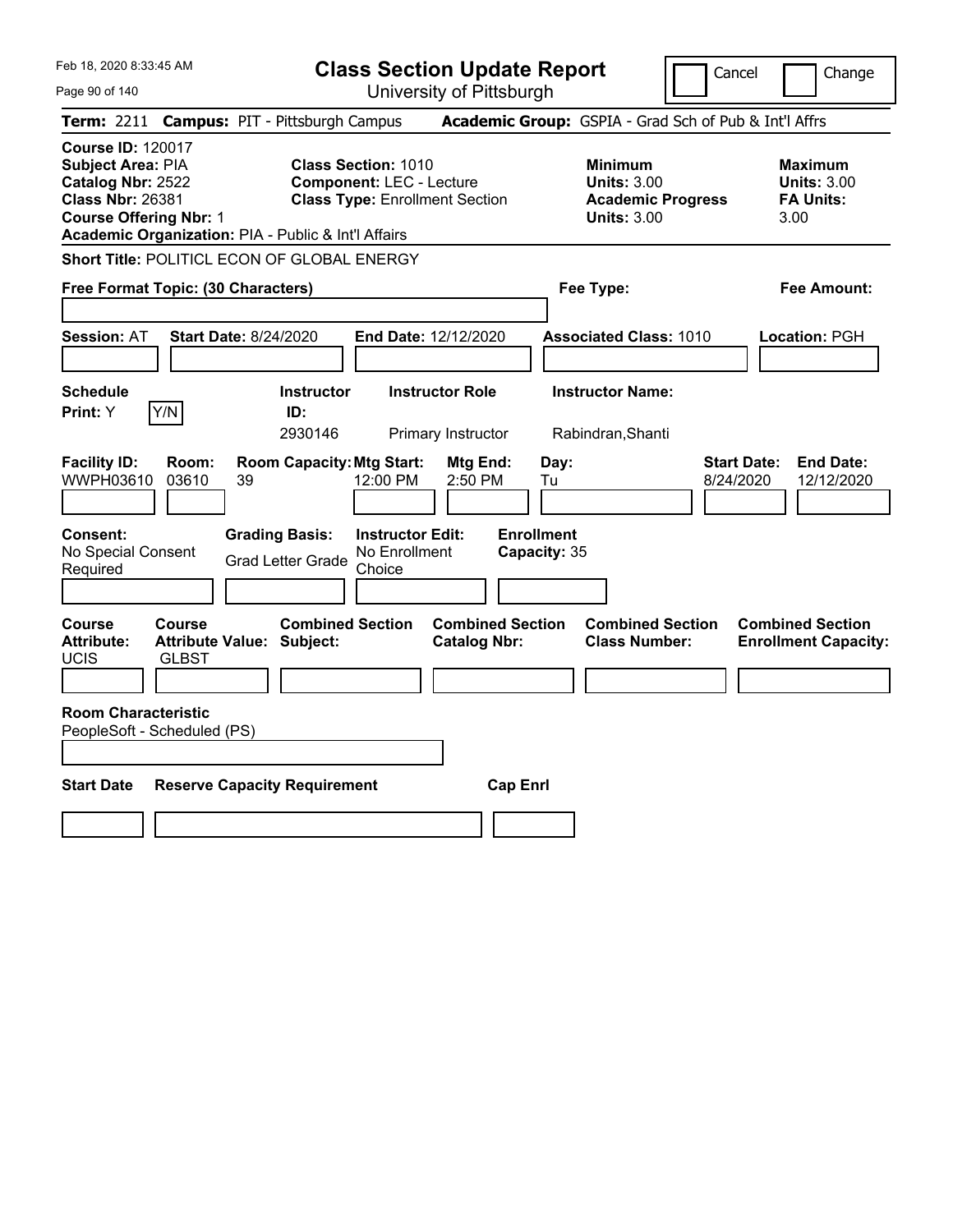**Class Section Update Report**

Cancel **Change** 

| Page 91 of 140                                                                                                                 |                                                                                                                                                               | University of Pittsburgh                           |                                                       |                                 |                                                                  |  |  |  |
|--------------------------------------------------------------------------------------------------------------------------------|---------------------------------------------------------------------------------------------------------------------------------------------------------------|----------------------------------------------------|-------------------------------------------------------|---------------------------------|------------------------------------------------------------------|--|--|--|
| <b>Term: 2211</b>                                                                                                              | <b>Campus: PIT - Pittsburgh Campus</b>                                                                                                                        |                                                    | Academic Group: GSPIA - Grad Sch of Pub & Int'l Affrs |                                 |                                                                  |  |  |  |
| <b>Course ID: 120021</b><br>Subject Area: PIA<br>Catalog Nbr: 2526<br><b>Class Nbr: 30642</b><br><b>Course Offering Nbr: 1</b> | <b>Class Section: 1080</b><br><b>Component: LEC - Lecture</b><br><b>Class Type: Enrollment Section</b><br>Academic Organization: PIA - Public & Int'l Affairs |                                                    |                                                       |                                 | <b>Maximum</b><br><b>Units: 3.00</b><br><b>FA Units:</b><br>3.00 |  |  |  |
| <b>Short Title: NGOS CIVIL SOCIETY &amp; DVLP</b>                                                                              |                                                                                                                                                               |                                                    |                                                       |                                 |                                                                  |  |  |  |
| Free Format Topic: (30 Characters)                                                                                             |                                                                                                                                                               |                                                    | Fee Type:                                             |                                 | Fee Amount:                                                      |  |  |  |
| <b>Session: AT</b>                                                                                                             | <b>Start Date: 8/24/2020</b>                                                                                                                                  | End Date: 12/12/2020                               | <b>Associated Class: 1080</b>                         |                                 | Location: PGH                                                    |  |  |  |
| <b>Schedule</b>                                                                                                                | <b>Instructor</b>                                                                                                                                             | <b>Instructor Role</b>                             | <b>Instructor Name:</b>                               |                                 |                                                                  |  |  |  |
| Print: Y<br>Y/N                                                                                                                | ID:                                                                                                                                                           |                                                    |                                                       |                                 |                                                                  |  |  |  |
|                                                                                                                                | 2909400                                                                                                                                                       | Primary Instructor                                 | Nelson, Paul Jeffrey                                  |                                 |                                                                  |  |  |  |
| <b>Facility ID:</b><br>Room:<br><b>WWPH03200</b><br>03200                                                                      | <b>Room Capacity: Mtg Start:</b><br>15                                                                                                                        | Mtg End:<br>3:00 PM<br>5:55 PM                     | Day:<br>We                                            | <b>Start Date:</b><br>8/24/2020 | <b>End Date:</b><br>12/12/2020                                   |  |  |  |
| Consent:<br>No Special Consent<br>Required                                                                                     | <b>Grading Basis:</b><br><b>Grad Letter Grade</b>                                                                                                             | <b>Instructor Edit:</b><br>No Enrollment<br>Choice | <b>Enrollment</b><br>Capacity: 15                     |                                 |                                                                  |  |  |  |
| Course<br>Course<br><b>Attribute:</b><br><b>UCIS</b><br><b>GLBST</b>                                                           | <b>Combined Section</b><br><b>Attribute Value: Subject:</b>                                                                                                   | <b>Combined Section</b><br><b>Catalog Nbr:</b>     | <b>Class Number:</b>                                  | <b>Combined Section</b>         | <b>Combined Section</b><br><b>Enrollment Capacity:</b>           |  |  |  |
| <b>Room Characteristic</b>                                                                                                     |                                                                                                                                                               |                                                    |                                                       |                                 |                                                                  |  |  |  |
| PeopleSoft - Scheduled (PS)                                                                                                    |                                                                                                                                                               |                                                    |                                                       |                                 |                                                                  |  |  |  |
| <b>Start Date</b>                                                                                                              | <b>Reserve Capacity Requirement</b>                                                                                                                           |                                                    | <b>Cap Enrl</b>                                       |                                 |                                                                  |  |  |  |
|                                                                                                                                |                                                                                                                                                               |                                                    |                                                       |                                 |                                                                  |  |  |  |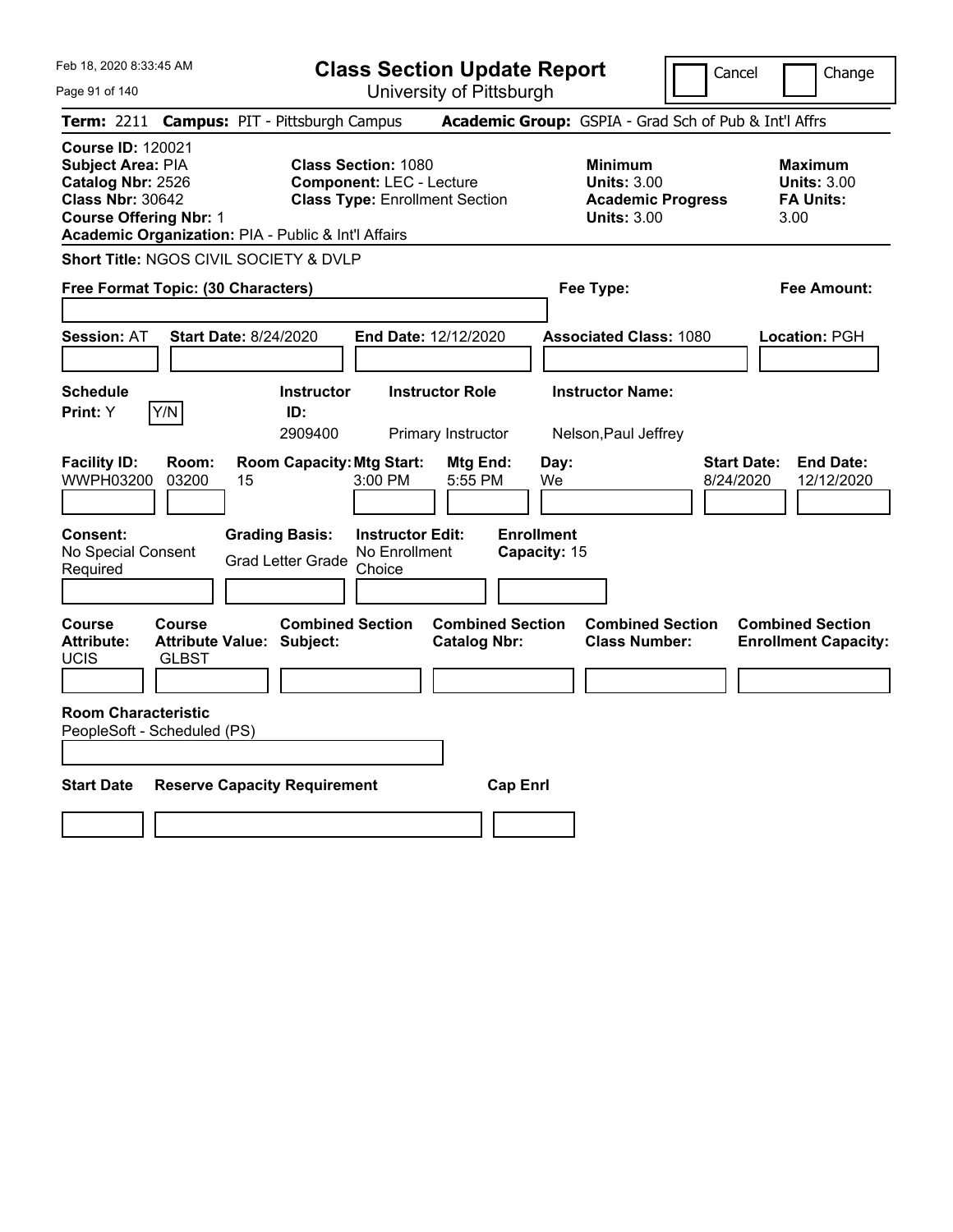**Class Section Update Report**

Cancel Change

 $\overline{\phantom{a}}$ 

| Page 92 of 140                                                                                                                 |                                                                                                                                                               | University of Pittsburgh                           |                                   |                                                       |                                 |                                                           |  |  |
|--------------------------------------------------------------------------------------------------------------------------------|---------------------------------------------------------------------------------------------------------------------------------------------------------------|----------------------------------------------------|-----------------------------------|-------------------------------------------------------|---------------------------------|-----------------------------------------------------------|--|--|
| Term: 2211 Campus: PIT - Pittsburgh Campus                                                                                     |                                                                                                                                                               |                                                    |                                   | Academic Group: GSPIA - Grad Sch of Pub & Int'l Affrs |                                 |                                                           |  |  |
| <b>Course ID: 120022</b><br>Subject Area: PIA<br>Catalog Nbr: 2527<br><b>Class Nbr: 30643</b><br><b>Course Offering Nbr: 1</b> | <b>Class Section: 1100</b><br><b>Component: LEC - Lecture</b><br><b>Class Type: Enrollment Section</b><br>Academic Organization: PIA - Public & Int'l Affairs |                                                    |                                   |                                                       |                                 | Maximum<br><b>Units: 3.00</b><br><b>FA Units:</b><br>3.00 |  |  |
| <b>Short Title: FINCL MGT FOR NGOS &amp; NONPRF</b>                                                                            |                                                                                                                                                               |                                                    |                                   |                                                       |                                 |                                                           |  |  |
| Free Format Topic: (30 Characters)                                                                                             |                                                                                                                                                               |                                                    |                                   | Fee Type:                                             |                                 | Fee Amount:                                               |  |  |
| <b>Session: AT</b>                                                                                                             | <b>Start Date: 8/24/2020</b>                                                                                                                                  | End Date: 12/12/2020                               |                                   | <b>Associated Class: 1100</b>                         |                                 | Location: PGH                                             |  |  |
| <b>Schedule</b><br>Y/N<br>Print: Y                                                                                             | <b>Instructor</b><br>ID:<br>0                                                                                                                                 | <b>Instructor Role</b>                             |                                   | <b>Instructor Name:</b><br>No Instructor Assigned     |                                 |                                                           |  |  |
| <b>Facility ID:</b><br>Room:<br><b>WWPH03800</b><br>03800                                                                      | <b>Room Capacity: Mtg Start:</b><br>30                                                                                                                        | Mtg End:<br>6:00 PM<br>9:00 PM                     | Day:<br>Th                        |                                                       | <b>Start Date:</b><br>8/24/2020 | <b>End Date:</b><br>12/12/2020                            |  |  |
| <b>Consent:</b><br>No Special Consent<br>Required                                                                              | <b>Grading Basis:</b><br><b>Grad Letter Grade</b>                                                                                                             | <b>Instructor Edit:</b><br>No Enrollment<br>Choice | <b>Enrollment</b><br>Capacity: 30 |                                                       |                                 |                                                           |  |  |
| Course<br>Course<br><b>Attribute:</b>                                                                                          | <b>Combined Section</b><br><b>Attribute Value: Subject:</b>                                                                                                   | <b>Catalog Nbr:</b>                                | <b>Combined Section</b>           | <b>Combined Section</b><br><b>Class Number:</b>       |                                 | <b>Combined Section</b><br><b>Enrollment Capacity:</b>    |  |  |
|                                                                                                                                |                                                                                                                                                               |                                                    |                                   |                                                       |                                 |                                                           |  |  |
| <b>Room Characteristic</b><br>PeopleSoft - Scheduled (PS)<br><b>Start Date</b>                                                 | <b>Reserve Capacity Requirement</b>                                                                                                                           |                                                    | <b>Cap Enrl</b>                   |                                                       |                                 |                                                           |  |  |
|                                                                                                                                |                                                                                                                                                               |                                                    |                                   |                                                       |                                 |                                                           |  |  |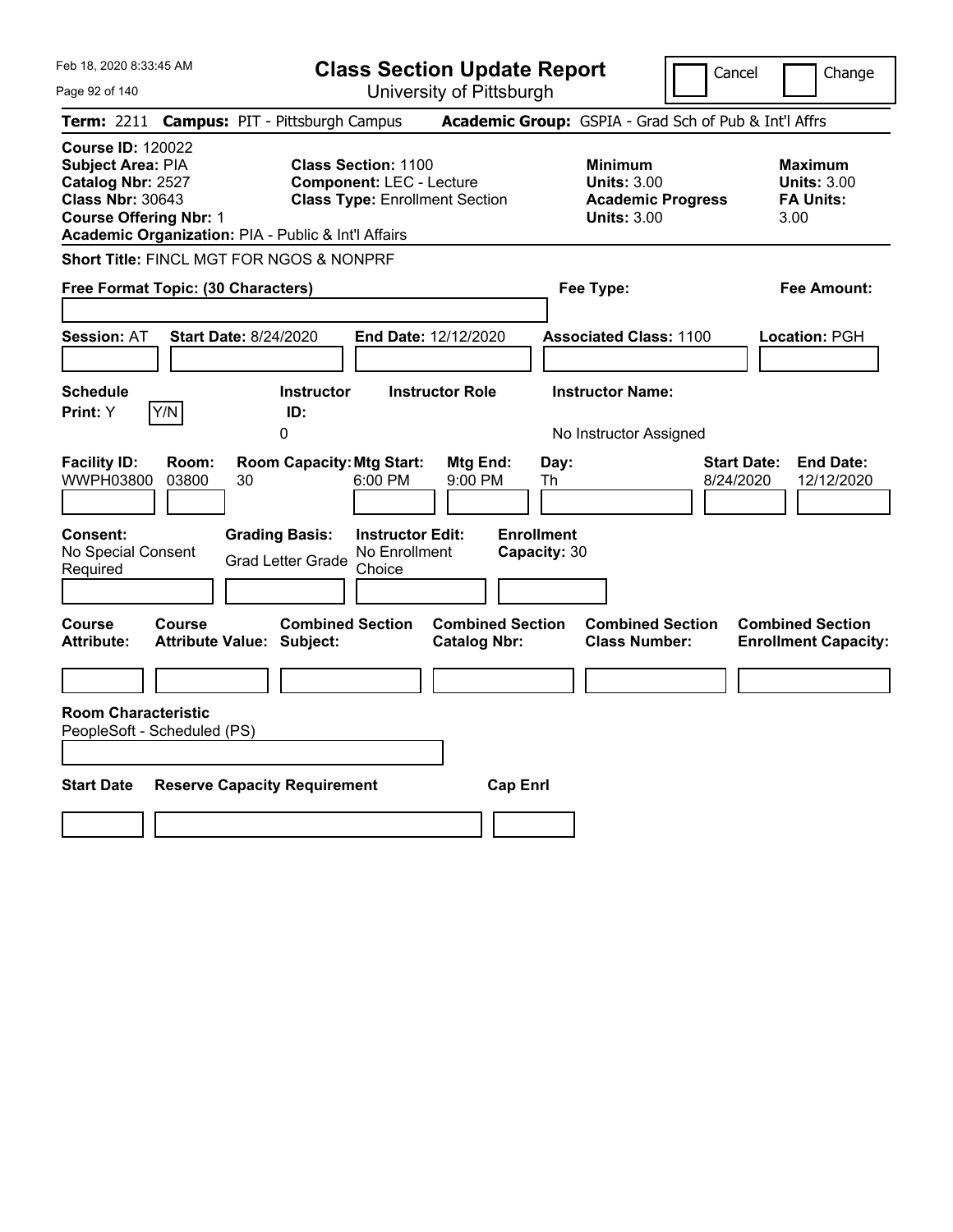Page 93 of 140

**Class Section Update Report**

Cancel **Change** 

|                                                                                                                                | Term: 2211 Campus: PIT - Pittsburgh Campus                                                                                                                    |                                                       | Academic Group: GSPIA - Grad Sch of Pub & Int'l Affrs                                  |                                                                   |
|--------------------------------------------------------------------------------------------------------------------------------|---------------------------------------------------------------------------------------------------------------------------------------------------------------|-------------------------------------------------------|----------------------------------------------------------------------------------------|-------------------------------------------------------------------|
| <b>Course ID: 190574</b><br>Subject Area: PIA<br>Catalog Nbr: 2529<br><b>Class Nbr: 28383</b><br><b>Course Offering Nbr: 1</b> | <b>Class Section: 1015</b><br><b>Component: LEC - Lecture</b><br><b>Class Type: Enrollment Section</b><br>Academic Organization: PIA - Public & Int'l Affairs |                                                       | <b>Minimum</b><br><b>Units: 3.00</b><br><b>Academic Progress</b><br><b>Units: 3.00</b> | <b>Maximum</b><br><b>Units: 3.00</b><br><b>FA Units:</b><br>3.00  |
|                                                                                                                                | Short Title: POL ECON ANAL FOR GLOBL AFFAIR                                                                                                                   |                                                       |                                                                                        |                                                                   |
| Free Format Topic: (30 Characters)                                                                                             |                                                                                                                                                               |                                                       | Fee Type:                                                                              | Fee Amount:                                                       |
| Session: AT                                                                                                                    | <b>Start Date: 8/24/2020</b>                                                                                                                                  | End Date: 12/12/2020                                  | <b>Associated Class: 1015</b>                                                          | Location: PGH                                                     |
| <b>Schedule</b><br>Y/N<br>Print: Y                                                                                             | <b>Instructor</b><br>ID:<br>1154615                                                                                                                           | <b>Instructor Role</b><br>Primary Instructor          | <b>Instructor Name:</b><br>Brick, Jennifer C                                           |                                                                   |
| <b>Facility ID:</b><br>Room:<br><b>WEBTBA</b><br>TBA<br><b>Consent:</b><br><b>Department Consent</b><br>Required               | <b>Room Capacity: Mtg Start:</b><br>0<br><b>Grading Basis:</b><br><b>Instructor Edit:</b><br>No Enrollment<br><b>Grad Letter Grade</b><br>Choice              | Mtg End:<br>Day:<br><b>Enrollment</b><br>Capacity: 35 |                                                                                        | <b>Start Date:</b><br><b>End Date:</b><br>8/24/2020<br>12/12/2020 |
| Course<br>Course<br><b>Attribute:</b><br>IDM<br><b>WEB</b>                                                                     | <b>Combined Section</b><br><b>Attribute Value: Subject:</b>                                                                                                   | <b>Combined Section</b><br><b>Catalog Nbr:</b>        | <b>Combined Section</b><br><b>Class Number:</b>                                        | <b>Combined Section</b><br><b>Enrollment Capacity:</b>            |
| <b>Room Characteristic</b>                                                                                                     |                                                                                                                                                               |                                                       |                                                                                        |                                                                   |
|                                                                                                                                |                                                                                                                                                               |                                                       |                                                                                        |                                                                   |
| <b>Start Date</b>                                                                                                              | <b>Reserve Capacity Requirement</b>                                                                                                                           | <b>Cap Enrl</b>                                       |                                                                                        |                                                                   |
|                                                                                                                                |                                                                                                                                                               |                                                       |                                                                                        |                                                                   |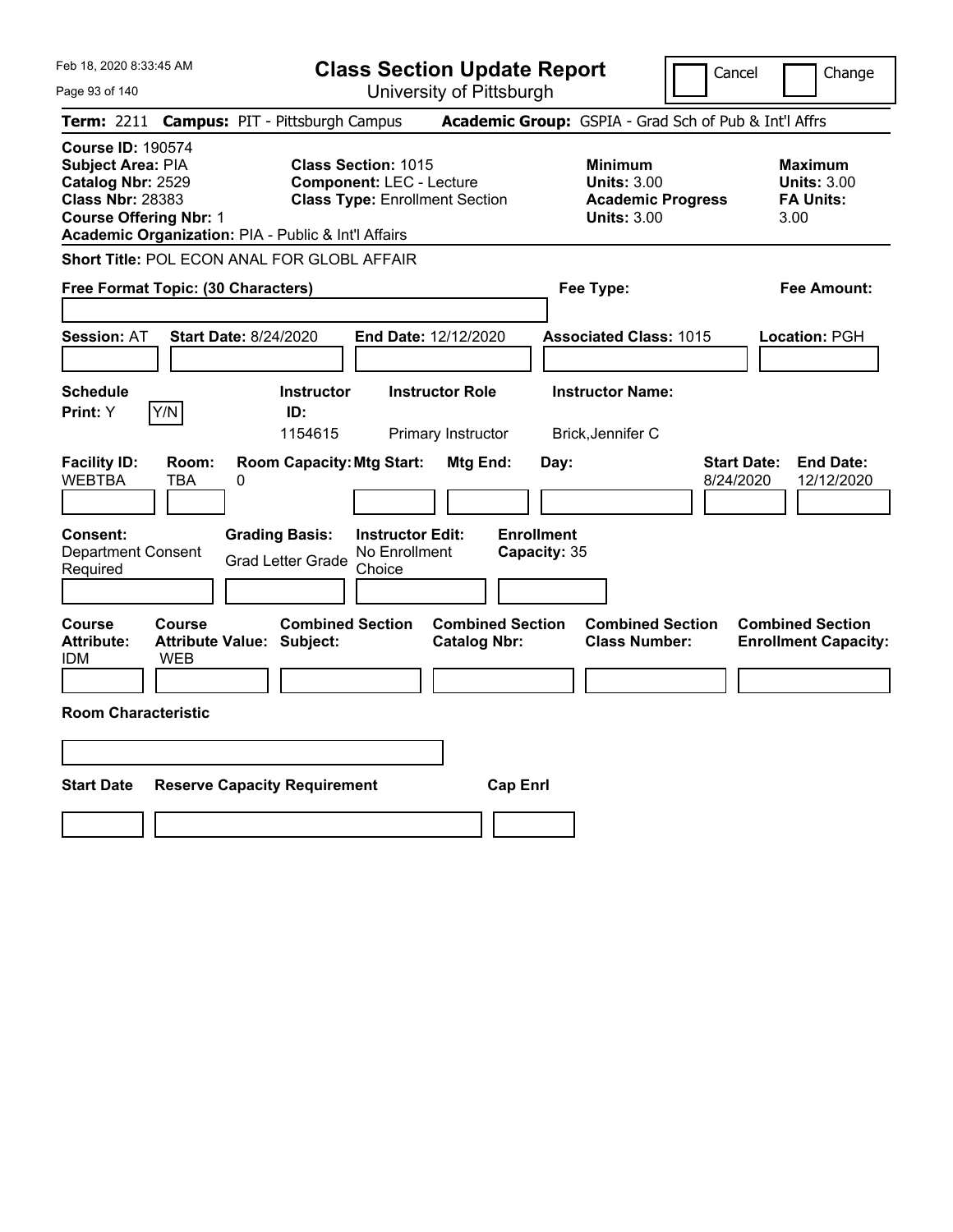|  | Feb 18, 2020 8:33:45 AM |  |
|--|-------------------------|--|
|  |                         |  |

Page 94 of 140

**Class Section Update Report**

Cancel Change

| Term: 2211 Campus: PIT - Pittsburgh Campus                                                                                                                                            |                                                   |                       |                                       |                                                                                                        |                                                        |                   |              | Academic Group: GSPIA - Grad Sch of Pub & Int'l Affrs                                  |                                 |                                                          |
|---------------------------------------------------------------------------------------------------------------------------------------------------------------------------------------|---------------------------------------------------|-----------------------|---------------------------------------|--------------------------------------------------------------------------------------------------------|--------------------------------------------------------|-------------------|--------------|----------------------------------------------------------------------------------------|---------------------------------|----------------------------------------------------------|
| <b>Course ID: 190951</b><br>Subject Area: PIA<br>Catalog Nbr: 2530<br><b>Class Nbr: 29048</b><br><b>Course Offering Nbr: 1</b><br>Academic Organization: PIA - Public & Int'l Affairs |                                                   |                       |                                       | <b>Class Section: 1050</b><br><b>Component: SEM - Seminar</b><br><b>Class Type: Enrollment Section</b> |                                                        |                   |              | <b>Minimum</b><br><b>Units: 1.50</b><br><b>Academic Progress</b><br><b>Units: 1.50</b> | 1.50                            | <b>Maximum</b><br><b>Units: 1.50</b><br><b>FA Units:</b> |
| Short Title: GENDER EQUALITY&UNITED NATIONS                                                                                                                                           |                                                   |                       |                                       |                                                                                                        |                                                        |                   |              |                                                                                        |                                 |                                                          |
|                                                                                                                                                                                       | Free Format Topic: (30 Characters)                |                       |                                       |                                                                                                        |                                                        |                   |              | Fee Type:                                                                              |                                 | Fee Amount:                                              |
| <b>Session: AT</b>                                                                                                                                                                    | <b>Start Date: 8/24/2020</b>                      |                       |                                       | <b>End Date: 12/12/2020</b>                                                                            |                                                        |                   |              | <b>Associated Class: 1050</b>                                                          |                                 | Location: PGH                                            |
|                                                                                                                                                                                       |                                                   |                       |                                       |                                                                                                        |                                                        |                   |              |                                                                                        |                                 |                                                          |
| <b>Schedule</b><br>Print: Y                                                                                                                                                           | Y/N                                               |                       | <b>Instructor</b><br>ID:<br>2934686   |                                                                                                        | <b>Instructor Role</b><br>Primary Instructor           |                   |              | <b>Instructor Name:</b><br>Finkel, Mihriban Muge                                       |                                 |                                                          |
| <b>Facility ID:</b><br>WWPH03431                                                                                                                                                      | Room:<br>03431                                    | 30                    | <b>Room Capacity: Mtg Start:</b>      | 3:00 PM                                                                                                | Mtg End:<br>4:15 PM                                    |                   | Day:<br>We   |                                                                                        | <b>Start Date:</b><br>8/24/2020 | <b>End Date:</b><br>12/12/2020                           |
| <b>Consent:</b><br>No Special Consent<br>Required                                                                                                                                     |                                                   | <b>Grading Basis:</b> | <b>Grad Letter Grade</b>              | <b>Instructor Edit:</b><br>No Enrollment<br>Choice                                                     |                                                        | <b>Enrollment</b> | Capacity: 25 |                                                                                        |                                 |                                                          |
| Course<br><b>Attribute:</b>                                                                                                                                                           | <b>Course</b><br><b>Attribute Value: Subject:</b> |                       | <b>Combined Section</b><br><b>SOC</b> |                                                                                                        | <b>Combined Section</b><br><b>Catalog Nbr:</b><br>2432 |                   |              | <b>Combined Section</b><br><b>Class Number:</b><br>29047                               | 5                               | <b>Combined Section</b><br><b>Enrollment Capacity:</b>   |
| <b>Room Characteristic</b><br>PeopleSoft - Scheduled (PS)                                                                                                                             |                                                   |                       |                                       |                                                                                                        |                                                        |                   |              |                                                                                        |                                 |                                                          |
| <b>Start Date</b>                                                                                                                                                                     |                                                   |                       | <b>Reserve Capacity Requirement</b>   |                                                                                                        |                                                        | <b>Cap Enrl</b>   |              |                                                                                        |                                 |                                                          |
|                                                                                                                                                                                       |                                                   |                       |                                       |                                                                                                        |                                                        |                   |              |                                                                                        |                                 |                                                          |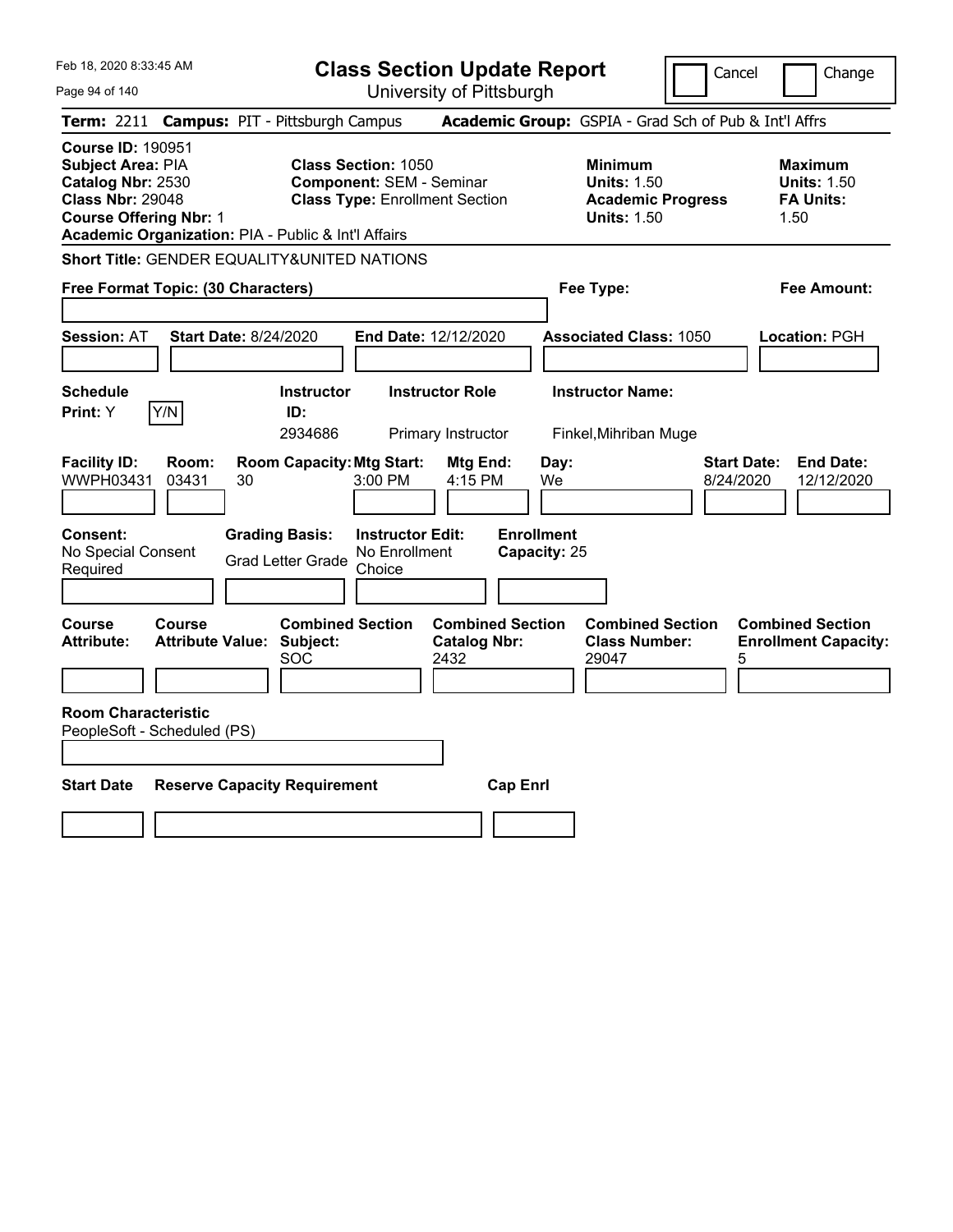Page 95 of 140

**Class Section Update Report**

University of Pittsburgh

Cancel **Change** 

|                                                                                                                                                                                    |                                                                                                             |                              |                                                   |                                                               | omvolony or moverger                                   |                                   |                                                                                        |                                                                   |
|------------------------------------------------------------------------------------------------------------------------------------------------------------------------------------|-------------------------------------------------------------------------------------------------------------|------------------------------|---------------------------------------------------|---------------------------------------------------------------|--------------------------------------------------------|-----------------------------------|----------------------------------------------------------------------------------------|-------------------------------------------------------------------|
| Term: 2211 Campus: PIT - Pittsburgh Campus                                                                                                                                         |                                                                                                             |                              |                                                   |                                                               |                                                        |                                   | <b>Academic Group:</b> GSPIA - Grad Sch of Pub & Int'l Affrs                           |                                                                   |
| Course ID: 120029<br>Subject Area: PIA<br>Catalog Nbr: 2551<br><b>Class Nbr: 18775</b><br>Course Offering Nbr: 1<br><b>Academic Organization: PIA - Public &amp; Int'l Affairs</b> |                                                                                                             |                              |                                                   | <b>Class Section: 1160</b><br><b>Component: LEC - Lecture</b> | <b>Class Type: Enrollment Section</b>                  |                                   | <b>Minimum</b><br><b>Units: 3.00</b><br><b>Academic Progress</b><br><b>Units: 3.00</b> | <b>Maximum</b><br><b>Units: 3.00</b><br><b>FA Units:</b><br>3.00  |
| Short Title: GENDER AND DEVELOPMENT                                                                                                                                                |                                                                                                             |                              |                                                   |                                                               |                                                        |                                   |                                                                                        |                                                                   |
| Free Format Topic: (30 Characters)                                                                                                                                                 |                                                                                                             |                              |                                                   |                                                               |                                                        |                                   | Fee Type:                                                                              | Fee Amount:                                                       |
| <b>Session: AT</b>                                                                                                                                                                 |                                                                                                             | <b>Start Date: 8/24/2020</b> |                                                   |                                                               | <b>End Date: 12/12/2020</b>                            |                                   | <b>Associated Class: 1160</b>                                                          | Location: PGH                                                     |
| Schedule                                                                                                                                                                           |                                                                                                             |                              | <b>Instructor</b>                                 |                                                               | <b>Instructor Role</b>                                 |                                   | <b>Instructor Name:</b>                                                                |                                                                   |
| Print: Y                                                                                                                                                                           | Y/N                                                                                                         |                              | ID:<br>2934686                                    |                                                               | Primary Instructor                                     |                                   | Finkel, Mihriban Muge                                                                  |                                                                   |
| <b>Facility ID:</b><br>WWPH03610                                                                                                                                                   | Room:<br>03610                                                                                              | 39                           | <b>Room Capacity: Mtg Start:</b>                  | 9:00 AM                                                       | Mtg End:<br>11:50 AM                                   | Day:<br>Tu                        |                                                                                        | <b>End Date:</b><br><b>Start Date:</b><br>8/24/2020<br>12/12/2020 |
| <b>Consent:</b><br>No Special Consent<br>Required                                                                                                                                  |                                                                                                             |                              | <b>Grading Basis:</b><br><b>Grad Letter Grade</b> | <b>Instructor Edit:</b><br>No Enrollment<br>Choice            |                                                        | <b>Enrollment</b><br>Capacity: 20 |                                                                                        |                                                                   |
| Course<br>Attribute:<br><b>INPR</b><br>UCIS<br>UCIS<br>UCIS<br>UCIS                                                                                                                | <b>Course</b><br><b>Attribute Value:</b><br><b>GSWS</b><br><b>ECC</b><br><b>GLBST</b><br><b>REES</b><br>UGH |                              | <b>Combined Section</b><br>Subject:<br>PS         |                                                               | <b>Combined Section</b><br><b>Catalog Nbr:</b><br>2351 |                                   | <b>Combined Section</b><br><b>Class Number:</b><br>24510                               | <b>Combined Section</b><br><b>Enrollment Capacity:</b><br>5       |
| <b>Room Characteristic</b><br>PeopleSoft - Scheduled (PS)                                                                                                                          |                                                                                                             |                              |                                                   |                                                               |                                                        |                                   |                                                                                        |                                                                   |
| Start Date                                                                                                                                                                         |                                                                                                             |                              | <b>Reserve Capacity Requirement</b>               |                                                               |                                                        | <b>Cap Enrl</b>                   |                                                                                        |                                                                   |
|                                                                                                                                                                                    |                                                                                                             |                              |                                                   |                                                               |                                                        |                                   |                                                                                        |                                                                   |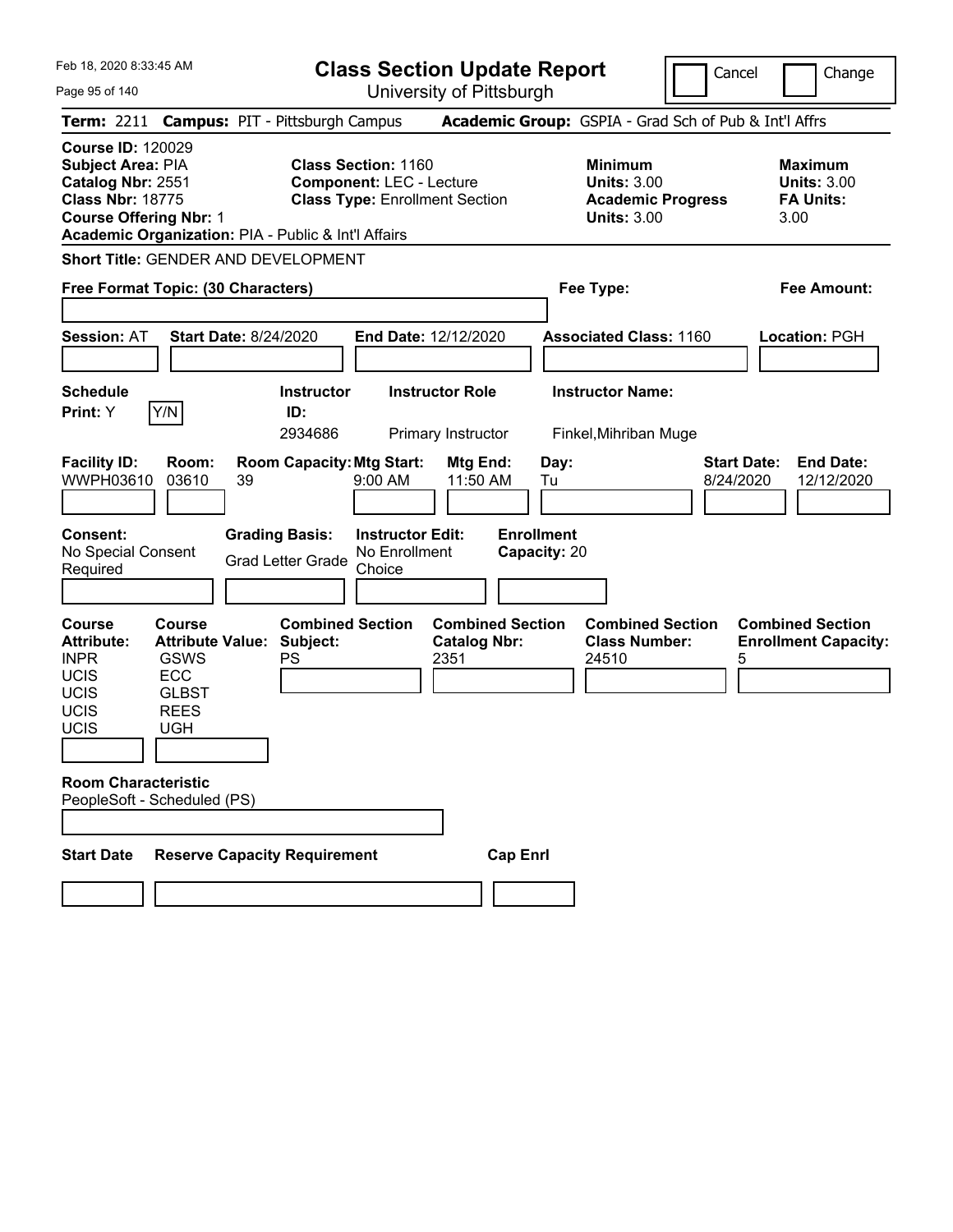Page 96 of 140

**Class Section Update Report**

Cancel **Change** 

| Term: 2211 Campus: PIT - Pittsburgh Campus                                                                                                                                            |                                                                                                        |                                                    |                                                                                        | Academic Group: GSPIA - Grad Sch of Pub & Int'l Affrs            |                                                                   |
|---------------------------------------------------------------------------------------------------------------------------------------------------------------------------------------|--------------------------------------------------------------------------------------------------------|----------------------------------------------------|----------------------------------------------------------------------------------------|------------------------------------------------------------------|-------------------------------------------------------------------|
| <b>Course ID: 120030</b><br>Subject Area: PIA<br>Catalog Nbr: 2552<br><b>Class Nbr: 30644</b><br><b>Course Offering Nbr: 1</b><br>Academic Organization: PIA - Public & Int'l Affairs | <b>Class Section: 1050</b><br><b>Component: LEC - Lecture</b><br><b>Class Type: Enrollment Section</b> |                                                    | <b>Minimum</b><br><b>Units: 3.00</b><br><b>Academic Progress</b><br><b>Units: 3.00</b> | <b>Maximum</b><br><b>Units: 3.00</b><br><b>FA Units:</b><br>3.00 |                                                                   |
| Short Title: MANGNG ORGNIZTN IN DEVELOPMNT                                                                                                                                            |                                                                                                        |                                                    |                                                                                        |                                                                  |                                                                   |
| Free Format Topic: (30 Characters)                                                                                                                                                    |                                                                                                        |                                                    | Fee Type:                                                                              | <b>Fee Amount:</b>                                               |                                                                   |
| <b>Session: AT</b>                                                                                                                                                                    | <b>Start Date: 8/24/2020</b>                                                                           | End Date: 12/12/2020                               |                                                                                        | <b>Associated Class: 1050</b>                                    | Location: PGH                                                     |
| <b>Schedule</b><br>Y/N<br>Print: Y                                                                                                                                                    | <b>Instructor</b><br>ID:<br>2922829                                                                    | <b>Instructor Role</b><br>Primary Instructor       |                                                                                        | <b>Instructor Name:</b><br>Themudo, Nuno Da Silva                |                                                                   |
| <b>Facility ID:</b><br>Room:<br>WWPH03200<br>03200                                                                                                                                    | <b>Room Capacity: Mtg Start:</b><br>15                                                                 | Mtg End:<br>12:00 PM<br>2:55 PM                    | Day:<br>Th                                                                             |                                                                  | <b>Start Date:</b><br><b>End Date:</b><br>12/12/2020<br>8/24/2020 |
| <b>Consent:</b><br>No Special Consent<br>Required                                                                                                                                     | <b>Grading Basis:</b><br>Grad LG/SU3<br>Basis                                                          | <b>Instructor Edit:</b><br>No Enrollment<br>Choice | <b>Enrollment</b><br>Capacity: 15                                                      |                                                                  |                                                                   |
| Course<br>Course<br><b>Attribute:</b><br><b>UCIS</b><br><b>GLBST</b>                                                                                                                  | <b>Attribute Value: Subject:</b>                                                                       | <b>Combined Section</b><br><b>Catalog Nbr:</b>     | <b>Combined Section</b>                                                                | <b>Combined Section</b><br><b>Class Number:</b>                  | <b>Combined Section</b><br><b>Enrollment Capacity:</b>            |
| <b>Room Characteristic</b><br>PeopleSoft - Scheduled (PS)                                                                                                                             |                                                                                                        |                                                    |                                                                                        |                                                                  |                                                                   |
| <b>Start Date</b>                                                                                                                                                                     | <b>Reserve Capacity Requirement</b>                                                                    |                                                    | <b>Cap Enrl</b>                                                                        |                                                                  |                                                                   |
|                                                                                                                                                                                       |                                                                                                        |                                                    |                                                                                        |                                                                  |                                                                   |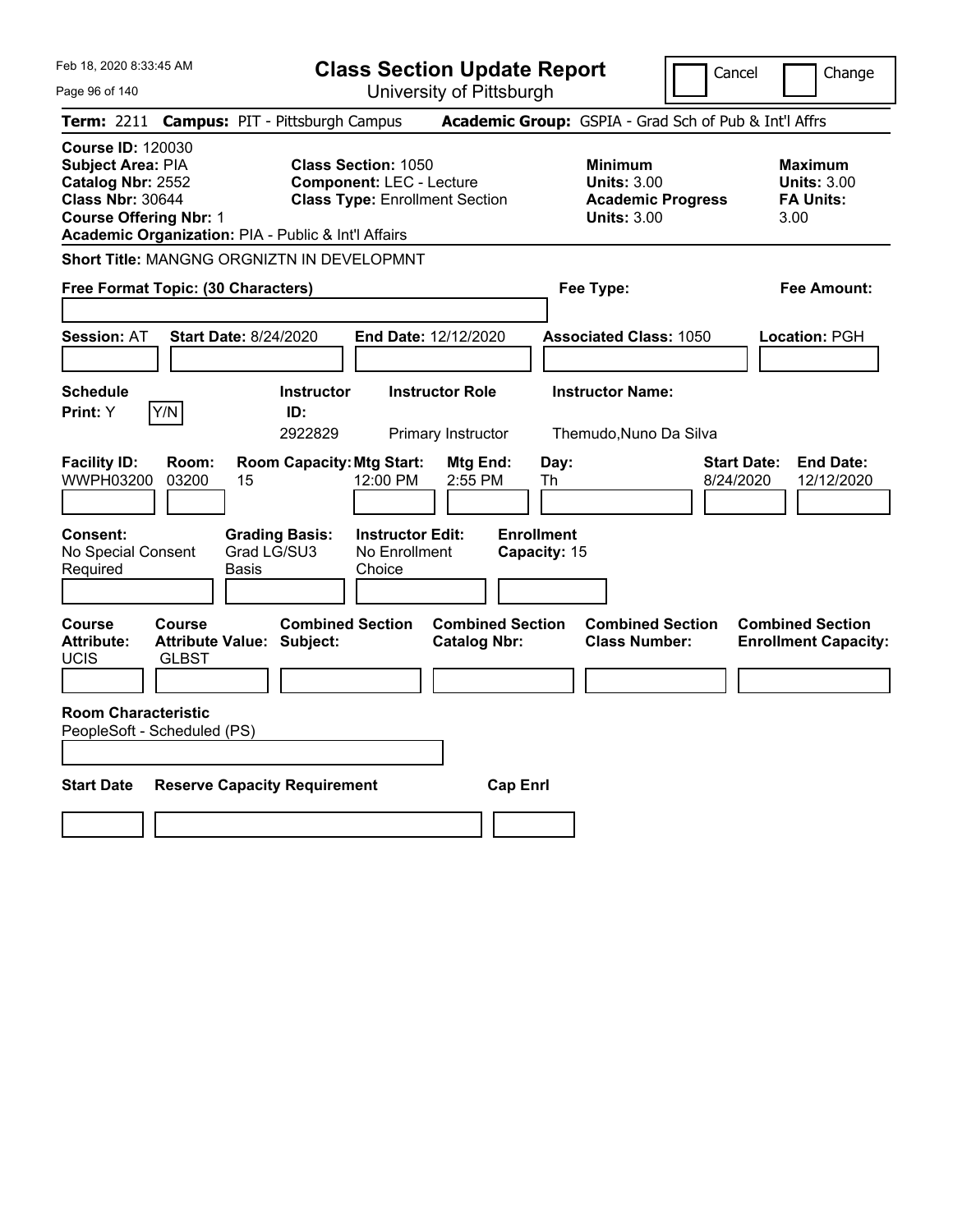| Feb 18, 2020 8:33:45 AM<br>Page 97 of 140                                                                                                                                             |                                                                   |                                                   | <b>Class Section Update Report</b>                                                                     | University of Pittsburgh                     |                                   |                                                                                        | Cancel<br>Change                                                  |
|---------------------------------------------------------------------------------------------------------------------------------------------------------------------------------------|-------------------------------------------------------------------|---------------------------------------------------|--------------------------------------------------------------------------------------------------------|----------------------------------------------|-----------------------------------|----------------------------------------------------------------------------------------|-------------------------------------------------------------------|
| Term: 2211 Campus: PIT - Pittsburgh Campus                                                                                                                                            |                                                                   |                                                   |                                                                                                        |                                              |                                   |                                                                                        | Academic Group: GSPIA - Grad Sch of Pub & Int'l Affrs             |
| <b>Course ID: 178399</b><br>Subject Area: PIA<br>Catalog Nbr: 2602<br><b>Class Nbr: 16760</b><br><b>Course Offering Nbr: 1</b><br>Academic Organization: PIA - Public & Int'l Affairs |                                                                   |                                                   | <b>Class Section: 1040</b><br><b>Component: LEC - Lecture</b><br><b>Class Type: Enrollment Section</b> |                                              |                                   | <b>Minimum</b><br><b>Units: 3.00</b><br><b>Academic Progress</b><br><b>Units: 3.00</b> | <b>Maximum</b><br><b>Units: 3.00</b><br><b>FA Units:</b><br>3.00  |
| <b>Short Title: EVOLVING GLOBAL SECURITY</b>                                                                                                                                          |                                                                   |                                                   |                                                                                                        |                                              |                                   |                                                                                        |                                                                   |
| Free Format Topic: (30 Characters)<br>DC SEMESTER                                                                                                                                     |                                                                   |                                                   |                                                                                                        |                                              |                                   | Fee Type:                                                                              | Fee Amount:                                                       |
|                                                                                                                                                                                       |                                                                   |                                                   |                                                                                                        |                                              |                                   |                                                                                        |                                                                   |
| <b>Session: AT</b>                                                                                                                                                                    | <b>Start Date: 8/24/2020</b>                                      |                                                   | End Date: 12/12/2020                                                                                   |                                              |                                   | <b>Associated Class: 1040</b>                                                          | Location: WASHDC                                                  |
| <b>Schedule</b><br>Y/N<br>Print: Y                                                                                                                                                    |                                                                   | <b>Instructor</b><br>ID:<br>2955765               |                                                                                                        | <b>Instructor Role</b><br>Primary Instructor |                                   | <b>Instructor Name:</b><br>Hamilton, Alastair McNeish                                  |                                                                   |
| <b>Facility ID:</b><br>TBATBA                                                                                                                                                         | Room:<br>TBA<br>0                                                 | <b>Room Capacity: Mtg Start:</b>                  | 6:00 PM                                                                                                | <b>Mtg End:</b><br>9:00 PM                   | Day:<br>Mo                        |                                                                                        | <b>End Date:</b><br><b>Start Date:</b><br>8/24/2020<br>12/12/2020 |
| <b>Consent:</b><br><b>Department Consent</b><br>Required                                                                                                                              |                                                                   | <b>Grading Basis:</b><br><b>Grad Letter Grade</b> | <b>Instructor Edit:</b><br>No Enrollment<br>Choice                                                     |                                              | <b>Enrollment</b><br>Capacity: 35 |                                                                                        |                                                                   |
| <b>Course</b><br><b>Attribute:</b><br><b>UCIS</b>                                                                                                                                     | <b>Course</b><br><b>Attribute Value: Subject:</b><br><b>GLBST</b> | <b>Combined Section</b>                           |                                                                                                        | <b>Catalog Nbr:</b>                          | <b>Combined Section</b>           | <b>Combined Section</b><br><b>Class Number:</b>                                        | <b>Combined Section</b><br><b>Enrollment Capacity:</b>            |
| <b>Room Characteristic</b>                                                                                                                                                            |                                                                   |                                                   |                                                                                                        |                                              |                                   |                                                                                        |                                                                   |
|                                                                                                                                                                                       |                                                                   |                                                   |                                                                                                        |                                              |                                   |                                                                                        |                                                                   |
| <b>Start Date</b>                                                                                                                                                                     | <b>Reserve Capacity Requirement</b>                               |                                                   |                                                                                                        |                                              | <b>Cap Enrl</b>                   |                                                                                        |                                                                   |
|                                                                                                                                                                                       |                                                                   |                                                   |                                                                                                        |                                              |                                   |                                                                                        |                                                                   |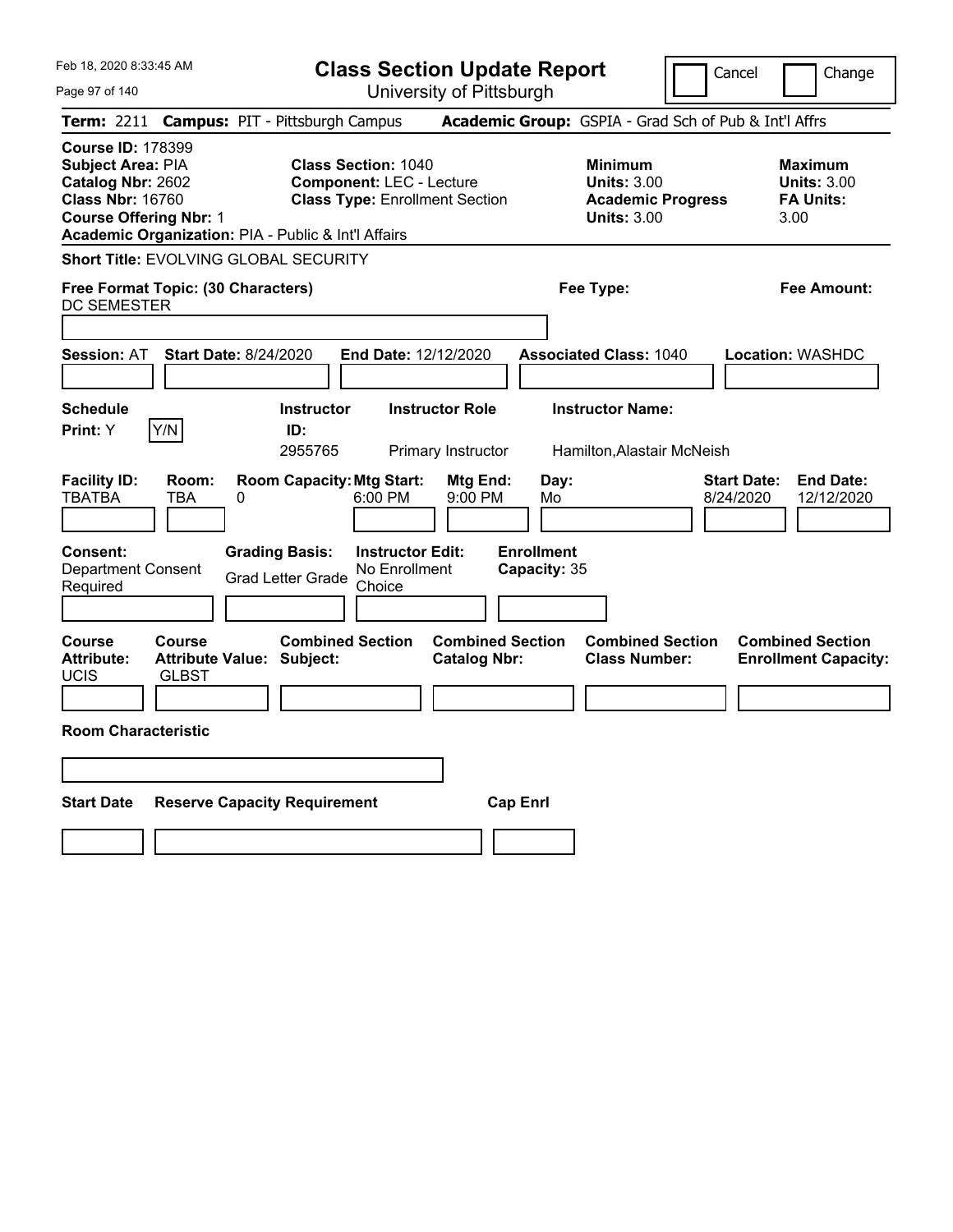**Class Section Update Report**

Cancel **Change** 

| Page 98 of 140                                                                                                                        | University of Pittsburgh                                                                                                                                      |                                                                                        |                                                                   |
|---------------------------------------------------------------------------------------------------------------------------------------|---------------------------------------------------------------------------------------------------------------------------------------------------------------|----------------------------------------------------------------------------------------|-------------------------------------------------------------------|
| <b>Term: 2211</b>                                                                                                                     | <b>Campus: PIT - Pittsburgh Campus</b>                                                                                                                        | Academic Group: GSPIA - Grad Sch of Pub & Int'l Affrs                                  |                                                                   |
| <b>Course ID: 178400</b><br><b>Subject Area: PIA</b><br>Catalog Nbr: 2603<br><b>Class Nbr: 26892</b><br><b>Course Offering Nbr: 1</b> | <b>Class Section: 1010</b><br><b>Component: LEC - Lecture</b><br><b>Class Type: Enrollment Section</b><br>Academic Organization: PIA - Public & Int'l Affairs | <b>Minimum</b><br><b>Units: 3.00</b><br><b>Academic Progress</b><br><b>Units: 3.00</b> | <b>Maximum</b><br><b>Units: 3.00</b><br><b>FA Units:</b><br>3.00  |
| Short Title: DEVELOPMENT IN AFRICA                                                                                                    |                                                                                                                                                               |                                                                                        |                                                                   |
| Free Format Topic: (30 Characters)                                                                                                    |                                                                                                                                                               | Fee Type:                                                                              | Fee Amount:                                                       |
| <b>Session: AT</b>                                                                                                                    | <b>Start Date: 8/24/2020</b><br>End Date: 12/12/2020                                                                                                          | <b>Associated Class: 1010</b>                                                          | <b>Location: WASHDC</b>                                           |
| <b>Schedule</b><br>Print: Y<br>Y/N                                                                                                    | <b>Instructor Role</b><br><b>Instructor</b><br>ID:<br>2955765<br>Primary Instructor<br>2911325<br>Special                                                     | <b>Instructor Name:</b><br>Hamilton, Alastair McNeish<br>Whitehead, Jeffrey Robert     |                                                                   |
| <b>Facility ID:</b><br>Room:<br><b>TBATBA</b><br>TBA                                                                                  | <b>Room Capacity: Mtg Start:</b><br>Mtg End:<br>6:00 PM<br>9:00 PM<br>0                                                                                       | Day:<br>Th                                                                             | <b>Start Date:</b><br><b>End Date:</b><br>8/24/2020<br>12/12/2020 |
| Consent:<br><b>Department Consent</b><br>Required                                                                                     | <b>Grading Basis:</b><br><b>Instructor Edit:</b><br>No Enrollment<br><b>Grad Letter Grade</b><br>Choice                                                       | <b>Enrollment</b><br>Capacity: 35                                                      |                                                                   |
| <b>Course</b><br><b>Course</b><br><b>Attribute:</b><br><b>SAB</b><br><b>SAB</b><br><b>UCIS</b><br><b>AFRST</b>                        | <b>Combined Section</b><br><b>Combined Section</b><br><b>Attribute Value: Subject:</b><br><b>Catalog Nbr:</b>                                                 | <b>Combined Section</b><br><b>Class Number:</b>                                        | <b>Combined Section</b><br><b>Enrollment Capacity:</b>            |
| <b>Room Characteristic</b>                                                                                                            |                                                                                                                                                               |                                                                                        |                                                                   |
|                                                                                                                                       |                                                                                                                                                               |                                                                                        |                                                                   |
| <b>Start Date</b>                                                                                                                     | <b>Reserve Capacity Requirement</b><br><b>Cap Enrl</b>                                                                                                        |                                                                                        |                                                                   |
|                                                                                                                                       |                                                                                                                                                               |                                                                                        |                                                                   |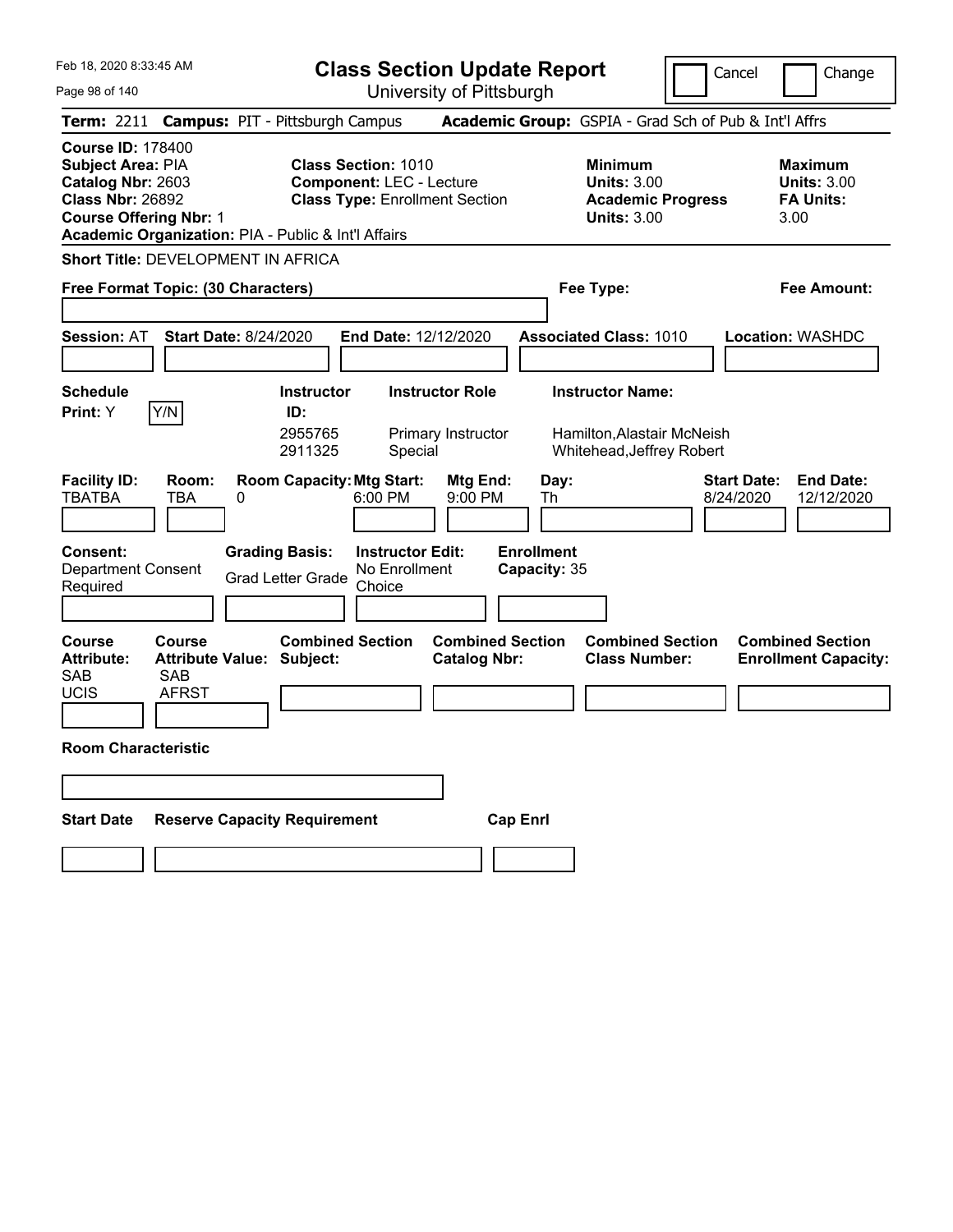| Feb 18, 2020 8:33:45 AM                                                                                                               |                                                   |                                                                                                                                                                 | <b>Class Section Update Report</b>                    |                                                                                        | Change<br>Cancel                                                  |
|---------------------------------------------------------------------------------------------------------------------------------------|---------------------------------------------------|-----------------------------------------------------------------------------------------------------------------------------------------------------------------|-------------------------------------------------------|----------------------------------------------------------------------------------------|-------------------------------------------------------------------|
| Page 99 of 140                                                                                                                        |                                                   |                                                                                                                                                                 | University of Pittsburgh                              |                                                                                        |                                                                   |
| <b>Term: 2211</b>                                                                                                                     |                                                   | <b>Campus: PIT - Pittsburgh Campus</b>                                                                                                                          |                                                       | Academic Group: GSPIA - Grad Sch of Pub & Int'l Affrs                                  |                                                                   |
| <b>Course ID: 180931</b><br><b>Subject Area: PIA</b><br>Catalog Nbr: 2606<br><b>Class Nbr: 17940</b><br><b>Course Offering Nbr: 1</b> |                                                   | <b>Class Section: 1050</b><br><b>Component: PRA - Practicum</b><br><b>Class Type: Enrollment Section</b><br>Academic Organization: PIA - Public & Int'l Affairs |                                                       | <b>Minimum</b><br><b>Units: 3.00</b><br><b>Academic Progress</b><br><b>Units: 3.00</b> | <b>Maximum</b><br><b>Units: 3.00</b><br><b>FA Units:</b><br>3.00  |
|                                                                                                                                       | <b>Short Title: WASHINGTON PRACTICUM</b>          |                                                                                                                                                                 |                                                       |                                                                                        |                                                                   |
| DC SEMESTER                                                                                                                           | Free Format Topic: (30 Characters)                |                                                                                                                                                                 |                                                       | Fee Type:                                                                              | Fee Amount:                                                       |
|                                                                                                                                       |                                                   |                                                                                                                                                                 |                                                       |                                                                                        |                                                                   |
| <b>Session: AT</b>                                                                                                                    | <b>Start Date: 8/24/2020</b>                      |                                                                                                                                                                 | <b>End Date: 12/12/2020</b>                           | <b>Associated Class: 1050</b>                                                          | <b>Location: WASHDC</b>                                           |
| <b>Schedule</b><br><b>Print:</b> Y                                                                                                    | Y/N                                               | <b>Instructor</b><br>ID:<br>1501976                                                                                                                             | <b>Instructor Role</b><br>Primary Instructor          | <b>Instructor Name:</b><br>Griffith, Emmylou D                                         |                                                                   |
| <b>Facility ID:</b><br><b>TBATBA</b><br><b>Consent:</b><br><b>Department Consent</b><br>Required                                      | Room:<br>TBA<br>0                                 | <b>Room Capacity: Mtg Start:</b><br><b>Grading Basis:</b><br><b>Instructor Edit:</b><br>No Enrollment<br>Grad HSU Basis<br>Choice                               | Mtg End:<br>Day:<br><b>Enrollment</b><br>Capacity: 25 |                                                                                        | <b>Start Date:</b><br><b>End Date:</b><br>8/24/2020<br>12/12/2020 |
| <b>Course</b><br><b>Attribute:</b>                                                                                                    | <b>Course</b><br><b>Attribute Value: Subject:</b> | <b>Combined Section</b>                                                                                                                                         | <b>Combined Section</b><br><b>Catalog Nbr:</b>        | <b>Combined Section</b><br><b>Class Number:</b>                                        | <b>Combined Section</b><br><b>Enrollment Capacity:</b>            |
|                                                                                                                                       |                                                   |                                                                                                                                                                 |                                                       |                                                                                        |                                                                   |
| <b>Room Characteristic</b>                                                                                                            |                                                   |                                                                                                                                                                 |                                                       |                                                                                        |                                                                   |
|                                                                                                                                       |                                                   |                                                                                                                                                                 |                                                       |                                                                                        |                                                                   |
| <b>Start Date</b>                                                                                                                     |                                                   | <b>Reserve Capacity Requirement</b>                                                                                                                             | <b>Cap Enri</b>                                       |                                                                                        |                                                                   |
|                                                                                                                                       |                                                   |                                                                                                                                                                 |                                                       |                                                                                        |                                                                   |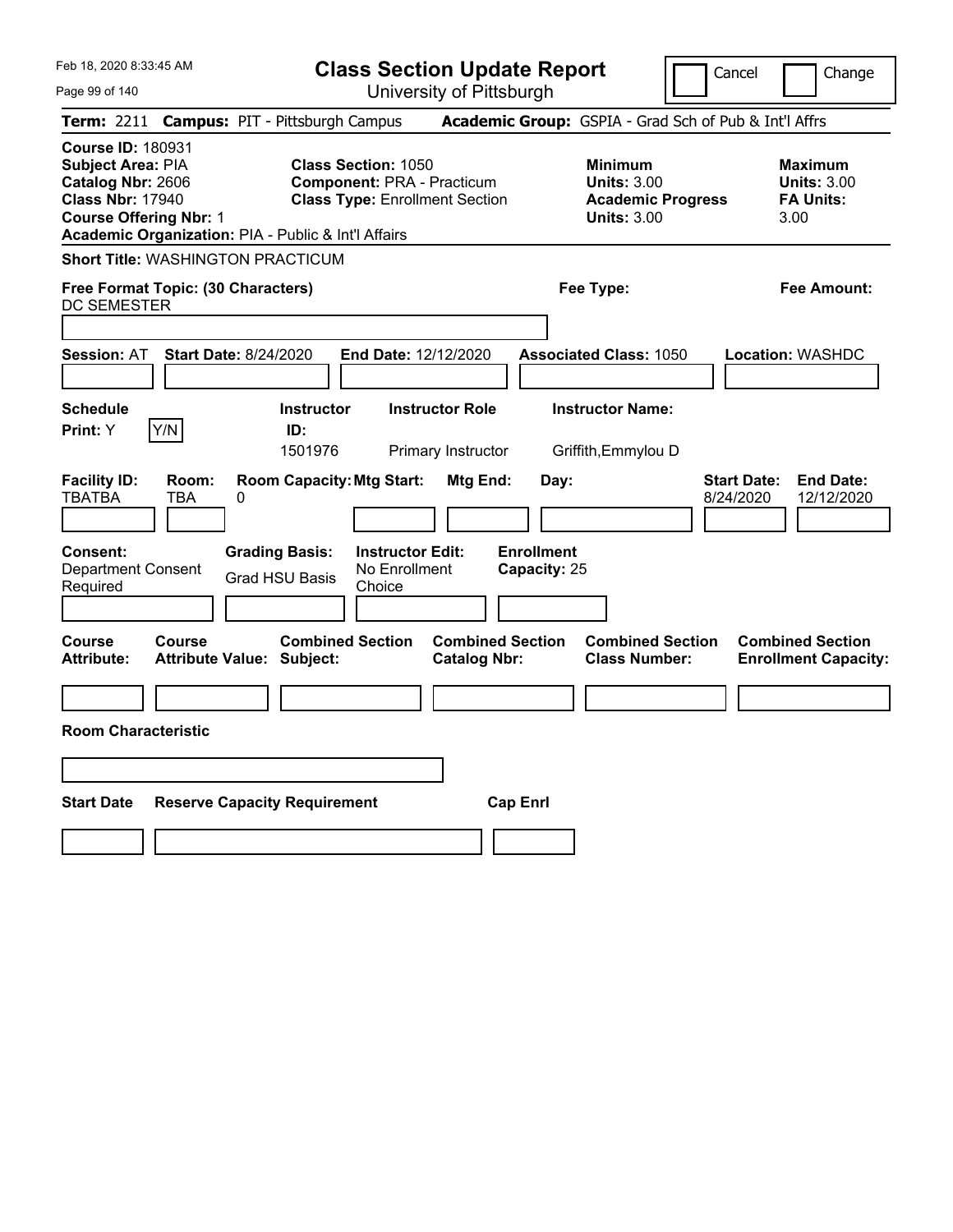| Feb 18, 2020 8:33:45 AM                                                                                                               | <b>Class Section Update Report</b>                                                                                                                            |                                                                                                   | Change<br>Cancel                                                  |
|---------------------------------------------------------------------------------------------------------------------------------------|---------------------------------------------------------------------------------------------------------------------------------------------------------------|---------------------------------------------------------------------------------------------------|-------------------------------------------------------------------|
| Page 100 of 140                                                                                                                       | University of Pittsburgh                                                                                                                                      |                                                                                                   |                                                                   |
| <b>Term: 2211</b>                                                                                                                     | <b>Campus: PIT - Pittsburgh Campus</b>                                                                                                                        | Academic Group: GSPIA - Grad Sch of Pub & Int'l Affrs                                             |                                                                   |
| <b>Course ID: 181865</b><br><b>Subject Area: PIA</b><br>Catalog Nbr: 2607<br><b>Class Nbr: 18301</b><br><b>Course Offering Nbr: 1</b> | <b>Class Section: 1030</b><br><b>Component: LEC - Lecture</b><br><b>Class Type: Enrollment Section</b><br>Academic Organization: PIA - Public & Int'l Affairs | <b>Minimum</b><br><b>Units: 3.00</b><br><b>Academic Progress</b><br><b>Units: 3.00</b>            | <b>Maximum</b><br><b>Units: 3.00</b><br><b>FA Units:</b><br>3.00  |
|                                                                                                                                       | Short Title: STATE CRAF SMART POWER DIG ERA                                                                                                                   |                                                                                                   |                                                                   |
| Free Format Topic: (30 Characters)<br><b>DC SEMESTER</b>                                                                              |                                                                                                                                                               | Fee Type:                                                                                         | <b>Fee Amount:</b>                                                |
| Session: AT                                                                                                                           | <b>Start Date: 8/24/2020</b><br><b>End Date: 12/12/2020</b>                                                                                                   | <b>Associated Class: 1030</b>                                                                     | Location: WASHDC                                                  |
| <b>Schedule</b><br>Y/N<br>Print: Y                                                                                                    | <b>Instructor Role</b><br><b>Instructor</b><br>ID:<br>2955765<br>Primary Instructor                                                                           | <b>Instructor Name:</b><br>Hamilton, Alastair McNeish                                             |                                                                   |
| <b>Facility ID:</b><br>Room:<br><b>TBATBA</b><br>TBA<br><b>Consent:</b>                                                               | <b>Room Capacity: Mtg Start:</b><br>0<br>$6:00$ PM<br><b>Grading Basis:</b><br><b>Instructor Edit:</b>                                                        | Day:<br>Mtg End:<br>9:00 PM<br>Th<br><b>Enrollment</b>                                            | <b>End Date:</b><br><b>Start Date:</b><br>8/24/2020<br>12/12/2020 |
| <b>Department Consent</b><br>Required                                                                                                 | No Enrollment<br><b>Grad Letter Grade</b><br>Choice                                                                                                           | Capacity: 35                                                                                      |                                                                   |
| <b>Course</b><br>Course<br><b>Attribute:</b>                                                                                          | <b>Combined Section</b><br>Attribute Value: Subject:                                                                                                          | <b>Combined Section</b><br><b>Combined Section</b><br><b>Catalog Nbr:</b><br><b>Class Number:</b> | <b>Combined Section</b><br><b>Enrollment Capacity:</b>            |
|                                                                                                                                       |                                                                                                                                                               |                                                                                                   |                                                                   |
| <b>Room Characteristic</b>                                                                                                            |                                                                                                                                                               |                                                                                                   |                                                                   |
|                                                                                                                                       |                                                                                                                                                               |                                                                                                   |                                                                   |
| <b>Start Date</b>                                                                                                                     | <b>Reserve Capacity Requirement</b>                                                                                                                           | <b>Cap Enri</b>                                                                                   |                                                                   |
|                                                                                                                                       |                                                                                                                                                               |                                                                                                   |                                                                   |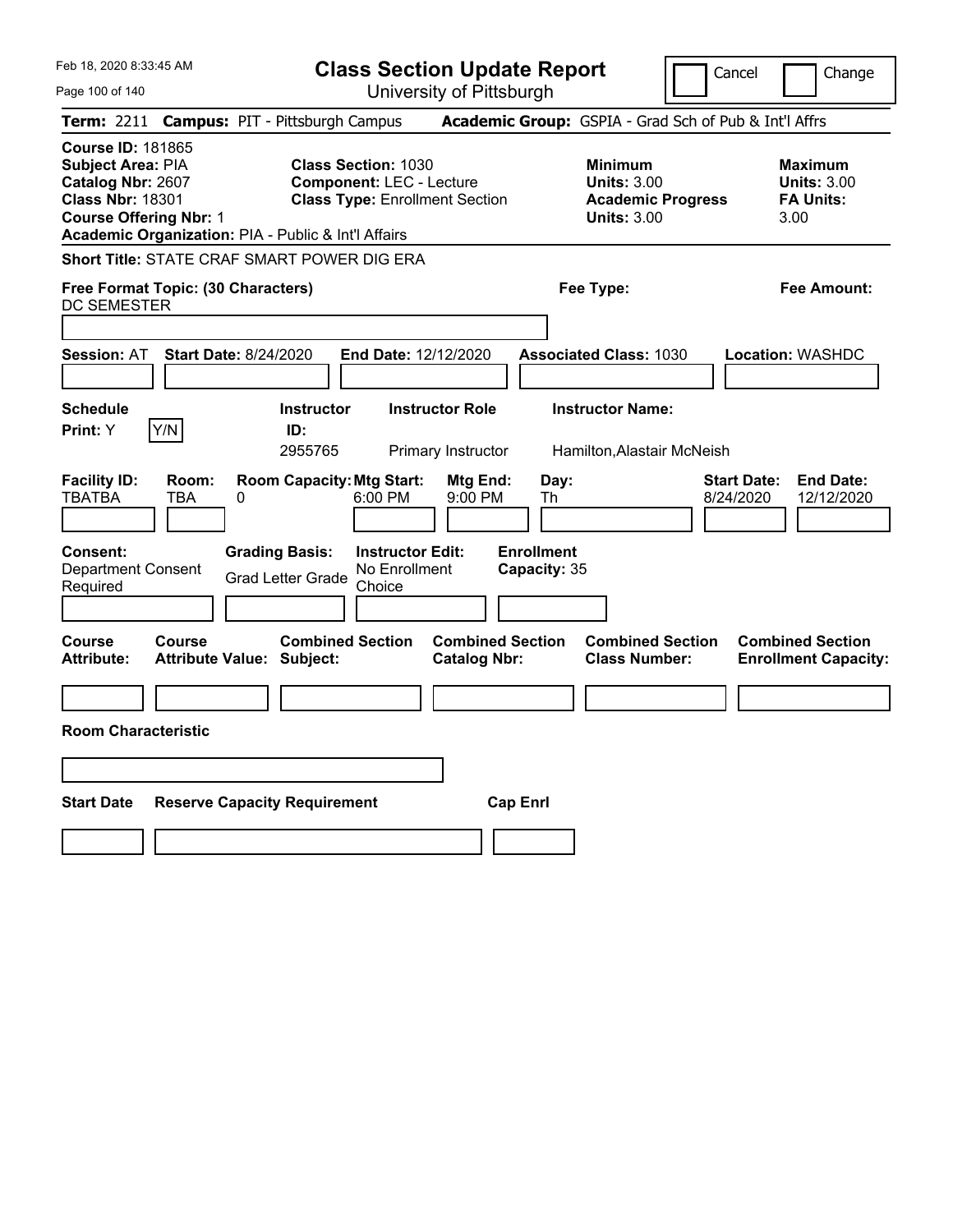| Feb 18, 2020 8:33:45 AM<br>Page 101 of 140                                                                                                                                                   |                                                                                 |   |                                                   |                                                                                                        |                                              | <b>Class Section Update Report</b><br>University of Pittsburgh |                                                                                        | Cancel                          | Change                                                           |
|----------------------------------------------------------------------------------------------------------------------------------------------------------------------------------------------|---------------------------------------------------------------------------------|---|---------------------------------------------------|--------------------------------------------------------------------------------------------------------|----------------------------------------------|----------------------------------------------------------------|----------------------------------------------------------------------------------------|---------------------------------|------------------------------------------------------------------|
| Term: 2211 Campus: PIT - Pittsburgh Campus                                                                                                                                                   |                                                                                 |   |                                                   |                                                                                                        |                                              |                                                                | Academic Group: GSPIA - Grad Sch of Pub & Int'l Affrs                                  |                                 |                                                                  |
| <b>Course ID: 183012</b><br><b>Subject Area: PIA</b><br>Catalog Nbr: 2609<br><b>Class Nbr: 18835</b><br><b>Course Offering Nbr: 1</b><br>Academic Organization: PIA - Public & Int'l Affairs |                                                                                 |   |                                                   | <b>Class Section: 1100</b><br><b>Component: LEC - Lecture</b><br><b>Class Type: Enrollment Section</b> |                                              |                                                                | <b>Minimum</b><br><b>Units: 3.00</b><br><b>Academic Progress</b><br><b>Units: 3.00</b> |                                 | <b>Maximum</b><br><b>Units: 3.00</b><br><b>FA Units:</b><br>3.00 |
| <b>Short Title: GLOBAL SUSTAINABILITY&amp;DEVELOPM</b>                                                                                                                                       |                                                                                 |   |                                                   |                                                                                                        |                                              |                                                                |                                                                                        |                                 |                                                                  |
| Free Format Topic: (30 Characters)<br>DC SEMESTER                                                                                                                                            |                                                                                 |   |                                                   |                                                                                                        |                                              |                                                                | Fee Type:                                                                              |                                 | Fee Amount:                                                      |
| <b>Session: AT</b>                                                                                                                                                                           | <b>Start Date: 8/24/2020</b>                                                    |   |                                                   | End Date: 12/12/2020                                                                                   |                                              |                                                                | <b>Associated Class: 1100</b>                                                          |                                 | <b>Location: WASHDC</b>                                          |
| <b>Schedule</b><br><b>Print:</b> Y                                                                                                                                                           | Y/N                                                                             |   | <b>Instructor</b><br>ID:<br>2955765               |                                                                                                        | <b>Instructor Role</b><br>Primary Instructor |                                                                | <b>Instructor Name:</b><br>Hamilton, Alastair McNeish                                  |                                 |                                                                  |
| <b>Facility ID:</b><br><b>TBATBA</b>                                                                                                                                                         | Room:<br>TBA                                                                    | 0 |                                                   | <b>Room Capacity: Mtg Start:</b><br>6:00 PM                                                            | Mtg End:<br>9:00 PM                          | Day:<br>Tu                                                     |                                                                                        | <b>Start Date:</b><br>8/24/2020 | <b>End Date:</b><br>12/12/2020                                   |
| <b>Consent:</b><br><b>Department Consent</b><br>Required                                                                                                                                     |                                                                                 |   | <b>Grading Basis:</b><br><b>Grad Letter Grade</b> | <b>Instructor Edit:</b><br>No Enrollment<br>Choice                                                     |                                              | <b>Enrollment</b><br>Capacity: 35                              |                                                                                        |                                 |                                                                  |
| <b>Course</b><br><b>Attribute:</b><br>UCIS<br>UCIS                                                                                                                                           | <b>Course</b><br><b>Attribute Value: Subject:</b><br><b>GLBST</b><br><b>UGH</b> |   | <b>Combined Section</b>                           |                                                                                                        | <b>Catalog Nbr:</b>                          | <b>Combined Section</b>                                        | <b>Combined Section</b><br><b>Class Number:</b>                                        |                                 | <b>Combined Section</b><br><b>Enrollment Capacity:</b>           |
| <b>Room Characteristic</b>                                                                                                                                                                   |                                                                                 |   |                                                   |                                                                                                        |                                              |                                                                |                                                                                        |                                 |                                                                  |
|                                                                                                                                                                                              |                                                                                 |   |                                                   |                                                                                                        |                                              |                                                                |                                                                                        |                                 |                                                                  |
| <b>Start Date</b>                                                                                                                                                                            |                                                                                 |   | <b>Reserve Capacity Requirement</b>               |                                                                                                        |                                              | <b>Cap Enrl</b>                                                |                                                                                        |                                 |                                                                  |
|                                                                                                                                                                                              |                                                                                 |   |                                                   |                                                                                                        |                                              |                                                                |                                                                                        |                                 |                                                                  |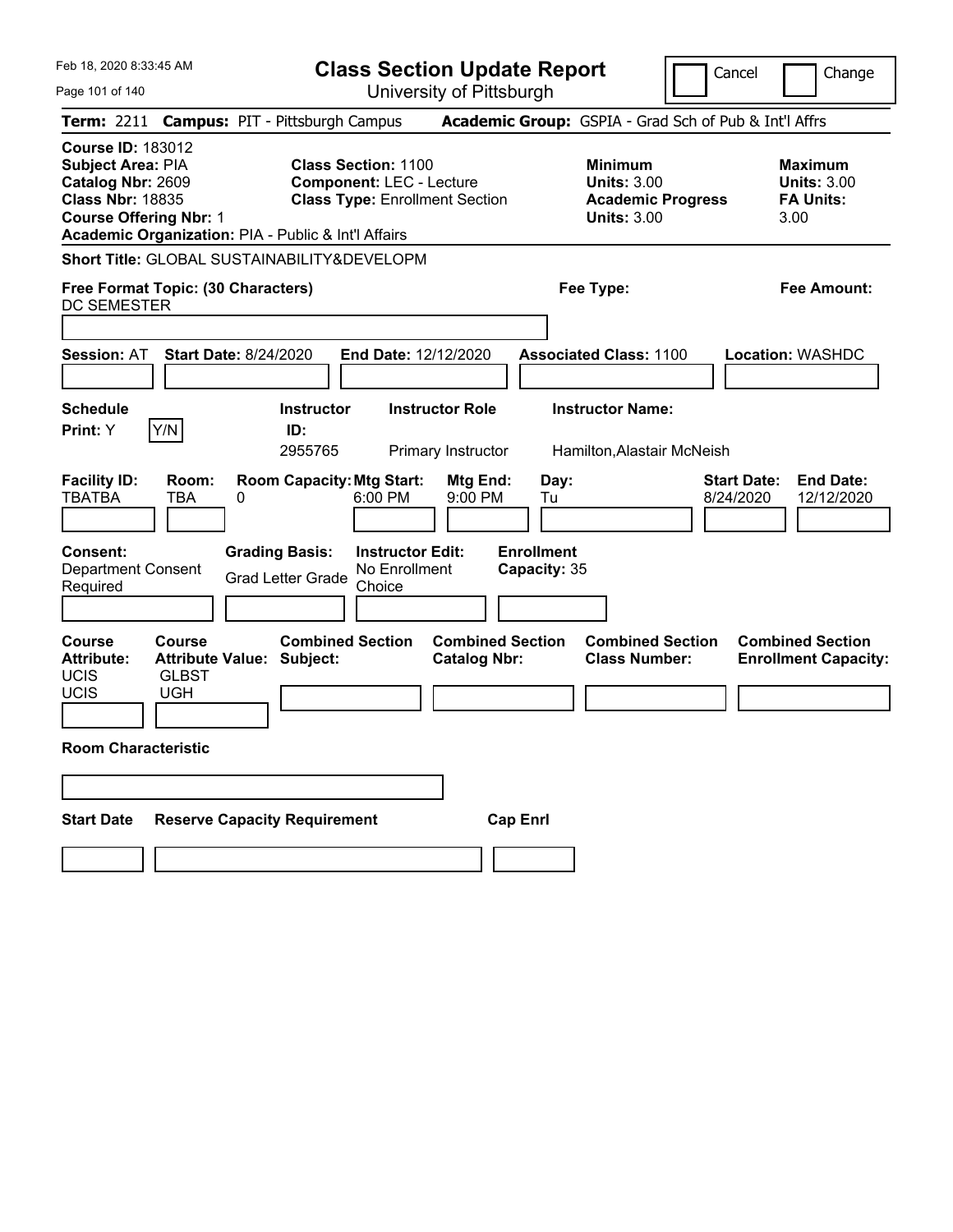| Feb 18, 2020 8:33:45 AM                                                                                                               |                                                                                                                      | <b>Class Section Update Report</b>             |                                                                                        | Change<br>Cancel                                                  |
|---------------------------------------------------------------------------------------------------------------------------------------|----------------------------------------------------------------------------------------------------------------------|------------------------------------------------|----------------------------------------------------------------------------------------|-------------------------------------------------------------------|
| Page 102 of 140                                                                                                                       |                                                                                                                      | University of Pittsburgh                       |                                                                                        |                                                                   |
| <b>Term: 2211</b>                                                                                                                     | <b>Campus: PIT - Pittsburgh Campus</b>                                                                               |                                                | Academic Group: GSPIA - Grad Sch of Pub & Int'l Affrs                                  |                                                                   |
| <b>Course ID: 189485</b><br><b>Subject Area: PIA</b><br>Catalog Nbr: 2620<br><b>Class Nbr: 26924</b><br><b>Course Offering Nbr: 1</b> | <b>Class Section: 1010</b><br><b>Component: LEC - Lecture</b><br>Academic Organization: PIA - Public & Int'l Affairs | <b>Class Type: Enrollment Section</b>          | <b>Minimum</b><br><b>Units: 3.00</b><br><b>Academic Progress</b><br><b>Units: 3.00</b> | <b>Maximum</b><br><b>Units: 3.00</b><br><b>FA Units:</b><br>3.00  |
|                                                                                                                                       | <b>Short Title: RISING CHINA AND CHALLENGES</b>                                                                      |                                                |                                                                                        |                                                                   |
| Free Format Topic: (30 Characters)<br>WASHINGTON D.C.                                                                                 |                                                                                                                      |                                                | Fee Type:                                                                              | Fee Amount:                                                       |
|                                                                                                                                       |                                                                                                                      |                                                |                                                                                        |                                                                   |
| Session: AT                                                                                                                           | <b>Start Date: 8/24/2020</b>                                                                                         | <b>End Date: 12/12/2020</b>                    | <b>Associated Class: 1010</b>                                                          | <b>Location: WASHDC</b>                                           |
| <b>Schedule</b><br>Y/N<br><b>Print:</b> Y                                                                                             | <b>Instructor</b><br>ID:<br>2955765                                                                                  | <b>Instructor Role</b><br>Primary Instructor   | <b>Instructor Name:</b><br>Hamilton, Alastair McNeish                                  |                                                                   |
| <b>Facility ID:</b><br>Room:<br><b>TBATBA</b><br>TBA                                                                                  | <b>Room Capacity: Mtg Start:</b><br>0<br>$6:00$ PM                                                                   | Mtg End:<br>9:00 PM                            | Day:<br>Tu                                                                             | <b>Start Date:</b><br><b>End Date:</b><br>8/24/2020<br>12/12/2020 |
| <b>Consent:</b><br><b>Department Consent</b><br>Required                                                                              | <b>Grading Basis:</b><br><b>Grad Letter Grade</b><br>Choice                                                          | <b>Instructor Edit:</b><br>No Enrollment       | <b>Enrollment</b><br>Capacity: 35                                                      |                                                                   |
| <b>Course</b><br><b>Course</b><br><b>Attribute:</b>                                                                                   | <b>Combined Section</b><br><b>Attribute Value: Subject:</b>                                                          | <b>Combined Section</b><br><b>Catalog Nbr:</b> | <b>Combined Section</b><br><b>Class Number:</b>                                        | <b>Combined Section</b><br><b>Enrollment Capacity:</b>            |
|                                                                                                                                       |                                                                                                                      |                                                |                                                                                        |                                                                   |
| <b>Room Characteristic</b>                                                                                                            |                                                                                                                      |                                                |                                                                                        |                                                                   |
|                                                                                                                                       |                                                                                                                      |                                                |                                                                                        |                                                                   |
| <b>Start Date</b>                                                                                                                     | <b>Reserve Capacity Requirement</b>                                                                                  | <b>Cap Enri</b>                                |                                                                                        |                                                                   |
|                                                                                                                                       |                                                                                                                      |                                                |                                                                                        |                                                                   |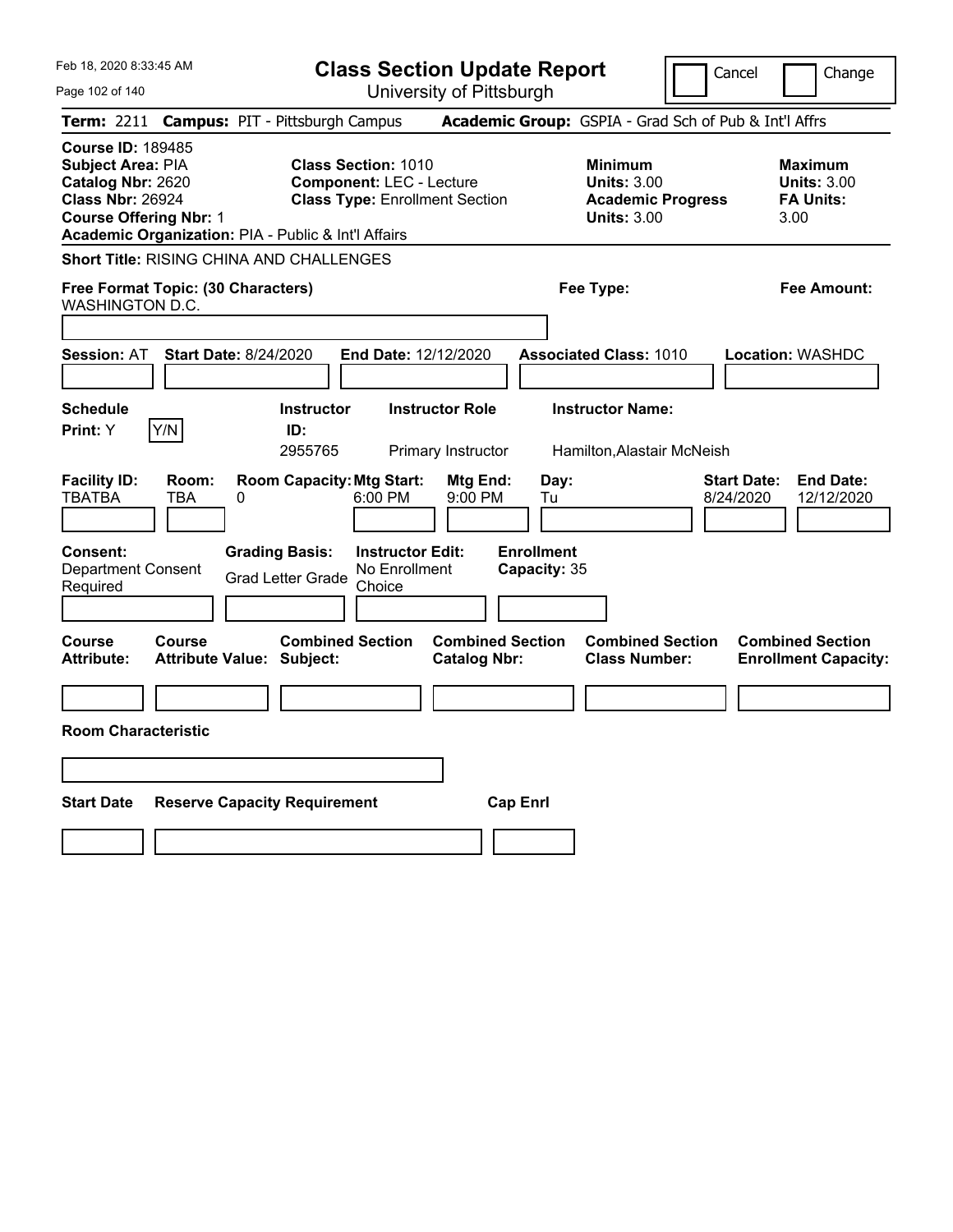Feb 18, 2020 8:33:45 AM Page 103 of 140 **Class Section Update Report** University of Pittsburgh **Term:** 2211 **Campus:** PIT - Pittsburgh Campus **Academic Group:** GSPIA - Grad Sch of Pub & Int'l Affrs **Course ID:** 191065 **Subject Area: PIA Class Section: 1100 Minimum <b>Maximum Maximum Catalog Nbr: 2624 Component:** LEC - Lecture **Component: LEC - Lecture Component: LEC - Lecture Component: LEC - Lecture Component: LEC - Lecture Catalog Nbr: 2624 Component: LEC - Lecture <b>Units: 3.00 Units: 3.00 Units: 3.00 Class Nbr: 29193 Class Type: Enrollment Section Academic Progress FA Units: Class Type: Enrollment Section Course Offering Nbr: 1 Units: 3.00** 3.00 **Academic Organization:** PIA - Public & Int'l Affairs **Short Title:** FROM FRAGILITY TO RESILIENCE

| <b>Free Format Topic: (30 Characters)</b>                                                                   |                                                                                         | Fee Type:                                             | <b>Fee Amount:</b>                                                |
|-------------------------------------------------------------------------------------------------------------|-----------------------------------------------------------------------------------------|-------------------------------------------------------|-------------------------------------------------------------------|
| <b>Session: AT</b><br><b>Start Date: 8/24/2020</b>                                                          | <b>End Date: 12/12/2020</b>                                                             | <b>Associated Class: 1100</b>                         | <b>Location: WASHDC</b>                                           |
| <b>Schedule</b><br><b>Instructor</b><br>Y/N<br>Print: Y<br>ID:<br>2955765                                   | <b>Instructor Role</b><br>Primary Instructor                                            | <b>Instructor Name:</b><br>Hamilton, Alastair McNeish |                                                                   |
| <b>Facility ID:</b><br><b>Room Capacity: Mtg Start:</b><br>Room:<br><b>TBA</b><br><b>TBATBA</b><br>0        | Mtg End:<br>Day:<br>6:00 PM<br>8:00 PM<br>We                                            |                                                       | <b>Start Date:</b><br><b>End Date:</b><br>8/24/2020<br>12/12/2020 |
| Consent:<br><b>Grading Basis:</b><br><b>Department Consent</b><br><b>Grad Letter Grade</b><br>Required      | <b>Enrollment</b><br><b>Instructor Edit:</b><br>No Enrollment<br>Capacity: 35<br>Choice |                                                       |                                                                   |
| <b>Combined Section</b><br><b>Course</b><br>Course<br><b>Attribute:</b><br><b>Attribute Value: Subject:</b> | <b>Combined Section</b><br><b>Catalog Nbr:</b>                                          | <b>Combined Section</b><br><b>Class Number:</b>       | <b>Combined Section</b><br><b>Enrollment Capacity:</b>            |
| <b>Room Characteristic</b>                                                                                  |                                                                                         |                                                       |                                                                   |
| <b>Start Date</b><br><b>Reserve Capacity Requirement</b>                                                    | <b>Cap Enrl</b>                                                                         |                                                       |                                                                   |
|                                                                                                             |                                                                                         |                                                       |                                                                   |

Cancel | Change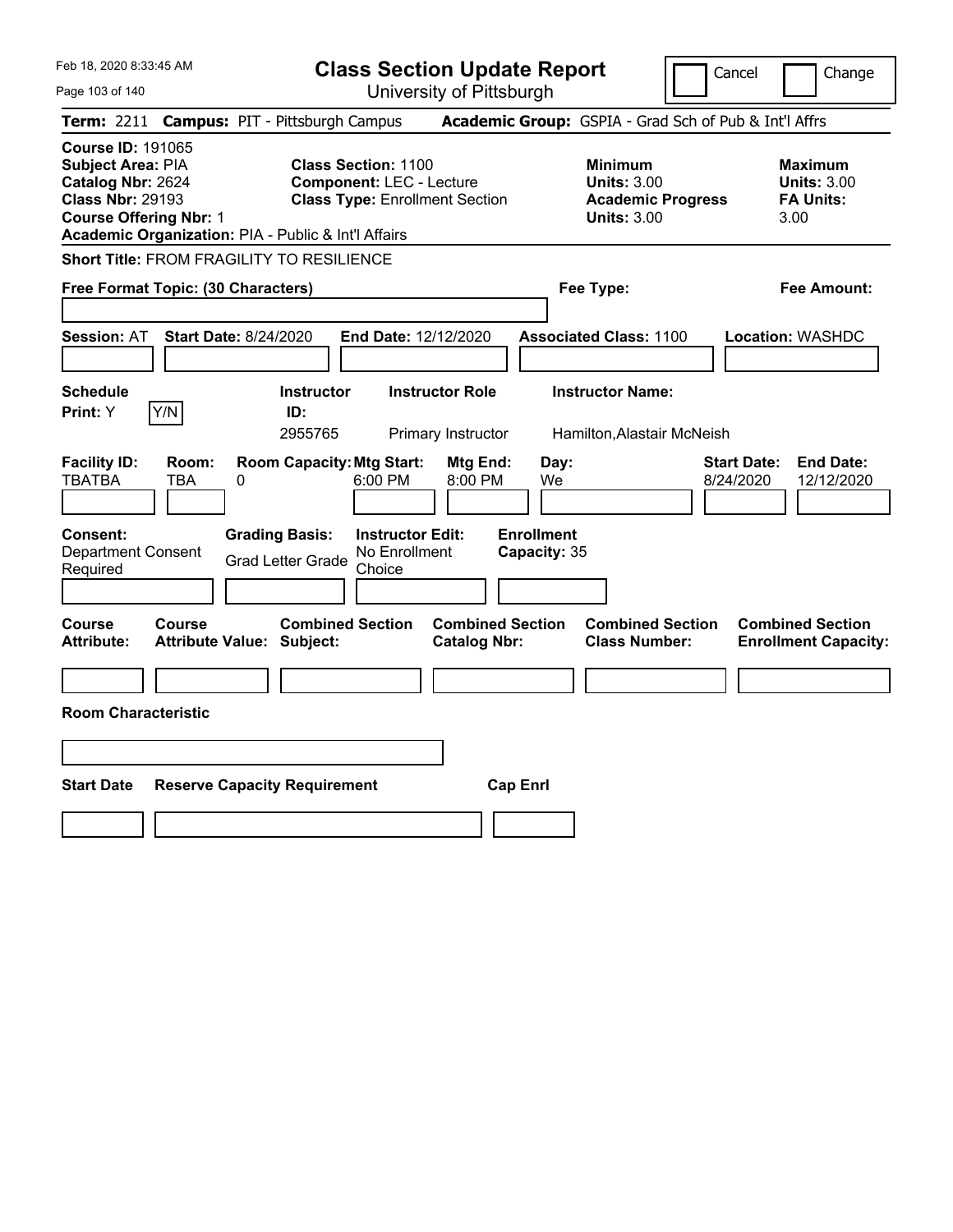Feb 18, 2020 8:33:45 AM Page 104 of 140 **Class Section Update Report** University of Pittsburgh Cancel Change **Term:** 2211 **Campus:** PIT - Pittsburgh Campus **Academic Group:** GSPIA - Grad Sch of Pub & Int'l Affrs **Course ID:** 120064 **Subject Area:** PIA **Class Section:** 1100 **Minimum Maximum Catalog Nbr:** 2705 **Component:** LEC - Lecture **Units:** 3.00 **Units:** 3.00 **Class Nbr:** 18851 **Class Type:** Enrollment Section **Academic Progress FA Units: Course Offering Nbr:** 1 **Units:** 3.00 3.00 **Academic Organization:** PIA - Public & Int'l Affairs **Short Title:** NEIGHBORHOOD & COMMUNITY DVLP **Free Format Topic: (30 Characters) Fee Type: Fee Amount: Session:** AT **Start Date:** 8/24/2020 **End Date:** 12/12/2020 **Associated Class:** 1100 **Location:** PGH **Schedule Instructor Instructor Role Instructor Name: Print:**  $Y$   $|Y/N|$  **ID:** 2901843 Primary Instructor Deitrick,Sabina E **Facility ID: Room: Room Capacity:Mtg Start: Mtg End: Day: Start Date: End Date:** WWPH03800 03800 30 3:00 PM 5:55 PM Mo 8/24/2020 12/12/2020 **Consent: Grading Basis: Instructor Edit: Enrollment** No Special Consent No Special Consent Grad Letter Grade No Enrollment<br>Required Choice Choice **Capacity:** 30 **Course Course Combined Section Combined Section Combined Section Combined Section Attribute: Attribute Value: Subject: Catalog Nbr: Class Number: Enrollment Capacity: Room Characteristic** PeopleSoft - Scheduled (PS) **Start Date Reserve Capacity Requirement Cap Enrl**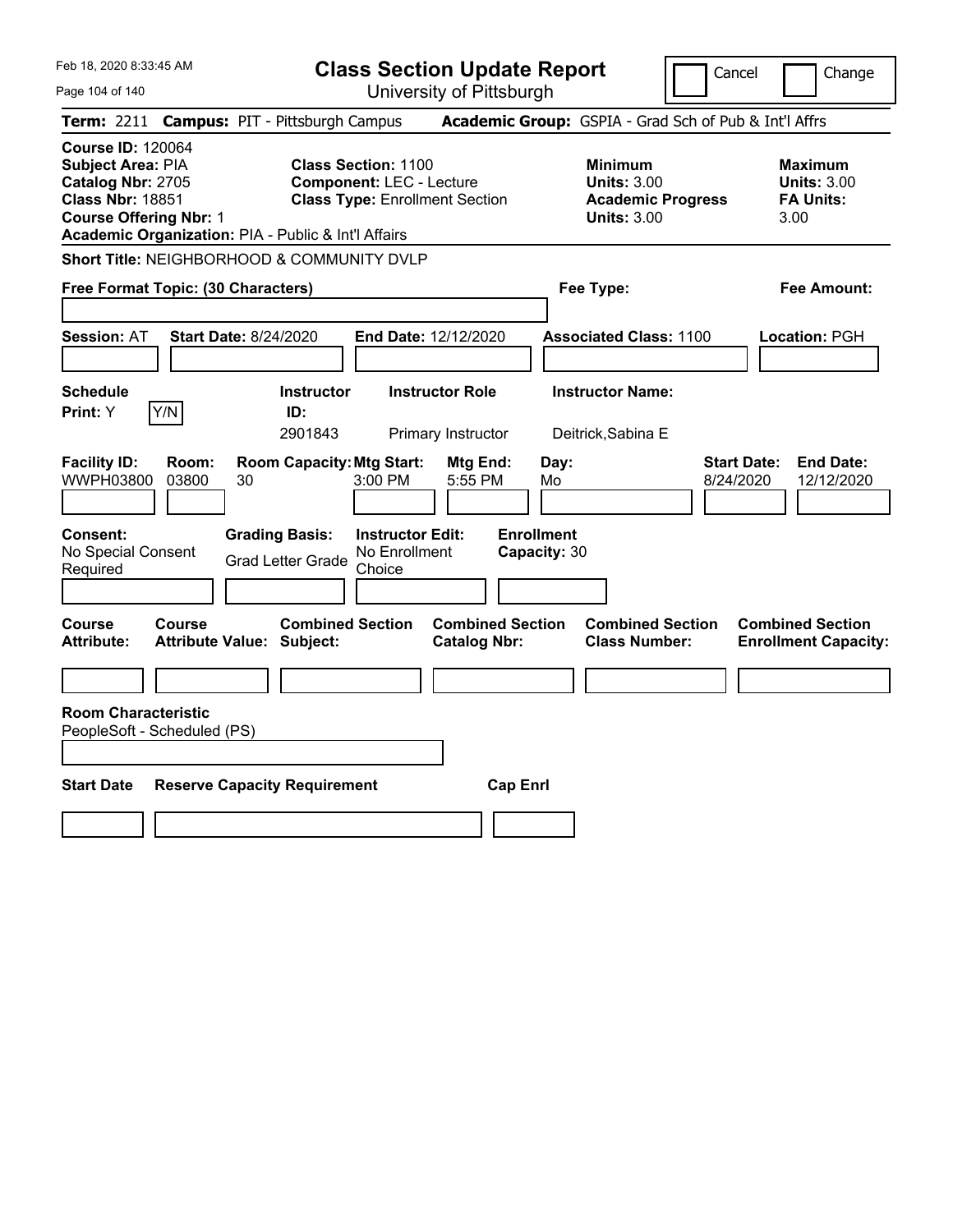| Feb 18, 2020 8:33:45 AM |  |
|-------------------------|--|
|                         |  |

**Class Section Update Report** University of Pittsburgh

Cancel Change

Page 105 of 140

|                                                                                                                                       |                                      | Term: 2211 Campus: PIT - Pittsburgh Campus                  |                                                                                                        |                                                |                                   | Academic Group: GSPIA - Grad Sch of Pub & Int'l Affrs                                  |                                 |                                                                  |
|---------------------------------------------------------------------------------------------------------------------------------------|--------------------------------------|-------------------------------------------------------------|--------------------------------------------------------------------------------------------------------|------------------------------------------------|-----------------------------------|----------------------------------------------------------------------------------------|---------------------------------|------------------------------------------------------------------|
| <b>Course ID: 120071</b><br><b>Subject Area: PIA</b><br>Catalog Nbr: 2715<br><b>Class Nbr: 13280</b><br><b>Course Offering Nbr: 1</b> |                                      | Academic Organization: PIA - Public & Int'l Affairs         | <b>Class Section: 1030</b><br><b>Component: LEC - Lecture</b><br><b>Class Type: Enrollment Section</b> |                                                |                                   | <b>Minimum</b><br><b>Units: 3.00</b><br><b>Academic Progress</b><br><b>Units: 3.00</b> |                                 | <b>Maximum</b><br><b>Units: 3.00</b><br><b>FA Units:</b><br>3.00 |
|                                                                                                                                       |                                      | <b>Short Title: GIS FOR PUBLIC POLICY</b>                   |                                                                                                        |                                                |                                   |                                                                                        |                                 |                                                                  |
| Free Format Topic: (30 Characters)                                                                                                    |                                      |                                                             |                                                                                                        |                                                | Fee Type:                         |                                                                                        |                                 | <b>Fee Amount:</b>                                               |
| <b>Session: AT</b>                                                                                                                    |                                      | <b>Start Date: 8/24/2020</b>                                | <b>End Date: 12/12/2020</b>                                                                            |                                                |                                   | <b>Associated Class: 1030</b>                                                          |                                 | Location: PGH                                                    |
| <b>Schedule</b><br>Print: Y                                                                                                           | Y/N                                  | <b>Instructor</b><br>ID:<br>2920256                         |                                                                                                        | <b>Instructor Role</b><br>Primary Instructor   | Lewis, An                         | <b>Instructor Name:</b>                                                                |                                 |                                                                  |
| <b>Facility ID:</b><br>WWPH03911                                                                                                      | Room:<br>03911                       | <b>Room Capacity: Mtg Start:</b><br>70                      | 6:00 PM                                                                                                | Mtg End:<br>9:00 PM                            | Day:<br>Mo                        |                                                                                        | <b>Start Date:</b><br>8/24/2020 | <b>End Date:</b><br>12/12/2020                                   |
| <b>Consent:</b><br>No Special Consent<br>Required                                                                                     |                                      | <b>Grading Basis:</b><br><b>Grad Letter Grade</b>           | <b>Instructor Edit:</b><br>No Enrollment<br>Choice                                                     |                                                | <b>Enrollment</b><br>Capacity: 55 |                                                                                        |                                 |                                                                  |
| <b>Course</b><br><b>Attribute:</b><br>UCIS<br>UCIS                                                                                    | Course<br><b>GLBST</b><br><b>UGH</b> | <b>Combined Section</b><br><b>Attribute Value: Subject:</b> |                                                                                                        | <b>Combined Section</b><br><b>Catalog Nbr:</b> |                                   | <b>Combined Section</b><br><b>Class Number:</b>                                        |                                 | <b>Combined Section</b><br><b>Enrollment Capacity:</b>           |
| <b>Room Characteristic</b><br>PeopleSoft - Scheduled (PS)                                                                             |                                      |                                                             |                                                                                                        |                                                |                                   |                                                                                        |                                 |                                                                  |
| <b>Start Date</b>                                                                                                                     |                                      | <b>Reserve Capacity Requirement</b>                         |                                                                                                        | <b>Cap Enrl</b>                                |                                   |                                                                                        |                                 |                                                                  |
|                                                                                                                                       |                                      |                                                             |                                                                                                        |                                                |                                   |                                                                                        |                                 |                                                                  |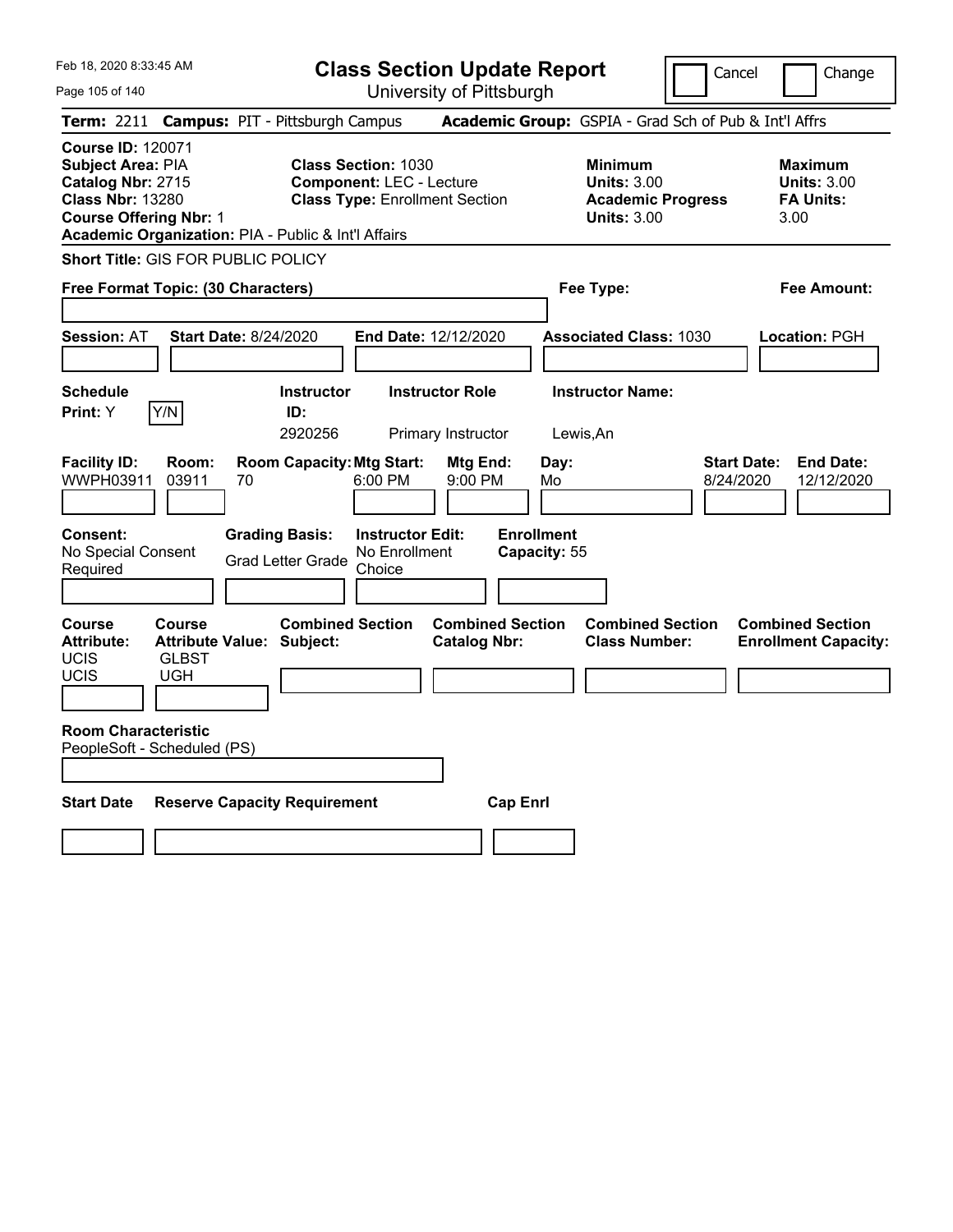|  | Feb 18, 2020 8:33:45 AM |  |
|--|-------------------------|--|
|  |                         |  |

Page 106 of 140

**Class Section Update Report**

Cancel Change

| Term: 2211 Campus: PIT - Pittsburgh Campus                                                                                                                                                   |                                                                                                        | Academic Group: GSPIA - Grad Sch of Pub & Int'l Affrs                                  |                                                                  |
|----------------------------------------------------------------------------------------------------------------------------------------------------------------------------------------------|--------------------------------------------------------------------------------------------------------|----------------------------------------------------------------------------------------|------------------------------------------------------------------|
| <b>Course ID: 190512</b><br><b>Subject Area: PIA</b><br>Catalog Nbr: 2718<br><b>Class Nbr: 28027</b><br><b>Course Offering Nbr: 1</b><br>Academic Organization: PIA - Public & Int'l Affairs | <b>Class Section: 1060</b><br><b>Component: SEM - Seminar</b><br><b>Class Type: Enrollment Section</b> | <b>Minimum</b><br><b>Units: 1.50</b><br><b>Academic Progress</b><br><b>Units: 1.50</b> | <b>Maximum</b><br><b>Units: 1.50</b><br><b>FA Units:</b><br>1.50 |
| <b>Short Title: COMPARTV CULTL REGENERATION</b>                                                                                                                                              |                                                                                                        |                                                                                        |                                                                  |
| Free Format Topic: (30 Characters)                                                                                                                                                           |                                                                                                        | Fee Type:                                                                              | <b>Fee Amount:</b>                                               |
| <b>Start Date: 8/24/2020</b><br><b>Session: AT</b>                                                                                                                                           | End Date: 12/12/2020                                                                                   | <b>Associated Class: 1060</b>                                                          | Location: PGH                                                    |
| <b>Schedule</b><br>Y/N<br>Print: Y                                                                                                                                                           | <b>Instructor Role</b><br><b>Instructor</b><br>ID:<br>2901843<br>Primary Instructor                    | <b>Instructor Name:</b><br>Deitrick, Sabina E                                          |                                                                  |
| <b>Facility ID:</b><br>Room:<br><b>WWPH03430</b><br>03430<br>15                                                                                                                              | <b>Room Capacity: Mtg Start:</b><br><b>Mtg End:</b><br>1:00 PM<br>2:30 PM                              | Day:<br><b>Start Date:</b><br>8/24/2020<br>Th                                          | <b>End Date:</b><br>12/12/2020                                   |
| Consent:<br><b>Grading Basis:</b><br><b>Instructor Consent</b><br>Required                                                                                                                   | <b>Instructor Edit:</b><br>No Enrollment<br><b>Grad Letter Grade</b><br>Choice                         | <b>Enrollment</b><br>Capacity: 10                                                      |                                                                  |
| <b>Course</b><br>Course<br><b>Attribute:</b><br><b>Attribute Value: Subject:</b>                                                                                                             | <b>Combined Section</b><br><b>Catalog Nbr:</b>                                                         | <b>Combined Section</b><br><b>Combined Section</b><br><b>Class Number:</b>             | <b>Combined Section</b><br><b>Enrollment Capacity:</b>           |
|                                                                                                                                                                                              |                                                                                                        |                                                                                        |                                                                  |
| <b>Room Characteristic</b><br>PeopleSoft - Scheduled (PS)<br><b>Start Date</b><br><b>Reserve Capacity Requirement</b>                                                                        |                                                                                                        | <b>Cap Enrl</b>                                                                        |                                                                  |
|                                                                                                                                                                                              |                                                                                                        |                                                                                        |                                                                  |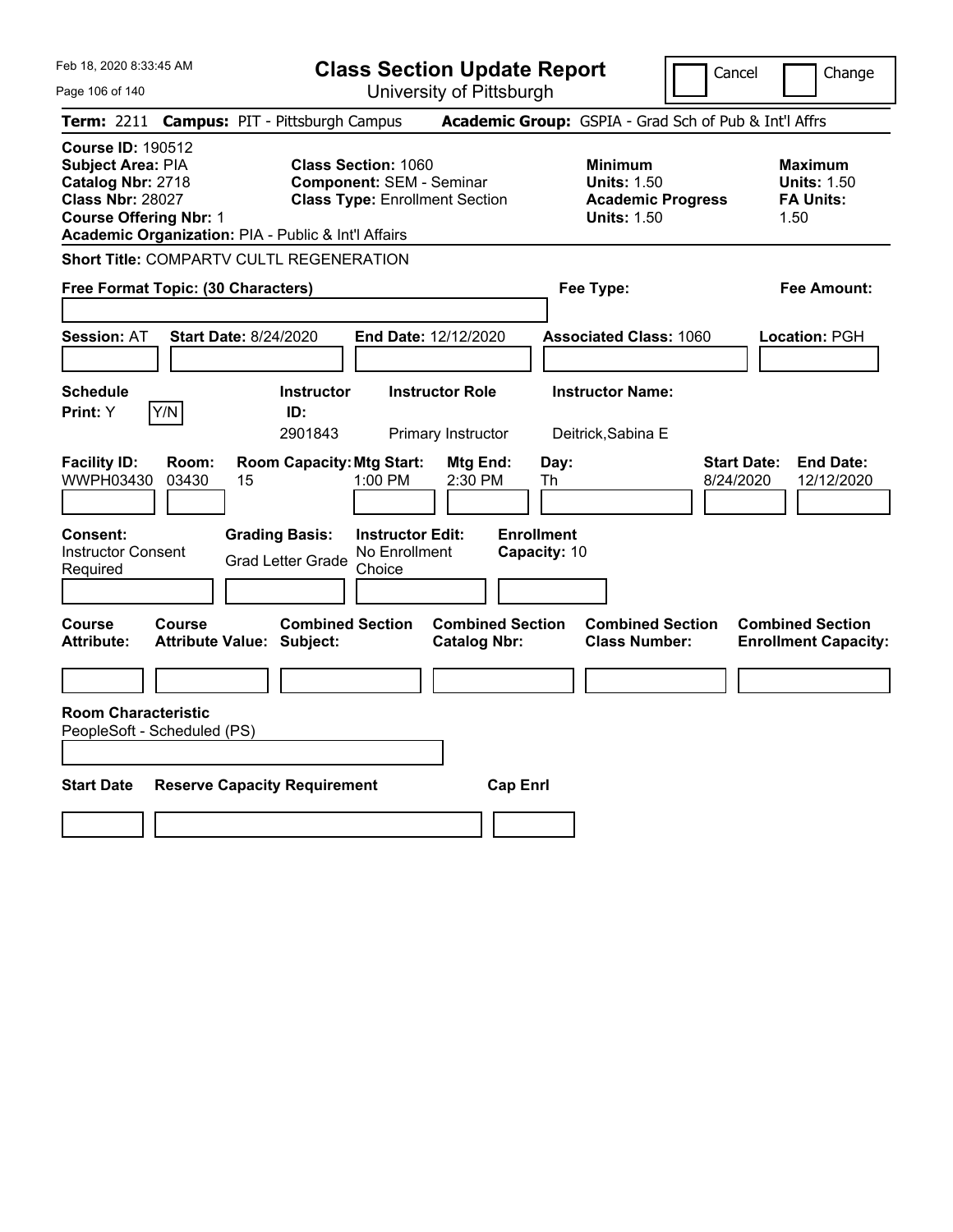**Class Section Update Report**

Cancel | Change

Page 107 of 140

University of Pittsburgh **Term:** 2211 **Campus:** PIT - Pittsburgh Campus **Academic Group:** GSPIA - Grad Sch of Pub & Int'l Affrs **Course ID:** 190725 **Subject Area: PIA Class Section: 1010 Minimum 1010 <b>Minimum Maximum 1010 Minimum Catalog Nbr: 2801 Component: SEM - Seminar Catalog Units: 3.00 Units: 3.00 Catalog Nbr:** 2801 **Component:** SEM - Seminar **Units:** 3.00 **Units:** 3.00 **Class Type: Enrollment Section <b>Academic Progress FA Units: Course Offering Nbr:** 1 **Units:** 3.00 3.00 **Academic Organization:** PIA - Public & Int'l Affairs **Short Title:** FOUNDS OF QUANTIT METHDS **Free Format Topic: (30 Characters) Fee Type: Fee Amount: Session:** AT **Start Date:** 8/24/2020 **End Date:** 12/12/2020 **Associated Class:** 1010 **Location:** PGH **Schedule Instructor Instructor Role Instructor Name: Print:**  $Y$   $|Y/N|$  **ID:** 2936813 Primary Instructor Woon,Jonathan E **Facility ID: Room: Room Capacity:Mtg Start: Mtg End: Day: Start Date: End Date:** WWPH04430 04430 30 9:00 AM 11:55 AM Tu 8/24/2020 12/12/2020 **Consent: Grading Basis: Instructor Edit: Enrollment** No Special Consent Required Grad LG/SNC Basis No Enrollment Choice **Capacity:** 5 **Course Course Combined Section Combined Section Combined Section Combined Section**  Attribute: Attribute Value: Subject: Catalog Nbr: Class Number: Enrollment Capacity:<br>PS 2010 21658 10 PS 2010 2010 21658 10 **Room Characteristic** PeopleSoft - Scheduled (PS) **Start Date Reserve Capacity Requirement Cap Enrl**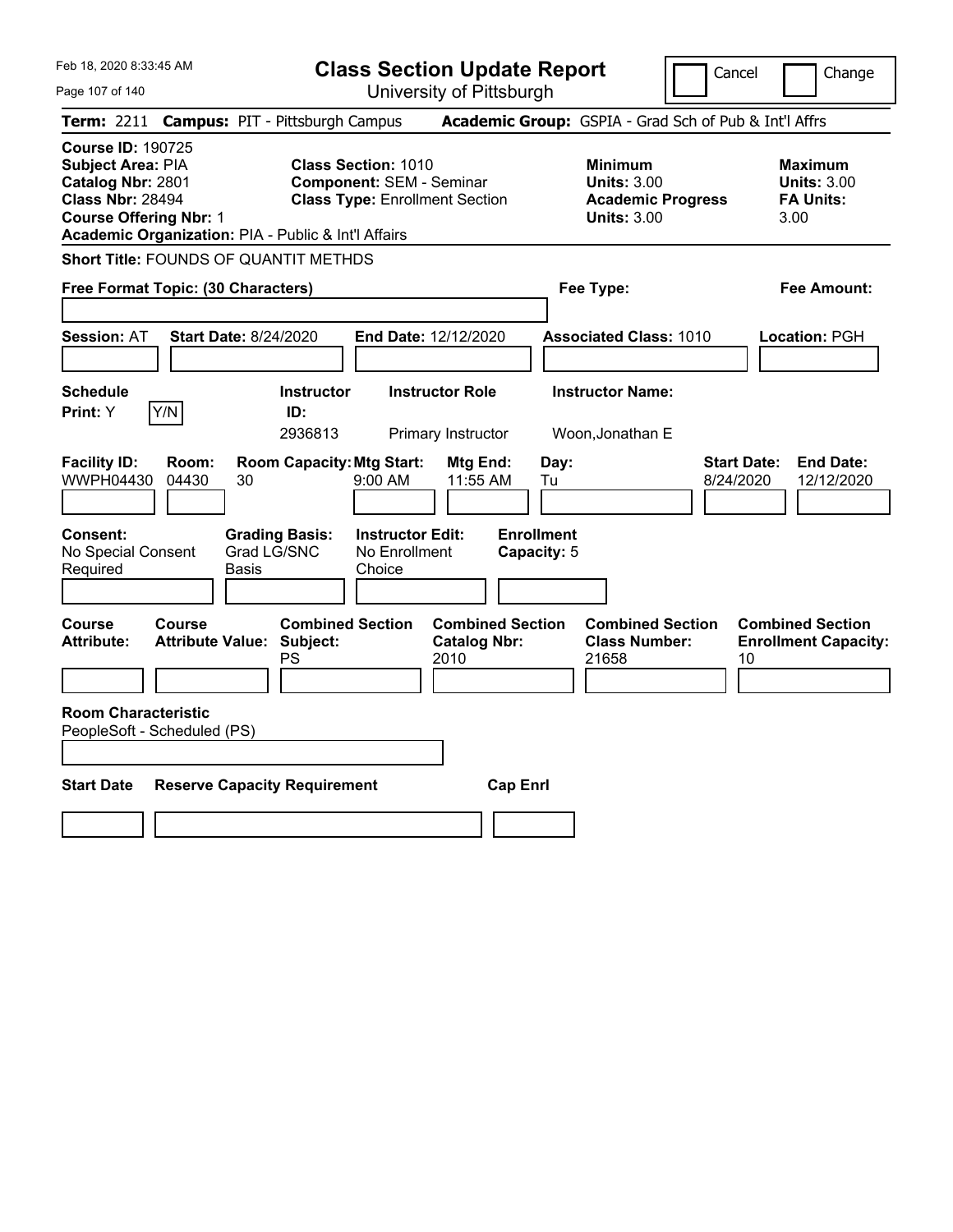Feb 18, 2020 8:33:45 AM Page 108 of 140 **Class Section Update Report** University of Pittsburgh Cancel | Change **Term:** 2211 **Campus:** PIT - Pittsburgh Campus **Academic Group:** GSPIA - Grad Sch of Pub & Int'l Affrs **Course ID:** 190724 **Subject Area: PIA Class Section: 1010 Minimum Maximum Maximum <br>
<b>Catalog Nbr:** 2802 **Component:** SEM - Seminar **Units: 3.00** Units: 3.00 **Catalog Nbr:** 2802 **Component:** SEM - Seminar **Units:** 3.00 **Units:** 3.00 **Class Type: Enrollment Section <b>Academic Progress FA Units: Course Offering Nbr:** 1 **Units:** 3.00 3.00 **Academic Organization:** PIA - Public & Int'l Affairs **Short Title:** EMPIRICAL METHODS OF RESEARCH **Free Format Topic: (30 Characters) Fee Type: Fee Amount: Session:** AT **Start Date:** 8/24/2020 **End Date:** 12/12/2020 **Associated Class:** 1010 **Location:** PGH **Schedule Instructor Instructor Role Instructor Name: Print:**  $Y$   $|Y/N|$  **ID:** 2958700 Primary Instructor Ding,Yue **Facility ID: Room: Room Capacity:Mtg Start: Mtg End: Day: Start Date: End Date:** WWPH04801 04801 20 1:30 PM 3:30 PM Mo 8/24/2020 12/12/2020 **Consent: Grading Basis: Instructor Edit: Enrollment** No Special Consent Required Grad LG/SNC Basis No Enrollment Choice **Capacity:** 5 **Course Course Combined Section Combined Section Combined Section Combined Section**  Attribute: Attribute Value: Subject: Catalog Nbr: Class Number: Enrollment Capacity:<br>PS 2020 10562 15 PS 2020 10562 15 **Room Characteristic Start Date Reserve Capacity Requirement Cap Enrl**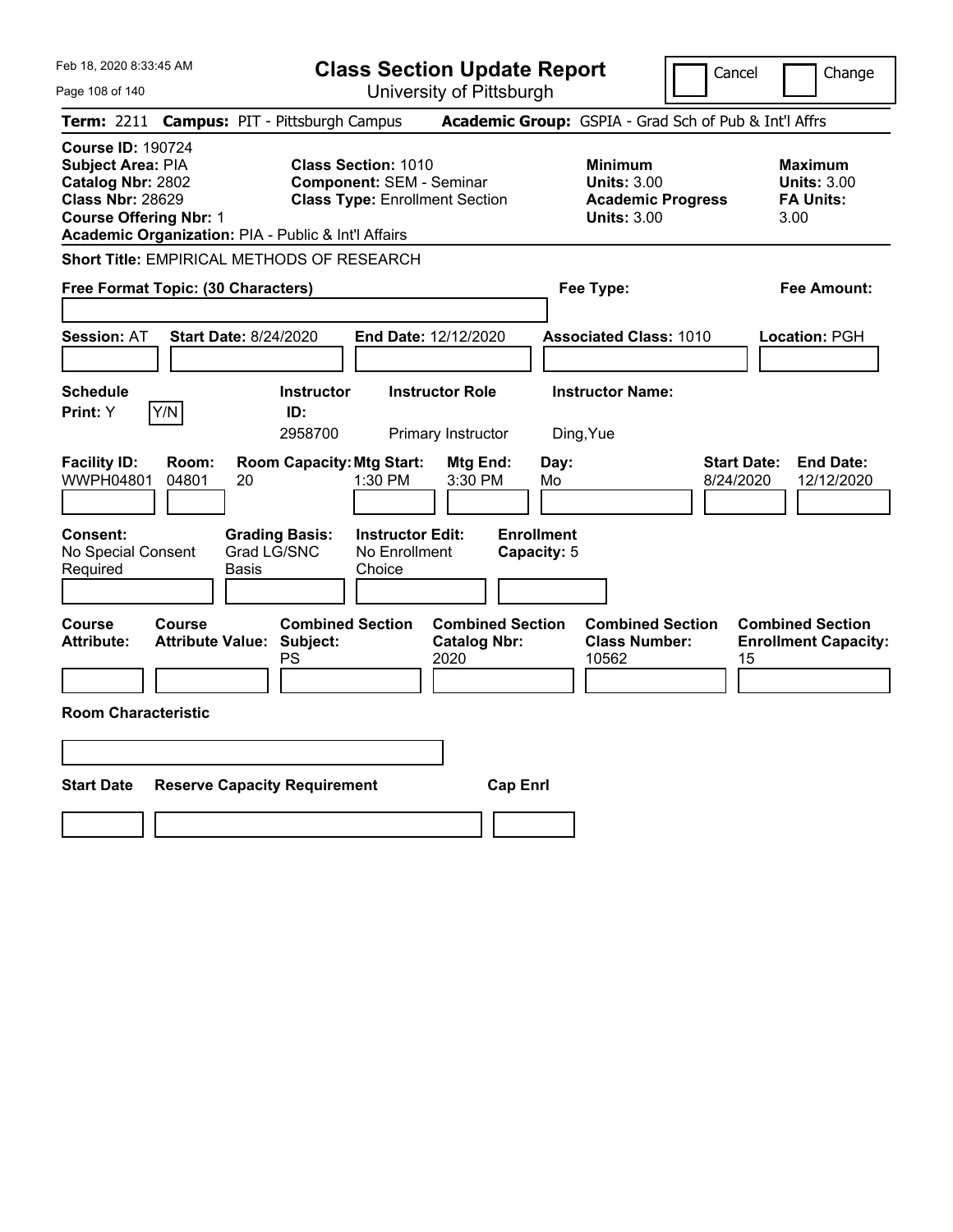Feb 18, 2020 8:33:45 AM Page 109 of 140 **Class Section Update Report** University of Pittsburgh Cancel | Change **Term:** 2211 **Campus:** PIT - Pittsburgh Campus **Academic Group:** GSPIA - Grad Sch of Pub & Int'l Affrs **Course ID:** 190722 **Subject Area:** PIA **Class Section:** 1010 **Minimum Maximum Catalog Nbr:** 2821 **Component:** SEM - Seminar **Units:** 3.00 **Units:** 3.00 **Class Type: Enrollment Section <b>Academic Progress FA Units: Course Offering Nbr:** 1 **Units:** 3.00 3.00 **Academic Organization:** PIA - Public & Int'l Affairs **Short Title:** COMPARATIVE POLITICAL BEHAVIOR **Free Format Topic: (30 Characters) Fee Type: Fee Amount: Session:** AT **Start Date:** 8/24/2020 **End Date:** 12/12/2020 **Associated Class:** 1010 **Location:** PGH **Schedule Instructor Instructor Role Instructor Name: Print:**  $Y$   $|Y/N|$  **ID:** 2929940 Primary Instructor Finkel,Steven Eric **Facility ID: Room: Room Capacity:Mtg Start: Mtg End: Day: Start Date: End Date:** WWPH04801 04801 20 9:30 AM 11:55 AM Th 8/24/2020 12/12/2020 **Consent: Grading Basis: Instructor Edit: Enrollment** No Special Consent Required Grad LG/SNC Basis No Enrollment Choice **Capacity:** 5 **Course Course Combined Section Combined Section Combined Section Combined Section**  Attribute: Attribute Value: Subject: Catalog Nbr: Class Number: Enrollment Capacity:<br>PS 2313 30453 10 PS 2313 30453 2010 **Room Characteristic** Media - Data Projector/Monitor Seating - Moveable **Start Date Reserve Capacity Requirement Cap Enrl**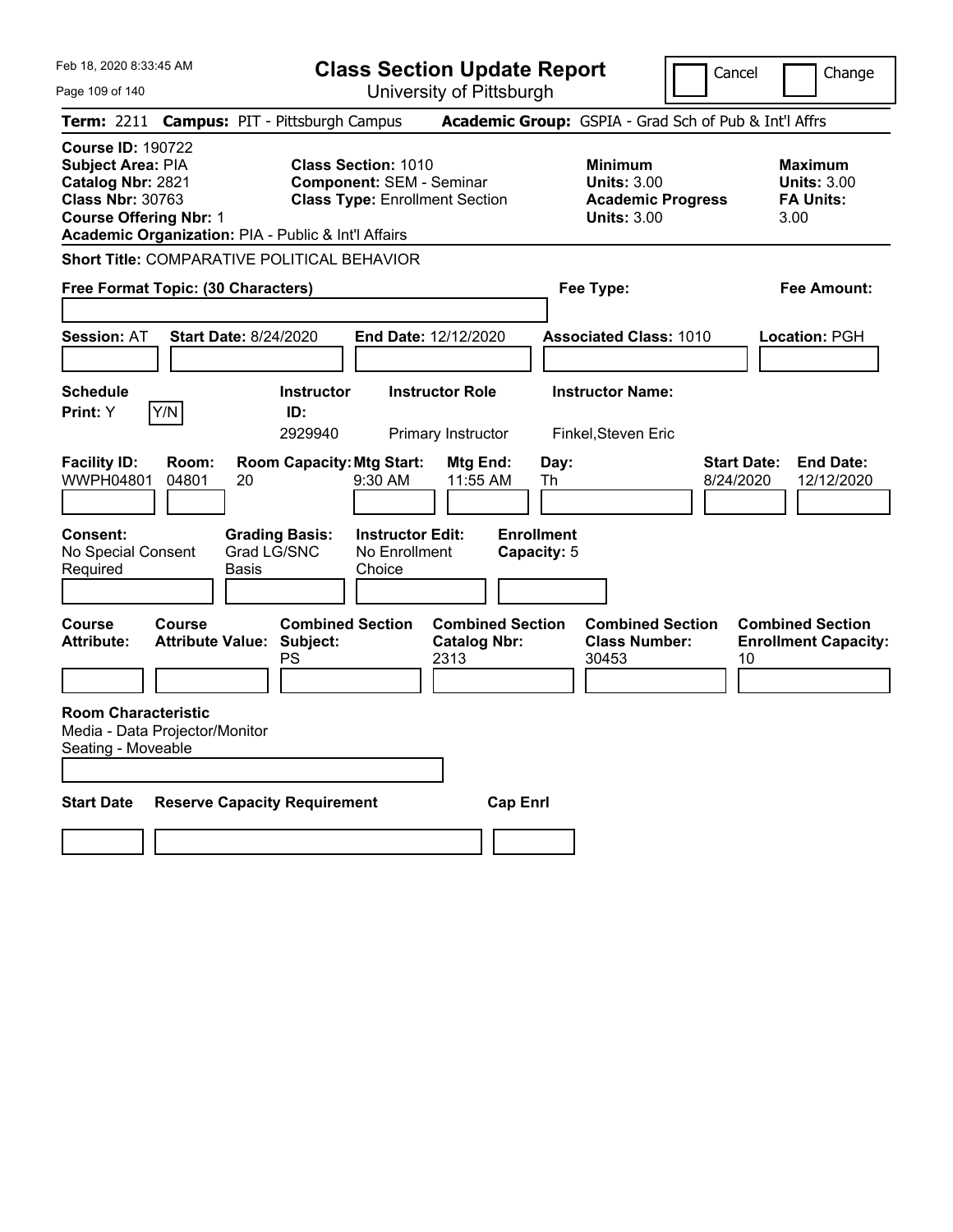|  | Feb 18, 2020 8:33:45 AM |  |
|--|-------------------------|--|
|  |                         |  |

Page 110 of 140

**Class Section Update Report**

Cancel **Change** 

University of Pittsburgh

| Term: 2211 Campus: PIT - Pittsburgh Campus                                                                                                                                            |                                                   |       |                                      |                                                                                                        |                                              |                                  |      | Academic Group: GSPIA - Grad Sch of Pub & Int'l Affrs                                  |           |                                                                  |
|---------------------------------------------------------------------------------------------------------------------------------------------------------------------------------------|---------------------------------------------------|-------|--------------------------------------|--------------------------------------------------------------------------------------------------------|----------------------------------------------|----------------------------------|------|----------------------------------------------------------------------------------------|-----------|------------------------------------------------------------------|
| <b>Course ID: 190723</b><br>Subject Area: PIA<br>Catalog Nbr: 2822<br><b>Class Nbr: 30761</b><br><b>Course Offering Nbr: 1</b><br>Academic Organization: PIA - Public & Int'l Affairs |                                                   |       |                                      | <b>Class Section: 1010</b><br><b>Component: SEM - Seminar</b><br><b>Class Type: Enrollment Section</b> |                                              |                                  |      | <b>Minimum</b><br><b>Units: 3.00</b><br><b>Academic Progress</b><br><b>Units: 3.00</b> |           | <b>Maximum</b><br><b>Units: 3.00</b><br><b>FA Units:</b><br>3.00 |
| <b>Short Title: SEPARATION OF POWERS</b>                                                                                                                                              |                                                   |       |                                      |                                                                                                        |                                              |                                  |      |                                                                                        |           |                                                                  |
| Free Format Topic: (30 Characters)                                                                                                                                                    |                                                   |       |                                      |                                                                                                        |                                              |                                  |      | Fee Type:                                                                              |           | <b>Fee Amount:</b>                                               |
| <b>Session: AT</b>                                                                                                                                                                    | <b>Start Date: 8/24/2020</b>                      |       |                                      | End Date: 12/12/2020                                                                                   |                                              |                                  |      | <b>Associated Class: 1010</b>                                                          |           | Location: PGH                                                    |
| Schedule<br>Print: Y                                                                                                                                                                  | Y/N                                               |       | <b>Instructor</b><br>ID:<br>2933876  |                                                                                                        | <b>Instructor Role</b><br>Primary Instructor |                                  |      | <b>Instructor Name:</b><br>Kanthak, Kristin                                            |           |                                                                  |
| <b>Facility ID:</b><br><b>WWPH04430</b>                                                                                                                                               | Room:<br>04430                                    | 30    | <b>Room Capacity: Mtg Start:</b>     | $1:00$ PM                                                                                              | Mtg End:<br>3:30 PM                          | Th                               | Day: |                                                                                        | 8/24/2020 | <b>End Date:</b><br><b>Start Date:</b><br>12/12/2020             |
| Consent:<br>No Special Consent<br>Required                                                                                                                                            |                                                   | Basis | <b>Grading Basis:</b><br>Grad LG/SNC | <b>Instructor Edit:</b><br>No Enrollment<br>Choice                                                     |                                              | <b>Enrollment</b><br>Capacity: 5 |      |                                                                                        |           |                                                                  |
| Course<br><b>Attribute:</b>                                                                                                                                                           | <b>Course</b><br><b>Attribute Value: Subject:</b> |       | <b>Combined Section</b><br>PS        |                                                                                                        | <b>Catalog Nbr:</b><br>2201                  | <b>Combined Section</b>          |      | <b>Combined Section</b><br><b>Class Number:</b><br>30450                               |           | <b>Combined Section</b><br><b>Enrollment Capacity:</b><br>10     |
| <b>Room Characteristic</b><br>Media - Data Projector/Monitor<br>PeopleSoft - Scheduled (PS)<br>Seating - Moveable                                                                     |                                                   |       |                                      |                                                                                                        |                                              |                                  |      |                                                                                        |           |                                                                  |
| <b>Start Date</b>                                                                                                                                                                     |                                                   |       | <b>Reserve Capacity Requirement</b>  |                                                                                                        |                                              | <b>Cap Enrl</b>                  |      |                                                                                        |           |                                                                  |
|                                                                                                                                                                                       |                                                   |       |                                      |                                                                                                        |                                              |                                  |      |                                                                                        |           |                                                                  |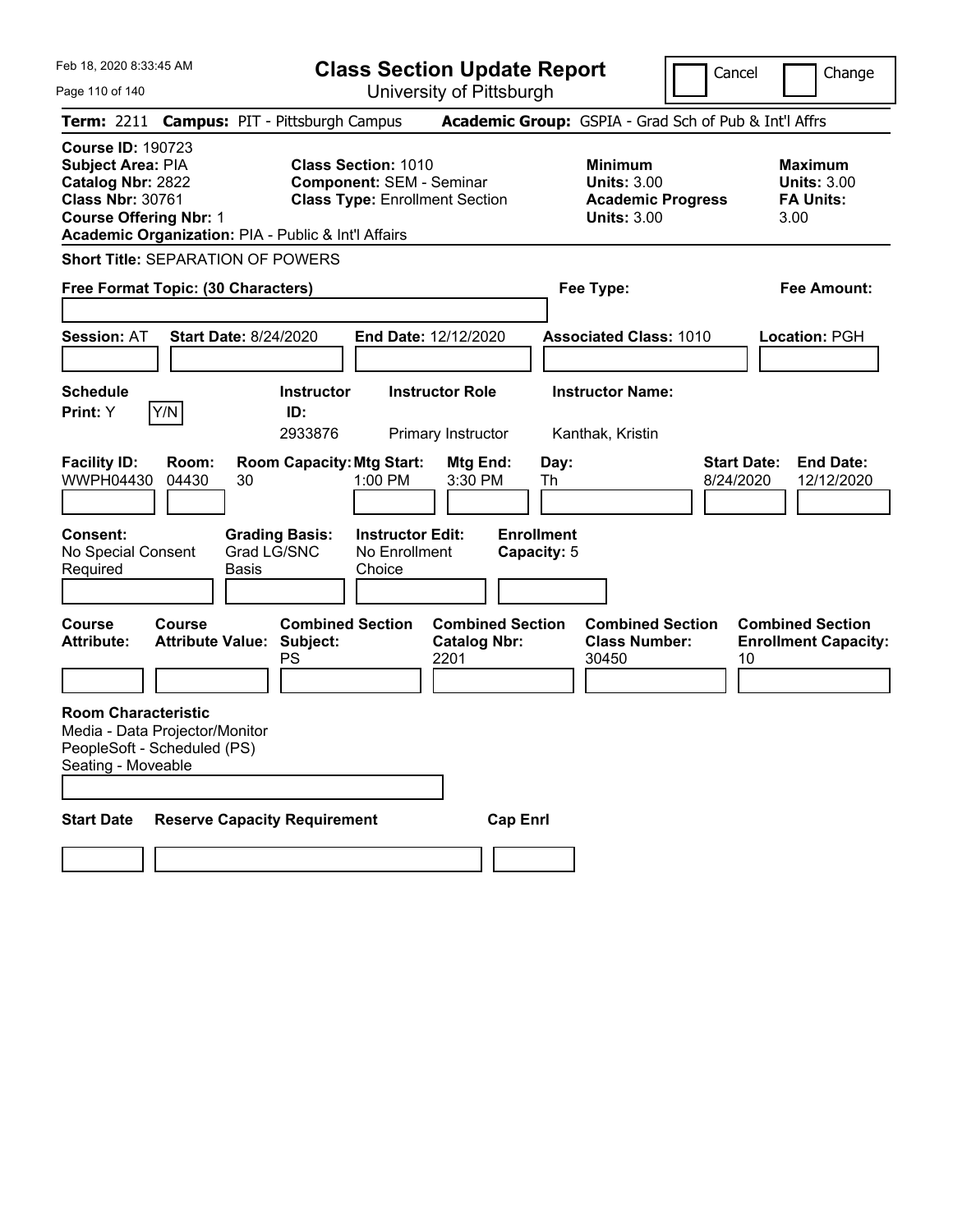Feb 18, 2020 8:33:45 AM Page 111 of 140 **Class Section Update Report** University of Pittsburgh Cancel Change **Term:** 2211 **Campus:** PIT - Pittsburgh Campus **Academic Group:** GSPIA - Grad Sch of Pub & Int'l Affrs **Course ID:** 190721 **Subject Area:** PIA **Class Section:** 1010 **Minimum Maximum Catalog Nbr:** 2823 **Component:** SEM - Seminar **Units:** 3.00 **Units:** 3.00 **Class Type: Enrollment Section <b>Academic Progress FA Units: Course Offering Nbr:** 1 **Units:** 3.00 3.00 **Academic Organization:** PIA - Public & Int'l Affairs **Short Title:** TOPICS IN COMPARATIVE POLITICS **Free Format Topic: (30 Characters) Fee Type: Fee Amount: Session:** AT **Start Date:** 8/24/2020 **End Date:** 12/12/2020 **Associated Class:** 1010 **Location:** PGH **Schedule Instructor Instructor Role Instructor Name: Print:**  $Y$   $|Y/N|$  **ID:** 2963286 Primary Instructor Fernandez Vazquez,Pablo Alberto **Facility ID: Room: Room Capacity:Mtg Start: Mtg End: Day: Start Date: End Date:** WWPH04430 04430 30 4:00 PM 6:30 PM Th 8/24/2020 12/12/2020 **Consent: Grading Basis: Instructor Edit: Enrollment** No Special Consent Required Grad LG/SNC Basis No Enrollment Choice **Capacity:** 5 **Course Course Combined Section Combined Section Combined Section Combined Section**  Attribute: Attribute Value: Subject: Catalog Nbr: Class Number: Enrollment Capacity:<br>PS 2384 30456 10 PS 2384 30456 2015 **Room Characteristic** Media - Data Projector/Monitor PeopleSoft - Scheduled (PS) Seating - Moveable **Start Date Reserve Capacity Requirement Cap Enrl**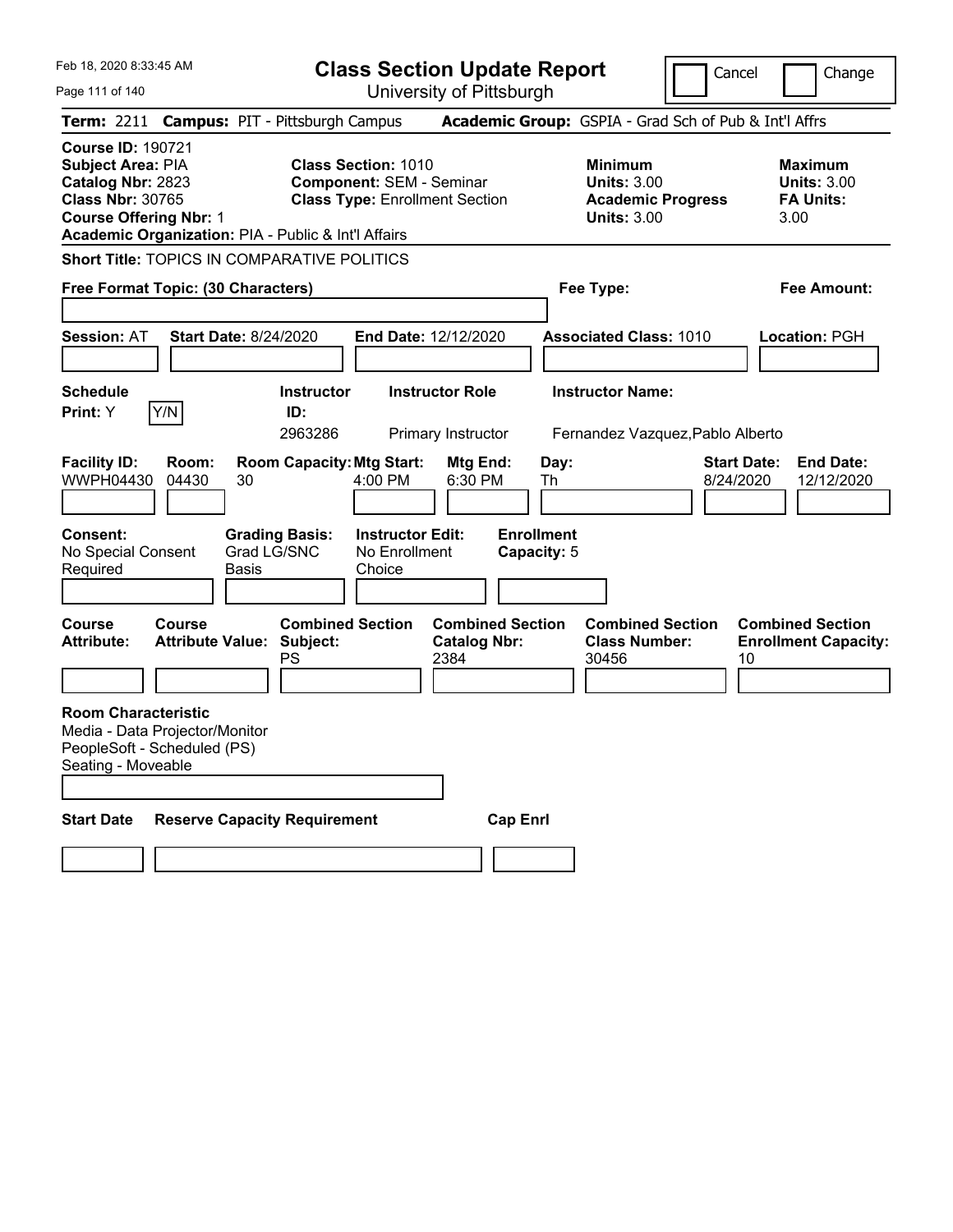Feb 18, 2020 8:33:45 AM Page 112 of 140 **Class Section Update Report** University of Pittsburgh Cancel Change **Term:** 2211 **Campus:** PIT - Pittsburgh Campus **Academic Group:** GSPIA - Grad Sch of Pub & Int'l Affrs **Course ID:** 190720 **Subject Area:** PIA **Class Section:** 1010 **Minimum Maximum Catalog Nbr:** 2824 **Component:** SEM - Seminar **Units:** 3.00 **Units:** 3.00 **Class Type: Enrollment Section <b>Academic Progress FA Units: Course Offering Nbr:** 1 **Units:** 3.00 3.00 **Academic Organization:** PIA - Public & Int'l Affairs **Short Title:** THEORY OF INTRNATNAL RELATION **Free Format Topic: (30 Characters) Fee Type: Fee Amount: Session:** AT **Start Date:** 8/24/2020 **End Date:** 12/12/2020 **Associated Class:** 1010 **Location:** PGH **Schedule Instructor Instructor Role Instructor Name: Print:**  $Y$   $|Y/N|$  **ID:** 2908231 Primary Instructor Gochman,Charles S **Facility ID: Room: Room Capacity:Mtg Start: Mtg End: Day: Start Date: End Date:** WWPH04430 04430 30 2:00 PM 4:30 PM We 8/24/2020 12/12/2020 **Consent: Grading Basis: Instructor Edit: Enrollment** No Special Consent No Special Consent Grad Letter Grade No Enrollment<br>Required Choice Choice **Capacity:** 5 **Course Course Combined Section Combined Section Combined Section Combined Section**  Attribute: Attribute Value: Subject: Catalog Nbr: Class Number: Enrollment Capacity:<br>PS 2501 30458 10 PS 2501 2501 30458 10 **Room Characteristic** Media - Data Projector/Monitor PeopleSoft - Scheduled (PS) Seating - Moveable **Start Date Reserve Capacity Requirement Cap Enrl**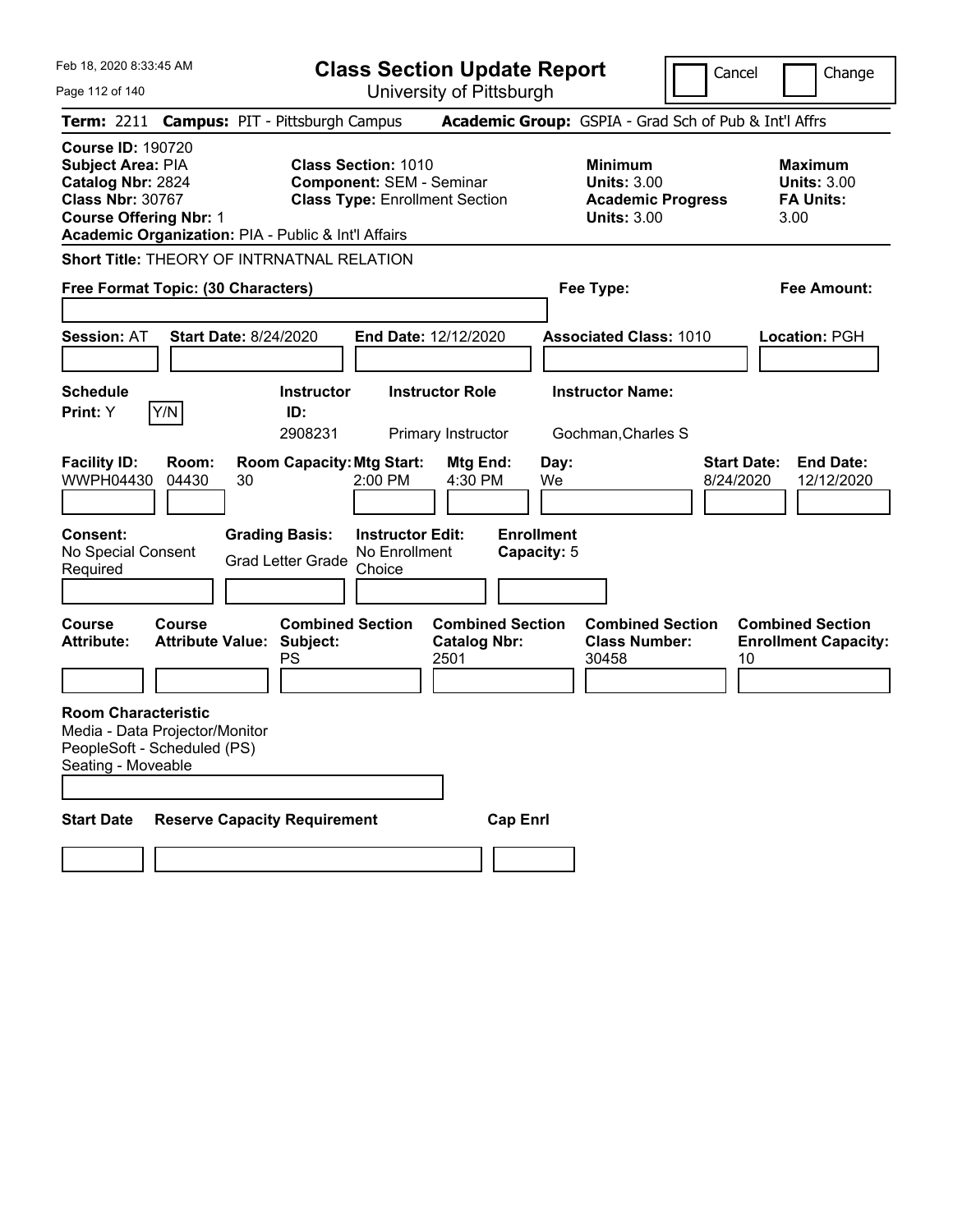Feb 18, 2020 8:33:45 AM

Page 113 of 140

**Class Section Update Report**

University of Pittsburgh

Cancel Change

| Term: 2211 Campus: PIT - Pittsburgh Campus                                                                                                                                            |                                                   |       |                                      |                                                                                                        |                                                        |                 |                                  | Academic Group: GSPIA - Grad Sch of Pub & Int'l Affrs                                  |                                 |                                                                  |
|---------------------------------------------------------------------------------------------------------------------------------------------------------------------------------------|---------------------------------------------------|-------|--------------------------------------|--------------------------------------------------------------------------------------------------------|--------------------------------------------------------|-----------------|----------------------------------|----------------------------------------------------------------------------------------|---------------------------------|------------------------------------------------------------------|
| <b>Course ID: 190719</b><br>Subject Area: PIA<br>Catalog Nbr: 2825<br><b>Class Nbr: 30769</b><br><b>Course Offering Nbr: 1</b><br>Academic Organization: PIA - Public & Int'l Affairs |                                                   |       |                                      | <b>Class Section: 1010</b><br><b>Component: SEM - Seminar</b><br><b>Class Type: Enrollment Section</b> |                                                        |                 |                                  | <b>Minimum</b><br><b>Units: 3.00</b><br><b>Academic Progress</b><br><b>Units: 3.00</b> |                                 | <b>Maximum</b><br><b>Units: 3.00</b><br><b>FA Units:</b><br>3.00 |
| <b>Short Title: CIVIL WARS</b>                                                                                                                                                        |                                                   |       |                                      |                                                                                                        |                                                        |                 |                                  |                                                                                        |                                 |                                                                  |
| Free Format Topic: (30 Characters)                                                                                                                                                    |                                                   |       |                                      |                                                                                                        |                                                        |                 |                                  | Fee Type:                                                                              |                                 | Fee Amount:                                                      |
| <b>Session: AT</b>                                                                                                                                                                    | <b>Start Date: 8/24/2020</b>                      |       |                                      | End Date: 12/12/2020                                                                                   |                                                        |                 |                                  | <b>Associated Class: 1010</b>                                                          |                                 | Location: PGH                                                    |
| <b>Schedule</b><br>Print: Y                                                                                                                                                           | Y/N                                               |       | <b>Instructor</b><br>ID:<br>1575852  |                                                                                                        | <b>Instructor Role</b><br>Primary Instructor           |                 |                                  | <b>Instructor Name:</b><br>Savun, Burcu                                                |                                 |                                                                  |
| <b>Facility ID:</b><br><b>WWPH04801</b>                                                                                                                                               | Room:<br>04801                                    | 20    | <b>Room Capacity: Mtg Start:</b>     | 9:30 AM                                                                                                | Mtg End:<br>11:55 AM                                   |                 | Day:<br>Mo                       |                                                                                        | <b>Start Date:</b><br>8/24/2020 | <b>End Date:</b><br>12/12/2020                                   |
| Consent:<br>No Special Consent<br>Required                                                                                                                                            |                                                   | Basis | <b>Grading Basis:</b><br>Grad LG/SNC | <b>Instructor Edit:</b><br>No Enrollment<br>Choice                                                     |                                                        |                 | <b>Enrollment</b><br>Capacity: 5 |                                                                                        |                                 |                                                                  |
| Course<br>Attribute:                                                                                                                                                                  | <b>Course</b><br><b>Attribute Value: Subject:</b> |       | <b>Combined Section</b><br>PS        |                                                                                                        | <b>Combined Section</b><br><b>Catalog Nbr:</b><br>2534 |                 |                                  | <b>Combined Section</b><br><b>Class Number:</b><br>30459                               | 10                              | <b>Combined Section</b><br><b>Enrollment Capacity:</b>           |
| <b>Room Characteristic</b><br>Media - Data Projector/Monitor<br>Seating - Moveable                                                                                                    |                                                   |       |                                      |                                                                                                        |                                                        |                 |                                  |                                                                                        |                                 |                                                                  |
| <b>Start Date</b>                                                                                                                                                                     |                                                   |       | <b>Reserve Capacity Requirement</b>  |                                                                                                        |                                                        | <b>Cap Enrl</b> |                                  |                                                                                        |                                 |                                                                  |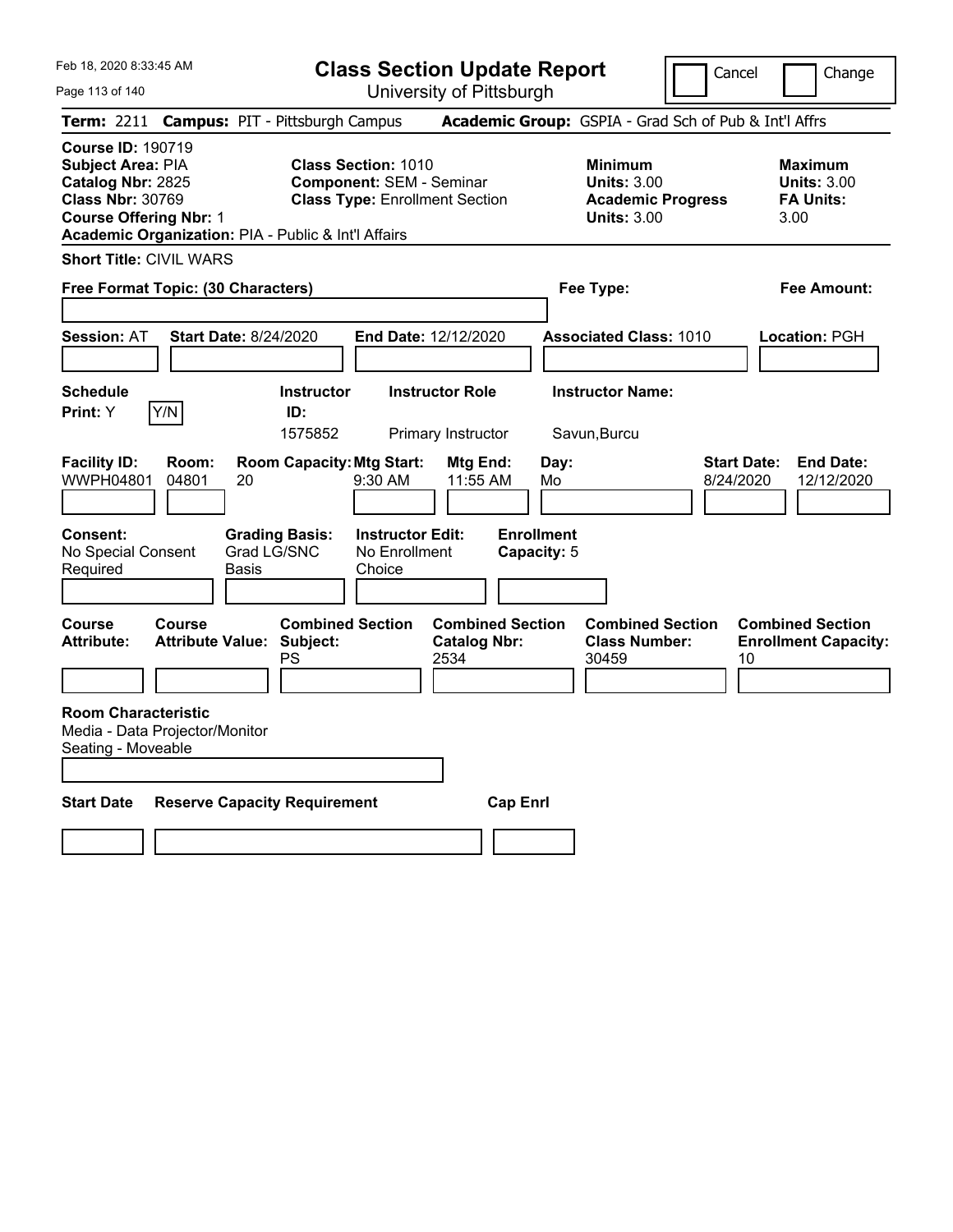|  | Feb 18, 2020 8:33:45 AM |  |
|--|-------------------------|--|
|  |                         |  |

**Class Section Update Report** University of Pittsburgh

Cancel Change

Page 114 of 140

|                                                                                                                                       |                                          | Term: 2211 Campus: PIT - Pittsburgh Campus          |                                                                                                        |                                                        |                                                                                        | Academic Group: GSPIA - Grad Sch of Pub & Int'l Affrs    |                                                                  |                                                        |
|---------------------------------------------------------------------------------------------------------------------------------------|------------------------------------------|-----------------------------------------------------|--------------------------------------------------------------------------------------------------------|--------------------------------------------------------|----------------------------------------------------------------------------------------|----------------------------------------------------------|------------------------------------------------------------------|--------------------------------------------------------|
| <b>Course ID: 190825</b><br><b>Subject Area: PIA</b><br>Catalog Nbr: 2826<br><b>Class Nbr: 30772</b><br><b>Course Offering Nbr: 1</b> |                                          | Academic Organization: PIA - Public & Int'l Affairs | <b>Class Section: 1010</b><br><b>Component: SEM - Seminar</b><br><b>Class Type: Enrollment Section</b> |                                                        | <b>Minimum</b><br><b>Units: 3.00</b><br><b>Academic Progress</b><br><b>Units: 3.00</b> |                                                          | <b>Maximum</b><br><b>Units: 3.00</b><br><b>FA Units:</b><br>3.00 |                                                        |
|                                                                                                                                       |                                          | <b>Short Title: BAYESIAN STATISTICS</b>             |                                                                                                        |                                                        |                                                                                        |                                                          |                                                                  |                                                        |
|                                                                                                                                       |                                          | Free Format Topic: (30 Characters)                  |                                                                                                        |                                                        |                                                                                        | Fee Type:                                                |                                                                  | <b>Fee Amount:</b>                                     |
| Session: AT                                                                                                                           |                                          | <b>Start Date: 8/24/2020</b>                        |                                                                                                        | End Date: 12/12/2020                                   |                                                                                        | <b>Associated Class: 1010</b>                            |                                                                  | Location: PGH                                          |
| <b>Schedule</b><br>Print: Y                                                                                                           | Y/N                                      | <b>Instructor</b><br>ID:<br>2961703                 |                                                                                                        | <b>Instructor Role</b><br>Primary Instructor           |                                                                                        | <b>Instructor Name:</b><br>Colaresi, Michael Penn        |                                                                  |                                                        |
| <b>Facility ID:</b><br>WWPH04430                                                                                                      | Room:<br>04430                           | <b>Room Capacity: Mtg Start:</b><br>30              | 1:00 PM                                                                                                | Mtg End:<br>3:30 PM                                    | Day:<br>Tu                                                                             |                                                          | <b>Start Date:</b><br>8/24/2020                                  | <b>End Date:</b><br>12/12/2020                         |
| <b>Consent:</b><br>No Special Consent<br>Required                                                                                     |                                          | <b>Grading Basis:</b><br>Grad LG/SNC<br>Basis       | <b>Instructor Edit:</b><br>No Enrollment<br>Choice                                                     |                                                        | <b>Enrollment</b><br>Capacity: 5                                                       |                                                          |                                                                  |                                                        |
| <b>Course</b><br><b>Attribute:</b>                                                                                                    | <b>Course</b><br><b>Attribute Value:</b> | Subject:<br>PS                                      | <b>Combined Section</b>                                                                                | <b>Combined Section</b><br><b>Catalog Nbr:</b><br>2720 |                                                                                        | <b>Combined Section</b><br><b>Class Number:</b><br>30462 | 10                                                               | <b>Combined Section</b><br><b>Enrollment Capacity:</b> |
| <b>Room Characteristic</b><br>PeopleSoft - Scheduled (PS)                                                                             |                                          |                                                     |                                                                                                        |                                                        |                                                                                        |                                                          |                                                                  |                                                        |
| <b>Start Date</b>                                                                                                                     |                                          | <b>Reserve Capacity Requirement</b>                 |                                                                                                        | <b>Cap Enrl</b>                                        |                                                                                        |                                                          |                                                                  |                                                        |
|                                                                                                                                       |                                          |                                                     |                                                                                                        |                                                        |                                                                                        |                                                          |                                                                  |                                                        |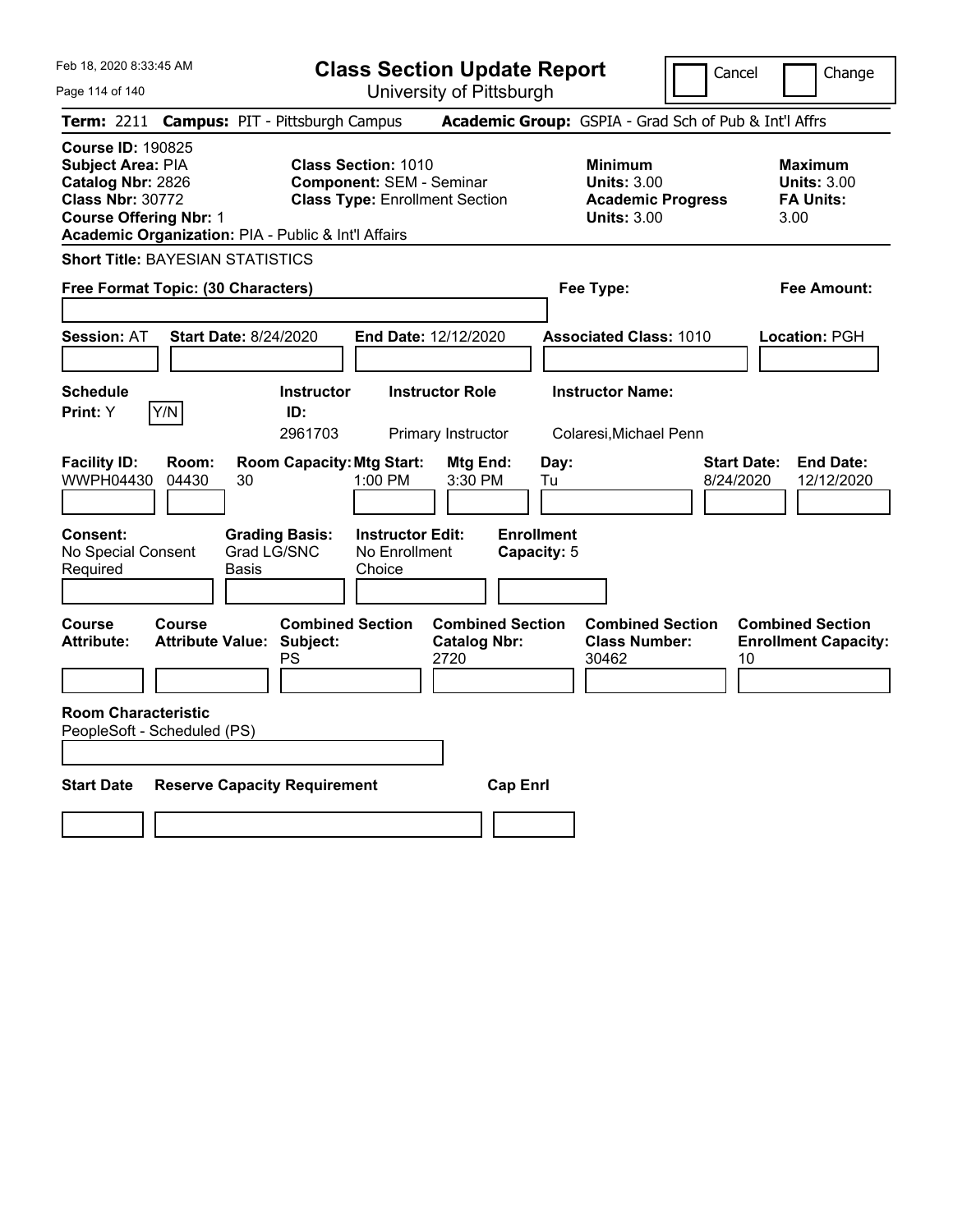|  | Feb 18, 2020 8:33:45 AM |  |
|--|-------------------------|--|
|  |                         |  |

Page 115 of 140

**Class Section Update Report**

Cancel **Change** 

University of Pittsburgh

|                                                                                                                                |                | Term: 2211 Campus: PIT - Pittsburgh Campus                        |                                                               |                                                        |                                  | Academic Group: GSPIA - Grad Sch of Pub & Int'l Affrs                                  |                                                                   |
|--------------------------------------------------------------------------------------------------------------------------------|----------------|-------------------------------------------------------------------|---------------------------------------------------------------|--------------------------------------------------------|----------------------------------|----------------------------------------------------------------------------------------|-------------------------------------------------------------------|
| <b>Course ID: 190824</b><br>Subject Area: PIA<br>Catalog Nbr: 2827<br><b>Class Nbr: 30770</b><br><b>Course Offering Nbr: 1</b> |                | Academic Organization: PIA - Public & Int'l Affairs               | <b>Class Section: 1010</b><br><b>Component: SEM - Seminar</b> | <b>Class Type: Enrollment Section</b>                  |                                  | <b>Minimum</b><br><b>Units: 3.00</b><br><b>Academic Progress</b><br><b>Units: 3.00</b> | <b>Maximum</b><br><b>Units: 3.00</b><br><b>FA Units:</b><br>3.00  |
|                                                                                                                                |                | Short Title: FORMAL POLITICAL THEORY 2                            |                                                               |                                                        |                                  |                                                                                        |                                                                   |
| Free Format Topic: (30 Characters)                                                                                             |                |                                                                   |                                                               |                                                        |                                  | Fee Type:                                                                              | <b>Fee Amount:</b>                                                |
|                                                                                                                                |                |                                                                   |                                                               |                                                        |                                  |                                                                                        |                                                                   |
| <b>Session: AT</b>                                                                                                             |                | <b>Start Date: 8/24/2020</b>                                      |                                                               | End Date: 12/12/2020                                   |                                  | <b>Associated Class: 1010</b>                                                          | Location: PGH                                                     |
| <b>Schedule</b><br>Print: Y                                                                                                    | Y/N            | <b>Instructor</b><br>ID:<br>2958702                               |                                                               | <b>Instructor Role</b><br>Primary Instructor           |                                  | <b>Instructor Name:</b><br>Spaniel, William J                                          |                                                                   |
| <b>Facility ID:</b><br><b>WWPH04801</b>                                                                                        | Room:<br>04801 | <b>Room Capacity: Mtg Start:</b><br>20                            | 4:00 PM                                                       | Mtg End:<br>6:30 PM                                    | Day:<br>Mo                       |                                                                                        | <b>Start Date:</b><br><b>End Date:</b><br>8/24/2020<br>12/12/2020 |
| <b>Consent:</b><br>No Special Consent<br>Required                                                                              |                | <b>Grading Basis:</b><br>Grad LG/SNC<br>Basis                     | <b>Instructor Edit:</b><br>No Enrollment<br>Choice            |                                                        | <b>Enrollment</b><br>Capacity: 5 |                                                                                        |                                                                   |
| Course<br><b>Attribute:</b>                                                                                                    | Course         | <b>Combined Section</b><br><b>Attribute Value: Subject:</b><br>PS |                                                               | <b>Combined Section</b><br><b>Catalog Nbr:</b><br>2704 |                                  | <b>Combined Section</b><br><b>Class Number:</b><br>30461                               | <b>Combined Section</b><br><b>Enrollment Capacity:</b><br>10      |
| <b>Room Characteristic</b><br>Media - Data Projector/Monitor<br>Seating - Moveable                                             |                |                                                                   |                                                               |                                                        |                                  |                                                                                        |                                                                   |
| <b>Start Date</b>                                                                                                              |                | <b>Reserve Capacity Requirement</b>                               |                                                               | <b>Cap Enrl</b>                                        |                                  |                                                                                        |                                                                   |
|                                                                                                                                |                |                                                                   |                                                               |                                                        |                                  |                                                                                        |                                                                   |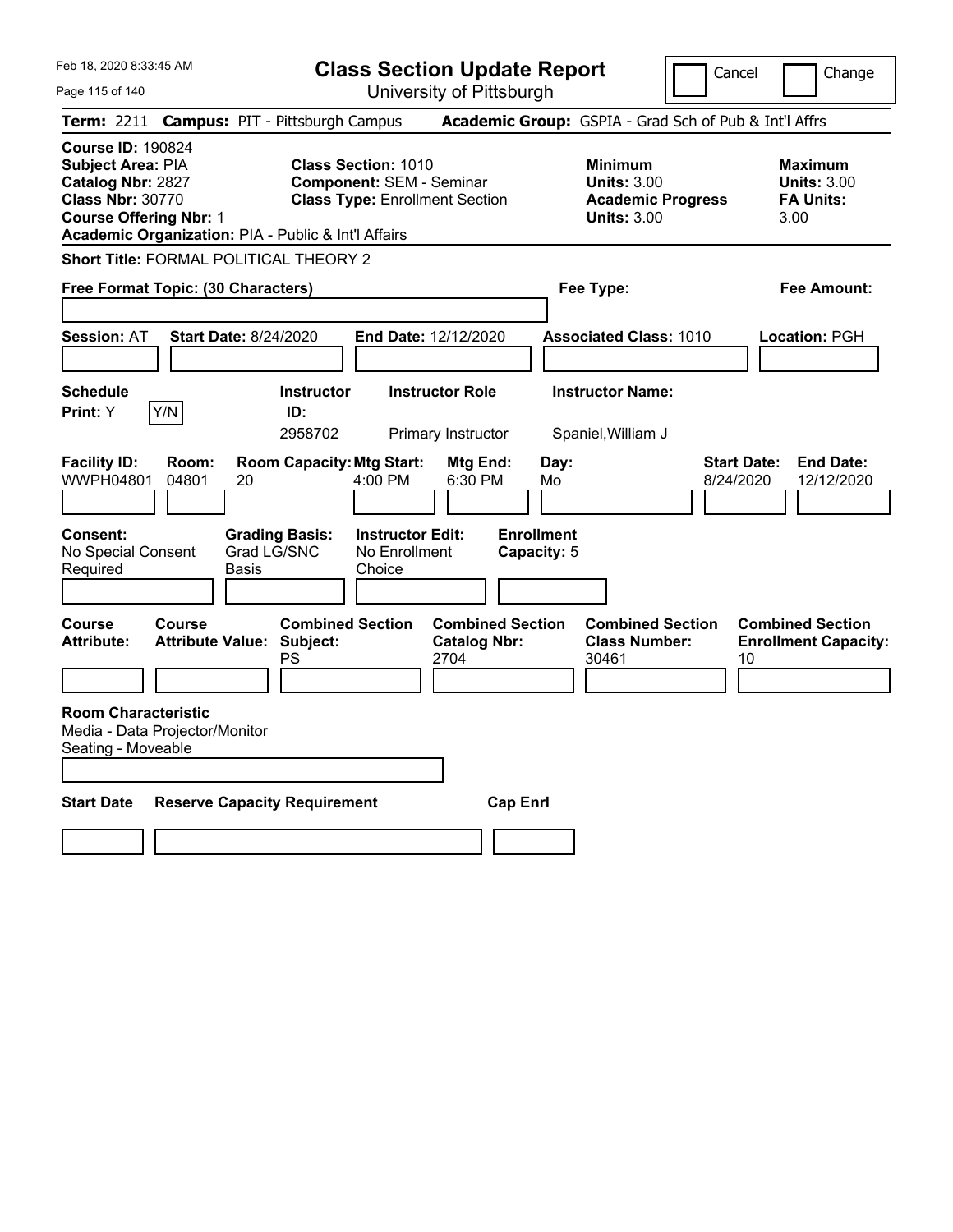| Feb 18, 2020 8:33:45 AM                                                                                                                                                               | <b>Class Section Update Report</b>                                                                        |                                                                                                   | Change<br>Cancel                                                                             |
|---------------------------------------------------------------------------------------------------------------------------------------------------------------------------------------|-----------------------------------------------------------------------------------------------------------|---------------------------------------------------------------------------------------------------|----------------------------------------------------------------------------------------------|
| Page 116 of 140                                                                                                                                                                       | University of Pittsburgh                                                                                  |                                                                                                   |                                                                                              |
| Term: 2211                                                                                                                                                                            | <b>Campus: PIT - Pittsburgh Campus</b>                                                                    | Academic Group: GSPIA - Grad Sch of Pub & Int'l Affrs                                             |                                                                                              |
| <b>Course ID: 120141</b><br>Subject Area: PIA<br>Catalog Nbr: 3097<br><b>Class Nbr: 15377</b><br><b>Course Offering Nbr: 1</b><br>Academic Organization: PIA - Public & Int'l Affairs | <b>Class Section: 1020</b><br>Component: IND - Independent Study<br><b>Class Type: Enrollment Section</b> | <b>Minimum</b><br><b>Units: 1.00</b><br><b>Units: 1.00</b>                                        | <b>Maximum</b><br><b>Units: 6.00</b><br><b>Academic Progress</b><br><b>FA Units:</b><br>1.00 |
| <b>Short Title: INDEPENDENT STUDY PHD</b>                                                                                                                                             |                                                                                                           |                                                                                                   |                                                                                              |
| Free Format Topic: (30 Characters)                                                                                                                                                    |                                                                                                           | Fee Type:                                                                                         | Fee Amount:                                                                                  |
| <b>Session: AT</b><br><b>Start Date: 8/24/2020</b>                                                                                                                                    | End Date: 12/12/2020                                                                                      | <b>Associated Class: 1020</b>                                                                     | Location: PGH                                                                                |
| <b>Schedule</b><br>Y/N<br>Print: Y                                                                                                                                                    | <b>Instructor Role</b><br><b>Instructor</b><br>ID:<br>2934686<br>Primary Instructor                       | <b>Instructor Name:</b><br>Finkel, Mihriban Muge                                                  |                                                                                              |
| <b>Facility ID:</b><br>Room:<br><b>TBATBA</b><br>TBA<br>0                                                                                                                             | <b>Room Capacity: Mtg Start:</b>                                                                          | Mtg End:<br>Day:                                                                                  | <b>Start Date:</b><br><b>End Date:</b><br>8/24/2020<br>12/12/2020                            |
| <b>Consent:</b><br><b>Department Consent</b><br>Required                                                                                                                              | <b>Grading Basis:</b><br><b>Instructor Edit:</b><br>No Enrollment<br><b>Grad HSU Basis</b><br>Choice      | <b>Enrollment</b><br>Capacity: 75                                                                 |                                                                                              |
| Course<br>Course<br><b>Attribute:</b><br><b>Attribute Value: Subject:</b>                                                                                                             | <b>Combined Section</b>                                                                                   | <b>Combined Section</b><br><b>Combined Section</b><br><b>Catalog Nbr:</b><br><b>Class Number:</b> | <b>Combined Section</b><br><b>Enrollment Capacity:</b>                                       |
|                                                                                                                                                                                       |                                                                                                           |                                                                                                   |                                                                                              |
| <b>Room Characteristic</b>                                                                                                                                                            |                                                                                                           |                                                                                                   |                                                                                              |
|                                                                                                                                                                                       |                                                                                                           |                                                                                                   |                                                                                              |
| <b>Start Date</b><br><b>Reserve Capacity Requirement</b>                                                                                                                              |                                                                                                           | <b>Cap Enrl</b>                                                                                   |                                                                                              |
|                                                                                                                                                                                       |                                                                                                           |                                                                                                   |                                                                                              |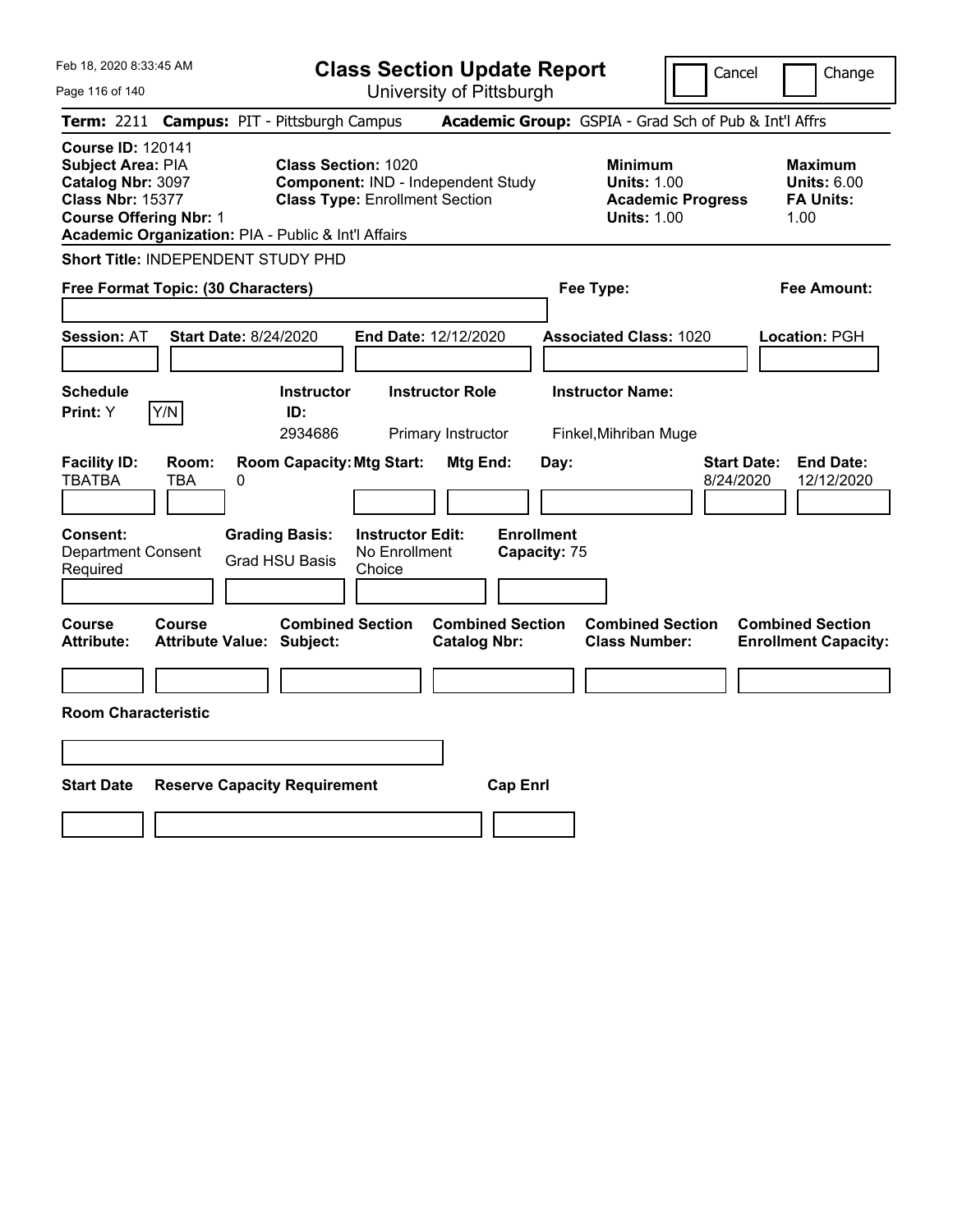| Feb 18, 2020 8:33:45 AM                                                                                                                                                                      |                                                             | <b>Class Section Update Report</b>                                          |                                                |                                           |                                                                                        | Cancel<br>Change                                                  |
|----------------------------------------------------------------------------------------------------------------------------------------------------------------------------------------------|-------------------------------------------------------------|-----------------------------------------------------------------------------|------------------------------------------------|-------------------------------------------|----------------------------------------------------------------------------------------|-------------------------------------------------------------------|
| Page 117 of 140                                                                                                                                                                              |                                                             |                                                                             | University of Pittsburgh                       |                                           |                                                                                        |                                                                   |
| <b>Term:</b> 2211                                                                                                                                                                            | <b>Campus: PIT - Pittsburgh Campus</b>                      |                                                                             |                                                |                                           |                                                                                        | Academic Group: GSPIA - Grad Sch of Pub & Int'l Affrs             |
| <b>Course ID: 120141</b><br><b>Subject Area: PIA</b><br>Catalog Nbr: 3097<br><b>Class Nbr: 15384</b><br><b>Course Offering Nbr: 1</b><br>Academic Organization: PIA - Public & Int'l Affairs | <b>Class Section: 1060</b>                                  | Component: IND - Independent Study<br><b>Class Type: Enrollment Section</b> |                                                |                                           | <b>Minimum</b><br><b>Units: 1.00</b><br><b>Academic Progress</b><br><b>Units: 1.00</b> | <b>Maximum</b><br><b>Units: 6.00</b><br><b>FA Units:</b><br>1.00  |
| Short Title: INDEPENDENT STUDY PHD                                                                                                                                                           |                                                             |                                                                             |                                                |                                           |                                                                                        |                                                                   |
| Free Format Topic: (30 Characters)                                                                                                                                                           |                                                             |                                                                             |                                                | Fee Type:                                 |                                                                                        | Fee Amount:                                                       |
| <b>Session: AT</b>                                                                                                                                                                           | <b>Start Date: 8/24/2020</b>                                | End Date: 12/12/2020                                                        |                                                |                                           | <b>Associated Class: 1060</b>                                                          | Location: PGH                                                     |
| <b>Schedule</b><br>Y/N<br><b>Print:</b> Y                                                                                                                                                    | <b>Instructor</b><br>ID:<br>2953420                         | <b>Instructor Role</b>                                                      | Primary Instructor                             | <b>Instructor Name:</b><br>Lewin, Michael |                                                                                        |                                                                   |
| <b>Facility ID:</b><br>Room:<br><b>TBATBA</b><br>TBA                                                                                                                                         | <b>Room Capacity: Mtg Start:</b><br>0                       |                                                                             | <b>Mtg End:</b>                                | Day:                                      |                                                                                        | <b>Start Date:</b><br><b>End Date:</b><br>8/24/2020<br>12/12/2020 |
| <b>Consent:</b><br><b>Department Consent</b><br>Required                                                                                                                                     | <b>Grading Basis:</b><br><b>Grad HSU Basis</b>              | <b>Instructor Edit:</b><br>No Enrollment<br>Choice                          | <b>Enrollment</b>                              | Capacity: 75                              |                                                                                        |                                                                   |
| Course<br>Course<br><b>Attribute:</b>                                                                                                                                                        | <b>Combined Section</b><br><b>Attribute Value: Subject:</b> |                                                                             | <b>Combined Section</b><br><b>Catalog Nbr:</b> |                                           | <b>Combined Section</b><br><b>Class Number:</b>                                        | <b>Combined Section</b><br><b>Enrollment Capacity:</b>            |
| <b>Room Characteristic</b>                                                                                                                                                                   |                                                             |                                                                             |                                                |                                           |                                                                                        |                                                                   |
|                                                                                                                                                                                              |                                                             |                                                                             |                                                |                                           |                                                                                        |                                                                   |
| <b>Start Date</b>                                                                                                                                                                            | <b>Reserve Capacity Requirement</b>                         |                                                                             | <b>Cap Enrl</b>                                |                                           |                                                                                        |                                                                   |
|                                                                                                                                                                                              |                                                             |                                                                             |                                                |                                           |                                                                                        |                                                                   |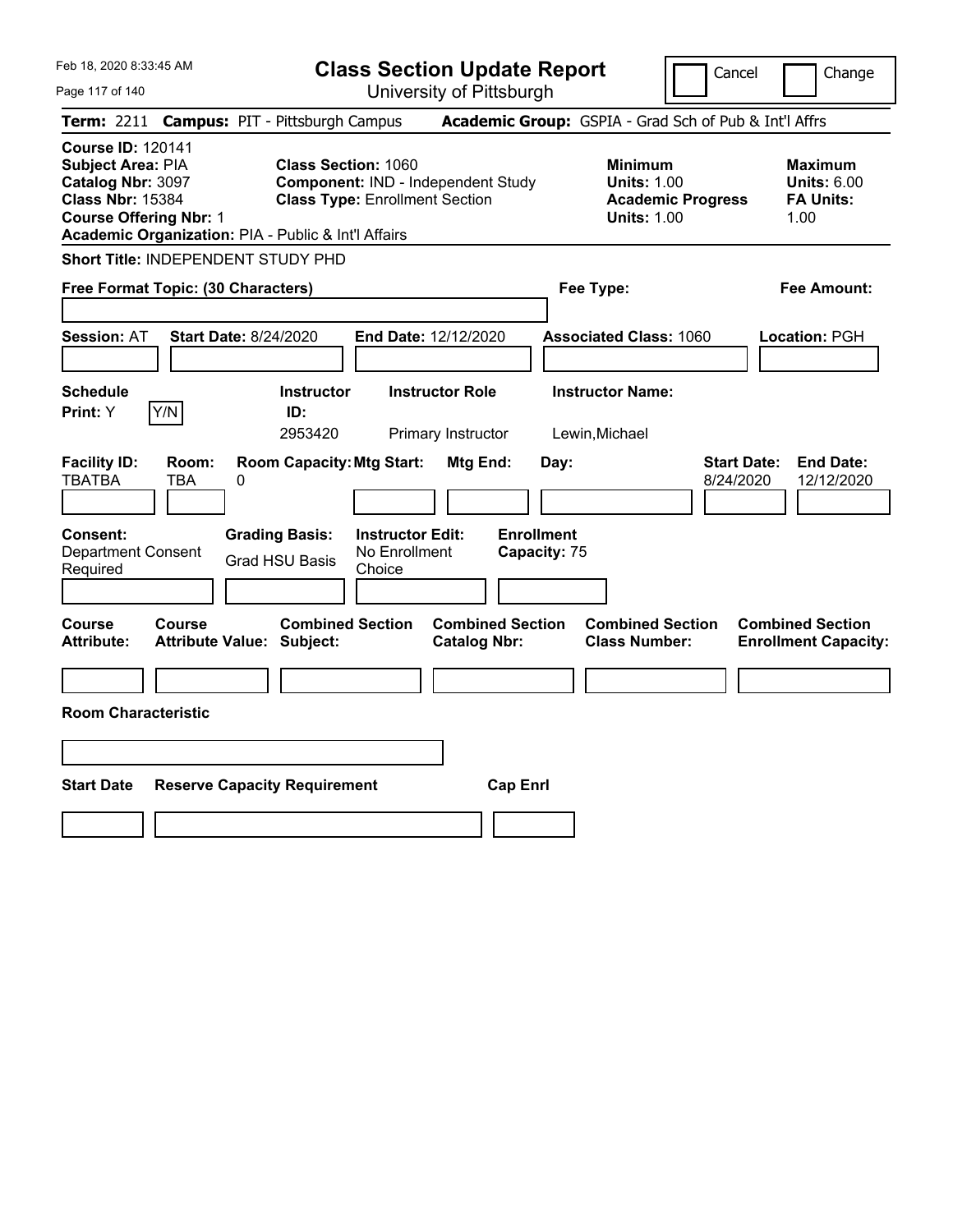| Feb 18, 2020 8:33:45 AM                                                                                                                                                               |                                            |   |                                                                                                           | <b>Class Section Update Report</b>                 |                                              |                         |                                   |                                                            |                          | Cancel                          | Change                                                           |
|---------------------------------------------------------------------------------------------------------------------------------------------------------------------------------------|--------------------------------------------|---|-----------------------------------------------------------------------------------------------------------|----------------------------------------------------|----------------------------------------------|-------------------------|-----------------------------------|------------------------------------------------------------|--------------------------|---------------------------------|------------------------------------------------------------------|
| Page 118 of 140                                                                                                                                                                       |                                            |   |                                                                                                           | University of Pittsburgh                           |                                              |                         |                                   |                                                            |                          |                                 |                                                                  |
| <b>Term: 2211</b>                                                                                                                                                                     |                                            |   | <b>Campus: PIT - Pittsburgh Campus</b>                                                                    |                                                    |                                              |                         |                                   | Academic Group: GSPIA - Grad Sch of Pub & Int'l Affrs      |                          |                                 |                                                                  |
| <b>Course ID: 120141</b><br>Subject Area: PIA<br>Catalog Nbr: 3097<br><b>Class Nbr: 15385</b><br><b>Course Offering Nbr: 1</b><br>Academic Organization: PIA - Public & Int'l Affairs |                                            |   | <b>Class Section: 1070</b><br>Component: IND - Independent Study<br><b>Class Type: Enrollment Section</b> |                                                    |                                              |                         |                                   | <b>Minimum</b><br><b>Units: 1.00</b><br><b>Units: 1.00</b> | <b>Academic Progress</b> |                                 | <b>Maximum</b><br><b>Units: 6.00</b><br><b>FA Units:</b><br>1.00 |
| Short Title: INDEPENDENT STUDY PHD                                                                                                                                                    |                                            |   |                                                                                                           |                                                    |                                              |                         |                                   |                                                            |                          |                                 |                                                                  |
| Free Format Topic: (30 Characters)                                                                                                                                                    |                                            |   |                                                                                                           |                                                    |                                              |                         |                                   | Fee Type:                                                  |                          |                                 | Fee Amount:                                                      |
| <b>Session: AT</b>                                                                                                                                                                    | <b>Start Date: 8/24/2020</b>               |   |                                                                                                           | End Date: 12/12/2020                               |                                              |                         |                                   | <b>Associated Class: 1070</b>                              |                          |                                 | Location: PGH                                                    |
| <b>Schedule</b><br>Print: Y                                                                                                                                                           | Y/N                                        |   | <b>Instructor</b><br>ID:<br>2901843                                                                       |                                                    | <b>Instructor Role</b><br>Primary Instructor |                         |                                   | <b>Instructor Name:</b><br>Deitrick, Sabina E              |                          |                                 |                                                                  |
| <b>Facility ID:</b><br><b>TBATBA</b>                                                                                                                                                  | Room:<br>TBA                               | 0 | <b>Room Capacity: Mtg Start:</b>                                                                          |                                                    | Mtg End:                                     |                         | Day:                              |                                                            |                          | <b>Start Date:</b><br>8/24/2020 | <b>End Date:</b><br>12/12/2020                                   |
| <b>Consent:</b><br><b>Department Consent</b><br>Required                                                                                                                              |                                            |   | <b>Grading Basis:</b><br><b>Grad HSU Basis</b>                                                            | <b>Instructor Edit:</b><br>No Enrollment<br>Choice |                                              |                         | <b>Enrollment</b><br>Capacity: 75 |                                                            |                          |                                 |                                                                  |
| <b>Course</b><br><b>Attribute:</b>                                                                                                                                                    | Course<br><b>Attribute Value: Subject:</b> |   | <b>Combined Section</b>                                                                                   |                                                    | <b>Catalog Nbr:</b>                          | <b>Combined Section</b> |                                   | <b>Combined Section</b><br><b>Class Number:</b>            |                          |                                 | <b>Combined Section</b><br><b>Enrollment Capacity:</b>           |
| <b>Room Characteristic</b>                                                                                                                                                            |                                            |   |                                                                                                           |                                                    |                                              |                         |                                   |                                                            |                          |                                 |                                                                  |
|                                                                                                                                                                                       |                                            |   |                                                                                                           |                                                    |                                              |                         |                                   |                                                            |                          |                                 |                                                                  |
| <b>Start Date</b>                                                                                                                                                                     |                                            |   | <b>Reserve Capacity Requirement</b>                                                                       |                                                    |                                              | <b>Cap Enrl</b>         |                                   |                                                            |                          |                                 |                                                                  |
|                                                                                                                                                                                       |                                            |   |                                                                                                           |                                                    |                                              |                         |                                   |                                                            |                          |                                 |                                                                  |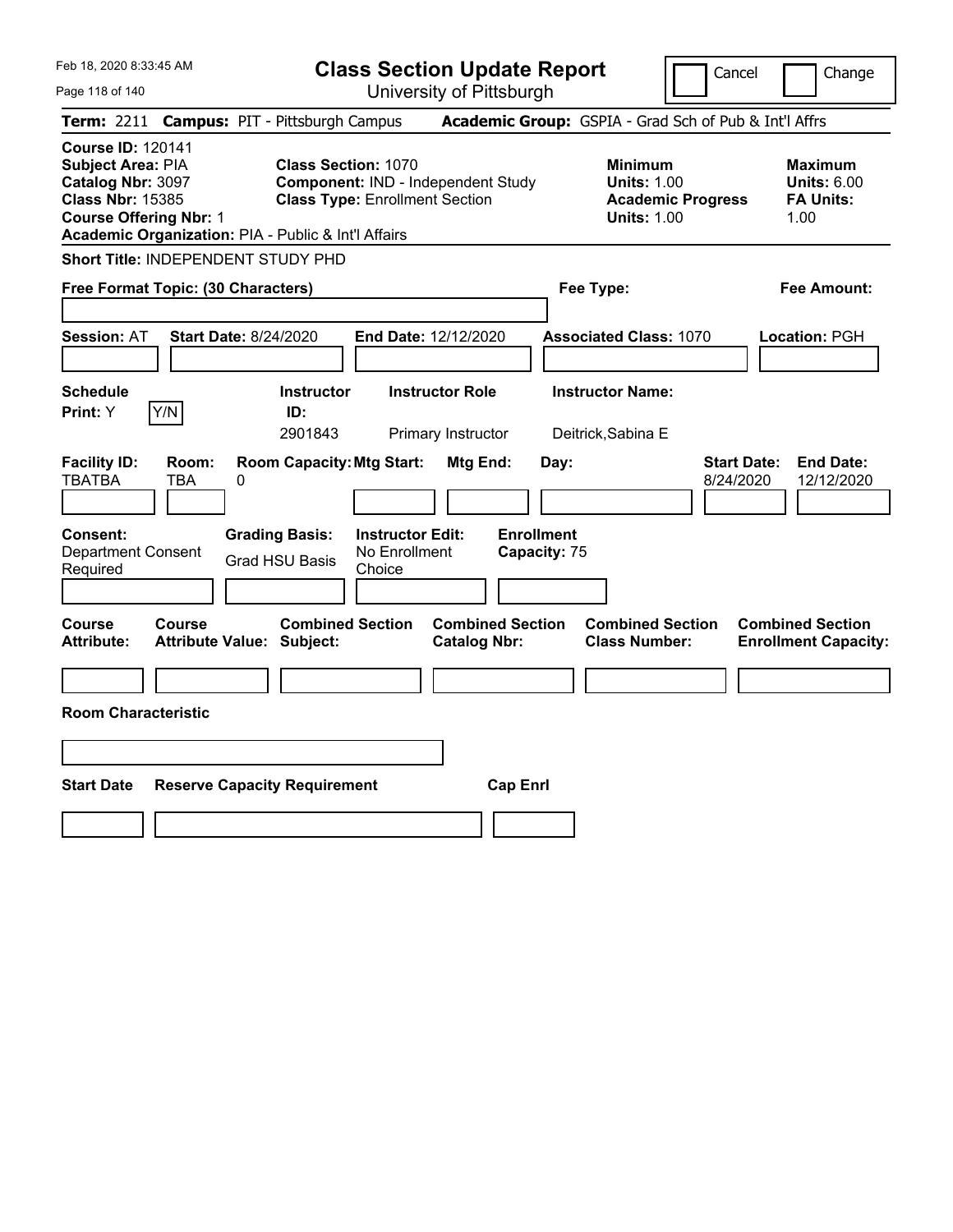| Feb 18, 2020 8:33:45 AM<br>Page 119 of 140                                                                                                                                                   |                                            |   |                                                                                                           | <b>Class Section Update Report</b>                 | University of Pittsburgh                       |                                   |      |                                                            |                          | Cancel                          |      | Change                                                 |
|----------------------------------------------------------------------------------------------------------------------------------------------------------------------------------------------|--------------------------------------------|---|-----------------------------------------------------------------------------------------------------------|----------------------------------------------------|------------------------------------------------|-----------------------------------|------|------------------------------------------------------------|--------------------------|---------------------------------|------|--------------------------------------------------------|
| Term: 2211 Campus: PIT - Pittsburgh Campus                                                                                                                                                   |                                            |   |                                                                                                           |                                                    |                                                |                                   |      | Academic Group: GSPIA - Grad Sch of Pub & Int'l Affrs      |                          |                                 |      |                                                        |
| <b>Course ID: 120141</b><br><b>Subject Area: PIA</b><br>Catalog Nbr: 3097<br><b>Class Nbr: 15386</b><br><b>Course Offering Nbr: 1</b><br>Academic Organization: PIA - Public & Int'l Affairs |                                            |   | <b>Class Section: 1080</b><br>Component: IND - Independent Study<br><b>Class Type: Enrollment Section</b> |                                                    |                                                |                                   |      | <b>Minimum</b><br><b>Units: 1.00</b><br><b>Units: 1.00</b> | <b>Academic Progress</b> |                                 | 1.00 | Maximum<br><b>Units: 6.00</b><br><b>FA Units:</b>      |
| Short Title: INDEPENDENT STUDY PHD                                                                                                                                                           |                                            |   |                                                                                                           |                                                    |                                                |                                   |      |                                                            |                          |                                 |      |                                                        |
| Free Format Topic: (30 Characters)                                                                                                                                                           |                                            |   |                                                                                                           |                                                    |                                                |                                   |      | Fee Type:                                                  |                          |                                 |      | Fee Amount:                                            |
| <b>Session: AT</b>                                                                                                                                                                           | <b>Start Date: 8/24/2020</b>               |   |                                                                                                           | End Date: 12/12/2020                               |                                                |                                   |      | <b>Associated Class: 1080</b>                              |                          |                                 |      | Location: PGH                                          |
| <b>Schedule</b><br><b>Print:</b> Y                                                                                                                                                           | Y/N                                        |   | <b>Instructor</b><br>ID:<br>2925060                                                                       |                                                    | <b>Instructor Role</b><br>Primary Instructor   |                                   |      | <b>Instructor Name:</b><br>Dougherty Juni, George William  |                          |                                 |      |                                                        |
| <b>Facility ID:</b><br><b>TBATBA</b>                                                                                                                                                         | Room:<br>TBA                               | 0 | <b>Room Capacity: Mtg Start:</b>                                                                          |                                                    | Mtg End:                                       |                                   | Day: |                                                            |                          | <b>Start Date:</b><br>8/24/2020 |      | <b>End Date:</b><br>12/12/2020                         |
| <b>Consent:</b><br>Department Consent<br>Required                                                                                                                                            |                                            |   | <b>Grading Basis:</b><br><b>Grad HSU Basis</b>                                                            | <b>Instructor Edit:</b><br>No Enrollment<br>Choice |                                                | <b>Enrollment</b><br>Capacity: 75 |      |                                                            |                          |                                 |      |                                                        |
| Course<br>Attribute:                                                                                                                                                                         | Course<br><b>Attribute Value: Subject:</b> |   | <b>Combined Section</b>                                                                                   |                                                    | <b>Combined Section</b><br><b>Catalog Nbr:</b> |                                   |      | <b>Combined Section</b><br><b>Class Number:</b>            |                          |                                 |      | <b>Combined Section</b><br><b>Enrollment Capacity:</b> |
| <b>Room Characteristic</b>                                                                                                                                                                   |                                            |   |                                                                                                           |                                                    |                                                |                                   |      |                                                            |                          |                                 |      |                                                        |
|                                                                                                                                                                                              |                                            |   |                                                                                                           |                                                    |                                                |                                   |      |                                                            |                          |                                 |      |                                                        |
| <b>Start Date</b>                                                                                                                                                                            |                                            |   | <b>Reserve Capacity Requirement</b>                                                                       |                                                    |                                                | <b>Cap Enrl</b>                   |      |                                                            |                          |                                 |      |                                                        |
|                                                                                                                                                                                              |                                            |   |                                                                                                           |                                                    |                                                |                                   |      |                                                            |                          |                                 |      |                                                        |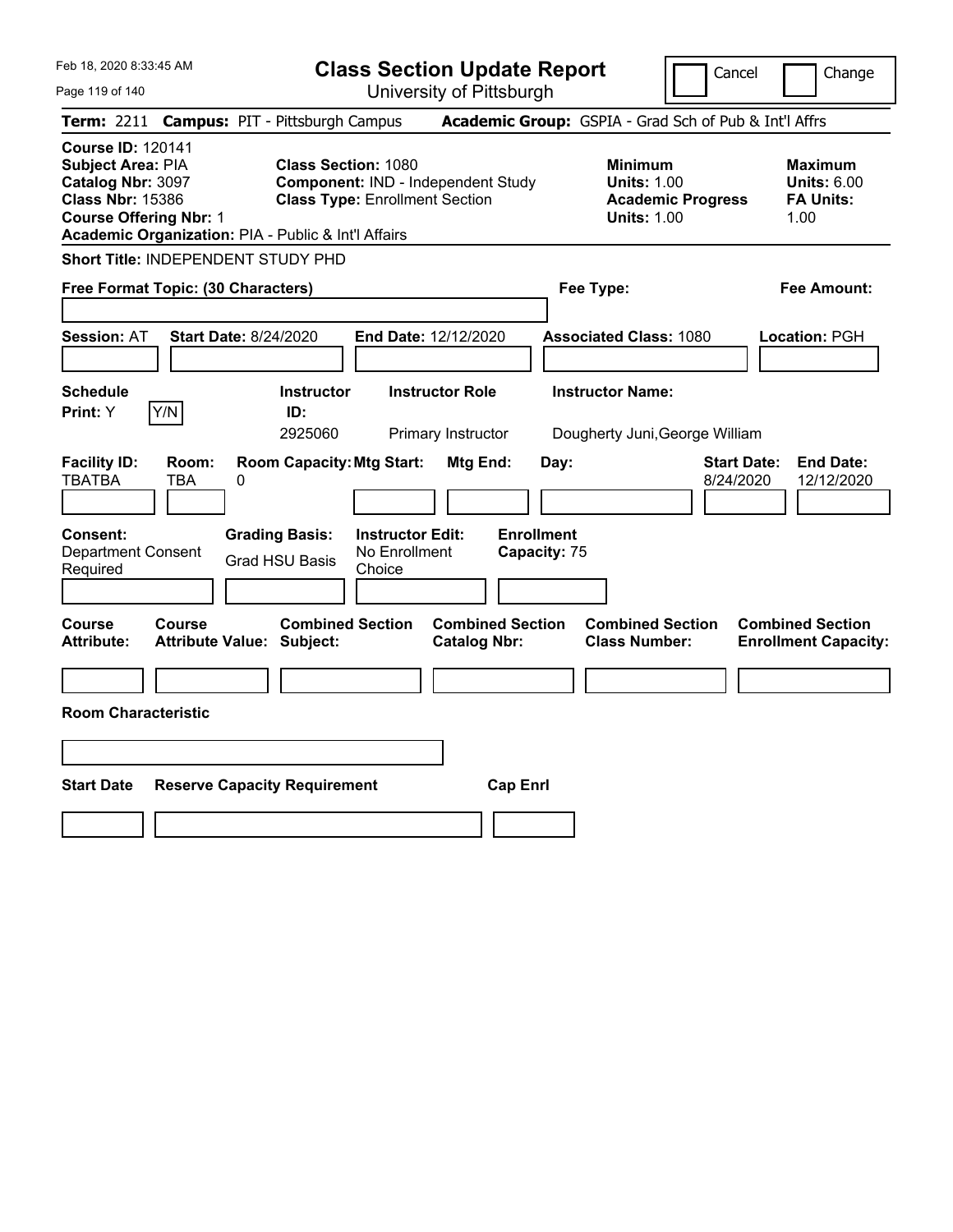| Feb 18, 2020 8:33:45 AM                                                                                                        |                              |                                                                                                                            |                                                    | <b>Class Section Update Report</b>             |                                   |                                                            | Cancel                   | Change                                                           |
|--------------------------------------------------------------------------------------------------------------------------------|------------------------------|----------------------------------------------------------------------------------------------------------------------------|----------------------------------------------------|------------------------------------------------|-----------------------------------|------------------------------------------------------------|--------------------------|------------------------------------------------------------------|
| Page 120 of 140                                                                                                                |                              |                                                                                                                            |                                                    | University of Pittsburgh                       |                                   |                                                            |                          |                                                                  |
| Term: 2211                                                                                                                     |                              | <b>Campus: PIT - Pittsburgh Campus</b>                                                                                     |                                                    |                                                |                                   |                                                            |                          | Academic Group: GSPIA - Grad Sch of Pub & Int'l Affrs            |
| <b>Course ID: 120141</b><br>Subject Area: PIA<br>Catalog Nbr: 3097<br><b>Class Nbr: 15387</b><br><b>Course Offering Nbr: 1</b> |                              | <b>Class Section: 1100</b><br><b>Class Type: Enrollment Section</b><br>Academic Organization: PIA - Public & Int'l Affairs |                                                    | Component: IND - Independent Study             |                                   | <b>Minimum</b><br><b>Units: 1.00</b><br><b>Units: 1.00</b> | <b>Academic Progress</b> | <b>Maximum</b><br><b>Units: 6.00</b><br><b>FA Units:</b><br>1.00 |
| <b>Short Title: INDEPENDENT STUDY PHD</b>                                                                                      |                              |                                                                                                                            |                                                    |                                                |                                   |                                                            |                          |                                                                  |
| Free Format Topic: (30 Characters)                                                                                             |                              |                                                                                                                            |                                                    |                                                |                                   | Fee Type:                                                  |                          | Fee Amount:                                                      |
| <b>Session: AT</b>                                                                                                             | <b>Start Date: 8/24/2020</b> |                                                                                                                            |                                                    | <b>End Date: 12/12/2020</b>                    |                                   | <b>Associated Class: 1100</b>                              |                          | Location: PGH                                                    |
| <b>Schedule</b><br>Print: Y                                                                                                    | Y/N                          | <b>Instructor</b><br>ID:<br>2910092                                                                                        |                                                    | <b>Instructor Role</b><br>Primary Instructor   |                                   | <b>Instructor Name:</b><br>Williams, Philip                |                          |                                                                  |
| <b>Facility ID:</b><br><b>TBATBA</b>                                                                                           | Room:<br>TBA<br>0            | <b>Room Capacity: Mtg Start:</b>                                                                                           |                                                    | Mtg End:                                       | Day:                              |                                                            | 8/24/2020                | <b>Start Date:</b><br><b>End Date:</b><br>12/12/2020             |
| <b>Consent:</b><br><b>Department Consent</b><br>Required                                                                       |                              | <b>Grading Basis:</b><br><b>Grad HSU Basis</b>                                                                             | <b>Instructor Edit:</b><br>No Enrollment<br>Choice |                                                | <b>Enrollment</b><br>Capacity: 75 |                                                            |                          |                                                                  |
| Course<br><b>Attribute:</b>                                                                                                    | Course                       | <b>Combined Section</b><br><b>Attribute Value: Subject:</b>                                                                |                                                    | <b>Combined Section</b><br><b>Catalog Nbr:</b> |                                   | <b>Combined Section</b><br><b>Class Number:</b>            |                          | <b>Combined Section</b><br><b>Enrollment Capacity:</b>           |
|                                                                                                                                |                              |                                                                                                                            |                                                    |                                                |                                   |                                                            |                          |                                                                  |
| <b>Room Characteristic</b>                                                                                                     |                              |                                                                                                                            |                                                    |                                                |                                   |                                                            |                          |                                                                  |
|                                                                                                                                |                              |                                                                                                                            |                                                    |                                                |                                   |                                                            |                          |                                                                  |
| <b>Start Date</b>                                                                                                              |                              | <b>Reserve Capacity Requirement</b>                                                                                        |                                                    | <b>Cap Enrl</b>                                |                                   |                                                            |                          |                                                                  |
|                                                                                                                                |                              |                                                                                                                            |                                                    |                                                |                                   |                                                            |                          |                                                                  |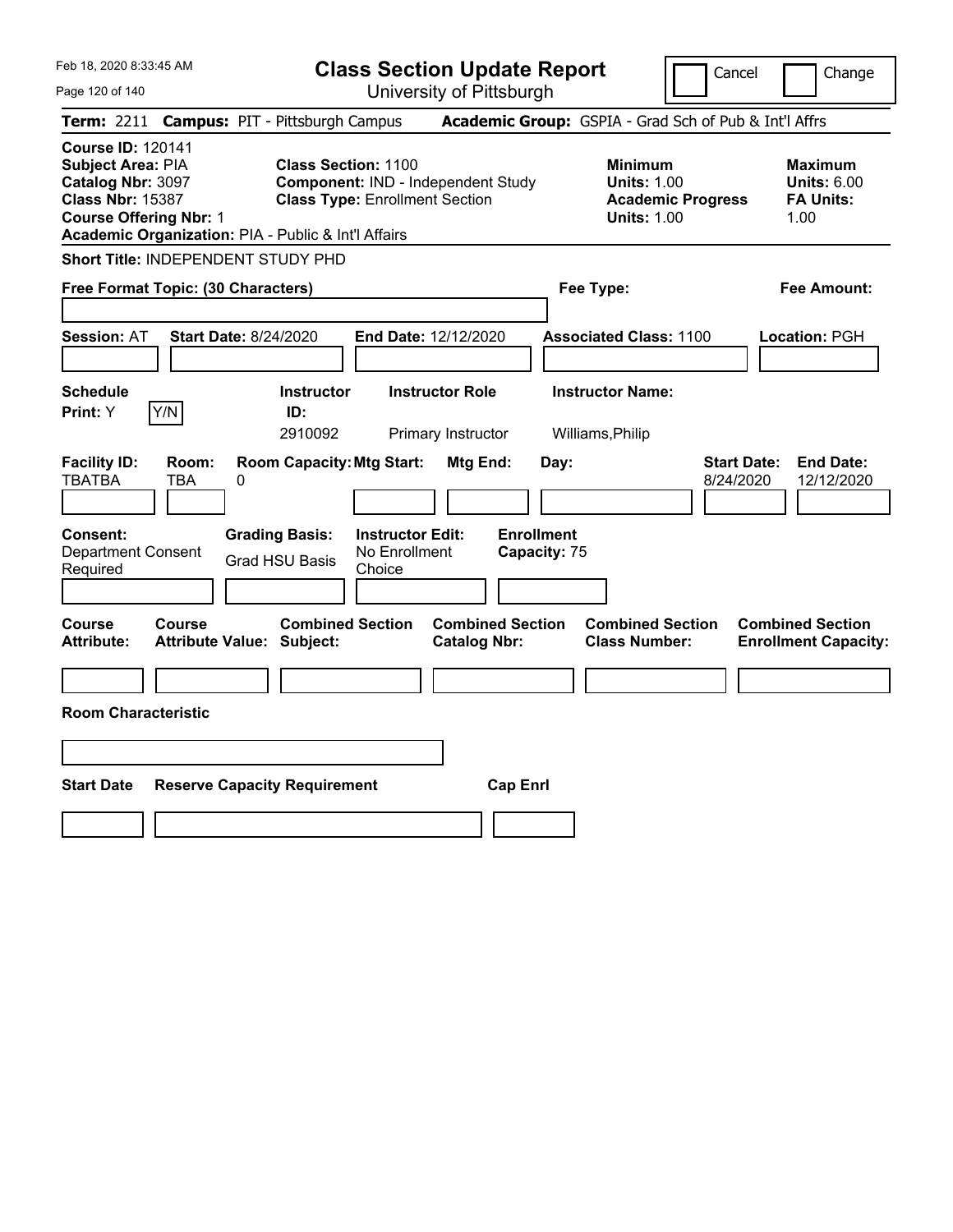| Feb 18, 2020 8:33:45 AM                                                                                                                                                               |                                                   |   |                                                                                                           | <b>Class Section Update Report</b>                 |                                                |                 |                                   |                                                                                        | Cancel                          |      | Change                                                   |
|---------------------------------------------------------------------------------------------------------------------------------------------------------------------------------------|---------------------------------------------------|---|-----------------------------------------------------------------------------------------------------------|----------------------------------------------------|------------------------------------------------|-----------------|-----------------------------------|----------------------------------------------------------------------------------------|---------------------------------|------|----------------------------------------------------------|
| Page 121 of 140                                                                                                                                                                       |                                                   |   |                                                                                                           | University of Pittsburgh                           |                                                |                 |                                   |                                                                                        |                                 |      |                                                          |
| <b>Term: 2211</b>                                                                                                                                                                     |                                                   |   | <b>Campus: PIT - Pittsburgh Campus</b>                                                                    |                                                    |                                                |                 |                                   | Academic Group: GSPIA - Grad Sch of Pub & Int'l Affrs                                  |                                 |      |                                                          |
| <b>Course ID: 120141</b><br>Subject Area: PIA<br>Catalog Nbr: 3097<br><b>Class Nbr: 15388</b><br><b>Course Offering Nbr: 1</b><br>Academic Organization: PIA - Public & Int'l Affairs |                                                   |   | <b>Class Section: 1110</b><br>Component: IND - Independent Study<br><b>Class Type: Enrollment Section</b> |                                                    |                                                |                 |                                   | <b>Minimum</b><br><b>Units: 1.00</b><br><b>Academic Progress</b><br><b>Units: 1.00</b> |                                 | 1.00 | <b>Maximum</b><br><b>Units: 6.00</b><br><b>FA Units:</b> |
| Short Title: INDEPENDENT STUDY PHD                                                                                                                                                    |                                                   |   |                                                                                                           |                                                    |                                                |                 |                                   |                                                                                        |                                 |      |                                                          |
| Free Format Topic: (30 Characters)                                                                                                                                                    |                                                   |   |                                                                                                           |                                                    |                                                |                 |                                   | Fee Type:                                                                              |                                 |      | Fee Amount:                                              |
| <b>Session: AT</b>                                                                                                                                                                    | <b>Start Date: 8/24/2020</b>                      |   |                                                                                                           | <b>End Date: 12/12/2020</b>                        |                                                |                 |                                   | <b>Associated Class: 1110</b>                                                          |                                 |      | Location: PGH                                            |
| <b>Schedule</b><br><b>Print:</b> Y                                                                                                                                                    | Y/N                                               |   | <b>Instructor</b><br>ID:<br>2930146                                                                       |                                                    | <b>Instructor Role</b><br>Primary Instructor   |                 |                                   | <b>Instructor Name:</b><br>Rabindran, Shanti                                           |                                 |      |                                                          |
| <b>Facility ID:</b><br><b>TBATBA</b>                                                                                                                                                  | Room:<br><b>TBA</b>                               | 0 | <b>Room Capacity: Mtg Start:</b>                                                                          |                                                    | Mtg End:                                       |                 | Day:                              |                                                                                        | <b>Start Date:</b><br>8/24/2020 |      | <b>End Date:</b><br>12/12/2020                           |
| Consent:<br><b>Department Consent</b><br>Required                                                                                                                                     |                                                   |   | <b>Grading Basis:</b><br><b>Grad HSU Basis</b>                                                            | <b>Instructor Edit:</b><br>No Enrollment<br>Choice |                                                |                 | <b>Enrollment</b><br>Capacity: 75 |                                                                                        |                                 |      |                                                          |
| <b>Course</b><br><b>Attribute:</b>                                                                                                                                                    | <b>Course</b><br><b>Attribute Value: Subject:</b> |   | <b>Combined Section</b>                                                                                   |                                                    | <b>Combined Section</b><br><b>Catalog Nbr:</b> |                 |                                   | <b>Combined Section</b><br><b>Class Number:</b>                                        |                                 |      | <b>Combined Section</b><br><b>Enrollment Capacity:</b>   |
| <b>Room Characteristic</b>                                                                                                                                                            |                                                   |   |                                                                                                           |                                                    |                                                |                 |                                   |                                                                                        |                                 |      |                                                          |
|                                                                                                                                                                                       |                                                   |   |                                                                                                           |                                                    |                                                |                 |                                   |                                                                                        |                                 |      |                                                          |
|                                                                                                                                                                                       |                                                   |   |                                                                                                           |                                                    |                                                |                 |                                   |                                                                                        |                                 |      |                                                          |
| <b>Start Date</b>                                                                                                                                                                     |                                                   |   | <b>Reserve Capacity Requirement</b>                                                                       |                                                    |                                                | <b>Cap Enrl</b> |                                   |                                                                                        |                                 |      |                                                          |
|                                                                                                                                                                                       |                                                   |   |                                                                                                           |                                                    |                                                |                 |                                   |                                                                                        |                                 |      |                                                          |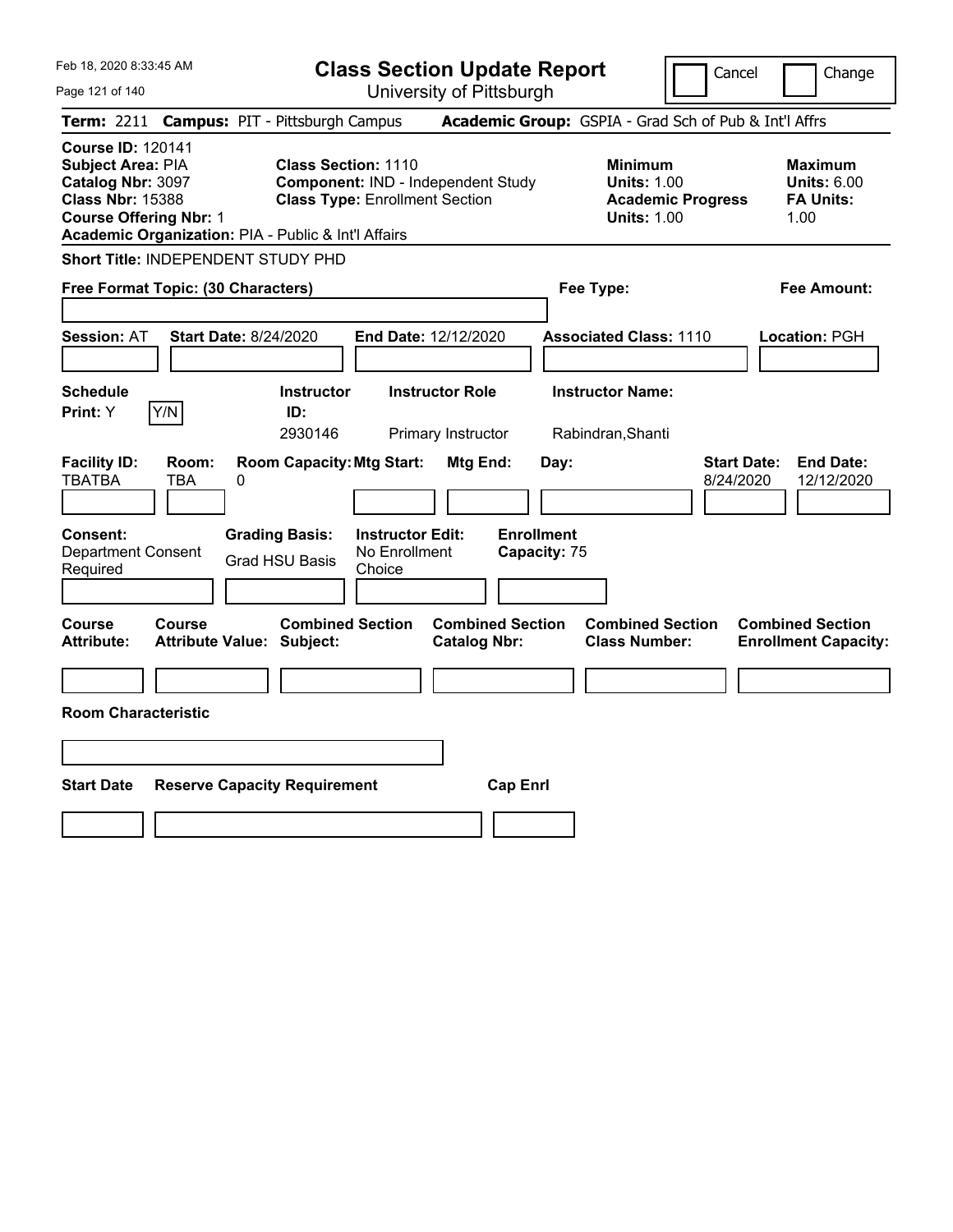| Feb 18, 2020 8:33:45 AM                                                                                                                                                               |                                                   |   |                                                                                                           | <b>Class Section Update Report</b>                 |                                                |                 |                                   |                                                                                        | Cancel                          | Change                                                           |
|---------------------------------------------------------------------------------------------------------------------------------------------------------------------------------------|---------------------------------------------------|---|-----------------------------------------------------------------------------------------------------------|----------------------------------------------------|------------------------------------------------|-----------------|-----------------------------------|----------------------------------------------------------------------------------------|---------------------------------|------------------------------------------------------------------|
| Page 122 of 140                                                                                                                                                                       |                                                   |   |                                                                                                           | University of Pittsburgh                           |                                                |                 |                                   |                                                                                        |                                 |                                                                  |
| <b>Term: 2211</b>                                                                                                                                                                     |                                                   |   | <b>Campus: PIT - Pittsburgh Campus</b>                                                                    |                                                    |                                                |                 |                                   | Academic Group: GSPIA - Grad Sch of Pub & Int'l Affrs                                  |                                 |                                                                  |
| <b>Course ID: 120141</b><br>Subject Area: PIA<br>Catalog Nbr: 3097<br><b>Class Nbr: 15389</b><br><b>Course Offering Nbr: 1</b><br>Academic Organization: PIA - Public & Int'l Affairs |                                                   |   | <b>Class Section: 1140</b><br>Component: IND - Independent Study<br><b>Class Type: Enrollment Section</b> |                                                    |                                                |                 |                                   | <b>Minimum</b><br><b>Units: 1.00</b><br><b>Academic Progress</b><br><b>Units: 1.00</b> |                                 | <b>Maximum</b><br><b>Units: 6.00</b><br><b>FA Units:</b><br>1.00 |
| Short Title: INDEPENDENT STUDY PHD                                                                                                                                                    |                                                   |   |                                                                                                           |                                                    |                                                |                 |                                   |                                                                                        |                                 |                                                                  |
| Free Format Topic: (30 Characters)                                                                                                                                                    |                                                   |   |                                                                                                           |                                                    |                                                |                 |                                   | Fee Type:                                                                              |                                 | Fee Amount:                                                      |
| <b>Session: AT</b>                                                                                                                                                                    | <b>Start Date: 8/24/2020</b>                      |   |                                                                                                           | <b>End Date: 12/12/2020</b>                        |                                                |                 |                                   | <b>Associated Class: 1140</b>                                                          |                                 | Location: PGH                                                    |
| <b>Schedule</b><br><b>Print:</b> Y                                                                                                                                                    | Y/N                                               |   | <b>Instructor</b><br>ID:<br>2963213                                                                       |                                                    | <b>Instructor Role</b><br>Primary Instructor   |                 |                                   | <b>Instructor Name:</b><br>Hollibaugh, Gary E                                          |                                 |                                                                  |
| <b>Facility ID:</b><br><b>TBATBA</b>                                                                                                                                                  | Room:<br><b>TBA</b>                               | 0 | <b>Room Capacity: Mtg Start:</b>                                                                          |                                                    | Mtg End:                                       |                 | Day:                              |                                                                                        | <b>Start Date:</b><br>8/24/2020 | <b>End Date:</b><br>12/12/2020                                   |
| Consent:<br><b>Department Consent</b><br>Required                                                                                                                                     |                                                   |   | <b>Grading Basis:</b><br><b>Grad HSU Basis</b>                                                            | <b>Instructor Edit:</b><br>No Enrollment<br>Choice |                                                |                 | <b>Enrollment</b><br>Capacity: 75 |                                                                                        |                                 |                                                                  |
| <b>Course</b><br><b>Attribute:</b>                                                                                                                                                    | <b>Course</b><br><b>Attribute Value: Subject:</b> |   | <b>Combined Section</b>                                                                                   |                                                    | <b>Combined Section</b><br><b>Catalog Nbr:</b> |                 |                                   | <b>Combined Section</b><br><b>Class Number:</b>                                        |                                 | <b>Combined Section</b><br><b>Enrollment Capacity:</b>           |
|                                                                                                                                                                                       |                                                   |   |                                                                                                           |                                                    |                                                |                 |                                   |                                                                                        |                                 |                                                                  |
| <b>Room Characteristic</b>                                                                                                                                                            |                                                   |   |                                                                                                           |                                                    |                                                |                 |                                   |                                                                                        |                                 |                                                                  |
|                                                                                                                                                                                       |                                                   |   |                                                                                                           |                                                    |                                                |                 |                                   |                                                                                        |                                 |                                                                  |
| <b>Start Date</b>                                                                                                                                                                     |                                                   |   | <b>Reserve Capacity Requirement</b>                                                                       |                                                    |                                                | <b>Cap Enrl</b> |                                   |                                                                                        |                                 |                                                                  |
|                                                                                                                                                                                       |                                                   |   |                                                                                                           |                                                    |                                                |                 |                                   |                                                                                        |                                 |                                                                  |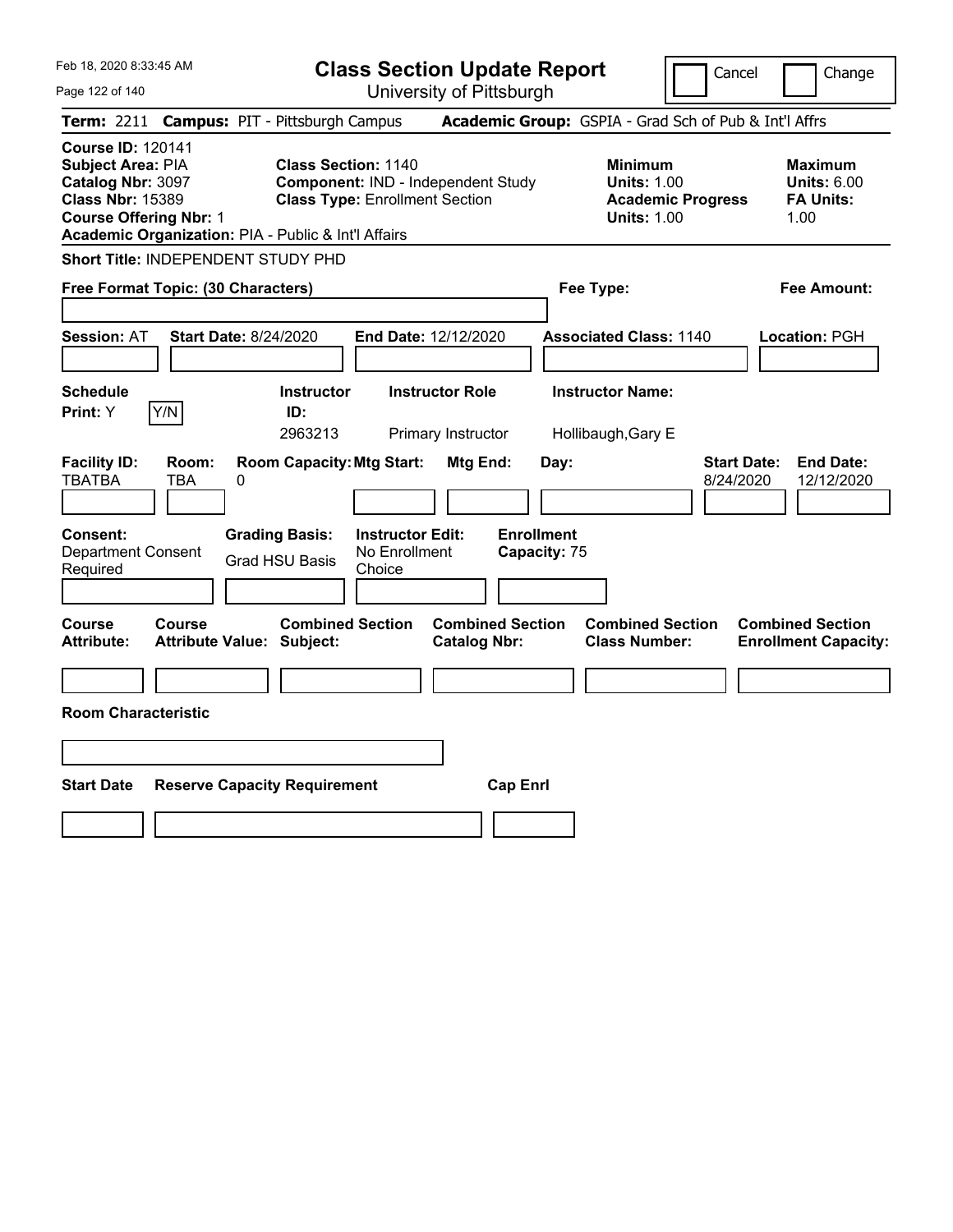| Feb 18, 2020 8:33:45 AM                                                                                                                                                               |                                                      | <b>Class Section Update Report</b>                                          |                                   |                                                                                        | Cancel                          | Change                                                           |
|---------------------------------------------------------------------------------------------------------------------------------------------------------------------------------------|------------------------------------------------------|-----------------------------------------------------------------------------|-----------------------------------|----------------------------------------------------------------------------------------|---------------------------------|------------------------------------------------------------------|
| Page 123 of 140                                                                                                                                                                       |                                                      | University of Pittsburgh                                                    |                                   |                                                                                        |                                 |                                                                  |
| Term: 2211                                                                                                                                                                            | <b>Campus: PIT - Pittsburgh Campus</b>               |                                                                             |                                   | Academic Group: GSPIA - Grad Sch of Pub & Int'l Affrs                                  |                                 |                                                                  |
| <b>Course ID: 120141</b><br>Subject Area: PIA<br>Catalog Nbr: 3097<br><b>Class Nbr: 15390</b><br><b>Course Offering Nbr: 1</b><br>Academic Organization: PIA - Public & Int'l Affairs | <b>Class Section: 1145</b>                           | Component: IND - Independent Study<br><b>Class Type: Enrollment Section</b> |                                   | <b>Minimum</b><br><b>Units: 1.00</b><br><b>Academic Progress</b><br><b>Units: 1.00</b> |                                 | <b>Maximum</b><br><b>Units: 6.00</b><br><b>FA Units:</b><br>1.00 |
| Short Title: INDEPENDENT STUDY PHD                                                                                                                                                    |                                                      |                                                                             |                                   |                                                                                        |                                 |                                                                  |
| Free Format Topic: (30 Characters)                                                                                                                                                    |                                                      |                                                                             |                                   | Fee Type:                                                                              |                                 | Fee Amount:                                                      |
| <b>Session: AT</b>                                                                                                                                                                    | Start Date: 8/24/2020                                | <b>End Date: 12/12/2020</b>                                                 |                                   | <b>Associated Class: 1145</b>                                                          |                                 | Location: PGH                                                    |
| <b>Schedule</b><br>Y/N<br>Print: Y                                                                                                                                                    | <b>Instructor</b><br>ID:<br>2908661                  | <b>Instructor Role</b><br>Primary Instructor                                |                                   | <b>Instructor Name:</b><br>Kearns, Kevin P                                             |                                 |                                                                  |
| <b>Facility ID:</b><br>Room:<br><b>TBATBA</b><br><b>TBA</b>                                                                                                                           | <b>Room Capacity: Mtg Start:</b><br>0                |                                                                             | Mtg End:<br>Day:                  |                                                                                        | <b>Start Date:</b><br>8/24/2020 | <b>End Date:</b><br>12/12/2020                                   |
| Consent:<br><b>Department Consent</b><br>Required                                                                                                                                     | <b>Grading Basis:</b><br><b>Grad HSU Basis</b>       | <b>Instructor Edit:</b><br>No Enrollment<br>Choice                          | <b>Enrollment</b><br>Capacity: 75 |                                                                                        |                                 |                                                                  |
| Course<br>Course<br><b>Attribute:</b>                                                                                                                                                 | <b>Combined Section</b><br>Attribute Value: Subject: | <b>Catalog Nbr:</b>                                                         | <b>Combined Section</b>           | <b>Combined Section</b><br><b>Class Number:</b>                                        |                                 | <b>Combined Section</b><br><b>Enrollment Capacity:</b>           |
| <b>Room Characteristic</b>                                                                                                                                                            |                                                      |                                                                             |                                   |                                                                                        |                                 |                                                                  |
|                                                                                                                                                                                       |                                                      |                                                                             |                                   |                                                                                        |                                 |                                                                  |
| <b>Start Date</b>                                                                                                                                                                     | <b>Reserve Capacity Requirement</b>                  |                                                                             | <b>Cap Enrl</b>                   |                                                                                        |                                 |                                                                  |
|                                                                                                                                                                                       |                                                      |                                                                             |                                   |                                                                                        |                                 |                                                                  |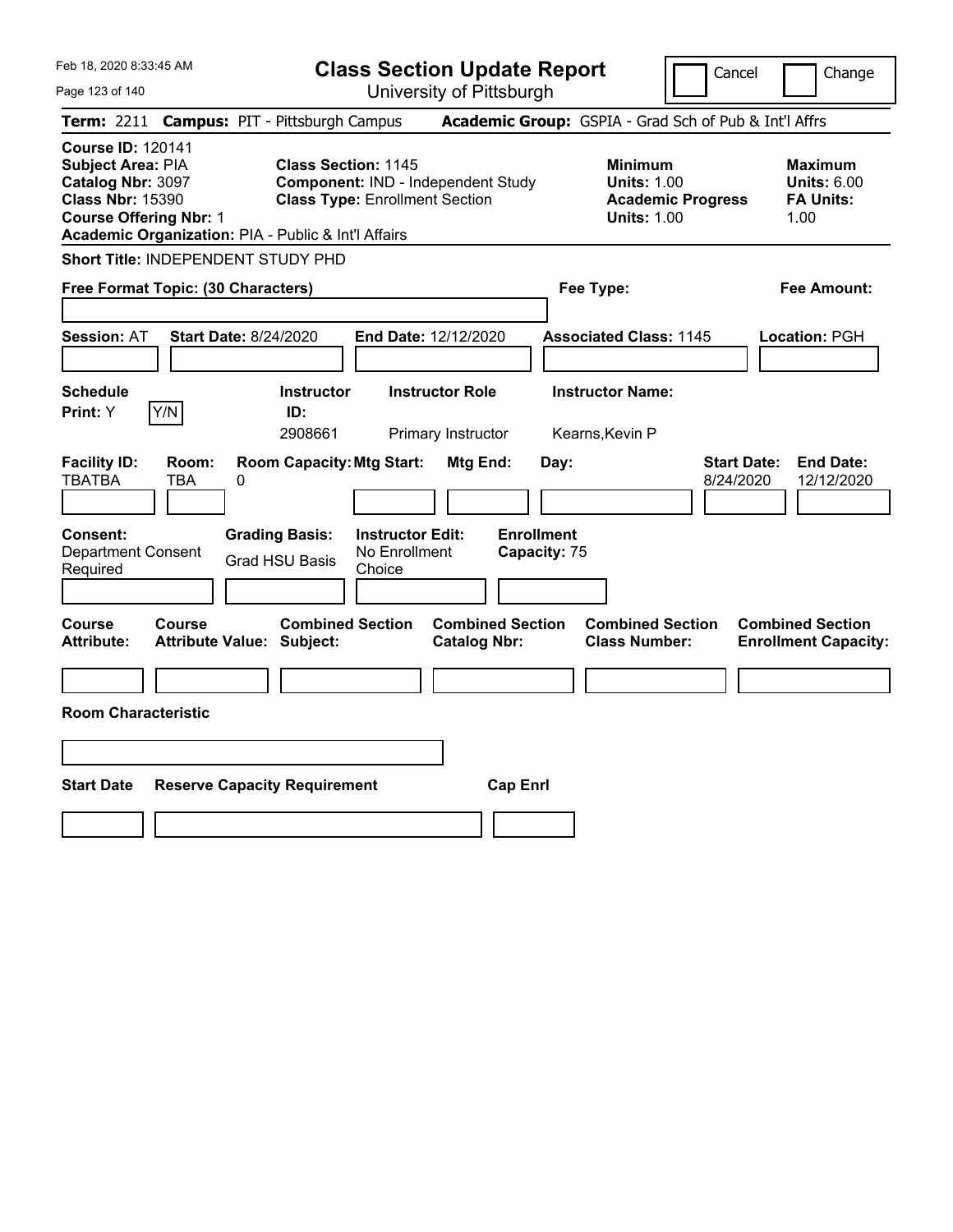| Feb 18, 2020 8:33:45 AM                                                                                                                                                               |                                            |   |                                                                                                           | <b>Class Section Update Report</b>                 |                                                |                                   |      |                                                            |                          | Cancel                          | Change                                                           |
|---------------------------------------------------------------------------------------------------------------------------------------------------------------------------------------|--------------------------------------------|---|-----------------------------------------------------------------------------------------------------------|----------------------------------------------------|------------------------------------------------|-----------------------------------|------|------------------------------------------------------------|--------------------------|---------------------------------|------------------------------------------------------------------|
| Page 124 of 140                                                                                                                                                                       |                                            |   |                                                                                                           |                                                    | University of Pittsburgh                       |                                   |      |                                                            |                          |                                 |                                                                  |
| Term: 2211                                                                                                                                                                            |                                            |   | <b>Campus: PIT - Pittsburgh Campus</b>                                                                    |                                                    |                                                |                                   |      | Academic Group: GSPIA - Grad Sch of Pub & Int'l Affrs      |                          |                                 |                                                                  |
| <b>Course ID: 120141</b><br>Subject Area: PIA<br>Catalog Nbr: 3097<br><b>Class Nbr: 15391</b><br><b>Course Offering Nbr: 1</b><br>Academic Organization: PIA - Public & Int'l Affairs |                                            |   | <b>Class Section: 1155</b><br>Component: IND - Independent Study<br><b>Class Type: Enrollment Section</b> |                                                    |                                                |                                   |      | <b>Minimum</b><br><b>Units: 1.00</b><br><b>Units: 1.00</b> | <b>Academic Progress</b> |                                 | <b>Maximum</b><br><b>Units: 6.00</b><br><b>FA Units:</b><br>1.00 |
| Short Title: INDEPENDENT STUDY PHD                                                                                                                                                    |                                            |   |                                                                                                           |                                                    |                                                |                                   |      |                                                            |                          |                                 |                                                                  |
| Free Format Topic: (30 Characters)                                                                                                                                                    |                                            |   |                                                                                                           |                                                    |                                                |                                   |      | Fee Type:                                                  |                          |                                 | Fee Amount:                                                      |
| <b>Session: AT</b>                                                                                                                                                                    | <b>Start Date: 8/24/2020</b>               |   |                                                                                                           | End Date: 12/12/2020                               |                                                |                                   |      | <b>Associated Class: 1155</b>                              |                          |                                 | Location: PGH                                                    |
| <b>Schedule</b><br><b>Print:</b> Y                                                                                                                                                    | Y/N                                        |   | <b>Instructor</b><br>ID:<br>3483927                                                                       |                                                    | <b>Instructor Role</b><br>Primary Instructor   |                                   |      | <b>Instructor Name:</b><br>McCreery, John Andrew           |                          |                                 |                                                                  |
| <b>Facility ID:</b><br>TBATBA                                                                                                                                                         | Room:<br>TBA                               | 0 | <b>Room Capacity: Mtg Start:</b>                                                                          |                                                    | Mtg End:                                       |                                   | Day: |                                                            |                          | <b>Start Date:</b><br>8/24/2020 | <b>End Date:</b><br>12/12/2020                                   |
| <b>Consent:</b><br><b>Department Consent</b><br>Required                                                                                                                              |                                            |   | <b>Grading Basis:</b><br><b>Grad HSU Basis</b>                                                            | <b>Instructor Edit:</b><br>No Enrollment<br>Choice |                                                | <b>Enrollment</b><br>Capacity: 75 |      |                                                            |                          |                                 |                                                                  |
| Course<br><b>Attribute:</b>                                                                                                                                                           | Course<br><b>Attribute Value: Subject:</b> |   | <b>Combined Section</b>                                                                                   |                                                    | <b>Combined Section</b><br><b>Catalog Nbr:</b> |                                   |      | <b>Combined Section</b><br><b>Class Number:</b>            |                          |                                 | <b>Combined Section</b><br><b>Enrollment Capacity:</b>           |
|                                                                                                                                                                                       |                                            |   |                                                                                                           |                                                    |                                                |                                   |      |                                                            |                          |                                 |                                                                  |
| <b>Room Characteristic</b>                                                                                                                                                            |                                            |   |                                                                                                           |                                                    |                                                |                                   |      |                                                            |                          |                                 |                                                                  |
|                                                                                                                                                                                       |                                            |   |                                                                                                           |                                                    |                                                |                                   |      |                                                            |                          |                                 |                                                                  |
| <b>Start Date</b>                                                                                                                                                                     |                                            |   | <b>Reserve Capacity Requirement</b>                                                                       |                                                    |                                                | <b>Cap Enrl</b>                   |      |                                                            |                          |                                 |                                                                  |
|                                                                                                                                                                                       |                                            |   |                                                                                                           |                                                    |                                                |                                   |      |                                                            |                          |                                 |                                                                  |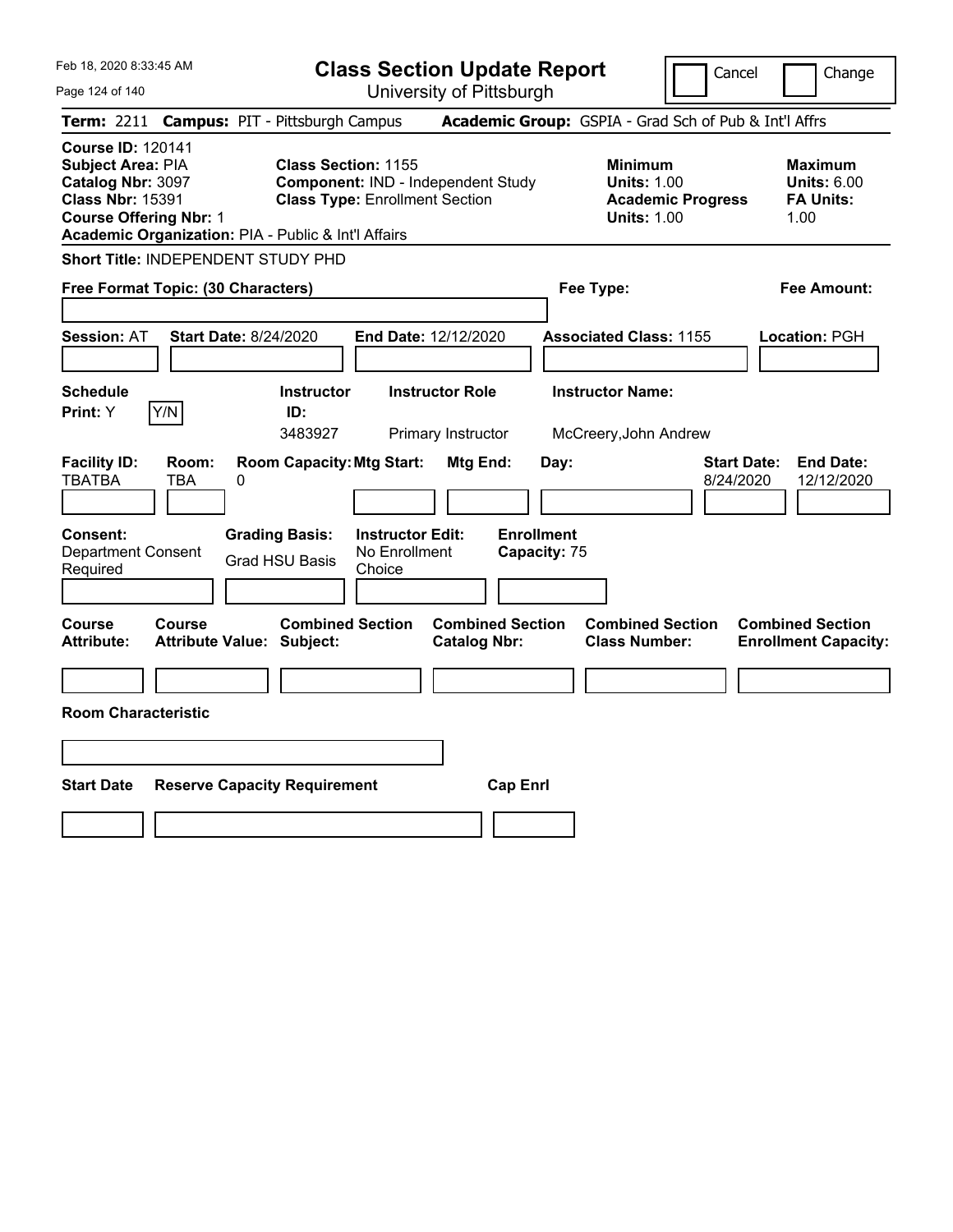| Feb 18, 2020 8:33:45 AM                                                                                                                                                                      |                                                             |                                                                             | <b>Class Section Update Report</b>             |                                                                                        | Cancel                          | Change                                                           |
|----------------------------------------------------------------------------------------------------------------------------------------------------------------------------------------------|-------------------------------------------------------------|-----------------------------------------------------------------------------|------------------------------------------------|----------------------------------------------------------------------------------------|---------------------------------|------------------------------------------------------------------|
| Page 125 of 140                                                                                                                                                                              |                                                             |                                                                             | University of Pittsburgh                       |                                                                                        |                                 |                                                                  |
| <b>Term:</b> 2211                                                                                                                                                                            | <b>Campus: PIT - Pittsburgh Campus</b>                      |                                                                             |                                                | Academic Group: GSPIA - Grad Sch of Pub & Int'l Affrs                                  |                                 |                                                                  |
| <b>Course ID: 120141</b><br><b>Subject Area: PIA</b><br>Catalog Nbr: 3097<br><b>Class Nbr: 15392</b><br><b>Course Offering Nbr: 1</b><br>Academic Organization: PIA - Public & Int'l Affairs | <b>Class Section: 1160</b>                                  | Component: IND - Independent Study<br><b>Class Type: Enrollment Section</b> |                                                | <b>Minimum</b><br><b>Units: 1.00</b><br><b>Academic Progress</b><br><b>Units: 1.00</b> |                                 | <b>Maximum</b><br><b>Units: 6.00</b><br><b>FA Units:</b><br>1.00 |
| Short Title: INDEPENDENT STUDY PHD                                                                                                                                                           |                                                             |                                                                             |                                                |                                                                                        |                                 |                                                                  |
| Free Format Topic: (30 Characters)                                                                                                                                                           |                                                             |                                                                             |                                                | Fee Type:                                                                              |                                 | Fee Amount:                                                      |
| Session: AT                                                                                                                                                                                  | <b>Start Date: 8/24/2020</b>                                | End Date: 12/12/2020                                                        |                                                | <b>Associated Class: 1160</b>                                                          |                                 | Location: PGH                                                    |
| <b>Schedule</b><br>Y/N<br>Print: Y                                                                                                                                                           | <b>Instructor</b><br>ID:<br>2900570                         | <b>Instructor Role</b><br>Primary Instructor                                |                                                | <b>Instructor Name:</b><br>Mendeloff, John                                             |                                 |                                                                  |
| <b>Facility ID:</b><br>Room:<br><b>TBATBA</b><br>TBA                                                                                                                                         | <b>Room Capacity: Mtg Start:</b><br>0                       |                                                                             | Mtg End:<br>Day:                               |                                                                                        | <b>Start Date:</b><br>8/24/2020 | <b>End Date:</b><br>12/12/2020                                   |
| <b>Consent:</b><br><b>Department Consent</b><br>Required                                                                                                                                     | <b>Grading Basis:</b><br><b>Grad HSU Basis</b>              | <b>Instructor Edit:</b><br>No Enrollment<br>Choice                          | <b>Enrollment</b><br>Capacity: 75              |                                                                                        |                                 |                                                                  |
| <b>Course</b><br>Course<br><b>Attribute:</b>                                                                                                                                                 | <b>Combined Section</b><br><b>Attribute Value: Subject:</b> |                                                                             | <b>Combined Section</b><br><b>Catalog Nbr:</b> | <b>Combined Section</b><br><b>Class Number:</b>                                        |                                 | <b>Combined Section</b><br><b>Enrollment Capacity:</b>           |
|                                                                                                                                                                                              |                                                             |                                                                             |                                                |                                                                                        |                                 |                                                                  |
| <b>Room Characteristic</b>                                                                                                                                                                   |                                                             |                                                                             |                                                |                                                                                        |                                 |                                                                  |
|                                                                                                                                                                                              |                                                             |                                                                             |                                                |                                                                                        |                                 |                                                                  |
| <b>Start Date</b>                                                                                                                                                                            | <b>Reserve Capacity Requirement</b>                         |                                                                             | <b>Cap Enrl</b>                                |                                                                                        |                                 |                                                                  |
|                                                                                                                                                                                              |                                                             |                                                                             |                                                |                                                                                        |                                 |                                                                  |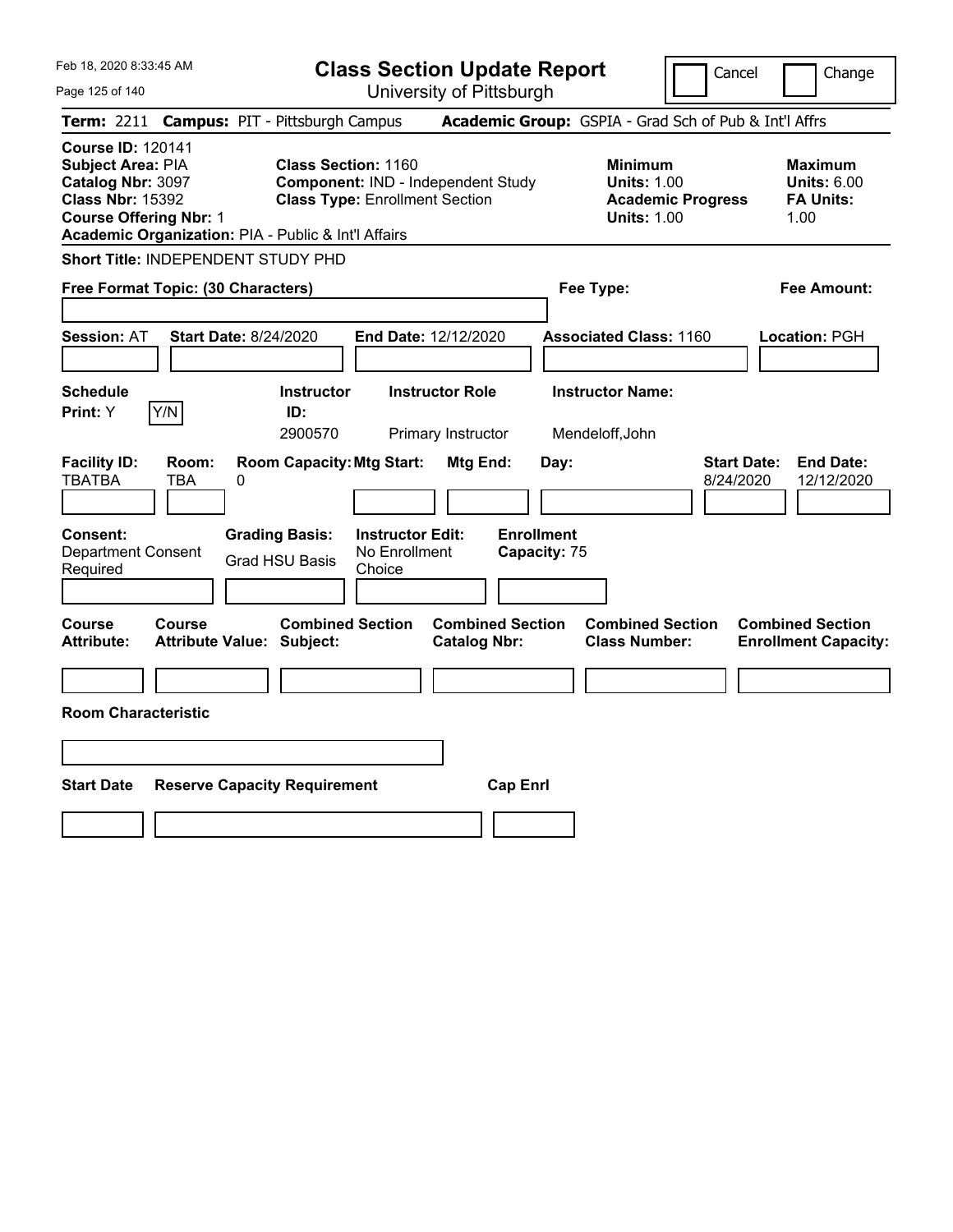| Feb 18, 2020 8:33:45 AM<br>Page 126 of 140                                                                                                                                            |                                                             | <b>Class Section Update Report</b><br>University of Pittsburgh              |                                                |                                                                                        | Cancel                          | Change                                                           |
|---------------------------------------------------------------------------------------------------------------------------------------------------------------------------------------|-------------------------------------------------------------|-----------------------------------------------------------------------------|------------------------------------------------|----------------------------------------------------------------------------------------|---------------------------------|------------------------------------------------------------------|
| Term: 2211 Campus: PIT - Pittsburgh Campus                                                                                                                                            |                                                             |                                                                             |                                                | Academic Group: GSPIA - Grad Sch of Pub & Int'l Affrs                                  |                                 |                                                                  |
| <b>Course ID: 120141</b><br>Subject Area: PIA<br>Catalog Nbr: 3097<br><b>Class Nbr: 15393</b><br><b>Course Offering Nbr: 1</b><br>Academic Organization: PIA - Public & Int'l Affairs | <b>Class Section: 1165</b>                                  | Component: IND - Independent Study<br><b>Class Type: Enrollment Section</b> |                                                | <b>Minimum</b><br><b>Units: 1.00</b><br><b>Academic Progress</b><br><b>Units: 1.00</b> |                                 | <b>Maximum</b><br><b>Units: 6.00</b><br><b>FA Units:</b><br>1.00 |
| Short Title: INDEPENDENT STUDY PHD                                                                                                                                                    |                                                             |                                                                             |                                                |                                                                                        |                                 |                                                                  |
| Free Format Topic: (30 Characters)                                                                                                                                                    |                                                             |                                                                             |                                                | Fee Type:                                                                              |                                 | Fee Amount:                                                      |
| <b>Session: AT</b>                                                                                                                                                                    | <b>Start Date: 8/24/2020</b>                                | End Date: 12/12/2020                                                        |                                                | <b>Associated Class: 1165</b>                                                          |                                 | <b>Location: PGH</b>                                             |
| <b>Schedule</b>                                                                                                                                                                       | <b>Instructor</b>                                           | <b>Instructor Role</b>                                                      |                                                | <b>Instructor Name:</b>                                                                |                                 |                                                                  |
| Y/N<br>Print: Y                                                                                                                                                                       | ID:<br>2922611                                              | Primary Instructor                                                          |                                                | Alfredson, Lisa Stephanie                                                              |                                 |                                                                  |
| <b>Facility ID:</b><br>Room:<br><b>TBATBA</b><br><b>TBA</b>                                                                                                                           | <b>Room Capacity: Mtg Start:</b><br>0                       |                                                                             | Mtg End:<br>Day:                               |                                                                                        | <b>Start Date:</b><br>8/24/2020 | <b>End Date:</b><br>12/12/2020                                   |
| Consent:<br>Department Consent<br>Required                                                                                                                                            | <b>Grading Basis:</b><br><b>Grad HSU Basis</b>              | <b>Instructor Edit:</b><br>No Enrollment<br>Choice                          | <b>Enrollment</b><br>Capacity: 75              |                                                                                        |                                 |                                                                  |
| Course<br><b>Course</b><br><b>Attribute:</b>                                                                                                                                          | <b>Combined Section</b><br><b>Attribute Value: Subject:</b> |                                                                             | <b>Combined Section</b><br><b>Catalog Nbr:</b> | <b>Combined Section</b><br><b>Class Number:</b>                                        |                                 | <b>Combined Section</b><br><b>Enrollment Capacity:</b>           |
|                                                                                                                                                                                       |                                                             |                                                                             |                                                |                                                                                        |                                 |                                                                  |
| <b>Room Characteristic</b>                                                                                                                                                            |                                                             |                                                                             |                                                |                                                                                        |                                 |                                                                  |
|                                                                                                                                                                                       |                                                             |                                                                             |                                                |                                                                                        |                                 |                                                                  |
| <b>Start Date</b>                                                                                                                                                                     | <b>Reserve Capacity Requirement</b>                         |                                                                             | <b>Cap Enrl</b>                                |                                                                                        |                                 |                                                                  |
|                                                                                                                                                                                       |                                                             |                                                                             |                                                |                                                                                        |                                 |                                                                  |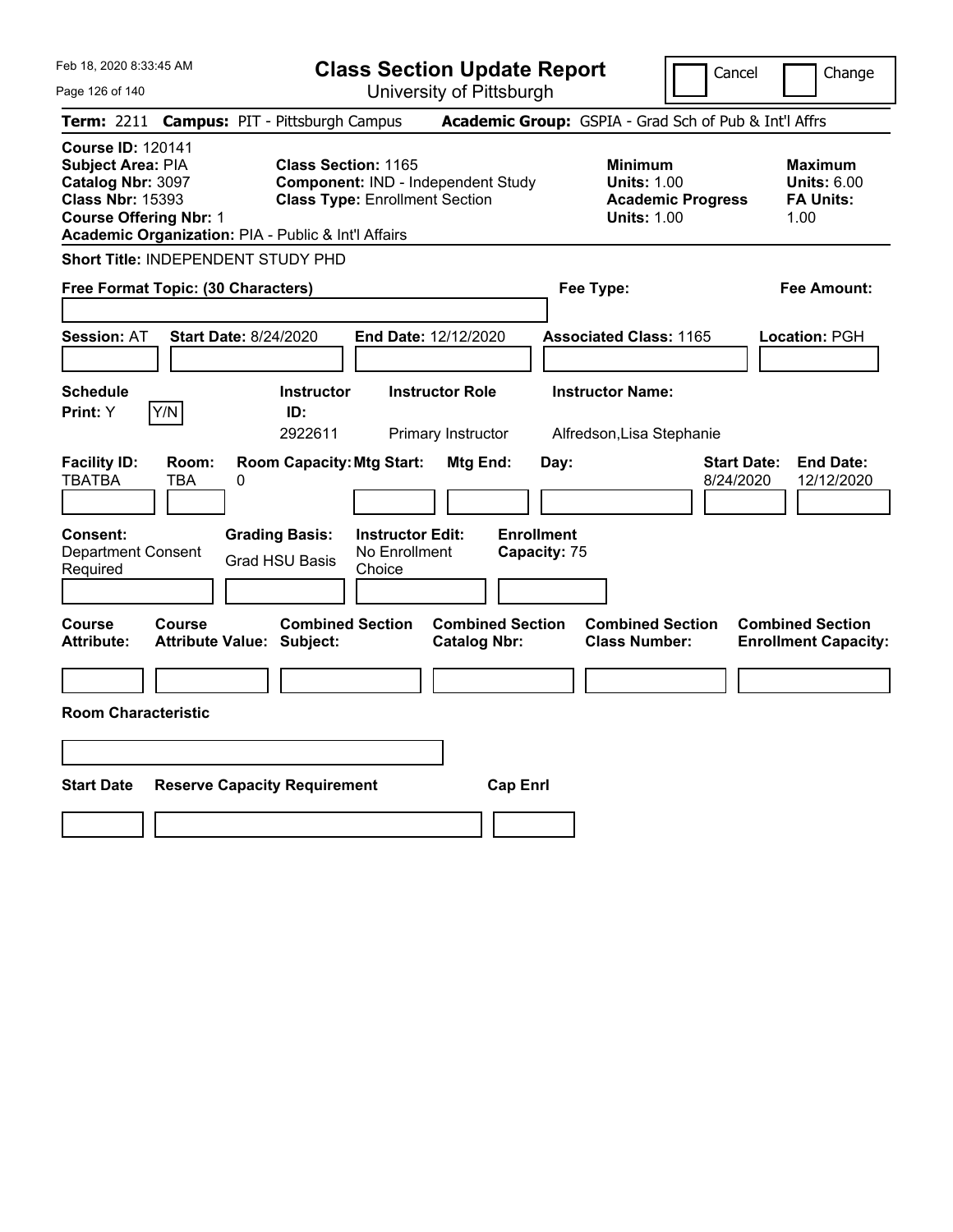| Feb 18, 2020 8:33:45 AM                                                                                                                                                               |                                        |                                                                     |                                                    | <b>Class Section Update Report</b>             |                                   |                                                            |                          | Cancel<br>Change                                                  |
|---------------------------------------------------------------------------------------------------------------------------------------------------------------------------------------|----------------------------------------|---------------------------------------------------------------------|----------------------------------------------------|------------------------------------------------|-----------------------------------|------------------------------------------------------------|--------------------------|-------------------------------------------------------------------|
| Page 127 of 140                                                                                                                                                                       |                                        |                                                                     |                                                    | University of Pittsburgh                       |                                   |                                                            |                          |                                                                   |
| Term: 2211                                                                                                                                                                            | <b>Campus: PIT - Pittsburgh Campus</b> |                                                                     |                                                    |                                                |                                   |                                                            |                          | Academic Group: GSPIA - Grad Sch of Pub & Int'l Affrs             |
| <b>Course ID: 120141</b><br>Subject Area: PIA<br>Catalog Nbr: 3097<br><b>Class Nbr: 15394</b><br><b>Course Offering Nbr: 1</b><br>Academic Organization: PIA - Public & Int'l Affairs |                                        | <b>Class Section: 1170</b><br><b>Class Type: Enrollment Section</b> |                                                    | Component: IND - Independent Study             |                                   | <b>Minimum</b><br><b>Units: 1.00</b><br><b>Units: 1.00</b> | <b>Academic Progress</b> | <b>Maximum</b><br><b>Units: 6.00</b><br><b>FA Units:</b><br>1.00  |
| Short Title: INDEPENDENT STUDY PHD                                                                                                                                                    |                                        |                                                                     |                                                    |                                                |                                   |                                                            |                          |                                                                   |
| Free Format Topic: (30 Characters)                                                                                                                                                    |                                        |                                                                     |                                                    |                                                |                                   | Fee Type:                                                  |                          | Fee Amount:                                                       |
| <b>Session: AT</b>                                                                                                                                                                    | Start Date: 8/24/2020                  |                                                                     |                                                    | <b>End Date: 12/12/2020</b>                    |                                   | <b>Associated Class: 1170</b>                              |                          | Location: PGH                                                     |
| <b>Schedule</b><br>Y/N<br>Print: Y                                                                                                                                                    |                                        | <b>Instructor</b><br>ID:<br>2909099                                 |                                                    | <b>Instructor Role</b><br>Primary Instructor   |                                   | <b>Instructor Name:</b><br>Nelson, Lisa S                  |                          |                                                                   |
| <b>Facility ID:</b><br><b>TBATBA</b>                                                                                                                                                  | Room:<br><b>TBA</b><br>0               | <b>Room Capacity: Mtg Start:</b>                                    |                                                    | Mtg End:                                       | Day:                              |                                                            |                          | <b>Start Date:</b><br><b>End Date:</b><br>8/24/2020<br>12/12/2020 |
| Consent:<br><b>Department Consent</b><br>Required                                                                                                                                     |                                        | <b>Grading Basis:</b><br><b>Grad HSU Basis</b>                      | <b>Instructor Edit:</b><br>No Enrollment<br>Choice |                                                | <b>Enrollment</b><br>Capacity: 75 |                                                            |                          |                                                                   |
| Course<br><b>Attribute:</b>                                                                                                                                                           | Course<br>Attribute Value: Subject:    | <b>Combined Section</b>                                             |                                                    | <b>Combined Section</b><br><b>Catalog Nbr:</b> |                                   | <b>Combined Section</b><br><b>Class Number:</b>            |                          | <b>Combined Section</b><br><b>Enrollment Capacity:</b>            |
| <b>Room Characteristic</b>                                                                                                                                                            |                                        |                                                                     |                                                    |                                                |                                   |                                                            |                          |                                                                   |
|                                                                                                                                                                                       |                                        |                                                                     |                                                    |                                                |                                   |                                                            |                          |                                                                   |
| <b>Start Date</b>                                                                                                                                                                     | <b>Reserve Capacity Requirement</b>    |                                                                     |                                                    | <b>Cap Enrl</b>                                |                                   |                                                            |                          |                                                                   |
|                                                                                                                                                                                       |                                        |                                                                     |                                                    |                                                |                                   |                                                            |                          |                                                                   |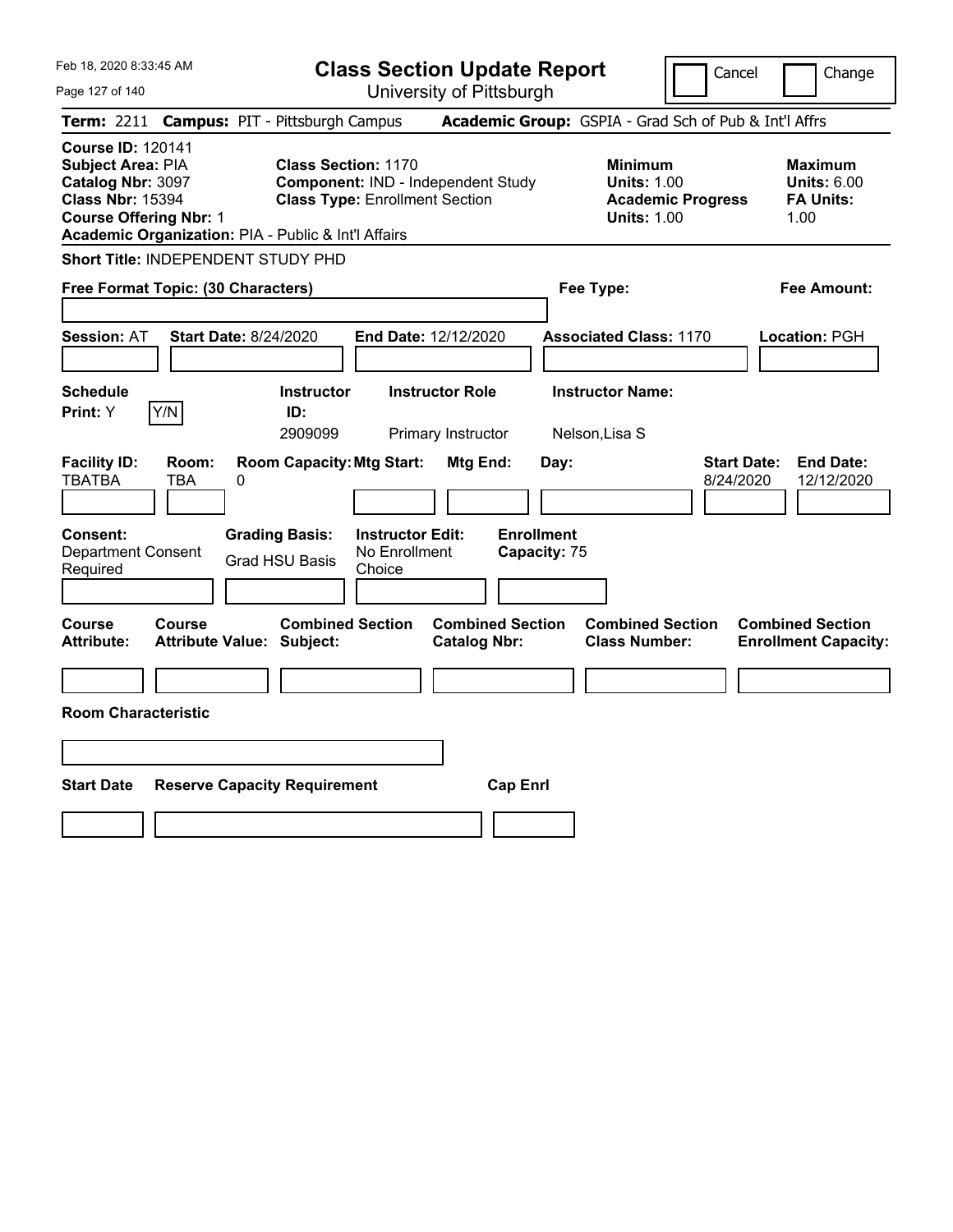| Feb 18, 2020 8:33:45 AM                                                                                                                                                               |                                            |   |                                                                                                           | <b>Class Section Update Report</b>                 |                                              |                         |                                   |                                                            |                          | Cancel                          | Change                                                           |
|---------------------------------------------------------------------------------------------------------------------------------------------------------------------------------------|--------------------------------------------|---|-----------------------------------------------------------------------------------------------------------|----------------------------------------------------|----------------------------------------------|-------------------------|-----------------------------------|------------------------------------------------------------|--------------------------|---------------------------------|------------------------------------------------------------------|
| Page 128 of 140                                                                                                                                                                       |                                            |   |                                                                                                           | University of Pittsburgh                           |                                              |                         |                                   |                                                            |                          |                                 |                                                                  |
| <b>Term: 2211</b>                                                                                                                                                                     |                                            |   | <b>Campus: PIT - Pittsburgh Campus</b>                                                                    |                                                    |                                              |                         |                                   | Academic Group: GSPIA - Grad Sch of Pub & Int'l Affrs      |                          |                                 |                                                                  |
| <b>Course ID: 120141</b><br>Subject Area: PIA<br>Catalog Nbr: 3097<br><b>Class Nbr: 15395</b><br><b>Course Offering Nbr: 1</b><br>Academic Organization: PIA - Public & Int'l Affairs |                                            |   | <b>Class Section: 1175</b><br>Component: IND - Independent Study<br><b>Class Type: Enrollment Section</b> |                                                    |                                              |                         |                                   | <b>Minimum</b><br><b>Units: 1.00</b><br><b>Units: 1.00</b> | <b>Academic Progress</b> |                                 | <b>Maximum</b><br><b>Units: 6.00</b><br><b>FA Units:</b><br>1.00 |
| Short Title: INDEPENDENT STUDY PHD                                                                                                                                                    |                                            |   |                                                                                                           |                                                    |                                              |                         |                                   |                                                            |                          |                                 |                                                                  |
| Free Format Topic: (30 Characters)                                                                                                                                                    |                                            |   |                                                                                                           |                                                    |                                              |                         |                                   | Fee Type:                                                  |                          |                                 | Fee Amount:                                                      |
| <b>Session: AT</b>                                                                                                                                                                    | <b>Start Date: 8/24/2020</b>               |   |                                                                                                           | End Date: 12/12/2020                               |                                              |                         |                                   | <b>Associated Class: 1175</b>                              |                          |                                 | Location: PGH                                                    |
| <b>Schedule</b><br>Print: Y                                                                                                                                                           | Y/N                                        |   | <b>Instructor</b><br>ID:<br>2909400                                                                       |                                                    | <b>Instructor Role</b><br>Primary Instructor |                         |                                   | <b>Instructor Name:</b><br>Nelson, Paul Jeffrey            |                          |                                 |                                                                  |
| <b>Facility ID:</b><br><b>TBATBA</b>                                                                                                                                                  | Room:<br>TBA                               | 0 | <b>Room Capacity: Mtg Start:</b>                                                                          |                                                    | Mtg End:                                     |                         | Day:                              |                                                            |                          | <b>Start Date:</b><br>8/24/2020 | <b>End Date:</b><br>12/12/2020                                   |
| <b>Consent:</b><br><b>Department Consent</b><br>Required                                                                                                                              |                                            |   | <b>Grading Basis:</b><br><b>Grad HSU Basis</b>                                                            | <b>Instructor Edit:</b><br>No Enrollment<br>Choice |                                              |                         | <b>Enrollment</b><br>Capacity: 75 |                                                            |                          |                                 |                                                                  |
| <b>Course</b><br><b>Attribute:</b>                                                                                                                                                    | Course<br><b>Attribute Value: Subject:</b> |   | <b>Combined Section</b>                                                                                   |                                                    | <b>Catalog Nbr:</b>                          | <b>Combined Section</b> |                                   | <b>Combined Section</b><br><b>Class Number:</b>            |                          |                                 | <b>Combined Section</b><br><b>Enrollment Capacity:</b>           |
| <b>Room Characteristic</b>                                                                                                                                                            |                                            |   |                                                                                                           |                                                    |                                              |                         |                                   |                                                            |                          |                                 |                                                                  |
|                                                                                                                                                                                       |                                            |   |                                                                                                           |                                                    |                                              |                         |                                   |                                                            |                          |                                 |                                                                  |
| <b>Start Date</b>                                                                                                                                                                     |                                            |   | <b>Reserve Capacity Requirement</b>                                                                       |                                                    |                                              | <b>Cap Enrl</b>         |                                   |                                                            |                          |                                 |                                                                  |
|                                                                                                                                                                                       |                                            |   |                                                                                                           |                                                    |                                              |                         |                                   |                                                            |                          |                                 |                                                                  |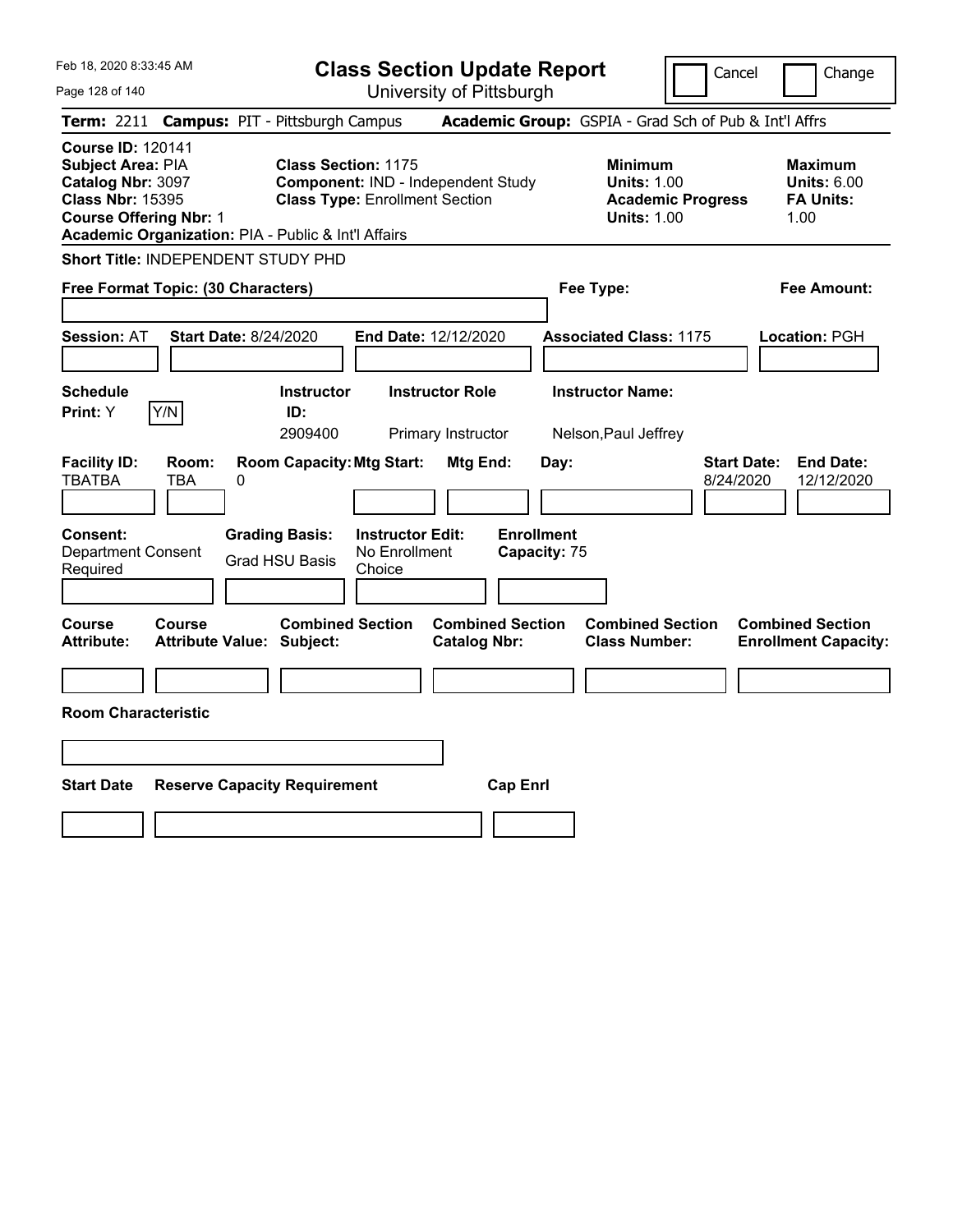| Feb 18, 2020 8:33:45 AM                                                                                                                                                                      | <b>Class Section Update Report</b>                                                                        | Cancel<br>Change                                                                                                                                           |
|----------------------------------------------------------------------------------------------------------------------------------------------------------------------------------------------|-----------------------------------------------------------------------------------------------------------|------------------------------------------------------------------------------------------------------------------------------------------------------------|
| Page 129 of 140                                                                                                                                                                              | University of Pittsburgh                                                                                  |                                                                                                                                                            |
| <b>Campus: PIT - Pittsburgh Campus</b><br><b>Term: 2211</b>                                                                                                                                  |                                                                                                           | Academic Group: GSPIA - Grad Sch of Pub & Int'l Affrs                                                                                                      |
| <b>Course ID: 120141</b><br><b>Subject Area: PIA</b><br>Catalog Nbr: 3097<br><b>Class Nbr: 15396</b><br><b>Course Offering Nbr: 1</b><br>Academic Organization: PIA - Public & Int'l Affairs | <b>Class Section: 1180</b><br>Component: IND - Independent Study<br><b>Class Type: Enrollment Section</b> | <b>Minimum</b><br><b>Maximum</b><br><b>Units: 1.00</b><br><b>Units: 6.00</b><br><b>Academic Progress</b><br><b>FA Units:</b><br><b>Units: 1.00</b><br>1.00 |
| <b>Short Title: INDEPENDENT STUDY PHD</b>                                                                                                                                                    |                                                                                                           |                                                                                                                                                            |
| Free Format Topic: (30 Characters)                                                                                                                                                           |                                                                                                           | Fee Type:<br>Fee Amount:                                                                                                                                   |
| <b>Start Date: 8/24/2020</b><br><b>Session: AT</b>                                                                                                                                           | End Date: 12/12/2020                                                                                      | <b>Associated Class: 1180</b><br>Location: PGH                                                                                                             |
| <b>Schedule</b>                                                                                                                                                                              | <b>Instructor Role</b><br><b>Instructor</b>                                                               | <b>Instructor Name:</b>                                                                                                                                    |
| Y/N<br>Print: Y<br>ID:                                                                                                                                                                       | 2939432<br>Primary Instructor                                                                             | Buechel, Kathleen                                                                                                                                          |
| <b>Facility ID:</b><br>Room:<br><b>TBATBA</b><br>TBA<br>0                                                                                                                                    | <b>Room Capacity: Mtg Start:</b><br>Mtg End:<br>Day:                                                      | <b>Start Date:</b><br><b>End Date:</b><br>8/24/2020<br>12/12/2020                                                                                          |
| <b>Grading Basis:</b><br><b>Consent:</b><br><b>Department Consent</b><br><b>Grad HSU Basis</b><br>Required                                                                                   | <b>Enrollment</b><br><b>Instructor Edit:</b><br>No Enrollment<br>Capacity: 75<br>Choice                   |                                                                                                                                                            |
| Course<br>Course<br><b>Attribute:</b><br><b>Attribute Value: Subject:</b>                                                                                                                    | <b>Combined Section</b><br><b>Combined Section</b><br><b>Catalog Nbr:</b>                                 | <b>Combined Section</b><br><b>Combined Section</b><br><b>Class Number:</b><br><b>Enrollment Capacity:</b>                                                  |
|                                                                                                                                                                                              |                                                                                                           |                                                                                                                                                            |
| <b>Room Characteristic</b>                                                                                                                                                                   |                                                                                                           |                                                                                                                                                            |
|                                                                                                                                                                                              |                                                                                                           |                                                                                                                                                            |
| <b>Start Date</b><br><b>Reserve Capacity Requirement</b>                                                                                                                                     | <b>Cap Enrl</b>                                                                                           |                                                                                                                                                            |
|                                                                                                                                                                                              |                                                                                                           |                                                                                                                                                            |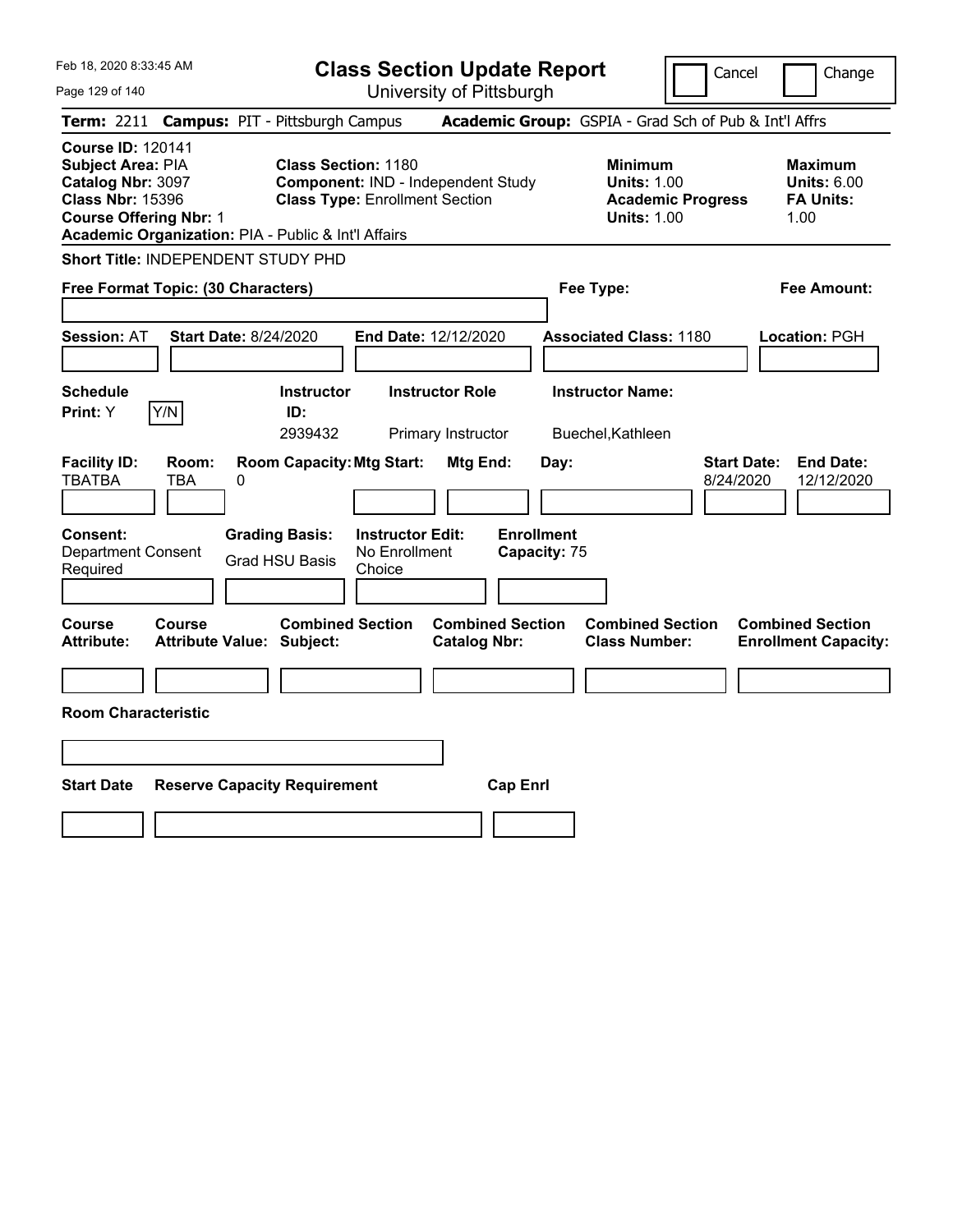| Feb 18, 2020 8:33:45 AM                                                                                                                                                               |                                            |   |                                                                                                           | <b>Class Section Update Report</b>                 |                                              |                         |                                   |                                                            |                          | Cancel                          | Change                                                           |
|---------------------------------------------------------------------------------------------------------------------------------------------------------------------------------------|--------------------------------------------|---|-----------------------------------------------------------------------------------------------------------|----------------------------------------------------|----------------------------------------------|-------------------------|-----------------------------------|------------------------------------------------------------|--------------------------|---------------------------------|------------------------------------------------------------------|
| Page 130 of 140                                                                                                                                                                       |                                            |   |                                                                                                           | University of Pittsburgh                           |                                              |                         |                                   |                                                            |                          |                                 |                                                                  |
| <b>Term: 2211</b>                                                                                                                                                                     |                                            |   | <b>Campus: PIT - Pittsburgh Campus</b>                                                                    |                                                    |                                              |                         |                                   | Academic Group: GSPIA - Grad Sch of Pub & Int'l Affrs      |                          |                                 |                                                                  |
| <b>Course ID: 120141</b><br>Subject Area: PIA<br>Catalog Nbr: 3097<br><b>Class Nbr: 15397</b><br><b>Course Offering Nbr: 1</b><br>Academic Organization: PIA - Public & Int'l Affairs |                                            |   | <b>Class Section: 1185</b><br>Component: IND - Independent Study<br><b>Class Type: Enrollment Section</b> |                                                    |                                              |                         |                                   | <b>Minimum</b><br><b>Units: 1.00</b><br><b>Units: 1.00</b> | <b>Academic Progress</b> |                                 | <b>Maximum</b><br><b>Units: 6.00</b><br><b>FA Units:</b><br>1.00 |
| Short Title: INDEPENDENT STUDY PHD                                                                                                                                                    |                                            |   |                                                                                                           |                                                    |                                              |                         |                                   |                                                            |                          |                                 |                                                                  |
| Free Format Topic: (30 Characters)                                                                                                                                                    |                                            |   |                                                                                                           |                                                    |                                              |                         |                                   | Fee Type:                                                  |                          |                                 | Fee Amount:                                                      |
| <b>Session: AT</b>                                                                                                                                                                    | <b>Start Date: 8/24/2020</b>               |   |                                                                                                           | End Date: 12/12/2020                               |                                              |                         |                                   | <b>Associated Class: 1185</b>                              |                          |                                 | Location: PGH                                                    |
| <b>Schedule</b><br>Print: Y                                                                                                                                                           | Y/N                                        |   | <b>Instructor</b><br>ID:<br>2908985                                                                       |                                                    | <b>Instructor Role</b><br>Primary Instructor |                         |                                   | <b>Instructor Name:</b><br>Picard, Louis A                 |                          |                                 |                                                                  |
| <b>Facility ID:</b><br><b>TBATBA</b>                                                                                                                                                  | Room:<br>TBA                               | 0 | <b>Room Capacity: Mtg Start:</b>                                                                          |                                                    | Mtg End:                                     |                         | Day:                              |                                                            |                          | <b>Start Date:</b><br>8/24/2020 | <b>End Date:</b><br>12/12/2020                                   |
| <b>Consent:</b><br><b>Department Consent</b><br>Required                                                                                                                              |                                            |   | <b>Grading Basis:</b><br><b>Grad HSU Basis</b>                                                            | <b>Instructor Edit:</b><br>No Enrollment<br>Choice |                                              |                         | <b>Enrollment</b><br>Capacity: 75 |                                                            |                          |                                 |                                                                  |
| <b>Course</b><br><b>Attribute:</b>                                                                                                                                                    | Course<br><b>Attribute Value: Subject:</b> |   | <b>Combined Section</b>                                                                                   |                                                    | <b>Catalog Nbr:</b>                          | <b>Combined Section</b> |                                   | <b>Combined Section</b><br><b>Class Number:</b>            |                          |                                 | <b>Combined Section</b><br><b>Enrollment Capacity:</b>           |
| <b>Room Characteristic</b>                                                                                                                                                            |                                            |   |                                                                                                           |                                                    |                                              |                         |                                   |                                                            |                          |                                 |                                                                  |
|                                                                                                                                                                                       |                                            |   |                                                                                                           |                                                    |                                              |                         |                                   |                                                            |                          |                                 |                                                                  |
| <b>Start Date</b>                                                                                                                                                                     |                                            |   | <b>Reserve Capacity Requirement</b>                                                                       |                                                    |                                              | <b>Cap Enrl</b>         |                                   |                                                            |                          |                                 |                                                                  |
|                                                                                                                                                                                       |                                            |   |                                                                                                           |                                                    |                                              |                         |                                   |                                                            |                          |                                 |                                                                  |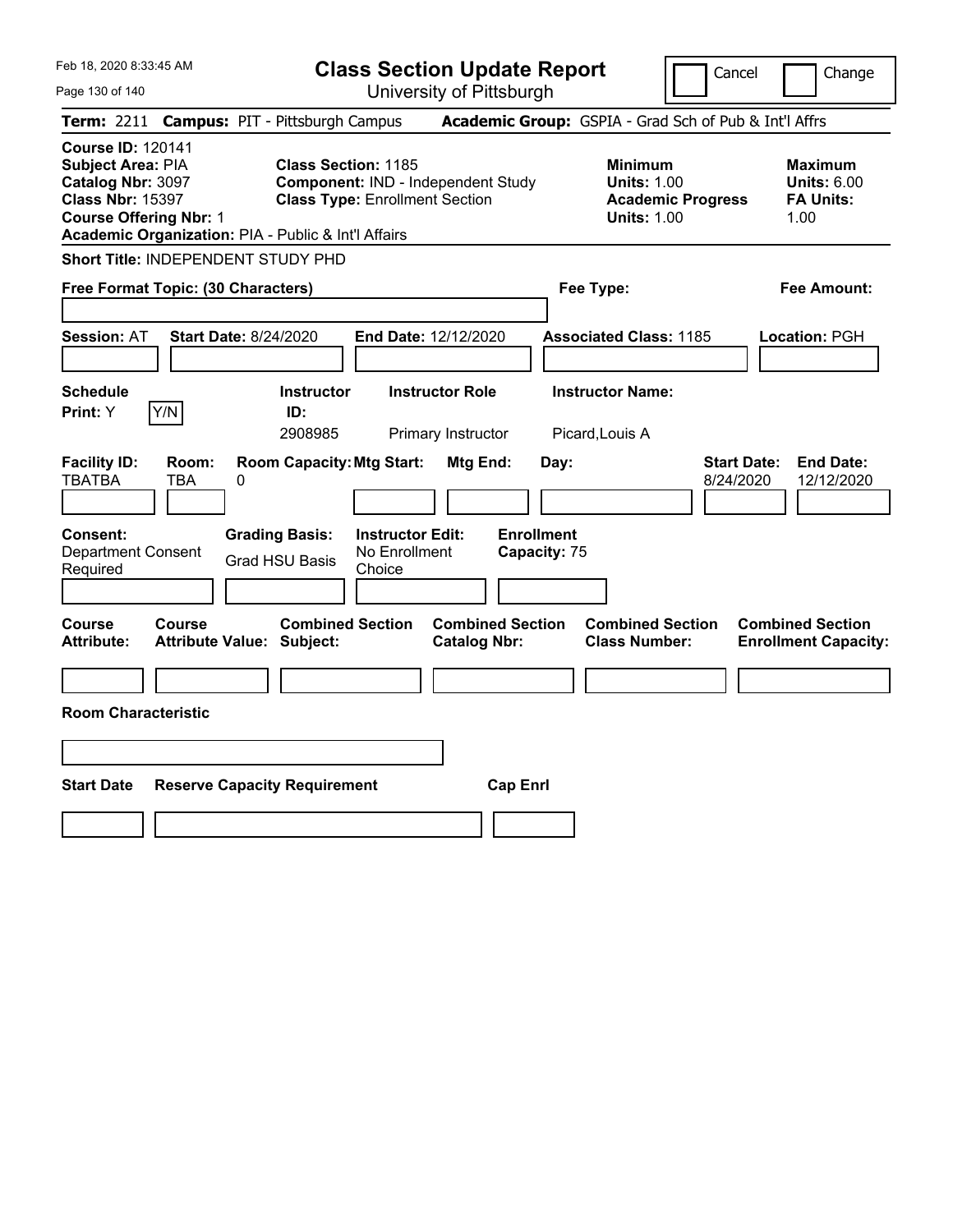| Feb 18, 2020 8:33:45 AM                                                                                                                                                                      |                                                                                                           | <b>Class Section Update Report</b>             |                                                                                        | Change<br>Cancel                                                  |
|----------------------------------------------------------------------------------------------------------------------------------------------------------------------------------------------|-----------------------------------------------------------------------------------------------------------|------------------------------------------------|----------------------------------------------------------------------------------------|-------------------------------------------------------------------|
| Page 131 of 140                                                                                                                                                                              |                                                                                                           | University of Pittsburgh                       |                                                                                        |                                                                   |
| Term: 2211                                                                                                                                                                                   | <b>Campus: PIT - Pittsburgh Campus</b>                                                                    |                                                | Academic Group: GSPIA - Grad Sch of Pub & Int'l Affrs                                  |                                                                   |
| <b>Course ID: 120141</b><br><b>Subject Area: PIA</b><br>Catalog Nbr: 3097<br><b>Class Nbr: 15398</b><br><b>Course Offering Nbr: 1</b><br>Academic Organization: PIA - Public & Int'l Affairs | <b>Class Section: 1205</b><br>Component: IND - Independent Study<br><b>Class Type: Enrollment Section</b> |                                                | <b>Minimum</b><br><b>Units: 1.00</b><br><b>Academic Progress</b><br><b>Units: 1.00</b> | <b>Maximum</b><br><b>Units: 6.00</b><br><b>FA Units:</b><br>1.00  |
| Short Title: INDEPENDENT STUDY PHD                                                                                                                                                           |                                                                                                           |                                                |                                                                                        |                                                                   |
| Free Format Topic: (30 Characters)                                                                                                                                                           |                                                                                                           |                                                | Fee Type:                                                                              | Fee Amount:                                                       |
| <b>Start Date: 8/24/2020</b><br><b>Session: AT</b>                                                                                                                                           |                                                                                                           | End Date: 12/12/2020                           | <b>Associated Class: 1205</b>                                                          | Location: PGH                                                     |
| <b>Schedule</b><br>Y/N<br>Print: Y                                                                                                                                                           | <b>Instructor</b><br>ID:<br>2960868                                                                       | <b>Instructor Role</b><br>Primary Instructor   | <b>Instructor Name:</b><br>Santucci, Julia M                                           |                                                                   |
| <b>Facility ID:</b><br>Room:<br><b>TBATBA</b><br><b>TBA</b><br>0                                                                                                                             | <b>Room Capacity: Mtg Start:</b>                                                                          | Mtg End:<br>Day:                               |                                                                                        | <b>Start Date:</b><br><b>End Date:</b><br>8/24/2020<br>12/12/2020 |
| <b>Consent:</b><br><b>Department Consent</b><br>Required                                                                                                                                     | <b>Grading Basis:</b><br><b>Instructor Edit:</b><br>No Enrollment<br><b>Grad HSU Basis</b><br>Choice      | <b>Enrollment</b><br>Capacity: 75              |                                                                                        |                                                                   |
| <b>Course</b><br>Course<br><b>Attribute Value: Subject:</b><br><b>Attribute:</b>                                                                                                             | <b>Combined Section</b>                                                                                   | <b>Combined Section</b><br><b>Catalog Nbr:</b> | <b>Combined Section</b><br><b>Class Number:</b>                                        | <b>Combined Section</b><br><b>Enrollment Capacity:</b>            |
| <b>Room Characteristic</b>                                                                                                                                                                   |                                                                                                           |                                                |                                                                                        |                                                                   |
|                                                                                                                                                                                              |                                                                                                           |                                                |                                                                                        |                                                                   |
| <b>Start Date</b>                                                                                                                                                                            | <b>Reserve Capacity Requirement</b>                                                                       | <b>Cap Enrl</b>                                |                                                                                        |                                                                   |
|                                                                                                                                                                                              |                                                                                                           |                                                |                                                                                        |                                                                   |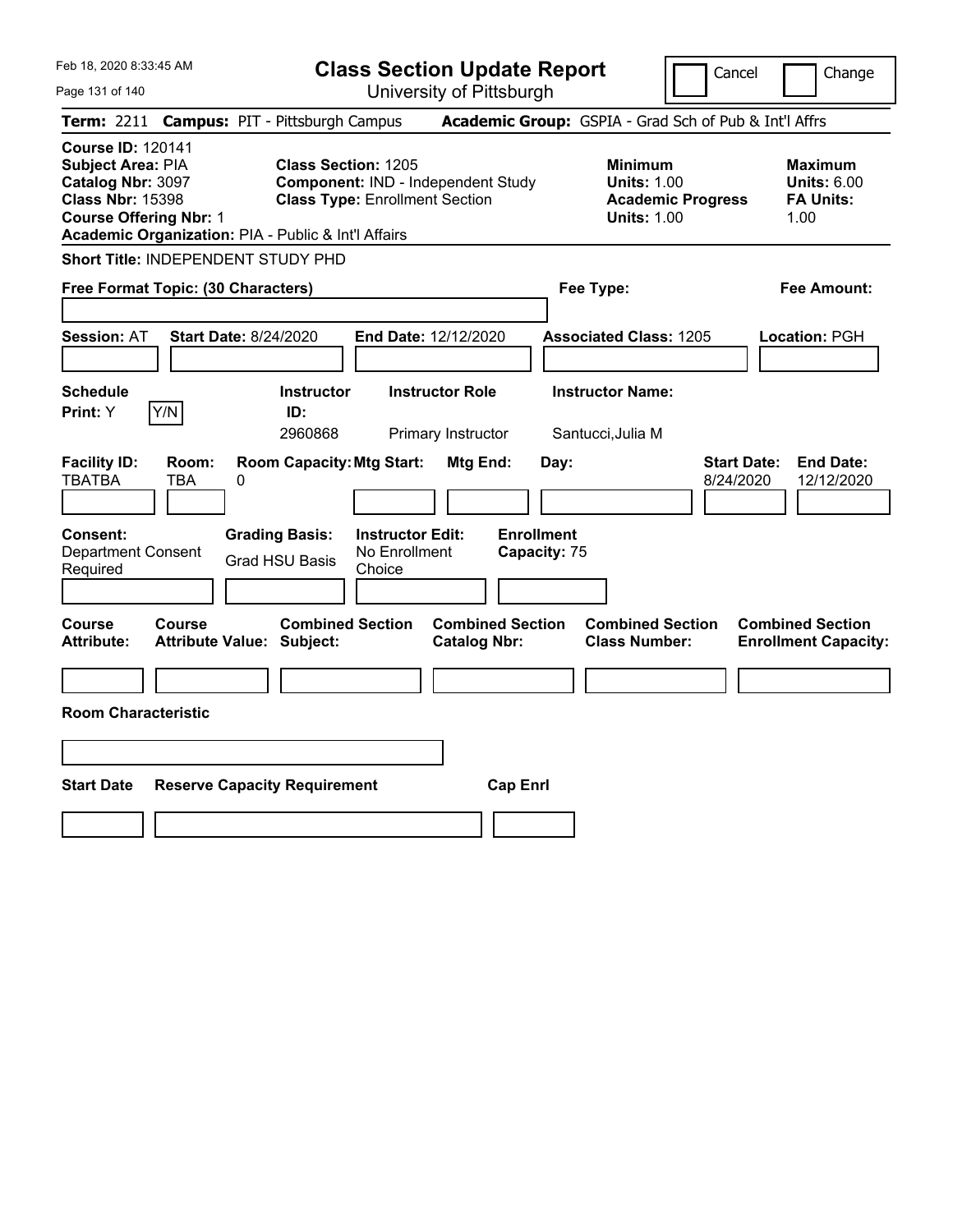| Feb 18, 2020 8:33:45 AM                                                                                                                                                               |                                            |   |                                                                                                           | <b>Class Section Update Report</b>                 |                                                |                                   |      |                                                                                        | Cancel                          | Change                                                           |
|---------------------------------------------------------------------------------------------------------------------------------------------------------------------------------------|--------------------------------------------|---|-----------------------------------------------------------------------------------------------------------|----------------------------------------------------|------------------------------------------------|-----------------------------------|------|----------------------------------------------------------------------------------------|---------------------------------|------------------------------------------------------------------|
| Page 132 of 140                                                                                                                                                                       |                                            |   |                                                                                                           | University of Pittsburgh                           |                                                |                                   |      |                                                                                        |                                 |                                                                  |
| Term: 2211                                                                                                                                                                            |                                            |   | <b>Campus: PIT - Pittsburgh Campus</b>                                                                    |                                                    |                                                |                                   |      | Academic Group: GSPIA - Grad Sch of Pub & Int'l Affrs                                  |                                 |                                                                  |
| <b>Course ID: 120141</b><br>Subject Area: PIA<br>Catalog Nbr: 3097<br><b>Class Nbr: 15399</b><br><b>Course Offering Nbr: 1</b><br>Academic Organization: PIA - Public & Int'l Affairs |                                            |   | <b>Class Section: 1220</b><br>Component: IND - Independent Study<br><b>Class Type: Enrollment Section</b> |                                                    |                                                |                                   |      | <b>Minimum</b><br><b>Units: 1.00</b><br><b>Academic Progress</b><br><b>Units: 1.00</b> |                                 | <b>Maximum</b><br><b>Units: 6.00</b><br><b>FA Units:</b><br>1.00 |
| <b>Short Title: INDEPENDENT STUDY PHD</b>                                                                                                                                             |                                            |   |                                                                                                           |                                                    |                                                |                                   |      |                                                                                        |                                 |                                                                  |
| Free Format Topic: (30 Characters)                                                                                                                                                    |                                            |   |                                                                                                           |                                                    |                                                |                                   |      | Fee Type:                                                                              |                                 | Fee Amount:                                                      |
| <b>Session: AT</b>                                                                                                                                                                    | <b>Start Date: 8/24/2020</b>               |   |                                                                                                           | <b>End Date: 12/12/2020</b>                        |                                                |                                   |      | <b>Associated Class: 1220</b>                                                          |                                 | Location: PGH                                                    |
| <b>Schedule</b><br>Print: Y                                                                                                                                                           | Y/N                                        |   | <b>Instructor</b><br>ID:<br>2922829                                                                       |                                                    | <b>Instructor Role</b><br>Primary Instructor   |                                   |      | <b>Instructor Name:</b><br>Themudo, Nuno Da Silva                                      |                                 |                                                                  |
| <b>Facility ID:</b><br><b>TBATBA</b>                                                                                                                                                  | Room:<br>TBA                               | 0 | <b>Room Capacity: Mtg Start:</b>                                                                          |                                                    | Mtg End:                                       |                                   | Day: |                                                                                        | <b>Start Date:</b><br>8/24/2020 | <b>End Date:</b><br>12/12/2020                                   |
| <b>Consent:</b><br><b>Department Consent</b><br>Required                                                                                                                              |                                            |   | <b>Grading Basis:</b><br><b>Grad HSU Basis</b>                                                            | <b>Instructor Edit:</b><br>No Enrollment<br>Choice |                                                | <b>Enrollment</b><br>Capacity: 75 |      |                                                                                        |                                 |                                                                  |
| Course<br><b>Attribute:</b>                                                                                                                                                           | Course<br><b>Attribute Value: Subject:</b> |   | <b>Combined Section</b>                                                                                   |                                                    | <b>Combined Section</b><br><b>Catalog Nbr:</b> |                                   |      | <b>Combined Section</b><br><b>Class Number:</b>                                        |                                 | <b>Combined Section</b><br><b>Enrollment Capacity:</b>           |
|                                                                                                                                                                                       |                                            |   |                                                                                                           |                                                    |                                                |                                   |      |                                                                                        |                                 |                                                                  |
| <b>Room Characteristic</b>                                                                                                                                                            |                                            |   |                                                                                                           |                                                    |                                                |                                   |      |                                                                                        |                                 |                                                                  |
|                                                                                                                                                                                       |                                            |   |                                                                                                           |                                                    |                                                |                                   |      |                                                                                        |                                 |                                                                  |
| <b>Start Date</b>                                                                                                                                                                     |                                            |   | <b>Reserve Capacity Requirement</b>                                                                       |                                                    |                                                | <b>Cap Enrl</b>                   |      |                                                                                        |                                 |                                                                  |
|                                                                                                                                                                                       |                                            |   |                                                                                                           |                                                    |                                                |                                   |      |                                                                                        |                                 |                                                                  |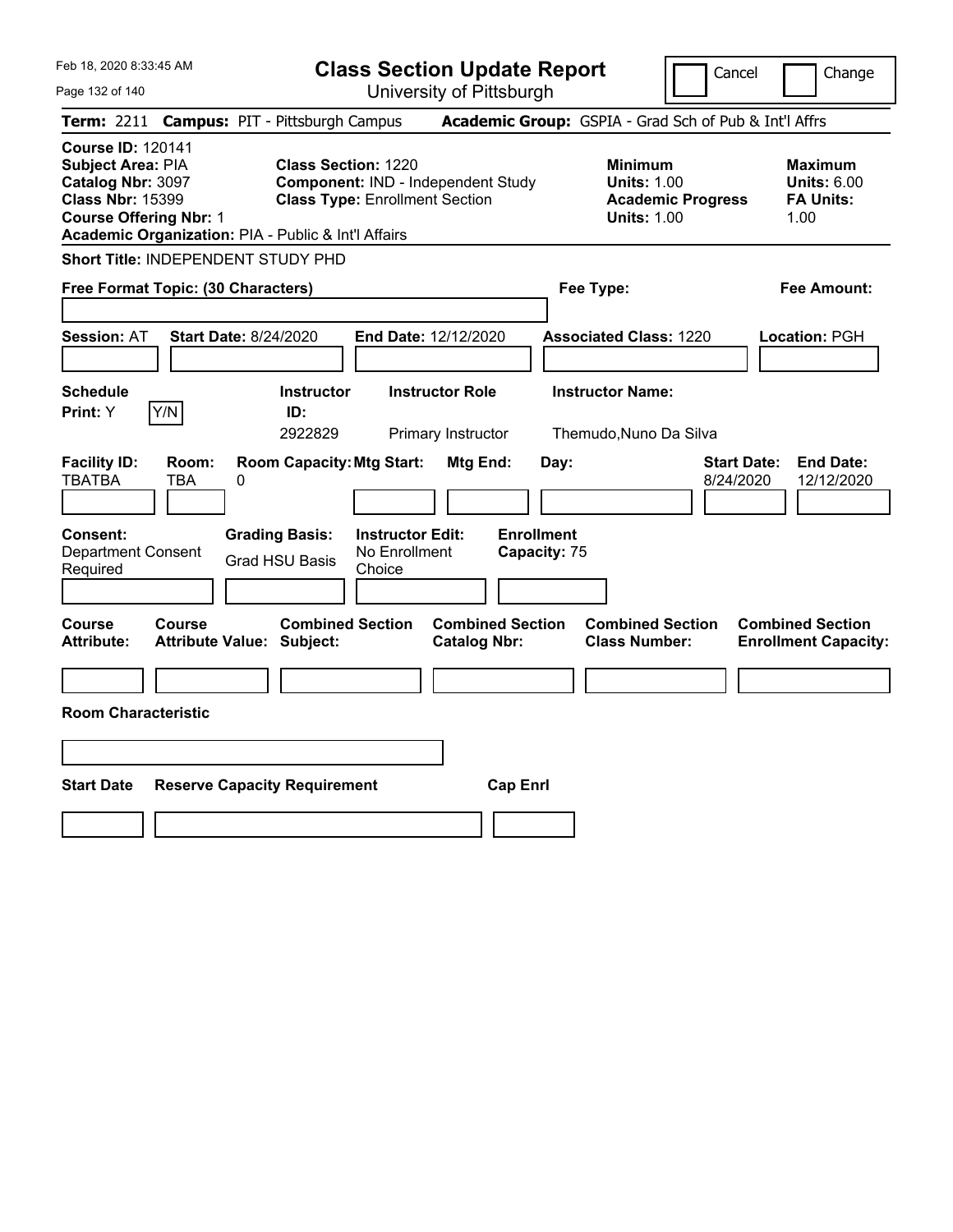| Feb 18, 2020 8:33:45 AM                                                                                                                                                               |                                     |                                                                     |                                                    | <b>Class Section Update Report</b>             |                                   |                                                            |                          | Cancel<br>Change                                                  |
|---------------------------------------------------------------------------------------------------------------------------------------------------------------------------------------|-------------------------------------|---------------------------------------------------------------------|----------------------------------------------------|------------------------------------------------|-----------------------------------|------------------------------------------------------------|--------------------------|-------------------------------------------------------------------|
| Page 133 of 140                                                                                                                                                                       |                                     |                                                                     |                                                    | University of Pittsburgh                       |                                   |                                                            |                          |                                                                   |
| Term: 2211                                                                                                                                                                            |                                     | <b>Campus: PIT - Pittsburgh Campus</b>                              |                                                    |                                                |                                   |                                                            |                          | Academic Group: GSPIA - Grad Sch of Pub & Int'l Affrs             |
| <b>Course ID: 120141</b><br>Subject Area: PIA<br>Catalog Nbr: 3097<br><b>Class Nbr: 15400</b><br><b>Course Offering Nbr: 1</b><br>Academic Organization: PIA - Public & Int'l Affairs |                                     | <b>Class Section: 1225</b><br><b>Class Type: Enrollment Section</b> |                                                    | Component: IND - Independent Study             |                                   | <b>Minimum</b><br><b>Units: 1.00</b><br><b>Units: 1.00</b> | <b>Academic Progress</b> | <b>Maximum</b><br><b>Units: 6.00</b><br><b>FA Units:</b><br>1.00  |
| Short Title: INDEPENDENT STUDY PHD                                                                                                                                                    |                                     |                                                                     |                                                    |                                                |                                   |                                                            |                          |                                                                   |
| Free Format Topic: (30 Characters)                                                                                                                                                    |                                     |                                                                     |                                                    |                                                |                                   | Fee Type:                                                  |                          | Fee Amount:                                                       |
| <b>Session: AT</b>                                                                                                                                                                    | Start Date: 8/24/2020               |                                                                     |                                                    | <b>End Date: 12/12/2020</b>                    |                                   | <b>Associated Class: 1225</b>                              |                          | Location: PGH                                                     |
| <b>Schedule</b><br>Y/N<br>Print: Y                                                                                                                                                    |                                     | <b>Instructor</b><br>ID:<br>2946065                                 |                                                    | <b>Instructor Role</b><br>Primary Instructor   |                                   | <b>Instructor Name:</b><br>Kenney, Michael C               |                          |                                                                   |
| <b>Facility ID:</b><br><b>TBATBA</b>                                                                                                                                                  | Room:<br><b>TBA</b><br>0            | <b>Room Capacity: Mtg Start:</b>                                    |                                                    | Mtg End:                                       | Day:                              |                                                            |                          | <b>Start Date:</b><br><b>End Date:</b><br>8/24/2020<br>12/12/2020 |
| Consent:<br><b>Department Consent</b><br>Required                                                                                                                                     |                                     | <b>Grading Basis:</b><br><b>Grad HSU Basis</b>                      | <b>Instructor Edit:</b><br>No Enrollment<br>Choice |                                                | <b>Enrollment</b><br>Capacity: 75 |                                                            |                          |                                                                   |
| Course<br><b>Attribute:</b>                                                                                                                                                           | Course<br>Attribute Value: Subject: | <b>Combined Section</b>                                             |                                                    | <b>Combined Section</b><br><b>Catalog Nbr:</b> |                                   | <b>Combined Section</b><br><b>Class Number:</b>            |                          | <b>Combined Section</b><br><b>Enrollment Capacity:</b>            |
| <b>Room Characteristic</b>                                                                                                                                                            |                                     |                                                                     |                                                    |                                                |                                   |                                                            |                          |                                                                   |
|                                                                                                                                                                                       |                                     |                                                                     |                                                    |                                                |                                   |                                                            |                          |                                                                   |
| <b>Start Date</b>                                                                                                                                                                     |                                     | <b>Reserve Capacity Requirement</b>                                 |                                                    | <b>Cap Enrl</b>                                |                                   |                                                            |                          |                                                                   |
|                                                                                                                                                                                       |                                     |                                                                     |                                                    |                                                |                                   |                                                            |                          |                                                                   |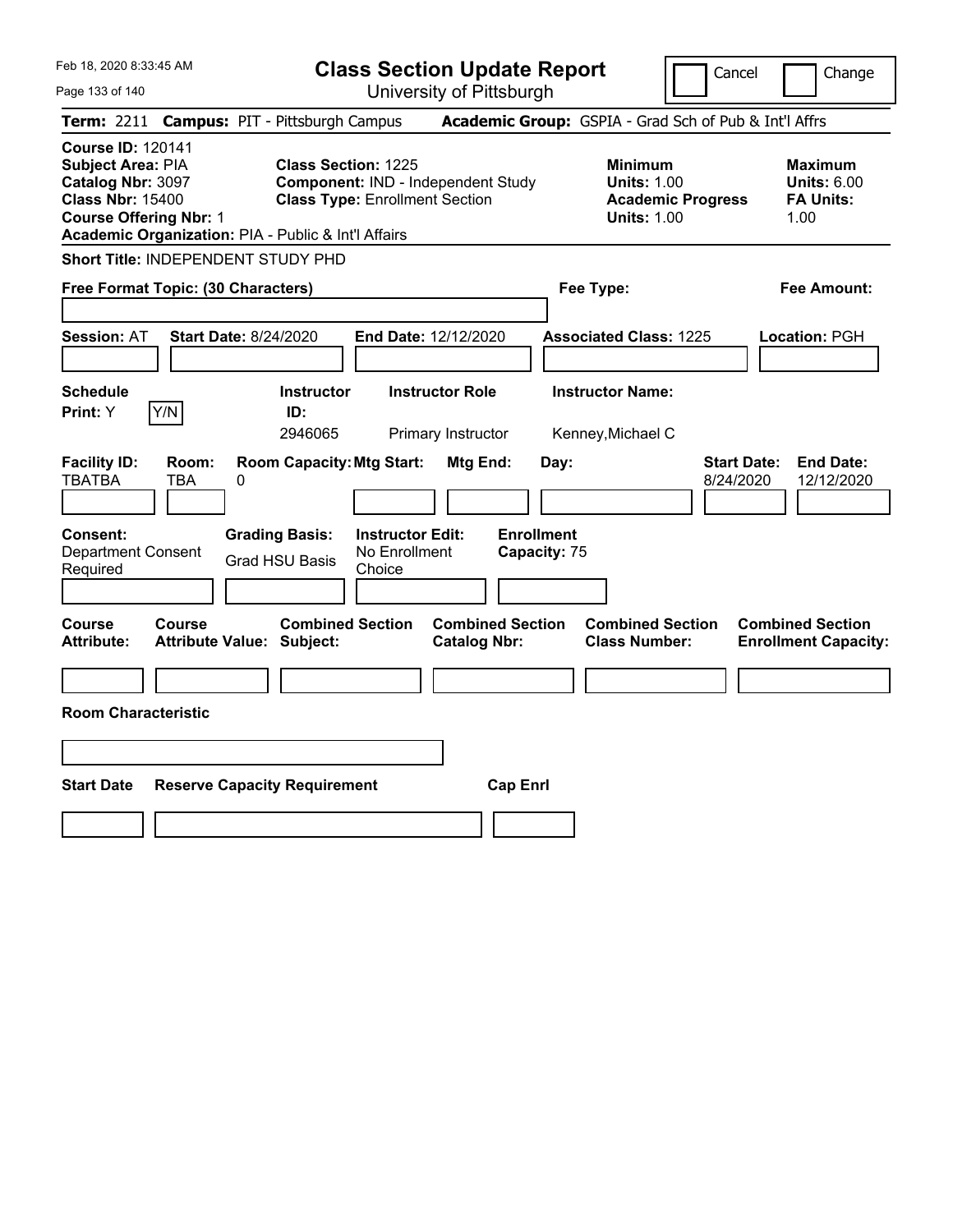| Feb 18, 2020 8:33:45 AM                                                                                                        |                              |                                                                                                                            |                                                    | <b>Class Section Update Report</b>             |                                   |                                                            | Cancel                   | Change                                                            |
|--------------------------------------------------------------------------------------------------------------------------------|------------------------------|----------------------------------------------------------------------------------------------------------------------------|----------------------------------------------------|------------------------------------------------|-----------------------------------|------------------------------------------------------------|--------------------------|-------------------------------------------------------------------|
| Page 134 of 140                                                                                                                |                              |                                                                                                                            |                                                    | University of Pittsburgh                       |                                   |                                                            |                          |                                                                   |
| Term: 2211                                                                                                                     |                              | <b>Campus: PIT - Pittsburgh Campus</b>                                                                                     |                                                    |                                                |                                   |                                                            |                          | Academic Group: GSPIA - Grad Sch of Pub & Int'l Affrs             |
| <b>Course ID: 120141</b><br>Subject Area: PIA<br>Catalog Nbr: 3097<br><b>Class Nbr: 16950</b><br><b>Course Offering Nbr: 1</b> |                              | <b>Class Section: 1240</b><br><b>Class Type: Enrollment Section</b><br>Academic Organization: PIA - Public & Int'l Affairs |                                                    | Component: IND - Independent Study             |                                   | <b>Minimum</b><br><b>Units: 1.00</b><br><b>Units: 1.00</b> | <b>Academic Progress</b> | <b>Maximum</b><br><b>Units: 6.00</b><br><b>FA Units:</b><br>1.00  |
| <b>Short Title: INDEPENDENT STUDY PHD</b>                                                                                      |                              |                                                                                                                            |                                                    |                                                |                                   |                                                            |                          |                                                                   |
| Free Format Topic: (30 Characters)                                                                                             |                              |                                                                                                                            |                                                    |                                                |                                   | Fee Type:                                                  |                          | Fee Amount:                                                       |
| <b>Session: AT</b>                                                                                                             | <b>Start Date: 8/24/2020</b> |                                                                                                                            |                                                    | <b>End Date: 12/12/2020</b>                    |                                   | <b>Associated Class: 1240</b>                              |                          | Location: PGH                                                     |
| <b>Schedule</b><br>Print: Y                                                                                                    | Y/N                          | <b>Instructor</b><br>ID:<br>2900485                                                                                        |                                                    | <b>Instructor Role</b><br>Primary Instructor   |                                   | <b>Instructor Name:</b><br>Miller, David Young             |                          |                                                                   |
| <b>Facility ID:</b><br><b>TBATBA</b>                                                                                           | Room:<br>TBA<br>0            | <b>Room Capacity: Mtg Start:</b>                                                                                           |                                                    | Mtg End:                                       | Day:                              |                                                            |                          | <b>Start Date:</b><br><b>End Date:</b><br>12/12/2020<br>8/24/2020 |
| <b>Consent:</b><br><b>Department Consent</b><br>Required                                                                       |                              | <b>Grading Basis:</b><br><b>Grad HSU Basis</b>                                                                             | <b>Instructor Edit:</b><br>No Enrollment<br>Choice |                                                | <b>Enrollment</b><br>Capacity: 35 |                                                            |                          |                                                                   |
| Course<br><b>Attribute:</b>                                                                                                    | Course                       | <b>Combined Section</b><br><b>Attribute Value: Subject:</b>                                                                |                                                    | <b>Combined Section</b><br><b>Catalog Nbr:</b> |                                   | <b>Combined Section</b><br><b>Class Number:</b>            |                          | <b>Combined Section</b><br><b>Enrollment Capacity:</b>            |
|                                                                                                                                |                              |                                                                                                                            |                                                    |                                                |                                   |                                                            |                          |                                                                   |
| <b>Room Characteristic</b>                                                                                                     |                              |                                                                                                                            |                                                    |                                                |                                   |                                                            |                          |                                                                   |
|                                                                                                                                |                              |                                                                                                                            |                                                    |                                                |                                   |                                                            |                          |                                                                   |
| <b>Start Date</b>                                                                                                              |                              | <b>Reserve Capacity Requirement</b>                                                                                        |                                                    | <b>Cap Enrl</b>                                |                                   |                                                            |                          |                                                                   |
|                                                                                                                                |                              |                                                                                                                            |                                                    |                                                |                                   |                                                            |                          |                                                                   |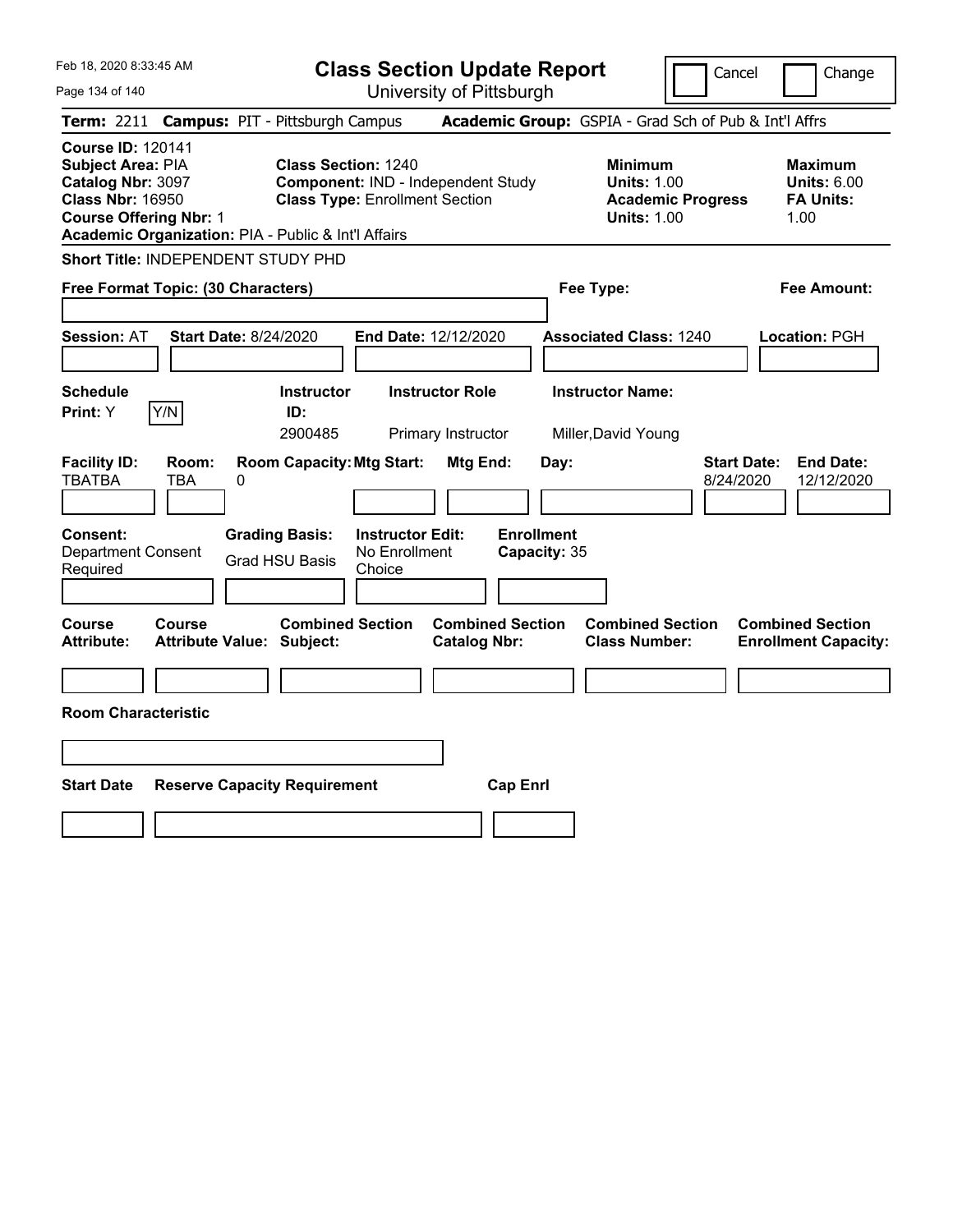| Feb 18, 2020 8:33:45 AM                                                                                                                                                               | <b>Class Section Update Report</b>                                                                        | Cancel<br>Change                                                                                                                                           |
|---------------------------------------------------------------------------------------------------------------------------------------------------------------------------------------|-----------------------------------------------------------------------------------------------------------|------------------------------------------------------------------------------------------------------------------------------------------------------------|
| Page 135 of 140                                                                                                                                                                       | University of Pittsburgh                                                                                  |                                                                                                                                                            |
| Term: 2211 Campus: PIT - Pittsburgh Campus                                                                                                                                            |                                                                                                           | Academic Group: GSPIA - Grad Sch of Pub & Int'l Affrs                                                                                                      |
| <b>Course ID: 120141</b><br>Subject Area: PIA<br>Catalog Nbr: 3097<br><b>Class Nbr: 18347</b><br><b>Course Offering Nbr: 1</b><br>Academic Organization: PIA - Public & Int'l Affairs | <b>Class Section: 1300</b><br>Component: IND - Independent Study<br><b>Class Type: Enrollment Section</b> | <b>Minimum</b><br><b>Maximum</b><br><b>Units: 1.00</b><br><b>Units: 6.00</b><br><b>Academic Progress</b><br><b>FA Units:</b><br><b>Units: 1.00</b><br>1.00 |
| Short Title: INDEPENDENT STUDY PHD                                                                                                                                                    |                                                                                                           |                                                                                                                                                            |
| Free Format Topic: (30 Characters)                                                                                                                                                    | Fee Type:                                                                                                 | Fee Amount:                                                                                                                                                |
| <b>Session: AT</b><br><b>Start Date: 8/24/2020</b>                                                                                                                                    | End Date: 12/12/2020                                                                                      | <b>Associated Class: 1300</b><br><b>Location: PGH</b>                                                                                                      |
| <b>Schedule</b>                                                                                                                                                                       | <b>Instructor Role</b><br><b>Instructor</b>                                                               | <b>Instructor Name:</b>                                                                                                                                    |
| Y/N<br>Print: Y<br>ID:                                                                                                                                                                |                                                                                                           |                                                                                                                                                            |
|                                                                                                                                                                                       | 2946994<br>Primary Instructor                                                                             | Grauer, Ryan Daniel                                                                                                                                        |
| <b>Facility ID:</b><br>Room:<br><b>TBATBA</b><br><b>TBA</b><br>0                                                                                                                      | <b>Room Capacity: Mtg Start:</b><br>Mtg End:<br>Day:                                                      | <b>Start Date:</b><br><b>End Date:</b><br>8/24/2020<br>12/12/2020                                                                                          |
| Consent:<br><b>Grading Basis:</b><br><b>Department Consent</b><br><b>Grad HSU Basis</b><br>Required                                                                                   | <b>Enrollment</b><br><b>Instructor Edit:</b><br>No Enrollment<br>Capacity: 75<br>Choice                   |                                                                                                                                                            |
| Course<br>Course<br><b>Attribute:</b><br><b>Attribute Value: Subject:</b>                                                                                                             | <b>Combined Section</b><br><b>Combined Section</b><br><b>Catalog Nbr:</b>                                 | <b>Combined Section</b><br><b>Combined Section</b><br><b>Class Number:</b><br><b>Enrollment Capacity:</b>                                                  |
|                                                                                                                                                                                       |                                                                                                           |                                                                                                                                                            |
| <b>Room Characteristic</b>                                                                                                                                                            |                                                                                                           |                                                                                                                                                            |
|                                                                                                                                                                                       |                                                                                                           |                                                                                                                                                            |
| <b>Start Date</b><br><b>Reserve Capacity Requirement</b>                                                                                                                              | <b>Cap Enrl</b>                                                                                           |                                                                                                                                                            |
|                                                                                                                                                                                       |                                                                                                           |                                                                                                                                                            |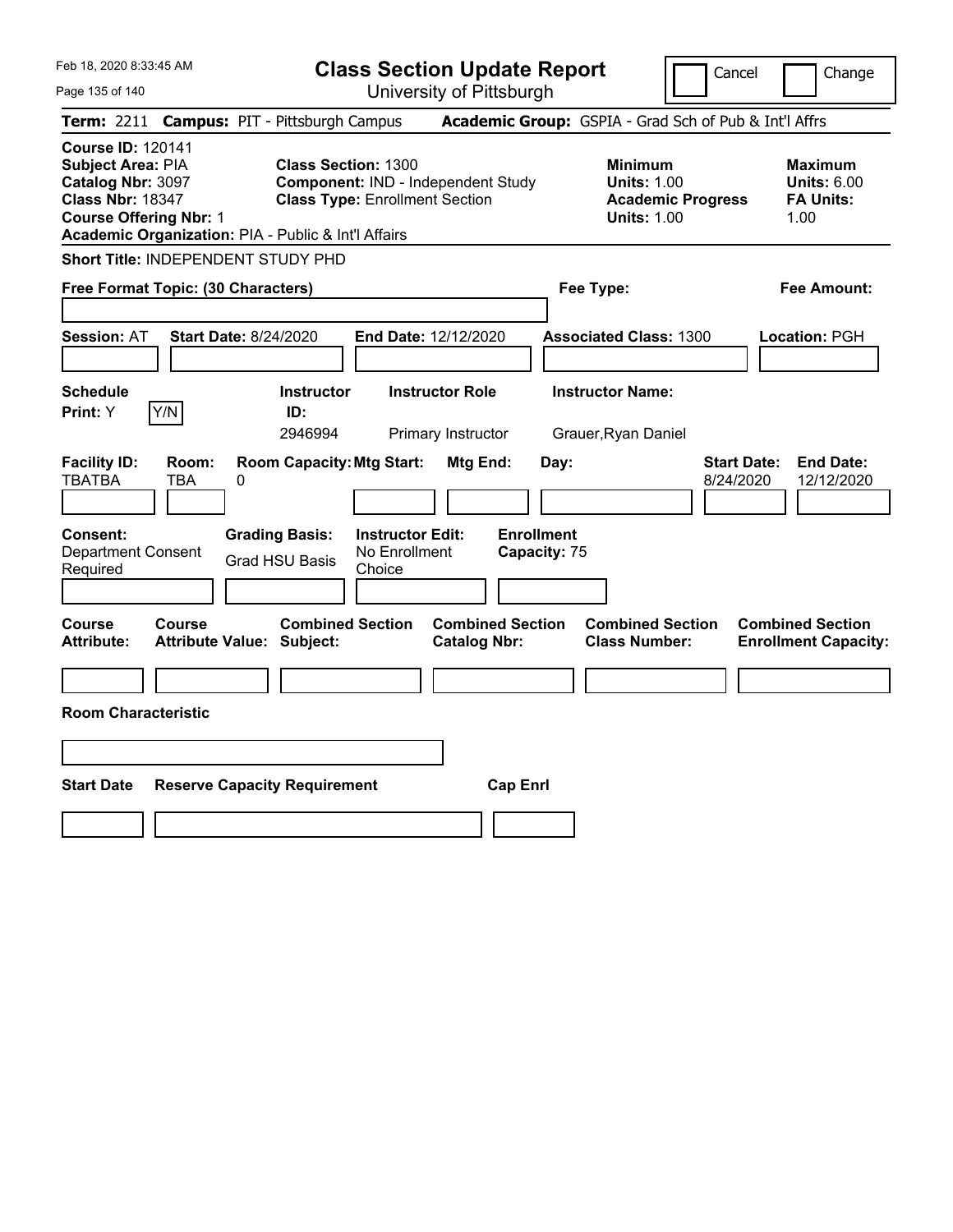| Feb 18, 2020 8:33:45 AM                                                                                                                                                               |                                        |                                                                                                           |                                                    |                                              | <b>Class Section Update Report</b> |                                                            | Cancel                   | Change                                                           |
|---------------------------------------------------------------------------------------------------------------------------------------------------------------------------------------|----------------------------------------|-----------------------------------------------------------------------------------------------------------|----------------------------------------------------|----------------------------------------------|------------------------------------|------------------------------------------------------------|--------------------------|------------------------------------------------------------------|
| Page 136 of 140                                                                                                                                                                       |                                        |                                                                                                           |                                                    | University of Pittsburgh                     |                                    |                                                            |                          |                                                                  |
| <b>Term: 2211</b>                                                                                                                                                                     | <b>Campus: PIT - Pittsburgh Campus</b> |                                                                                                           |                                                    |                                              |                                    | Academic Group: GSPIA - Grad Sch of Pub & Int'l Affrs      |                          |                                                                  |
| <b>Course ID: 120141</b><br>Subject Area: PIA<br>Catalog Nbr: 3097<br><b>Class Nbr: 18348</b><br><b>Course Offering Nbr: 1</b><br>Academic Organization: PIA - Public & Int'l Affairs |                                        | <b>Class Section: 1310</b><br>Component: IND - Independent Study<br><b>Class Type: Enrollment Section</b> |                                                    |                                              |                                    | <b>Minimum</b><br><b>Units: 1.00</b><br><b>Units: 1.00</b> | <b>Academic Progress</b> | <b>Maximum</b><br><b>Units: 6.00</b><br><b>FA Units:</b><br>1.00 |
| Short Title: INDEPENDENT STUDY PHD                                                                                                                                                    |                                        |                                                                                                           |                                                    |                                              |                                    |                                                            |                          |                                                                  |
| Free Format Topic: (30 Characters)                                                                                                                                                    |                                        |                                                                                                           |                                                    |                                              |                                    | Fee Type:                                                  |                          | Fee Amount:                                                      |
| <b>Session: AT</b>                                                                                                                                                                    | <b>Start Date: 8/24/2020</b>           |                                                                                                           | <b>End Date: 12/12/2020</b>                        |                                              |                                    | <b>Associated Class: 1310</b>                              |                          | Location: PGH                                                    |
| <b>Schedule</b><br>Y/N<br><b>Print:</b> Y                                                                                                                                             |                                        | <b>Instructor</b><br>ID:<br>2909837                                                                       |                                                    | <b>Instructor Role</b><br>Primary Instructor |                                    | <b>Instructor Name:</b><br>Dunn, William N                 |                          |                                                                  |
| <b>Facility ID:</b><br><b>TBATBA</b><br><b>TBA</b>                                                                                                                                    | Room:<br>0                             | <b>Room Capacity: Mtg Start:</b>                                                                          |                                                    | Mtg End:                                     | Day:                               |                                                            | 8/24/2020                | <b>Start Date:</b><br><b>End Date:</b><br>12/12/2020             |
| Consent:<br><b>Department Consent</b><br>Required                                                                                                                                     |                                        | <b>Grading Basis:</b><br><b>Grad HSU Basis</b>                                                            | <b>Instructor Edit:</b><br>No Enrollment<br>Choice |                                              | <b>Enrollment</b><br>Capacity: 75  |                                                            |                          |                                                                  |
| <b>Course</b><br><b>Course</b><br><b>Attribute:</b>                                                                                                                                   | <b>Attribute Value: Subject:</b>       | <b>Combined Section</b>                                                                                   |                                                    | <b>Catalog Nbr:</b>                          | <b>Combined Section</b>            | <b>Combined Section</b><br><b>Class Number:</b>            |                          | <b>Combined Section</b><br><b>Enrollment Capacity:</b>           |
|                                                                                                                                                                                       |                                        |                                                                                                           |                                                    |                                              |                                    |                                                            |                          |                                                                  |
| <b>Room Characteristic</b>                                                                                                                                                            |                                        |                                                                                                           |                                                    |                                              |                                    |                                                            |                          |                                                                  |
|                                                                                                                                                                                       |                                        |                                                                                                           |                                                    |                                              |                                    |                                                            |                          |                                                                  |
| <b>Start Date</b>                                                                                                                                                                     | <b>Reserve Capacity Requirement</b>    |                                                                                                           |                                                    |                                              | <b>Cap Enrl</b>                    |                                                            |                          |                                                                  |
|                                                                                                                                                                                       |                                        |                                                                                                           |                                                    |                                              |                                    |                                                            |                          |                                                                  |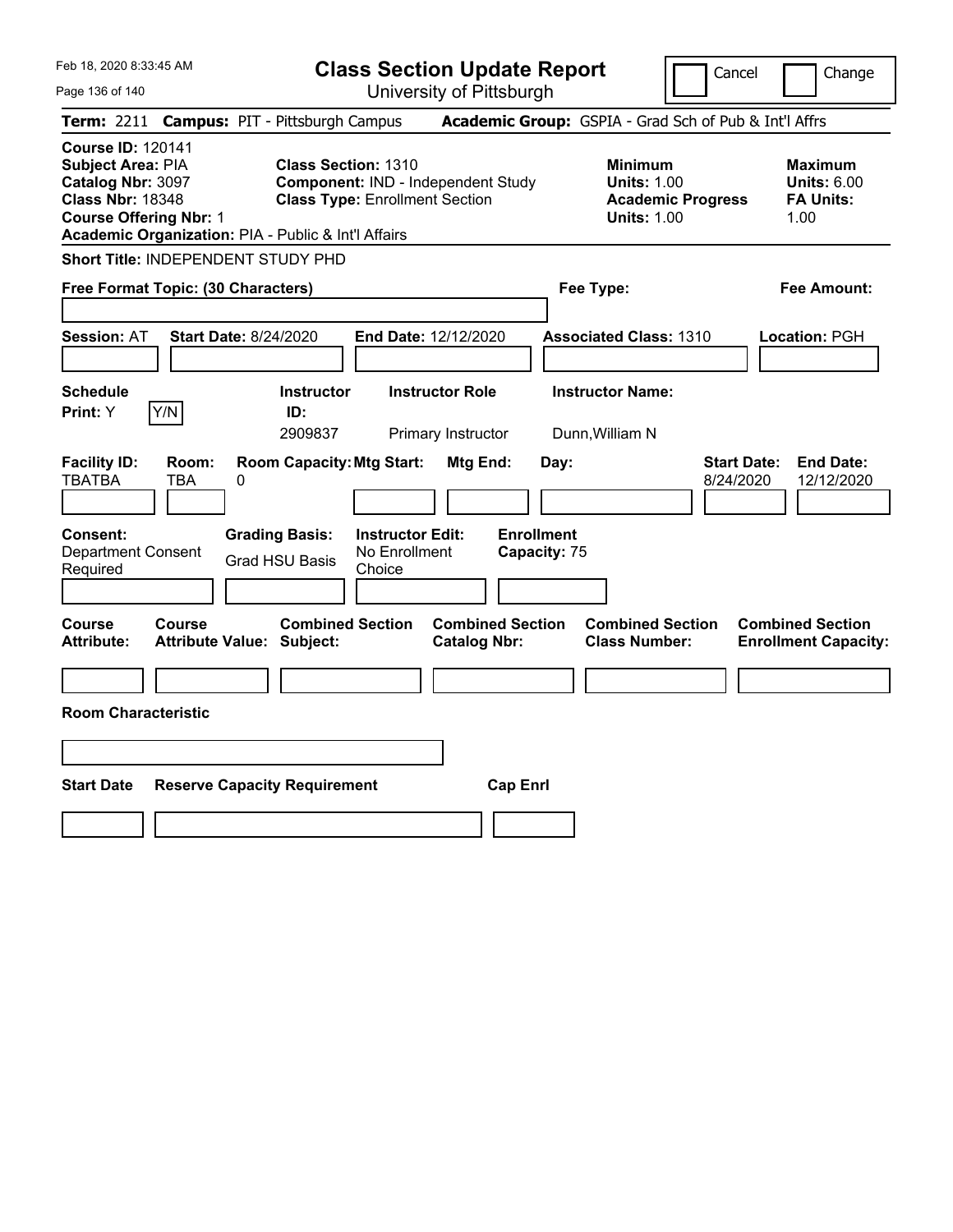| Feb 18, 2020 8:33:45 AM                                                                                                                                                                      |                                                                                                           | <b>Class Section Update Report</b>             |                                                                                        | Change<br>Cancel                                                  |
|----------------------------------------------------------------------------------------------------------------------------------------------------------------------------------------------|-----------------------------------------------------------------------------------------------------------|------------------------------------------------|----------------------------------------------------------------------------------------|-------------------------------------------------------------------|
| Page 137 of 140                                                                                                                                                                              |                                                                                                           | University of Pittsburgh                       |                                                                                        |                                                                   |
| Term: 2211                                                                                                                                                                                   | <b>Campus: PIT - Pittsburgh Campus</b>                                                                    |                                                | Academic Group: GSPIA - Grad Sch of Pub & Int'l Affrs                                  |                                                                   |
| <b>Course ID: 120141</b><br><b>Subject Area: PIA</b><br>Catalog Nbr: 3097<br><b>Class Nbr: 25765</b><br><b>Course Offering Nbr: 1</b><br>Academic Organization: PIA - Public & Int'l Affairs | <b>Class Section: 1320</b><br>Component: IND - Independent Study<br><b>Class Type: Enrollment Section</b> |                                                | <b>Minimum</b><br><b>Units: 1.00</b><br><b>Academic Progress</b><br><b>Units: 1.00</b> | <b>Maximum</b><br><b>Units: 6.00</b><br><b>FA Units:</b><br>1.00  |
| Short Title: INDEPENDENT STUDY PHD                                                                                                                                                           |                                                                                                           |                                                |                                                                                        |                                                                   |
| Free Format Topic: (30 Characters)                                                                                                                                                           |                                                                                                           |                                                | Fee Type:                                                                              | Fee Amount:                                                       |
| <b>Start Date: 8/24/2020</b><br><b>Session: AT</b>                                                                                                                                           |                                                                                                           | End Date: 12/12/2020                           | <b>Associated Class: 1320</b>                                                          | Location: PGH                                                     |
| <b>Schedule</b><br>Y/N<br>Print: Y                                                                                                                                                           | <b>Instructor</b><br>ID:<br>2959248                                                                       | <b>Instructor Role</b><br>Primary Instructor   | <b>Instructor Name:</b><br>Poznansky, Michael                                          |                                                                   |
| <b>Facility ID:</b><br>Room:<br><b>TBATBA</b><br><b>TBA</b><br>0                                                                                                                             | <b>Room Capacity: Mtg Start:</b>                                                                          | Mtg End:<br>Day:                               |                                                                                        | <b>Start Date:</b><br><b>End Date:</b><br>8/24/2020<br>12/12/2020 |
| <b>Consent:</b><br><b>Department Consent</b><br>Required                                                                                                                                     | <b>Grading Basis:</b><br><b>Instructor Edit:</b><br>No Enrollment<br><b>Grad HSU Basis</b><br>Choice      | <b>Enrollment</b><br>Capacity: 35              |                                                                                        |                                                                   |
| <b>Course</b><br><b>Course</b><br><b>Attribute Value: Subject:</b><br><b>Attribute:</b>                                                                                                      | <b>Combined Section</b>                                                                                   | <b>Combined Section</b><br><b>Catalog Nbr:</b> | <b>Combined Section</b><br><b>Class Number:</b>                                        | <b>Combined Section</b><br><b>Enrollment Capacity:</b>            |
| <b>Room Characteristic</b>                                                                                                                                                                   |                                                                                                           |                                                |                                                                                        |                                                                   |
|                                                                                                                                                                                              |                                                                                                           |                                                |                                                                                        |                                                                   |
| <b>Start Date</b>                                                                                                                                                                            | <b>Reserve Capacity Requirement</b>                                                                       | <b>Cap Enrl</b>                                |                                                                                        |                                                                   |
|                                                                                                                                                                                              |                                                                                                           |                                                |                                                                                        |                                                                   |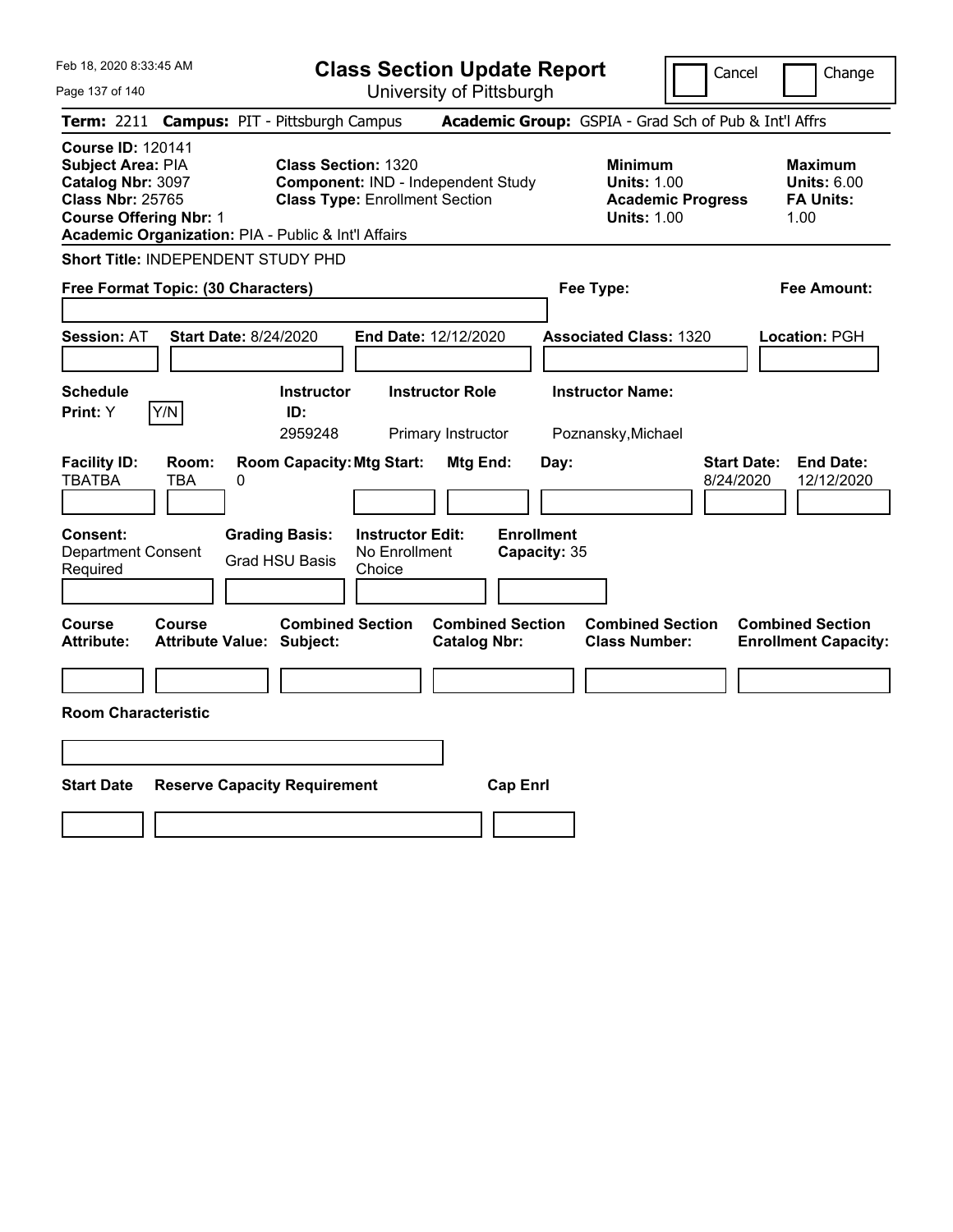| Feb 18, 2020 8:33:45 AM                                                                                                        |                                                                                   |                                                                             | <b>Class Section Update Report</b>                    |                                                            | Cancel                          | Change                                                           |
|--------------------------------------------------------------------------------------------------------------------------------|-----------------------------------------------------------------------------------|-----------------------------------------------------------------------------|-------------------------------------------------------|------------------------------------------------------------|---------------------------------|------------------------------------------------------------------|
| Page 138 of 140                                                                                                                |                                                                                   |                                                                             | University of Pittsburgh                              |                                                            |                                 |                                                                  |
| Term: 2211                                                                                                                     | <b>Campus: PIT - Pittsburgh Campus</b>                                            |                                                                             | Academic Group: GSPIA - Grad Sch of Pub & Int'l Affrs |                                                            |                                 |                                                                  |
| <b>Course ID: 120141</b><br>Subject Area: PIA<br>Catalog Nbr: 3097<br><b>Class Nbr: 27349</b><br><b>Course Offering Nbr: 1</b> | <b>Class Section: 1335</b><br>Academic Organization: PIA - Public & Int'l Affairs | Component: IND - Independent Study<br><b>Class Type: Enrollment Section</b> |                                                       | <b>Minimum</b><br><b>Units: 1.00</b><br><b>Units: 1.00</b> | <b>Academic Progress</b>        | <b>Maximum</b><br><b>Units: 6.00</b><br><b>FA Units:</b><br>1.00 |
|                                                                                                                                | Short Title: INDEPENDENT STUDY PHD                                                |                                                                             |                                                       |                                                            |                                 |                                                                  |
| Free Format Topic: (30 Characters)                                                                                             |                                                                                   |                                                                             |                                                       | Fee Type:                                                  |                                 | Fee Amount:                                                      |
| <b>Session: AT</b>                                                                                                             | Start Date: 8/24/2020                                                             | <b>End Date: 12/12/2020</b>                                                 |                                                       | <b>Associated Class: 1335</b>                              |                                 | Location: PGH                                                    |
| <b>Schedule</b><br>Y/N<br>Print: Y                                                                                             | <b>Instructor</b><br>ID:<br>2941685                                               | <b>Instructor Role</b>                                                      | Primary Instructor                                    | <b>Instructor Name:</b><br>Murtazashvili, Ilia             |                                 |                                                                  |
| <b>Facility ID:</b><br>Room:<br><b>TBATBA</b><br><b>TBA</b>                                                                    | <b>Room Capacity: Mtg Start:</b><br>0                                             |                                                                             | Mtg End:<br>Day:                                      |                                                            | <b>Start Date:</b><br>8/24/2020 | <b>End Date:</b><br>12/12/2020                                   |
| Consent:<br><b>Department Consent</b><br>Required                                                                              | <b>Grading Basis:</b><br><b>Grad HSU Basis</b>                                    | <b>Instructor Edit:</b><br>No Enrollment<br>Choice                          | <b>Enrollment</b><br>Capacity: 35                     |                                                            |                                 |                                                                  |
| Course<br>Course<br><b>Attribute:</b>                                                                                          | <b>Combined Section</b><br>Attribute Value: Subject:                              |                                                                             | <b>Combined Section</b><br><b>Catalog Nbr:</b>        | <b>Combined Section</b><br><b>Class Number:</b>            |                                 | <b>Combined Section</b><br><b>Enrollment Capacity:</b>           |
| <b>Room Characteristic</b>                                                                                                     |                                                                                   |                                                                             |                                                       |                                                            |                                 |                                                                  |
|                                                                                                                                |                                                                                   |                                                                             |                                                       |                                                            |                                 |                                                                  |
| <b>Start Date</b>                                                                                                              | <b>Reserve Capacity Requirement</b>                                               |                                                                             | <b>Cap Enrl</b>                                       |                                                            |                                 |                                                                  |
|                                                                                                                                |                                                                                   |                                                                             |                                                       |                                                            |                                 |                                                                  |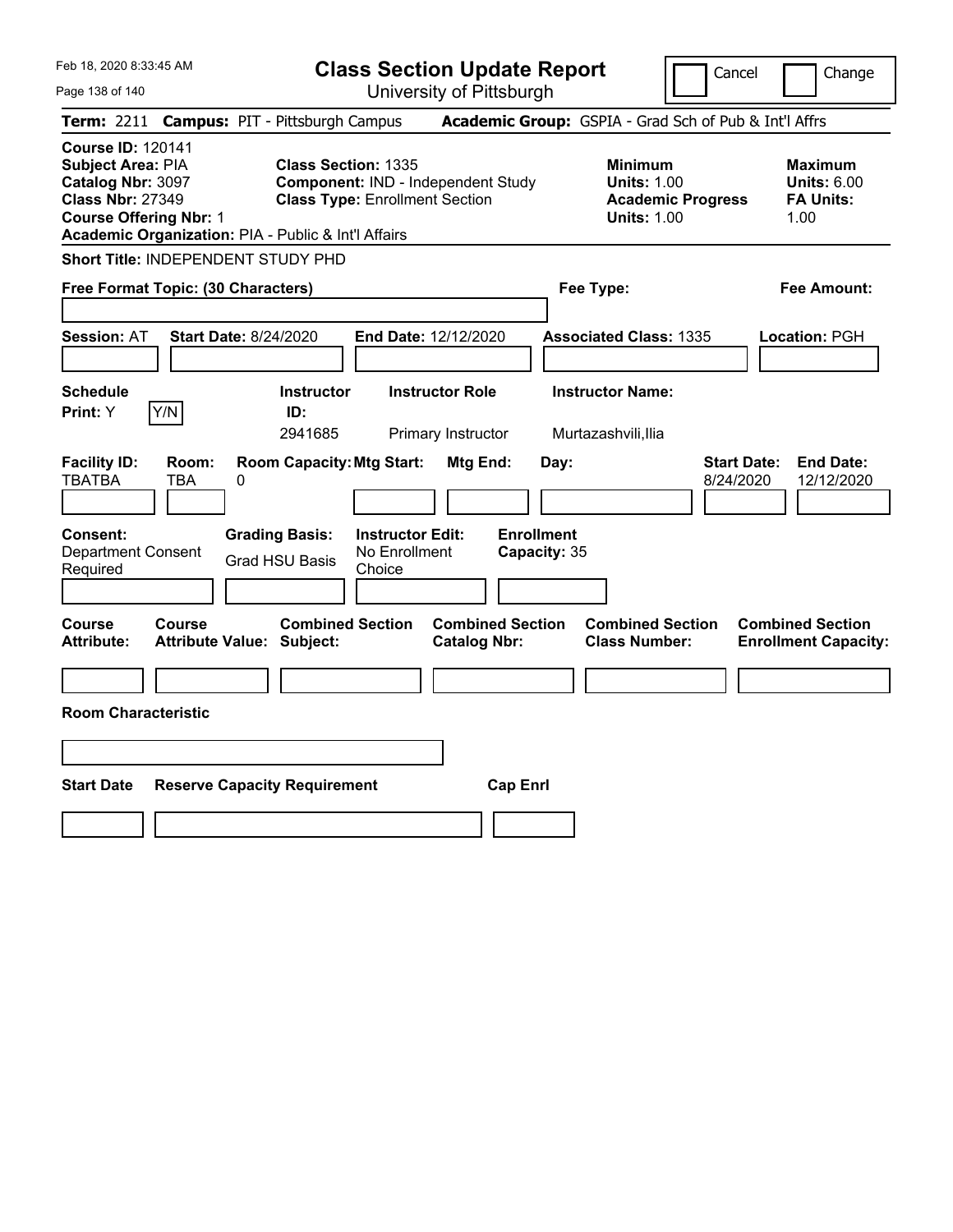| Feb 18, 2020 8:33:45 AM                                                                                                        |                                                             | <b>Class Section Update Report</b>                                                                             |                                   |                                                                                        | Cancel<br>Change                                                  |  |
|--------------------------------------------------------------------------------------------------------------------------------|-------------------------------------------------------------|----------------------------------------------------------------------------------------------------------------|-----------------------------------|----------------------------------------------------------------------------------------|-------------------------------------------------------------------|--|
| Page 139 of 140                                                                                                                |                                                             | University of Pittsburgh                                                                                       |                                   |                                                                                        |                                                                   |  |
| <b>Term: 2211</b>                                                                                                              | <b>Campus: PIT - Pittsburgh Campus</b>                      |                                                                                                                |                                   |                                                                                        | Academic Group: GSPIA - Grad Sch of Pub & Int'l Affrs             |  |
| <b>Course ID: 120143</b><br>Subject Area: PIA<br>Catalog Nbr: 3099<br><b>Class Nbr: 13274</b><br><b>Course Offering Nbr: 1</b> | Academic Organization: PIA - Public & Int'l Affairs         | <b>Class Section: 1010</b><br><b>Component: THE - Thesis Research</b><br><b>Class Type: Enrollment Section</b> |                                   | <b>Minimum</b><br><b>Units: 1.00</b><br><b>Academic Progress</b><br><b>Units: 1.00</b> | <b>Maximum</b><br><b>Units: 6.00</b><br><b>FA Units:</b><br>1.00  |  |
| <b>Short Title: DISSERTATION PHD</b>                                                                                           |                                                             |                                                                                                                |                                   |                                                                                        |                                                                   |  |
| Free Format Topic: (30 Characters)                                                                                             |                                                             |                                                                                                                |                                   | Fee Type:                                                                              | Fee Amount:                                                       |  |
| <b>Session: AT</b>                                                                                                             | <b>Start Date: 8/24/2020</b>                                | End Date: 12/12/2020                                                                                           |                                   | <b>Associated Class: 1010</b>                                                          | Location: PGH                                                     |  |
| <b>Schedule</b><br>Y/N<br>Print: Y                                                                                             | <b>Instructor</b><br>ID:<br>2912844                         | <b>Instructor Role</b><br>Primary Instructor                                                                   |                                   | <b>Instructor Name:</b><br>Rizzi, Michael T                                            |                                                                   |  |
| <b>Facility ID:</b><br>Room:<br><b>TBATBA</b><br>TBA                                                                           | <b>Room Capacity: Mtg Start:</b><br>$\pmb{0}$               | Mtg End:                                                                                                       | Day:                              |                                                                                        | <b>Start Date:</b><br><b>End Date:</b><br>8/24/2020<br>12/12/2020 |  |
| <b>Consent:</b><br><b>Department Consent</b><br>Required                                                                       | <b>Grading Basis:</b><br><b>Grad HSU Basis</b>              | <b>Instructor Edit:</b><br>No Enrollment<br>Choice                                                             | <b>Enrollment</b><br>Capacity: 75 |                                                                                        |                                                                   |  |
| Course<br><b>Course</b><br><b>Attribute:</b>                                                                                   | <b>Combined Section</b><br><b>Attribute Value: Subject:</b> | <b>Catalog Nbr:</b>                                                                                            | <b>Combined Section</b>           | <b>Combined Section</b><br><b>Class Number:</b>                                        | <b>Combined Section</b><br><b>Enrollment Capacity:</b>            |  |
| <b>Room Characteristic</b>                                                                                                     |                                                             |                                                                                                                |                                   |                                                                                        |                                                                   |  |
|                                                                                                                                |                                                             |                                                                                                                |                                   |                                                                                        |                                                                   |  |
| <b>Start Date</b><br><b>Reserve Capacity Requirement</b><br><b>Cap Enrl</b>                                                    |                                                             |                                                                                                                |                                   |                                                                                        |                                                                   |  |
|                                                                                                                                |                                                             |                                                                                                                |                                   |                                                                                        |                                                                   |  |